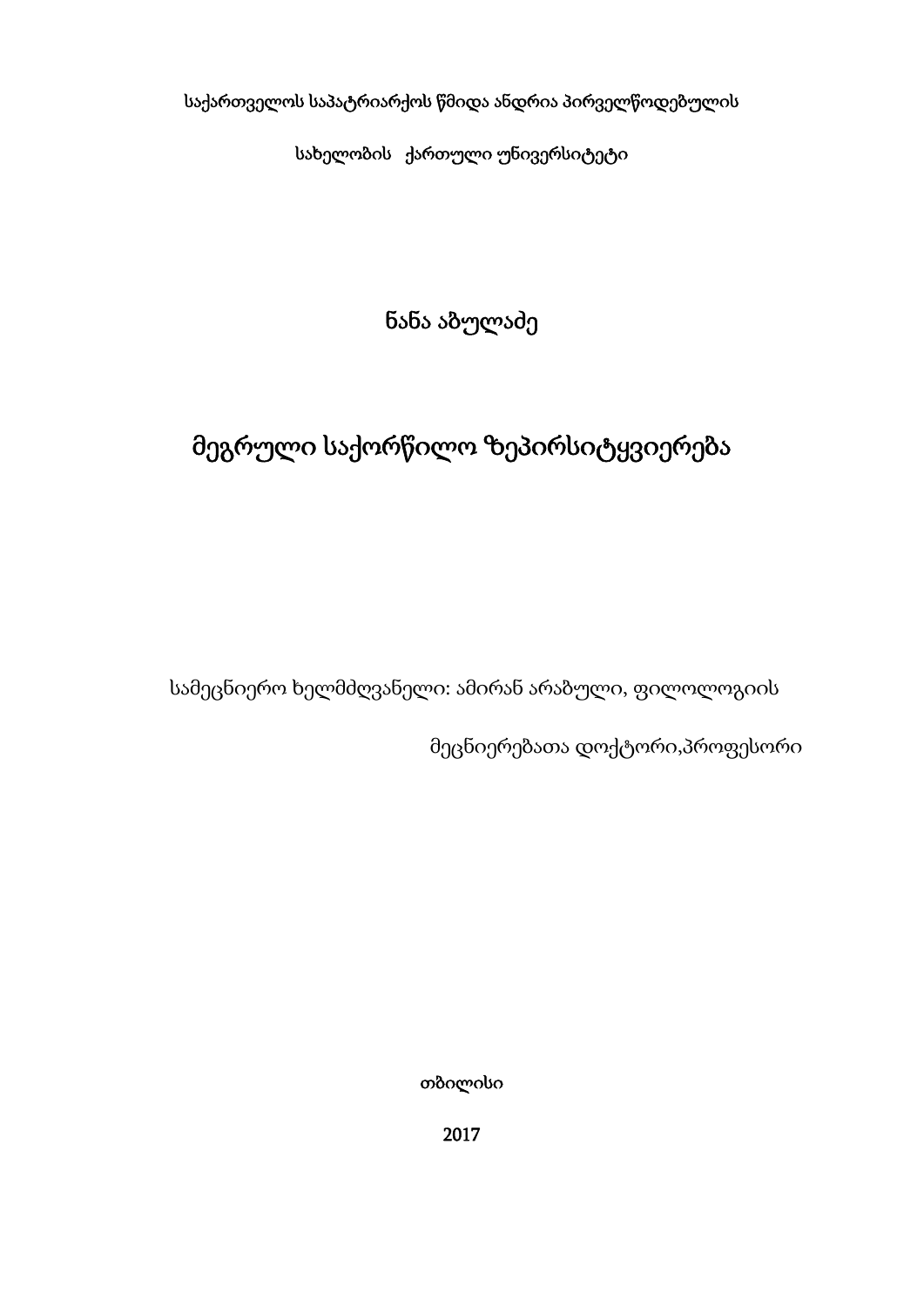# სარჩევი

## თავი I

| ნიშნობის საკითხი მეგრულ პოეტურ ფოლკლორში  14 |  |
|----------------------------------------------|--|
|                                              |  |
|                                              |  |

### თავი II

| "გინოძირაფა" ანუ საცოლის გასინჯვა (ფშავ–ხევსურული |  |
|---------------------------------------------------|--|
|                                                   |  |

### თავი III

 ჯვრისწერის ცერემონიალი და მასთან დაკავშირებული ლექს-სიმღერები ......................................................................................... 83

#### თავი IV

ხელოვნური დანათესავების ზოგიერთი ასპექტი და ფოლკლორი..... 104

#### თავი V

,,დიარა" ანუ საქორწილო ლხინი და მასთან დაკავშირებული

ლექს–სიმღერები სამეგრელოში .............................................................. 110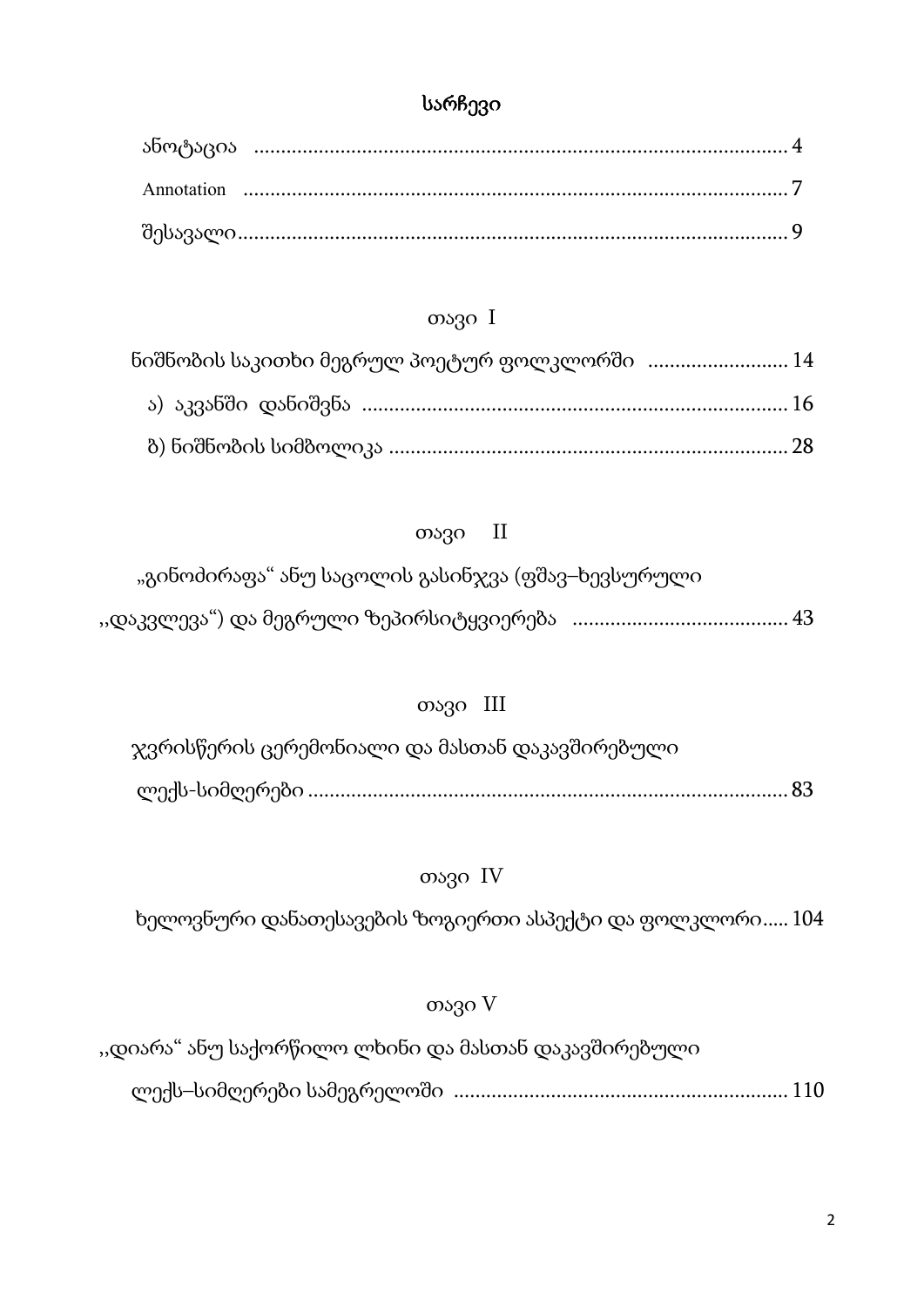# თავიVI

|            | ოჯახისა და ქორწინების უძველესი ფორმების ზოგიერთი |  |
|------------|--------------------------------------------------|--|
|            | საკითხისათვის მეგრულ პოეტურ ფოლკლორში  127       |  |
|            | ა)  "პირველი ღამის უფლების" კვალი მეგრულ         |  |
|            |                                                  |  |
| $\delta$ ) |                                                  |  |
|            |                                                  |  |
|            |                                                  |  |

|  | _დასკვნა………………………………………………………………………………………… 149 |  |
|--|------------------------------------------------|--|
|  |                                                |  |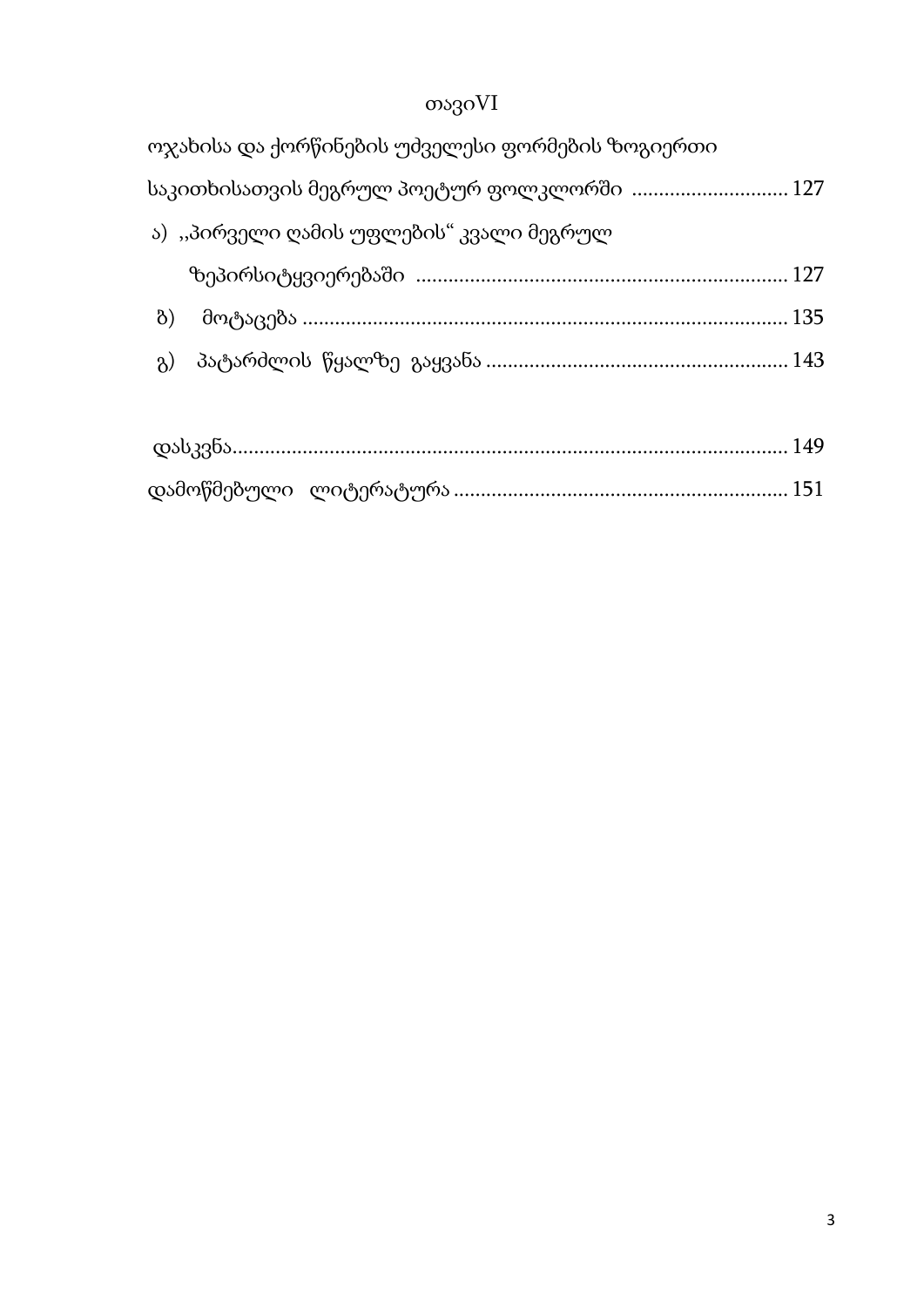#### ანოტაცია

ქართველურ ტომთა პოეტურ ფოლკლორში მნიშვნელოვანი ადგილი უჭირავს მეგრულ ლექსებსა და სიმღერებს, რომლებიც ზოგადქართული ფოლკლორის შემადგენელი ნაწილია.

აკვანში დანიშვნა წარმოადგენდა ნიშნობის საკმაოდ გავრცელებულ ფორმას, რომელიც განსაკუთრებით საქართველოს მთის მოსახლეობის ყოფით სინამდვილეს შემორჩა.

ამ ტრადიციამ თავისი კვალი ზეპირსიტყვიერებასაც დააჩნია. აკვანში ნიშნობა მხოლოდ და მხოლოდ მშობლების სურვილზეა დამყარებული. ეს იყო ნაადრევი დანიშვნა–გარიგების ერთი წესი. აკვანში დანიშნულთა ფაქიზი გრძნობა ხშირად სხვას ეკუთვნის. ჩვეულების წინააღმდეგ ვერ მიდიან და ხშირად ეს არის საფუძველი უიღბლო სიყვარულისა და უჩვეულო ტრაგედიისა. ქალის დასანიშნ საშუალებათაგან ზეპირსიტყვიერებას შემორჩა–ყვავილით, ვაშლით, მათრახით, ისრით, ბეჭდით, ცხვირსახოცით, სიმინდით დანიშვნის ჩვეულების კვალი.

ნიშნობის თითოეული სახე საზოგადოების განვითარების სხვადასხვა საფეხურის ანაბეჭდს ატარებს. ამ თვალსაზრისით ევოლუციური ხაზი თითქმის ყველა მომენტში შეინიშნება.

ქალის დასაკუთრების ერთ–ერთ სახეს წარმოადგენს "გინოძირაფა", ანუ საცოლის გასინჯვა (ფშავ-ხევსურული "დაკვლევა–გარიგება").

მეგრელებში საცოლის შერჩევისას განსაკუთრებული ყურადღება ექცეოდა ქალის სილამაზეს, ზნეობრივ სიწმინდეს, საოჯახო საქმეებში გაწაფულობასა და პატიოსნებას. საცოლის შერჩევის ეს პრინციპი დამახასიათებელი იყო მთელი საქართველოსთვის.

მეგრულ ფოლკლორში მოიპოვება ტექსტუალური მასალა, რომელიც ადასტურებს, რომ გინოძირაფა ყოველთვის მაჭანკლის სასარგებლოდ არ მთავრდებოდა. საქართველოს ყველა კუთხისთვის მისაღები იყო გარიგებით ქორწინების არსებობა, რა თქმა უნდა, კუთხური თავისებურებების გათვალისწინებით, მაგრამ ერთმნიშვნელოვნად შეიძლება ითქვას, რომ ქალის ოჯახიშვილობას ანუ ჩამომავლობას, დედის მორალურ მხარეს, ქალის საოჯახო სააქმეებში დაოსტატებას, ფიზიკურ სილამაზეს, ოჯახის ერთგულებას ყველა კუთხის წარმომადგენლები აქცევენ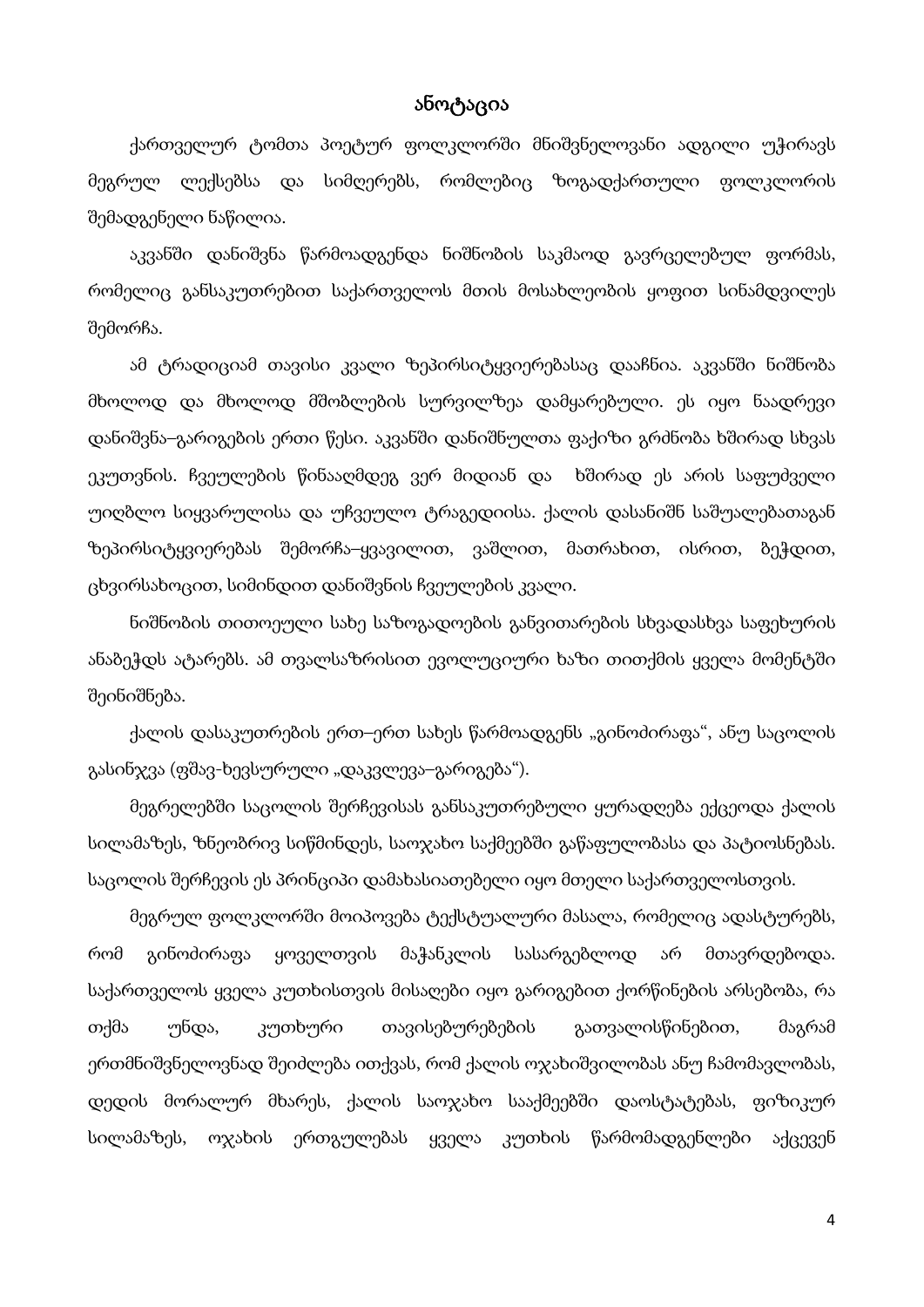ყურადღებას, რადგანაც ოჯახის სიწმინდეა ის განმსაზღვრელი ფაქტორი, რომელზედაც იყო და არის დამოკიდებული მისი შემდგომი წინსვლა.

ფოლკლორული მასალა ადასტურებს, რომ საქართველოს ყველა კუთხეში ქალის გათხოვებისას მაჭანკლის როლი ძალზე მნიშვნელოვანი იყო. მეგრულ ზეპირსიტყვიერებას ამ ფაქტის დამადასტურებელი მრავალი ლექსი შემოუნახავს.

მეგრელ კაცს სჯეროდა ბედისწერის, რაც შესანიშნავად შემოინახა ზეპირსიტყვიერების ნიმუშებმა.

დიდი ცერემონია, რომლითაც იწყება ქორწილი, იყო ჯვრისწერა. წარმართობიდან მომდინარე უამრავი რიტუალი გარკვეული დოზით შეერწყა ქრისტიანობას, რომლმაც ვერ შეძლო ძველთაძველი წეს–ჩვეულებების სრულად აღმოფხვრა.

ქართულ ზეპირსიტყვიერებაში უხვად მოგვეპოვება პოეტური ტექსტები, რომლებიც ადასტურებენ, რომ ჯვრისწერა ხდებოდა ეკლესიაში და მარანში.

სამეგრელოში მარანს ნამდვილად აქვს სალოცავის ("ოხვამირის") დანიშნულება, რასაც ფოლკლორული მასალა ნათელყოფს.

ქორწინების ინსტიტუტის ფოლკლორულ ასპექტში შესწავლისათვის განსაკუთრებით დიდი მნიშვნელობა აქვს მაყრულ ლექს-სიმღერებს.

კერასთან და მის პატრონთან "კეთილი ზიარების" გასაძლიერებლად სრულდებოდა "კუჩხიბედნიერი", რაც ქართულად "ბედნიერ ფეხს" ნიშნავს.

კერის, ოჯახის წინაპრის კულტისა და ნაყოფიერების უზრუნველყოფის მოტივების კვალი პოეტურ თუ პროზაულ ტექსტებში ძირითადად სიმბოლიკის სახით არის წარმოდგენილი.

ნათესაობა თავისი არსით სოციალურ მოვლენას წარმოადგენს. მეგრული ფოლკლორული მასალა გვაწვდის იმ ფუნდამენტს, რომელსაც ნათესაური კავშირი ეფუძნება.

საქორწილო ცერემონიალის დროს მნიშვნელოვანი ადგილი ეჭირა ხალხურ დრამატულ სანახაობას. ასევე კავშირი შეინიშნება საქორწილო დალოცვის ტექსტებსა და საგაზაფხულო ლექს-სიმღერებს შორის. ამ ლექსებში ნაყოფიერების, ხვავიანობისა თუ ბარაქიანობის სურვილები, ძირითადად, ერთი და იმავე ფორმულებით არის გამოხატული.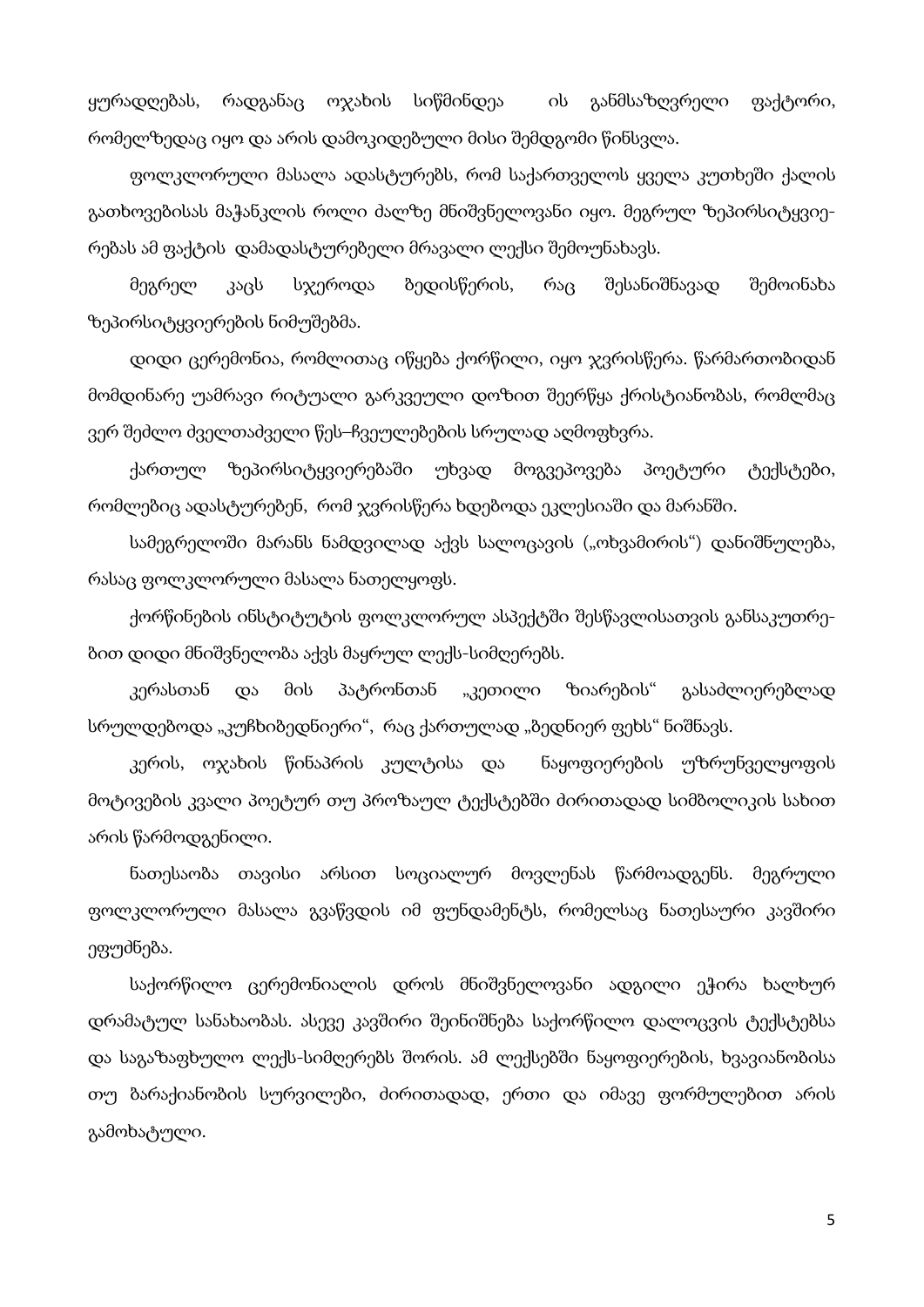პოეტურ ნიმუშში გადმოცემულია "პირველი ღამის უფლება," რომელიც კონკრეტული ისტორიული პერიოდის საკუთრება იყო. ესაა ჩვეულება, რომელმაც დროს ვერ გაუძლო, რადგანაც მისი ფესვები ჯანსაღ ნიადაგზე აღმოცენებული არ იყო.

მოტაცების გზით ქალის დასაკუთრება საზოგადოების განვითარების გარკვეულ ეტაპზე ჩვეულებრივ წესს წარმოადგენდა და საყოველთაო მოვლენა იყო მსოფლიოს უმეტესი ხალხებისათვის. მოტაცებით ქორწინების ჩვეულება ქართველურ ტომებშიც ყოფილა წესად, რის მაგალითებმა ზეპირსიტყვიერებაშიც იჩინა თავი.

ქმრის საგვარეულოსთან პატარძლის ზიარების ერთ-ერთი ასპექტი – მისი წყალზე გაყვანა, თავისი ფუნქციით ნაყოფიერების კულტს უკავშირდება და რელიგიურ წესთა რიგში ჯდება.

ტექნიკის არარსებობის პირობებში ქართველ ხალხს მძიმე ტვირთად აწვა წყლის ზიდვა. დრომ უამრავი წესი შეცვალა, წყლის ზიდვა და პატარძლის წყალზე გაყვანაც, საქორწილო რიტუალის უძველეს ფორმათა გადმონაშთია.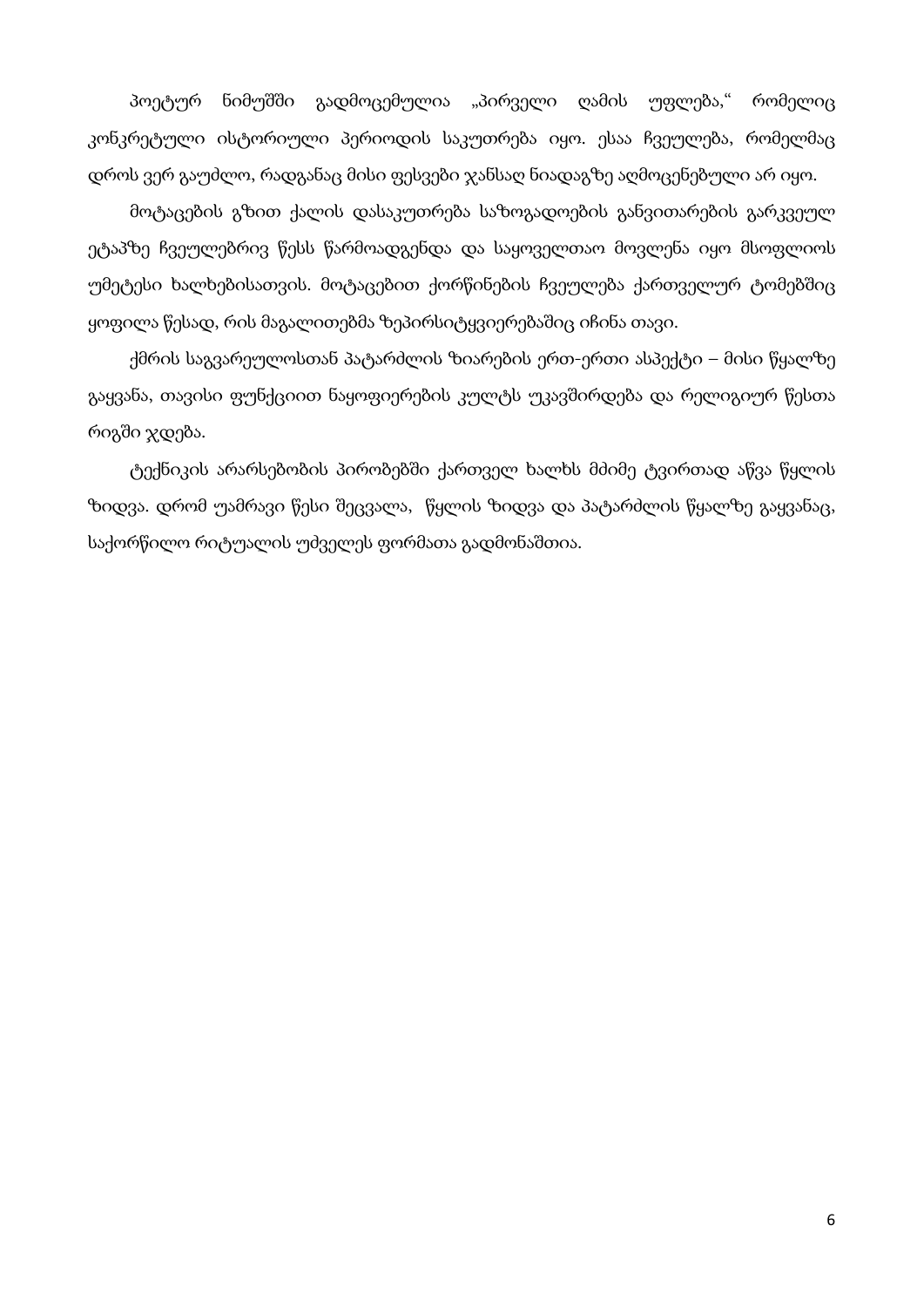#### **Annotation**

Megrelian poems and songs are of important significance in folk poetry of Georgian tribes.

Child betrothal was very common form of engagement which remained in the accustomed reality of mountainous regions.

 This tradition even affected on folklore. Child betrothal was arranged by parents agreement, it was only their wish and one of the customs of match-making, though, it often ended with unhappy marriage; in some cases they even led to a tragedy. Except of wedding rings, different strange things were used for engagement. For example flowers, apples, whips, arrows, handkerchiefs, maize.

 Every type of engagement represents different phases of community evolvement and its trace is noted in every moment of development.

 Match-making used to be one of the commonest forms of engagement (Pshav-Khevsuretian Matching).

 While choosing a betrothed great attention was paid to woman's appearance by Megrelians. They also took into consideration family backgrounds, high morality, household skills and decency. This form of choosing a betrothed was characteristic for whole Georgia.

 There are some documents in Megrelian folklore which prove that matching did not always end with marriage. Matching was characteristic for all parts of Georgia, of course, with their distinguished features of the area. But all took into account family origins and decency, household skills and appearance. Devotion was the main factor for creating stable and loveable family.

 Existing folk material states that matchmaker's role was really essential for creating families in all parts of Georgia. There are many poems in Megrelian folklore reflecting this custom.

Megrelian men also trusted destiny, which is reflected in folklore.

 Big wedding ceremony began in church. There are many rituals from pagan period mixedwith Christianity which could not eliminate old customs.

 In Georgian folklore there are many poems which prove that wedding ceremony was held in churches and wine-cellars.

 Wine-cellar had significant function in Megrelian tribes. It used to be a shrine and this is proved by folk materials.

Wedding poems songs are of great importance for studying marriage as a folk phenomena. "Kuchkhibedineri" (lucky or happy footer) was performed at the hearth to bring good luck to the family.

 Signs of praising family cult and fertility wore symbolic character in old poetry and prose material.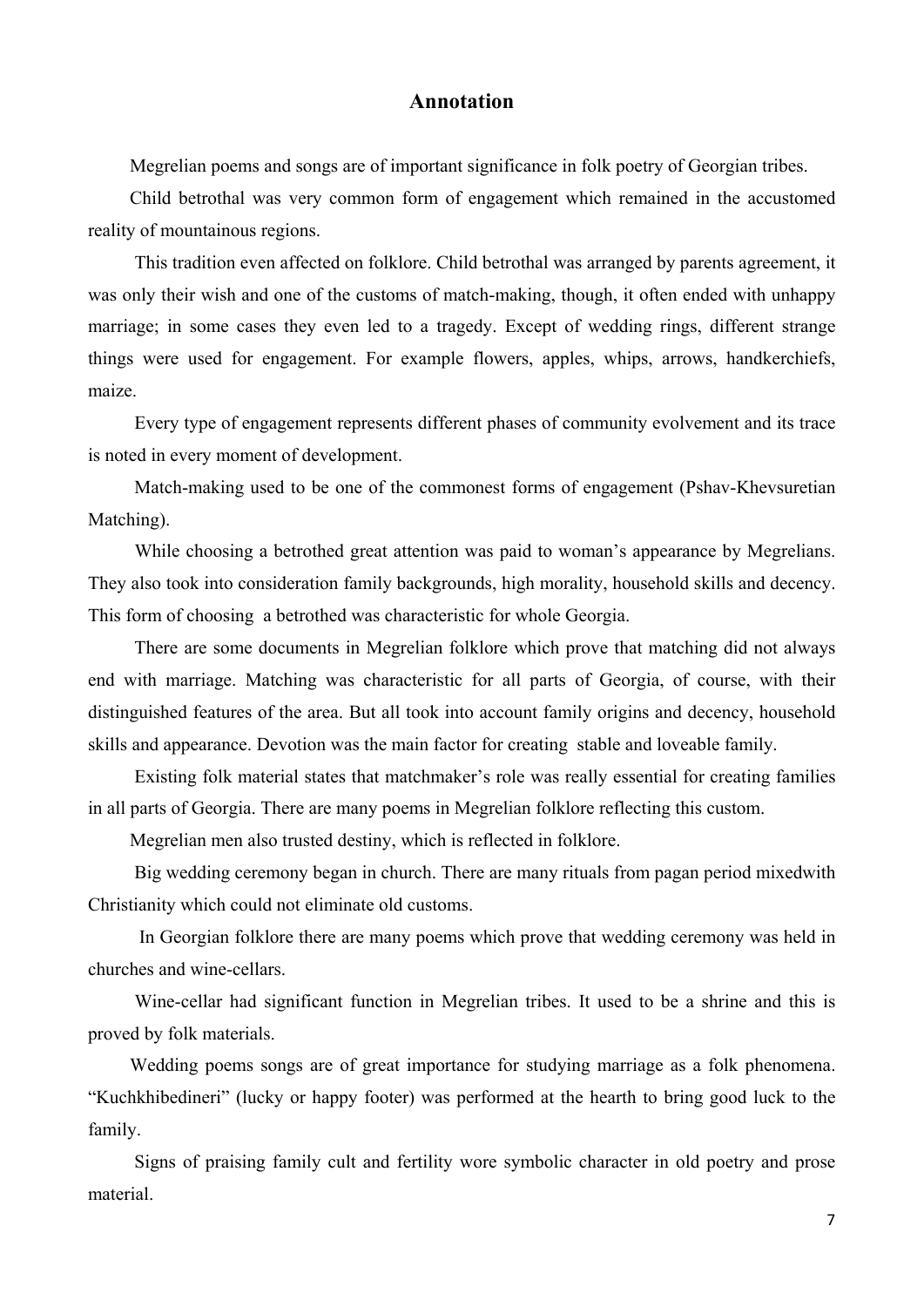Relations is a social phenomena. Megrelian folk provides us with a lot of materials based on family links.

 Drama performance was one of important parts of wedding ceremony. There is also a link between the wedding toast and poetry. Wishes for family well-fare and fertility were formulated similarly.

 There is some material in folk relating to the right for consummation. It was ascribed at some specific historical period and died out since it was not characteristic for Georgian culture.

 Kidnapping a woman as betrothed was very common and spread throughout the world at some phase of community evolvement. Kidnapping a woman was a marriage custom in Georgian tribes as well and we can find some folk materials representing it.

 Introducing the bride to husband's family relatives by taking her to the water spring was also customary and was associated to fertility cult and wore religious character.

 Water supply was the biggest problem for Georgian people due to the lack of technique. Many rules changed and fortunately water carrying and taking a bride to the water-spring remained in the past as one of the ancients marriage rituals.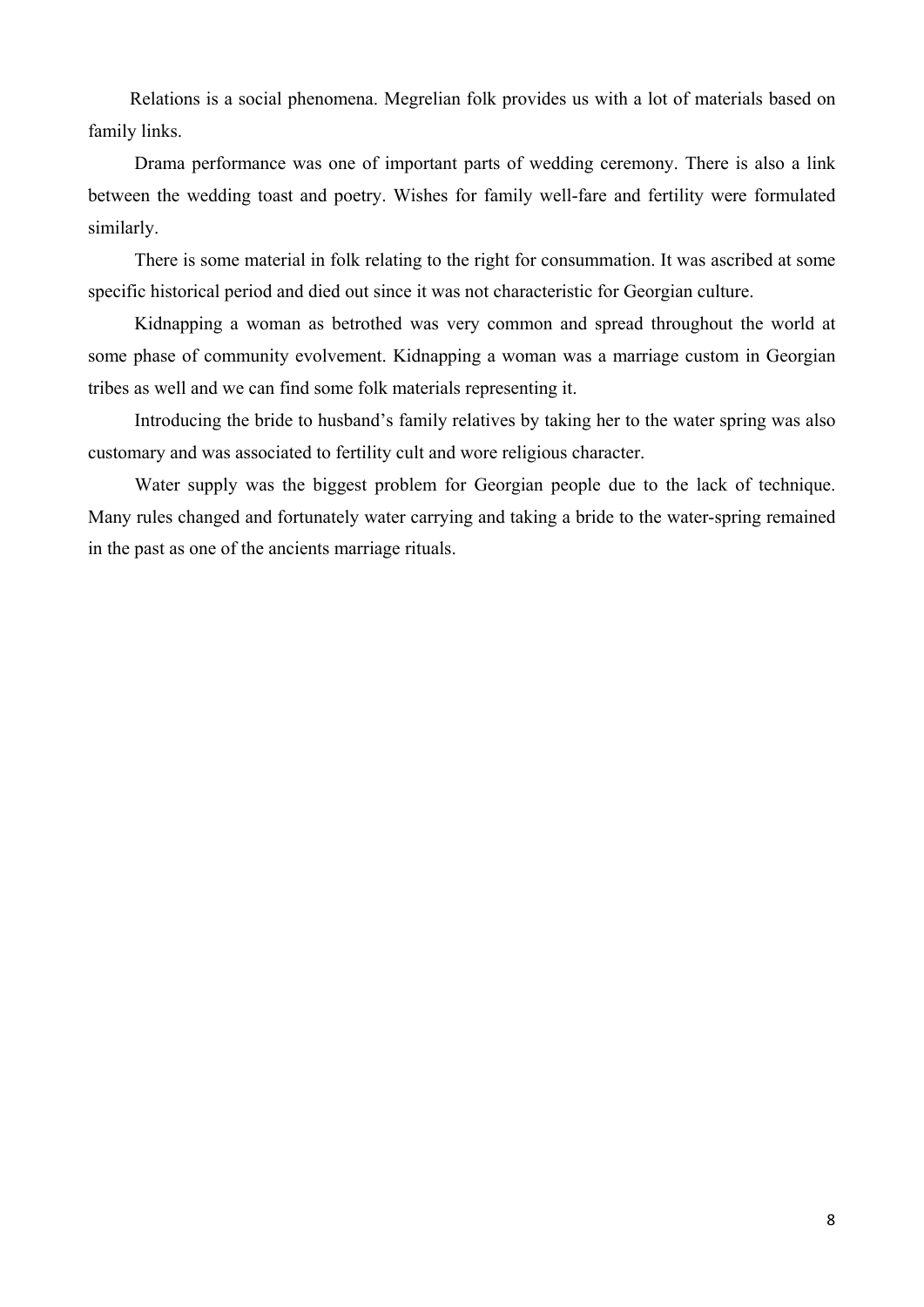# შესავალი

ხალხური შემოქმედება ერის კულტურის, მისი ძირძველობის წარმომჩენი ფენომენია, მასში თავმოყრილია ეროვნული მსოფლგანცდის თავისთავადობის გამომხატველი ფაქტობრივი მასალა. ამიტომაც ფოლკლორის ცოდნა საკუთარი თავის შეცნობას ნიშნავს.

ქართული ფოლკლორის ძირითადი ფონდი შედარებით გვიან, მე–19 ს მეორე ნახევრიდან არის ჩაწერილი. ფოლკლორულმა მასალამ ჩვენამდე ძირითადად, ფრაგმენტული სახით მოაღწია.

ფოლკლორისტიკა არ არის იზოლირებული სამეცნიერო დისციპლინა. როგორც ხალხური შემოქმედებაა დაკავშირებული მის შემქმნელთა ისტორიასა და ყოფასთან, წარმოდგენებსა და მსოფლშეგრძნებებთან, ისე მისი შემსწავლელი მეცნიერებაც გადაჯაჭვულია ადამიანის სულიერი და მატერიალური კულტურის სფეროების შემსწავლელ დარგებთან. ყველამ იცის, რომ ფოლკლორისტი ემყარება – ისტორიას, არქეოლოგიას, ეთნოგრაფიას, ლინგვისტიკას, კულტურის ისტორიას და მოვლენათა სრული კომპლექსის გათვალისწინებით აშენებს საკუთარ თეორიას. ყოველი ლექსი თუ ზღაპარი, თქმულება, ლეგენდა, ყოველი ციკლი შუქს ჰფენს ჩვენი ისტორიის რომელიმე დიდსა და მიშვნელოვან საფეხურს. ეს ხშირად ისეთი დოკუმენტალობით ხდება, რომ ზედმიწევნით მათემატიკურ სიზუსტეს უტოლდება.

თანამედროვე მეცნიერებამ, განსაკუთრებით უკანასკნელი ათეული წლების განმავლობაში, უამრავ მასალას მოუყარა თავი, რისი საშუალებითაც შესაძლებელი ხდება ძველი კაცობრიობის ისტორიის დანახვა და გაგება. თანამედროვე ადამიანის ცხოვრებაში იმ უხსოვარი დროიდან შემორჩენილია: ენა, ჰანგი, წარმოდგენები, ტრადიციები და ჩვეულებები.

პოეტურ ფოლკლორს უდიდესი მნიშვნელობა აქვს მეცნიერული თვალსაზრისითაც, ვინაიდან თითოეულ ხალხსა და ერს პოეტური შემოქმედების პირველი ნაბიჯები ფოლკლორის სახით გადაუდგამს. დიდი ხნის განმავლობაში, სანამ დამწერლობა გაჩნდებოდა, ის ერთადერთი მხატვრული შემოქმედება იყო. ლიტერატურამდელი მრავალი ათასი წლის შემცველი ეპოქა არ იყო მოკლებული მხატვრულ შემოქმედებას. ,,ფოლკლორი ხანგრძლივი შემოქმედების ნაყოფია, იგი იქმნებოდა თაობების მიერ საუკუნეთა განმავლობაში. ქართული ზეპირსიტყვიერება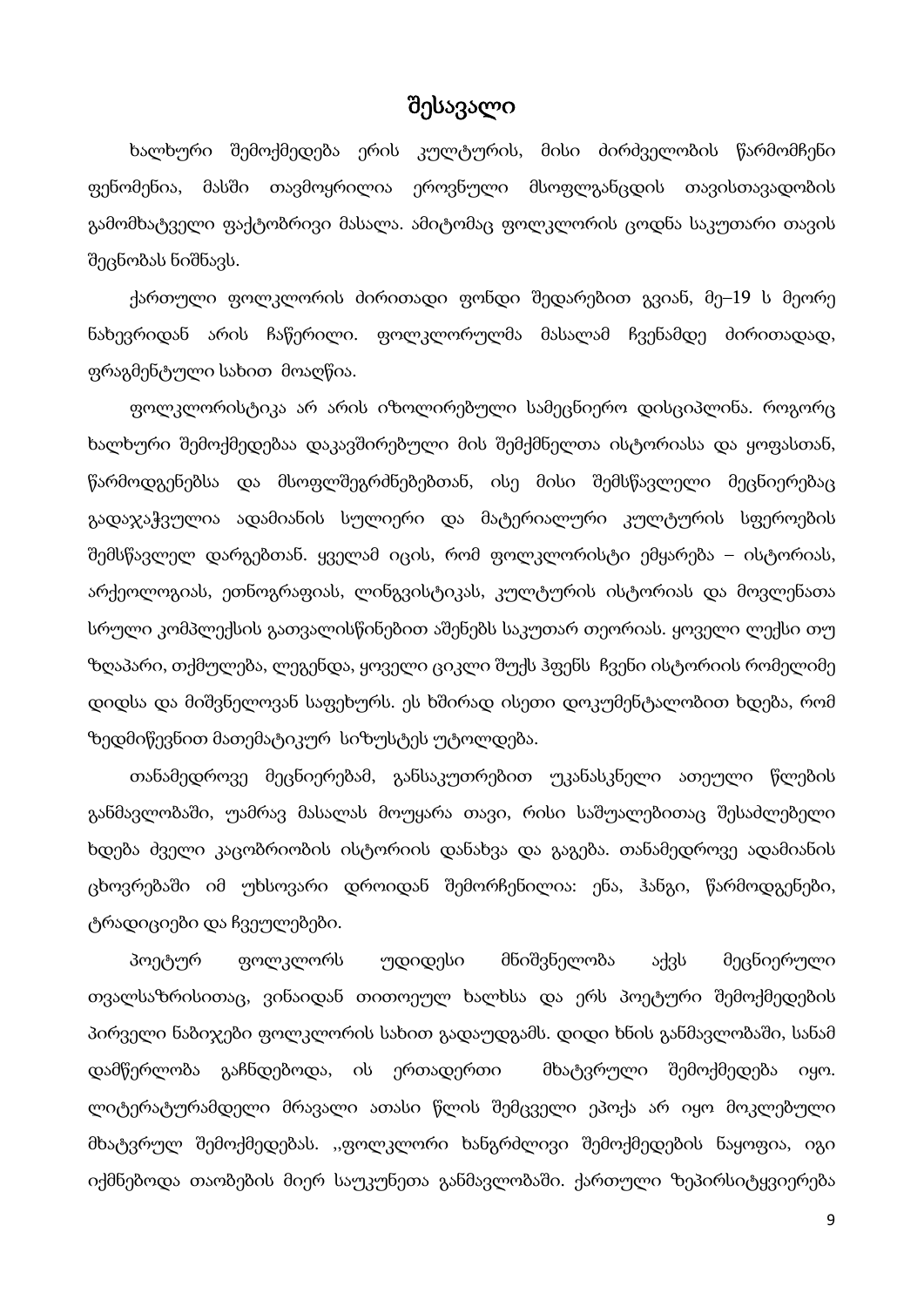თავისი უმდიდრესი ფონდით ჩამოყალიბებულია არა ერთ დროს, ერთი პირის ან რომელიმე ერთი კლასის მიერ, არამედ შექმნილია ისტორიის მანძილზე მთელი საზოგადოების მიერ" (ჩიქოვანი 1975 : 7).

ზეპირსიტყვიერება სინამდვილის მხატვრულ ასახვაა. ქართული ფოლკლორისტიკაც ძველი და ახალი დროის ზეპირსიტყვიერების მრავალი ნიმუშით ამას გვიმტკიცებს.

ვაჟა-ფშაველა განსაკუთრებულ მნიშვნელობას ანიჭებდა ხალხურ პოეზიას და წერდა: "დიდად საჭიროა მწერლობისთვის საერო ლიტერატურის ცოდნა. ეს ცოდნა მწერალს აძლევს ჯერ ცნებებს – სიტყვებს, – და მერე აცნობს ერის სულისა და გულის მოძრაობას, მის აზრს ცხოვრებისას" (ჩიქოვანი 1975 : 9).

მაქსიმ გორკი აღნიშნავდა: ,,ყველაზე უფრო ღრმა და ნათელი, მხატვრულად სრულყოფილი ტიპები გმირებისა შექმნა ფოლკლორმა, მშრომელი ხალხის ზეპირმა შემოქმედებამ." გორკის შეხედულებამ დიდი როლი ითამაშა ფოლკლორისტიკის განვითარებაში (ჩიქოვანი 1946 : 381 – 392). ხალხური სიტყვიერების მნიშვნელობას მწერლობისათვის ხაზგასმით აღნიშნავდნენ ილია ჭავჭავაძე, აკაკი წერეთელი და სხვანი.

ბუნებისა და საზოგადოებრივი ცხოვრების მოვლენები არ არიან ერთმანეთისგან იზოლირებულნი, მოწყვეტილნი. ფოლკლორული ტექსტების შესწავლისას მოვლენათა ურთიერთკავშირის განპირობების ჩვენებასთან ერთად საჭიროა კვლევა-ძიება მათი მოძრაობის, ცვლილების, განვითარების თვალსაზრისით. ზეპირსიტყვიერება მისი შემოქმედი ხალხის ისტორიასთან ერთად უნდა იქნეს შესწავლილი. ფოლკლორი ყოფიერების, რწმენისა და სამეურნეო ცხოვრების ბაზაზე წარმოიშობა, ამიტომ მისი შესწავლა საზოგადოებისგან მოწყვეტით არ შეიძლება.

მხატვრული შემოქმედების წარმოშობა და განვითარება ადამიანის უბრალო სურვილისა და ვარჯიშის ნაყოფი კი არ იყო, არამედ მისი ისტორიული განვითარების შედეგი, გარდაუვალი აუცილებლობა.

ლიტერატურა სოციალურ ყოფას მხატვრულად ასახავს ინდივიდუალური შემოქმედების ასპექტში, ხოლო ხალხური პოეზია ურთიერთობათა შედეგია და სინამდვილეს მხატვრულად კოლექტიური შემოქმედების ასპექტში გამოხატავს. ის, რაც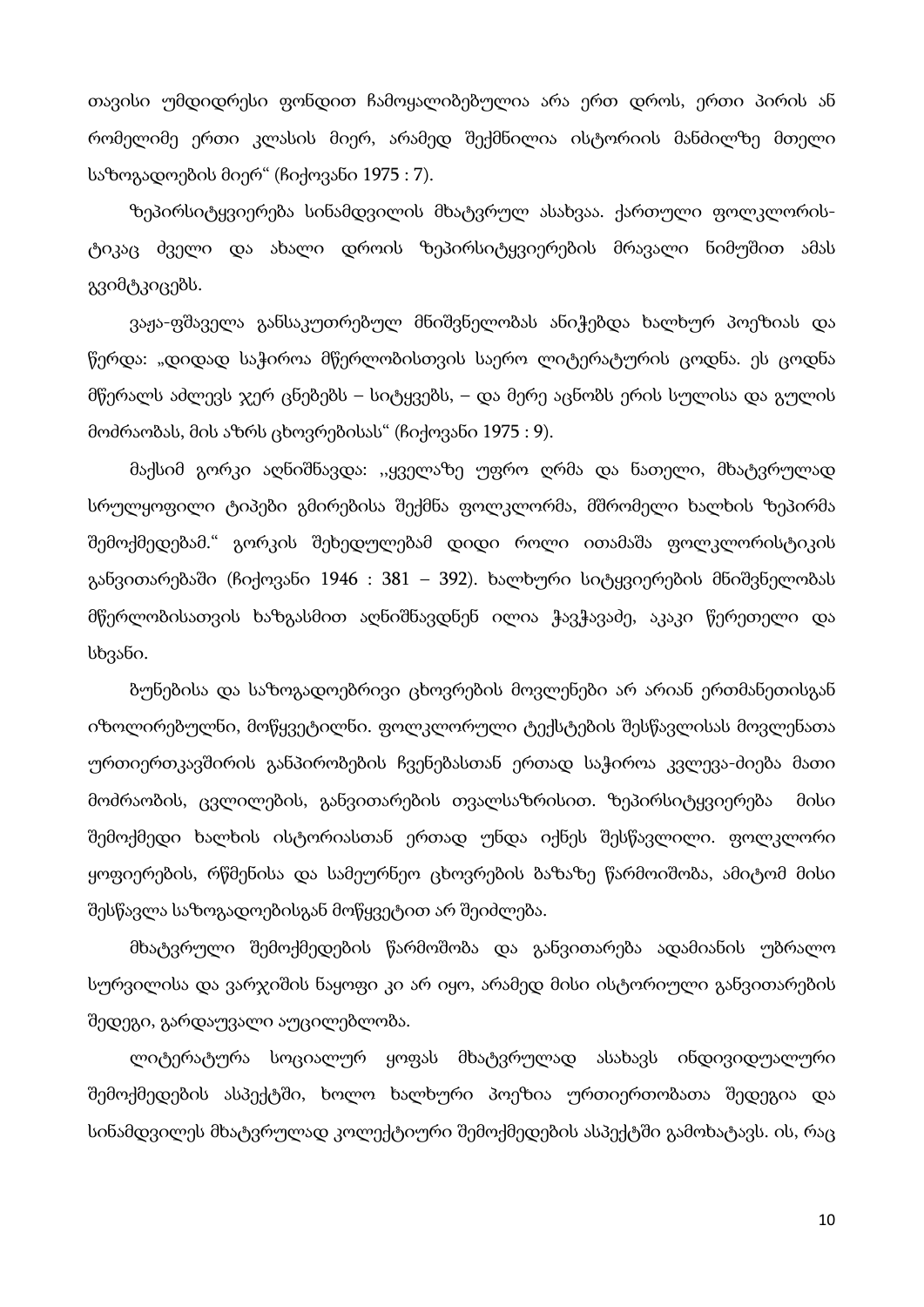ვერ ასახა ოფიციალურმა მატიანემ, ან გვერდი აუარა, ვერ შეამჩნია, ხალხმა მრავალი საუკუნის განმავლობაში შემოგვინახა და დღემდე მოიტანა.

ხალხურ ლექს-სიმღერებში არა მარტო ადრინდელი რწმენები და წარმოდგენები, არამედ ადამიანთა ყოველდღიური ყოფა, მათი სატკივარი, აწმყო და მომავალი, ეთიკური და ესთეტიკური იდეალებიც პოულობს გამოხატულებას. ფოლკლორი, რა თქმა უნდა, ამ მხრივ ცალკეული ხალხის თავისებური ისტორიაცაა. ამიტომაც დიდი მნიშვნელობა ჰქონდა და აქვს ზეპირსიტყვიერების ნიმუშების შეკრებას.

მეგრული ზეპირსიტყვიერების ნიმუშები შეკრიბეს და გამოაქვეყნეს: ალ. ცაგარელმა, Мингрельские этюды 1880; ი. ყიფშიძემ, Граматика мингрелъского (иверского) языка, 1914; შ. ბერიძემ, მეგრულ (ივერიული) ენა 1920; მ. ხუბუამ, მეგრული ტექსტები, 1937. მეგრული სასიმღერო ტექსტები და მცირე ჟანრის ზოგიერთი ნიმუში გამოქვეყნდა ,,მასალათა კრებულის" მე–10 და მე–18 ტომებში. ამ კრებულის სხვა ტომებში იბეჭდებოდა საინტერესო მითოლოგიური თქმულებები, ზღაპრები და გადმოცემები.

გამოქვეყნდა მონოგრაფიები: ა.ცანავა,ქართული ზეპირსიტყვიერების საკითხები (მეგრული მასალების მიხედვით), თბ., 1970; მისივე – ქართული საისტორიო ზეპირსიტყვიერების საკითხები (მეგრული მასალების მიხედვით), თბ., 1971. ქართული ხალხური სიტყვიერება, მეგრული ტექსტები (ქართული თარგმანითურთ), ტ., II, ტექსტი გამოსაცემად მოამზადეს, შესავალი, შენიშვნები და გამოკვლევები დაურთეს კ. დანელიამ და ა. ცანავამ, თბ., 1991.

საინტერესოა ასევე პოეტური ნიმუშების კრებული, ქართული ხალხური პოეზიის მასალები (მეგრული ნიმუშები), რომელიც გამოსაცემად მოამზადა კ. სამუშიამ, რედაქტორი ა. ცანავა თბ.,1971, კ. სამუშია, ქართული ხალხური პოეზიის საკითხები, მეგრული ნიმუშები 1979; მისივე – ქართული ზეპირსიტყვიერება, მეგრული ნიმუშები, თბ., 1990, მისივე – ძველი კოლხური (მეგრული) ლექს – სიმღერები, ზუგდიდი 2001. მ. კვირტია, კვიმატი (ლექსები, ფუნაგორიალური წერილები, ფოლკლორი და ეთნოგრაფია, ტოპონიმიკა და მიკროტოპონიმები, ონომასტიკა, ოხუნჯობანი...) შემდგენელი მედეა კვირტია, თბ., 2001. ქართველური ხალხური სიტყვიერება (ჩხოროწყუს რაიონი), წიგნი გამოსაცემად მოამზადა ამირან ლომთაძემ, თბ., 2016. მნიშვნელოვანია აკაკი შანიძის მიერ ჩაწერილი და გამოქვეყნებული ,,ეკური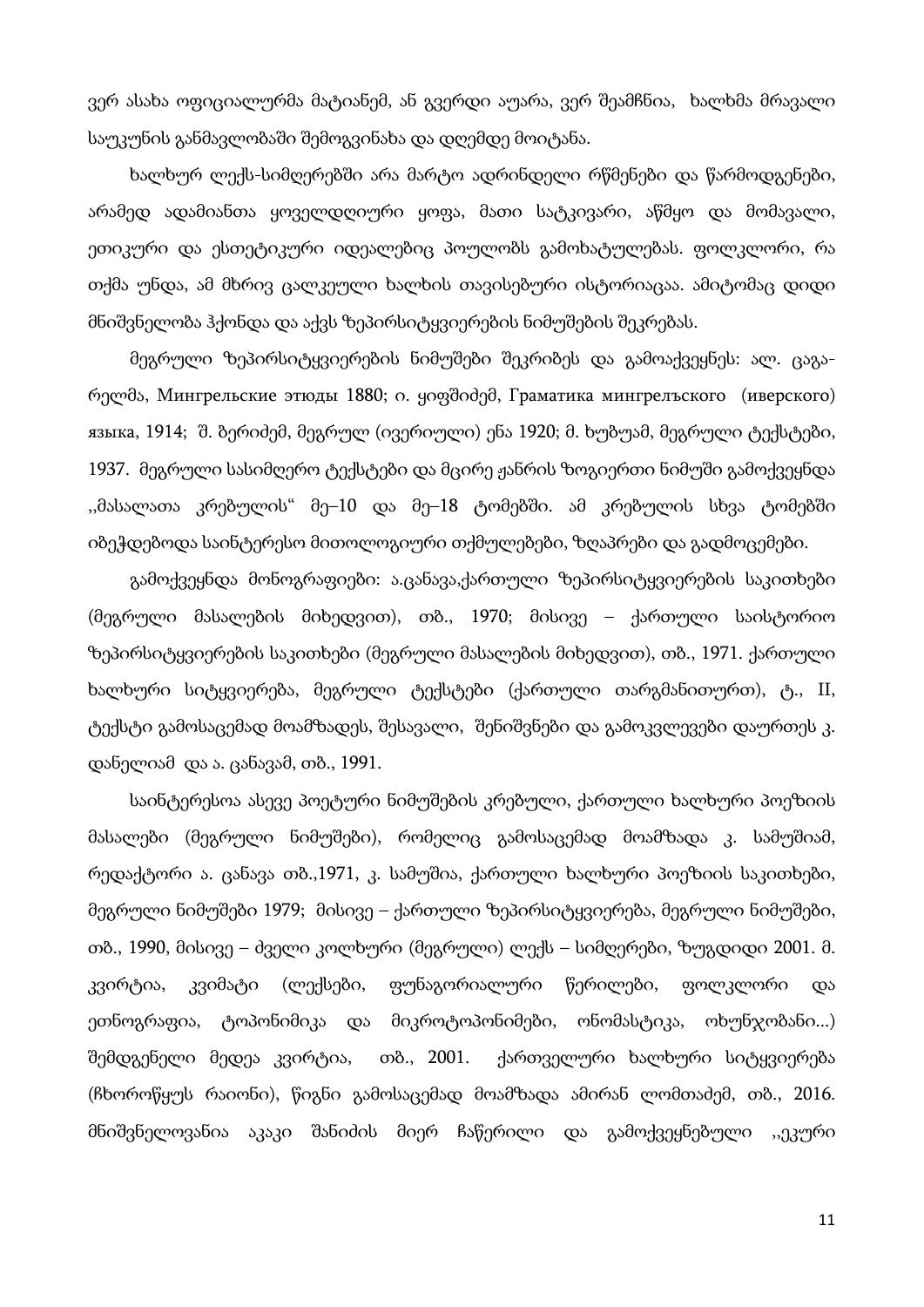ქალვაჟიანი" (ლიტერატურული ძიებანი, ტ., XI 1958), ტ. გუდავა, ქართული ხალხური სიტყვიერება, მეგრული ტექსტები,თბ., 1975.

მეგრული ლექს–სიმღერები ორ ჯგუფად იყოფა. ერთი ჯგუფი ლექს–სიმღერებისა სამეგრელოს ყველა კუთხეშია გავრცელებული ("ქალვაჟიანი", "ჩელა", "მარებელი" (მაჭანკალი), "ჯანსულო", "ოდოია", "უტუს ლაშქრული" და სხვა). მეორე ჯგუფი ლექს – სიმღერებისა გავრცელებულია ერთ კუთხეში, ან სოფელში. მეგრულში გამოიყოფა სენაკური და ზუგდიდურ–სამურზაყანოული კილო. ჯვარულ "არამ–ხუტუს" სიმღერას არ იცნობენ სენაკის, აბაშისა და მარტვილის რაიონები. ის გავრცელებულია წალენჯიხასა და სამურზაყანოში, ნაწილობრივ ჩხოროწყუსა და ზუგდიდში.

სიმღერების ერთი ჯგუფი, განსაკუთრებით საფერხულო–საცეკვაო, შრომისა და საქარწილო ("ჯანსულო", "ჰარირა", "ოდოია", "კუჩხი ბედნიერი" (ფეხბედნიერი) სრულდება ინსტრუმენტის გარეშე. სატრფიალო–საყოფაცხოვრებო და განსაკუთრებით, სალაღობო ლექს–სიმღერების შემსრულებლად და ავტორმთქმელად ქალები გვევლინებიან. გიტარა და გარმონი ჩონგურის გვერდით მნიშვნელოვან ადგილს იკავებს მეგრული ხალხური სიმღერის შესრულებისას.

სამეგრელოში გავრცელებული ლექს–სიმღერები სამ ჯგუფად იყოფა. პირველ ჯგუფში შედის წმინდა ხალხური ლექს–სიმღერები, რომლებიც თაობიდან თაობას ზეპირად გადაეცემა და შესაბამისად გზადაგზა იხვეწება. მეორე ჯგუფის ლექს– სიმღერები იქმნება ავტორ–მთქმელების მიერ. მესამე ჯგუფის ლექსებს ინდივიდუალური შემოქმედების დამღა აზის და ამდენად ჭეშმარიტი ხალხური პოეზიის ნიმუშებად ვერ ჩაითვლება.

ეთნოგრაფიული თვალსაზრისით, მეგრული საქორწილო ტრადიცია ჯერ არქანჯელო ლამბერტიმ (სამეგრელოს აღწერა, თბ.,1938), შემდეგ თ. სახოკიამ (ეთნოგრაფიული ნაწერები, თბ.,1956) და ს. მაკალათიამ (სამეგრელოს ისტორია და ეთნოგრაფია, თბ., 1941) აღწერეს და დაახასიათეს. თ. სახოკია მიუთითებს, რომ ,,ქართველ ტომთა შორის, სვანების, ფშაველებისა და ხევსურების შემდეგ, მეგრელებს ჩვენს დღემდე შემოუნახავთ საქორწილო ჩვეულებანი... თავიანთის ძველებური სიწმინდითა და ხელშეუხებლობით" (სახოკია 1956 : 70).

სამეგრელოს პოეტურ ფოლკლორში დასტურდება ყველა ის ჟანრი, რომელიც საერთოდ ქართული ხალხური პოეტური შემოქმედებისათვის არის დამახასიათებელი.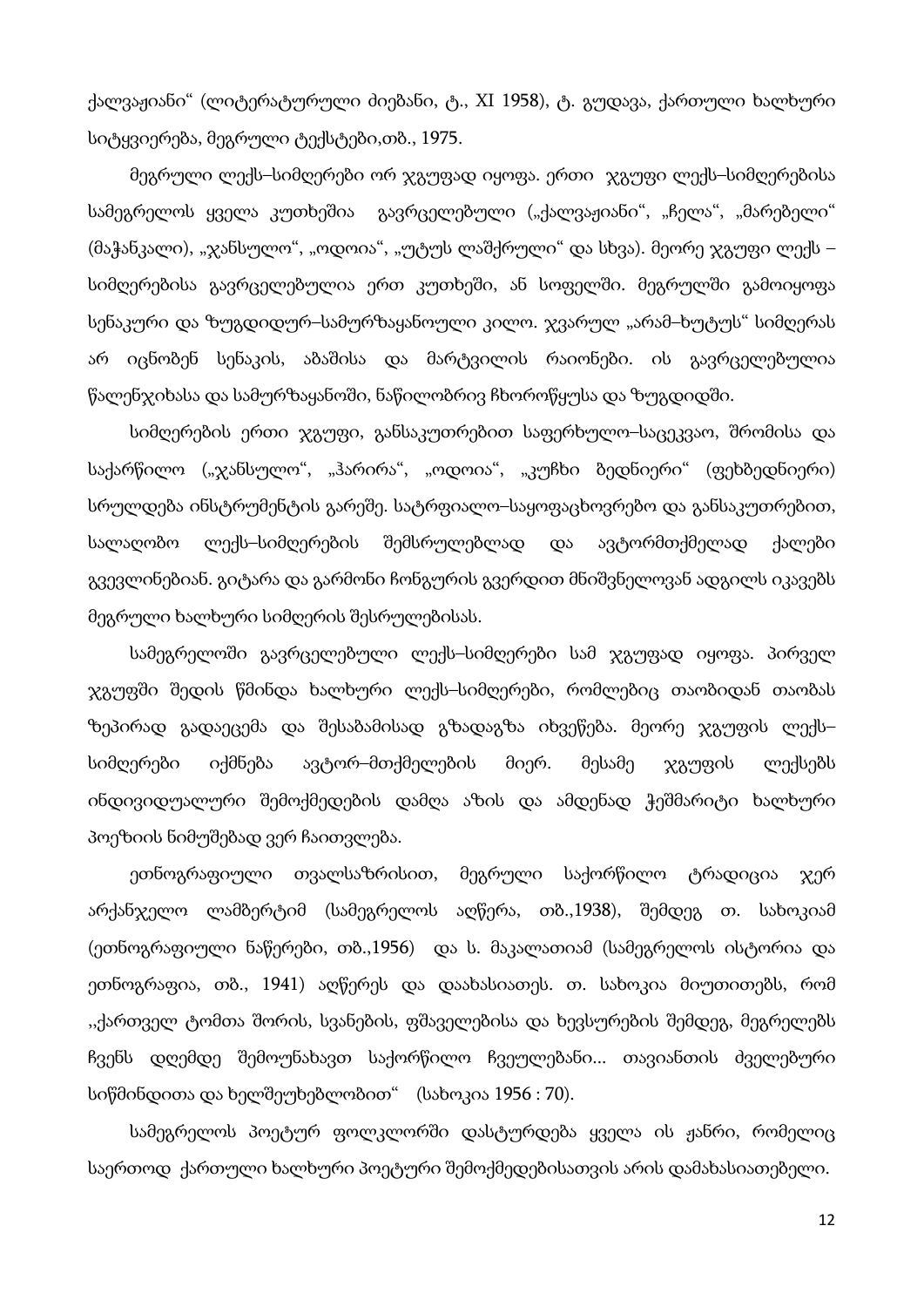სამეგრელო მთელი თავისი ისტორიის განმავლობაში იყო და არის ერთიანი საქართველოს ხერხემალი და მისი ორგანული, განუყოფელი ნაწილი. გრიგოლ რობაქიძის სიტყვები ამის ნათელი დადასტურებაა: ,,სამეგრელო ის ნაწილია, რომლის თავისებურებაში მთელი ცნაურდება, საქართველო".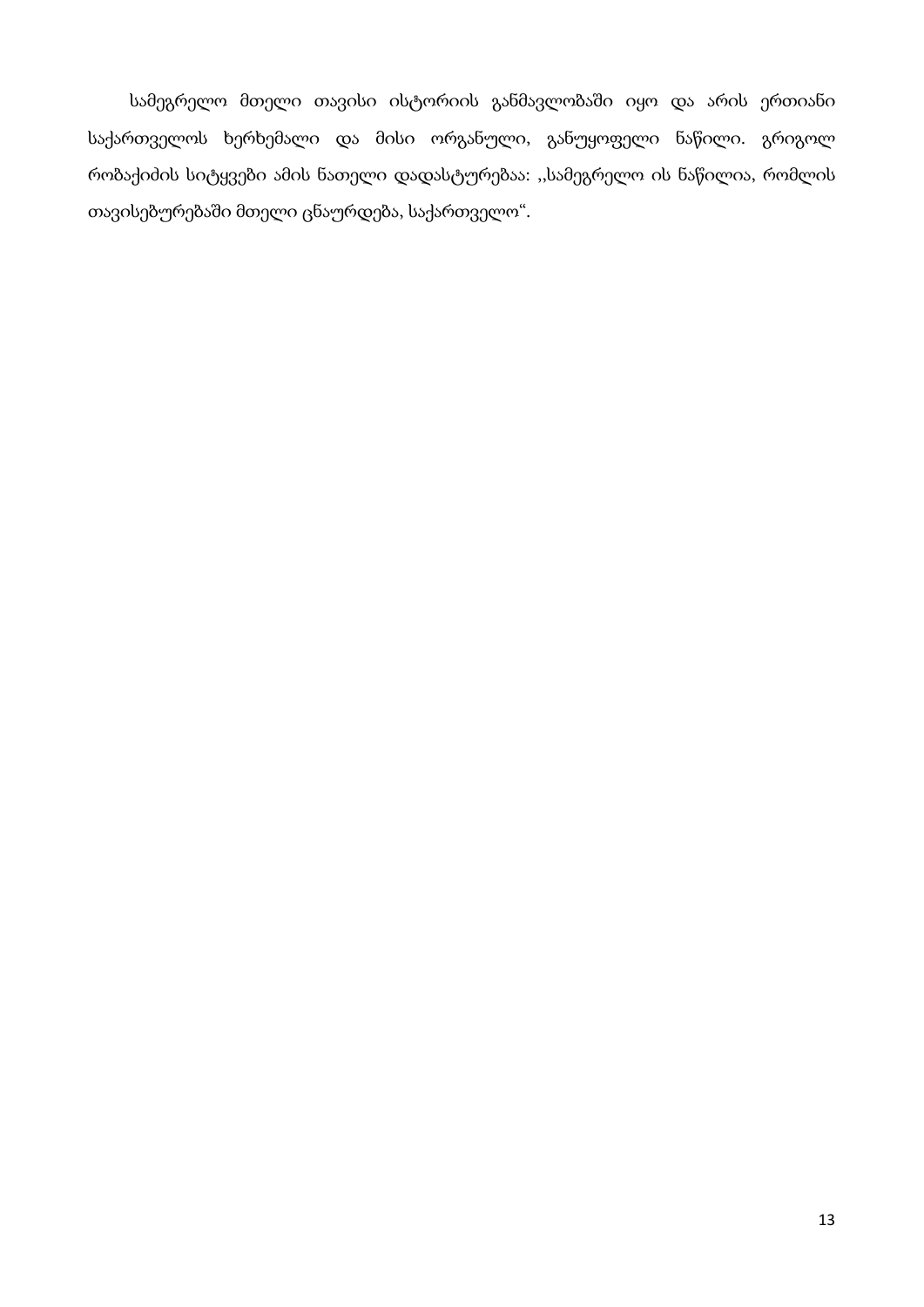#### თავი I

# ნიშნობის საკითხი მეგრულ პოეტურ ფოლკლორში

პოეზიის სინკრეტული ხასიათი არსად ისე აშკარად არ ჩანს, როგორც საწესჩვეულებო ლექსებში. საწესჩვეულებო პოეზია რამდენიმე ნაწილად იყოფა. უმნიშვნელოვანესს მის კალენდარული და საყოფაცხოვრებო ლექსები შეადგენენ.

წეს-ჩვეულება ინდივიდუალური მოვლენა არაა, იგი არც ერთი პირის შემოქმედების ნაყოფია (ჩიქოვანი 1975: 481). კალენდარული ჩვეულება განუმეორებელია. ყოველი საწესჩვეულებო ლექსი ხალხში არსებული ჩვეულების საფუძველზე ჩნდება და მის მხატვრულ ასახვას ემსახურება.

წეს-ჩვეულების განხილვას ამ ნაშრომში დამხმარე ფუნქცია აქვს, ჩვენ მას იმ შემთხვევაში მივმართავთ, როცა ამგვარი ანალიზი შუქს ჰფენს ფოლკლორული ძეგლის ბუნებას, მაშასადამე, ნაწარმოების გაგებაში გვეხმარება. ფოლკლორისტის ეთნოგრაფიული დაკვირვებანი ყოველთვის ზეპირსიტყვიერების ტრადიციულობით არის განსაზღრული.

ქართველურ ტომთა პოეტურ შემოქმედებაში მნიშვნელოვანი ადგილი უჭირავს მეგრულ ლექსებსა და სიმღერებს, რომლებიც ზოგადქართული ფოლკლორის შემადგენელი ნაწილია.

სამეგრელოში ლექსის მთქმელს "მელერსეს" (მელექსეს) უწოდებენ, რაც საერთო ქართული ტერმინია. სამაგიეროდ, "სიმღერის" შესატყვისი ტერმინია "ბირა", "მობირე" (მომღერალი), "გემაბირე" (დამამღერებელი), რომელიც ლაზურშიც იხმარება (თანდილავა 1966: 5). მეგრულ "ბირა"-სა და "ბირაფა"-ს ძველ ქართულში დაცული "მღერის" თავდაპირველი "თამაშობის გამომხატველი მნიშვნელობა არ შემოუნახავს, იგი "ხმით მღერას, გალობას ნიშნავს... ჭანურ "ბირაფას" კი პირვანდელი მნიშვნელობა უკეთესად აქვს დაცული და ეს სიტყვა იქ თამაშსაც ნიშნავს და სიმღერასაც". თუმცა ხოფურად იგი მხოლოდ სიმღერის გამომხატველია (ჯავახიშვილი 1938: 48 – 49).

მეგრული ლექსის სტრუქტურა ქართული ხალხური პოეზიისათვის დამახასიათებელ სტრუქტურას ყველა არსებით მომენტში ემთხვევა. ი. ყიფშიძის დაკვირვებით, მეგრული ლექსწყობა, მსგავსად ქართულისა, ტონურ-სილაბურია.

ნიშნობის საკითხზე მსჯელობისას მნიშვნელოვანია მეგრული ლექსის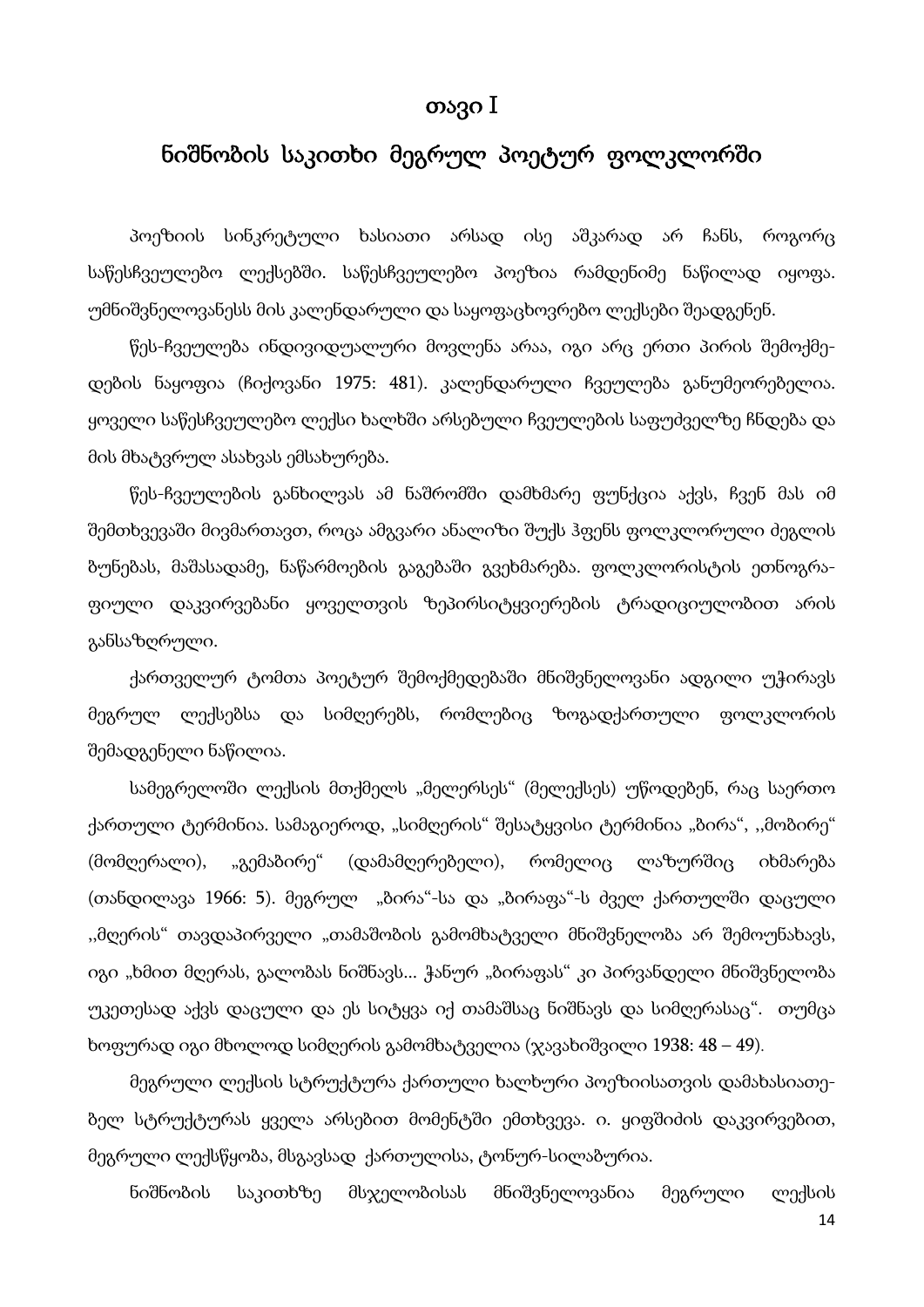სტრუქტურის საკითხის გარკვევა, რადგანაც ის გარკვეულად მეგრული პოეტური რეპერტუარის თავისებურებას გამოხატავს.

ნიშნობა, როგორც საყოფაცხოვრებო მოვლენა, მნიშვნელოვან ადგილს იკავებს როგორც მეგრულ ფოლკლორულ ძეგლებში, ასევე ზოგადად, ქართველი ხალხის პოეტურ შემოქმედებაში.

ნიშნობა ქორწილის წინამდებარე ეტაპია, რასაც განმსაზღვრელი ადგილი უჭირავს წყვილის დაქორწინების საქმეში.

სამეცნიერო ლიტერატურში სათანადოდ არის აღნიშნული, რომ ქართული ქორწილი რამდენიმე ძირითადი მომენტისაგან შედგებოდა: 1. დაკვლევა–გარიგება, 2. დაწინდვა ანუ ნიშნობა, 3. საპატარძლოსთან გამოთხოვება, 4. ქორწილი, 5. საპატარძლოს სამუშაოზე გაყვანა (სიხარულიძე 1960 : 256).

ქორწინების ინსტიტუტმა და მასთან დაკავშირებულმა წეს–ჩვეულებებმა განვითარების საკმაოდ გრძელი გზა განვლო.

ქორწინება, რომელიც ქალსა და მამაკაცს შორის საზოგადოებრივი ყოფიერებით ისტორიულად შეპირობებულ ურთიერთობას წარმოადგენდა, საზოგადოების განვითარების კვალდაკვალ იცვლებოდა და ვითარდებოდა.

ქორწინების საშუალებით წესრიგდებოდა, საზოგადოებრივ სანქციას იღებდა, ხორცს ისხამდა მოდგმის გაგრძელების ბუნებრივი, ადამიანური მოთხოვნილება. რამდენადაც დემოგრაფიული მდგომარეობა, მომავალი თაობის სულიერი სახისა და ფიზიკური ტიპის ჩამოყალიბება საქორწინო ურთიერთობათა ხასიათზე იყო დამოკიდებული, საზოგადოებაც ამ ურთიერთობათა მორალური და საკანონმდებლო ნორმების მოწესრიგებით ადრეული ხანიდანვე იყო დაინტერესებული.

ქორწინება, როგორც ოჯახის სოციალური სტრუქტურის ერთ-ერთი უმთავრესი რგოლის საფუძველი, დიდად განსაზღვრავს საზოგადოების სოციალურ ურთიერთობათა სისტემებს, რის გამოც აღნიშნული ინსტიტუტი მთელი რიგი საზოგადოებრივი მეცნიერებების – სოციოლოგია, სოციალური ფსიქოლოგია, ეკონომიკა, სამართალი, დემოგრაფია, ეთნოგრაფია, ფოლკლორი – კვლევის ყურადღების ცენტრშია. ქორწინება, როგორც საზოგადოების ერთ-ერთი რთული და მრავალსაფეხურიანი ინსტიტუტი, ავლენდა რელიგიური, სოციალური და ეკონომიკური ფაქტორებით განპირობებულ როგორც საერთოქართულ, ასევე, მთელი რიგ ლოკალურ თავისებურებებს. მზითევს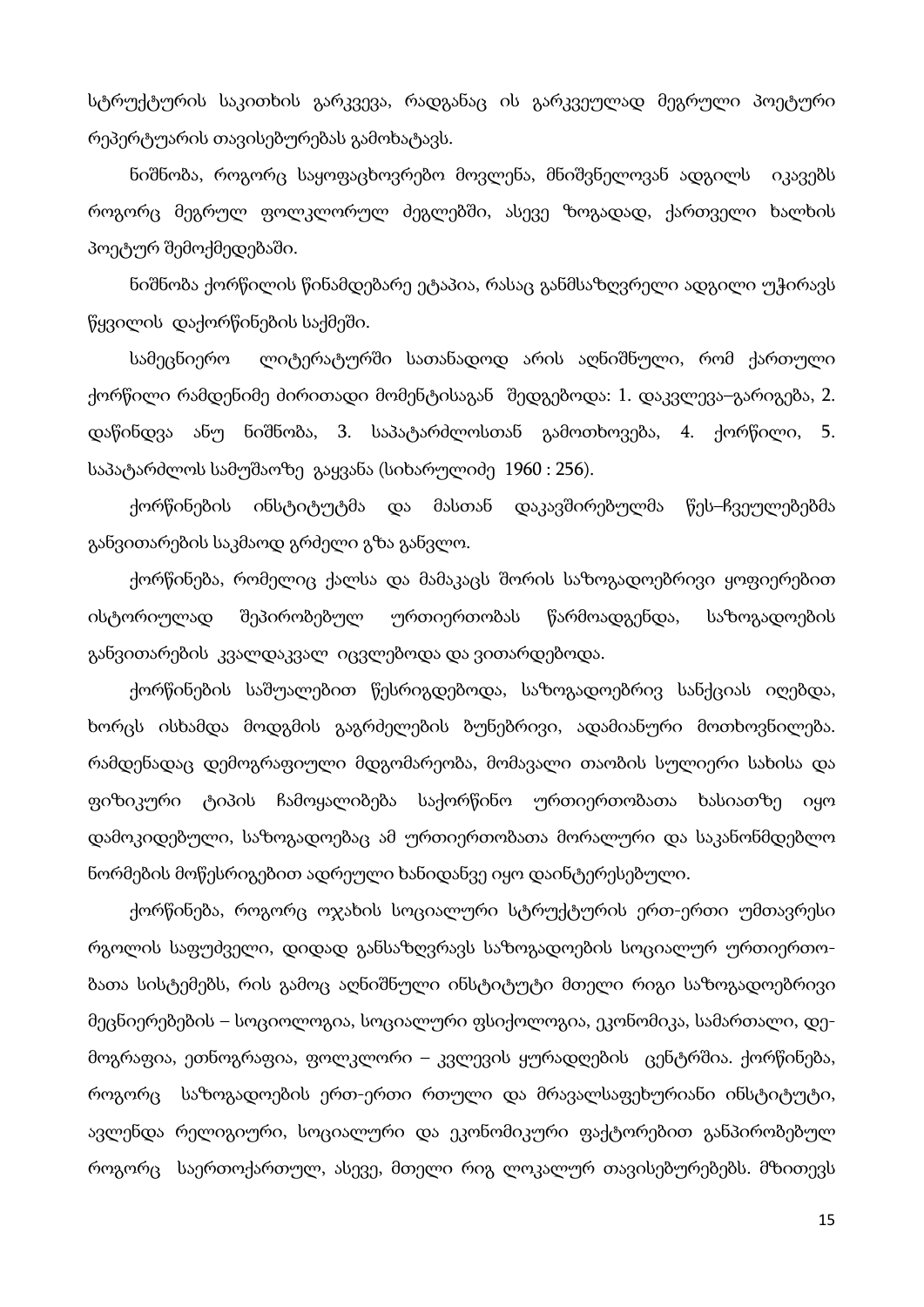გადამწყვეტი მნიშვნელობა არ ენიჭებოდა, მაგრამ ყურადსაღებ ფაქტორს მაინც წარმოადგენდა.

საწესჩვეულებო პოეზიის სარიტუალო კომპლექსში ერთ–ერთი მნიშვნელოვანი ადგილი უჭირავს საქორწილო პოეზიას (ქართული ხალხური სიტყვიერება, 1991 : 552).

მეგრული საქორწილო წეს–ჩვეულება ოთხი ნაწილისაგან შედგება: 1. გინოძირაფა ანუ გასინჯვა საცოლისა (ფშავ – ხევსურული ,,დაკვლევა"), 2. შანუა ანუ დანიშვნა, 3. "მოცონაფა" ანუ საცოლის მოყვანა საქმროს სახლში და 4. ,,დიარა'' ანუ საქორწილო ლხინი. ქორწილი, გარდა ორშაბათისა და პარასკევისა, ყველა დანარჩენ დღეს შეიძლებოდა ჩატარებულიყო (სახოკია 1956: 83).

ნიშნობა საქორწილო რიტუალის მეტად მნიშვნელოვანი ეტაპია, რომელზედაც წყვილთა მომავალი ბედია დამოკიდებული. ჩვეულების სახელწოდება შანუა (ნიშნობა) – ნიშანუა (ნიშნის დადება) ნიშნავს ნიშნის დადებას რომელსამე საგანზე (სულიერსა თუ უსულოზე). საქორწილო ცერემონიალში ნიშანუა ნიშნავს რაიმე ნიშნის დადებას გასათხოვარ ქალზე, რომელიც ითვლება იმის კუთვნილებად, ვინც ეს ნიშანი დაადო, ,,ვის სახელსაც ის ახლა ატარებს, ვინც ახალ პატრონად გაუხდა და გარეშე კაცს მისი დაპატრონება არ შეუძლია". ამგვარივე უფლება ჩანს მეგრელთა მეორე ჩვეულებაში, რომელიც იხმარება მეტყველებაში, როცა ტყეში ესა თუ ის ხე მოეწონება გლეხს და რომლის ტანზე რაიმე პირობითი ნიშანია ცულით გაკეთებული, ეს ხე ითვლება იმის საკუთრებად, ვინც ეს ნიშანი დაადო და მეზობელს მისი დაპატრონება საკუთრების ელემენტარული უფლების დარღვევად ჩაეთვლება. ქალის დანიშვნის დროს უპირატესობა ვერცხლის ნივთს ეძლევა. ამისთვის ძველად, ჩვეულებრივ, ხმარობდნენ ქარვას ან მარჯნის კრიალოსანს, ოქროს ან ვერცხლის ფულს (სახოკია 1956: 86 – 87).

#### ა) აკვანში დანიშვნა

აკვანში დანიშვნა წარმოადგენდა ნიშნობის საკმაოდ გავრცელებულ ფორმას, რომელიც განსაკუთრებით საქართველოს მთის მოსახლეობის ყოფით სინამდვილეს შემორჩა. იგი არა მარტო საქართველოში, არამედ მთელ კავკასიის ხალხებში საყოველთაოდ დამკვიდრებული ტრადიცია ყოფილა (ჩოხელი1990:11). აღნიშნული ჩვეულება ცნობილი იყო საზოგადოების როგორც მაღალი, ასევე დაბალი ფენებისათვის,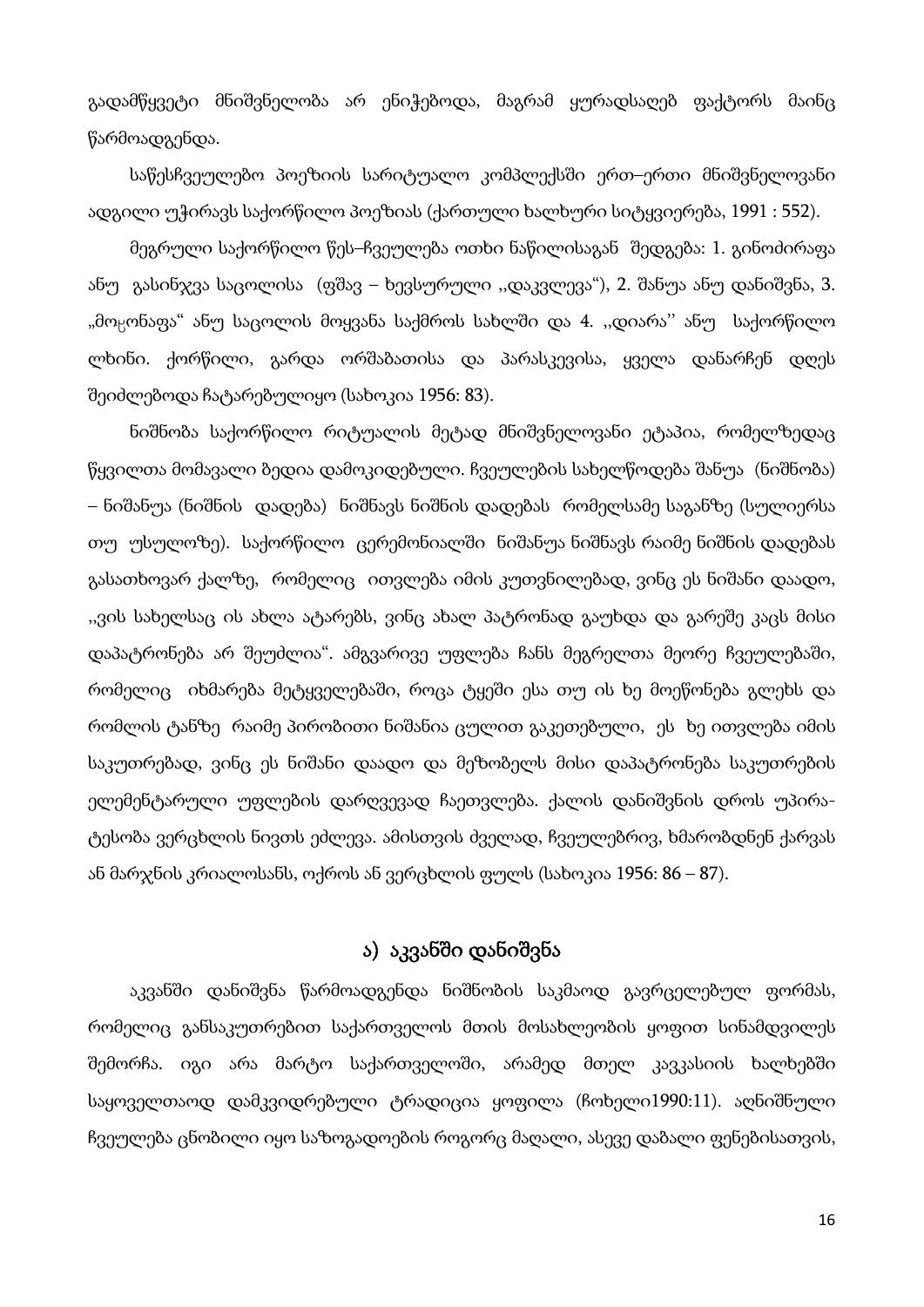თანაც იმდენად გავრცელებული, რომ რუის–ურბნისის მსოფლიო კრებაზეც კი დღის წესრიგში მდგარა ამ ტრადიციის საკითხი (ჟორდანია 1897 : 64).

აჭარასა და მესხეთ–ჯავახეთში იგი ,,ბეშიქიარდმას" სახელით იყო ცნობილი, სამეგრელოში იგივე წესი "ონწეშ იკოდგუმად" იხსენიება, ამავე მიზნით თუშეთში "მუცლად შთანთქმა", ხოლო ფშავლებში ,,მუცლად დაქორწინება" სცოდნიათ (ჩოხელი 1990 : 11).

აკვანში დანიშვნის წესს ძველად მთიულებიც მისდევდნენ, მაგრამ ყველაზე ნათლად ეს ჩვეულება ხევმა, ხევსურეთმა, მთის რაჭამ, სამეგრელომ და სვანეთმა შემოგვინახა. აღნიშნული ჩვეულება აღწერილია ეთნოგრაფიულ–ისტორიულ ლიტერატურაში. აღნიშნული წესის არსებობას ლიტერატურული ძეგლებიც გვიდასტურებენ, მაგალითად, ,,ზოგან ხოჭიჭნი დანიშვნენ''... – წერს ი. ბატონიშვილი (ბატონიშვილი 1936 : 209).

სამეგრელოში ,,ონწეშ–იკოდგუმას'' აღწერს სერგი მაკალათია. ამას აწყობდნენ იმ შემთხვევაში, როდესაც მათ მშობლებს ერთმანეთის ხათრი და სიყვარული ჰქონდათ და დანათესავება სურდათ. ასეთ შემთხვევაში ვაჟის მშობლები ბავშვს მოიყვანდნენ ქალის ოჯახში, ორივე აკვანს ერთად დადგამდნენ და იტყოდნენ: ,,იყავით ბედნიერი ცოლ–ქმარიო და ღმერთმა ერთმანეთს მზე და მთვარესავით შეგაბეროთო". დასასრულს ბავშვების მშობლები ერთმანეთს გადაკოცნიდნენ და ახალდანიშნულებს გაზრდასა და ბედნიერებას უსურვებდნენ. ამასთანავე, ვაჟის პატრონი ქალის აკვანზე ჩამოკიდებდა სანიშნოდ რაიმე სამკაულს და ამ დღიდან ქალი ვაჟის საცოლედ ითვლებოდა. როცა ორივე გაიზრდებოდა და ასაკში ჩადგებოდა, მაშინ მათ დააქორწინებდნენ. პირობის დარღვევა და უარის თქმა არ შეიძლებოდა, ეს ამ ორ ოჯახს შორის მტრობასა და შურისძიებას გამოიწვევდა (მაკალათია 2006 : 332– 333).

ამ ტრადიციამ თავისი კვალი ზეპისიტყვიერებასაც დააჩნია. მიხ. ჩიქოვანმა შ. რუსთაველის პოემა ,,ვეფხისტყაოსანთან" ხალხური ,,ტარიელიანის" შედარების შედეგად დაასკვნა, რომ რუსთაველი ,,არ იცნობს ამ მოვლენას... ტარიელიანში იგი უსათუოდ სახალხო მთქმელის წვლილს უნდა შეადგენდეს, ადგილობრივ ყოფაზე დამყარებულს" (ჩიქოვანი 1937 : 47).

ვფიქრობ, საველე მუშაობის დროს ჩაწერილი ზეპირსიტყვიერების ნიმუში ამ ტრადიციის აღმნიშვნელია:

ამდღა ონწეს – იკოდგუნა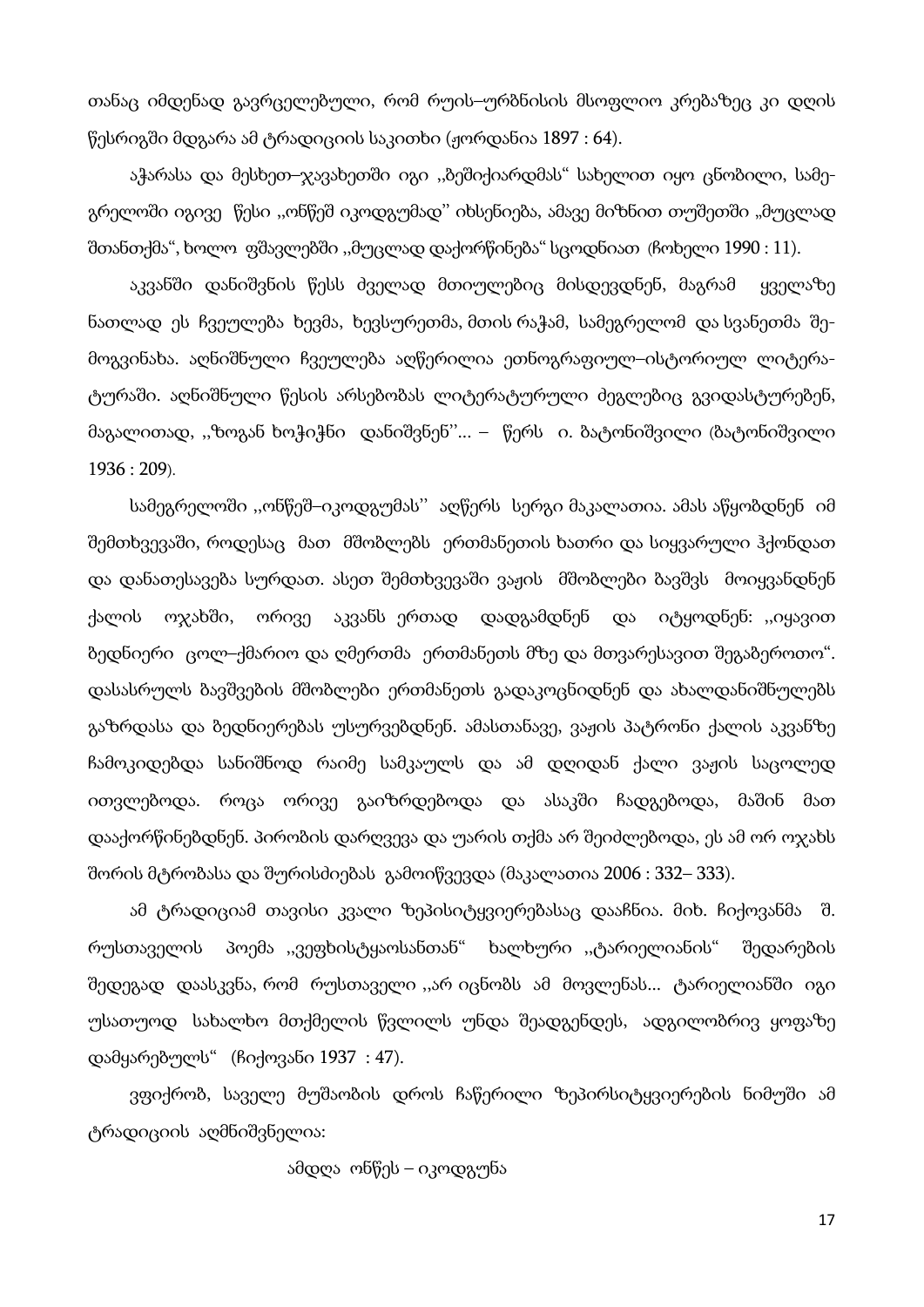ბაგრატი დო ანეტაში, იÁ კათაშ შაყარუა თინეფიში აკოკათაფაში ათე საქმეს ირნერო ღორონთი დოხვამანსია.

. . .

 დღეს აკვანში დანიშნავენ ბაგრატსა და ანეტას, იქნება ხალხის თავშეყრა მათი შეერთების (აღსანიშნავად), ამ საქმეს ყოველნაირად ღმერთი დალოცავს.

(მთქმელი ღუღუნი მებონია, სოფ. ჯაღირა, 2000 წელი).

აკვანში დანიშვნის ტრადიციაზე, როგორც ზოგადკავკასიურ მოვლენაზე, მიგვანიშნებს ნართული ეპოსიც. როგორც ტექსტიდან ჩანს, ნართების გმირი სოსლანი აკვანშივე ყოფილა დანიშნული მზის ასულ აცირუხზე: ,,ხომ იცი, სოსლან, რომ შენ საცოლედ აკვანშივე დავნიშნეთ მზის ასული აცირუხი" – ეუბნება თავის ვაჟს სანათა (გაბრიჩიძე 1966 : 67).

აკვანში ნიშნობა მხოლოდ და მხოლოდ მშობლების სურვილზეა დამყარებული. ეს იყო დროზე ადრე დანიშვნა-გათხოვების ერთი წესი.

აკვანში დანიშნულთა ფაქიზი გრძნობა ხშირად სხვას ეკუთვნის. ისინი ჩვეულების წინააღმდეგ ვერ მიდიან და ეს საფუძველია მათი სევდისა. ამ მხრივ დამახასიათებელია ლექსი შუქია არაბულის რეპერტუარიდან:

ქალი : – ნისლი წავიდა ცისკედა,

ნამი შაბერტყა ქარმაო, ჩამავაბნიე ცრემლები შაწუხებულმა ქალმაო. ვაი, რო პირსა ვერ უტეხ დედა – მამასა, ძმათაო, თორო შინ მაგივიდოდი,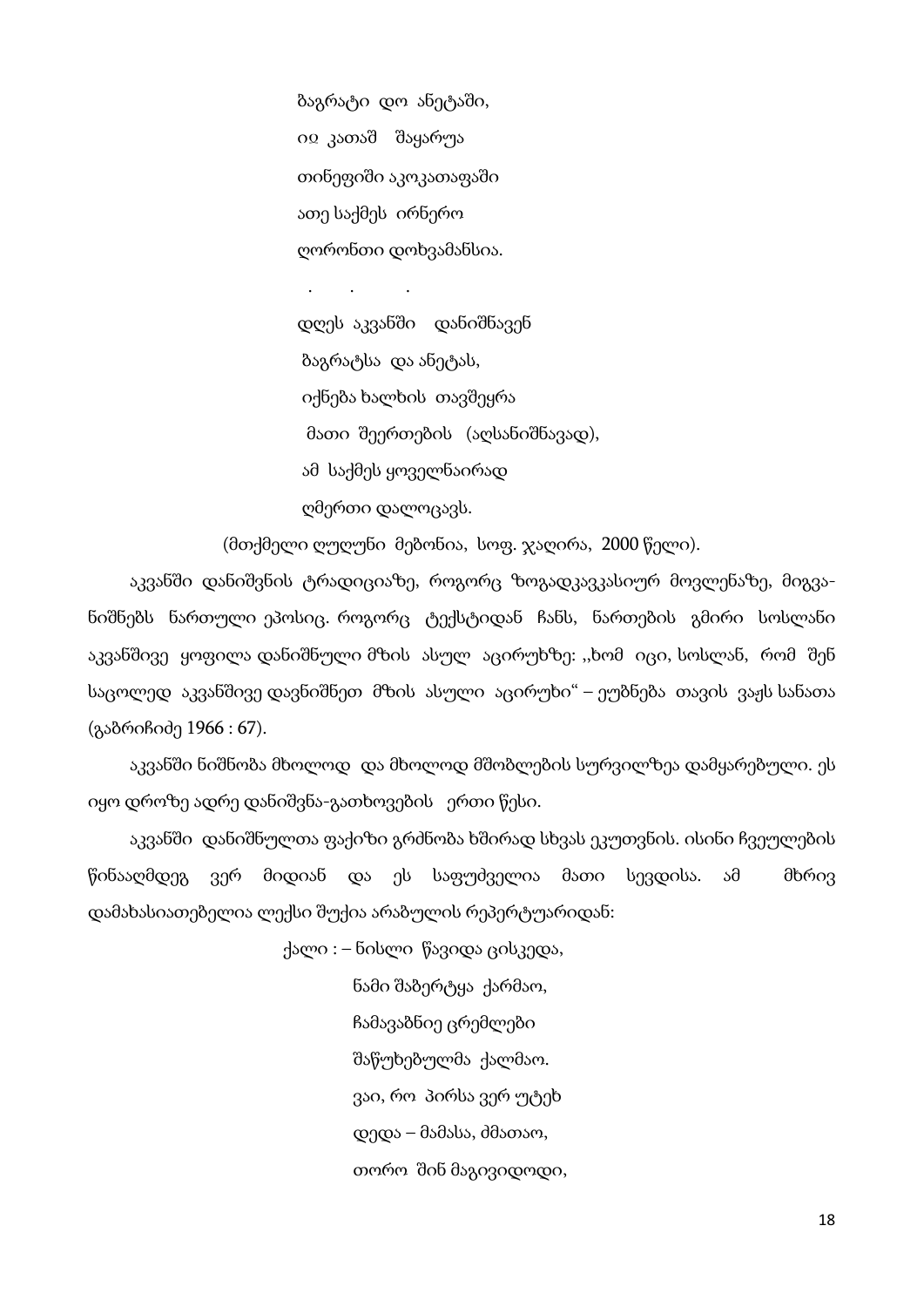არ ვაუბნებდი სხვათაო.

 ვაჟი : – მე შენკენ გამავემართე, შამავხვდი გველის ჯარსაო, დაძრა სუყველამ ენაი, შენ თავს სხვას ირჩევს ყმასაო. მივბრუნდი გაფოთებული, შაუგმი თავის თავსაო რად არ ჩავიცომ ბეგთარსა, რად არ შავიბამ კმალსაო, ავხკაფდი ლეკებურადა შენ შინ წამყვანსა ქმარსაო.

(სიხარულიძე 1958 : 379 – 380).

 დაწინდვა ნიშნავდა გოგოსა და ბიჭის მშობლების შეთანხმებას იმის თაობაზე, რომ მათი შვილები, როცა გაიზრდებოდნენ, ერთიმეორეზე იქორწინებდნენ. დღესაც მღერიან ამ ძველ შაირს:

> მე შენთვის მომიქსოვია ფერად-ფერადი წინდები. მიყვარხარ, მაგრამ რა გიყო, მაინც ვერ დაგეწინდები.

დაწინდვა არა მარტო გლეხობაში, არამედ ფეოდალთა და მეფეთა შორისაც კი ყოფილა წესად. ამ წესს დიდი ნაკლიც ჰქონდა: საქორწინო ასაკს რომ მიაღწევდნენ, გამოირკვეოდა, რომ ქალ – ვაჟი ერთმანეთის შეუფერებელი იყო და თუ გლეხობაში ვაჟს უფლება ჰქონდა უარი ეთქვა შეუფერებელი საცოლის შერთვაზე, ქალს ეს არ შეეძლო. აქედან მომდინარეობდა ე. წ. ძალის ცოლობა, რაც იმას ნიშნავდა, რომ დაწინდული ქალიშვილი თავისი სურვილის წინააღმდეგ ცოლად უნდა გაჰყოლოდა შეუფერებელ საქმროს ან, თუ გაათავისუფლებდნენ, სხვაზე გათხოვებას აუკრძა– ლავდნენ, აღუკვეთავდნენ (,,კვეთილში ჩასვამდნენ") (გოგოჭური 1978 : 25). ე. ი ,,კვეთილიანი... ის ქალია, რომელიც ქმარს დაიწუნებს და თავს დაანებებს ან დანიშნულს საქმროს არ ინდომებს. ამისთანა ქალს გათხოვება არ შეუძლიან, თუ გათხოვდა, მოჰკლავს შეურაცხყოფილი კაცი" (,,ივერია'', 1888 : № 121).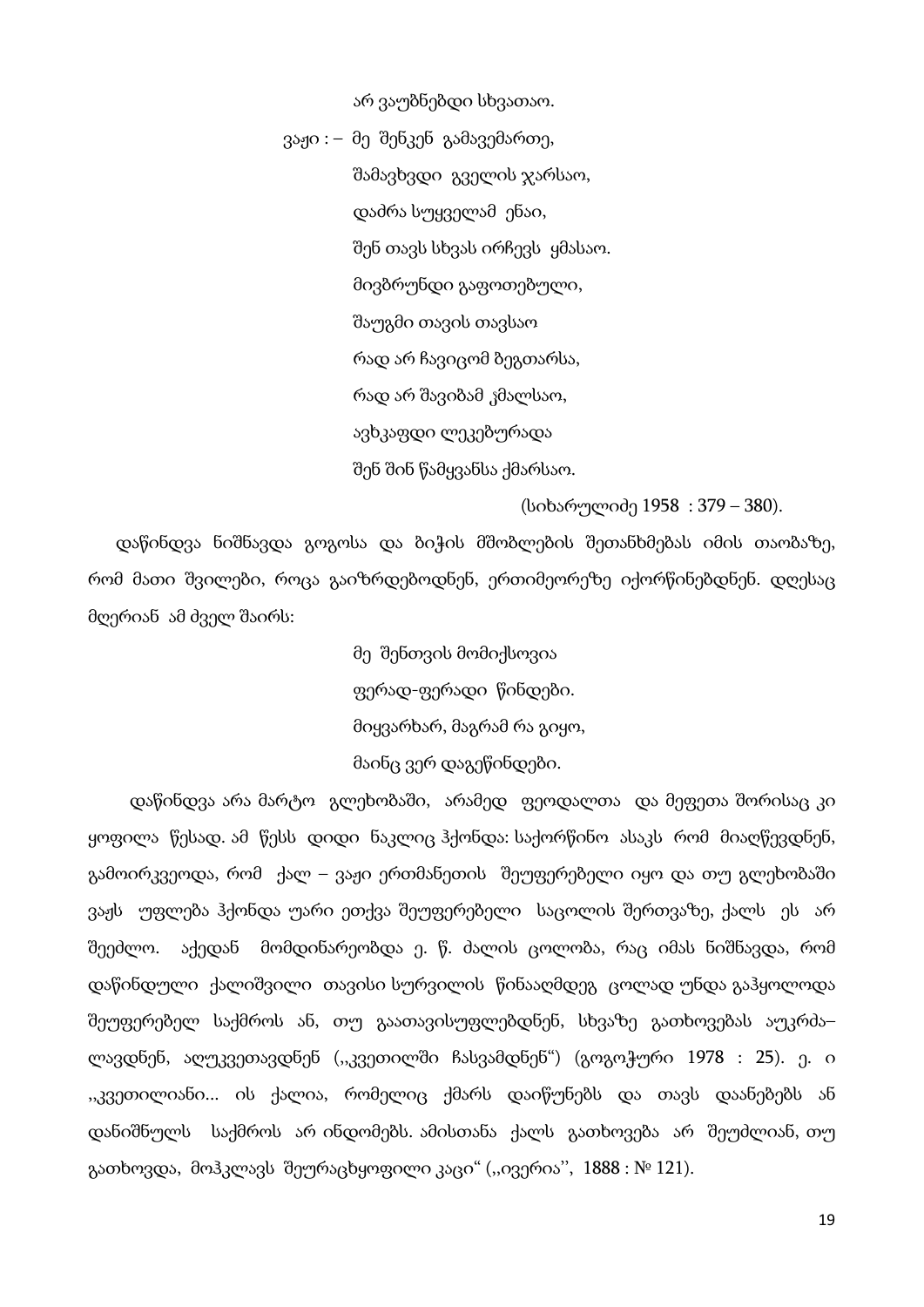1888 წელს გაზეთ ,,ივერიაში" (№ 121) ნ. ურბნელმა ბათაკა თოთიასშვილ – არაბულის ნაკარნახევი ერთი ხალხური ლექსი გამოაქვეყნა:

> დაჯე, დაგვეხსენ, ვაჟუს ძევ, თუშეთს იკმარე რიალი, ხევსურეთ ნუღარ გარმახოლ, გზანი გქონ სახრიხიანი1; არ დაიჯერებ, გარმახოლ, არ იყავ დავლათიანი: შამაგეყრება თორღვაი დილაზედ თვირთვილიანი, მარცხნივ მხარ გამოგიარა, მარჯნივ მხარ გიყო ზიანი, გულს დაგცა ქომა ხანჯარი, მიწა გაჭმია მტვრიანი, დგნალოვნის ჩრდილში გაგწირა, ნაბად გაგხურა ცვრიანი, თავითი ყორან მაგისხნა, გალო მახარით წვნიანი, თაოდ არჭილოს<sup>2</sup> გავარდა თორღვაი მარჯვებიანი... არჭილოს ქალნი ულოცვენ: – სად იყავ მკლავ – სისხლიანი?.. – ვაჟუს ძემ ხმალი წამართო, შინ მოოლ სირცხვილიანი! – ვაჟუს ძის გარდამღებელო, 3 თორღავ, რა გქონდა ფარადა? – სამკლავენ მიფარებიან, დაშნა მქონიყო ხმალადა!..

 $\overline{a}$ 

 $1$  სახრიხიანი – ცუდი სავალი გზა.

 $^{2}$  არჭილოს – ადგილია ს. მუცოს ახლო.

<sup>&</sup>lt;sup>3</sup> გარდამღებელო – მომრევო.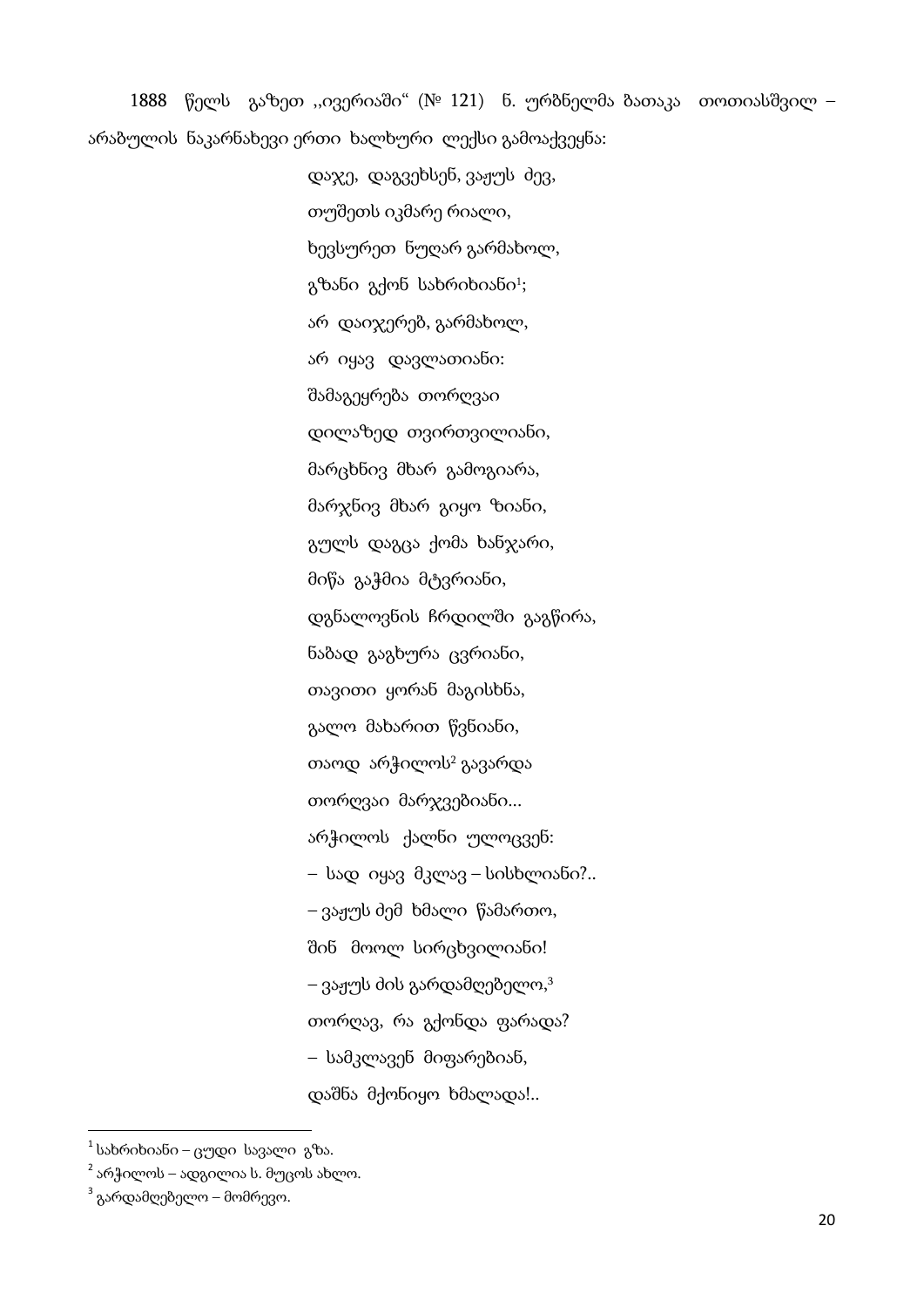თორღვას უბარებს ბატონი: – თორღავ, ჩამოედ ბარადა, ცხენსა ჩემს მაგცემ, თორღვაო, შინ მიგიყვანოს ჩქარადა, ქალსაც ჩემს მაგცემ, თორღვაო, ერთიც ვერ სჯობდეს თვალადა... ამაგ სიმღერის მათქვამი არჭილოს ქალ ვარ თმიანი, ცოლადა წამაგივიდოდ, მაგრა ვარ კვეთილიანი, სალექსოდ გამამილალე საყური ზინზილიანი, ქებასა არ მაგიშლიდი, თუ კიდევ სად ჰქენ ზიანი...

(,,ივერია" 1888 : № 121).

არსებობს აღნიშნული ლექსის ვარიანტები, სადაც ,,კეთილიანია" ნახმარი "კვეთილიანის" ნაცვლად, მაგრამ აშკარაა, ეს იმიტომ მოხდა, რომ მთქმელს აღარ სცოდნია რას ნიშნავს ,,კვეთილიანი" და იგივე უფრო ,,ნაცნობი" სიტყვით შეუცვლია. ასეთ შემთხვევაში ფოლკლორისტის ჩარევა აუცილებელია (ბარნოვი 1989: 34).

ვ. პროპი აღნიშნავდა: თვითნებური ჩარევები ბარბაროსობა იქნებოდა ზეპირსიტყვიერების ძეგლების მიმართ (Пропп 1966 : 82).

თუშეთში ორ კაცს: ომალოელს თავბერიანთ მიქას და შენაქოელს ხელათ დავითს (ბუქვაიძეს) ცოლები ,,მაკეთ ჰყოლია. ორივეს ერთმანეთისათვის პირობა მიუციათ: თუ ქალებ გვეყოლებავ, დობილებ იყვნენავ, თუ ბიჭებიო, ძმობილებივ, თუ ერთ ბიჭივ და ერთ ქალივ, ცოლ-ქმარი იყვნენავ. მართლაც, ომალოელს ბიჭი გასჩენოდა, შენაქოელს – ქალი და გაეთხოვებინათ ერთმანეთზე (ბოჭორიძე 1993 : 316).

უკანასკნელ დრომდე ლაზეთში მიღებული იყო აკვანში დანიშვნაც. დანიშნული ბავშვების აკვნებს ერთად დადგამდნენ ("ინწელიშ ოკოდგიმუ") (ვანილიში, თანდილავა, 1964 : 112).

რაფიელ ერისთავი აღნიშნავს, რომ სვანეთში ,,Существовал да и теперь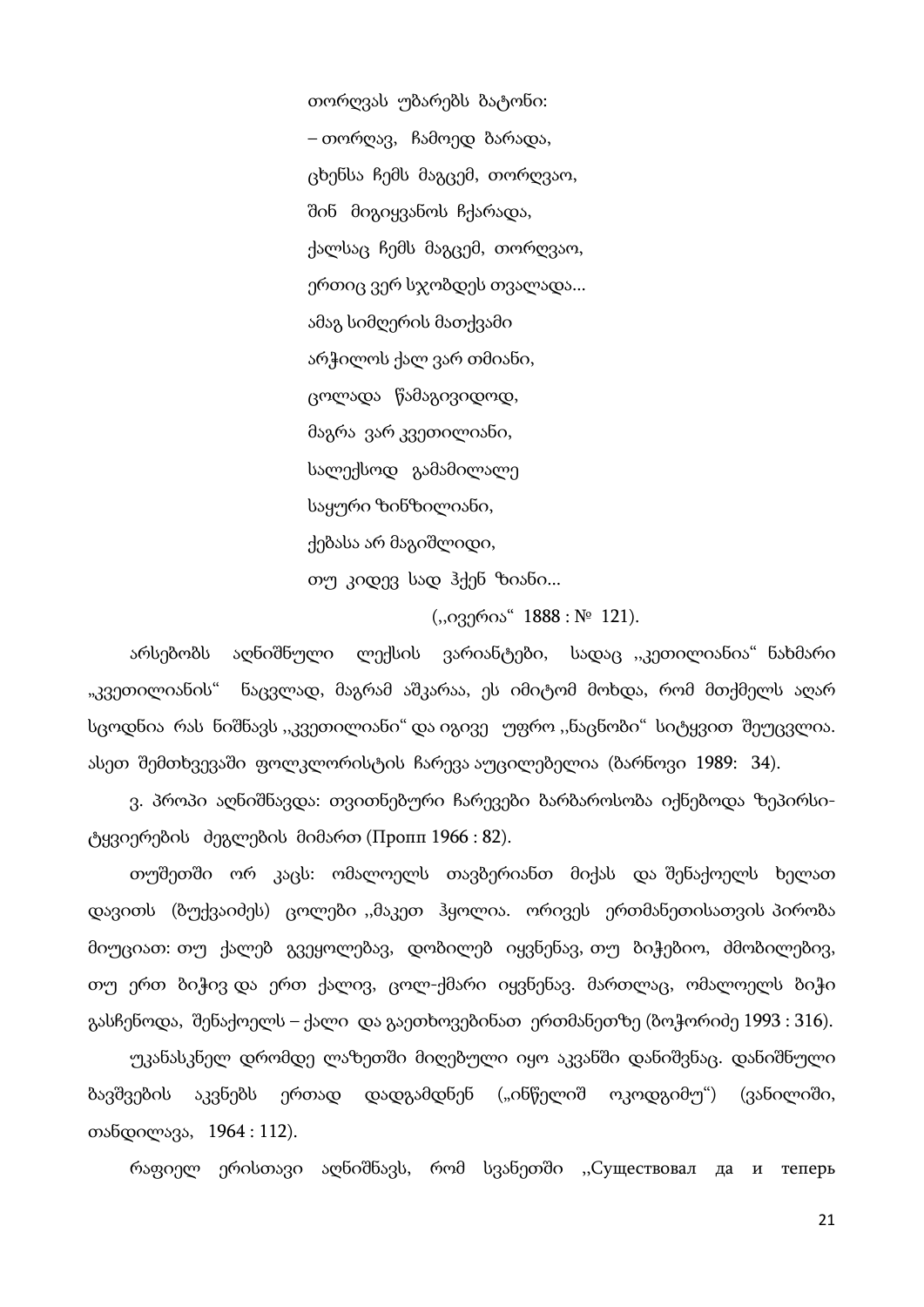практикуется обычеий – обручать детей еще в люльке. Обрученные считались ,,супругами'' (ერისთავი 1986 : 168).

აღმოსავლეთ საქართველოს სინამდვილეში აკვანში ნიშნობის წესი მოხევეებთან, ერთად დიდხანს შეინარჩუნეს ხევსურებმა და მთიულებმა.

სვანეთში ყოფილა შემთხვევა, როდესაც ბავშვის პატრონები ბავშვის დაბადებამდეც კი შეთანხმებულან იმის შესახებ, რომ თუ ქალ–ვაჟი დაებადებო დათ, ისინი დაექორწინებინათ, თუ ორივე ვაჟი იქნებოდა – დაეძმობილებინათ (ხარაძე 1939 : 84).

ბავშვის დაბადებამდე დანიშვნაზე შეთანხმებას ადგილი ჰქონდა, როგორც ამას შ. ინალ–იფა ამტკიცებს, აფხაზეთშიც (Инал – Ипа 1994 : 60).

სერგი მაკალათია აღნიშნავს, რომ მთის რაჭაში გავრცელებული იყო აგრეთვე აკვანშივე ,,დაწინდვა'' (დანიშვნა) (მაკალათია 1930 : 52).

მეგრულ პოეტურ ფოლკლორს ამშვენებს ისეთი ნიმუშები, რომლებშიც გადმოცემულია ქალიშვილის წინააღმდეგობა დანიშნულის მიმართ, რადგან მას არ მოსწონს იგი:

> ბოში რექ ტანი სრული, ჩქიმოთ რექ დანიშნული მას სი ვაგა¯უნადა, ჯოჯოხეთის სკანი შური.

........................

ბიჭი ხარ ტანსრული, ჩემთვის ხარ დანიშნული, მე შენ თუ არ გაგყევი, ჯოჯოხეთის შენი სული.

(ქართული ხალხური სიტყვიერება 1975 : 237)

ვფიქრობთ, საინტერესოა მეგრული ზღაპარი "უსქე ხენწ $_2$ ფეში არიკი" ("უშვილო ხელმწიფის ზღაპარი"), რომელიც ნიშნობის მაგალითს იძლევა. ,,ჩქინ სქუალეფი, ძღაბი დო ბოშიქ ქიყუანიდა, ჩილ დო ქომონჯო ქიმვორჩქინათია" (ჩვენი შვილები გოგო და ბიჭი თუ იქნა, ცოლ – ქმრად მივიჩნიოთ) (ხუბუა 1937 : 70).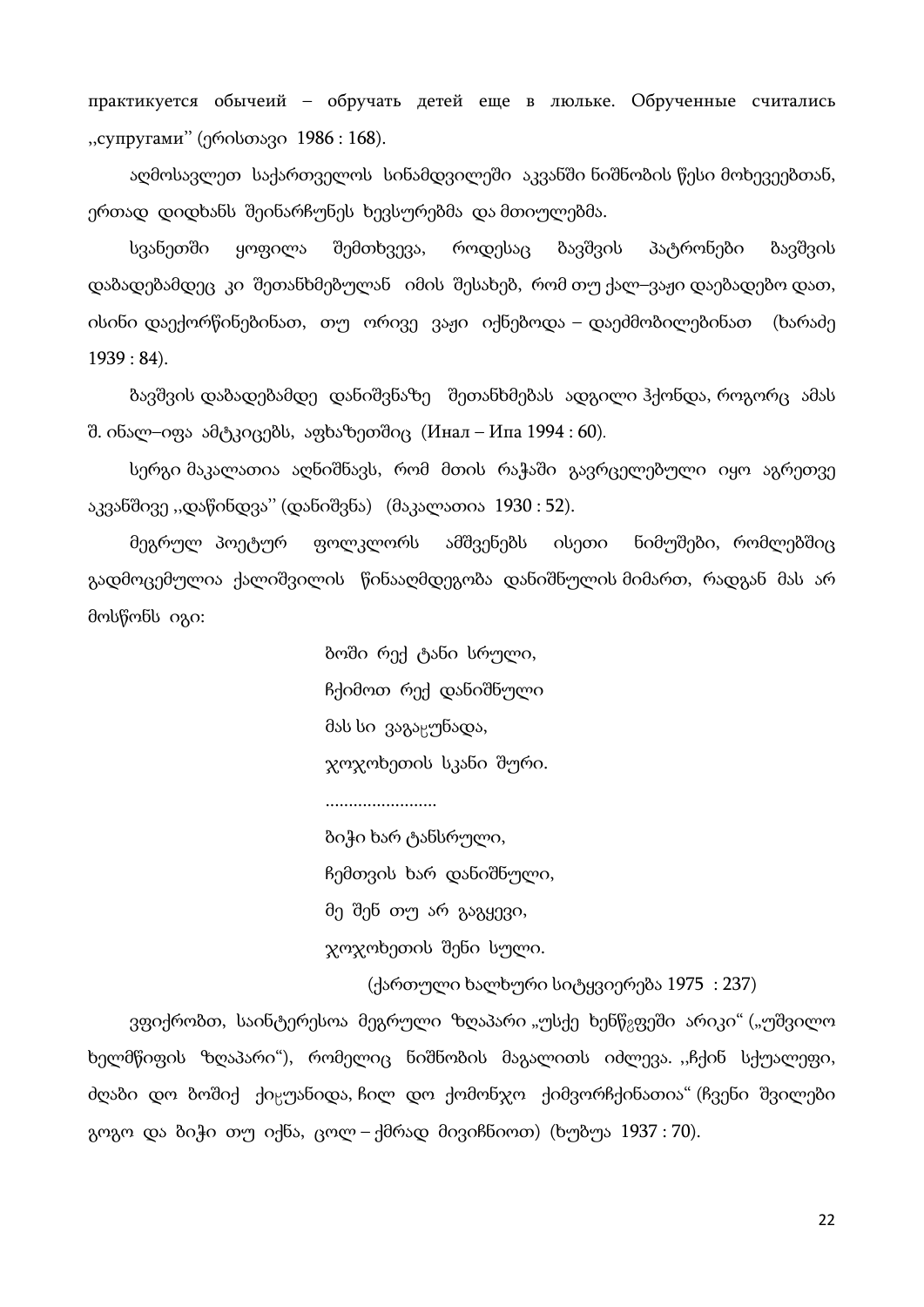ხევსურეთში გავრცელებულ წესებზე ვაჟა–ფშაველა მოგვითხრობს: ,,ქალის გათხოვება მშობლების ნებით ხდება: ვისაც მამა მიათხოვებს ქალს, ესეც იმას უნდა გაჰყვეს. ხშირად აკვანშივე დანიშნავენ ხოლმე ბავშვებს, მომავალს ცოლ-ქმარს. ჯიშიანი ოჯახი ჯიშიანს ეძებს. უჯიშო გვარიდან რომ გამოჩენილი ვაჟკაცი გამოვიდეს, ჯიშიანი ხევსური ქალს არ მიათხოვებს და ,,უჯიშობით'' დაიწუნებს, ,,უთესლ–ჯილაგოაო", – იტყვის ხევსური. თუ უჯიშო გვარის ხევსურს გაჰყვა ცოლად ჯიშიანი გვარის ქალი, მაშინ ქალის ნათესავები მოიკვეთენ ,,თესლ – ჯილაგის" შემბღალავ ქალს, ,,კატას დაუკიდებენ", დაუხრჩობენ იმას, ვინც სახლში გაატარებს ნათესავთაგანი ქალს ან იმის ქმარს: ,,ეს კატა იყოსა იმის მკვდრისადა, ვინც შენ სახლჩი შამოგიტიას, ან შენი ქმარი იმაკეთეოს, მამითხარე თესლ-ჯილაგი, გამახვედ უსირცხვილო ბაზერგანივ"! ჯიში ხევსურეთში ერთგვარს უფლებას შეადგენს. თავისი თემიდან არ შეუძლიან ამორჩევა არც ქალს ქმრისა და არც მამაკაცს ცოლისა, უსათუოდ ცოლ-ქმარი სხვადასხვა სოფლისანი და თემისანი უნდა იყვნენ (ვაჟა– ფშაველა 1937 :  $136 - 141$ .

ვაჟა – ფშაველასთან ასევე ვკითხულობთ :

"აკვნიდან ჩემი გოდერძი

მის სიძედ დამინიშნია".

აკვანში ნიშნობის პარალელურად ხევში ფართოდ მოქმედებდა მცირეწლოვან ბავშვთა დანიშვნის წესი. ხოლო აკვანში ნიშნობის ჩვეულების თანდათანობით გადავარდნასთან ერთად საქართველოში მას საერთოდ მცირეწლოვან ბავშვთა დანიშვნის წესი ჩანაცვლებია. მცირეწლოვანთა დანიშვნის წესის შესრულება კვლავ მშობლების სურვილსა და გადაწყვეტილებაზე ყოფილა დამოკიდებული (ქურიძე 1977 : 227).

მსგავსად აკვანში ნიშნობისა, მცირეწლოვანთა დანიშვნისათვის დამახასიათებელი არ ყოფილა ურვადზე წინასწარ შეთანხმება, მაგრამ ეს იმ შემთხვევაში, როდესაც ახლო მეგობრები გამოთქვამდნენ დამოყვრების, თავიანთი შვილების დაქორწინების სურვილს. სხვა შემთხვევაში ნიშანდობლივი ჩანს ურვადზე წინასწარ მოლაპარაკება– მორიგების წესი ვაჟის მამის მიერ გაგზავნილ შუაკაცსა და ქალის მამას შორის. ურვადზე შეუთანხმებლობის შემთხვევაში ნიშნობის მოწყობა შეუძლებელი იყო (ითონიშვილი 1960 : 118).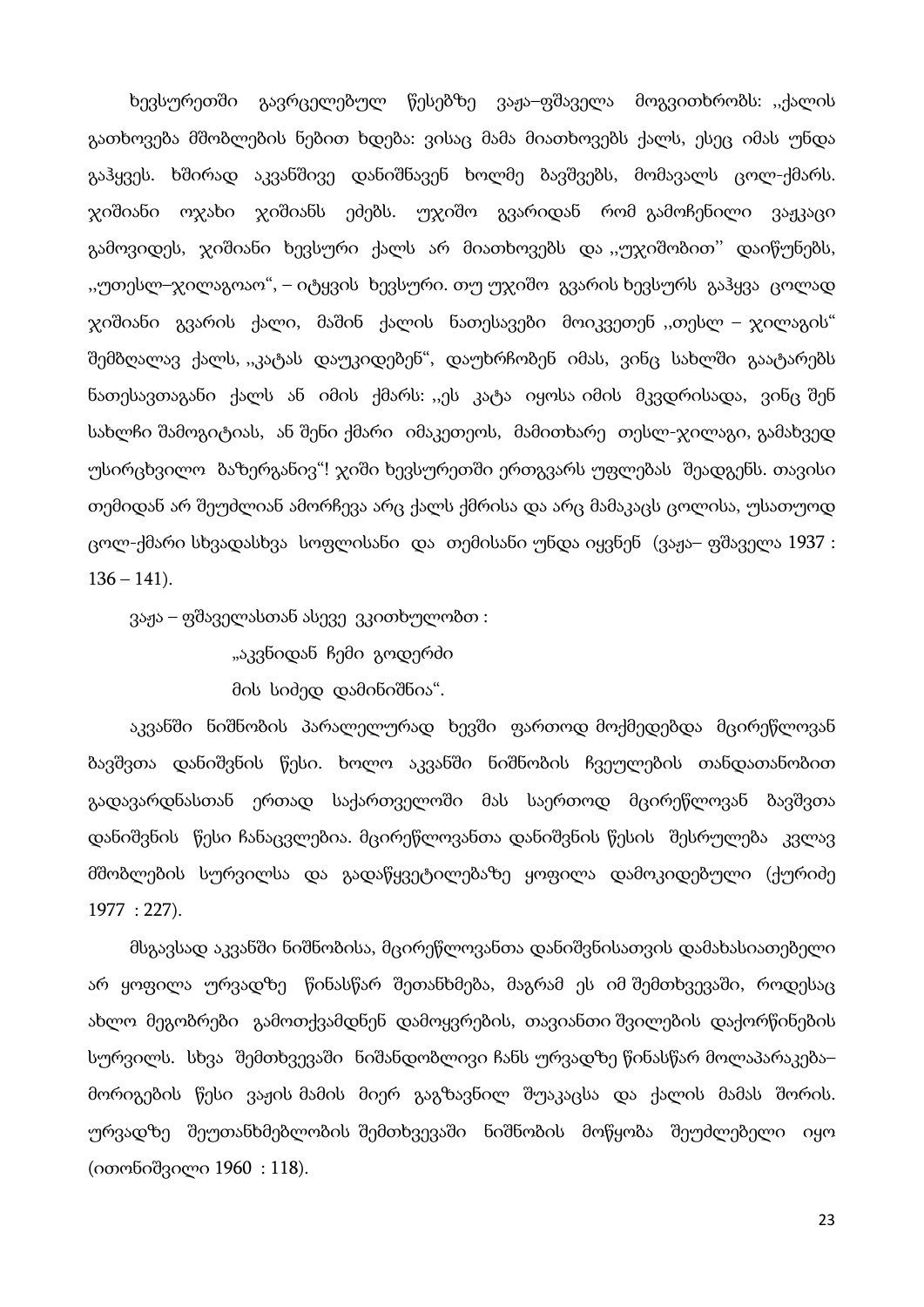მცირეწლოვანთა დანიშვნას ეხმიანება მეგრული ზღაპარი, რომლის სიუჟეტი ასეთია: აკვანში მშობლებმა დანიშნეს ქალ–ვაჟი. ვაჟს მამა გარდაეცვალა და დედა სთხოვს შვილს მამის პირობა შეასრულოს. ვაჟი უარობს, რადგან ის მხოლოდ თორმეტი წლისაა და დედა მაინც აგზავნის შვილს დასაქორწინებლად, რადგანაც–პირობა უღუდუა სქან მუმას დო ოკო შევასრულათია (მამის პირობა უნდა შევასრულოთ) (ხუბუა 1937 : 249).

გურიაში არა მხოლოდ მცირეწლოვანთა დანიშვნა, არამედ თვით გათხოვებაც კი სცოდნიათ. ამ მიმართებით ყურადღებას იმსახურებს ივ. შილაკაძის ეთნოგრაფიული მასალები გურიის შესახებ, სადაც ავტორი წერს, რომ გურიაში 10–14 წლის ქალის გათხოვება უჩვეულო როდი ყოფილა. მასვე ჩაუწერია უწლოვანი ქალის გათხოვებასთან დაკავშირებული ხალხური სიმღერა :

,,დედავ, რიზა გამათხოვე ასე პატარა ქალია,

ვოჯახობა ვერ შევძელი, ვერ მოვიტანე წყალია,

ქმარმა გარეთ გამომაგდო, მულმა ჩაკლიტა კარია".

(შილაკაძე 1932: 104)

ივ. შილაკაძის მიერ ჩაწერილ ლექსში თუმცა პროტესტია გამოცხადებული ,,პატარა ქალის" გათხოვებაზე, მაგრამ ჩანს, რომ მაინც ფაქტი ყოფილა.

არასრულწლოვანთა დაწინდვა თავის დროზე განმარტა ჟან შარდენმა, რომელიც ქალების ნაადრევად გათხოვების მიზეზად სოციალურ უთანასწორობას და ძალმომრეობას მიიჩნევდა. იგი წერდა: ,,საქართველოში ვისაც ლამაზი ქალები ჰყავდა, რაც შეიძლება ადრე ათხოვებდნენ, მეტადრე ღარიბი ხალხი ათხოვებდა ადრე ქალებს და ხანდახან აკვანშიც ნიშნავდა. ამას იმიტომ ჩადიან, მებატონეებმა არ მოსტაცონ გასაყიდად. თუ ქალი, რაც უნდა პატარა იყოს გათხოვილი ან დანიშნულია, მებატონეები მოკრძალებით ექცევიან და ადვილად აღარ ბედავენ მოაშორონ ქალი თავის ოჯახს" (შარდენი1975 : 90).

ვფიქრობთ, ეს მეგრული ანდაზა მცირეწლოვანთა დაქორწინებასთანაა დაკავშირებული:

> ,,ადრეიან ირფელი ჯგირი რე ღურაშ მეტია". ,,ყველაფერი ადრეული სჯობია სიკვდილის მეტიო". (ხალხური სიბრძნე I, 1994 : 6)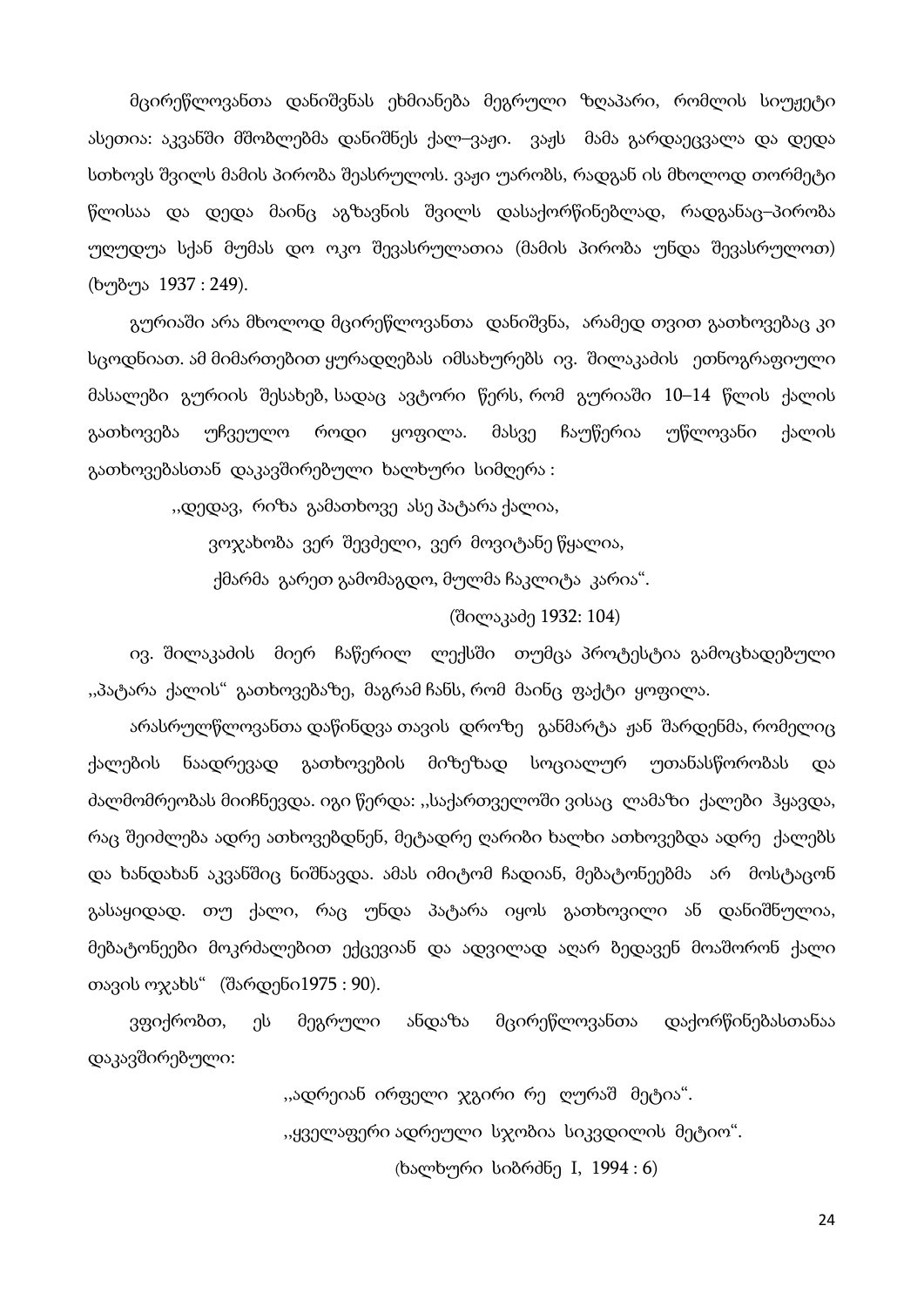ა. ლამბერტი აღნიშნავს, რომ სამეგრელოში გადაწყვეტილი არ არის, თუ რა ხნის უნდა იყვნენ ნიშნობის დროს სასიძო–სარძლო, სულ პატარებსაც სამი–ოთხი წლისას დანიშნავენ ხოლმე, როცა ზოგჯერ მონათლულებიც არ არიან (ლამბერტი 1991 : 80).

მცირეწლოვანთა დანიშვნისა და სარძლოს ქმრისეულ ოჯახში დასახლების საუკეთესო სურათს იძლევა სვანური ზეპირსიტყვიერების ბრწყინვალე ნიმუშები – მრავალ ვარიანტად ცნობილი ,,ასლან–მურზა" ანუ "ასლანი" და ,,მესტიელი ბიმურზელა" (ზოგი ვარიანტით – ,,ბიმურზოლი", ,,გუალ დედისა") (სვანური პოეზია I, 1939 : 133 – 139). ეს ტექსტები მოგვითხრობენ უიღბლო, ტრაგიკულ სიყვარულზე, რაც ხშირად თან სდევდა აღნიშნული წესით ქალ–ვაჟის შეუღლებას. ბალადა ,,ასლან – მურზა" გადმოგვცემს:

მშობლებმა ასლან–მურზას საცოლე ბავშვობის ასაკში მოუყვანეს სახლში. მცირეწლოვანი საცოლქმრონი ერთად იზრდებიან და თანდათან ცნობიერებაში შედიან. ვაჟს გულით უყვარს თეთრი დარჯული, მომავალ ბედნიერებაზე ოცნებობს. მშობლების მოლაპარაკებით ქორწილის დღეც დაინიშნა. გახარებული ასლან–მურზა მღვდელთან წავიდა, რათა შინ მოიწვიოს და ჯვრისწერის ცერემონიალი შეასრულებინოს. ჩვეულებრივ, საქორწილო ცერემონიალის ეს უმთავრესი ეპიზოდი სვანეთში მარტივი ხასიათისა იყო. პაპი მეფე - დედოფალს ერთად დააყენებდა; ორთავეს ერთ ვერცხლის წვრილ ჯაჭვს გადააცვამდა თავზე. ტანისამოსის კალთებს ერთმანეთს მსუბუქად მიუკერავდა, ორიოდე ლოცვას წაუკითხავდა ან ზეპირად წარმოსთქვამდა და ამით სრულდებოდა ყველაფერი (ნიჟარაძე 1962 : 83). აქ საჭირო არ იყვნენ არც ძმობილ – დობილი და არც მოპატიჟებული სტუმრები, როცა ასლან–მურზა პაპის, მღვდლის მოსახმობად გაეშურა, დარჯულამ საზურგალი და ოხარო წამოიკიდა და სასოფლო წყაროზე ავიდა. წყალთან ტოლამხანაგები დახვდნენ და ხუმრობით ქორწილის ამბავი ჩაასმინეს. გოგონა აცრემლდა. ამ ხანში ასლან–მურზამ პაპიც მოიყვანა.

– დედა, დარჯული რა იქნა? – ეკითხება ვაჟი დედას.

– ოთახში იქნება, დედილამ!

მაგრამ ოთახში არავინაა, ვერც სხვაგან იპოვეს სადედოფლო. ვაჟი მიხვდა – დარჯული მშობლებისას გაიქცა.

– დედა, სკივრი გამიღე, – სთხოვა ერთადერთმა შვილმა საყვარელ დედას.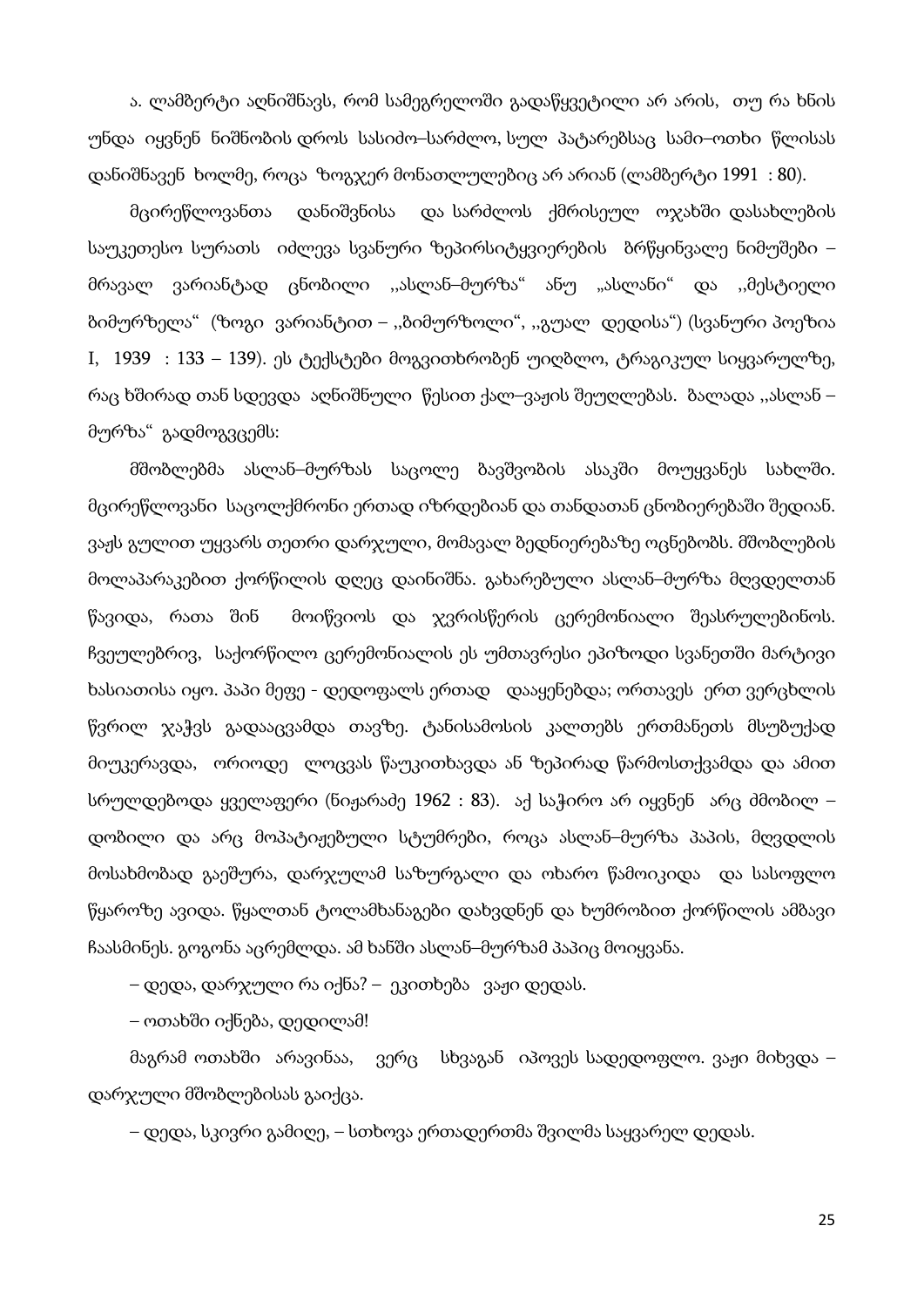– ვერა, ვერ გაგიღებ, დედილამ! – უარზე დადგა დედა, რადგან შეამჩნია, აღელვებული ასლან–მურზა წასვლას აპირებდა.

ამ მდგომარეობაში ასლან–მურზას შეკავება ძნელი აღმოჩნდა. ჭაბუკმა დაბეჯითებით თქვა :

> ტანზე ჩავიცვამ აბჯარს, თავზე დავიხურავ ზუჩს, ფეხებზე ჩავიცვამ ჩექმებს, მკლავებზე მოვიცვამ ბეგთარს. თოფსა და ხმალს დავიკიდებ, ჩემს ხანჯარს გვერდზე მოვიგდებ, წითელ საღარზე შევჯდები,

უკან გავეკიდები მეძავ დარჯულს!

 იარაღასხმულმა ჭაბუკმა ცოლოურს მიაკითხა. ჰხედავს, დარჯული ცხრა ძმას შუაში უზის და ტირის, მოხუცი მამა კარის ზღრუბლზე ზის (ქართული ხალხური პოეზია 1976 : 40).

– ჩემო ძმებო, რას იზამთ, ასლამაზმა რომ ნაწნავები შემაჭრას?

დარჯულის ძმები–ასლამაზის ცოლისძმები წამოცვივდნენ, სიძეს ირგვლივ შემოერტყნენ და ცემა დაუწყეს იქით – აქედან. ასლანმა თხოვნით მიმართა მათ :

– ჩემი ცხრა ცოლის ძმაო,

ცემა იკმარეთ, თორემ ხანჯარს თუ ამომაღებინებთ, ცემას მე გასწავლით, თავებს (კისრებს) გაგაყრევინებთ, როგორც ნეზვის გოჭებს.

(სვანური პოეზია 1939 :133 – 139)

 ცოლისძმებმა ასლანის თხოვნას ყური არ დაუგდეს. მაშინ აღარც სასიძომ დააყოვნა და ყველანი მისი უნებლიე მსხვერპლნი აღმოჩნდნენ. სიმამრმა რომ დაინახა, მისი შვილები (ცხრა ვაჟი) სისხლში ცურავდნენ, იქვე განგმირა სასიძო :

მამაისი, მამის ცხრა შვილო,

თქვენი თანაბარია ასლან მურზა!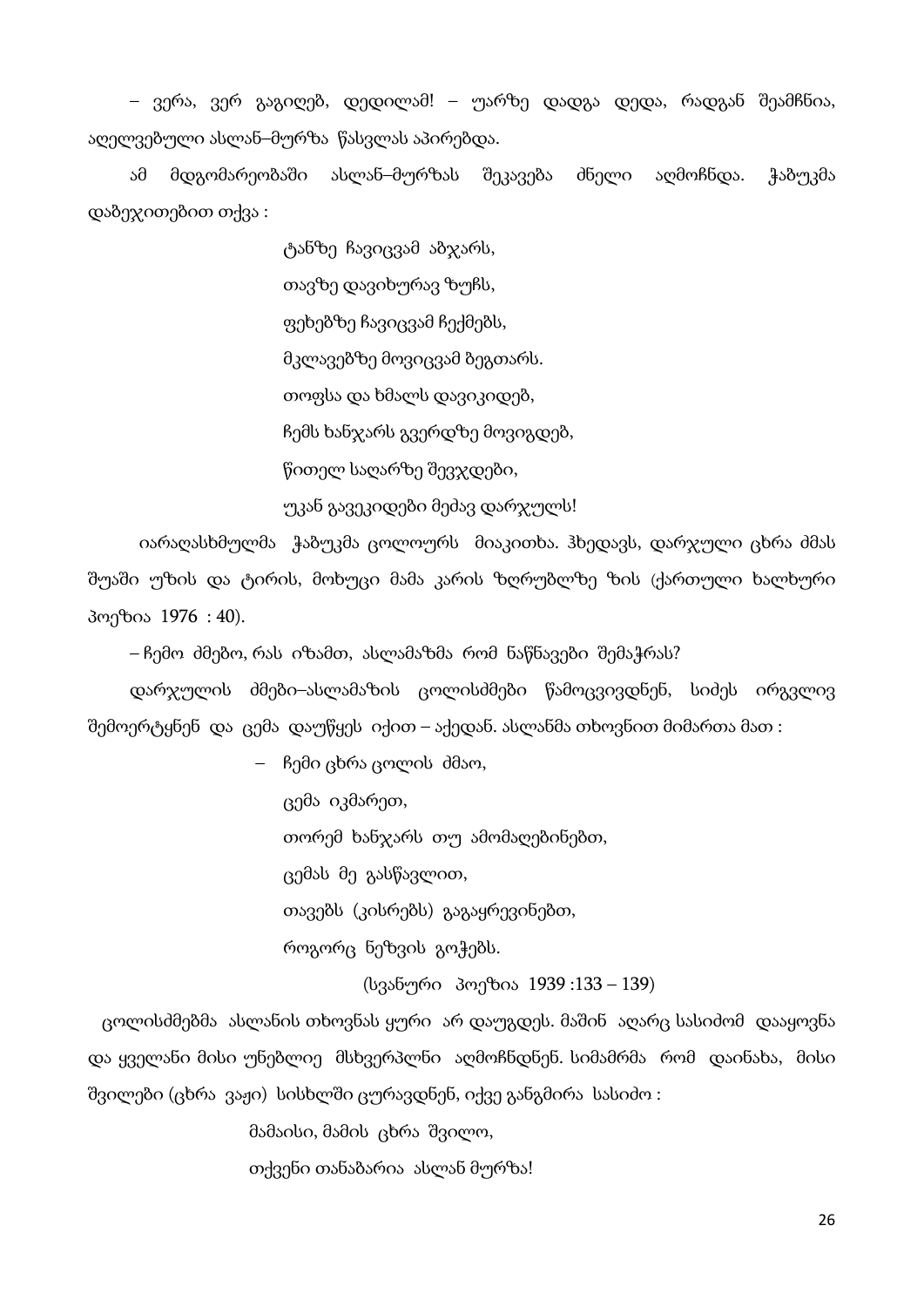ჩვენი ცოდვა დარჯულს ჰქონდესო,

რა უქნარი მაქნევინა!

(სვანური პოეზია I 1939 : 133 – 139).

ასე მოთქვამდა სასოწარკვეთილი, საბრალო მოხუცი.

ამავე თემაზეა აგებული მეორე ბალადა ,,მესტიელი ბიმურზელა". განსხვავება იმაში მდგომარეობს, რომ ამ ნაწარმოებში მანოლი (ზოგ ვარიანტში დარჯული) ცოლად მიჰყვება თავის დანიშნულს და ცხოვრობს ოჯახში უსიყვარულოდ. გარკვეული დროის გასვლის შემდეგ მანოლი მესტიელ ბირმუზელას შეუყვარდა. ქალიც თანაუგრძნობდა და ერთ დღეს, როდესაც ქმარი სანადიროდ იყო წასული, ქალმა მიატოვა ქმრისეული ოჯახი და ბირმუზელასთან წავიდა.

ნადირობიდან დაბრუნებულმა ქმარმა შეიტყო ყოველივე და სისხლის ფასად დაუსვა შეურაცხყოფა ცოლყოფილს. მოჰკლა ბიმურზელა და ადათის დარღვევისათვის მოკლა ასევე სრულიად უდანაშაულო ცოლისძმა (სვანური პოეზია I, გვ., 141 – 145).

ამ მძიმე ბალადური სიუჟეტის მქონე ლექსებს ღრმა საზოგადოებრივი აზრი კვებავს. უასაკოთა აკვანში დანიშვნა ვერ ამართლებს დანიშნულებას, პირიქით, ეს ადათი ტრაგედიის მიზეზიც ხდება. ის მძიმე რეალობა, რომელიც საბაბი გახდა ადათის დაცვისა, თვალნათლივ დავინახეთ ზემომოყვანილ ბალადებში. ტრადიციის დაცვას მოჰყვა ორი ოჯახის კერიის ცეცხლის ჩაქრობა, გაცივება. ასლანი ცოლის ცხრა ძმის მკვლელი ხდება და ის, თავის მხრივ, დედის ერთადერთი ვაჟია, რომელსაც სასოწარკვეთილი სიმამრი კლავს. მეორე ბალადის ,,მესტიელი ბიმურზელას" მოქმედი გმირები, როგორც წესი, აკვანში ინიშნებიან, შექმნიან უსიყვარულოდ ოჯახს. მაგრამ ვერ გაამართლებს უსიყვარულოდ შექმნილი ოჯახი და ისინიც ამ წეს– ჩვეულების მსხვერპლნი ხდებიან, რადგან შეურაცხყოფილი გმირი ცოლყოფილსა და უდანაშაულო ცოლის ძმას კლავს. ფაქტობრივად, ისინი წეს–ჩვეულების მსხვერპლნი ხდებიან.

გარდა ზემომოტანილი ბალადებისა, აკვანში მცირეწლოვანთა ნიშნობის გამო პროტესტი სხვა ზეპირსიტყვიერ ნიმუშებშიც გვხვდება.

ამდენად, აკვანში მცირეწლოვანთა დანიშვნა ვერ ამართლებს თავის ფუნქციას, პირიქით, იგი ახალგაზრდებისთვის უბედურების მიზეზი ხდება. წეს–ჩვეულება გარკვეულ ისტორიულ პერიოდში ყალიბდება და გარკვეული პერიოდის შემდეგ თავის ძლევამოსილებას კარგავს. ტრადიციის სიმყარე დროის გამოცდაზეა დამოკიდებული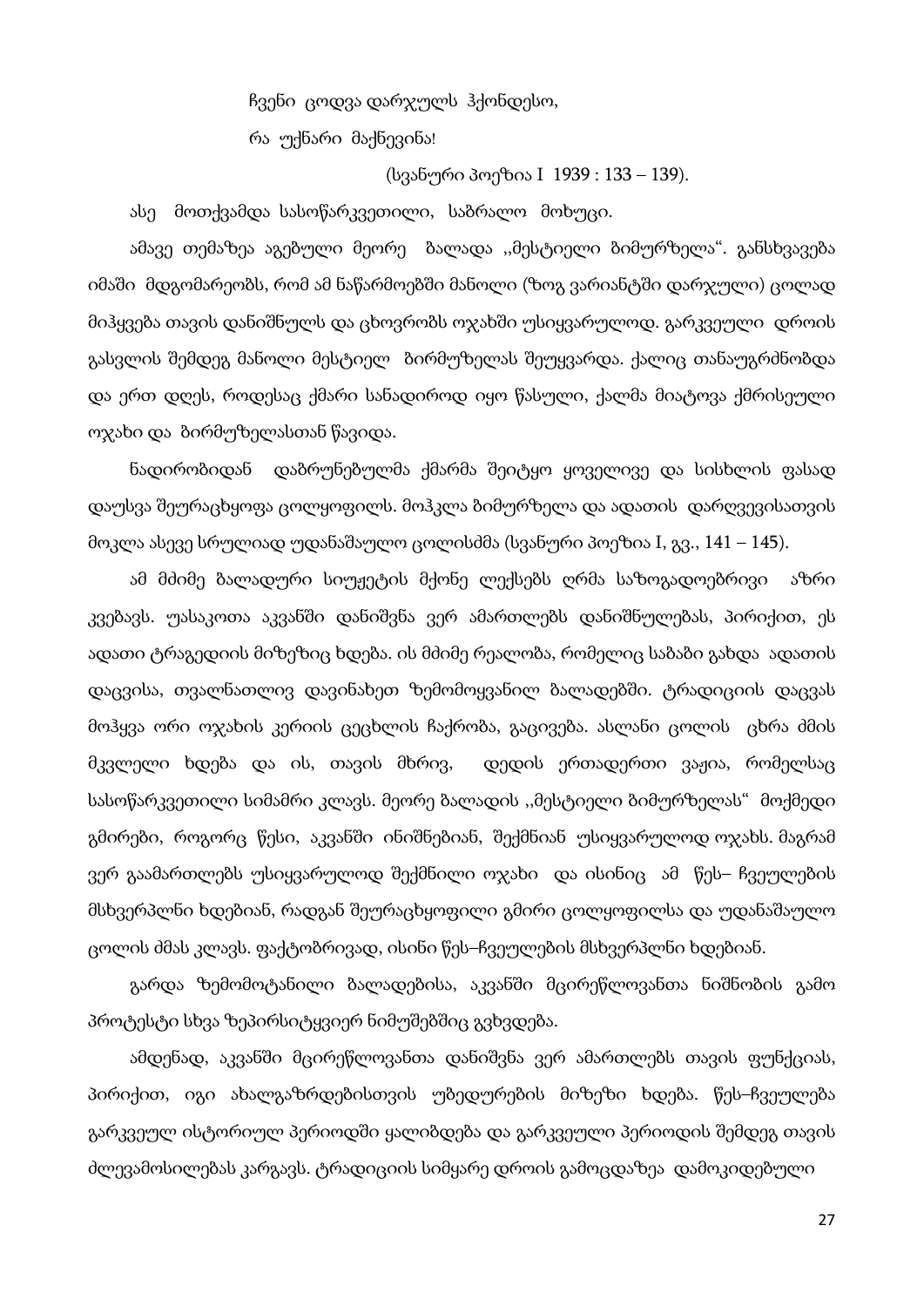#### ბ) ნიშნობის სიმბოლიკა

შესასწავლ საკითხთან დაკავშირებით მნიშვნელოვანია ნიშნობის სიმბოლიკის გარკვევა. აღსანიშნავია, რომ ქალი დანიშნულად მხოლოდ სანიშნის გადაცემის შემდეგ ითვლება. ქალის დასანიშნ საშუალებად კი საზოგადოების განვითარების გარკვეულ საფეხურზე სხვადასხვა საგანი გამოიყენებოდა.

ქართველმა ხალხმა ხანგრძლივი ისტორიული განვითარების გზაზე შეიმუშავა ცხოვრების წესი, შექმნა მდიდარი ტრადიციები. წეს–ჩვეულების შინაარსი და სოციალური ფუნქცია საზოგადოებრივი ცხოვრების ცვალებადობასთან ერთად იცვლებოდა, მაგრამ ძირითადი ტენდენცია, რომლითაც ქართველებმა თავისთავადობა შეინარჩუნეს, უცვლელი რჩებოდა.

ტრადიციები ჩვენი ქვეყნის ისტორიის ყველა ეტაპზე იცვლებოდა (ახვლედიანი 1982 : 75). დავით მეფის ისტორიკოსი ამბობს: ამ მეფის დროს ,,საეშმაკონი სიმღერანი, სახიობანი და განცხრომანი და გინება ღმრთისა საძულველი და ყოველი უწესოება მოსპობილ იყო ლაშქართა შინა მისსა" (ქართლის ცხოვრება 1955 : 352). ცნობიდან ნათლად ჩანს, რომ წარმართული დროიდან მომდინარე სიმღერა–სანახაობანი ლაშქარში დავით აღმაშენებელს აუკრძალავს, რადგანაც ეწინააღმდეგებოდა ქრისტიანული საზოგადოების მორალს და ეთიკას. აქვე უნდა აღვნიშნოთ, რომ ქართველ ხალხს უამრავი წეს–ჩვეულება შეუქმნია, რომლებმაც საუკუნეებს გაუძლო.

წეს-ჩვეულება ისტორიულ კატეგორიას განეკუთვნება. იგი საზოგადოებრივი განვითარების განსაზღვრულ საფეხურზე იჩენს თავს და ასევე გარკვეულ საფეხურზე ქრება. ამ ბედს იზიარებს თვით წეს–ჩვეულების ამსახველი ზეპირსიტყვიერების დიდი ნაწილი, მაგრამ არა მთლიანად (ჩიქოვანი 1975 : 482).

ფოლკლორული მასალა უხვად ასახავს იმ წეს–ჩეულებებს, რომლებმაც წარუშლელი კვალი დატოვეს საზოგადოებრივი აზროვნების განვითარების ისტორიაში. კერძოდ, შევეხებით ნიშნობის სიმბოლიკას, რომელიც გარკვეული პერიოდის განმავლობაში მოქმედებდა და დღესაც სახეცვლილი განაგრძობს არსებობას.

ეთნოგრაფიულ ყოფაში დასტურდება, რომ ადგილი ჰქონდა ტყვიით დანიშვნის ჩვეულებას. პატარა სასძლოს ტყვიას სასთუმალთან უდებდნენ ხოლმე. ტყვია იხმარებოდა ქალის მოზრდილ ასაკში დანიშვნის დროსაც. აფხაზეთში სარძლოს მშობლების თანხმობის მერე ვაჟის მამა ,,...Входить вь комнату невесты и брасаеть перед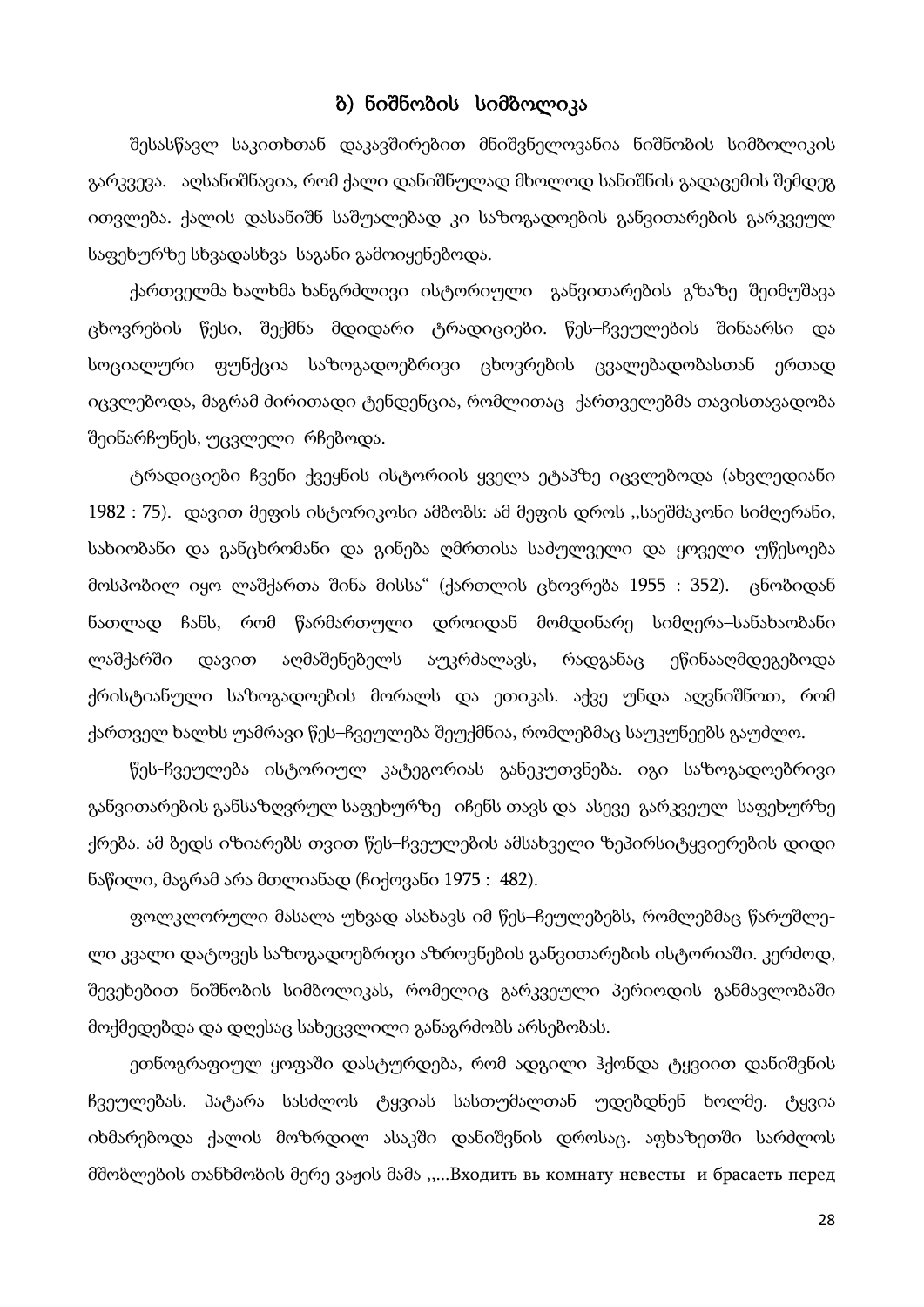нею пулю и зарядь пороха,давая этимь, знать что она взят вь плень, т. е. помолвлена." ამის შემდეგ საჩქაროდ ჯდება ცხენზე და იწყებს ტყვიის სროლას, ამცნობს იქ მყოფთ, რომ იმ კაცის გოგო დანიშნულია იმ კაცის შვილზე. ამ ჩვეულებას ეწოდება – ,,ахкарш" ტყვიების სროლა (СМОМПК вып., 36. 1906 : 3).

ტყვიით ნიშნობის მაგალითი სამეგრელოშიც ფიქსირდება. საველე მუშაობის დროს ინფორმატორმა ლულა მიქავა-შონიამ მოგვაწოდა ინფორმაცია, რომ მის ახალგაზრდობაში ნიშნობა ხდებოდა ტყვიით, ქუდით და ისრით (მთქმელი ლულა ესტატეს ასული მიქავა – შონია სოფ. ტყაია, 2005წ).

დანიშვნის მიზნით ტყვიის გაცვლაც სცოდნიათ. ამ შემთხვევაშიც ,,პირის გამტეხი" სასტიკად ისჯებოდა. თუ ქალი უარს ეტყოდა, ვაჟი თავყრილობის დროს საჯაროდ გამოაცხადებდა: – მან სიტყვა გატეხა და თუ ვინმეს თავი არ მოსძულებია, უფლება არა აქვს ამ ქალზე იქორწინოსო. ამასთან, იგი ცდილობდა, რომ ქალისათვის რაიმე ნივთი ან ტანსაცმელი დაეხია ან წაერთმია. ამას ეძახდნენ "დაკივლებას". ,,დაკივლებულ" ქალს კი ძნელად თუ ვინმე ითხოვდა.

ტყვიის გაცვლა კავკასიელთათვის დამახასიათებელ ზოგად ჩვეულებას წარმოადგენს (ჩოხელი 1990 :16).

სამწუხაროდ, ტყვიით დანიშვნის ამსახველი ფოლკლორული მასალა არ გაგვაჩნია. ამდენად, აქ მხოლოდ ამ მცირე ინფორმაციით შემოვიფარგლებით.

სამეგრელოში ქალის დანიშვნის მიზნით ვაჟის მამა ან ბიძა ქალს ცეკვის დროს ქუდს ესროდა – "ქუდიშ–ფაჩუა" და იგი მის დანიშნულად ითვლებოდა. თუ ქალის მშობლები ამაზე უარს იტყოდნენ, მაშინ მათ აჯარიმებდნენ და ეტყოდნენ: ,,ქუდი მოხვდა და არ მოგვყვებაო". ასეთი ქალი ვერ გათხოვდებოდა, რადგანაც იგი დანიშნულად ითვლებოდა და იტყოდნენ ,,ნაქომონჯუენია" ე. ი. ქმარ–ნაყოლიაო  $($ მაკალათია 2006 : 334). რესპოდენტის, მ.ჯალაღონიას ხატოვანი გამონათქვამი – გოგოს ქუდი ესროლე, თუ არ წაიქცა, ,,გასათხოვარია", – კიდევ ერთხელ ადასტურებს ქუდით დანიშვნის ჩვეულებას (ხარჩილავა 2003 : 110).

სამეგრელოში არსებობდა ნიშნობის ფორმა, რომელიც დღეისათვის უცნობია. რესპოდენტ ჟ. ვაჩნაძის ბიძას (დეიდის ქმარს) ილია სახოკიას მოსწონებია ქალი – მთხრობელის დეიდა და უთქვამს, გვარად სიჭინავა ვარო, რადგანაც ქალი, რომელიც მას მოეწონა, გვარად სიჭინავა იყო. იმავე საღამოს ეახლა ქალის დედას ოჯახში და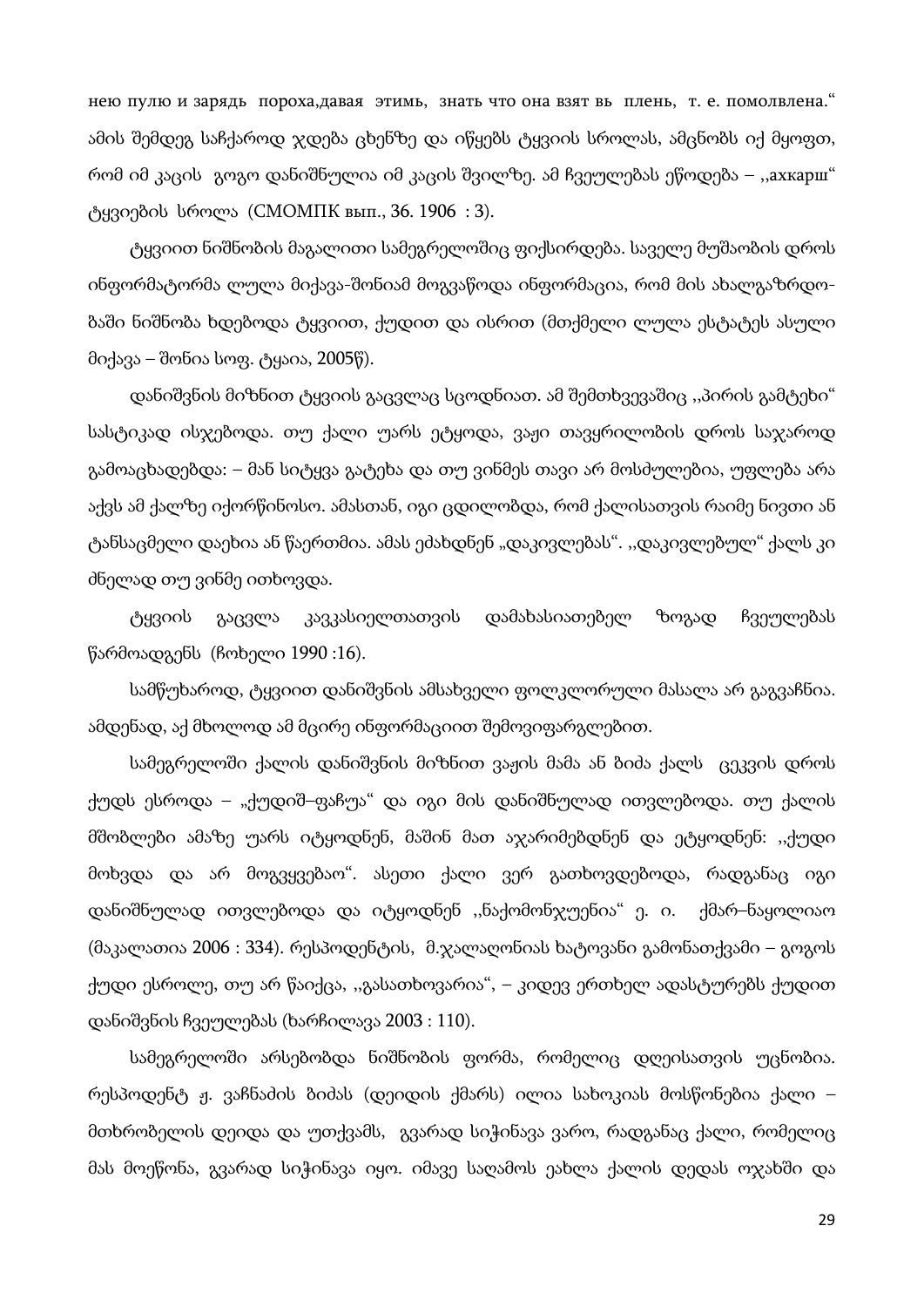დანიშნა. ერთ კვირაში ქორწილიც გადაუხდიათ (მთქმელი ჟუჟუნა ვაჩნაძე, 2006 წ, ქ. ზუგდიდი).

ორიგინალურია დანიშვნის შემდეგი წესიც: თუ ოჯახს სტუმარი ეწვეოდა და მას შეთვალიერებული ჰყავდა ქალი, ან იქ ნახავდა და მოეცონებოდა და მოეწონა, უკან წასვლისას კარებთან ჩამოკიდებულ მათრახს აღარ ჩამოხსნიდა და ისე დატოვებდა, რომ ამის შესახებ არავის ეტყოდა. ეს ნიშნავდა, რომ ოჯახში სტუმარს რომელიღაცა ქალი მოეწონა და იგი ამით დანიშნული იყო, ხოლო რომელი, ამას უკვე ოჯახი მარებელის მეშვეობით შეიტყობდა (ხარჩილავა 2002 : 347).

ვფიქრობთ, ამ ფაქტს ეხმიანება ზეპირსიტყვიერი მასალა, რომელიც საველე მუშაობის დროს ჩავიწერეთ:

> ქარწყექო მუთარე ჩქინი ძღაბი დუშანუნა, სუმარს მართახ ქუმკუტებუ დო თეში მიდუკვანწუნია ველუდათ მარებელს ამბეშ დუმაკვანწალსია.

.......................................

ხედავ მუთარე<sup>1</sup>

ჩვენი გოგო დაუნიშნავთ,

სტუმარს მათრახი დაუტოვებია

და ისე წაბრძანებულა,

ველოდოთ მაჭანკალს,

ამბის მომწესრიგებელს.

(მთქმელი ა. ტუღუში, 2003წ, ქ. ზუგდიდი).

ისრით დანიშვნის წესი შემორჩა აფხაზეთის, სვანეთისა და სამეგრელოს ყოფით სინამდვილეს. სამეგრელოში ამ ჩვეულების დამადასტურებელი პოეტური ძეგლის უქონლობის გამო მივმართავთ ზღაპრულ ეპოსს.

ზღაპრის იდეა მდგომარეობს ამა თუ იმ რწმენის ძლევამოსილების განმტკიცებაში, რაც მისი მატარებელი გმირის საბოლოო გამარჯვებით გამოიხატება (ჩოლოყაშვილი, 1998 : 47).

 $\overline{a}$ 

 $^{-1}$  მუთარე – მეუღლის ტაბუირებული სახელი (ქობალია 2010 : 489)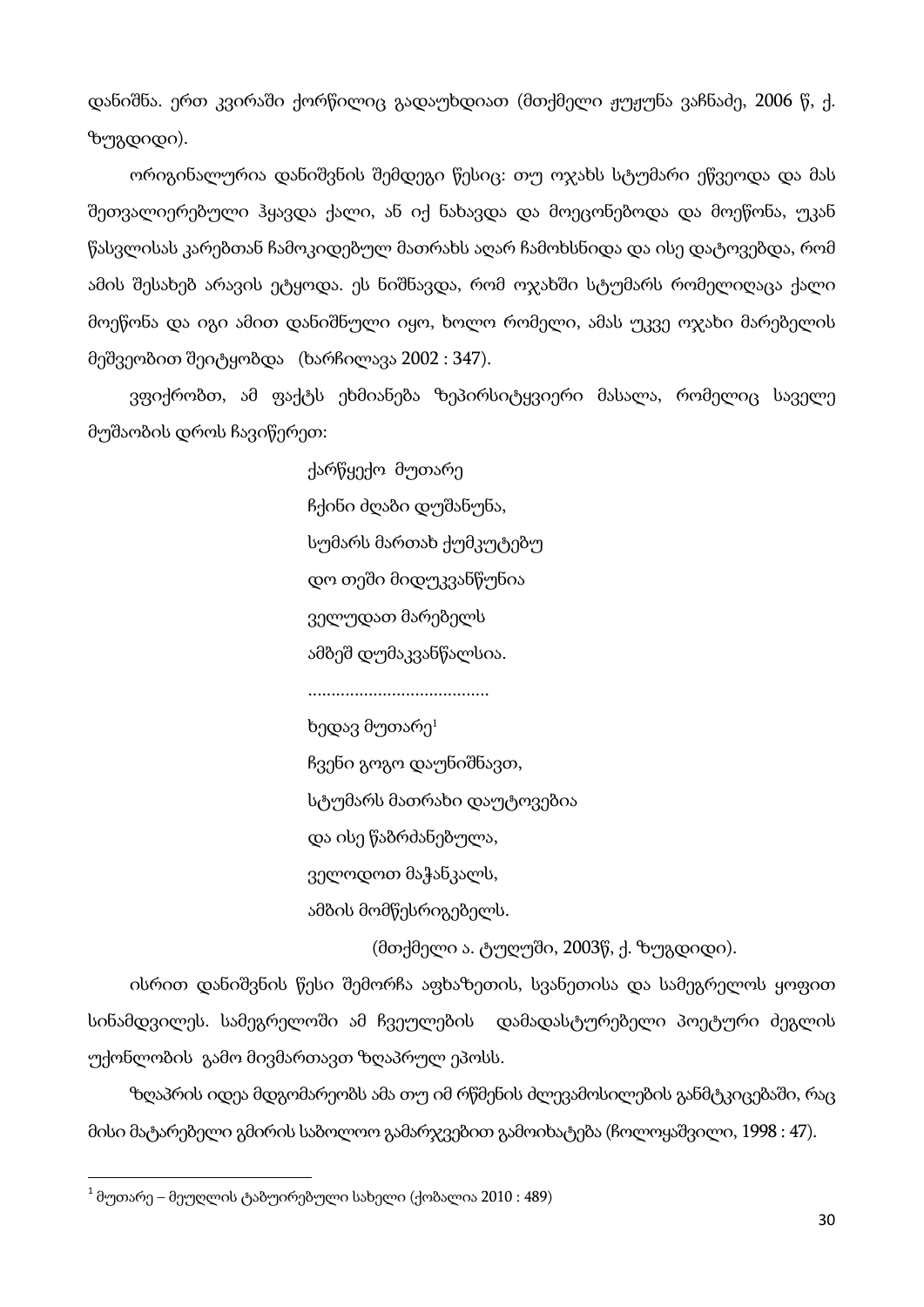მეგრული ზღაპრის, "მზეთუნახავი კიბორჩხალას", სიუჟეტი რომელსაც პოეტური ტექსტიც ახლავს, ასეთია:

უმცროსი ძმის ნასროლი ისარი შუა ზღვაში ჩავარდება და კიბორჩხალას ზურგზე დაესობა. ამის მომსწრე ვაჟი საშინლად დაღონდება და მოთქმას დაიწყებს. იგი შემდეგი სიტყვებით მიმართავს ისარს (კოპულს):

> ეს სქანდე ვემუელუდი, ჩქიმი ბედიში კოპული, წყარს მეჩიო ჩქიმი ბედი?. გური მუშენ დომიცვილი?..

.................................

ამას შენგან არ ველოდი, ჩემი ბედის ისარო! წყალს რად მიეც ჩემი ბედი?.. გული რატომ მომიკალი?..

უეცრად ვაჟს ისრის მხრიდან ქალის ხმა შემოესმა (,,კოპულაშ" მხარეშე ძღაბიში ხმაქ მაარჩქილუ):

> აშო მორთი, ჩქიმი ბოში, გეემონწყი კოპული კოპულიში თუდო ვორექ ცირა სქანი მოხდური. .....................................

ჩემთან მოდი, ჩემო ბიჭო

და ამხსენი ისარი,

ისრის ქვეშ ვარ

გოგო შენი შესაფერი.

(ჩოხელს მეგრული ტექსტი მიაწოდა პროფ. ა. ცანავამ – ნ. ა.) (ჩოხელი 1990 : 17).

საინტერესოდ მიგვაჩნია სვანური ზღაპარი ,,სამი ძმა", რომლის სიუჟეტი ასეთია: ცოლ-ქმარს ჰყავდა სამი ვაჟიშვილი. მშობლების გარდაცვალების შემდეგ ძმებმა გადაწყვიტეს დაოჯახება. დაიკავეს ისრები და ავიდნენ მაღლა მთაზე. თქვეს, ვისროლოთ ისრები და სადაც დაეცემა, ჩვენი ბედიც იქ იქნებაო. ისროლეს. უფროსისა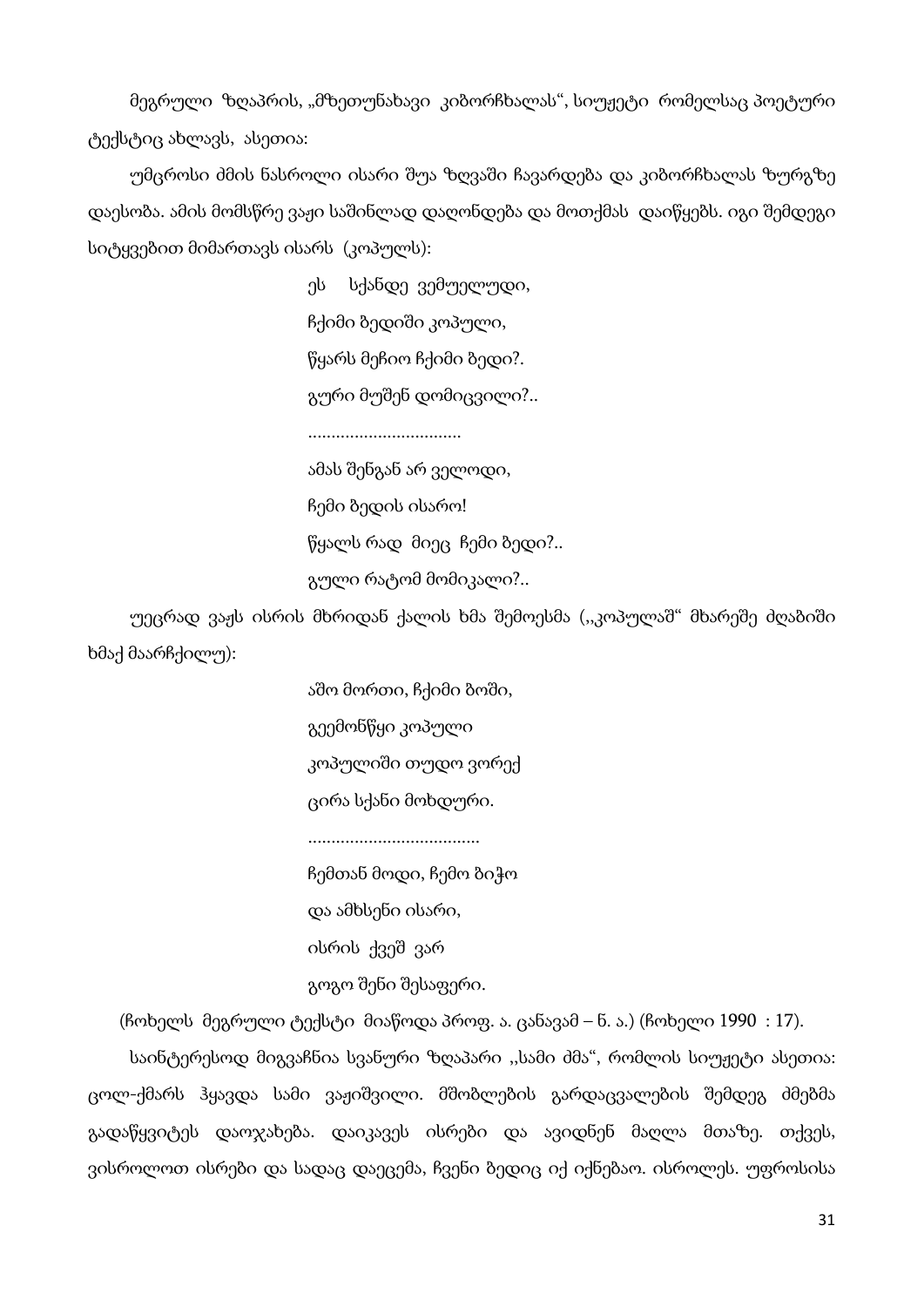და შუათანა ძმის ისრები კეისრის სახლის სახურავზე დაეცა; უმცროსის ისარმა კი იფრინა, იფრინა და შორს, ერთ დიდ ჭაობში ჩავარდა.

მივიდნენ უფროსი ძმები კეისართან და მოახსენეს: ჩვენი ისრები თქვენი სახლის სახურავზე დაეცა, ქალიშვილები უნდა გაგვატანოთ ცოლადაო. ძალიან შეწუხდა კეისარი, მაგრამ რას იზამდა. უარის თქმა არ შეიძლებოდა, უმცროსი ძმა წავიდა ისრის საძებნელად და ნახა, რომ იგი ჭაობში იყო ჩაფლული. მოსწია ისარი, ისარს ბაყაყი ამოჰყვა. წავიდა ვაჟი უკან დაღონებული. მიდის და თან მოსდევს ბაყაყი. ვაჟმა რამდენჯერმე დაავლო ხელი და შორს მოისროლა, მაგრამ უშედეგოდ. ბაყაყი კვლავ წამოეწია და ბოლოს შინ შეუძღვა. ძმებმა და რძლებმა ვაჟი სასაცილოდ აიგდეს, ეს ვინ მოგიყვანიაო. ღამით ვაჟი დაწვა. ბაყაყიც საწოლზე შესკუპდა. ბოლოს გაბრაზდა ვაჟი, ბაყაყი მთელი ძალით იატაკზე დაახეთქა. მოხდა სასწაული: ბაყაყის ტყავიდან მზეთუნახავი გამოვიდა

ამავე მნიშვნელობით გვხვდება ისარი ნართების ეპოსშიც, სადაც მზეთუნახავი აცირუხი ცასა და დედამიწას შორის გამოჰკიდებს თავის კოშკს, ნართებს ზემოდან გადმოსძახებს: – "გაეჯიბრეთ ერთმანეთს, ვისი ისარიც ჩემს კოშკამდე ამოაღწევს, იმისი ცოლი გავხდები"-ო (გაბრიჩიძე 1966 : 25).

ისრით და ტყვიით ქალის დანიშვნის ჩვეულებას გარკვეულ საფეხურზე ძალიან ხშირად ვხვდებით მსოფლიოს სხვადასხვა ხალხთა ყოფაში.

ჩურსინის აზრით, უფრო მშვიდობის მოყვარე ხალხში ტყვიისა და ისრის ნაცვლად იხმარებოდა ჯოხი, შოლტი, მათრახი.

საქორწინო ურთიერთობაში ,,ხელისდაკვრით" დაწინდვა დანიშნულ ქალზე დამწინდველის უფლების აღიარებას ნიშნავდა (იველაშვილი 1999 : 71).

ხელის დადებით ქალის დაწინდვა დასტურდება არა მხოლოდ სამურზაყანოში, არამედ საქართველოს სხვა რეგიონებსა და კავკასიის არაერთი ხალხის საქორწილო ურთიერთობის სფეროშიც.

ცნობილია, რომ დანიშნულ ქალს ,,ხელდაკრულს" უწოდებენ საქართველოს კიდევ ერთ კუთხეში, – ხევსურეთში. სპეციალური ლიტერატურიდან ჩანს, რომ ქალის დანიშვნის მიზნით მასზე ხელის დაკვრის წესი მხარზე, ფეხზე, სასქესო ორგანოზე და სხვა, არსებობდა ინგლისში, შოტლანდიაში, ამერიკელ ინდიელებში (კევლიშვილი 2000 :174).

ამრიგად, უძველეს დროში საქართველოში არსებობდა ქალის დანიშვნის წესი, რაც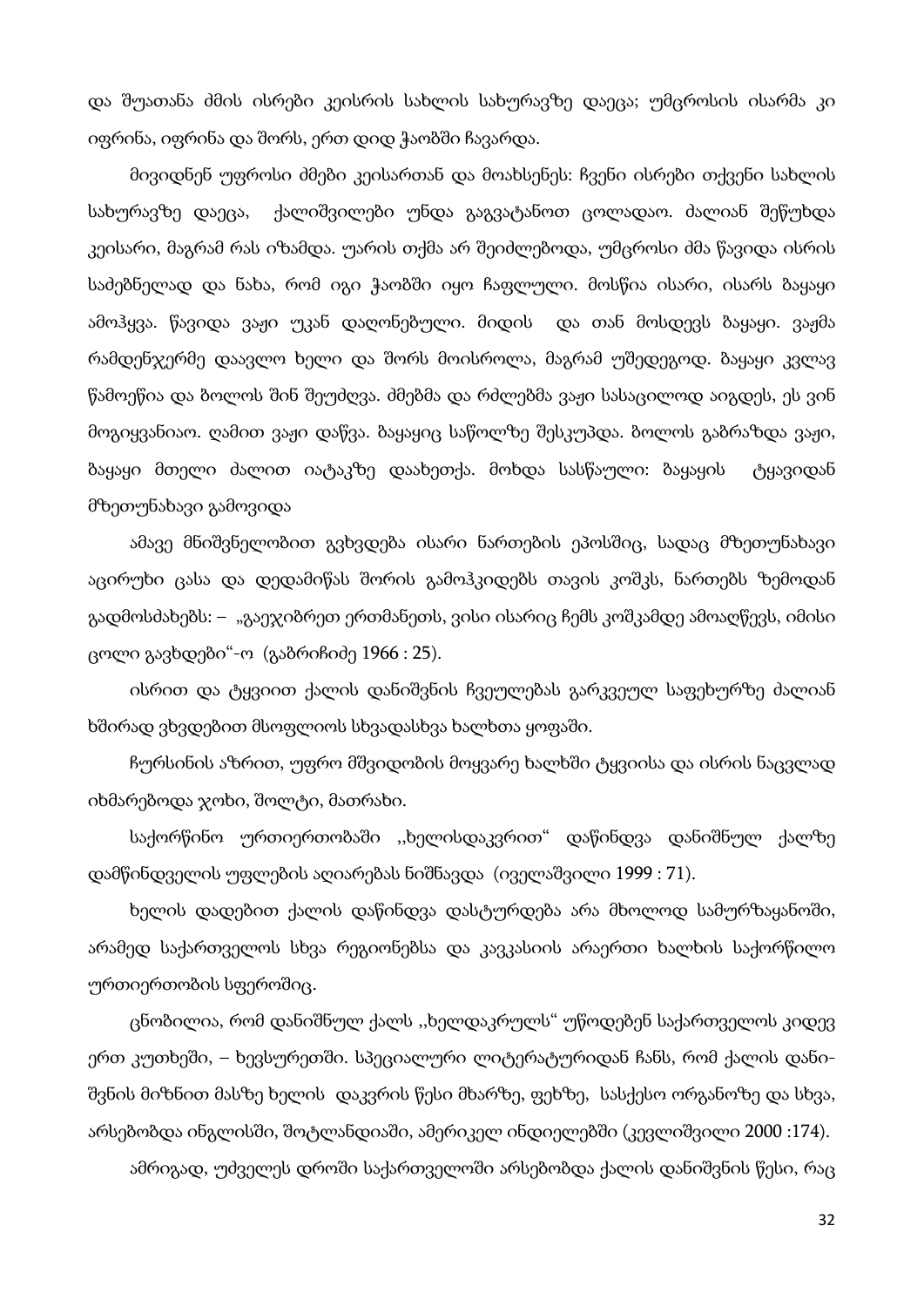გამოიხატებოდა მასზე ხელის დაკვრით, რაც ბუნებრივია, საზოგადოებრივ– ეკონომიკური ცხოვრების განვითარებასთან ერთად შეიცვალა საჩუქრის გადაცემით.

ძველად სამურზაყანოში მიღებული იყო ,,ლაბაშით" (ჯოხით, შდრ., სამეგრელოში ,,ბიგას") ქალის დანიშვნაც. ხანში შესული კაცი, რომელიც ატარებდა ,,ლაბაშას" – ხის გრძელ ჯოხს. თუ ოჯახში სტუმრად ყოფნის დროს ამოირჩევდა სარძლოს, დაწინდვის ნიშნად ლაბაშას იქვე ტოვებდა (ელიავა 2003 : 202).

ნიშნობა საინტერესოდაა გადმოცემული სიმღერაში ,,მაგნოლიას ქეშებხვადი" (მაგნოლიას შევეყარე).

> მაგნოლიას შევეყარე, დედავ, რა ყვავილი ვნახე! რა ლამაზი, ან რა ნაზი... მისი ტრფობა განვიზრახე. დილო ვოდელიაოდა, ნანი ნაა, დელიოვ, ნაანა, ნანი ნაა! მე მოსული ბიჭი ვიყავ, შენ კი ქორფა გოგონა, ფეხი ფეხზე დაგაჭირე და ნიშნობა მეგონა. დილო ვოდელიაოდა ნაანი ნაა, დელიოვ ნაანა ნანი ნაა. (კვირტია 2001 : 103 – 104).

ნიშნობის საშუალებად მიჩნეულია ასევე ვაშლი და ყვავილი. ამ ჩვეულების კვალი წყობილსიტყვაობას ამჩნევია.

> გასათხოვარი ქალი ვარ, ნენა არ მიპირებდა, ლამაზ ბიჭებს რომ შევხედავ, გული ამიტირდება. სათამაშო ვაშლი მქონდა, შენკენ გადმომივარდა, თუ შენ ჩემი არ გახდები,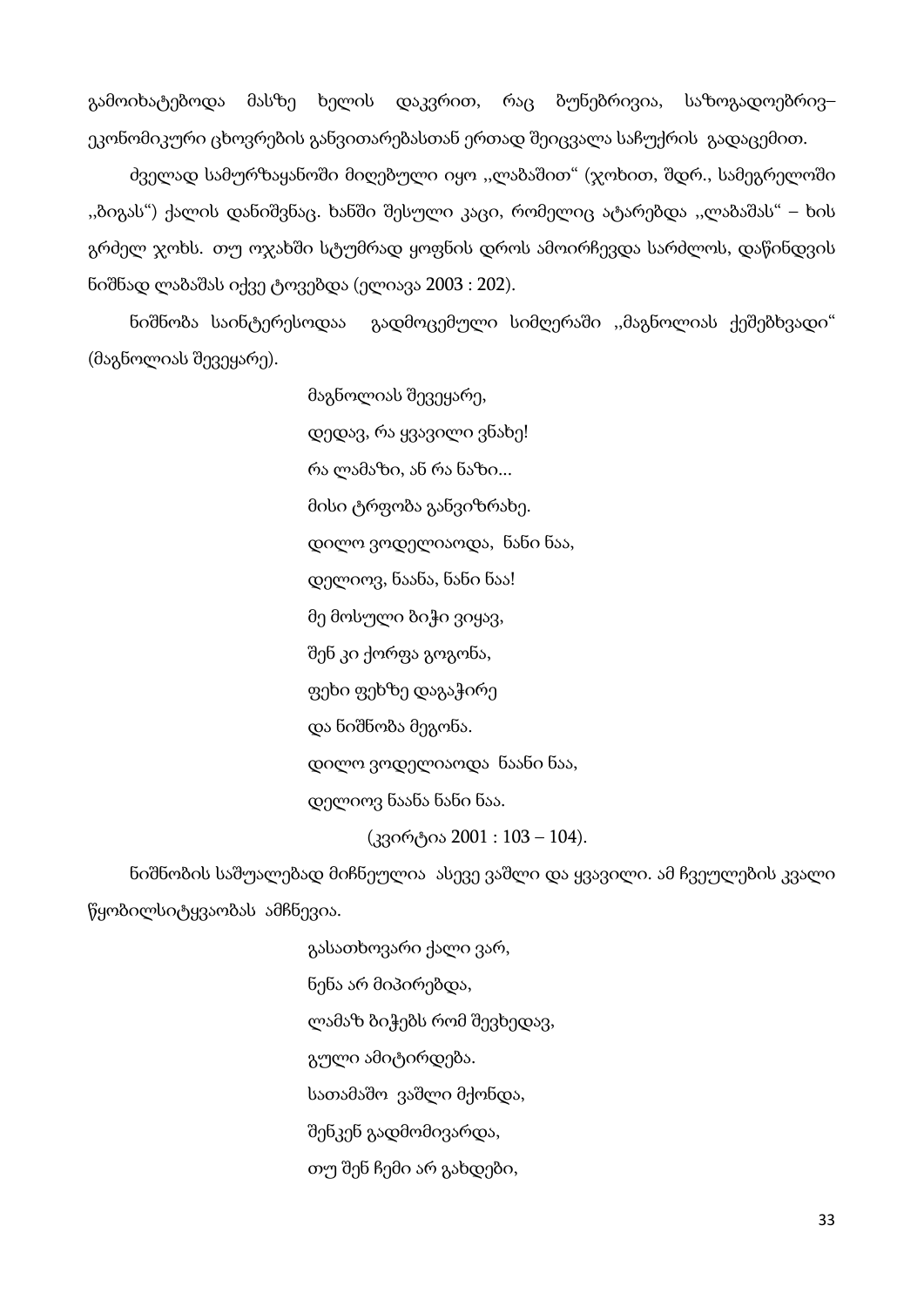ფესვიც ამოგივარდა.

(კოტეტიშვილი 1961 : 253).

ან:

გოგოსა წითელი ვაშლი ხელში ვერ ავაღებინე,

სამი დღე – ღამე ვეხვეწე, კარი ვერ გავაღებინე.

(უმიკაშვილი 1964 : 150).

როგორც ჩანს, ვაშლის აუღებლობა უარის გამომხატველი ყოფილა. ამიტომ ამბობს ვაჟი ასე გულდაწყვეტილი:

ქალმა ვაშლი შემამტყორცნა,

ამოიღო უბიდგანა,

,,ჩემეულად შეინახე,

არ გადმიგდო გულიდგანა".

("ივერია" 1889 № 275)

ვაშლი ნიშნობის სიმბოლოდ მრავალ ხალხშია ცნობილი. საინტერესოა სერბებს შორის გავრცელებული ჩვეულება. როცა ქალი მოეწონებათ საცოლედ, შუამავლის ხელით გაუგზავნიან ვაშლს, თუ ქალიშვილი მიიღებს ვაშლს, ეს ნიშანია თანხმობისა. წინააღმდეგ შემთხვევაში, საქმრომ უნდა სხვა საცოლე" ეძიოს (Афанасев 1865 : 317).

ვაშლი გავრცელებული სიმბოლოა ველიკორუსულ ხალხურ სიმღერებში :

,,Не дали груше вырасти,

Не дали яблоне выцвести,

Не дали яблочку вызревати."

ამბობს ნაადრევი გათხოვებით უკმაყოფილო ქალი (Шеий 1898 : 275).

პოპულარული ქართული ჯადოსნური ზღაპრებიდან აღსანიშნავია ,,ღვთისავარის" ვარიანტი. იგი ძალიან გავრცელებული მოტივით იწყება. მეფე უფრთხილდება თავის მზეთუნახავ ასულს და გადიითურთ კოშკში ჩაკეტავს, სადაც ვაშლის შეჭმით მეფის ასული ვაჟს, ღვთისავარს აჩენს, ხოლო მისი ძიძა ვაშლის ქერქის შეჭმით – 8 ძაღლის ლეკვს. საუკეთესო მონადირე ხდება ღვთისავარი და იმეგობრებს ძიძის გაჩენილ რვა გოშიას (არჯევანიძე 1980 : 62). ვაშლი ამ ზღაპარში ქალის დაორსულების საშუალებად გვევლინება.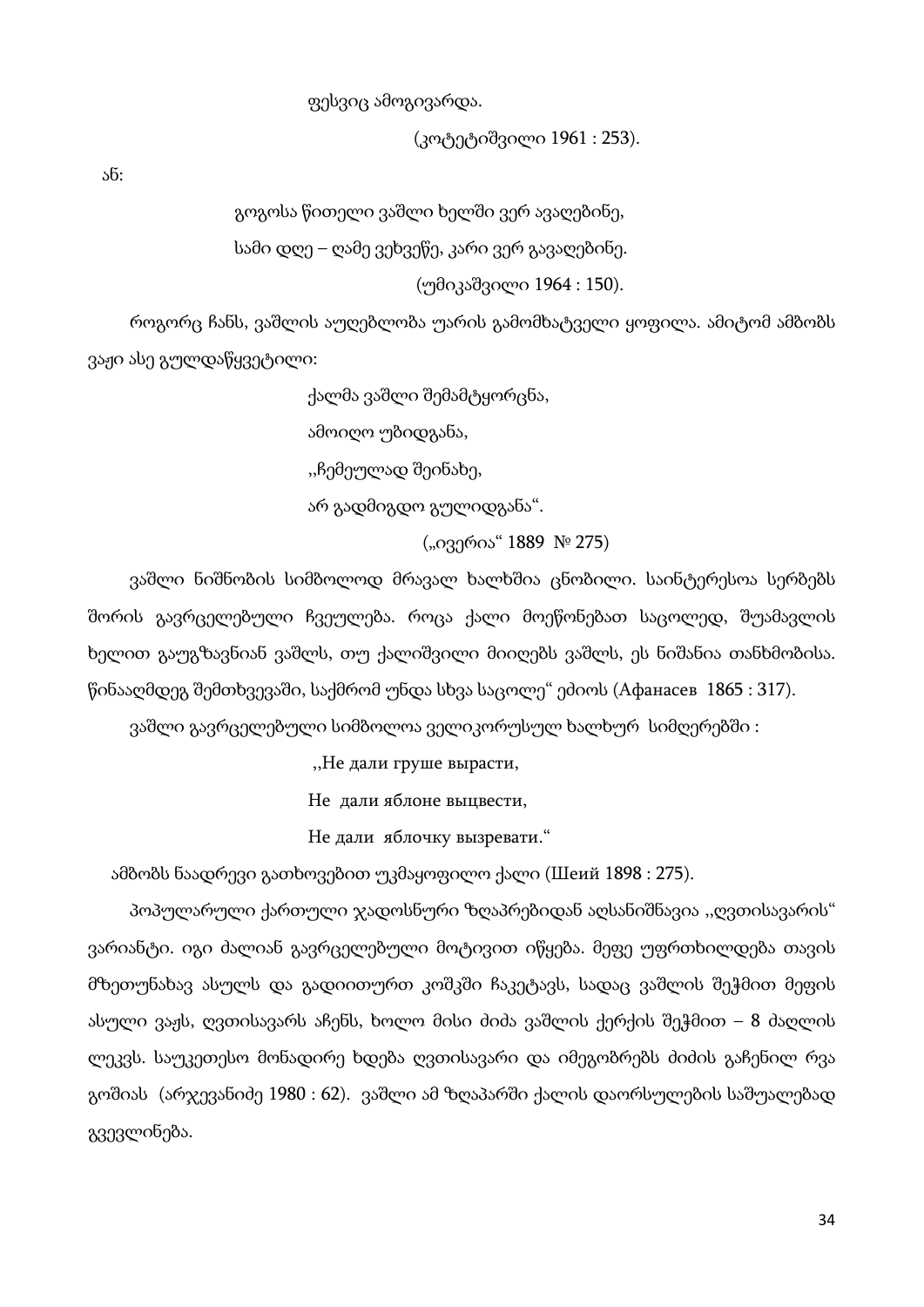საინტერესოა ზღაპარი ,,ორთვალა", სადაც ვაშლის მოწყვეტა, დაკრეფა დაოჯახების ნიშანია.

ერთ მშვენიერ დღეს გერ – დედინაცვლის სახლის წინ მეფის შვილმა გაიარა, დაინახა ოქროს ვაშლის ხე, ძალიან გაუკვირდა, მოინდომა ნაყოფის მოწყვეტა, მაგრამ ვერ მოახერხა ვერც მან და ვერც მისმა მხლებლებმა. მეფის შვილმა დაუძახა ვაშლის ხის პატრონს და უთხრა: ვინც ამ ოქროს ვაშლს მომიწყვეტს, ქალი იქნება, ცოლად შევირთავ, ვაჟი იქნება – ძმად გავიხდიო.

ბევრს ცდილობდა დედინაცვალი, თავისი ქალიშვილები აეყვანა ხეზე ოქროს ვაშლების ჩამოსაკრეფად, მაგრამ ვერ მოახერხა. ორეველა კი მიუახლოვდა თუ არა ხეს, ტოტები ძირს დაიხარა, თვალის დახამხამებაში გერი მოექცა ხის წვეროზე. დაკრიფა ოქროს ვაშლები და მეფის შვილს მიართვა.

მეფის შვილმა ორეველა სახლში წაიყვანა, ცოლად შეირთო... ("ხელხვავი", 2000, № 2 : 6). ქართულ სინამდვილეში ვაშლი ნიშნობისა და ქორწინების რიტუალებში გამოყენებული იყო, როგორც ნაყოფიერების სიმბოლო, როცა ნეფე – დედოფალი ნეფის სახლში შედიან, ,,მათ წინ მიუძღვის მეჯვარე ხელში ხონჩით, რომელზედაც ჯვრიანი მრგვალი პურია და თაფლიანი ჯამი. ჯვარი ვაშლებითაა შემკული" (მაკალათია 1934 : 133). ,,ნეფის დამ ან მისმა ბიძაშვილმა ნეფე–დედოფალს მაშხალა უნდა მიართვას. მაშხალა პატარა ხის სუფრაზეა გამართული. მაშხალის წვერზე ჯვარია გამოსახული, ტოტებზე წამოცმულია წითელი კვერცხები და ვაშლები"... (მაკალათია 1934 : 138).

ვაშლი, როგორც სიყვარულის სიმბოლო, ცნობილია საბერძნეთში. საერთოდ, ქართულ ხალხურ ლირიკაში ხშირია ვაშლის სახე. იგი გვხვდება სატრფიალო და საქორწილო ლექსებსა და სიმღერებში.

ვფიქრობთ, საინტერესო იქნება მეგრული ზღაპარი ,,ხისტაგანი და ბელთაგანი ტარიელეფიშ არიკი" (,,ხისტაგანი და ბელთაგანი გმირების ზღაპარი"), სადაც ვაშლი ნიშნობის საშუალებად გვხვდება. მეგრული პოეტური ტექსტის არარსებობის გამო საჭიროდ ჩავთვალეთ მიგვემართა ზღაპრისთვის.

გაიარა სამმა დღემ. ხელმწიფემ თავისი ვეზირები შეყარა და უთხრა:

– ეს ჩემი გოგოები ერთ დღეს უნდა გავათხოვო.

– ძალიან კარგი, ბატონო, – უთხრეს ვეზირებმა, – მაგრამ სიძეები საიდან უნდა მოვიდნენო?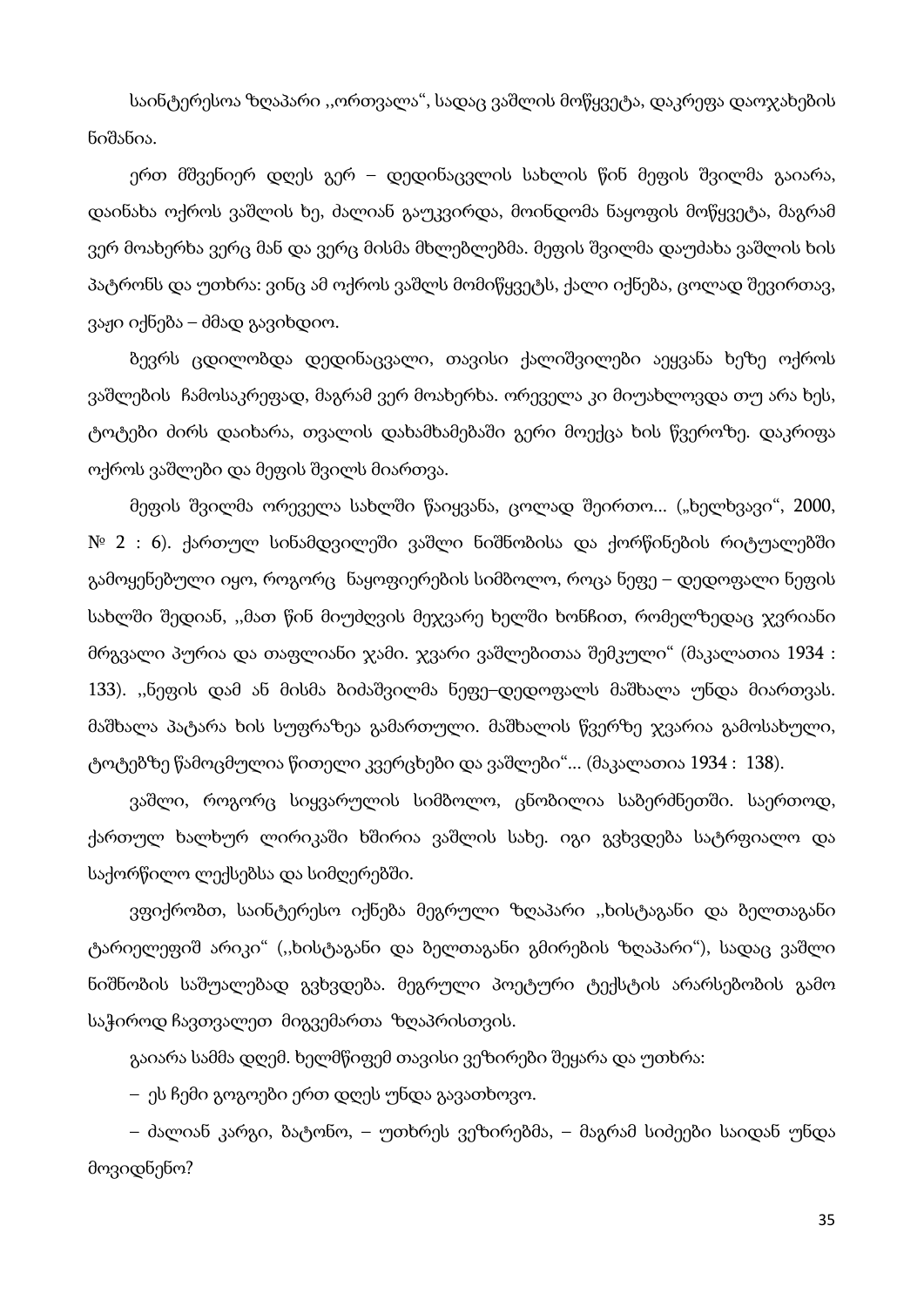– ყველა სახელმწიფოდან უნდა შევაგროვოთ ვაჟკაცები, – უთხრა ხელმწიფემ. – იმ დღეს ლხინი უნდა მოვაწყოთ, ყველა სტუმარი სუფრაზე (,,სეფაზე") უნდა დავსხათ. როცა შუა ჭამა–სმა იქნება, მაშინ უფროსი გოგო უნდა შემოვიდეს სუფრაზე. ერთი ვაშლი უნდა მივსცეთ ხელში. იმ გოგომ უნდა შემოუაროს ირგვლივ სუფრას, სადაც სტუმრები სხედან და, ვისაც ამოარჩევს საქმროდ, იმას მისცეს თავისი ვაშლი, – ასევე (ქნან) შუათანამ და უმცროსმაც.

ვეზირები დათანახმდნენ. მეორე დღეს დააგზავნეს ყველა სახელმწიფოში მოსაწვევები (,,ქაღალდები"). დრო დანიშნეს. გააწყვეს სუფრა (,,ნადიმი"). მოვიდნენ სტუმრები, ხელმწიფის შვილებიც არიან სხვადასხვა სახელმწიფოდან. დასვეს ყველა. არის შუა სმა-ჭამა. ამ დროს გამოიყვანეს უფროსი გოგო. გამოჰყვა იქით–აქით ორი კაცი. მიიყვანეს სუფრის კარამდე, მისცეს ხელში ვაშლი და უთხრა ხელმწიფემ :

– შვილო, ვინც შენ გინდა საქმროდ, მას ეს ვაშლი ხელში მიეცი (,,დააკავებინე").

დაძრეს გოგო, შემოატარეს სუფრა–მაგიდები. ამ დროს ბიჭებმა (,,ყველამ") ულვაშების გრეხა დაიწყეს, ზოგმა – თავზე ხელის გადასმა, ზოგმა ჩაახველა, ვითომ მე შემომხედოსო, მაგრამ ეს გოგო სულ იქით–იქით აწყდება. დარჩენილმა ბიჭებმა ერთი სიკვდილი გაათავეს. იარა, იარა, კიდევ იარა ამ გოგომ და ერთ ბიჭს ხელში დააკავებინა ეს ვაშლი. ყოველმა კაცმა ერთად ,,ურა" დაიძახა. ააყენეს სასიძო ბიჭი, გოგო და ის – ორივე წაიყვანეს ზემო სართულზე. ეს ბიჭი ყოფილა უცხო (,,გარე") ხელმწიფის შვილი (ქართული ხალხური სიტყვიერება 1991: 72 – 75 აგრეთვე, ყიფშიძე 1994 : 296 – 297).

ზღაპარში დანარჩენი ორი გოგო იგივე პრინციპით ირჩევს მეუღლეს. აშკარაა, რომ ვაშლი მეგრულ ზღაპარში დანიშვნის საშუალებად არის გამოყენებული.

ვაჟი ქალის ხელს ხელში იღებს, რათა საჯაროდ გამოხატოს ის, რასაც დანიშვნა ეწოდება:

თითზედ შეაცვას ბეჭედი, გამორჩეული თვალია,

მუხლს უდვას ვაშლი მურასა, ნატიფად განათალია.

თითზე ბეჭდის გაკეთება სიმბოლურ ნიშანს წარმოადგენს (ქართული ხალხური პოეზია, ტ., V, 1976 : 22).

ვფიქრობთ, მეგრული პოეტური ნიმუშიც ამ ფაქტს ეხმიანება:

ცირა მუშენი რე მაწვალენქინ ღორონთ შურო ვარწანსო,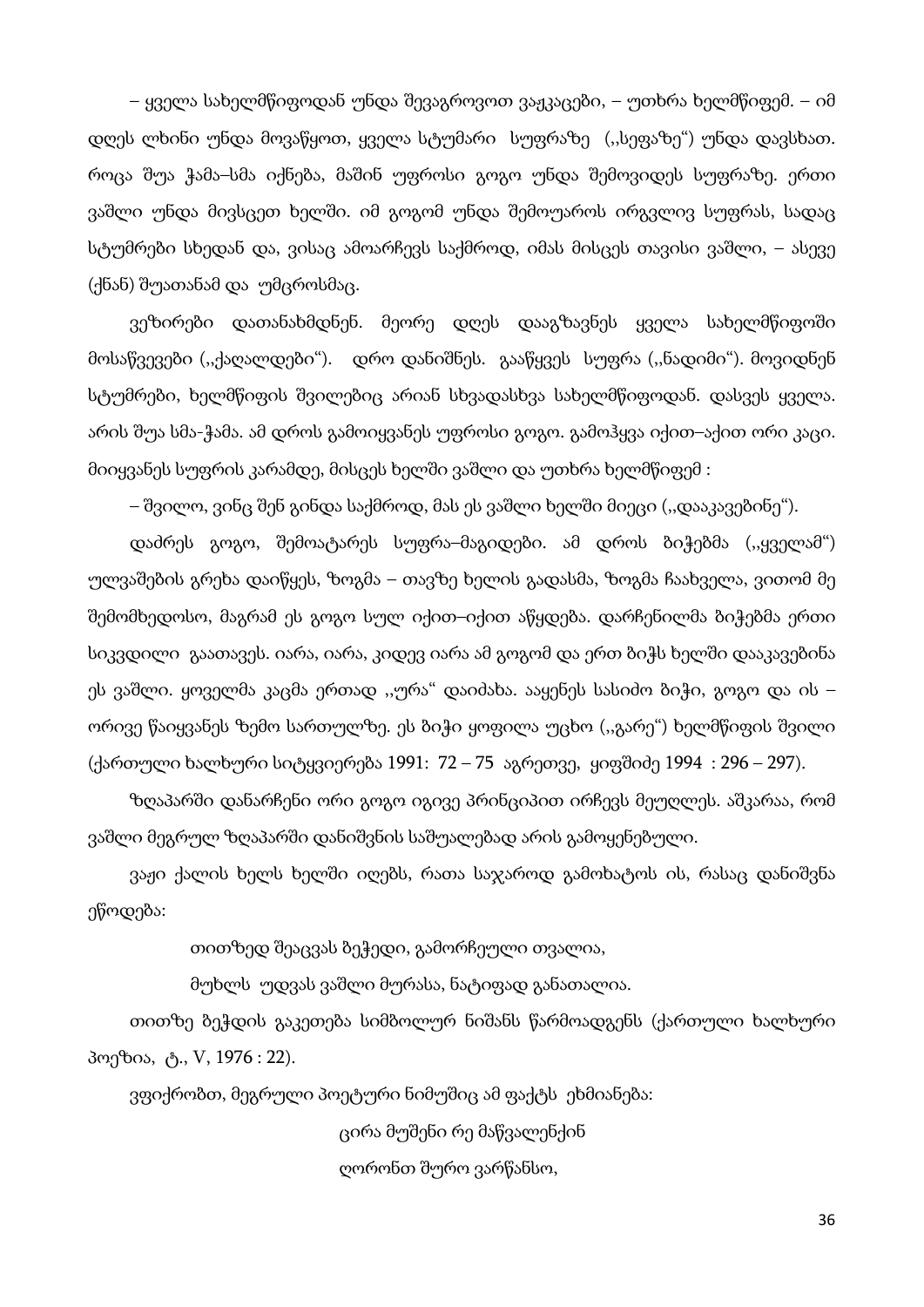გიკეთი კითშა თე ბეჭედი დო ხაცეცო მოლეწკანტალია. ……………………….. გოგო, რატომ მაწვალებ, ღვთის შიში არ გაგაჩნია, გაიკეთე თითზე ბეჭედი და პატარძლად წამობრძანდი.

(მთქმელი ლულა ესტატეს ასული მიქავა – შონია, სოფ. ტყაია 2005 წ.).

სამეგრელოში ნიშნობის დროს საპატარძლოს ოჯახში მიდიოდა სასიძოს მამა ან დედა, თუ მშობლები არ ჰყავდა, მაშინ – ძმა ან და. მათ პატარძლისთვის მიჰქონდათ ოქროს ბეჭედი და საყურეები. ამ დღიდან ქალი დანიშნულად ითვლებოდა (ფიფია 1972 : 376).

ქალის დანიშვნის დროს სამეგრელოში უპირატესობა რომელსამე ძვირფას ნივთს ეძლეოდა: ძველად, ჩვეულებრივ, ქარვას ან მარჯნის კრიალოსანს, ოქროს ან ვერცხლის ფულს ხმარობდნენ (სახოკია 1956 : 86 –87).

ქალს ნიშნავდნენ დამბაჩით, ხანჯლით და დანით. ამ ნივთებიდან პოეტურ ფოლკლორს მხოლოდ დანით დანიშვნის ტრადიცია შემოუნახავს.

ვ. ითონიშვილი აღნიშნავს, რომ ,,ხევშიც, მთიულეთშიც და ქართლშიც დანა საქორწინო კავშირის დამყარების მიზნით გამოიყენებოდა და ყველა დასახელებულ კუთხეში ქალ-ვაჟთა დაქორწინებაზე შეთანხმების ერთ–ერთ ნიშნად ყოფილა მიღებული" (ითონიშვილი 1960 : 148).

ამავე ფუნქციით გვევლინება დანა ფოლკლორულ მასალაშიც. მისი აღება ქორწინებაზე თანხმობის ნიშანია :

> ქალო, ქალო შავთვალაო, ბიჭმა შემოგითვალაო, ან მომეც ჩემი დანაო, ან გამომყევი თანაო, – ვკითხულობთ ხალხურ ლექსში.

დანიშვნის ჩვეულებაზე მიგვანიშნებს "ეთერიანის" ფინალი (უმიკაშვილი 1954 :21), სადაც ეთერი აბესალომის ნაჩუქარ დანას გულში დაიცემს და ტოვებს სამზეოს:

აბესალომის დანაო,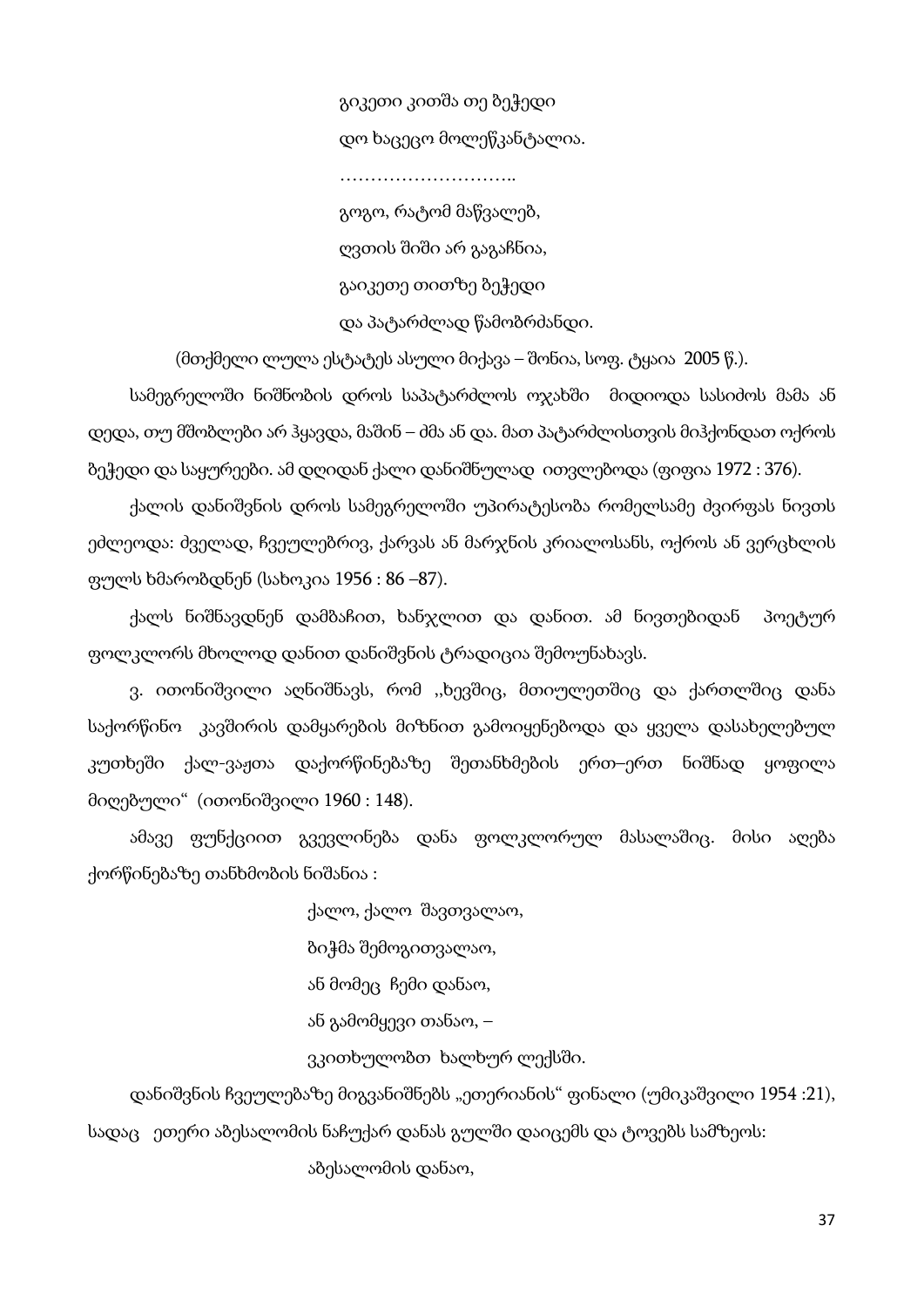ჯიბეს მიდევხარ თანაო; ამოგიღებ და დაგიცემ მარცხენა ძუძუსთანაო.

ნაწარმოებში პირდაპირ არ არის ნაჩვენები სანიშნი დანის გადაცემის მომენტი, მაგრამ ეჭვგარეშეა, რომ დანის ჩუქების შემდეგ (და არა უბრალო ფიცის შემდეგ) დაიჯერა ეთერმა აბესალომის სიყვარული და დათანხმდა ცოლობაზე.

როგორც ზემოთ ითქვა, დანასთან ერთად სანიშნოდ გამოიყენებოდა ხანჯალი და დამბაჩა. დამბაჩით ქალის დანიშვნის ამსახველი პოეტური ტექსტი არ გვაქვს და მივმართავთ ლიტერატურულ ძეგლს. ალექსანდრე ყაზბეგის ,,ელბერდში" მამის შეკითხვაზე: – დანიშნე თუ არა ქალიო?.. ელბერდი მიუგებს: – დამბაჩა მივეციო. ,,ეს იყო ნიშანი, – გვეუბნება მწერალი, – რომ ელბერდი არა ხუმრობდა და ცოლად თხოულობდა ამ ქალს. ენდიმ შეხედა, აუთრთოლდა გული, მაგრამ დამბაჩა კი გაასწორა ურემზე, რომ არ გადავარდნილიყო. იქ მყოფმა დედაკაცმა მიულოცა ბედნიერება, რადგანაც ენდისაგან დამბაჩის დაუბრუნებლობა ნიშნავდა თანხმობას" (ყაზბეგი 1955 : 237).

ვაჟს შეეძლო ქალი დაენიშნა ცხვირსახოცითაც. მეგრელებისთვის ცხვირსახოცი მნიშვნელოვანი ყოფითი ატრიბუტი რომ იყო, ამას არქანჯელო ლამბერტიც მიუთითებდა. მისი ცნობით, ქეიფის წინ სტუმრებს ხელებს აბანინებდნენ. პირსახოცით მხოლოდ სამი თუ ოთხი იმშრალებდა ხელს. ისინი, ვინც თავში ისხდნენ, ხოლო დანარჩენი სუფრის წევრები ხელს თავიანთი ცხვირსახოცით იწმენდდნენ (ლამბერტი 1991 : 45).

საინტერესოდ მიგვაჩნია ფოლკლორული მასალა, სადაც ცხვირსახოცის აღება ქორწინებაზე თანხმობას ნიშნავს. ეს მასალა საველე მუშაობის დროს ჩავიწერე:

> ბჟა გიორე ამდღარ დღას ჩქიმი სვესვერია ცირა, გეგწომიღი პილატოკი დო ჩქიმ მოჭყუდო მიგორჩქინი ჩქიმ კვარზალა ცირა გურს სიტიბა ქალაჭვალი. ..................................

მზე ადგას დღევანდელ დღეს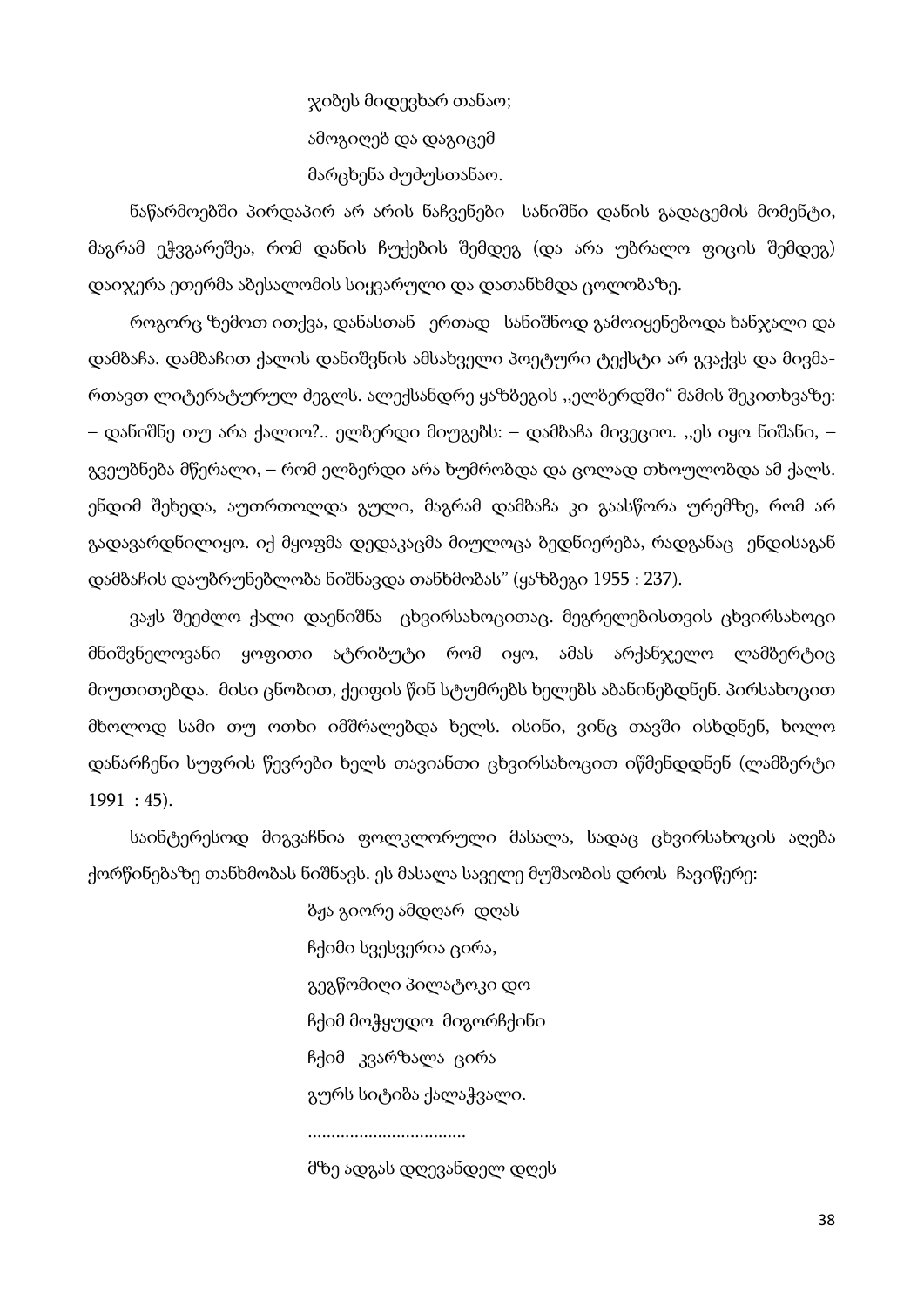ჩემო ნაზო, უთქმელო გოგოვ, გამომართვი ცხვირსახოცი და ჩემს პატარძლად დაგიგულებ, ჩემო კოპწია გოგოვ, გულში სითბო ჩამიღვარე.

(მთქმელი ლულა ესტატეს ასული მიქავა – შონია, სოფ. ტყაია, 2005 წ.).

საინტერესოდ მიგვაჩნია მეგრული ზღაპარი, სადაც ქალი უტოვებს ვაჟს პატარა კოლოფს ცხვირსახოცთან ერთად და უბარებს:

– სონდარო თენენს ჟირხოლოს ვა ბძირ<sub>გ</sub>ნქ<sub>გ</sub>ნი, სი შური გადგენუნია დო მა მითინც ოსურო ვაცუნუქია (სანამ ორივეს ერთად არ ვნახავ, შენ ცოცხალი იქნები და მე არავის ცოლად არ გავყვები) (ხუბუა 1937 : 185).

მოხმობილი მასალა ცხადყოფს, რომ ცხვირსახოცი ქალის დასანიშნად გამოიყენებოდა.

ძველ საქართველოში ნიშნის მიტანა სავალდებულო რომ იყო "შუშანიკის წამებიდანაც" ჩანს. ვარსქენი შუშანიკის მოძღვარს, იაკობ ხუცესს მოუწოდებდა: ,,უწყია, ხუცეს, მე ბრძოლად წარვალ ჰონთა ზედა. და ჩემი სამკაული მას არა დაუტეო, ოდეს იგი არა ჩემი ცოლი არს: იპოოს ვინმე, რომელმან განკაფოს იგი. მივედ და მომართ იგი ყოველივე. რაჲცა რაჲ არს". ვარსქენის ამ სიტყვიდან ჩანს, რომ მას თავის დროზე ცოლისათვის სამკაულები მიურთმევია. ხოლო ცოლქმრული კავშირის დარღვევისას ქმარს შეეძლო იგი ჩამოერთმია. აქ უბრალო სამკაულზე არ იყო საუბარი, არამედ საქმე საცოლისათვის მისართმევ ნივთებს ეხებოდა, რაც ვარსქენის ნათქვამით დასტურდება: ,,მერმეცა იპოოს ვინმე, რომელმაც ესე შეიმკოს" (ხუცესი 1987: 232). ცხადია, აქ სხვა საცოლე იგულისხმება, რომელსაც ეს ნივთები უნდა მიერთვას. მათი წართმევა ცოლქმრული კავშირის დარღვევას გულისხმობდა.

 საგულისხმოა რესპოდენტის მიერ მოწოდებული მასალა, რომელსაც პოეტური ტექსტიც ახლავს. სამეგრელოში სიმინდის დარჩევის დროს ნადის მოწვევა სცოდნიათ. ძირითადად ახალგაზრდა გოგო–ბიჭებს იწვევდნენ. მოგვყავს პოეტური ტექსტი:

> პილაქ თოლი გიორშუმუ სანიშანოთ სიმინდ ქაათუ, ენა ნოდიქ ქოძირუნი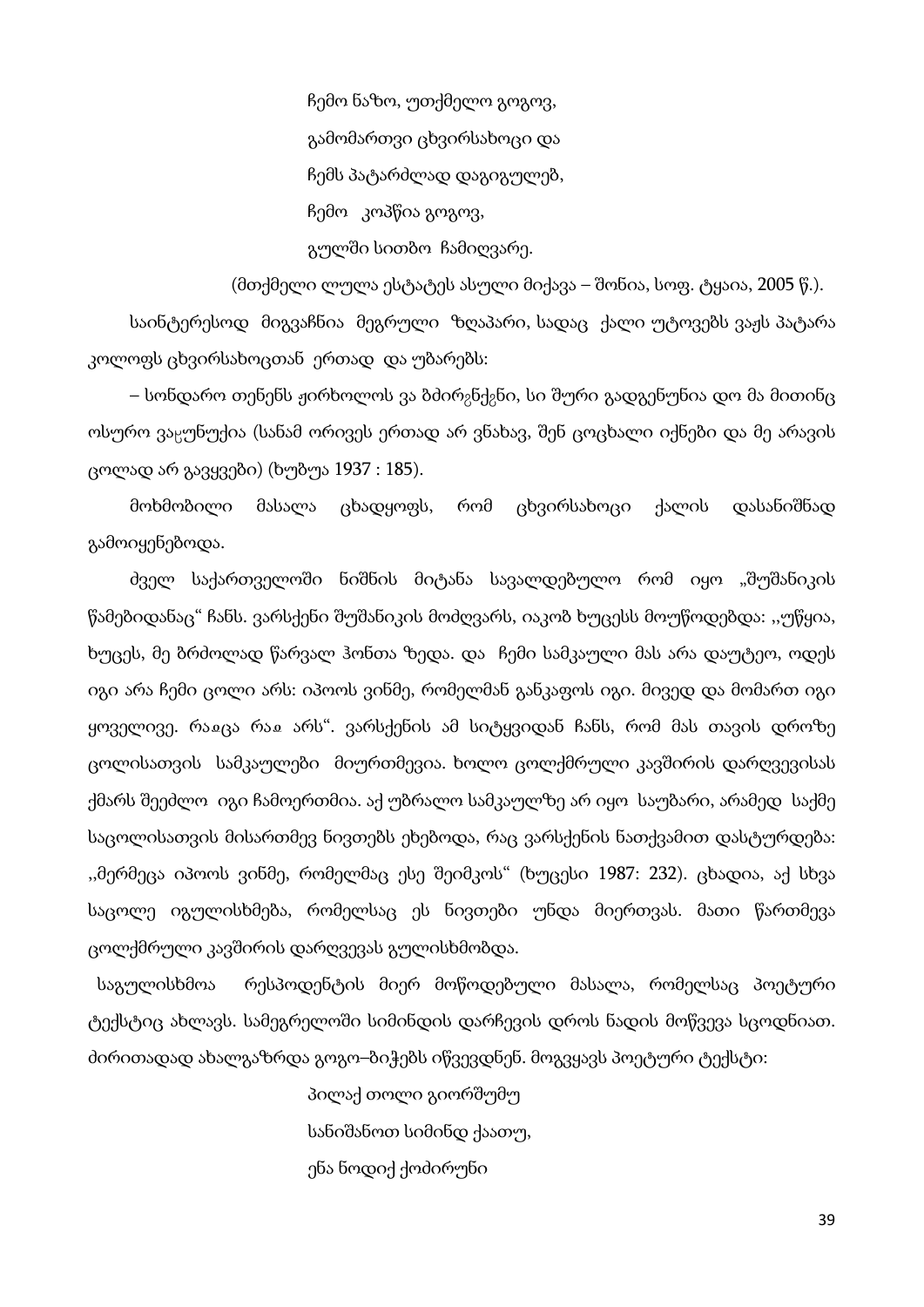იუ ძიცაქ დო ტკარჩალქ.

....................................

პილამ თვალი დაადგა დასანიშნა სიმინდი ესროლა ეს ნადმა რომ დაინახა, მოჰყვა სიცილ – კისკისს.

(მთქმელი ბ. მებონია, 1990წ. ქ. ზუგდიდი).

ტექსტიდან ნათლად ჩანს, რომ სიმინდი ქალის დასანიშნ საშუალებად არის გამოყენებული. სიმინდის ტაროების დარჩევის დროს ნადი მღეროდა: ,,ოჩეშ ხვე და ხვარიელი". გარჩეული სიმინდის ტაროებს გოდრებით აწყავდნენ და სასიმინდეში ჩაყრიდნენ (მაკალათია 2006: 264).

სიმღერის ტექსტი :

მელოდია :

ოჩეშ ხვეე დო ხვაარიიეელიი ჰოოოო– ვოო– ჰოო

–ჰოო– ჰოოო

ჰოო რეეროი– დიილაა– ვა დილაუდა– ვოოდელოიი–

ვოდელოივოოდელო

დილოო– ვოო – ჰოოჰოო –ჰოოო –ვოო – ჰოოო – ჰოოოოო

ხეეს – მოოყუნცუ – ხვაარიიელიი. ჰოოო – ვოო– ჰოო

– ვოო – ჰოო – ჰოო

ვო – რერო – დიილააი, ვაადილავდა – ვოოდელ –

ვოდელივოდილო

ვოო – ჰოო – ჰოოო ჰოო – ჰოოოო – ჰოოოო, ხემხვაი –ვორიროოო–

ვოორერა – ვორერო, ვორიი

 რააშოო – რეერა – ვოორიი ვოჰოო ჰოო –ვრრ ვოლიილოვო ჰოოჰოო – ჰოოოო

ვორეროოო – ვორეროშა – ვორერო – ვორეროშა

ვორერადა – რეროშა – ვორერადა – რეროშა – ვორერო –

ვორეროშა– ვარაიდოოო. (სამუშია 2001 : 33).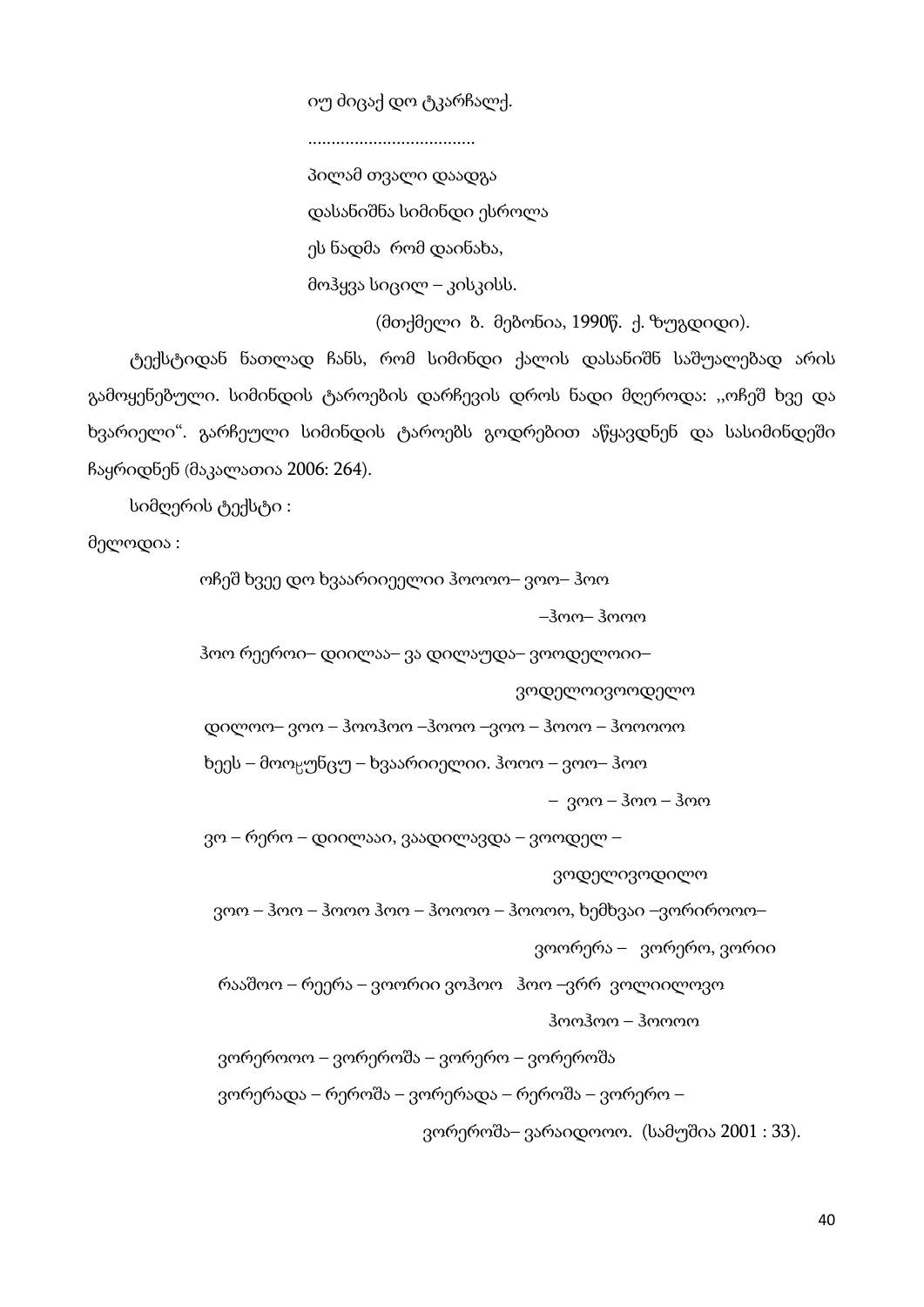,,ოჩე ხვე დო ხვარიელი" დარჩეული ტაროსადმი მიმარული ჰიმნია. ტაროვ, შენ ყანის ბარაქა, ხვავი ხარო. "ოჩეშ ხვე დო ხვარიელი" ნიშნავს "ყანის ბარაქასა და ხვავს" (ცანავა 1970 : 64). თანამედროვე ყოფაში ამ სიმღერას დაკარგული აქვს ძირითადი საკულტო ფუნქცია–მაგიური ზემოქმედების უნარი და ესტრადის კუთვნილებას წარმოადგენს (ოკუჯავა 1999 : 133)

მეგრელთათვის სიმინდი მეტად მნიშვნელოვანი სამეურნეო კულტურა იყო და მას ყოველდღიურ ყოფა-ცხოვრებაში საპატიო ადგილი ეკავა. როგორც ზემოთ ვნახეთ, მას თავისი სიტყვა ნიშნობის ცერემონიალშიც არ ეთქმოდა.

ლაზეთში სიმინდის თესვას დიდი ყურადღება ექცეოდა. იწვევდნენ ნადს, რასაც სიმღერები და სხვა გართობანი მოსდევდა.

ამ დროს ახალგაზრდებს შეეძლოთ აერჩიათ ის, ვინც მოეწონებოდათ. ეს სიმღერის საშუალებით ხდებოდა:

აი სიმღერა, რომელიც დაკავშირებულია ერთ ამგვარ ნადური თესვის ჩატარებასთან.

ქიმიქ იაზმა ქიმიქ ვალა<sup>1</sup> გოითვასენ, ხოგი ვალას მოიხურავს, გიული ჩქიმი სივარედი მუივასენ, რა იქნება ჩემო ვარდო, უშენოდ, სი ქომოხთა ირიხოლო დივასენ. შენ რომ იყო, ყველაფერი იქნება. სივარტაში გიულ მუთუ ვაივასენ, შენ რომ არ იქნები, ვარდო, როგორ

მიქ იასმა დო მიქთი კაზი2 გოითსავენ, ზოგი დოლბანდს, ზოგიც ვალას

ფუქირი რენ მინდორის დადიჩქიმი, ყვავილია მინდორში, დეიდაჩემო, ბაზი ონჯღორონი დიდი ნეზული ზოგი მორცხვობს და ნაზობს, გიარი ვარ აჭკომენ ქორენ იაზუღი საჭმელს რომ ჭამს, არის ცოდვა, გოწაკირუშ პოდიას უღუნ აზუღი, წინსაფრით დაატარებს საჭმელს.

 ლაზურად ქართულად იაზი მულუს ნოდერფე ივასენ, ვართლი გაზაფხული მოდის, ნადები იქნება, იაზი მულუნ ნოდერფე ივასენ, გარაფხული მოდის, არაფერიც იქნება. იქნება, იხურავს,

 $\overline{\phantom{a}}$ 

 $^{-1}$ ვალა – დედოფლები იხურავენ.

<sup>&</sup>lt;sup>2</sup> კაზი – იგივე ვალა.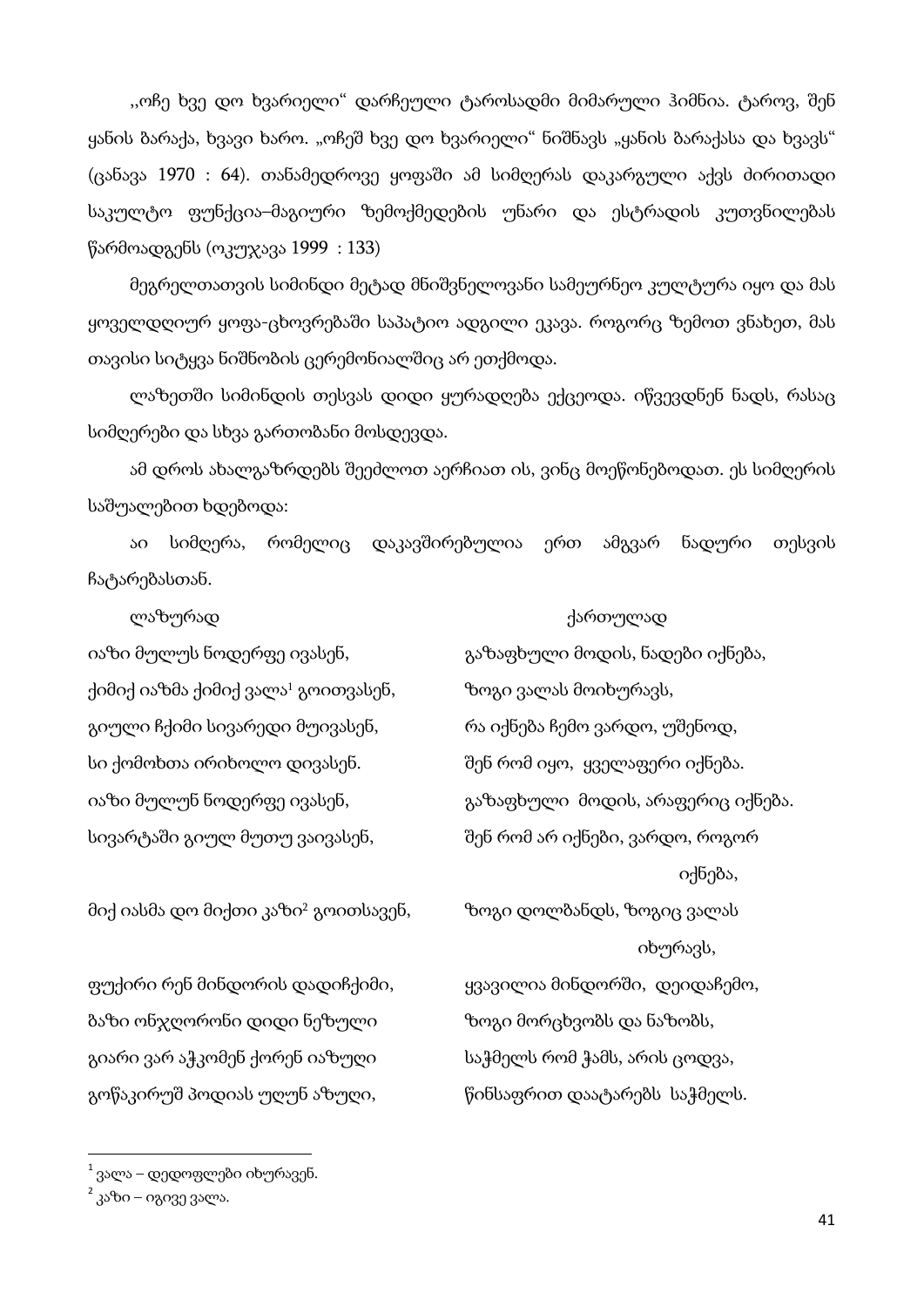აშო ბოზოფე რენან დადი ჩქიმი ახეთი ქალიშვილებია, დეიდაჩემო, ბაზი თემბელი რენ ბელი<sup>1</sup> გიაჭაბენ, ხოგი ზარმაცია, ბელს ეწებება, ონდღენერ გიარიშა მეფერ დვაჭაბენ. შუადღის საჭმლისთვის როგორ

პანტა საომა ივენი დადიჩქიმი. ყოველთვის ტოლმა იქნება,

ბაზი ქესქინი რენ ეიხორონს ბელის, ხოგი მარჯვე არის, დაახტება ბელს, ვართი ელუდგითუნ ეშო თენბელის, არც გაჩერდება, ისეთ ზარმაცთან, დირდუია გაჩქინენ გედგითაშ ბელის, ვაიზარდაო, გეგონება, ბელზე

ირბენს.

კინონ კითეფეს ბურედ<sup>2</sup> ქონაჭაბენ, ინიან თითებზე ბურეღი მიეწებება.

 დეიდაჩემო. დგომის დრო.

სუმ წანაქვა უნონ ედადიქიმიან. სამი წელი კიდევ უნდა, დეიდაჩემო.

(ვანილიში, თანდილავა 1964: 79)

ამ სიმღერიდან ნათლად ჩანს, რომ საცოლის შერჩევა სიმინდის თესვის დროს ანუ შრომის პროცესში ხდება.

ამდენად, ქვეყნის სოციალურ-ეკონომიკური პირობების ცვლილებასთან ერთად იცვლებოდა დასანიშნი ნივთებიც.

ფოლკლორული მასალა და ეთნოგრაფიული ყოფა არის ის ძალა, რომლითაც ერთიანდება და მშვენიერდება ქართველი კაცის შინაგანი სამყარო. ესაა ბრძოლის, განვითარების, განახლების, წინსვლის ერთიანი ჯაჭვი.

 $\overline{\phantom{a}}$ 

 $^{-1}$  ბელი – საბარავი იარაღია, ჩანგლისებური, ორკბილა.

<sup>2</sup> ბურეღი–ლაზიური საჭმელია.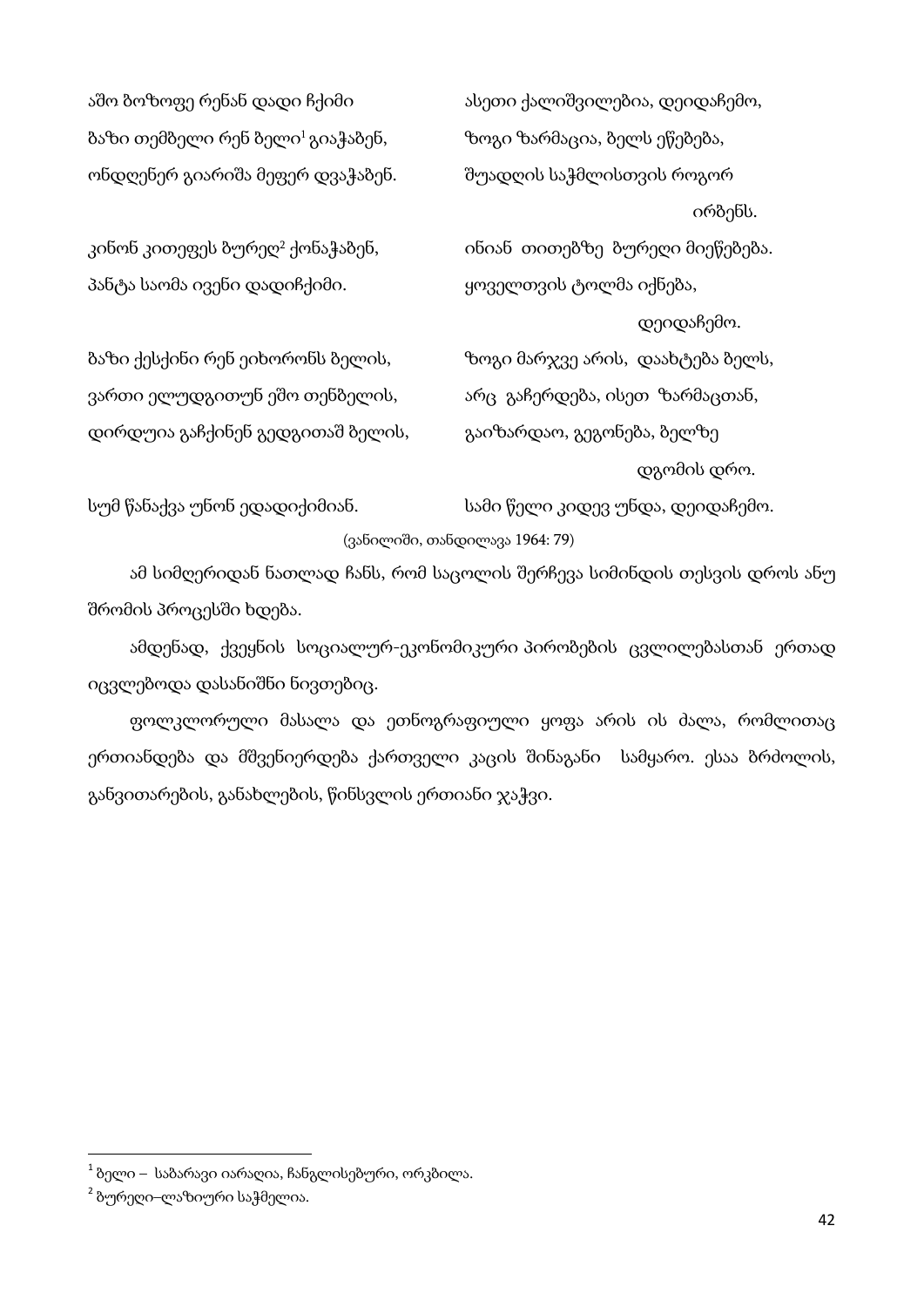# თავი II

# ,,გინოძირაფა" ანუ საცოლის გასინჯვა (ფშავ-ხევსურული "დაკვლევა") და მეგრული ზეპირსიტყვიერება

ქალის დასაკუთრების ერთ-ერთ სახეს წარმოადგენს "გინოძირაფა" ანუ გასინჯვა საცოლისა (ფშავ-ხევსურული "დაკვლევა-გარიგება").

მეგრელებში საცოლის შერჩევისას განსაკუთრებული ყურადღება ექცეოდა ქალის სილამაზეს. არქანჯელო ლამბერტი წერს: "ჩვენს ევროპაში, როცა ცოლს ირთავენ, უმთავრეს საგნად აქვთ მზითვის მიღება... ჰფიქრობენ, რომ ყოველსავე ნაკლულევანებას დაფარავს ოქრო და ვერცხლი... კოლხიდაში ასე როდია. მეგრელები ცოლში ეძებენ ფიზიკურ სიმშვენიერეს, კარგ შთამომავლობას და საუკეთესო ზრდილობას" (ლამბერტი 1991 : 80).

ვფიქრობთ, ლამაზი ქალის დაფასებაა გადმოცემული მეგრულ ხალხურ ლექსში:

| ამსერიში მოჭყუდუსი, ნა | ამაღამდელ, პატარძალს, ნა     |
|------------------------|------------------------------|
| მუშ სისქვამე გოჭყდუნსი | თავისი სილამაზე გაამზითვებს, |
| ნანაია, ნა             | ნანაია, ნა                   |

(ქართული ხალხური სიტყვიერება 1975 : 17).

მასალათა კრებულში დაბეჭდილ წერილში – "Из быта и верований мингрелцов დახასიათებულია საქორწლო წეს – ჩვეულება და ქალის შესახებ ნათქვამია: "женшина для мингрельца – вся поэзия. Он ее наряжает, балует, устраняет от забот и хлопот, и все лишь для того,чтобы любоваться на нее самому и чтобы другие восторгались ею (Терцовъ 1894 : 5).

საინტერესოა შარდენის შეფასება: "მეგრელები ძალიან კარგი ჯიშის ხალხია: კაცები კარგი აღნაგობისა არიან, ქალები კი ძალიან ლამაზები. მაღალი წრის ქალებს რაღაც თავისებური ნაკვთები და სინაზე აქვთ, რაც გხიბლავს. მე შემხვედრია მათ შორის მშვენიერი აღნაგობის ქალები, დიდებული იერით, საუცხოო სახითა და ტანით. გარდა ამისა, მათ აქვთ ისეთი მიმზიდველი და ალერსიანი გამოხედვა, რომ მაყურებლისაგან თითქოს ტრფიალს ითხოვს"... (შარდენი 1975 : 116).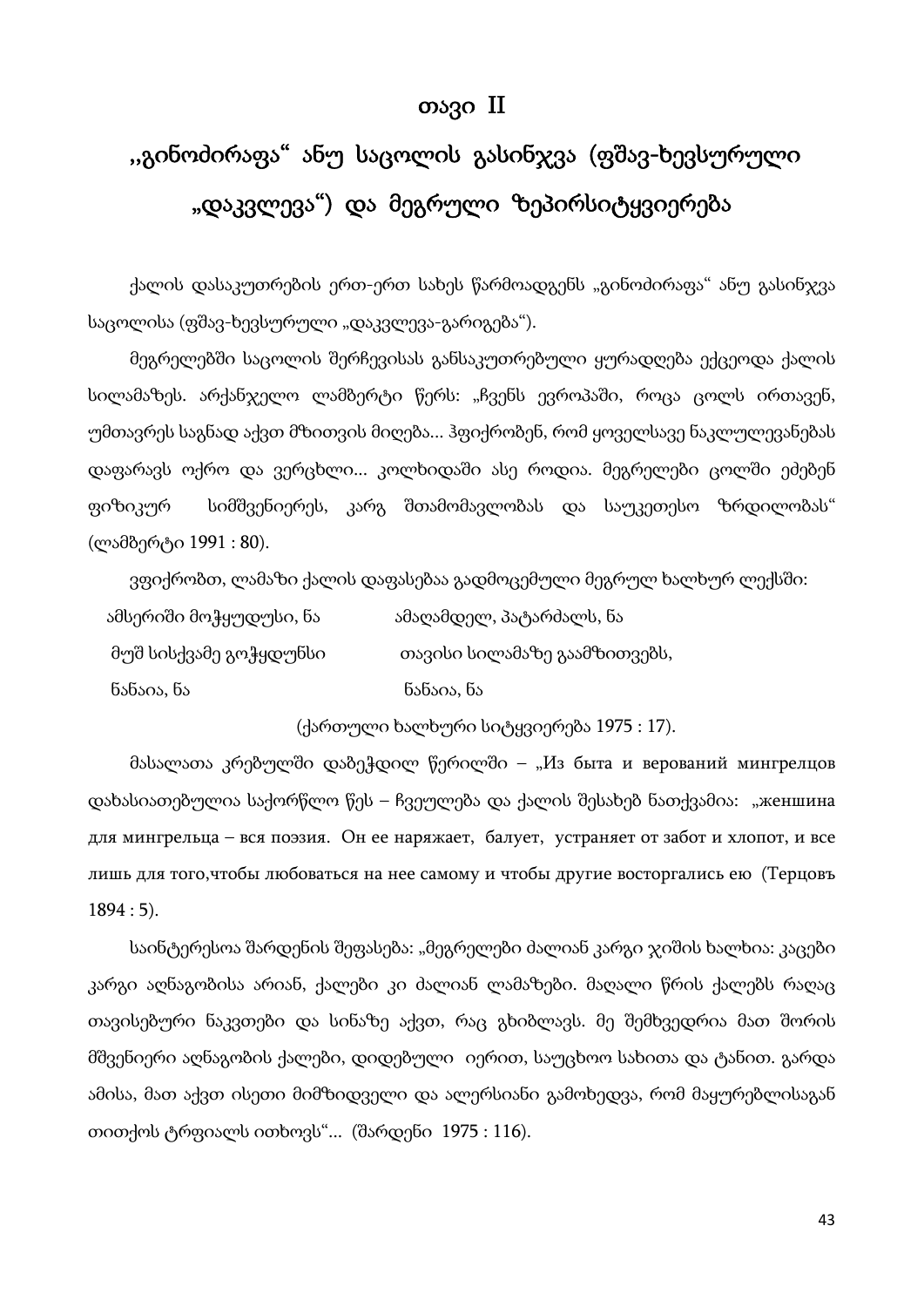ქალის სილამაზეს აგვიწერს მეგრული ხალხური ლექსი:

| სახე სქვამი                       | ლამაზი სახე                 |
|-----------------------------------|-----------------------------|
| სახე სქვამი, ჭყუნტურუა,           | სახე ლამაზი (და) ქორფა,     |
| გიშერიშა, გიგ <sub>გ</sub> თუმა,  | გიშერს გიგავს თმა,          |
| ვარდიშ ნერო გოპირელც <sub>გ</sub> | ვარდივით გაფურჩქვნილს,      |
| სირინოზის გიღუ ხუმა,              | სირინოზის გაქვს ხმა.        |
| მარჩხა – წყარც კალმახაში          | მარჩხი წყალში კალმახისა     |
| გიღუ სიმარჯვე, მიკორთინა,         | გაქვს სიმარდე (და) მიმოხრა, |
| მესიშ ვარდი პეულერც <sub>გ</sub>  | მაისის გაფურჩქვნილ ვარდს    |
| უჯგუ სქანი ინოჯინა.               | სჯობია შენი შეხედვა.        |

## (სამუშია 1971 : 30).

ქორწილი მთლიანად წარმოგვიდგება, როგორც რთული დრამატული თამაში (Новиков 1978 : 74). საქორწილო ,,მოქმედების მსვლელობის" დროს რიტუალთა თანმიმდევრობა მტკიცედ იყო დაცული, განმეორებას ადგილი არ ჰქონდა. კოლექტიურობა და საჯაროობა მას საინტერესო ,,სპექტაკლად" აქცევდა, რომლის ყურება ყველას შეეძლო, ყოველივე ეს ქორწილს დრამატულ წარმოდგენას, თეატრალურ დადგმას ამსგავსებდა (Новиков 1978 : 75).

რუსული საქორწილო რიტუალი რამდენიმე ეტაპისაგან შედგებოდა: 1. მაჭანკლის მიერ საპატარძლოს წინასწარ დაზვერვა, გადაკვრით (ნართაულად) ოჯახისათვის მოსვლის მიზეზის გამოცხადება; 2. შეთანხმება; 3. პატარძლის გამოთხოვება ახლობლებთან (გამოტირება "დევიჩნიკ"), ქალიშვილობის თმების დაწვნა; 4. ქორწილის დღე; 5. საქორწილო ლხინი (Новиков 1978 83-84).

მეგრული დაოჯახება 4 ნაწილისაგან შედგება: 1. გინოძირაფა ანუ გაშინჯვა საცოლისა; 2. შანუა ანუ დანიშვნა; 3. "მოცონაფა" ანუ საცოლეს მოყვანა საქმროს სახლში და 4. "დიარა" ანუ საქორწილო ლხინი, რომელშიაც მონაწილეობას მთელი სოფელი იღებს და რომლითაც სრულდება მთელი ცერემონია ცოლის მოყვანისა (სახოკია 1956 : 83). ჩვენი ყურადღების ცენტრში სწორედ "გინოძირაფაა".

გაშინჯვა ("გინოძირაფა")ნიშნავს საცოლის ყოველმხრივს დათვალიერებას, მის ღირსება–ნაკლულევანების შეტყობას. ეს სიტყვა მეგრულში მხოლოდ საქორწილო ფრაზეოლოგიაში გვხდება (სახოკია 1956 : 83).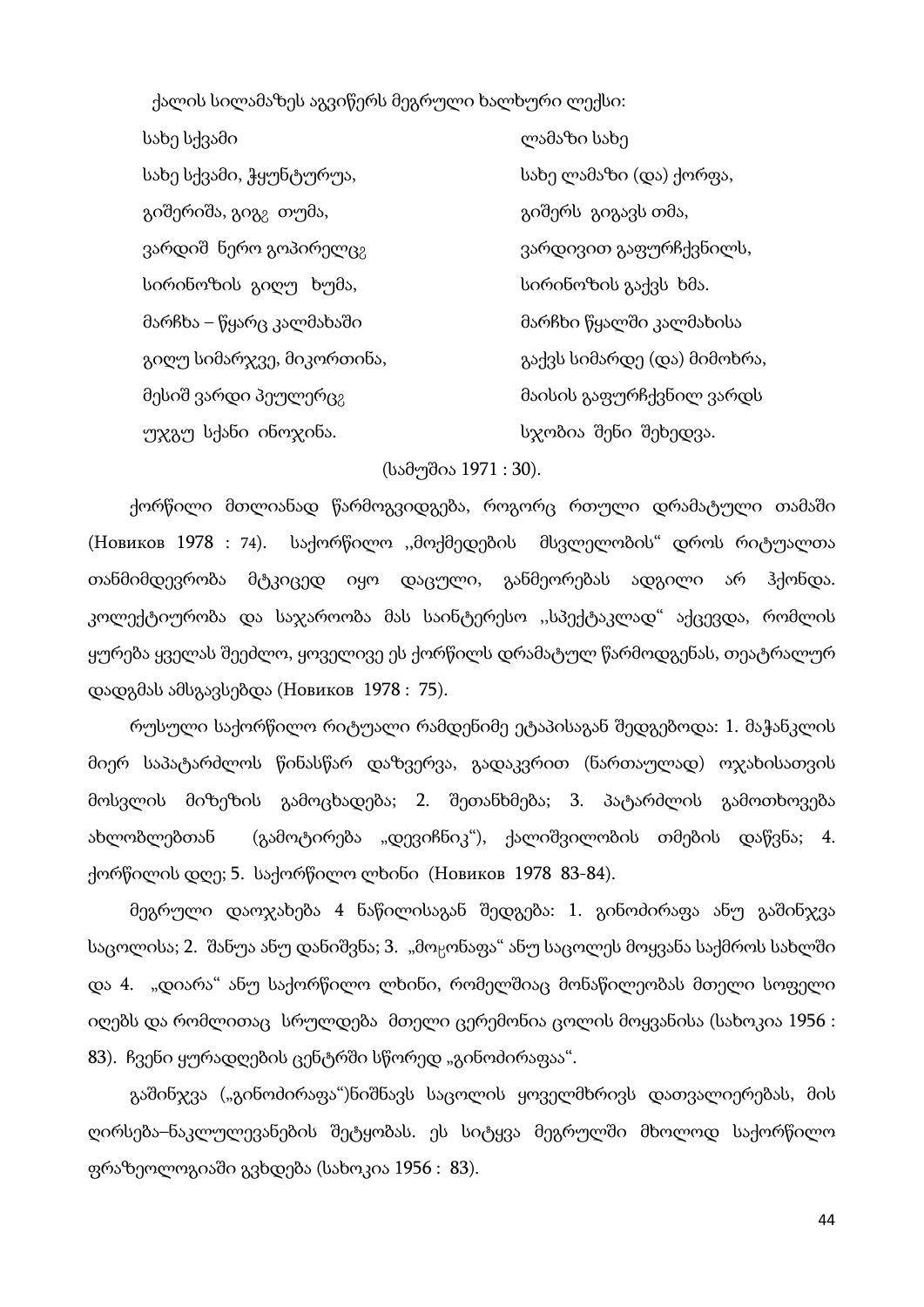როცა ქალი და ვაჟი ასაკში ჩადგებოდნენ, მშობლები ცდილობდნენ მათთვის სასურველი მეუღლე მოეძებნათ. ამ შერჩევაში გადამწყვეტი ხმა და გავლენა ჰქონდა დედის ძმას (ბიძას) და ქალის უფროს ძმას, რომელთა დაუკითხავად და დასტურის გარეშე ქალ–ვაჟის დანიშვნა ძნელად თუ მოხერხდებოდა. ერთი სიტყვით, ქალ–ვაჟის დანიშვნის საქმეში მთავარ როლს თამაშობდნენ მათი დედ–მამა, ბიძა, ძმა და შუამავლები ("მარებელი"). მათი შეთანხმების შემდეგ ეწყობოდა ქალ–ვაჟის მიერ ერთმანეთის გასინჯვა, რასაც ეწოდებოდა "გინოძირაფა" (მაკალათია 2006 : 333).

ბიძის ამგვარი უფლება–მოვალეობა სამეცნიერო ლიტერატურაში ავუნკულატის გადმონაშთად არის მიჩნეულ. ავუნკულატი კი, როგორც ცნობილია, მატრიარქატიდან პატრიარქატზე გარდამავალ საფეხურზე წარმოიშვა (Косвен 1948, I,его же 1961 : 140).

ამ კუთხით საინტერესოა აჭარის ზეპირსიტყვიერება:

"ხაპი გულის ხავიწი შენი ეშხით დავიწვი, ბიძია არ მაქორწინებს, სახლი დაწვა, არ ვიცი". (მსხალაძე 1964 : 37–38).

ასე განუცხადებია ჯიუტი ბიძისგან განაწყენებულ აჭარელ ვაჟს. ავანკულატი დასტურდება მთიულეთის, ფშავის, ხევის, სვანეთის და, საერთოდ, კავკასიის სხვა ხალხთა ყოფაში (ჭყონია 1955 :92). ამ კუთხეთა ფოლკლორში მისი კვალი არ ჩანს, მაგრამ სათანადოდ შემორჩენილია აჭარის ზეპირსიტყვიერებაში.

გინოძირაფა ტარდებოდა ოფიციალურადაც და არაოფიციალურადაც. ე. ი. ზოგჯერ ხდებოდა, რომ არც გოგომ და არცოჯახის წევრებმა არ იცოდნენ გამსინჯავი, ისე, ვითომ შემთხვევითი მგზავრი იყო, ან წყალს ითხოვდა, ან რასმე იკითხავდა და ასე გაიცნობდა, გამოელაპარაკებოდა ქალს (ჯალაღონია 1989 : 48-49).

იყო შემთხვევა, როცა მარებელი შეარჩევდა წყვილს, ფიზიკურად შესაფერ ქალ– ვაჟს, შესაძლებელი იყო, სულაც უცნობებს ერთმანეთისათვის. ეწყობოდა შეხვედრა. ხშირად ეს ხდებოდა ქორწილში, სატირალზე ან ჯარალუაზე (არნანია, შონია, 1999 : 54 – 55).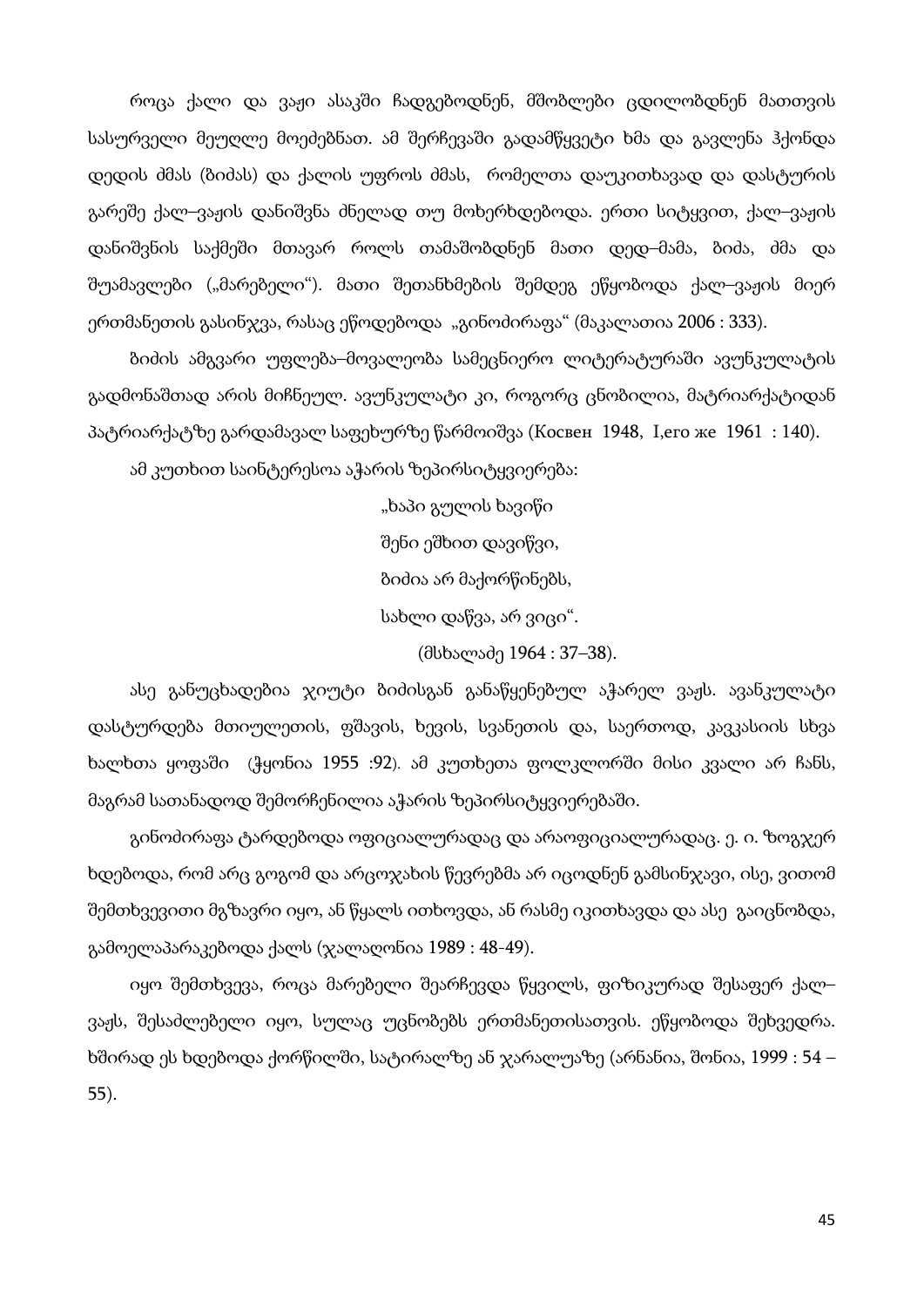ფიქსირდება შემთხვევები, როდესაც დანიშნული გოგო წლების განმავლობაში ელოდება ვაჟს. ვფიქრობთ, ლოდინით დაღლილი ქალის ტკივილია გადმოცემული ამ ტექსტებში:

> ... ბოში მუშე, გამამნწარი? ძილი გამარე ბიჭო, რატომ გამამწარე? სუმი წანას გიჯინექ, ძამი სამი წელი გელოდე, მაანთხას ქჷმაჭარი... ისტოლის მეოთხეს მაინც მეღირსე...

ან კიდევ :

ქალი შეწუხებულია ვაჟის ქცევით.

| "ვიშო, ბოში ბორბიტეე! | ვაჰ, ბიჭო ბორბიტეე!          |
|-----------------------|------------------------------|
| ვარა სკანი ქოპიი დო   | ან შენად მაქციე ("მამყოფე"), |
| ვარა სხვაშა გომიტეე.  | ან სხვასთან გამიშვი.         |

(ყიფშიძე 1994 : 113 – 114).

აქვე უნდა აღინიშნოს, რომ დანიშვნის შემდეგ პირობის დარღვევა რომელიმე მხრიდან დიდ შეურაცხყოფად ითვლებოდა, რასაც შეიძლება ცუდი შედეგი მოჰყოლოდა (ფიფია 1999 №7: 163).

ხევსური ქალს პირდაპირ ვერ ითხოვს, უეჭველად "წინამძღვრის" შემწეობით უნდა დაიწყოს საქმე. "წინამძღვარი" იგივე მაჭანკალია. იგი დავალებულ საქმეზე მოელაპარაკება ქალის მშობლებს და თუ თანხმობა მიიღო, სანეფოს მშობლებს შეატყობინებს. მაშინ სანეფოს ძმა ან მამა (ამ საქმეზე არასოდეს ნეფე თვითონ არ წავა) წავლენ საპატარძლოს ოჯახში, სადაც ორი მხარე მოილაპარაკებს. წინაპირველადვე, სანამ ერთმანეთში საუბარს გააბამენ, ვაჟის მხარე ვინც იქნება, ეტყვის ქალის მამას: "თუ თქვენი ღირსნი ვიყვნეთავ, გვიკადრებთავ, აქამდიაც რომ დავსხედით სკამზე, დიდ მადლობელნ ვართავ, არა ვართავ თქვენს თესლ – ჯილაგისანი"?.. ქალის მამა მიუგებს პასუხად: "ჰღირხართ თქვენის თესლ–ჯილაგისანი სკამზე დასაჯდომადაცა, სამტროდაც, სამაკეთოდაცა, ქალის მისაცემადაცა, ქალსაც მასწონდით. ქალის მამა მიუგებს პასუხად: "ჰღირხართ, თქვენის თესლ – ჯილაგისანი სკამზე დასაჯდომადაცა, სოფელში გასასვლელადაცა, სამტროდაცა, სამაკეთოდაცა, ქალის მისაცემადაცა, ქალსაც მასწონდით, ქალის პატრონთაც მაწონებით მოგეცით (ქალიო)". (ვაჟა–ფშაველა 1964 : 88).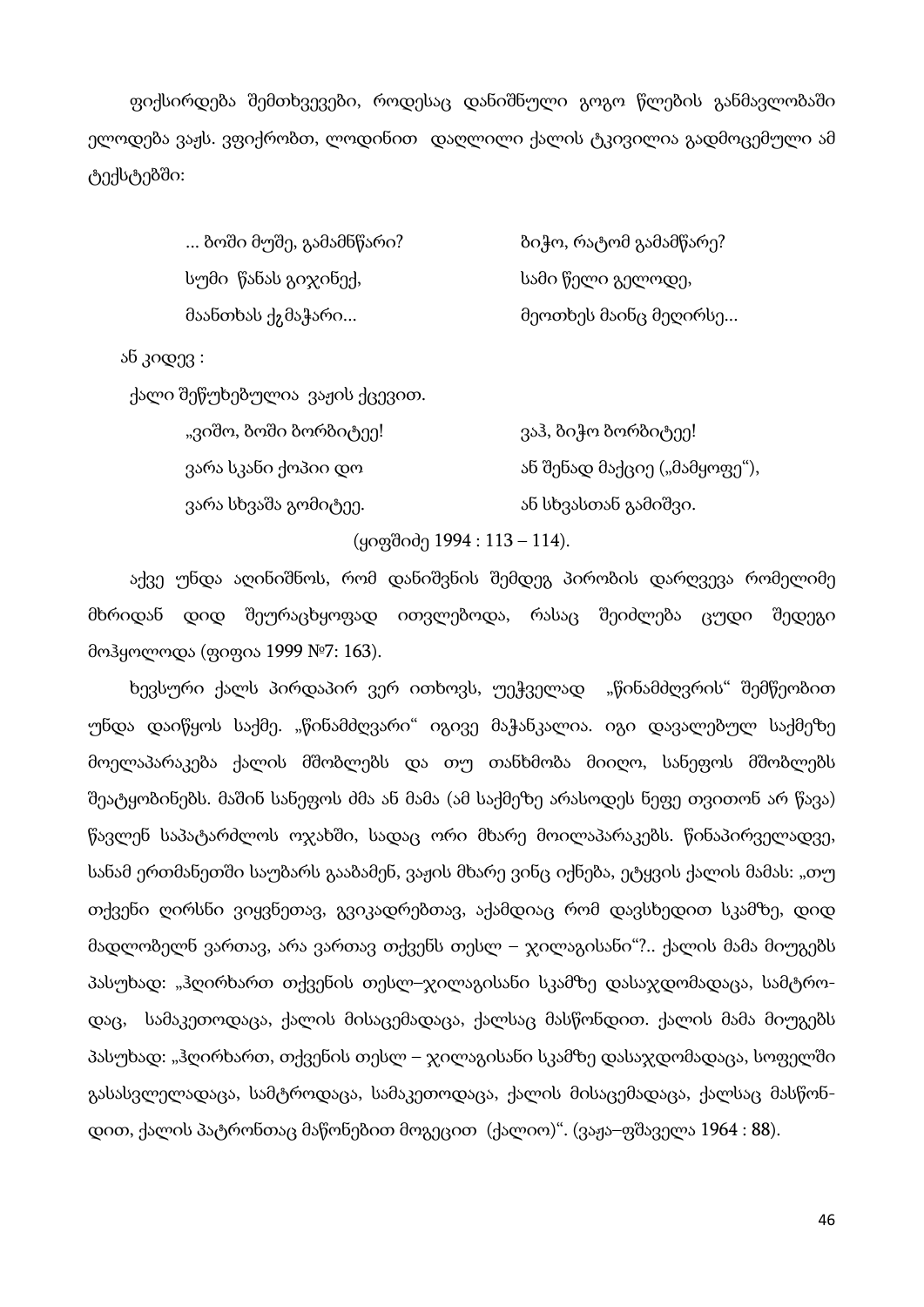სანეფო–საპატარძლოს იგივე პრინციპით არჩევდნენ საქართველოს სხვა კუთხეებშიც, რაც ხალხის გულისწყრომას იმსახურებდა. ამ კუთხით საინტერესოა სოსიკო მერკვილაძის მიერ იმერეთში ჩაწერილი ლექსი:

> კაცი თუ ვარგა, ჯილაგი ნეტა რა საძებარია? თუ თვითონ არ ვარგა – სუყველა ფუჭი და საცნაურია

> > (აკაკის "თვიური კრებული," 1897, №4).

ასევე დიდი მნიშვნელობა ენიჭებოდა ქალის პატიოსნებას :

 კაც გავლილ – გამოვლილი ჯობს, ყველაის თვალით ნახული, ქალ მამის კერას ნაჯდომი, საქმარედ თავშენახული.

(თსუ ფოლკ., კათედ.)

მოხევის აზრით, ქალის ყველაზე დიდი სილამაზე "მანდილის სიწმინდე არის. სოფელ სიონის მცხოვრებ ა. თ. კვირჭიშვილის გადმოცემით ,,ქალი ისრი წმინდა უნდა ყოფილიყო, როგორც ღვთის მშობლის სანთელი. ის სულ კარგობით უნდა ატეხილიყო და მანდილს გაღმთხილებიყო... ნამუსით დაბერებული დედაკაცის სახელი სახლჩი საფიცრად გახდებოდა"... (ითონიშვილი 1960 : 98).

ფშაველი ხედავდა და ხედავს ქალის იდეალს სილამაზესთან ერთად ზნეობრივ სიწმინდეში, პატიოსნებაში.

> ,,ყანა მშრალი სჯობს სამკალად ნამიან – ჭანჭახიანსა, ქალი გონჯი სჯობს ლამაზსა, ჭორიან – საძრახიანსა" (ვაჟა– ფშაველა 1956 : 95).

უნამუსო ლამაზ ქალს ისევ გონჯს, მაგრამ ნამუსიან დედაკაცს ამჯობინებს ფშაველი. გასათხოვარ ქალს მძიმედ უნდა ეჭიროს თავი. თავის კერაზე ღირსეულად უნდა იჯდეს: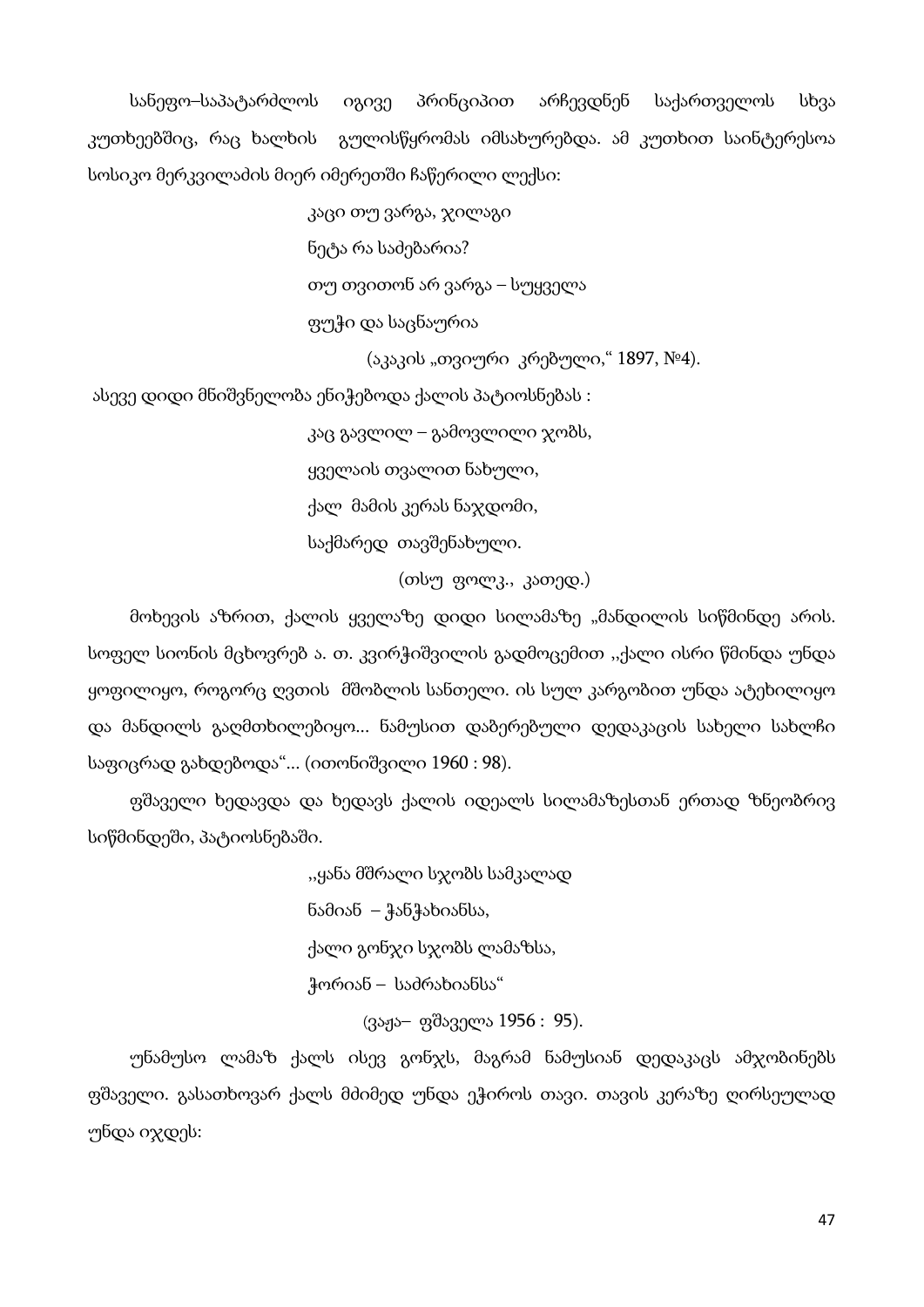,,ყმა გასულ–გამოსული სჯობს ქალი კერაჩი ნაჯდომი".

(ვაჟა– ფშაველა 1956 : 96).

გასათხოვარ ქალს ღირსეულად უნდა ეჭიროს თავი, რადგანაც ზნეობრივად წმინდა და კარგად აღზრდილი ქალი ყველასათვის სასურველი სარძლო იყო. ეს თეზა ერთიანად მისაღები იყო მთელი საქართველოსათვის.

დანანებით წარმოთქვამს მეგრელი ერთ–ერთ ხალხურ ლექსში. ცოლი შეირთო, მაგრამ კარგი ჯიშისა არ აღმოჩნდაო:

| – ოსურ მიპუნ, ჯიმალეფი,              | ცოლი შევირთე ("მოვიყვანე"), ძმებო, |
|--------------------------------------|------------------------------------|
| მარა ვარე ჯიშიერი,                   | მაგრამ არაა ჯიშიანი,               |
| სერი დო დღაში <sub>წ</sub> უდეს ვარე | ღამით და დღისით შინ არაა           |
| დო ვამიჩქ <sub>გ</sub> მიში რენი     | და არ ვიცი, ვისი არის              |

(ქართული ხალხური სიტყვიერება 1975 : 211).

ცხადზე უცხადესია, რომ ასეთი შემთხვევა მიუღებელი და ტკივილიანია როგორც მეუღლისათვის, ისე მთელი ნათესაობისათვისაც. ამიტომაც იყო დედის კარგი ქალობა მნიშვნელოვანი და აუცილებელი ფაქტორი ქალის შერჩევისას, რათა მსგავსი რამ თავიდან აეცილებინა.

მეთვრამეტე საუკუნის პოეტს თეიმურაზ მეორეს ,,სარკე თქმულთაში" აღნიშნული აქვს, რომ სანახავად ნაწვევ სასიძოს კოხტად გამოწყობილ სადედოფლოს დაუსვამენ წინ, რათა ერთმანეთს თვალი შეავლონ და გულის სათქმელი გაუგონ. ეს არის პროცესის ერთ–ერთი მომენტი, რასაც ხალხურ პოეზიაში ქალის დაკვლევა ეწოდება.

> ჯერ დასმენ ყმასა პირისპირ პაშტა ხანს ჭვრეტად ქალისა, თვით ქალიც ცდილობს შესვლაში ქმრისათვის შეკვრად თვალისა.

გასათვალისწინებელია ის ფაქტი, რომ საცოლის ამორჩევის პრინციპი საზოგადოების განვითარების სხვადასხვა საფეხურზე ერთმანეთისაგან საკმაოდ განსხვავდება. ნატურალური მეურნეობის პერიოდში საპატარძლო ძირითადად "ჯანმაგრობით" ფასდებოდა (სიხარულიძე 1960 : 259).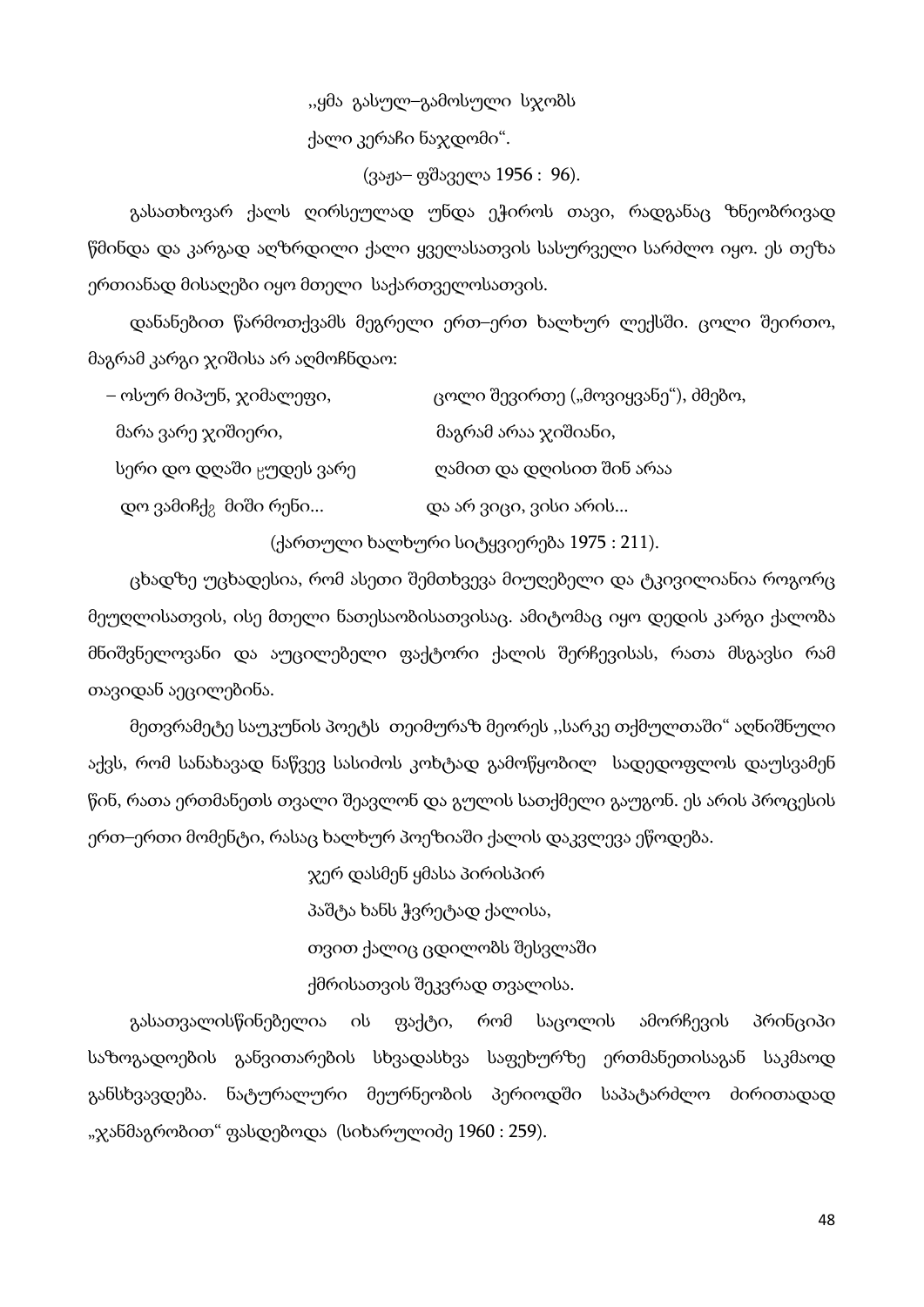დიდ პატრიარქალურ ოჯახში პატარძალს მძიმე სამუშაო უნდა შეესრულებინა, ამისათვის კი ფიზიკური ძალა იყო საჭირო. ხალხის დამოკიდებულება ამ საკითხთან შესანიშნავად არის ასახული რუსულ საქორწილო ლექს – სიმღერებში, სადაც აშკარადაა ნათქვამი: "Сылушка была звериная, могута да лошадиная" (Соколов 1938 :157).

ვაჟა – ფშაველას მიერ ჩაწერილ ერთ ფშაურ ლექსში ნათქვამია:

,,ქალს ნუ ჰკვლევ ჯარობაშია,

ტანთ ნათხოვარი აცვია,

ქალი თუ გინდა ლამაზი,

დაჰკვლიე ქერის მკაშია".

(ვაჟა– ფშაველა1956 : 87).

იგივე თვალსაზრისით არჩევდნენ საპატარძლოს სხვა ხალხებშიც (Лафарг 1926 : 80- 81).

მართალია, ქართული ზეპირსიტყვიერების ისეთ ნიმუშებს, სადაც უშუალოდ ეს აზრი იყოს დაფიქსირებული ჩვენამდე არ მოუღწევია, მაგრამ საპატარძლოს შერჩევისას მის გამრჯეობას, მუყაითობას, საქმის ცოდნას ჩვენშიც დიდი ყურადღება ექცეოდა. ,,უხელთურიავ, ვერ მაახერხავ, რომ სახლი დაეგავავ", – იტყოდა ხევსური: "მკაში როგორი ხელი აქვს?" – კითხულობდა მთიული, თუმცა მას არც ქალის მეოჯახეობა რჩებოდა გამოკითხვის გარეშე, იგივე აზრისა იყო ფშაველიც :

... ქალი გაჩხრიკე მთაშია,

საქერეების მკაშია.

.....

("ივერია", 1892, №36).

ცნობილია, რომ ქალის "დაკვლევა" დღეობების დროს ხდებოდა:

 ქალაქში ბევრი მოსულა თევზი, დოში და სათალი, თუ შენი ქალი კარგია, გასათხოვარი რად არი?

 უღელი ხარის სათარი, როდის მამკითხავ, მზათ არი;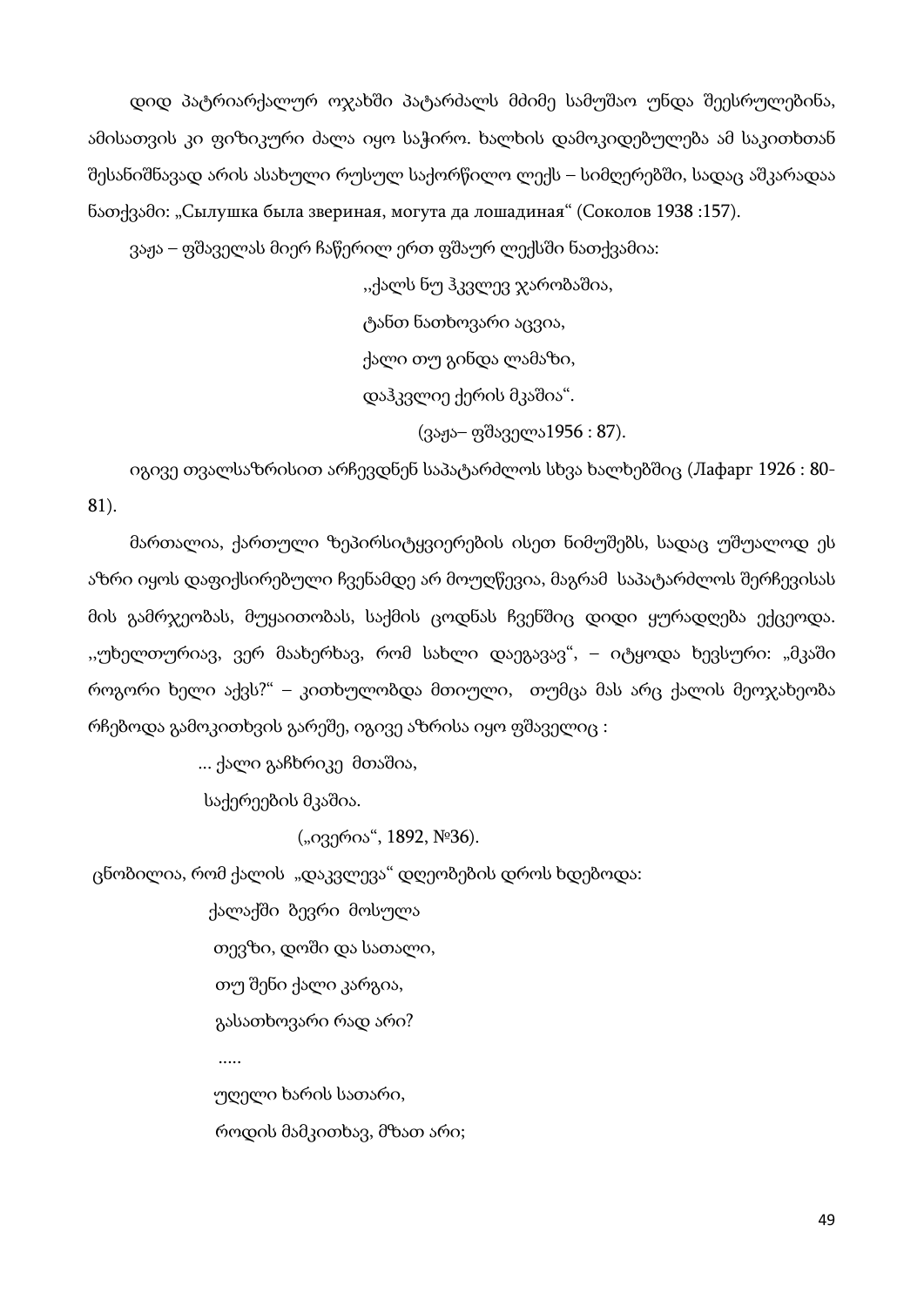ეგ თქვენი გოგო ლამაზი,

გასათხოვარი რათ არის?!

(ხალხური სიტყვიერების მასალები, 1975 : 102).

რადგანაც საგაზაფხულო ზეპირსიტყვიერების ნიმუშებს შევეხეთ, ვფიქრობთ, საინტერესო იქნება ერთი ლექსის მოხმობა, რომელშიც დღემდეა შემონახული არქაული ფენა და საწესჩვეულებო დანიშნულების კვალი:

– უხვი მიწა ხარ სახნავად

ჯერ სახნის მოუდებელი,

მიწა ხარ, ყანა ყამირი,

ჯერ კორდი გაუტეხელი,

სიყვარული მაქვს მე შენი

ანგარიშ მიუწვდომელი.

(ქართული ხალხური პოეზია, 1978 : 37).

ტექსტის სიძველეზე მიუთითებს სატრფიალო მოტივის შერწყმა აგრარულ სიმბოლიკასთან ("ყანა ყამირი"); მინიშნება იმ შორეულ პერიოდზე, როცა გაიგივებული იყო წარმოდგენა ქალზე და მიწის ნაყოფიერებაზე. ,,ხვნა", ხალხური გაგებით, სქესობრივი აქტია, სადაც მიწა მდედრობითი სქესის წარმომადგენელია და ნაყოფიერების საშო, ხოლო ერქვანი–ფალოსი" (ჩიტაია 1927: 37).

ერთ–ერთ ხალხურ ლექსში ვაჟი, რომელსაც მკის დროს უნახავს ქალიშვილი, მისი შრომისუნარუანობით მოხიბლული აცხადებს:

... თუ ცოლად არ წამომყვება,

სხვა ნუ მეღირსება ქალიო.

(,,ივერია", 1892, № 36).

ლაზური მასალის მიხედვით, საცოლის შრომისუნარიანობის წარმოჩენა ხდება საველე სამუშაოების დროს.

> ზოგი ზარმაცია, ბარ ეწებება, სადილისათვის კი გაჭენდება, ზოგი გამრჯე არის და ცეკვავს ბარზე, არ გაუჩერდება ზარმაცებს გვერდზე.

> > (თანდილავა 1972 : 116).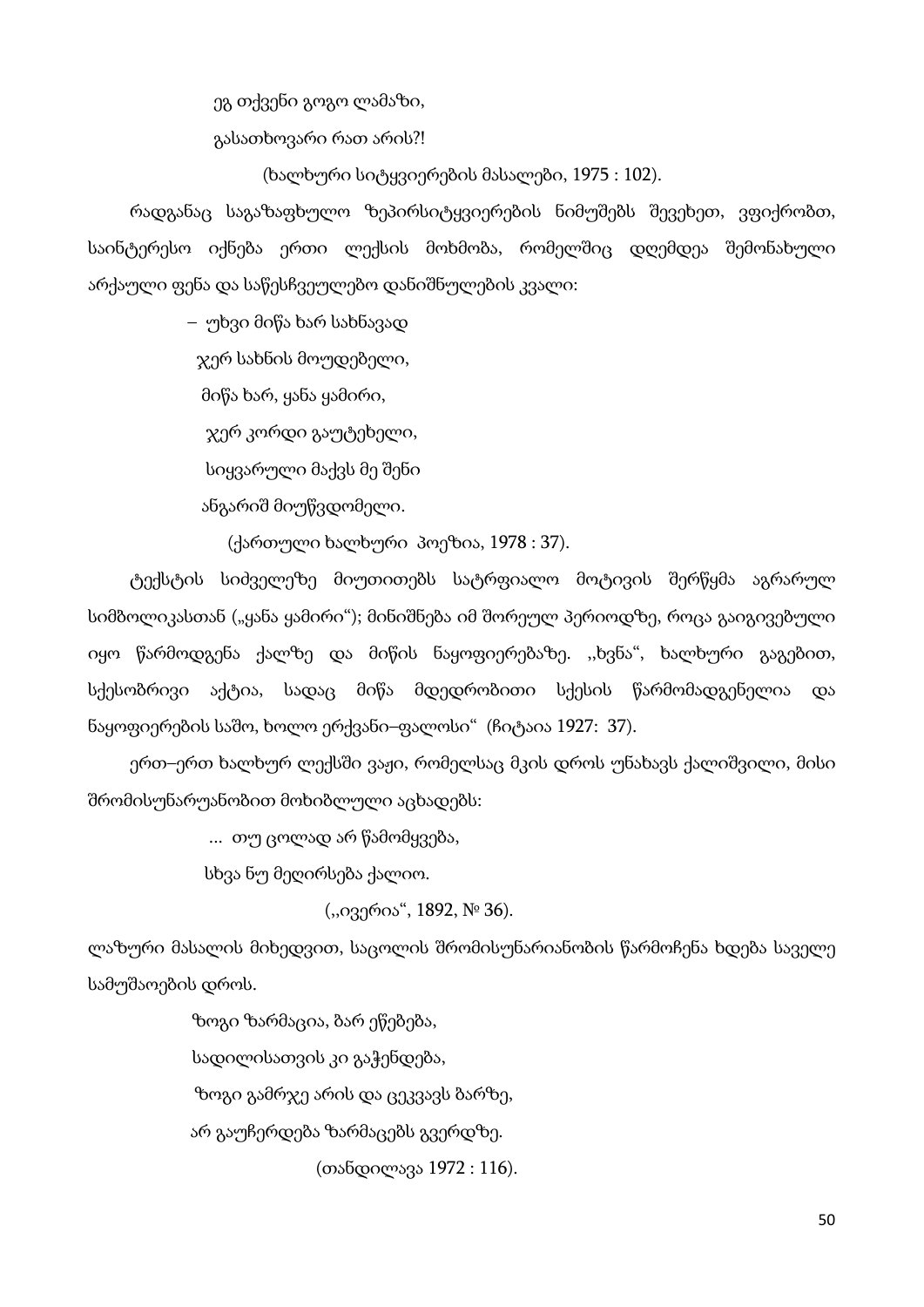მეგრულ ხალხურ ლექსში, სადაც ვაჟკაცი აღაფრთოვანა საველე მუშაობამ, დიალოგური ფორმით არის გადმოცემული ქალისა და ვაჟის შესიტყვება. მოგვყავს ნაწყვეტი ტექსტიდან:

| ცირა:                                 | გოგო:                                  |  |
|---------------------------------------|----------------------------------------|--|
| – ხაჩქუას ქიდიივჭყა                   | – თოხნას დავიწყებ,                     |  |
| ვეებგინა გათებას.                     | ვერ ვიგრძნობ გათავებას.                |  |
| ბოში:                                 | ბიჭი:                                  |  |
| _ ეჯგურა ხაჩქუა ქოგიჩქუ – და,         | – თუ ამისთანა თოხნა იცი,               |  |
| მოლმაჸუნიოსურო.                       | გამომყევი ცოლად.                       |  |
| ცირა:                                 | გოგო:                                  |  |
| – მიდგა <sub>ნ</sub> უნე, სქან ოჯახის | – რომ გამოგყვე, შენს ოჯახში            |  |
| ჯგირ დო სქვამი ქოძუნო?                | გაქვს ქონება ("კარგი და ლამაზი ძევს?") |  |
| ბიში:                                 | ბიჭი:                                  |  |
| – რადგან ხაჩქუა ქონორჩქვენი,          | – რადგან თოხნა გცოდნია,                |  |
| სი იფრელი გაღვენუუ                    | შენ ყველაფერი გექნება.                 |  |

(ქართული ხალხური სიტყვიერება, 1975 : 333).

საცოლის შერჩევის ეს პრინციპი დამახასიათებელია იყო მთელი საქართველოსათვის. აგრეთვე მნიშვნელოვანი იყო საოჯახო საქმეებში ქალის გაწაფულობაც, რადგანაც მეგრელ სასიძოს თავის კეთილმოწყობილ "ფაცხაში" უნდა მიეყვანა ფიზიკურად მშვენიერი და საოჯახო საქმეების კარგად მცოდნე პატარძალი. ვფიქრობთ, სწორედ ესაა გადმოცემული ერთ–ერთ მეგრულ ლექსში:

| მი <sub>ც</sub> ორც ფაცხა  მარგალიში, | მიყვარს ფაცხა მეგრული ("მეგრელის"), |
|---------------------------------------|-------------------------------------|
| მო <sub>ხ</sub> ონაფილი ფარგალიში,    | გამოყვანილი ფარგალის,               |
| თექი ოკო მულარდას–                    | იქ შიგ უნდა იდგეს                   |
| სქვამი ცირა მარგალიში,                | ლამაზი გოგო მეგრელის,               |
| ტანი–ოსარსალაია –                     | ტანი–ნარნარი,                       |
| მინარჩქვან საქვარიში,                 | მიჩვეული საქმიანობას,               |
| ირო კურცხე, უშულად –                  | სულ მღვიძარე, დაუღლელი –            |
| გამუნარყი თაკარიში,                   | ჩამომავალი თაკარისა (ენერგიული,     |

სწრაფი),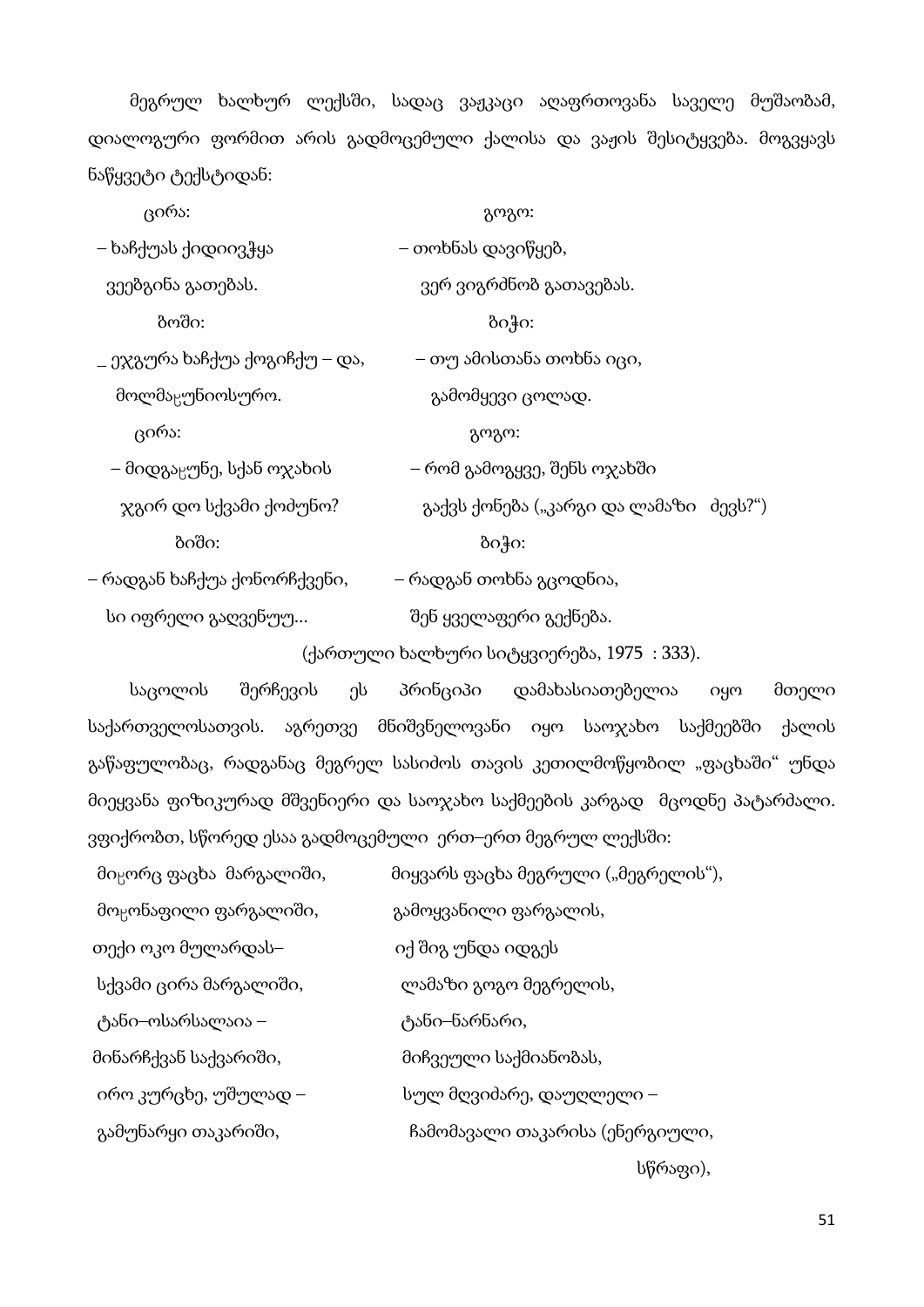მოჭყუდ ქიმიპუნათი დო პატარძალი მოვიყვანოთ და

ღვინი გევშვათ მარანიში... ღვინო დავლიოთ მარნის...

(ქართული ხალხური სიტყვიერება, 1975 :318).

გასათხოვარი ქალი ხელსაქმის ცოდნითაც უნდა ყოფილიყო გამორჩეული ("ჭკირუა, კვათუა, შუალა, ქარგუა იფრელ ოხერხ ჩქინ ცირას" – პ ა). ჭრა –კერვა, ქსოვა – ქარგვა, ყველაფერი ეხერხება ჩვენს გოგოს. ასე აფასებდა მარებელი ქალს.

ქალისთვის ხელსაქმის ცოდნა რომ მნიშვნელოვანია, ამას პოეტური ტექსტებიც გვიდასტურებენ. მარებელი საგანგებოდ მიუთითებს:

| მოლგაცუნუდა, დოდირთუქ <sub>გ</sub> , | თუ გამოგყვა, დაგასახლებს, |
|--------------------------------------|---------------------------|
|                                      |                           |

თიჯგუა უჩქ<sub>გ</sub> ხესაქვარი. იმისთანა მცოდნეა ხელსაქმისა.

შემდეგ მოყვება მარებელი ქალის ღირსებების ჩამოთვლას. აქ მხოლოდ ჩვენთვის საინტერესო ადგილი მოგვყავს, რადგანაც ტექსტი საკმაოდ დიდია:

| წ <sub>გ</sub> რსუფალი <sub>ნ</sub> უნცუ საღორონთო, | პატრონი ჰყავს ღვთისნიერი,          |
|-----------------------------------------------------|------------------------------------|
| პატიოსანი მეტისმეტი.                                | პატიოსანი მეტისმეტად.              |
| ჭალა უჩქ <sub>გ</sub> დო კვათუა,                    | ჭრა და კერვა  იცის (იმისთანა, რომ) |
| მოდებს მუშით გონულენს <sub>გ</sub>                  | მოდებს თვითონ  იგონებს             |

(ქართველური ხალხური სიტყვიერება (ჩხოროწყუს რაიონი), 2016 : 47).

როცა მშობლები ზემოაღნიშნული თვისებებით შემკულ ქალს ეძებდნენ, ამ დროს არც ქალის მშობლები კარგავდნენ დროს. ისინიც აგროვებდნენ ინფორმაციას სასიძოსა და მისი ოჯახის ავ–კარგიანობაზე. მიუხედავად ამისა, ყველა აუცილებელი ინფორმაციის შეგროვება და საქმის მოგვარება მაჭანკალზე იყო დამოკიდებული. მაჭანკალი უნდა ყოფილიყო მარჯვე და მოხერხებული.

ხალხურ პოეზიაში საკმაოდ ნათლად არის გადმოცემული მაჭანკლის საქმიანობა:

ქალ გაიზარდა ახადსა,

პირმთვარე, ცისა მთოვარი,

რამდენიც შაბათი მოვა,

სამპირად მოდის მთხოვარი

(თსუ. ფ. არქ. № 1300).

მეორე ხალხურ ლექსში მაჭანკალი ამბობს: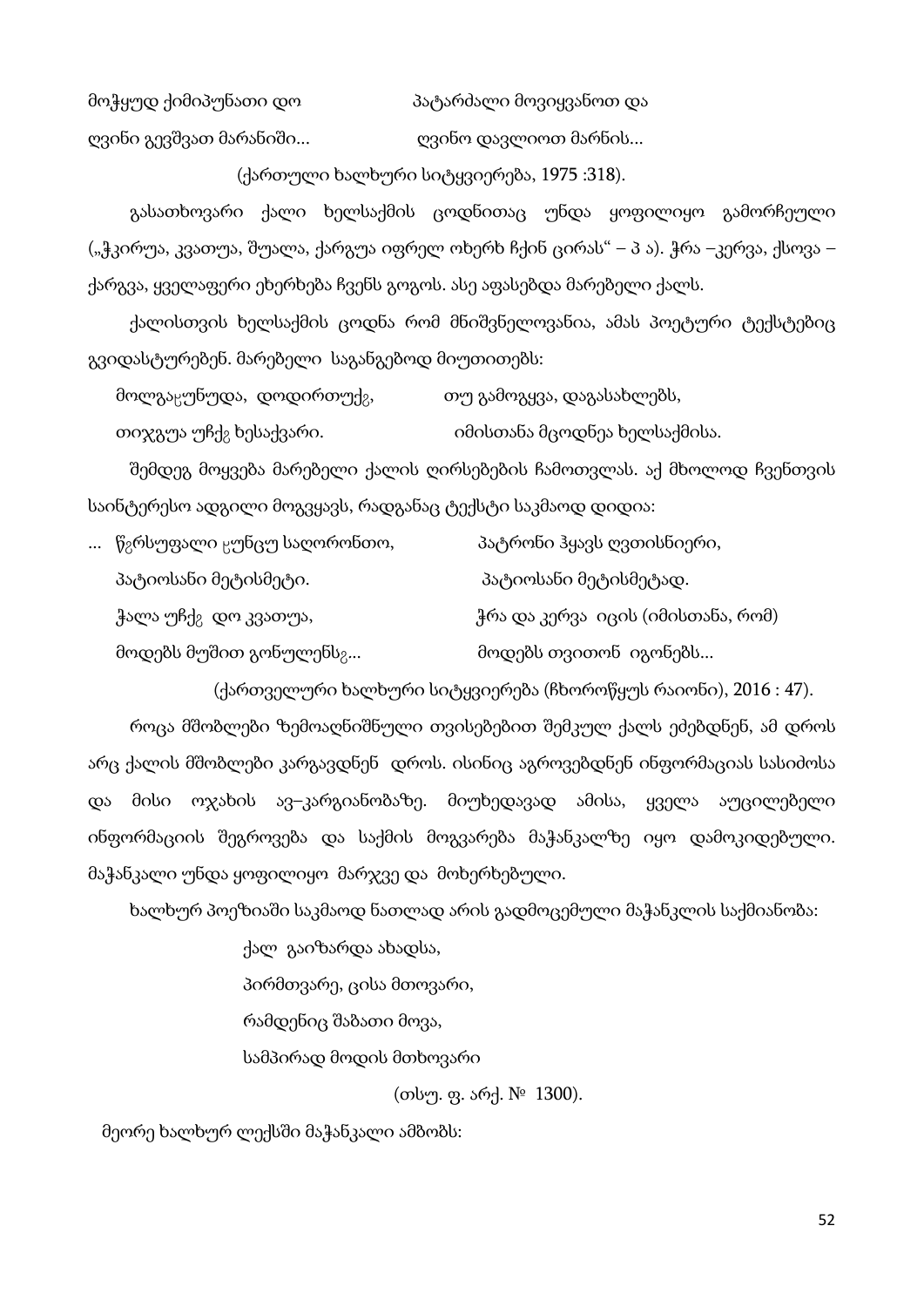სად გაგათხოვო, ქალაო?.. სად მოგინახო ქმარია; მითხარი, შენსა გაზრდასა, მთა გირჩევა, თუ ბარია... დაყვები შენსა სურვილსა, დაგიშრა ცრემლის ცვარია, საქმაროდ გამოგირჩიო უშიშარი და წყნარია, თვალად – ტანადი, გულადი, ომში არწივზე ჩქარია, თვალები, წარბი, წამწამი სახე ბუნების კარია, მხრებგანიერი ვაჟკაცი არ იყო საწუნარია.

(თსუ. ფ. არქ.№ 896).

მაჭანკლის სახე განსაკუთრებით კარგად არის წარმოდგენილი მეგრულ ხალხურ პოეზიაში. შეიძლება ითქვას, რომ ამ თემაზე მეგრული ლექს–სიმღერების თითქმის მთლიანი ციკლი არსებობს. მეგრულ ლექსში "მარებელი, ჯიმა დო და" (მაჭანკალი, ძმა და და), რომელსაც დიალოგური ფორმა აქვს, საინტერესოდ არის გადმოცემული მაჭანკლის როლი და ფუნქცია.

| მარებელი :                 | მაჭანკალი :                |
|----------------------------|----------------------------|
| – მუ ამბე რე ჯიმა კოჩი,    | – რა ამბავია, ძმაკაცო,     |
| მარებელს იგორუა,           | მაჭანკალს კითხულობ,        |
| სქანი შვიდობა, გამარჯობა,  | შენი მშვიდობა, გამარჯვება, |
| გახარება, ჯგირობუა.        | გახარება, სიკეთე.          |
| $\chi$ იმა:                | $d\theta$                  |
| – გოგიმორძგვას, გოლუაფირო, | – გაგიმარჯოს, გენაცვალე,   |
| ათაქ დოზოჯითია,            | აქ დაბრძანდით,             |
| აკა ამბე ქიმეჩითი,         | ერთ ამბავი მიამბეთ,        |
| მუშა მოზოჯითია?            | რაზე მობრძანდით?           |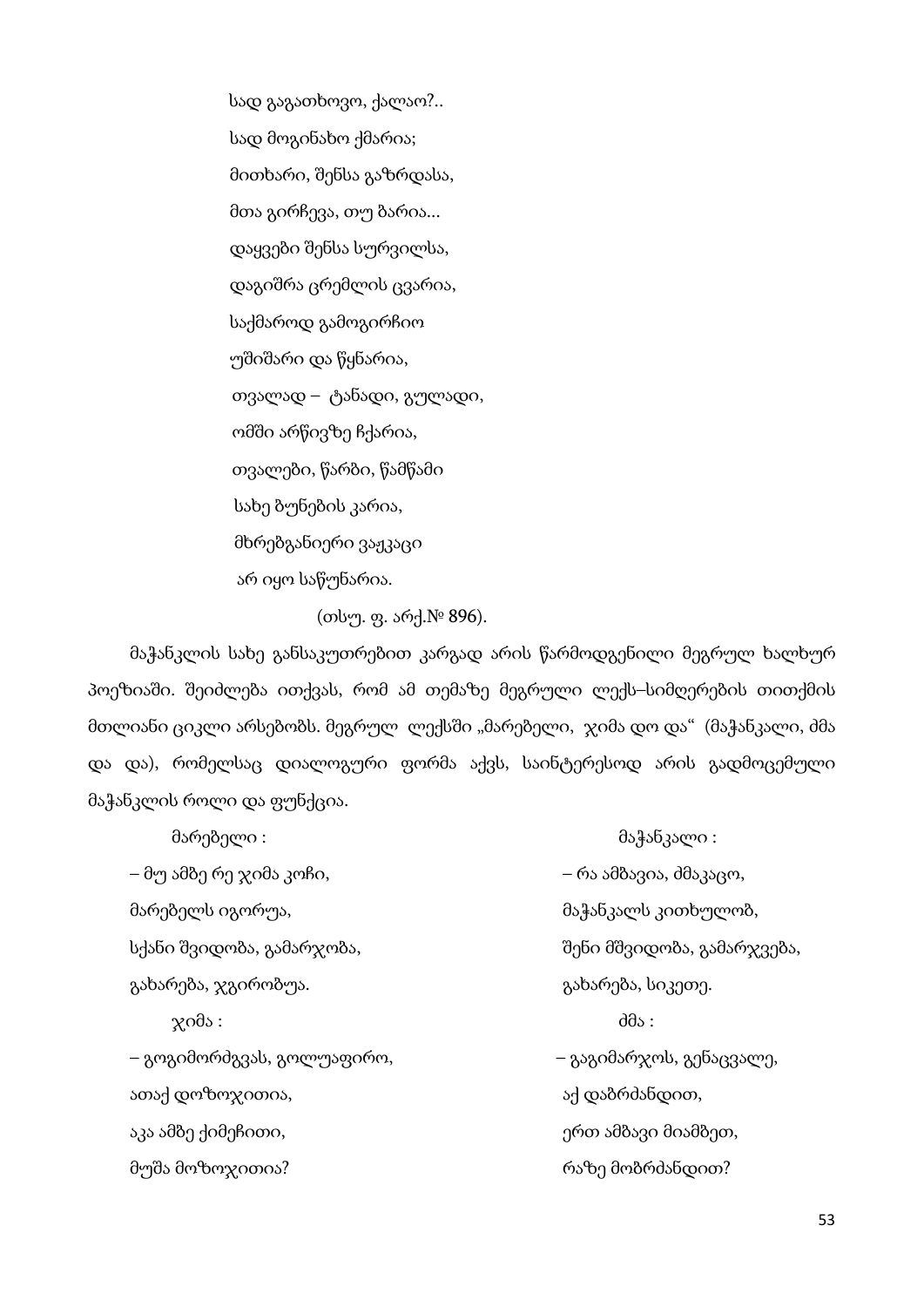გურიშ გამახარებელი, გულის გამხარებელი,

ჰოუ, ჰოუ, დელი – დელი, ჰოუ, ჰოუ, დელი – დელი, მა მის მოკონ თის ვაყუნუქ, მითხლეთ მე ვისაც მინდა, მას გავყვები, მუშოთ მოკო მარებელი?! რად მინდა მაჭანკალი?! მაჭანკალი აგრძელებს საუბარს, არის სარ უსმენს გოგოს ნათქვამს: – ბოში ბოშო ჯგირი რენ დო – ბიჭი ბიჭად კარგია და ოჯახ უღუ ჯგირი გვალო, ოჯახი აქვს მთლად კარგი, მითი თისი აყუნუნი ვინც მას გაჰყვება ვეყუაფუსაზარალო... არ არ იქნება საზარალო...

მარებელი : მაჭანკალი : – ეფერ ამბე გებგონი, – ისეთი ამბავი გავიგონე, დას ათხინთია მიწუეს დო დას ათხოვებსო მითხრეს და მა გოხოლუთ მარებელი... მე გახლავართ მაჭანკალი...  $\infty$  :  $\infty$  : – ჰოუ, ჰოუ, დელი – დელი – ჰოუ, ჰოუ, დელი – დელი,

(ქართული ხალხური სიტყვიერება, 1975: 188).

მაჭანკალი იმდენად უფლებამოსილი იყო, რომ მისი მოქმედება ზოგჯერ ყოველგვარ ზღვარს ცილდებოდა. მას შეეძლო ერთმანეთისთვის შეუფერებელი წყვილებიც კი დაექორწინებინა, რაც მარებლის მაღალ ოსტატობაზე და პროფესიონალიზმზე მეტყველებდა. მსგავსი ნიმუშები უხვადაა მეგრულ ფოლკლორში. მათ შორის მოვიხმობთ ერთ-ერთ მეგრულ ხალხურ ლექსს:

| მარებელი                 | მაჭანკალი                 |
|--------------------------|---------------------------|
| ართი კოჩქი ქუმორთუ დო    | ერთი კაცი მოვიდა და       |
| ოსურს გირიგენქია,        | ქალს გაგირიგებო,          |
| ოსურ, მარა მუ ოსური,     | ქალი, მაგრამ რა ქალი,     |
| გვალო გაკეთენქია.        | მთლად გაგაკეთებო.         |
| ათას მანათ ფარას მერჩან, | ათას მანეთს ფულს მოგცემს, |
| ცხენ დო უნანგერსია,      | ცხენსა და უნაგირსაო,      |
| ნორჩალი დო გექუნალს,     | ქვეშაგებსა და დასაგებს,   |
| ოქრო–ვარჩხილ ბრელსია;    | ოქრო-ვერცხლს ბევრსაო.     |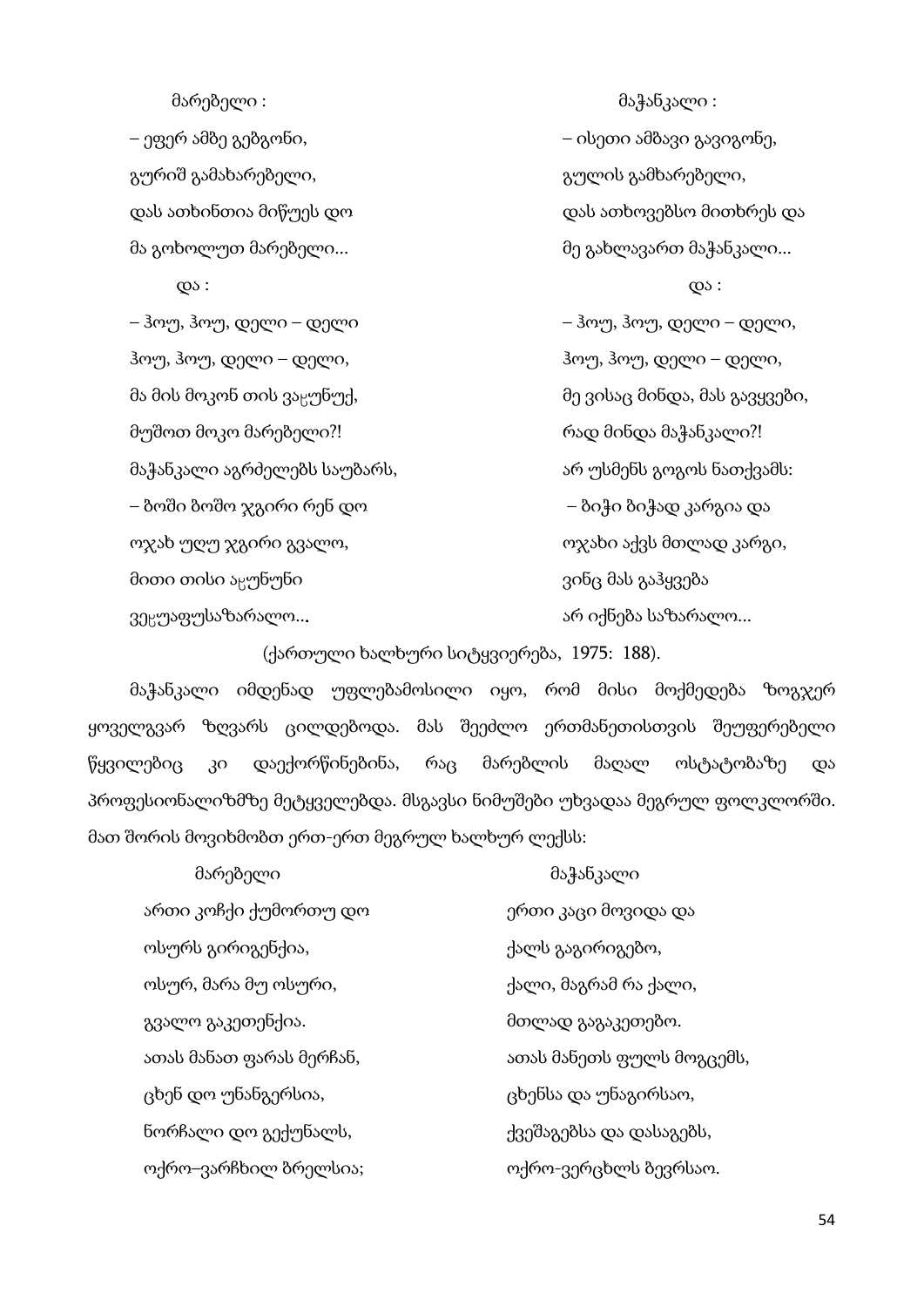დეებღორი ბაღანაქ, მონამოთხო მოვტყუვდი ბავშვი, ვენდვი მარებელსია, ის კენდე მაჭანკალსაო, ვენდე მაჭანკალსაო, მაკეთენდუნ მიჩქუდუ დო მეგონა მაკეთებდა და ტუტას ქალმოხვესია. ნაცარში ჩამამხვესო. თე ოსური ბედიჭვილი, ის ვალი სახლი ბედდამწვარი, ქვერსემია უჩათ ნწყვილი; შავ უფსკრულში ჩაიქცეს

გინოხონი ცხენსი ქოგუ ნაჯდომ ცხენსა ჰგავს ცხენ ოჭკომუ გერქია, ცხენი შეჭამა მგელმაო, გოღანდალერ დედიბიქ ვითხალი გაძვალტყავებული

ქაშმოსქიდუ ხესია. შემრჩა ხელშიო. ვეენდვათ მარებელს, არ არ ენდოთ მაჭანკალს, ღორონთშე ჭყელსია, ის დვთისაგან წყეულს, ინა ტერ დო მოჯგირეს, ის მტერსა და მოკეთეს, აკას ვედენდვენსია. არი არც ერთს (არ) დაინდობს. მუშ მანწარა – ახალგაზრდას რა მწარეა, ახალგაზრდას ვარა გაბანძღუდასინი, ან ეან ან ებღლარძუნებოდეს, ბადიდ ახალ ცირასინი. ბერიკაცი ახალ(გაზრდა)

 $_{\rm N}$ ოფე მარა მუ სანგარო, ვეთლოს გართლა, მაგრამ რა საარაკო, იქ ირდუნი თი ოჯახი, ის რომ გაიზარდა, ის ოჯახი ("დაქცეული") უკიბირე, რჩინუ, ხანგა, უკბილო, ბებერი, სულელი, ღვალეფ აფუ ჭირაკილი, ლოყები აქვს დამჭკნარი, პუხა,ოჭიშ დირაკილი. კუზიანი, ზურგმოხრილი. ათას მანათ ფარაქ გეთუ, ათას ათასი მანეთი ფული გათავდა, დედაბერი რჩინ ოსური <sub>წ</sub>უნდასინი, მონუცი ცოლი რომ ჰყავდეს,

ქალიშვილს.

(ქართული ხალხური სიტყვიერების, 1975 : 207 – 208).

ზემოთ მოტანილ ტექსტში ნათლად ჩანს, თუ როგორ გააბრიყვა მაჭანკალმა ახალგაზრდა ვაჟი და შერჩა ასაკოვანი ქალი შეაჩეჩა.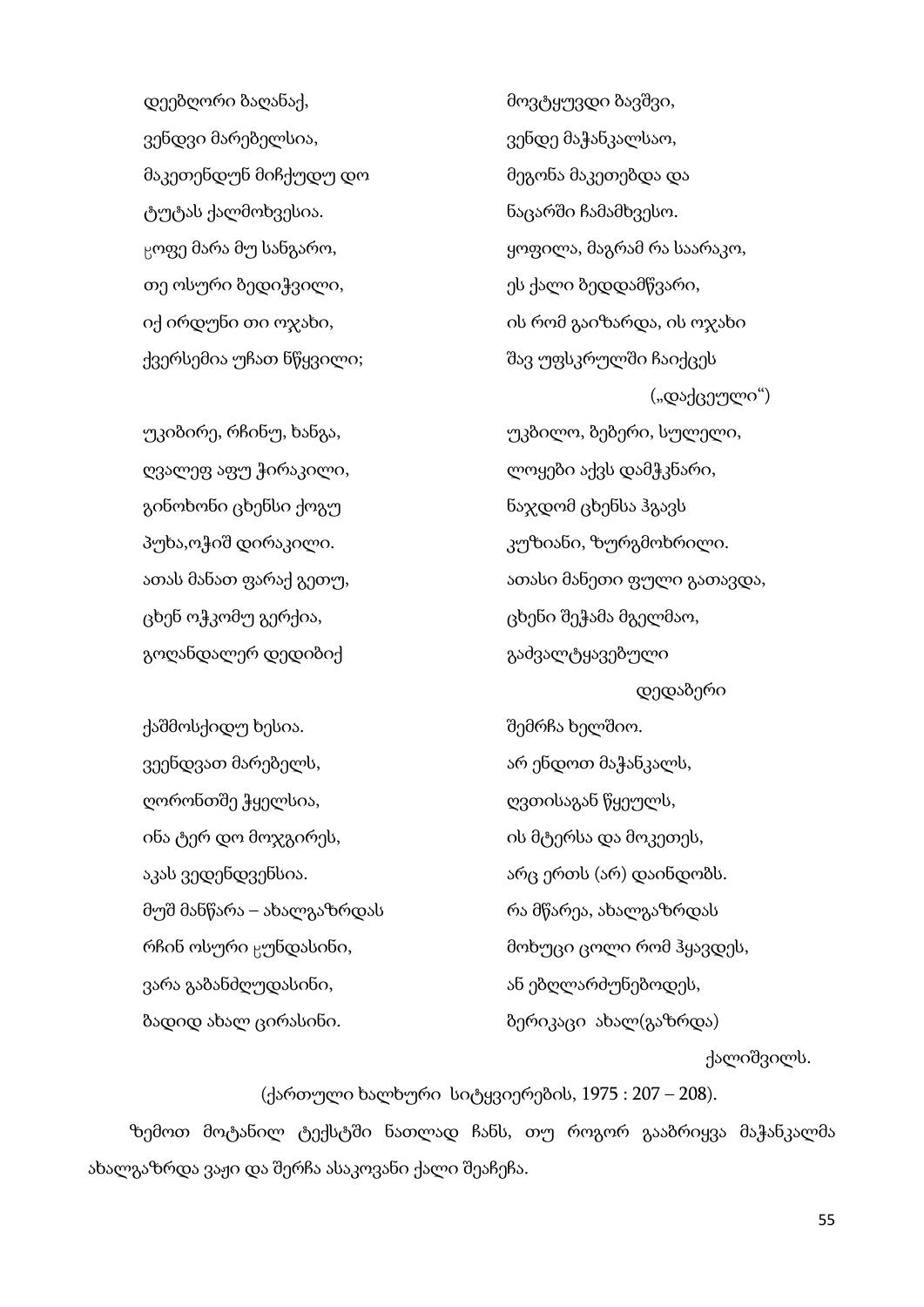მეგრულ პოეტურ სიტყვიერებას შემორჩა ისეთი ნიმუშები, სადაც მარებლის მიერ შერჩეულ საცოლეს არავითარი ღირსება არ აქვს ფულის გარდა. საცოლის ოჯახი მდიდარია და სასიძოს ოჯახს ყოველნაირად უზრუნველყოფს. ტექსტის მიხედვით, ქალი შეუხედავია.

 სისკვამე ვეკითხა ვარა სილამაზეს ნუ იკითხავ, თორემ საქმე აკოცენსია საქმე ჩაიშლება, მიოჯნალო უჩარე შესახედავად შავია, სიყვერე აბრკოლენსია, სიმოფო სიბრმავე აბრკოლებსო, მარა ენას მუ ბღოლათ მაგრამ ამას რა ვუყოთ, თიში რჯულს თაში მოძენსია მის რჯულს ასე მოსდგამსო. თითქმის ჭიჭე ქულა ქორე თითქმის ცოტა კოჭლი კია, ჩხეშა აკუცენსია თეძო ამოვარდნილია, ჩხვინდით ნაბეტანი გირძი გედგუ ცხვირი მეტად გრძელი აქვს. თეთი ჭიჭე ქაბრკოლენსია ესეც ცოტას აბრკოლებს, მუზმათირენ კაპასირე რამდენადმე კაპასია მუთუნს ვეეთმინენსია არაფერს არ ითმენსო, იფრელ ოკო შეუსრულე ყველაფერი უნდა შეუსრულო, მუსუთ დე $\chi$ ინენსია. რასაც დაი $\chi$ ინებსო.

# (ბერიძე, 1920 : 172).

 მაჭანკალი სასიძოს ურჩევს, რომ ამ თვისებებს ყურადღება არ მიაქციოს, რადგანაც ის მდიდარია. ვაჟი გამწარებულია მაჭანკლის შემოთავაზებული საცოლით. იგი ამბობს:

| მუში ღირსი რენი მათ ვამიჩქუ | რისი ღირსია, მეც არ ვიცი,   |
|-----------------------------|-----------------------------|
| ათეცალი მარებელი            | ამისთანა მაჭანკალი          |
| რადგანს თენა აკა ვარე       | რადგან ეს არც ერთი არაა     |
| ჩქიმი დუდიშოთ მარგებელი     | ჩემთვის სასარგებლო          |
| მა ის ვავაღორინი მარა       | მე მან ვერ მომატყუა, მაგრამ |
| ხომ დაღორენს შხვა ბრელს     | ხომ მოატყუებს სხვა მრავალს  |
| ოკო მართვე                  | უნდა მიართვა                |
| თე ცალ ხალხიში მანებელს.    | ამისთანა ხალხის მავნეს.     |

(ბერიძე, 1920: 173).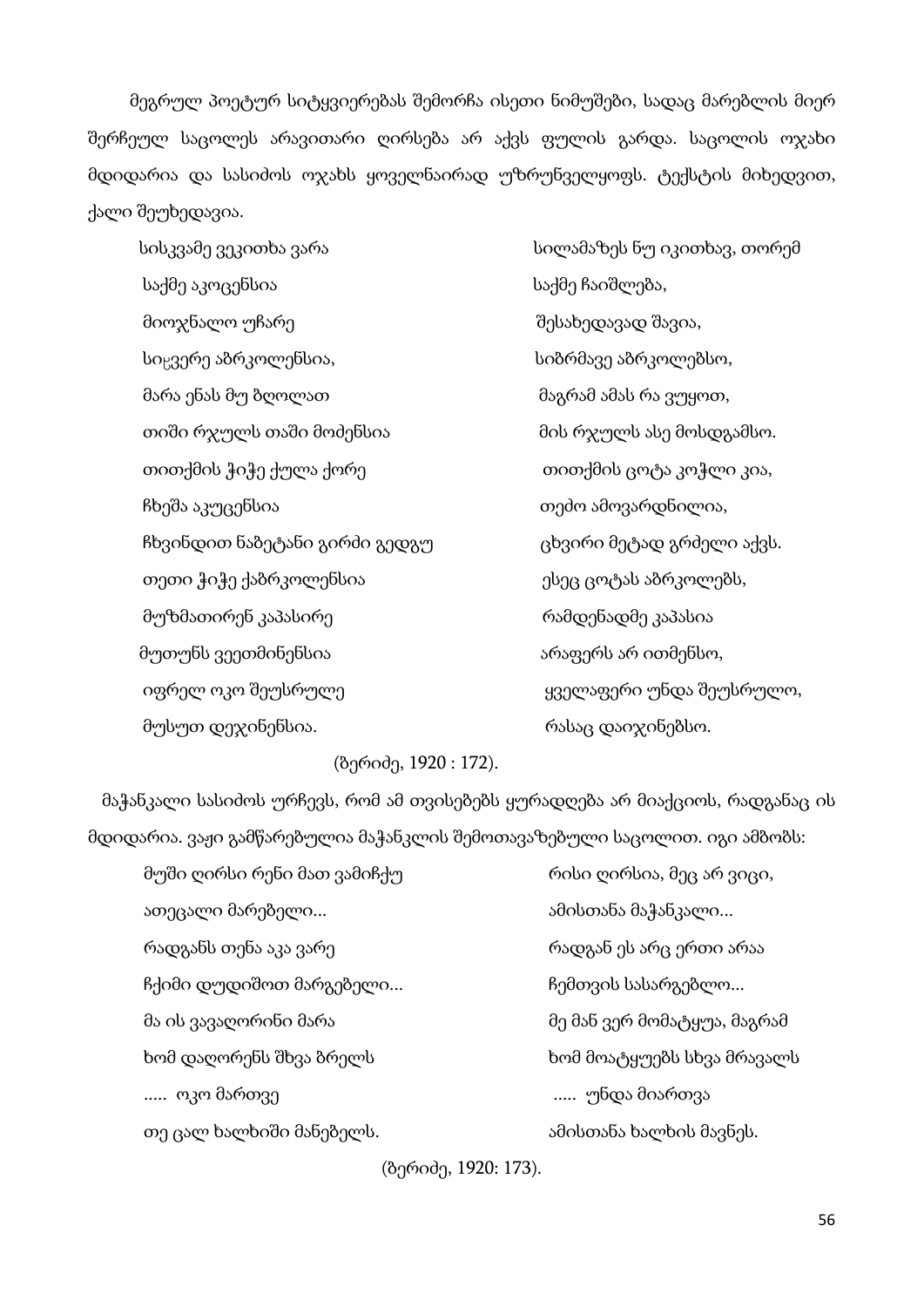ტექსტიდან ნათლად ჩანს, თუ როგორ ზემოქმედებს მარებელი სასიძოზე ქალის სიმდიდრით, თუმცა ეს ის შემთხვევაა, როცა მაჭანკალი ვაჟის დაყოლიებას ვერ ახერხებს.

მეგრულ პოეტურ ფოლკლორში გვხვდება იდეალური შემთხვევა, როცა მშობლები და ქალ–ვაჟიც ერთ აზრზე არიან. მოგვყავს ტექსტი:

| ბოში                              | ვაჟი                      |
|-----------------------------------|---------------------------|
| ჩქიმი დიდას სქანი მეტი            | დედაჩემს შენს  გარდა      |
| მითინ ვაკო სანოსალო,              | არავინ უნდა საპატარძლო,   |
| ირფელ <sub>ც</sub> იდირებული აფუ, | ყოველივე ნაყიდი აქვს,     |
| საკაბო და საოსარო                 | საკაბე და საპერანგო.      |
| ცირა                              | გოგონა                    |
| – მათ (ი)  ვარიას ვაზრაგადა,      | მეც უარს არ ვამბობ,       |
| ვართ (ი) მუმა დო დიდათი,          | არც დედა და არც მამა,     |
| მუსუ ოკო უჯინათ <sub>გ</sub> ,    | რას უნდა ვუცადოთ,         |
| საქმე გინოფჭყვიდათ <sub>8</sub> ! | საქმე გადავწყვიტოთ (აბა)! |
|                                   |                           |

(სამუშია, 1990 : 32).

ეს იდეალური შემთხვევა ჰარმონიულობის გამოხატულებაა, რაც იშვიათად გვხვდება.

ეთნოგრაფიულ სინამდვილეში დადასტურებულია, რომ ზოგჯერ დაკვლევა წყაროსთან, ჭასთან ხდებოდა. წყარო სოფლის ქალების თავშეყრის ადგილს წარმოადგენდა. საინტერესოა, რომ უძველეს დროშიც ქალის საცოლედ შერჩევა (დანიშვნაც კი) ხშირად წყაროსთან ხდებოდა. ბიბლიის მიხედვითაც ეს მომენტი ყოველთვის წყაროსთან არის დაკავშირებული. აბრაამი ღმერთს ევედრება, რომ ისააკს შესაფერი საცოლე შეახვედროს: "აჰა, მე ვდგავარ წყაროსა, ზედა წყლისას, ხოლო ასულნი მკვდართა ქალაქისთანი გამოვლენ ვსებად წყლისა",– (შესაქმე, 24, 43). მოხმობილი მაგალითიდან ნათლად ჩანს, რომ ქალიშვილები წყლის ასავსებად მოვიდოდნენ და აბრაამიც ამ მიზნით გაეშურა წყაროსაკენ, რათა ისინი ეხილა.

წყაროსთან ქალიშვილის შერჩევის წესს ეხმიანება ზეპირსიტყვიერების ერთი ნიმუში, სადაც უშუალოდ წყაროზე წასვლასა და იქიდან ქალის წამოყვანაზეა ლაპარაკი: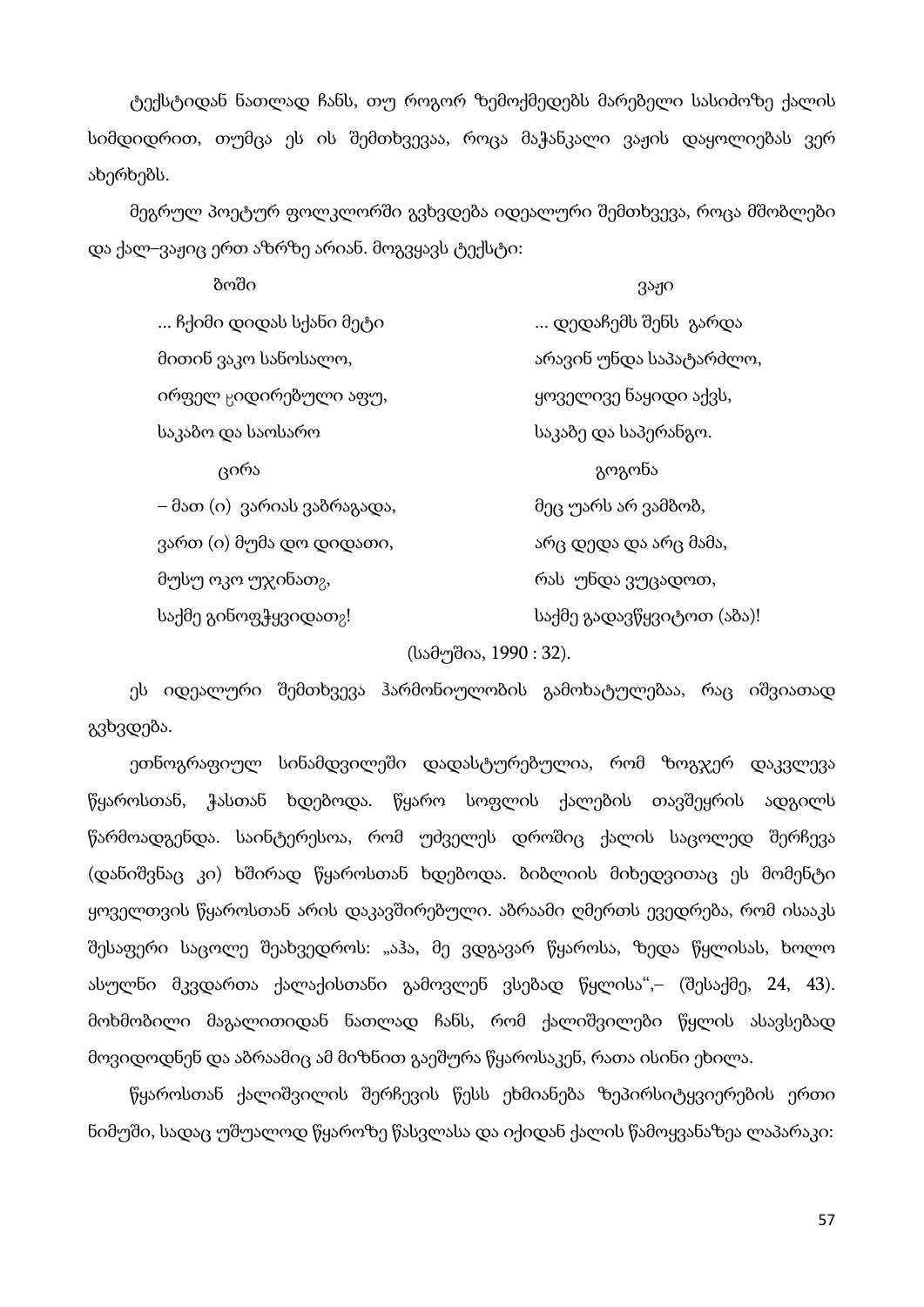შენი ჭირიმე, დედაო, ქალი ზის წყაროზედაო, წავიდეთ, წამოვიყვანოთ, დავისვათ კერაზედაო.

(ხალხური სიბრძნე 1965 : 352).

 მეგრული ზეპირსიტყვიერი მასალები გვიდასტურებენ, რომ ქალ-ვაჟის შეხვედრა ხშირად მდინარის პირას იმართებოდა:

| მოხიოლუ <sub>გ</sub> ხობიწყარი          | მიხარია, ხობისწყალი       |
|-----------------------------------------|---------------------------|
| მუჟამს კაკაბიჯგურა რენი,                | როცა კამკამაა,            |
| ქვინც ქვიშა გაკოროცხე,                  | ფსკერზე სილას დაითვლი,    |
| ორწყექ <sub>გ</sub> მუდა ქუა რენი       | ქვის რაოდენობას ხედავ     |
| მოხიოლუ <sub>გ<b>,</b> ცოროფილეფ,</sub> | … მიხარია, შეყვარებულები, |
| თაქ ართიანს ხვად <sub>გ</sub> ნანი      | აქ ერთმანეთს ხვდებიან     |

(ქართველური ხალხური სიტყვიერება (ჩხოროწყუს რაიონი), 2016 : 60).

 ქართულ ხალხურ პოეზიაშიც ხშირად ქალიშვილის მიერ ბედის ძიება წყაროსთანაა დაკავშირებული:

> ქალმა თქვა, პირმა ნათელმა, – ბედსა არ დავიკარგავო; წავალ, დავჯდები წყლის პირსა, საყელოს დავიქარგავო!

(ხალხური სიბრძნე, 1965:380)

გათხოვების მიზნით წყაროსთან მისვლა და იქ საბედოს ლოდინი ხაზს უსვამს იმ გარემოებას, რომ ქალის საცოლოდ თუ სარძლოდ შერჩევა წყაროსთან ხდებოდა.

ბედის გაგებას მნიშვნელოვანი ადგილი უჭირავს ქართულ ფოლკლორში. საყოველთაოდ მიღებული და აღიარებულია მეცნიერული თვალთახედვა, ბედი ბრმაა, ვინაიდან მის ნამოქმედარს ლოგიკური განსჯა და ახსნა-განმარტება არ ესადაგება; არანაირი შინაგანი საზრისი და გონივრული საფუძველი მის "გადაწყვეტილებას" არ მოეძევება... (არაბული, 1990: 3).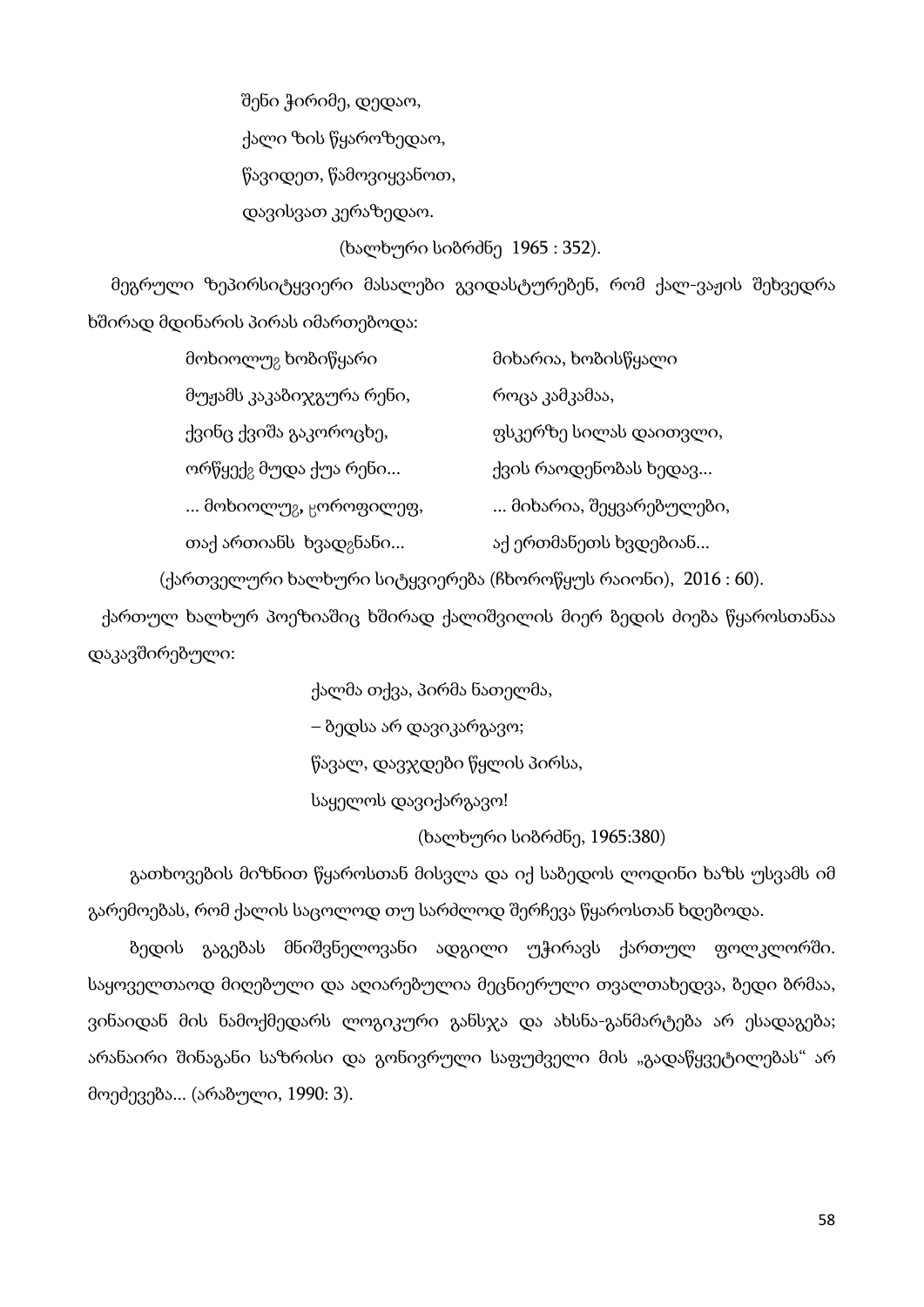როგორც მსოფლიოს ყველა კუთხეში, საქართველოშიც სწამდათ და დღესაც სწამთ, რომ ადამიანთა ბედი წინასწარ არის განსაზღრული, რომ მათ ბედისწერა დაბადებიდანვე თან დაჰყვებათ და ადამიანი მის წინაშე უძლურია.

საქართველოს სხვადასხვა კუთხეში ბედისწერა, მისი გავლენა ადამიანის ცხოვრებაზე სხვადასხვაგვარად ჰქონდათ წარმოდგენილი და ეს წარმოდგენები ადამიანთა ყოფაზე სხვადასხვაგვარად აისახებოდა.

მსოფლიოში ალბათ იშვიათია კუთხე, სადაც გარეგნულად ისე გულგრილად ხვდებოდნენ ბავშვის დაბადებას, როგორც თუშეთში, თან მით, უმეტეს, თუ ბავშვი გოგონა იქნებოდა, იქ უძეობა ყველაზედ დიდ უბედურებად ითვლებოდა. ამის ერთერთი მიზეზთაგანი ის იყო, რომ თუშს ღრმად სწამდა იმქვეყნიური ცხოვრების. საიქიოში კი ის კაცი, რომელსაც ამქვეყნად გვარის გამგრძელებელი არ დარჩა, ბეჩავია, საცოდავია, რადგან მიცვალებულთა ხსენების დღეებში მის ოჯახში ტაბლა არ დაილოცება, იგი იქ სხვისი შემყურეა, მშიერ-მწყურვალია. ბავშვის გაზრდა თუ სიკვდილი, მისი ბედიანობა თუ უბედობა, თუშთა ღრმა რწმენით, ღვთის განგებაზე იყო დამოკიდებული. ღმერთს თუ უნდა გასაზრდელად, გაიზრდება და ბედ-იღბალიც თან დაჰყვება, თუ არა და ვერავინ და ვერაფერი გადაარჩენსო. მათ სწამდათ, რომ ყველა ბავშვს დაბადებისთანავე ბედისმწერელნი მათ ბედ-იღბალს აწერენ და იმ ერთხელ დაწერილს ვერავინ ვერ ასცდებაო. ამ რწმენის დამადასტურებელი უამრავი ლეგენდა, თქმულება და ლექსი შემონახული თუშეთში. მაგ. გაგაცნობთ ლელა ბახტურისძის ნათქვამს: ,,ერთი დიაცი ყოფილა ორსული, ღამე სტუმრად მისვლია ერთი კაცი და იქვე დარჩენილა დასაძინებლად. იმ ღამეს დიაცს ბიჭი გაუჩენია, დედას დასძინებია, სტუმარ კაცს კი ღვიძავს. შუაღამისას შემოსულან სამნი, დამსხდარან კარების პირშივე და დაუწყიათ გარიგება, ზოგი რა თქვეს, ზოგი რა, ბოლოს, ეს კაიო და სიკვდილი როგორ დავუწეროთო? როგორ და თავის ქორწილში მგელმა შეჭამოსო, ეს თქვეს და წავიდნენ.

ყველაფერი ხომ გაიგონა სტუმარმა კაცმა, მაგრამ არავის არაფერი არ უთხრა, ოღონდ დედას შეეხვეწა, ეს ბალღი მომანათლინეთო. მართლაც მოანათვლინეს ამ კაცს ეს ბავშვი. გაიზარდა ბიჭი, უთხოვეს ცოლი, ქორწილში ნათლიაც იყო, რა თქმა უნდა. ქორწილია. ნეფე-პატარძალი სხედან, ყველა ქეიფობს, მხოლოდ ეს ნათლია არ ჯდება, სულ ფეხზე ტრიალებს, ელოდება რაღაცას, უცებ ატყდა ჩოჩქოლი, არიქა მგელი, მგელიო, იძრო ამ ნათლიამ ხანჯალი და მოკლა მგელი.თავი მოაჭრა და თქვა, აი, რატომ არ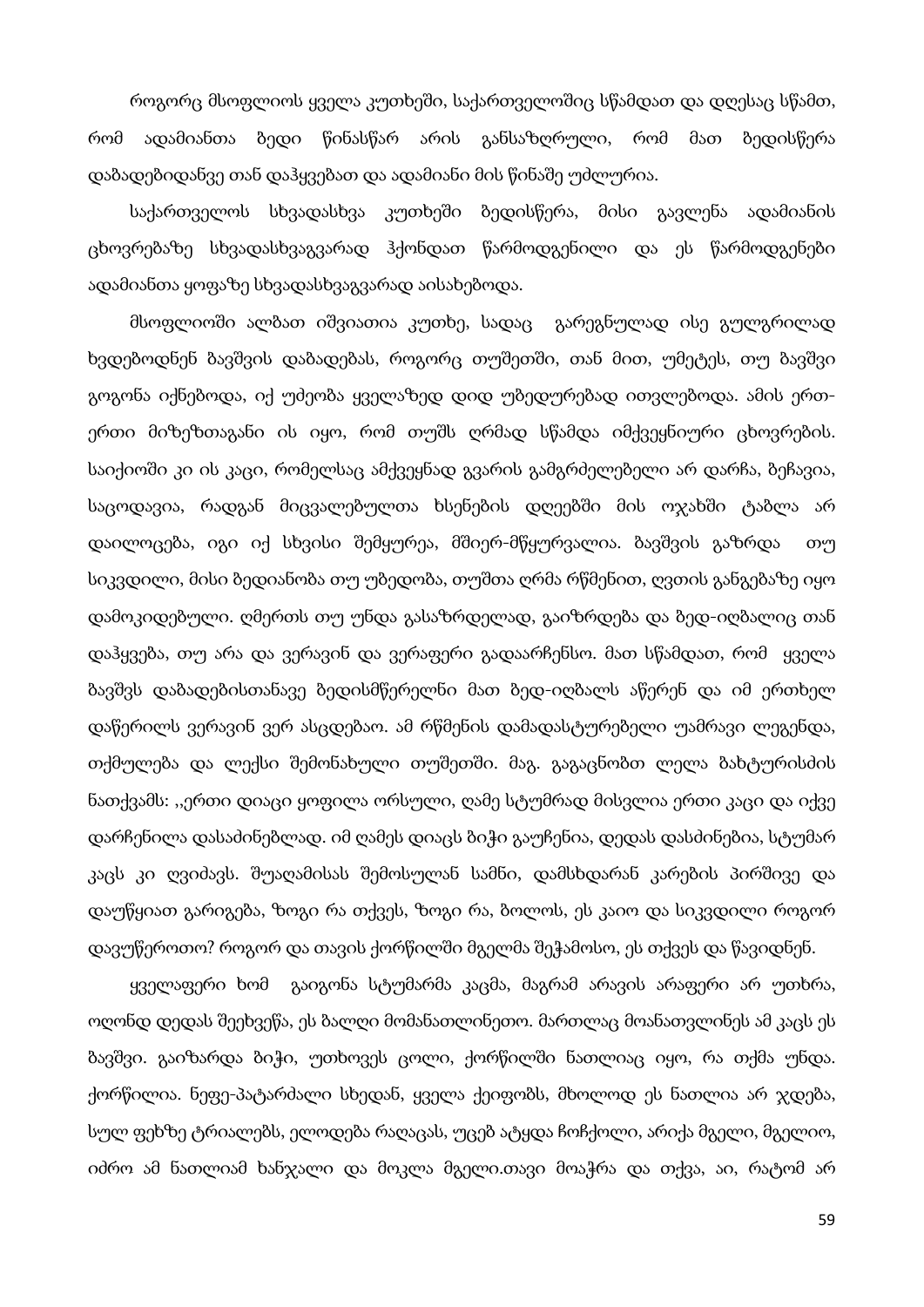ვჯდებოდიო, მე ამ ბალღის დაბადებისას იქ ვიყავი და მესმოდა, ბედისმწერლებმა როგორ დააწერეს მგლის შეჭმით ქორწილში სიკვდილიო. დამშვიდდა ნათლიაც და ხალხიც. იმ ნეფეს სული შეუწუხდა, ნეტა რა მგელი იყოო, ცოტა ხანს ადგა და გარეთ გავიდა, იმ მგლის თავი და ტანი იქვე ეყარა, მაშ შენ უნდა შეგეჭამეო,- თქვა ნეფემ და მგლის თავს კბილებში ფეხი მიარტყა, ამ დროს მგლის კბილი ფეხში შეეერჭო, ეს ჭრილობა გაუავდა და მოკლა, თავის ბედის წერას მაინც ვერ ასცდა" (ცოცანიძე 1990:169–170).

პოეტური ტექსტიც ნათლად ადასტურებს, რომ კაცი ვერ ასცდება თავის ბედისწერას:

ჩამოსხდებიან ყორნები,

არ გაირევენ ძერასა,

რაც უნდა კაცი ეცადოს,

ვერ ასცდება თავის წერასა.

(ბოჭორიძე 1993: 383 – 384).

 ზოგჯერ თურმე ბედისმწერალთ გამორჩებათ ახალშობილისათვის თავის ანაწერის გაჩენა და ასეთ პიროვნებას ბედი არ გაეხსნება, სანამ წერა-მწერალნი მისთვის არ მოიცლიან და ბედსა თუ უბედობას არ დაუწერენ. ასეთზე იტყვიან, "უმწერლოდ არის გაჩენილიო".თუ რამეს იღონებდა მშობელი ბავშვის ჯანმრთელობისა და გაზრდისთვის, ისიც ღვთის თვალის, ზებუნებრივი კეთილი თუ ბოროტი ძალების დაოკებისა და დათრგუნვისაკენ იყო მიმართული. ბავშვის აკვანზე კიდებდნენ შელოცვილ სამკაულებს: ვერცხლისას, გიშრისას, ქარვისას... ეს ყველაფერი ჩვილს ავი თვალისგან იფარავდა. ბავშვს თუ ძილში აშინებდნენ, აკვანში დაშნას ჩაუდებდნენ, თუ ესეც არ უშველიდა, ზაფხულში, როცა ხევსურთ ჯვარიონი ჩამოივლიდა, მათ მიაგებებდნენ სანთელ-ზედაშესა და საკლავს, ხევისბერი საკლავს დაკლავდა, ლოცვას წარმოთქვამდა, საკლავის სისხლით ბავშვს შუბლზე ჯვარს გამოსახავდა, თავისი ჯვარის დროშას თავზე დააბერტყავდა და მშობელი იჯერებდა, რომ ბავშვის სხეულში ჩაბუდებული "ავქარი" განდევნილია და ბავშვს ჯვრის ძალა იფარავს. ბავშვი შეიძლება "ნაწილიანი" დაიბადოს, ე. ი. ღვთაებრივი თვისებები გამოჰყვეს, ამბობდნენ, ასეთ ბავშვს ღამით აკვანში მწოლარეს სახეზე ნათელი ადგებაო. იგი თურმე უჩვეულოდ ლამაზია. დედას ასეთი ბაშვის დაბადება მაინცდამაინც არ უხაროდა, რადგან იგი იშვიათ შემთხვევაში იზრდებოდა. თუ ბავშვის ნაწილიანობას დედაზე ადრე სხვა შეამჩნევდა, იგი აუცილებლად მოკვდებოდა. თუ პირველი დედა შეამჩნევდა, ის არავის ეტყოდა ამის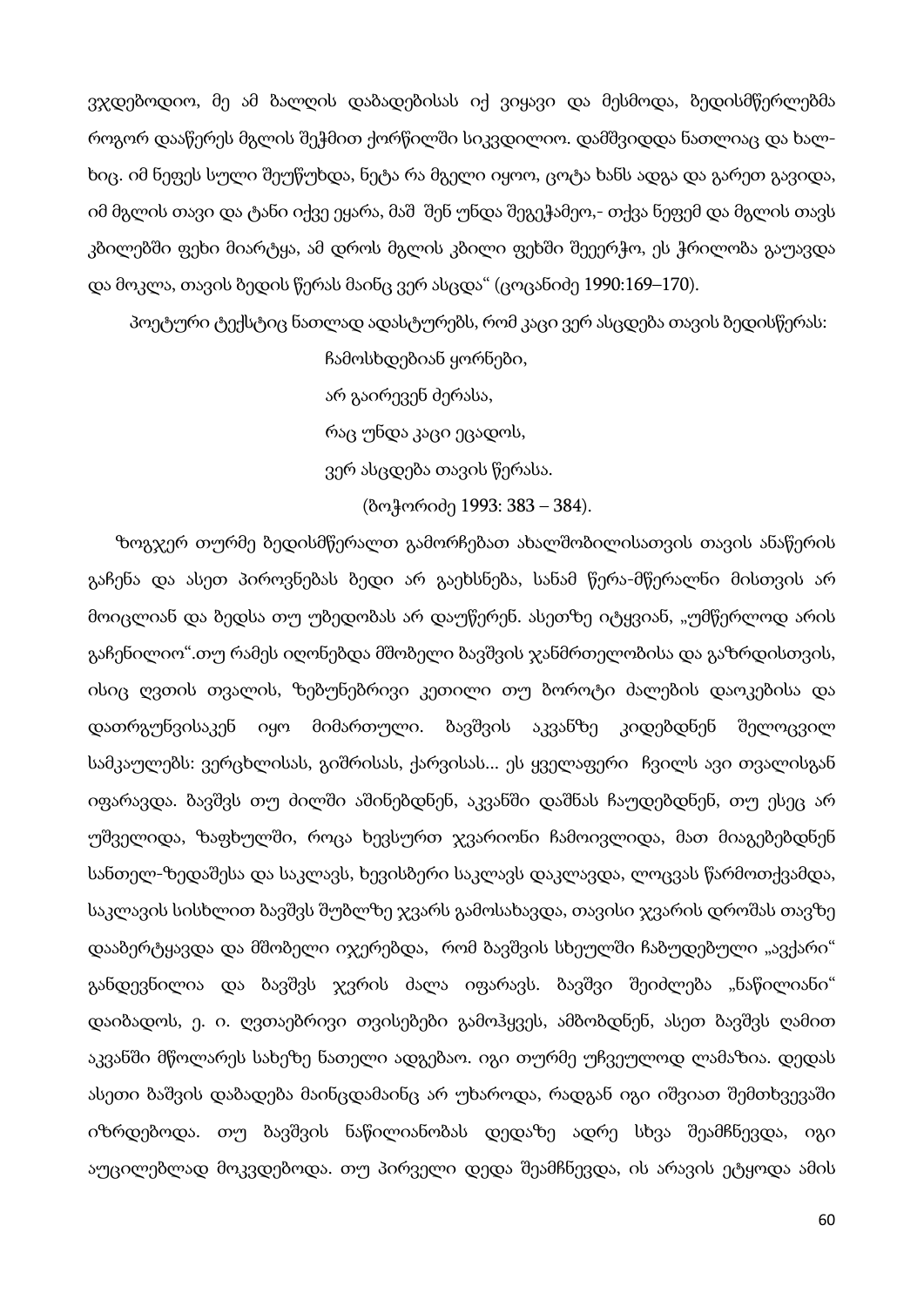შესახებ, წავიდოდა სადმე სოფლიდან შორს და იქ გარემოს სამჯერ გასძახებდა: "მთანო, კლდენო, ღრენო, ხევნო, წყალნო, ნადირნო, ფრინველნო, მოგდიოდესთ, ჩემ შვილ ნაწილიანიაო" (ცოცანიძე 1990:170–171). ამის შემდეგ ბავშვს საფრთხე არ ემუქრებოდა. ასევე იქცეოდა დედა, როცა შვილი "ბითაო" იბადებოდა, ასეთ ბავშვს ნეკნები გაერთიანებული ჰქონდა ერთ მთლიან ძვლად. ნაწილიანი ბავშვი თუ გაიზრდებოდა, აუცილებლად სახელოვანი, გამორჩეული პიროვნება დადგებოდა, ხოლო ბითაოს უჩვეულოდ დიდი ძალა ჰქონდა. ნაწილიანი ყოფილა ლეგენდარული თორღვა. მას მარჯვენა ბეჭზე მზის ნიშანი ჰქონია, ხოლო მარცხენაზე–მთვარისა.თორღვას მოუკლავს თუშეთის მტერი ქისტი ვაზუზი:

დადექ, დაგვეხსენ, ვაზუზო, თუშეთის გეყო ზიანი.

წინ თორღვა შემოგეყრება, ღვთისაგან ნაწილიანი.

ნაწილიანი ზოგჯერ პირუტყვიც გამოდიოდა, ნაწილიანი ყოფილა ბარმა ბახტურის ცხენი, რომელსაც თურმე პატრონი იქით მიჰყავდა, სადაც ომი იყო (ცოცანიძე 1990:172).

მეგრელ კაცსაც უყოყმანოდ სჯეროდა ბედისწერის ძალის, ხშირად საყვედურსაც გამოთქვამდა მისი უსამართლობის გამო, რაც შესანიშნავად შემოინახა ზეპირსიტყვიერებამ:

> მა თაშ გილამთ<sub>გ</sub>რ<sub>გ</sub>ნქ<sub>გ</sub>ნი, რომ ასე თრევით მატარო, უკულ რენო მაკეთენქ $_2$  ხელში რომ შემოგადნები, გიჩ<sub>გ</sub>რთიდა, ქომიწიი, მოფლის რის გულისთვის მემდური, ჭკვერშე ხვად პატიება, მომომილი გავიანისგან ხამს პატიება, მეჩ<sub>გ</sub>რთასი <sub>წ</sub>ურუქუნი. რომ შეცდეს უმეცარი. აკა ჯგირო ქომჭყოლოფი, ერთი კარგი მიწყალობე, უსამართლო ვა რექ<sub>გ</sub>და, ვილო მოფონართლო თუ არა ხარ, ქომუჩე დო კინ მიდამღე, მომცე და ისევ წამართვა, – ჯგ<sub>გ</sub>რო ვამმახვარენქ<sub>გ</sub>და?! კარგად თუ არ მომახმარ! მუმაჩამალ, მიდმაღალარი მომცემი და წამრთმევი,

#### უჩა ბედი შავი ბედი

მუ ჟამიშა, უჩა ბედი, რა დრომდე (გსურს), შავო ბედო, ხეს ქაშქონდღულუქინი?! მერე გინდა გამახარო (გამაკეთო)?! მუშ გურშენ მონდურუქუნი, თუ (რამ) შეგცოდე, მითხარი,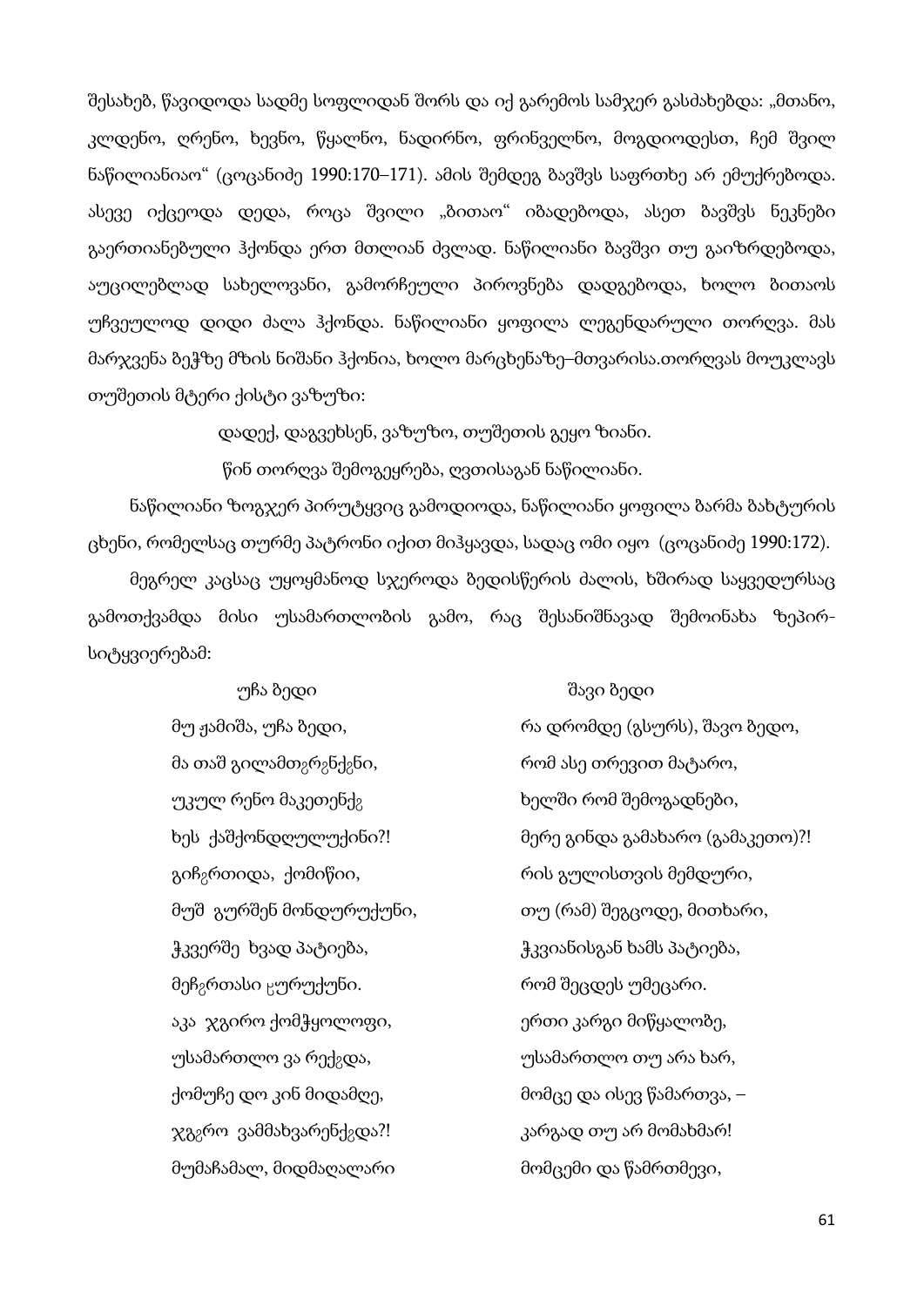| ეგებ შხვადოშხვა რექ <sub>გ</sub> და, | ეგებ სხვადასხვანი ხართ,    |
|--------------------------------------|----------------------------|
| $\eta_2$ რხოლოქ $_2$ დომღურით $_3$ , | ორივენი მომიკვდით,         |
| ჩქიმო აკა ვარექ <sub>გ</sub> და!     | ჩემთვის არცერთი თუ არ ხარ! |

(სამუშია1971: 53)

ან კიდევ :

უბედური ბედიში კოჩი უბედური ბედიშ კოც<sub>გ</sub> ქუა მოჭიშაფ იკოხონც, ტომბა წყარშა მიშუულებუ, თექი გორუნდუა ფონც... უბედური ბედიშ კოც<sub>გ</sub> ირ სიკეთე აფუ შორც<sub>გ</sub>, ღორონთიშე გოჯოგელი კოც<sub>გ</sub>თ ჯოგ<sub>გ</sub>, ვამოწონც<sub>გ</sub>, მუდგა ჯგ<sub>გ</sub>რც შეხვადას<sub>გ</sub>ნი, ვეხუჯებუ იში თოლც<sub>გ</sub>. უბედური ბედის კაცი უბედური ბედის კაცს ქვა დასწევია აღმართზე, ღრმა წყალში შესულიყო,იქ ეძებდაო ფონს... უბედური ბედის კაცისათვის ყოველი სიკეთე შორსაა; ღვთისაგან შეძულებული კაცსაც სძულს, არ მოსწონს, რა გინდ კარგს რომ შეხვდეს, მის თვალს არ მოსწონს. (სამუშია,1971: 53)

## წუთსოფელი

| წუთსოფელც დროში ღალა                    | წუთისოფელში დროს გატანა     |
|-----------------------------------------|-----------------------------|
| განგებაში იმენდი რე,                    | განგების იმედით არის,       |
| თინა მუს $ $ უ $ $ მოიღანც $_8$ ნი,     | ის რასაც მოგიტანს,          |
| გინოჭყვადილოი ბედი რე,                  | გადაწყვეტილი ბედის არის:    |
| მუთ  ი  მორძ <sub>გ</sub> ნი, ისრულებუ, | რაც მოგსდგამს, ის სრულდება, |
| იშა სოთინი ვენტინე,                     | ვერსად გაექცევა მას;        |
| ფური, ჯგ <sub>ბ</sub> რო ოკო მიღე,      | ცუდს კარგად უნდა რაცხდე,    |
| მუთუნით დუდი ვერსხინე                   | ვერაფრით დაიხსნი თავს       |

# (სამუშია, 2001: 89-90).

მეგრელი კაცის რწმენით, ადამიანის ცხოვრებას, მისი გაჩენის დღიდან უკანასკნელ წუთამდე, ბედი – ფატუმი წარმართავს. მეგრელის რწმენით, ახალადაბადებულს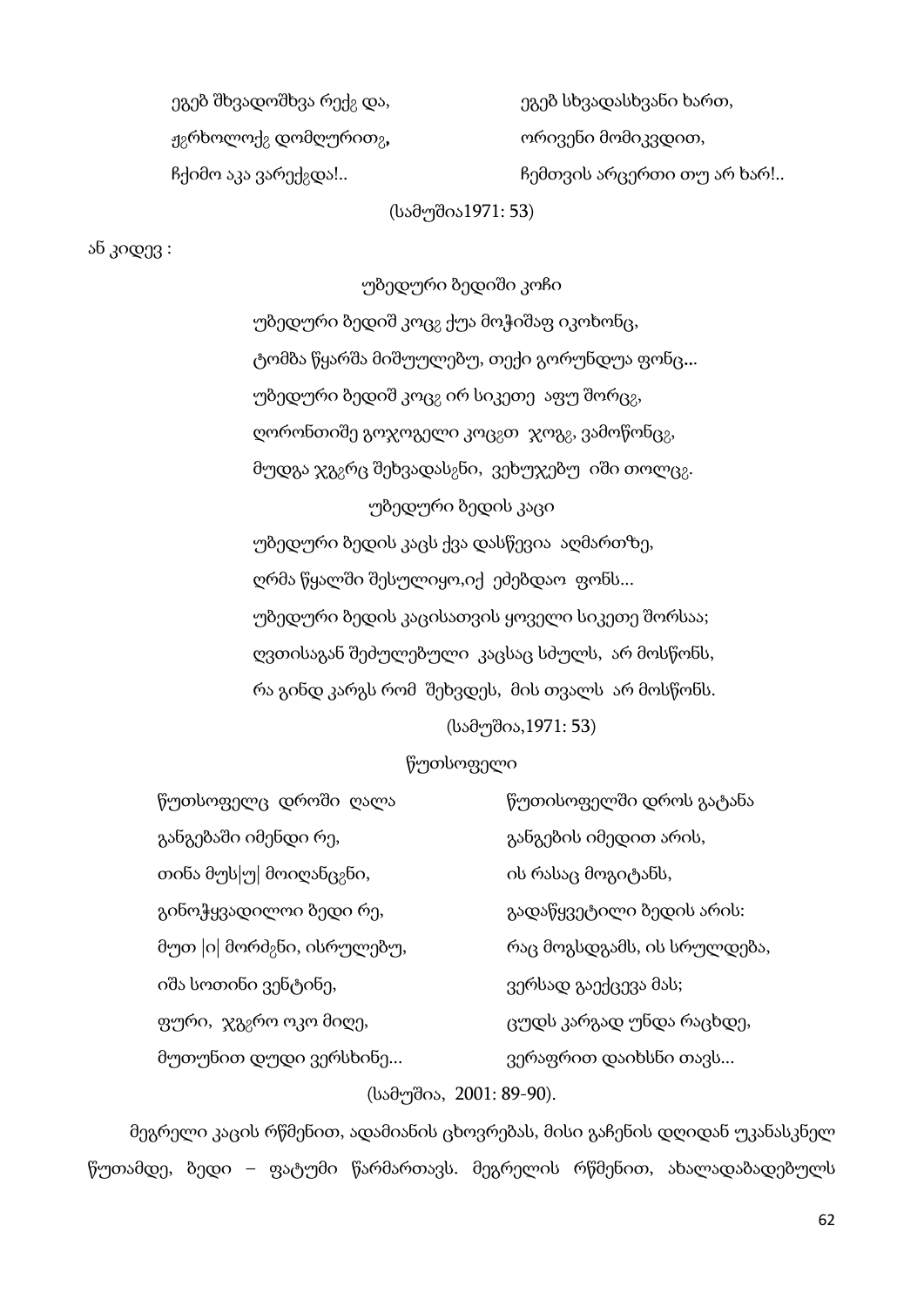შუბლზე ეწერება უჩინარი ხელით მთელი მისი ცხოვრება, ქორწინება, შვილები და სიკვდილი, რის შეცვლაც არავის და არაფერს არ შეუძლია.

გასათვალისწინებელია, რომ "ფოლკლორისტიკა, ერთდროულად, ფილოლოგიური მეცნიერებაცაა და ეთნოგრაფიულიც, რადგან ყოველი ფოლკლორული მოვლენა უცილობლად ხალხური ყოფის ფაქტორიცაა და სიტყვიერი ხელოვნებისაც" (Фольклор и этнография 1970:7).

მეგრულ ფოლკლორში მოიპოვება ტექსტუალური მასალა, რომელიც ადასტურებს, რომ გინოძირაფა ყოველთვის მაჭანკლის სასარგებლოდ არ მთავრდება. ერთი ჯვარელი კაცი ყოფილა, სახელად ცექუ. ერთი აყლაყუდა, უშველებელი სიმაღლის ქალიშვილი ჰყოლია, სახელად ძაბა, რომელიც მეჩონგურე ყოფილა. იგი ასეთ სიმღერას ამღერებდა:

| დიდოუ ნანა                   | დიდოუ ნანა                  |
|------------------------------|-----------------------------|
| ირო ჩქიმი ძირაფა რე          | სულ ჩემს გარიგებაში იყვნენ, |
| კოჩქ <sub>გ</sub> ვამიკორინუ | მაგრამ არავინ_მინდომა       |

(მთქმელი ნინო (ჩუხა) სვანიძე – ნინუა ქ. ზუგდიდი 1995 წ.)

ქართლში ქალის გასინჯვას "ქალის გაჩხრეკვასაც" უწოდებენ. როგორც ერთი, ისე მეორე გულისხმობს ქალის ფიზიკური სილამაზის შემოწმებას (მაჩაბელი1978: 36). ქართლის ყოფაში დადასტურებულ ტერმინს "გაჩხრეკვა" იგივე მნიშვნელობა ჰქონდა, რაც ქალის გასინჯვას. საბას განმარტებით, "გასინჯვა განხილვას თუ გაჩხრეკვას ნიშნავს" (ორბელიანი 1922 : 64).

საქორწინო წყვილის საქმის მოწესრიგება მესამე პირის (მაჭანკალი ან შუაკაცი) ჩარევით ხდებოდა.

მაჭანკლის სიტყვებს ხშირად არ ენდობოდნენ და ქალის თუ ვაჟის შესახებ დამატებით ცნობებს აგროვებდნენ.

ამასვე მოწმობს ხალხური ლექსი. მოტყუებული ქალი სწყევლის მაჭანკალს:

,,ჩემს მაჭანკალს ასტეხიყოს

ვაგლახი და შავი ჭირი,

დაბრმავდეს ორივ თვალიდან,

სულ არ ჰქონდეს თვალში ჩინი".

(სონღულაშვილი, 1955: 45).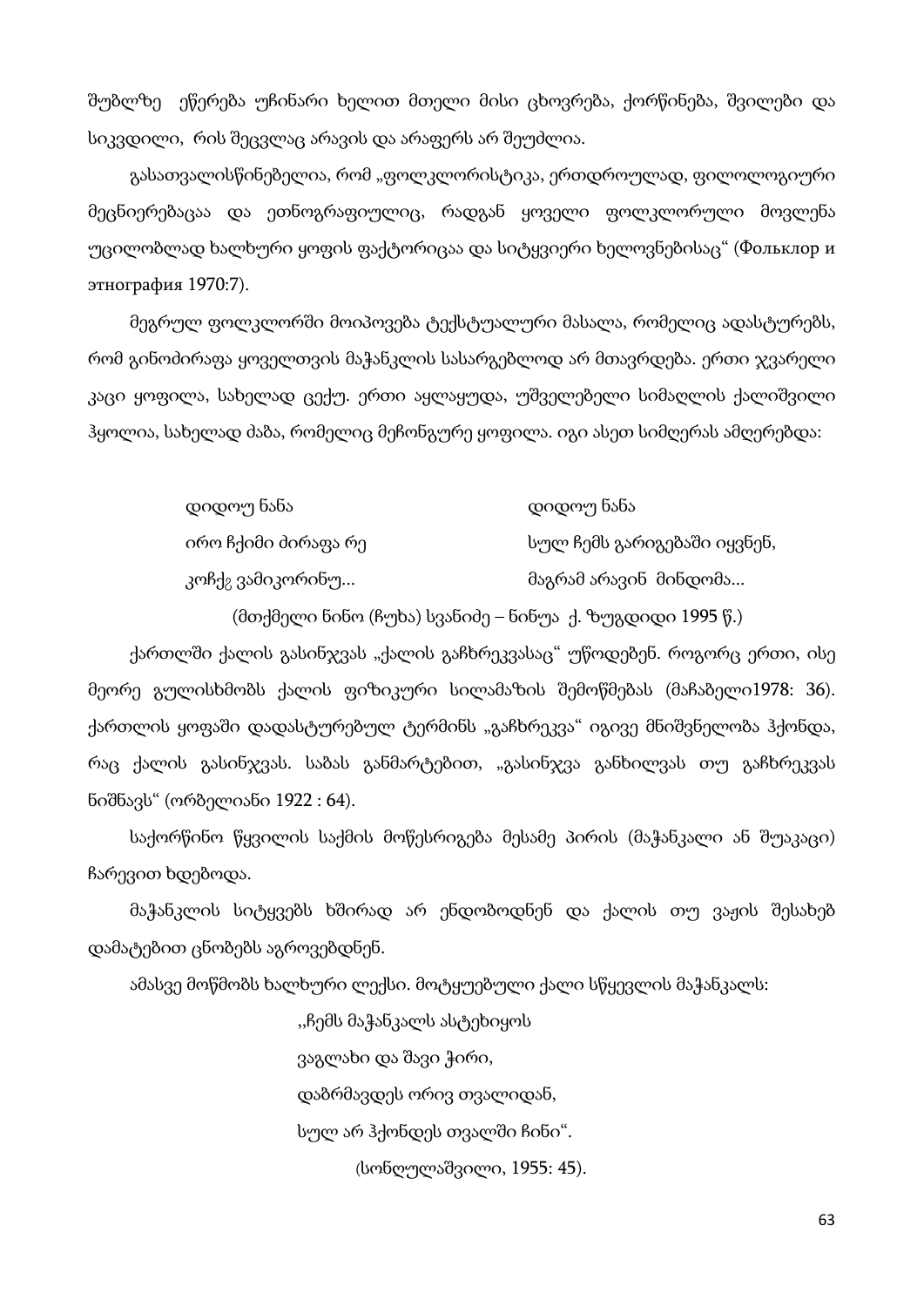პროფესიონალი მაჭანკალი–მატყუარა, მოხერხებული და ფლიდი პიროვნება, სრულებით განსხვავდება პატიოსანი და დარბაისელი შუაკაცისაგან.

გარკვეული დროის განმავლობაში მაჭანკალი და შუაკაცი ერთიმეორის პარალელურად საქმიანობდნენ, მაგრამ ერთსა და იმავე საქმეს, ე. ი. ქალ–ვაჟის შეუღლებას, განსხვავებული ფორმით აწესრიგებდნენ (მაჩაბელი 1978 : 43).

თუშეთში ინიციატივას ყოველთვის ვაჟის მხარე იღებს. ქალის გარეგნობას მაინცდამაინც არავინ კითხულობს. სიკოჭლით ქალის დაწუნება ერთგვარად საძრახისიც კი არის:

"სიკოჭლითამ რად მწუნობდევ, განა კურდღლებს მადევნებდევ;

თითის წვერა 'კარგა, ვიცი, ჯარანს დაგიბზრიალებდევ,

ორმაგულა'ს დავიქსევდე – დ გარა' ' ს მოგიგრიალებდევ,

ტოლს მოგიქსოვდ ქობაქურსა – დ შარვალს ჩაგიშრიალებდევ".

ქალის შერჩევის პროცესი ვაჟის მონაწილეობის გარეშე მიმდინარეობს. ხშირად მან არც კი იცის, რომ დაქორწინებას უპირებენ. ამ დროს იგი ცხვარშია და ზოგჯერ თვეები ისე გაივლის, რომ სოფლის ამბავს მას ვერვინ შეატყობინებს (ცოცანიძე 1987: 172). ხოლო როცა მობრუნდება, ქორწილს გადაიხდის. ხანდისხან კაცს ქალი სახლში 2 წელიწადის მიყვანილი ჰყვანდა და არაფერი იცოდა. თუ ქმარი მოუკვდებოდა, ქალი 2–3 წლამდე საქმროს სახლში რჩებოდა (ქმრის უნახავი) და მერეღა შეეძლო გათხოვება (ბოჭორიძე, 1993 : 316).

"ხმასახელიან" ქალს ყოველთვის ბევრი მთხოვნელი ჰყავს. მთხოვნელის სიმრავლე ქალსაც ესახელებოდა და ქალის პატრონსაც.

> დაიმც ვიყვიდი ძმიანი, მარჯაკლებ მევალნიანა, ნუმც გამათხოის მამამა, ქალსამ თავ მიდიდიანა. ჩაგიცმოდ თეთრო ტყავკაბავ, ქუქუმო, გაგაჭრელებდე, შავს დავიხურევდ მანდილსა, ბეჭებზე გავიმტყელებდე, ჩავიცმოდ კოჭიან წუღებს, გოგვებით შემოვივლიდე"

(ცოცანიძე,1990: 178).

დედისერთა ვაჟი თუშეთში სასურველ სასიძოდ ითვლება.

საქმროს მოწუნარობა ქალისათვის ძველთაგანვე ცუდ ტონად ითვლებოდა. ასეთ ქალს ათვალწუნებით უყურებდნენ, ნებიერად გაზრდილია, დედ–მამის ხათრი არა აქვს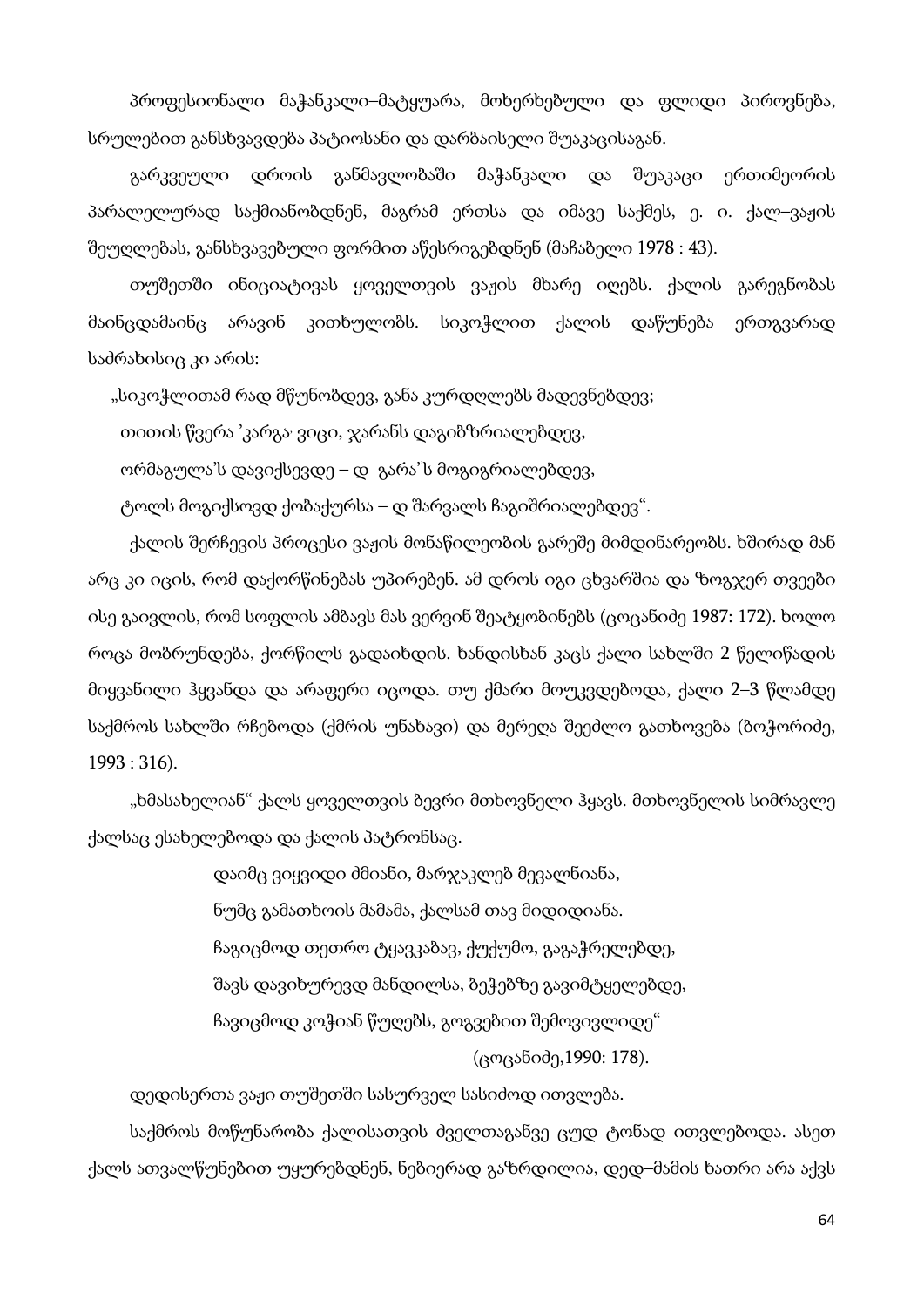და ეგ ქმარეულთა ხათრს როგორ დაიჭერსო. ამის თაობაზე შექმნილ სიმღერებში იკენწლება არა მხოლოდ ქალი, არამედ მისი მშობლებიც და თემ–სოფელიც:

"ცა რომ ჭეხდეს და ელავდეს, ხისოს ჭიხალე იქნება,

ქალი რომ ქმარსა სწუნობდეს, ივანაურთა იქნება,

ჯარზე რო მეტად ჯდებოდეს, ხუცუ' ურული იქნება".

გურული ყოველთვის ცდილობდა ცოლის შერთვის დროს არ მოტყუებულიყო, ჯვრის დაწერამდე ან, როგორც გურული იტყოდა, "საუკუნო შეუღლებამდე", კარგად გამოიძიებდა მომავალ მეუღლეს და მისი მშობლების შთამომავლობის ვითარებას. საქმროზე მეტად ამას ჭირისუფლები იკვლევდნენ (ორივე მხრივ), წარმოიდგინეთ, ქონების მიუხედავად, ერთადერთი ქალიშვილის შერთვას ერიდებოდნენ, ვაითუ ისიც უნაყოფო დარჩესო (წულაძე, 1970 : 102-103).

გურულთა წარმოდგენით, "გასათხოვარი ქალი ყმაწვილ კაცს უნდა ,,ეფარიზებოდეს" – ერიდებოდეს" (ქურიძე 1977 : 230).

საზოგადოდ, ქალ–ვაჟის დაქორწინების საქმე ძველი აჭარული ადათით მხოლოდ მშობლებს ეკითხება (ნოღაიდელი 1935 : 17).

მეგრული პოეტური ტექსტი გარკვევით გვიცხადებს, რომ:

| ოსურსქუას გათხუალა                | ქალიშვილის გათხოვება   |
|-----------------------------------|------------------------|
| დიდა – მუმას მოძ <sub>?</sub> ნია | დედ – მამას ეკითხებაო, |

(ქართველური ხალხური სიტყვიერება (ჩხოროწყუს რაიონი), 2016 : 347).

ზემოთ მოყვანილი მასალა ცხადყოფს, რომ საქართველოს ყველა კუთხისთვის გარიგებით ქორწინებa მისაღები იყო, რა თქმა უნდა, კუთხური თავისებურებების გათვალისწინებით, მაგრამ ერთმნიშვნელოვნად შეიძლება ითქვას, რომ ქალის ოჯახიშვილობას ანუ ჩამომავლობას, დედის მორალურ მხარეს, ქალის საოჯახო სააქმეებში დაოსტატებას, ფიზიკურ სილამაზეს, ოჯახის ერთგულებას ყველა კუთხის წარმომადგენლები აქცევდნენ ყურადღებას, რადგანაც ოჯახის სიწმინდე იყო სწორედ ის განმსაზღვრელი ფაქტორი, რომელზედაც ოჯახის შემდგომი წინსვლა იყო დამოკიდებული.

ცხადია, რომ მოდგმიდან მოდგმას გადაეცემა როგორც კარგი თვისებები, ისე ცუდიც. ვფიქრობ,მეგრული ლექსი ამის ნათელი დადასტურებაა:

თხა მეურსია ღალიშე

კუჩხი მეუღუნია განიშე,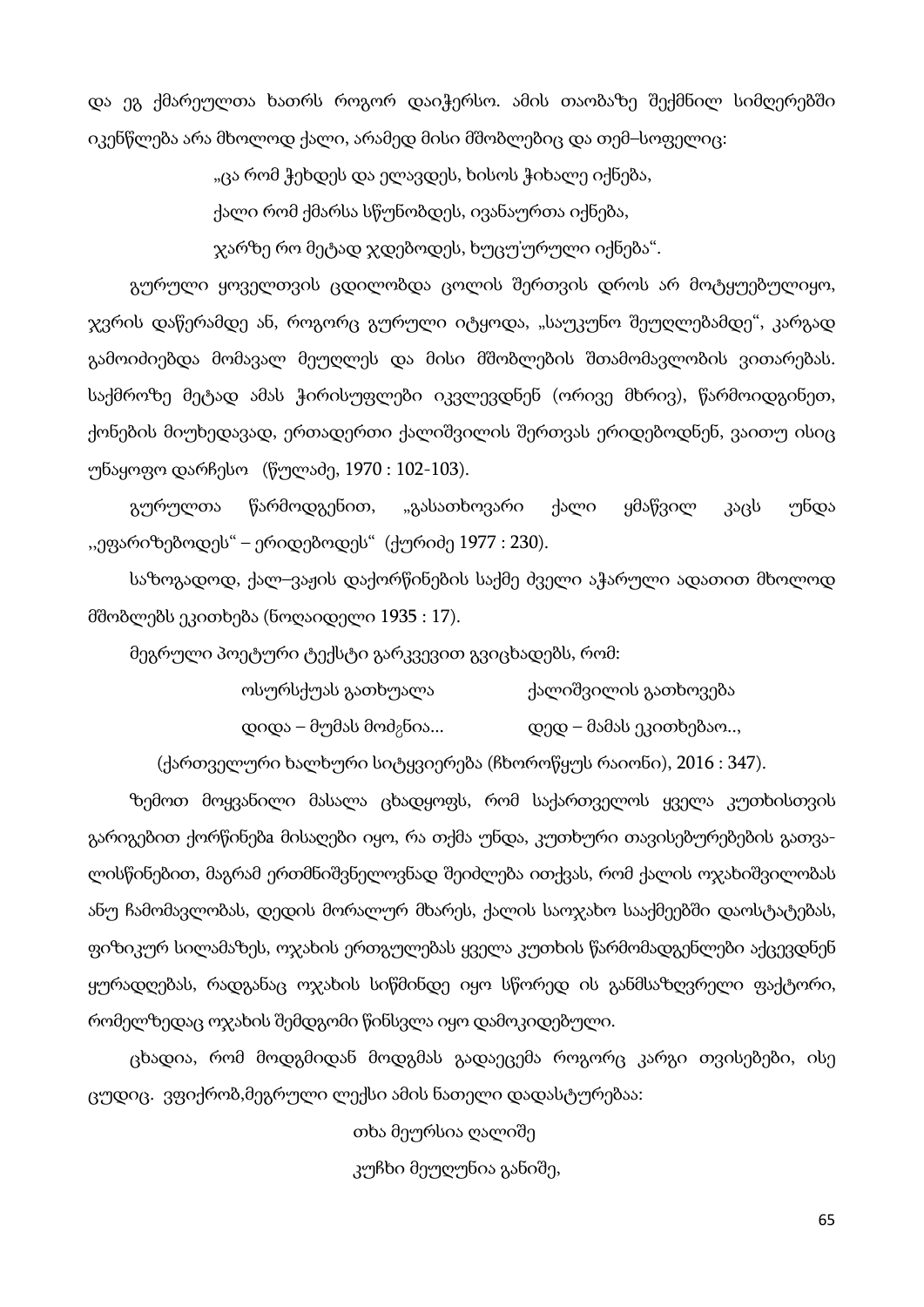ინა ეში ვარენია, თეშ მოურსია გვარიშე .................... თხა მიდის ღელისკენ, ფეხი მიაქვს გვერდულად, ეს ისე არ არის, ასე მოსდგამს გვარს.

(ქართველური ხალხური სიტყვიერება (ჩხოროწყუს რაიონი) 2016 : 217).

ის, რაც გვარიდან მოსდგამს ადამიანს, მეტწილ შემთხვევაში არსად დაიკარგება. ამიტომაცაა მნიშვნელოვანი წყვილთა შერჩევისას ყველაფრის ცოდნა და გათვალისწინება.

აქვე უნდა ითქვას, რომ საგაზაფხულო სიმღერებში დაოჯახების, გათხოვებისა და ცოლის შერთვის მოტივები მეტად გავრცელებულია (გიორგაძე 1993 : 117).

ქალიშვილის სამდურავი ლექსები მცირე ზომისაა:

გაზაფხულზე აყვავდება ნამეტნურად ატამიო,

ლამაზ გოგოს მოუხდება მოქარგული აკვანიო.

(თსუ. ფ. ა.N 4731).

ან კიდევ:

 დედამ კაბა შემიკერა, ჩამიყოლა ბანტებიო, მე მეგონა მათხოვებდა, მამწყემსია ბატებიო. (თსუ. ფ. ა. N 6501).

ფოლკლორული მასალა ადასტურებს, რომ ქალის გათხოვებისას მაჭანკლის როლი საქართველოს ყველა კუთხეში ძალზე მნიშვნელოვანი იყო. ქალის ნება-სურვილი გათვალისწინებული არ იყო, საქმეს მშობლები წყვეტდნენ. მშობლების წინააღმდეგ წასვლა ყოვლად დაუშვებელი იყო. მეგრულ ზეპირსიტყვიერებას ამ ფაქტის დამადასტურებელი მრავალი ლექსი შემოუნახავს. მოვიხმოთ ერთ-ერთი ნიმუში:

| ბოში:                | $\delta$ o}o:         |
|----------------------|-----------------------|
| ძღაბი დუდი დამანები, | გოგოვ, თავი დამანებე, |
| მუს რე იხუებუქუნი,   | რას ფხუკიანობ,        |
| მუშენი რე ვეჯერქუნი, | რატომ არ გჯერა,       |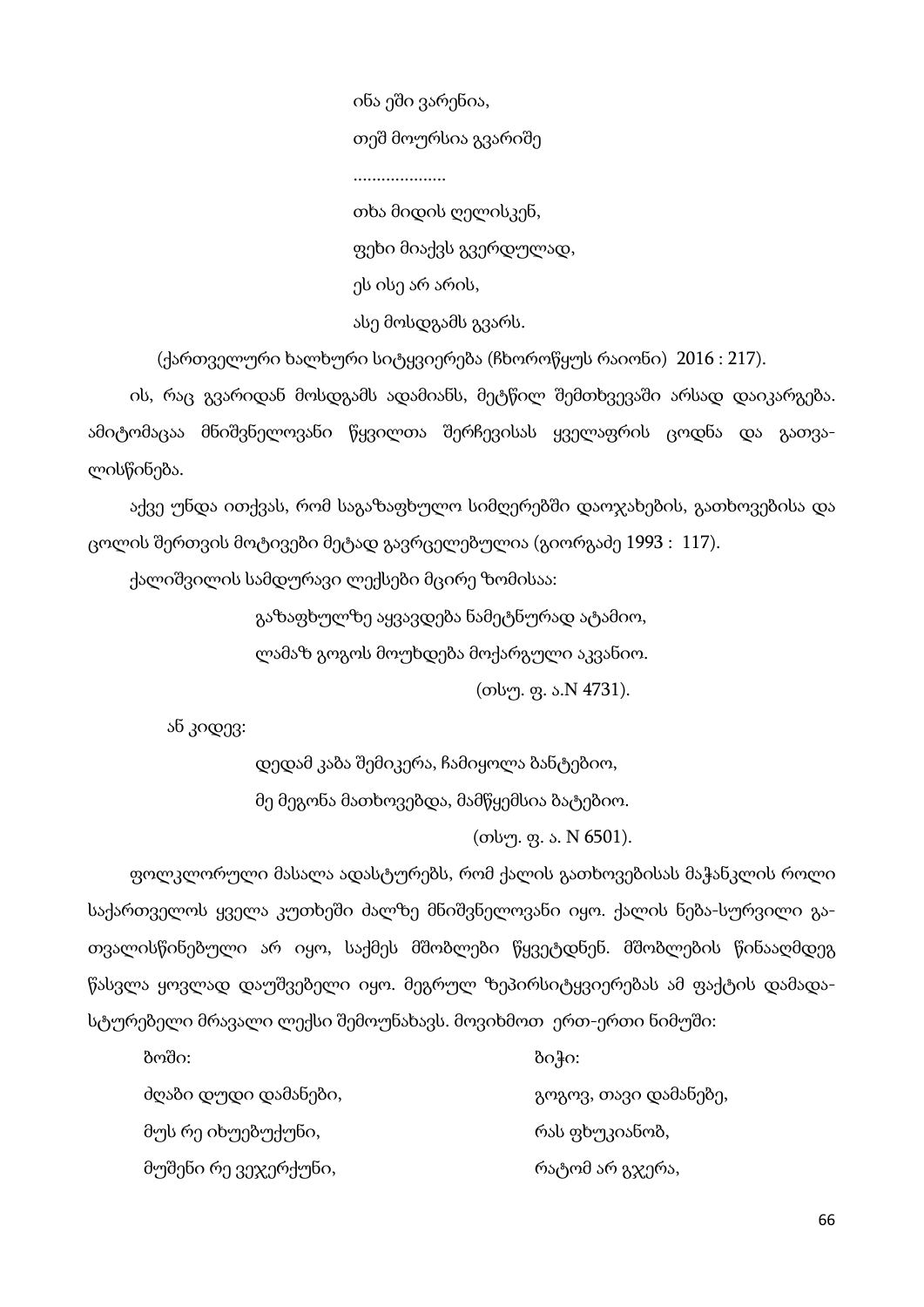სიტყვას გეჩიებუქუნი? სიტყვას რომ გეუბნები? ცირასკუას ვეშეშვენსი, ქალიშვილს არ შეშვენის, სი მა მექციებუქუნი, როგორც შენ მე მექცევი, ვაარწყექო, ჩილამურით, ირით არ ხედავ, ცრემლებით, მუჭო გეთხუებუქუნი? როგორ გეთხოვები? ძღაბი : გოგო :

ბოში მუშენ მიკმოხვილა, ის სახლი სახლებიჭო, რას ჩამაცივდი ("რად მიმიმწყვდევ"), ჩქიმიცალი ბრელი რენი, (აკი) ჩემისთანები ბევრია, ვაგიჩქუნო, უნჩაშეფიშ, ართანით არ იცი განა, რომ უფროსების წინააღმდეგ ველინენი, წინააღმდეგ არ წაისვლება, ჟირხოლოს დოპილუნა, ორივეს მოგვკლავენ, დიაჩქიმი ფერი რენი... დედაჩემი ისეთია...

(ქართული ხალხური სიტყვიერება, 1975 : 104).

ან კიდევ :

ართი ბოშიქ ქუმორთ ერთ და ერთ ბიჭი მოვიდა და ბლუზა დუმოკვათაფუუ, ხალათი დამაჭრევინა, სანამუსო ნოღვედუ დო სანამუსო (სათქმელი) ჰქონდა და ონჯუაშახ რაგადუუ. საღამომდე ილაპარაკა. – "ოსურო მაჲმაცუნია" დო – — — — "ცოლად გამომყევიო" და ვარიაქ ვამარაგადუუ, უარი ვერ ვუთხარი, ენა დედაქ ქეგეგუ დო ეს დედამ გაიგო და ოჭიშ გემირაბადუუ. ზურგი ამიწვა (ცემით).

(ქართული ხალხური სიტყვიერება, 1975: 182).

ზემოთ მოყვანილ ტექსტში ნათლად ჩანს, თუ რა დღეში ვარდება ქალიშვილი, რომელიც მშობლების ნებართვის გარეშე თანხმდება გათხოვებას.

საინტერესოდ მიგვაჩნია მეგრული ზღაპრის მოხმობა, რომლის სიუჟეტი ასეთია: ვაჟი ტყეში შეხვდება ქალიშვილს, რომელიც თავის გასაჭირს მოუყვება. ვაჟს ქალი შეებრალება და მის ცოლად შერთვას გადაწყვეტს. მოყავს სახლში და მშობლების კითხვაზე, ვინ არის ეს გოგოო, პასუხობს: ,,ღორონთქჲ მუჩუ მა ენა, ჩილო ოკო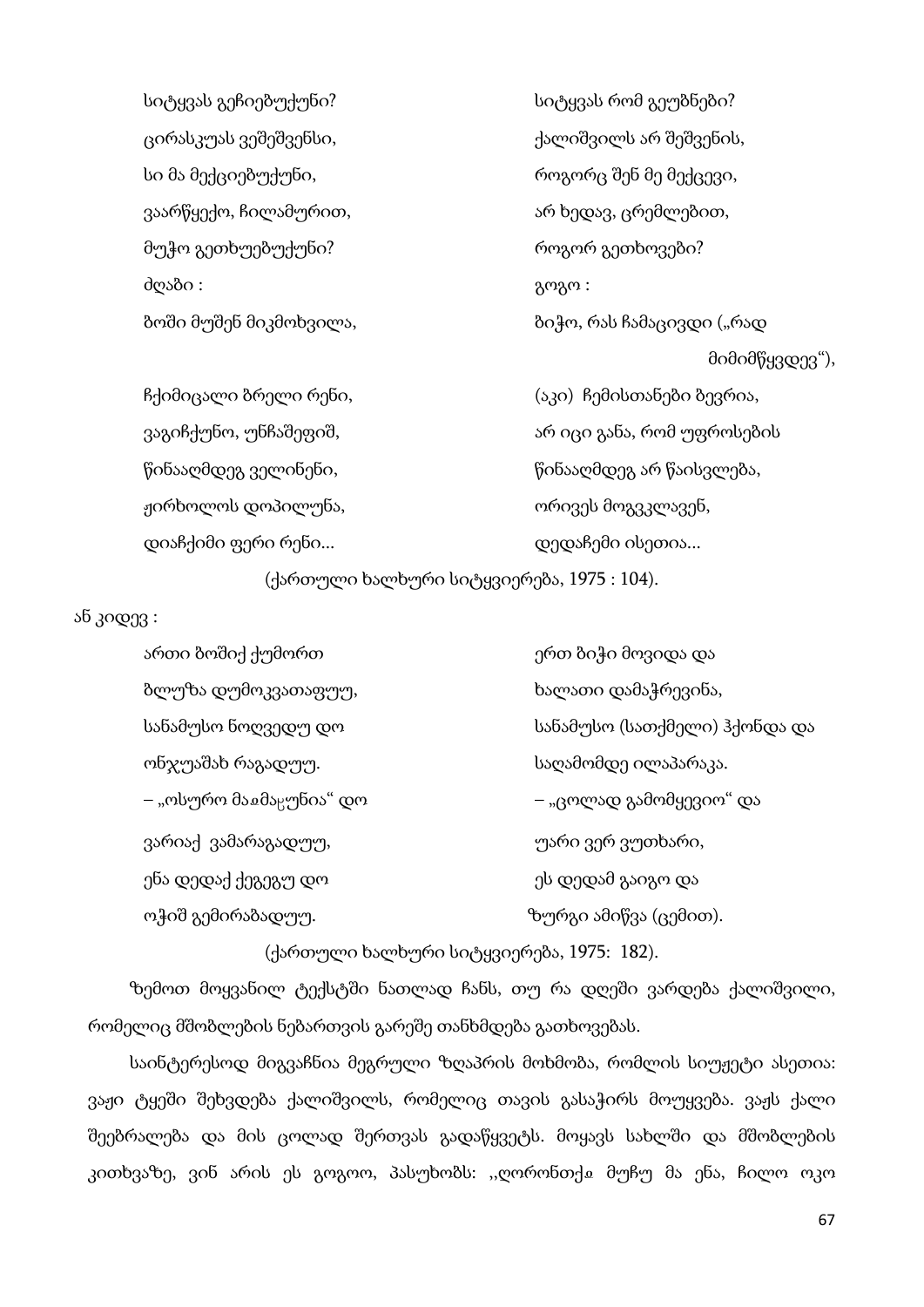იკიიფხუნუვე, გვირგვინ ოკო გიიბდგეე ათე ცირა წკ<sub>მ</sub>მა." მუმა დო დიდაქ $\alpha$  ნება ვა მეჩ<sub>მ</sub> სქუასა გვირგვინიში გედგ $_2$ მაში. ენა ბოშიქა იწყინ $_2$ . გვირგვინ ქიგიიდგ $_2$  ძალო, მუმა დო დიდაქა ცუდეშა ვა მააშქუ (ცაგარელი, 1880: 57-58). (ღმერთმა მომცა მე ეს ქალი და ცოლად უნდა შევირთო. მშობლებმა ნება არ მისცეს ვაჟს დაგვირგვინებისა. ვაჟმა იწყინა და ძალად იგვირგვინა. დედ-მამამ დაქორწინებულები სახლში არ შეუშვეს. ასეთ დღეშ ჩავარდა ვაჟი, რომელმაც მშობლების სიტყვა არაფრად ჩააგდო.

მეგრულმა ზეპირსიტყვიერებამ ასევე შემოგვინახა პოეტური ნიმუში, სადაც ვაჟის გულისტკივილია გადმოცემული. მშობლების გავლენით ქალი სხვაზე გათხოვდა და სასოწარკვეთილმა ვაჟმა თავისი გულისწყრომა შემდეგნაირად გადმოგვცა:

მოვიხმობთ ტექსტს:

| ბღალატენქო სი ოხერი     | მღალატობ, შენ ოხერო,              |
|-------------------------|-----------------------------------|
| ღორონთ გიღალატასინი     | ღმერთმა გიღალატოსო.               |
| სქან ნარდი დო ნახანდიშა | შენი ნაზარდისა და ნაამაგარისათვის |
| კისერ გეკლაიკვათასინი   | ყელი გამოგეჭრას.                  |
| აკა ვარბედებუდასი,      | არცერთი არ დაგბედებოდეს,          |
| ოშიქ ქიდგებადასინი.     | ასიც რომ გაგიჩნდეს.               |

(მთქმელი ა. ტუღუში, 2001 წელი, ქ. ზუგდიდი).

ახალგაზრდებს, მიუხედავად იმისა, რომ აქვთ სურვილი თავიანთ რჩეულს გაყვნენ, მშობლების მაინც ეშინიათ. სწორედ ეს დამოკიდებულებაა გადმოცემული ტექსტში:

| ზოში დო ცირა                          | ვაჟი და ქალი                  |
|---------------------------------------|-------------------------------|
| ცირა:                                 | ქალი                          |
| ბოში, დაგიჯერექ მარა                  | ბიჭო, დაგიჯერებ, მაგრამ       |
| მაშქურინე ნანაშა.                     | მეშინია დედისა.               |
| სქანი დუდი ქომისხუნუ                  | შენი თავი მირჩევნია           |
| ათას მანათ ფარაშა.                    | ათას მანეთ ფულს.              |
| მარა სქან დო ჩქიმი <sub>წ</sub> ოროფა | მაგრამ შენი და ჩემი სიყვარული |
| ვა მარაგადე ბაბაშა:                   | არ შემიძლია ვუთხრა მამას :    |
| გურს თიცალს მიი <sub>წ</sub> ონანს,   | გულს იმისთანას მოიყვანს,      |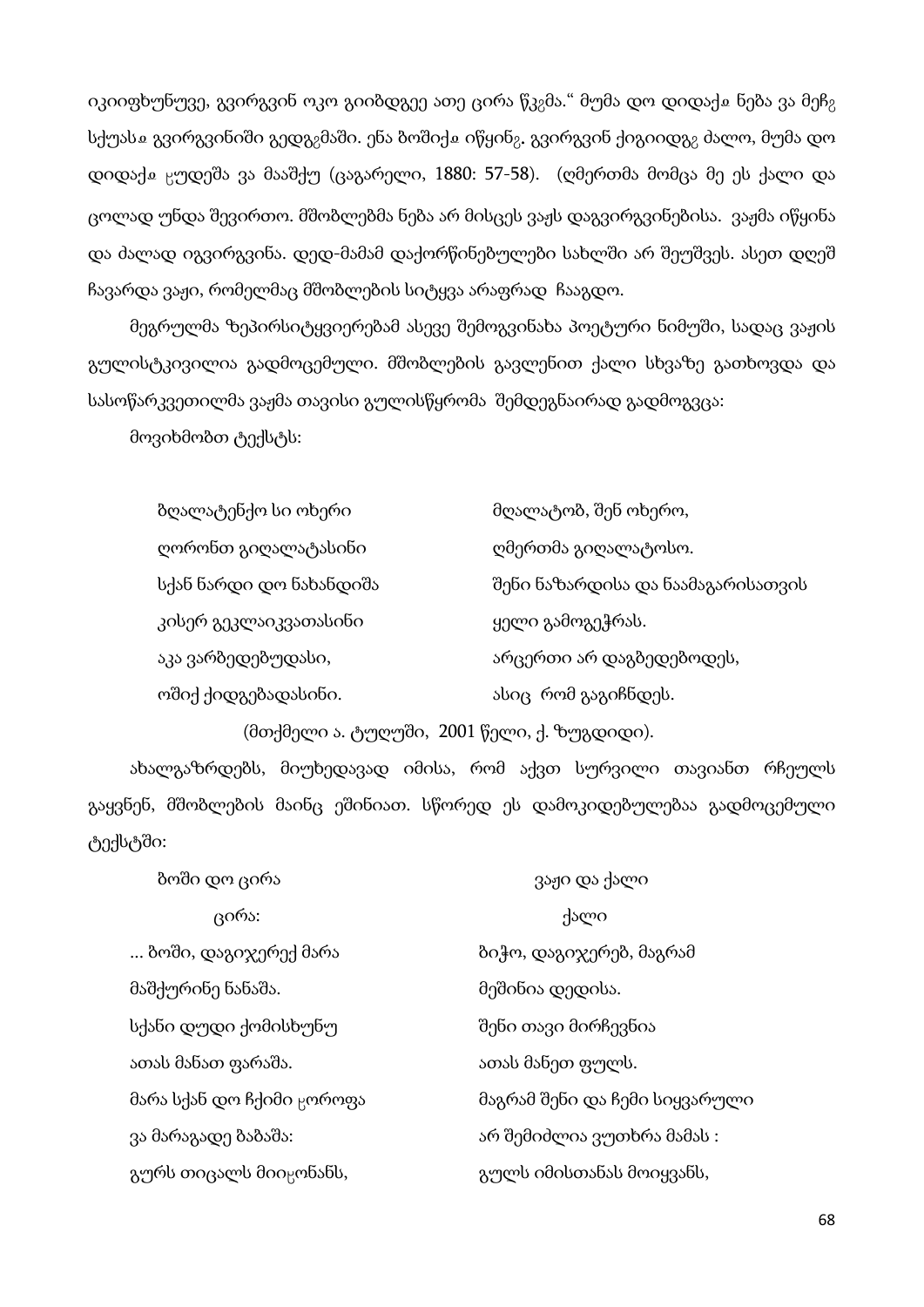ვართ გიძირუ თურქიშ ფარაშა.  $\qquad \qquad$ არც გენახოს თურქის ფულზე. ბოში და არასა და არას გაჟი სქანი დიდაშა მუს გოშკურუ? შენი დედისა რას გეშინია? დაფარულო გილაფრთათი. დაფარულად ვიაროთ. ჩქინ <sub>წ</sub>ოროფას მინ გეგენს? ჩვენ სიყვარულს ვინ გაიგებს? ოჭორთეს ვილაცაფათი. მურყნალში ვითამაშოთ. აქი ჭორთი<sup>1</sup> დოფუვლუნა, იქსანი მურყნები დაგვფარავს, თუდო ქიდიფრჩათი ნაბადი. ძირს დავიგოთ ნაბადი. ცირა ქალი ",იცალ ბოშის ვაყუნავა," "იმისთანა" ბიჭს არ გაჰყვეო," ვარია მიწუ მა ბაბაქი, უარი მითხრა მე მამამ, ვა გაყუნუქ, გიჩქუდას, არ გაავა არ გაგყვები, იცოდე, ვართ მომჭარა ბარათი! არც მომწერო ბარათი, სი ჩქიმი დუდი ვაგაში შენ ჩემი თავი არ შეგიძლია იშოვო, ტყურა გაციი თე რაგადი. იქტოლილა გექნება ეს ლაპარაკი.

(ქართული ხალხური სიტყვიერება, 1975 : 125 – 126).

ხალხური ტრადიციის მიხედვით, მშობლების წინააღმდეგ წასვლა ყოვლად დაუშვებელი იყო. წესის დამრღვევი სასტიკად ისჯებოდა ზებუნებრივი ძალის მიერ. ამის ნათელი დადასტურებაა სვანური ბალადა "ჯარაშდუყი და აშდარხანი", სადაც თვალნათლივ წარმოგვიდგება ხალხის რწმენა, თუ რა შეიძლება მოჰყვეს მშობლების ნება – სურვილის გაუთვალისწინებლობას.

სვანური ბალადის მიხედვით, როცა ქალის მშობლებმა უარით გაისტუმრეს მოგზავნილი მოციქულები, აშდარხანმა მშობლებს მიმართა:

თქვენ რა გინდათ, რატომ უარობთ?

მე მიყვარს, მე მირჩევნია,

 $\overline{\phantom{a}}$ 

მე მირჩევნია და მე წავყვები.

მე რაც მინდა, ნუ დამიშლით,

ამ საქმეზე თქვენ თავს ნუ იწუხებთ

(სვანური პოეზია,1939: 133 – 139).

<sup>1</sup> ჭორთი – ნორჩი მურყანი (თხმელა), მურყნის შიმელა; ოჭორთე – სადაც ნორჩი მურყნებია ამოსული.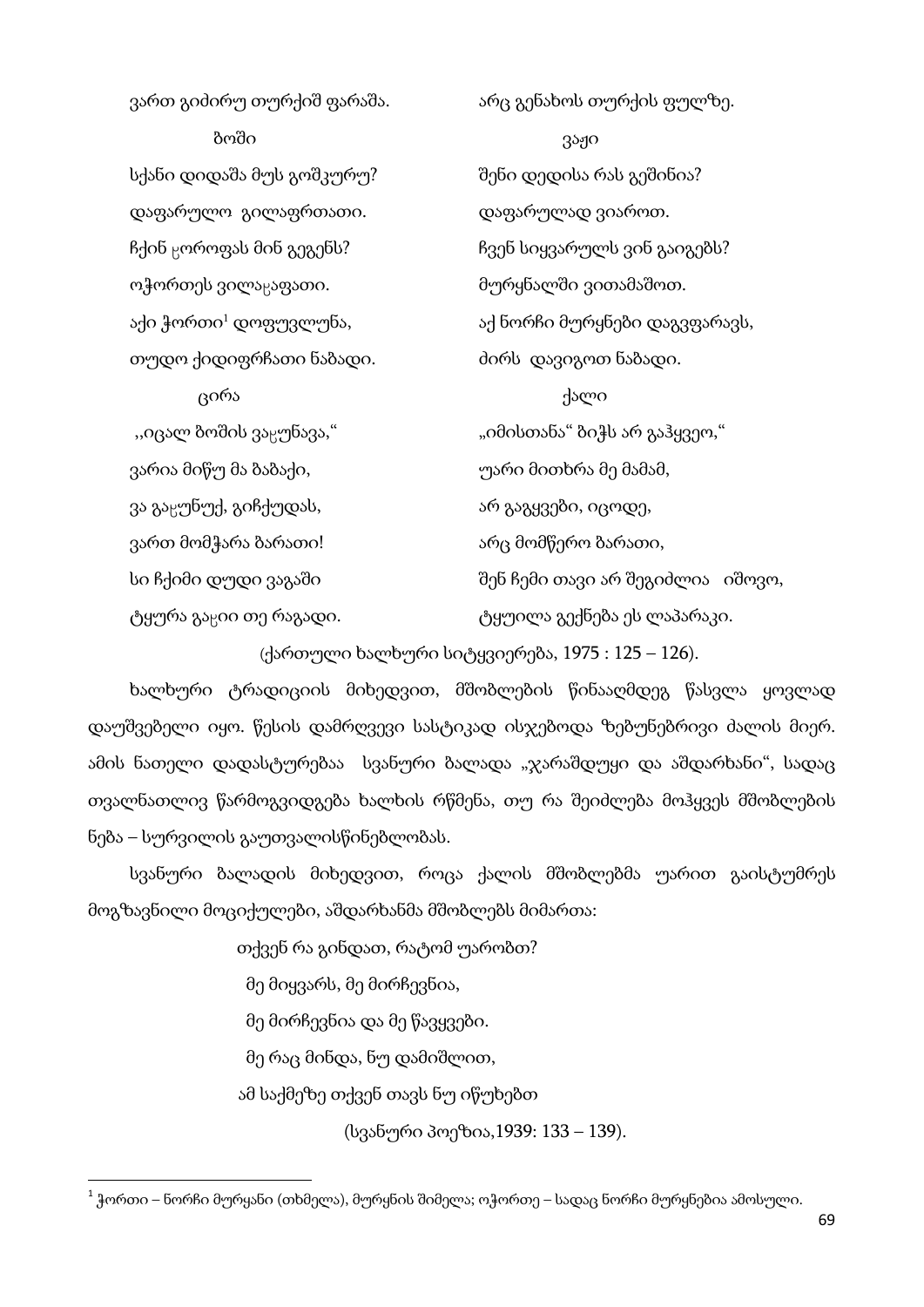მშობლები დათანხმდნენ, გადაიხადეს ქორწილი, მაგრამ ქალიშვილი დაისაჯა. ქორწილის შემდეგ მეუღლე წითელ ქაჯად მოეჩვენა, შიშისაგან შეშლილი ქალიშვილი შიშველ-ტიტველი ტყეში გაიქცა. მხიარულებით დაწყებული ქორწილი ტკივილით დამთავრდა.

ამ ნაწარმოებიდან ჩანს, რომ ხალხი მტკიცედ იდგა თავის ძველ შეხედულებაზე, რომლის წინააღმდეგ გამოდიოდა ახალგაზრდობა, მაგრამ ეს იყო ერთეული შემთხვევა. ძირითადად მაინც ყველაფერს მშობლები წყვეტდნენ.

მეგრულ ფოლკლორში იძებნება ტექსტუალური მასალა, სადაც გადმოცემულია ისეთი შემთხვევები, როცა შეყვარებული ქალ-ვაჟი თვითონ აგვარებს საქმეს.

| დიოვ ნანა               | დიოვ ნანა                      |
|-------------------------|--------------------------------|
| დიოვ, დიოვ, დიოვ, ნანა, | დიოვ, დიოვ, დიოვ, ნანა,        |
| დიოვ ნანა, დოპჭვიო,     | დიოვ ნანა, დამწვი?             |
| ჩქიმი ჩე-ჩე ღორღონჯეფი, | ჩემი ("თეთრი" –)  თეთრი ბატები |
|                         | ("ღერღედები")                  |

| ყველა ტურას შეაჭამე,       |
|----------------------------|
| ჩემო კოხტა გოგოვ,          |
| სხვისი ბიჭისთვის გაგზარდე? |
| კისერმოსატეხო გოგოვ,       |
| ეს რა ("არის") დამმართე    |
|                            |

("ჩამომიგდე"),

| დიოვ, დიოვ, დიოვ ნანა | დიოვ, დიოვ, დიოვ ნანა, |
|-----------------------|------------------------|
| დიოვ ნანა, დოპჭვიო?   | დიოვ ნანა, დამწვი?     |

(ქართული ხალხური სიტყვიერება, 1975 : 35 – 36).

მეგრულ პოეტურ ტექსტში გადმოცემულია სურვილი შეყვარებული ვაჟისა, რომ თავისი რჩეული პატარძლად იხილოს სახლში.

| ვოისა რადა, ვარალო,      | ვოისა რადა, ვარალო,        |
|--------------------------|----------------------------|
| სი ვარადა, ვარადა,       | სი ვარადა, ვარადა,         |
| სი დობჭვი დო სი დოფხალი, | შენ დამწვი და დამანელე     |
|                          | ("დამხრუკე")               |
| სი რე მომიკიონტე,        | შენ ("არის რომ") გამაბრუე, |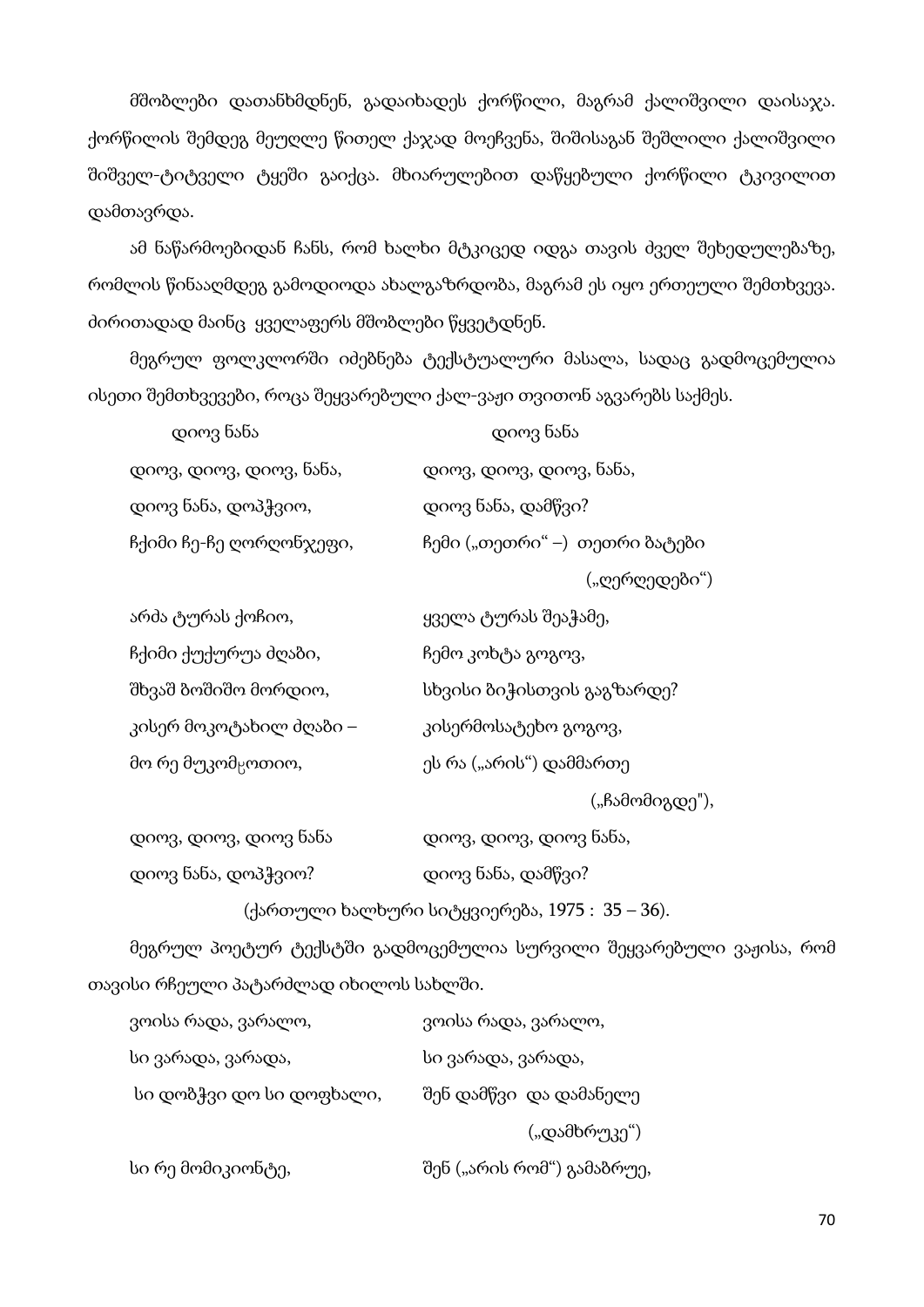| ირკოჩ თეს მირაგადუ –         | ყველა ამას მეუბნება –             |
|------------------------------|-----------------------------------|
| თე <sub>ს</sub> ოროფა მიოტე, | ეს სიყვარული მიატოვე,             |
| მარა ენა ვემმატებუ,          | მაგრამ ამას ვერ მივატოვებ,        |
| შური მიდგუ დიოდე,            | სანამ სული მიდგას,                |
| მალას ქომძირუდას –           | მალე მენახოს –                    |
| ჩქიმი კუნთხუს კინორდე.       | ჩემს სახლში იყო ("კუთხეში იდგე"). |
|                              |                                   |

(ქართული ხალხური სიტყვიერება, 1975 : 33-34).

მიუხედავად იმისა, რომ მაჭანკლის მოქმედების არეალი დიდია, ახალგაზრდების სურვილი, თვითონ აირჩიონ ცხოვრების მეგზური, მხოლოდ ფიქრად და სურვილად არ რჩება. მეგრულ პოეზიაში გვაქვს ნიმუშები, სადაც მკაფიოდაა გამოხატული ქალის პროტესტი მაჭანკლის მიერ შერჩეული საქმროსადმი:

 ჩაგუ მურსუ ჩაგუ მოდის – ჩაგუ მურსუ ამსერი, – ჩაგუ მოდის ამაღამ, სასინჯოთი ერჩქინელი, სასიძოდ არჩეული, ლიდაშ საქომონჯოთ მაფუ, ლიდას საქმროდ მყავს, გორილი დო მერჩქინელი. მოძებნილი და მიჩენილი. – იმ დღაქ სი დაგანწყუ, – ის დღე შენ დაგექცა, ჩაგუ რდასი ჩქიმი ტოლი, მოფონი გაგუ იყოს ჩემი ტოლი, თაში მუქ რე გაგაშერუ, ასის ასე რამ გაგასულელა, მუქ დაგი<sub>წ</sub>ვერუ თოლი?! რამ დაგიბრმავა თვალები? – მეჯინელო ტარიელი, – შესახედავად ტარიელი, არამხუტუშ ხე დო ტანი, არამხუტუს ხელი და ტანი, ჩხეშა ფართო, წელი ჭიფე, თეძო ფართო, წელი წვრილი, ერთი – მორთი სკვერიცალი, მიხვრა – მოხვრა შველივით. – სკანიანებს გაურიგი, – შენიანებს გაურიგე, ჩაგუ რენი სკანიცალი, ისტოლი სახარუ რომ არის შენისთანა, სი ოხერი, თით ოხერი, შენც ოხერი, ისიც ოხერი, ჟირხოლო გაძიცალი. ორივენი სასაცილო. – ე, ბოშეფი, ჩაგუ მურსუ, – ე, ბიჭებო, ჩაგუ მოდის, ჩაგუ მურს, მოსოფუნს, ისტოლის გაგუ მოდის მოარღვევს (არე-მარეს),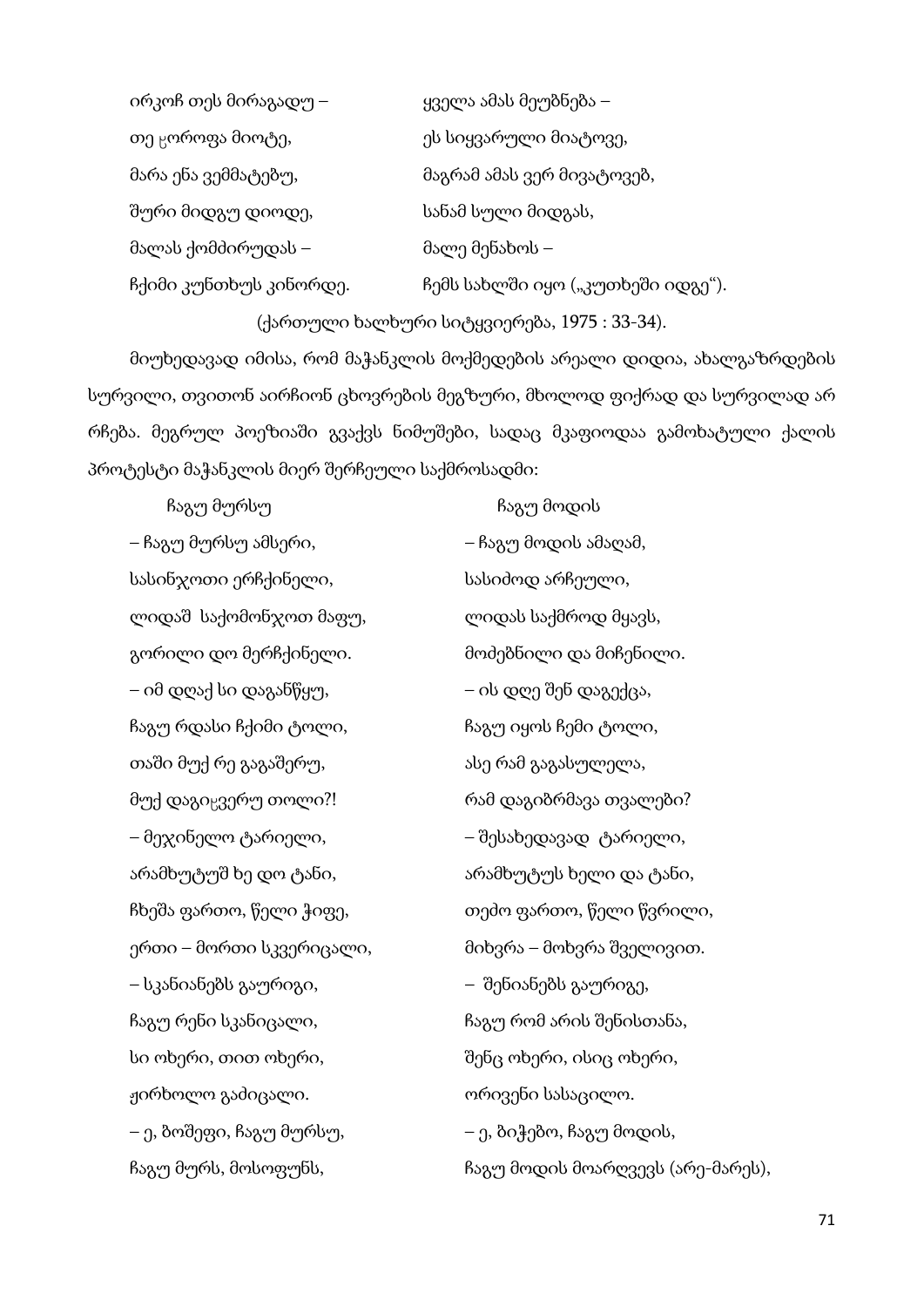იშო – აშო ქიდინწყით, იქით – აქეთ დაეწყვეთ, მხირულო შეფხვადათ. მხიარულად შევხვდეთ. ლიდას უხარენს გურს. ლიდას უხარებს გულს. ჩაგუ მურს, მოსოფუნს, მოსახი გაგუ მოდის, მოარღვევს (არე-მარეს), ჩაგუ, ჩაგუ, ჩაგუ, ჩაგუ, ჩაგა ჩაგუ, ჩაგუ, ჩაგუ, ჩაგუ, ჩაგუნია, ჩაგუნა... ჩაგუნია, ჩაგუნა... ვოორაიდა, ვოსაირადა, ვოორაიდა, ვოსარაიდა, ჩაგუნია, ჩაგუნაა, ნა. ის ის გაგუნია ჩაგუნაა, ნა.

(ქართული ხალხური სიტყვიერება, 1975 : 212-213).

საინტერესოდ მიგვაჩნია მოვიხმოთ პოეტური ფოლკლორის ნიმუში. სადაც გადმოცემულია იმ ქალის გულისტკივილი, რომელსაც მისთვის შეუფერებელი ვაჟი ,,გინაძირეს" ანუ უჩვენეს:

| დედა! ენა მუ <sub>ხ</sub> ოფე     | დედა! ეს რა ყოფილა        |
|-----------------------------------|---------------------------|
| დედა! ენა მუ <sub>წ</sub> ოფე დო  | დედა! ეს რა ყოფილა და     |
| დედა! ენა მუს რე გუ,              | დედა! ეს რას გვანებია,    |
| კუჩხ – ქოთომი, დუდ – კოკუჩი,      | ქათმისფეხა, ინდაურისთავა, |
| პიჯ ქვერსემი, თოლი – ღუ           | დიდპირა და ბუსთვალება     |
| ნეტე მიშ ნაკეთებრე,               | ნეტა ვინ გააკეთა,         |
| ნეტე მუ დიდაქ ხუ,                 | ნეტა რა დედამ შვა,        |
| ათე ქაბლა, ათე რ <sub>გ</sub> ნტ, | ეს საქონელი, ეს თხა,      |
| ათე კამეშ, ათე ჩხუ.               | ეს კამეჩი, ეს ძროხა.      |

(ტექსტი მოგვაწოდა 2007 წელს აწ განსვენებულმა ა. ტუღუშმა.

ეს ლექსი 1932 წელს ჩაუწერია პორფილე ნანეიშვილს).

გასათხოვარი გოგო აცხადებს, თუ როგორი ვაჟი წარმოუდგენია მას თავის ტოლად:

| … ახალგაზრდა ბოში მოკო                    | ახალგაზრდა ბიჭი მინდა, |  |
|-------------------------------------------|------------------------|--|
| ეჩ წანერი პუნდასუნი,                      | ოცი წლისა მყავდეს,     |  |
| იარაღიშ მოკვანწილო,                       | იარაღში გამოწკიპული,   |  |
| ოკო გუმართუდასინი                         | უნდა დამტრიალებდეს.    |  |
| (ქართული ხალხური სიტყვიერება, 1975: 115). |                        |  |

გულდამძიმებული ქალიშვილის ჩივილია გადმოცემული ტექსტში :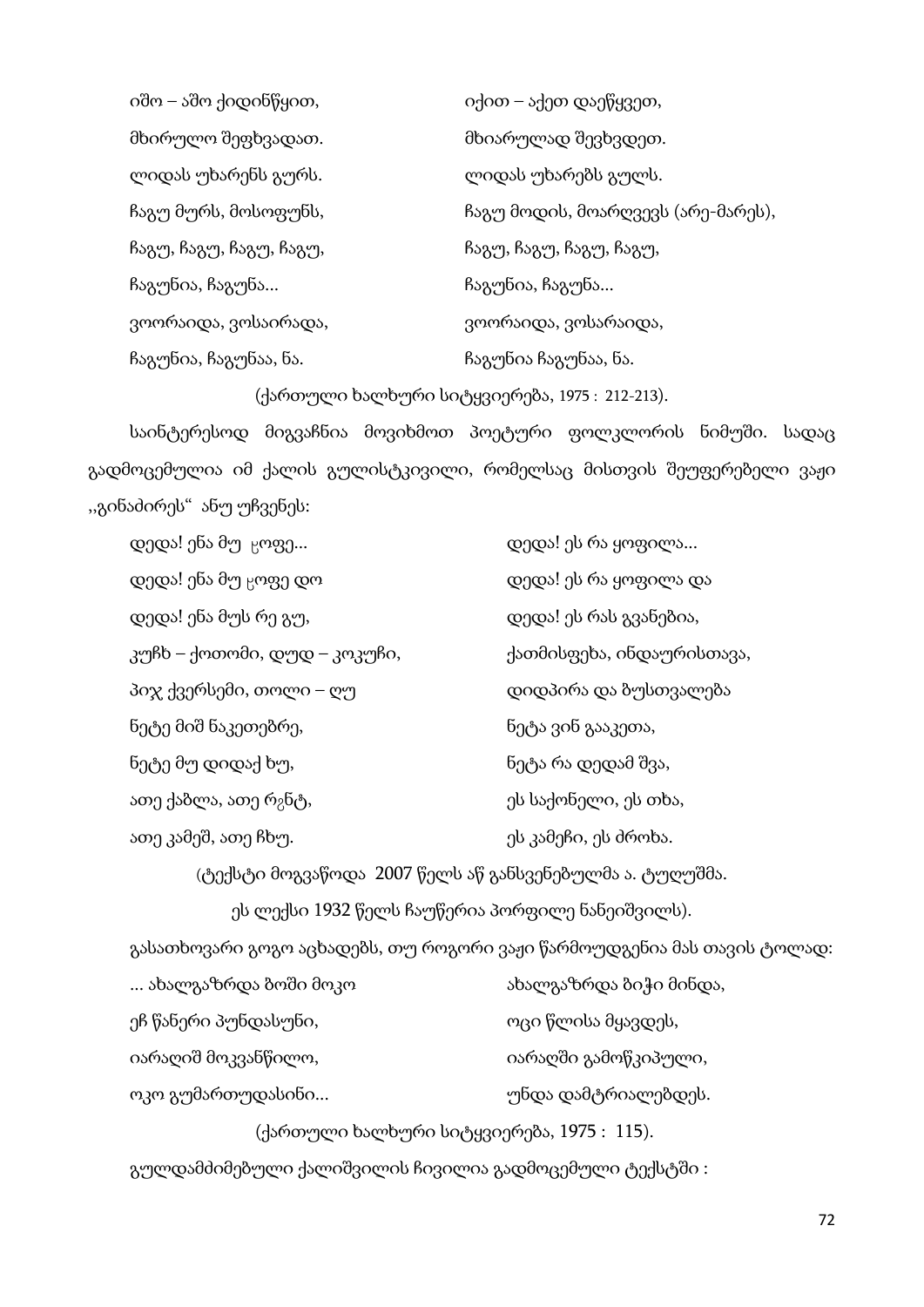| შხვას ოკონი, მა ვამოკო,                         | სხვას რომ უნდა, მე არ მინდა, |
|-------------------------------------------------|------------------------------|
| მოკოდუნი ის ვემეფჩეს,                           | ვინც მინდოდა, მას არ მიმცეს, |
| გური ქ <sub>გ</sub> მმო <sub>₿</sub> ონაფეს –და | გული თუ მომაყვანიეს,         |
| მიდვაცუნუქ მეღეჯეს.                             | გავყვები მეღორეს.            |

#### (ქართული ხალხური სიტყვიერება, 1975 : 248).

მაჭანკლის გარიგებით შექმნილი ოჯახი არა მარტო ქალებისთვის იყო მძიმე და აუტანელი, ამ მავნე წესს ძალიან ხშირად მამაკაცებიც უჩიოდნენ:

მამაჩემმა ცოლი შემრთო,

შავი იყო, არაბს ჰგავდა...

ან კიდევ :

რა საქმე მიყო მამამა,

დამღუპა, დამანელაო;

ერთ უშნო ქალზე დამნიშნა,

სახელად ჰქვია პელაო.

(გოგოჭური, 1978 : 27).

შევეხოთ გოლიათ ქალთა სახეებს, რომელთაც ზღაპართმცოდნეობაში გარკვეული მნიშვნელობა ენიჭებათ. გოლიათი ქალის სახე ზღაპრულ ეპოსში განსაკუთრებულია, რაც ყველაზე მეტად საგულისხმოა, ისინი თავიანთი ქორწინების საკითხს საკუთარი ნება –სურვილით წყვეტენ, სხვა პირთა ჩარევის გარეშე (ფარტენაძე, 1978 : 54).

მეგრული პოეტური ტექსტიც, ვფიქრობთ, ზემოთ მოტანილ საკითხს ეხმიანება:

| $\beta$ ოროფილ პუნს შამგონას, $^1$         | შეყვარებული მყავს შამგონაში, |
|--------------------------------------------|------------------------------|
| მიდგაქ ოკონ გამგონას,                      | ვინც უნდა გამიგონოს,         |
| მა იშენი ვა <sub>ნ</sub> უნუქ <sub>გ</sub> | მე მაინც გავყვები            |
| ჩქიმი თოლიშ ნაგორას                        | ჩემი თვალით მოძებნილს.       |
|                                            |                              |

(ქართული ხალხური სიტყვიერება, 1975: 146).

ზემოთ მოხმობილი მასალა გვაძლევს უფლებას, რომ განვაცხადოთ: მაჭანკლობა საკმაოდ ფესვგადგმული იყო საზოგადოებაში და მას მნიშვნელოვანი ადგილი ეკავა ქალ– ვაჟის დაოჯახების საქმეში. უდავოა, რომ ახლა უკვე ეს ისტორიის საკუთრება

 $\overline{\phantom{a}}$ 

 $1$  შამგონა – სოფელია ზუგდიდის რაიონში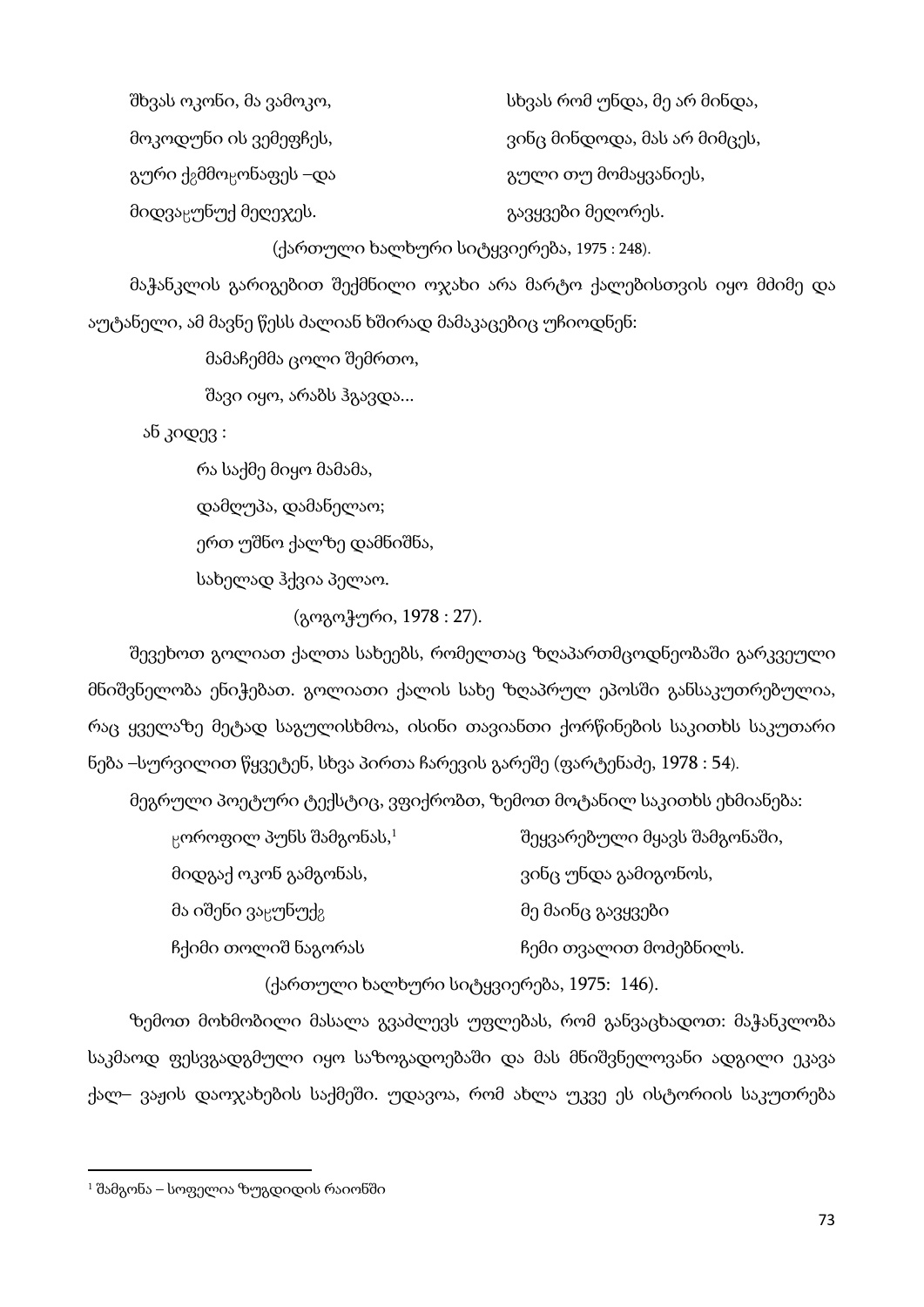გახდა. მართალია, წარსულიდან გადმოსული გამოცდილებით მაჭანკალი დღესაც მოქმედებს, მაგრამ იგი ოდინდელ პოპულარობას მოკლებულია.

ცხადია, რომ საქორწინო კავშირის დამყარებისათვის სავალდებულო ერთ-ერთ ძირითად წინაპირობად წყვილთა პირადი ღირსებები, გვარ-ჩამომავლობა, ავკარგიანობა იყო მიჩნეული. მატერიალურმა სიდუხჭირემ წინა პლანზე მზითვის ინსტიტუტი წამოწია. ამ მხრივ დაინტერესეული იყვნენ როგორც ქალის, ასევე ვაჟის მშობლები. ამ საკითხს მნიშვნელობა დღესაც არ დაუკარგავს. სამწუხაროდ, ვაჟი ქალს მეტწილად ქონების გულისათვის თხოულობდა და იძულებული იყო პირად გრძნობაზე უარი ეთქვა. ეს მდგომარეობა განსაკუთრებულად ღარიბ კაცს აწუხებდა, რადგან ასული უმზითვობის გამო გაუთხოვარი ურჩებოდა.

> ვაი დედავ, თითი მტკივა მე ვერ გავძლებ უთითოდ, ამ დასაწყვეტსა ბიჭებსა არ მივყევარ უმზითვოდ.

> > (თსუ. ფ. არქ №2850).

მეგრული ჩვეულებით, ქალიშვილის დედებს, შვილი ათი წლის რომ გაუხდებოდათ, ბატებს უყიდდნენ და ამწყემსებდნენ. ისინიც დილით ადრე მირეკავდნენ წყლის პირას და საღამოს უკან გამოჰრეკავდნენ, ასე რომ ყველა გლეხის ქალი თავის სამზითვო ქვეშაგების სამზადისს ადრიდანვე იწყებდა (ცაიშვილი 1894, №156). ყველა ოჯახი როდი ახერხებდა ამას, ამიტომაც იდგა მზითვის საკითხი ასე მტკივნეულად. ამ თვალსაზრისით საინტერესოა მეგრული შაირი:

| ძღაბი ჯგირი ვორექ, მარა | გოგო კარგი ვარ, მაგრამ |
|-------------------------|------------------------|
| ზზითი მუთა მაპალუუ      | მზითევი არ გამაჩნიაო   |
| (ყიფშიძე, 1994 : 114).  |                        |

მზითვიანი ქალის შერჩევისა და ამგვარი ქორწინების შედეგები მეგრულ ფოლკლორში ნათლად არის გადმოცემული. მაგ.:

| ასეინ ბოშკათეფი      | ახლანდელი ყმაწვილკაცები |
|----------------------|-------------------------|
| ასეიან ბოშკათეფი     | ახლანდელი ყმაწვილკაცები |
| ფარამ ოსურს იგორუნა, | ფულიან ქალს ეძებენ,     |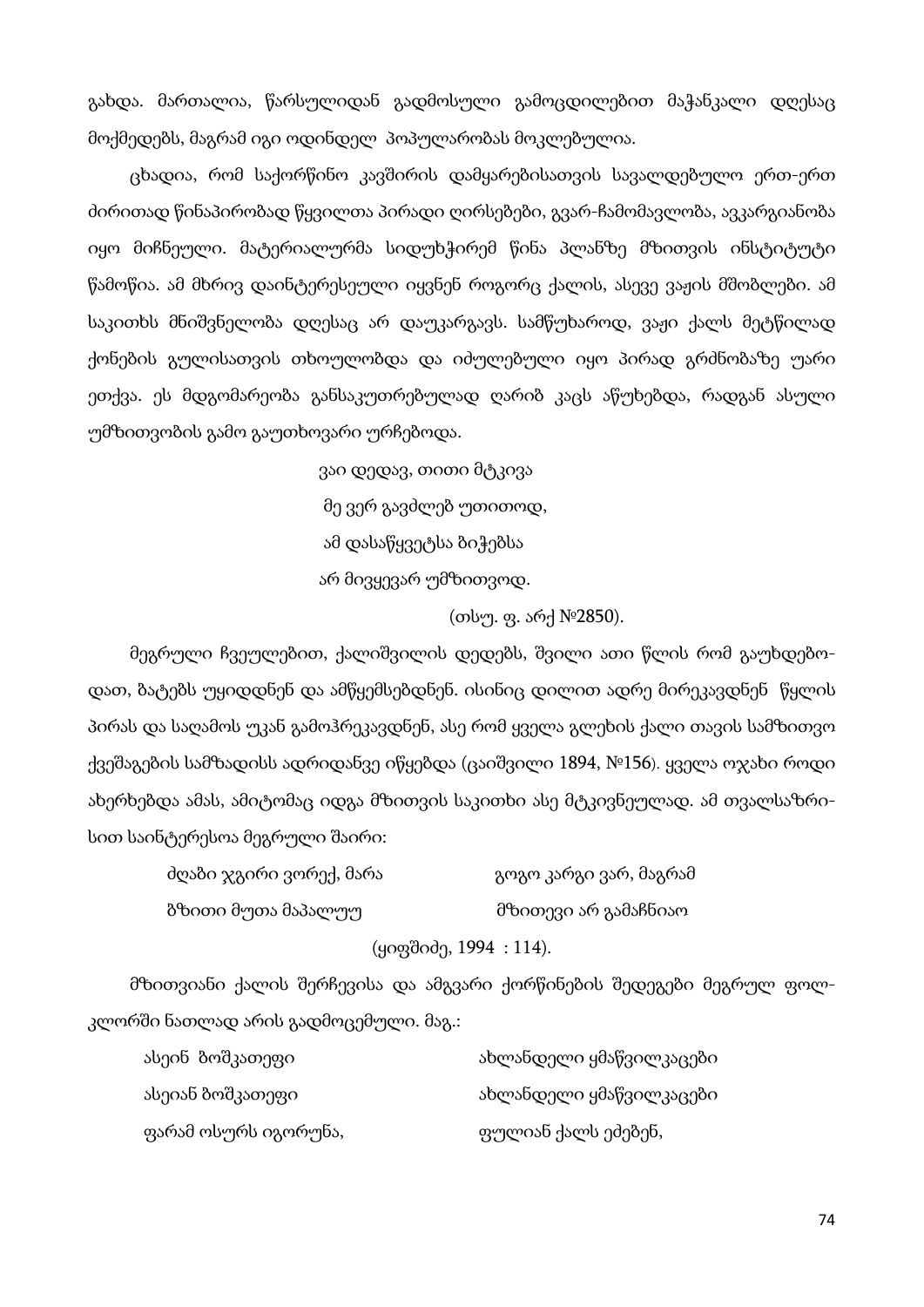მუში ხეთ მუთუნს ვაცადუნა, თავისი ხელით არაფერს აკეთებენ ("არ ცდილობენ"), ნამზითუთი იხორუნა, ნამზითვით სახლდებიან, მზითი დელიებუნანი, მზითევი რომ დაელევათ, სო დიხასი ითხორუნა. სად მიწაში ჩაძვრებიან ("დაიმარხებიან"). ოსურეფიშ ოყვილარო ვილი გოლების მოსაკლავად ჭუკიშ წამალს იგორუნა. თაგვის წამალს ეძებენ. მუშენიე, ბოშკათეფი რატომაა, ყმაწვილკაცები თეცალ საქმეს ორთუნანი,  $\qquad \qquad$ ასეთ საქმეს რომ აკეთებენ, უსქვამელა ოსურეფი მახინჯი ცოლები კუნთხუშა კინოისორგუნანი, კუთხეში რომ გიყრიათ (დახვავებული), შხვაში ჯგირს ქოძირუნთინ, სხვის კარგს რომ ნახავთ, თოლს ჩილამურ გორყუნანი, თვალებში ცრემლი მოგდით (,,გარს შემოგყვებათ"), ჟირ კაპეკ დო პინტიშენი ორი კაპიკისა და ჭინჭისათვის დუდი გოგისოფუნანი? თავი გაგიხეთქიათ? მარა თენა მიშ ბრალი რე – მაგრამ ვისი ბრალია, თქვანი თოლი რე გორთუნანი. თქვენი თვალი (,,არის რომ") გიშვებათ.

(ქართული ხალხური სიტყვიერება, 1975 : 192) ვაჟი ერთგვარ პირობას ართმევს გასათხოვარ ქალს, თუ გემრიელი მექნები, მზითვს არ მოგთხოვო. მოგვყავს ტექსტი:

- დიხას ვაოჩვალაფუა მიწას არ დავამალვინებ, ძღაბი, მოლმა<sub>ხ</sub>უნუქი და იყო გოგო, თუ გამომყვები, ღუმუს ვაგოჩხარაფუა. ღომს არ გაცეხვინებ. გემუანქ ქუმაცი და, ითუ გემრიელი მექმენ.
- ჟი ქილორი მეფურინუნს, ზემოთ ხოხობი მიფრინავს,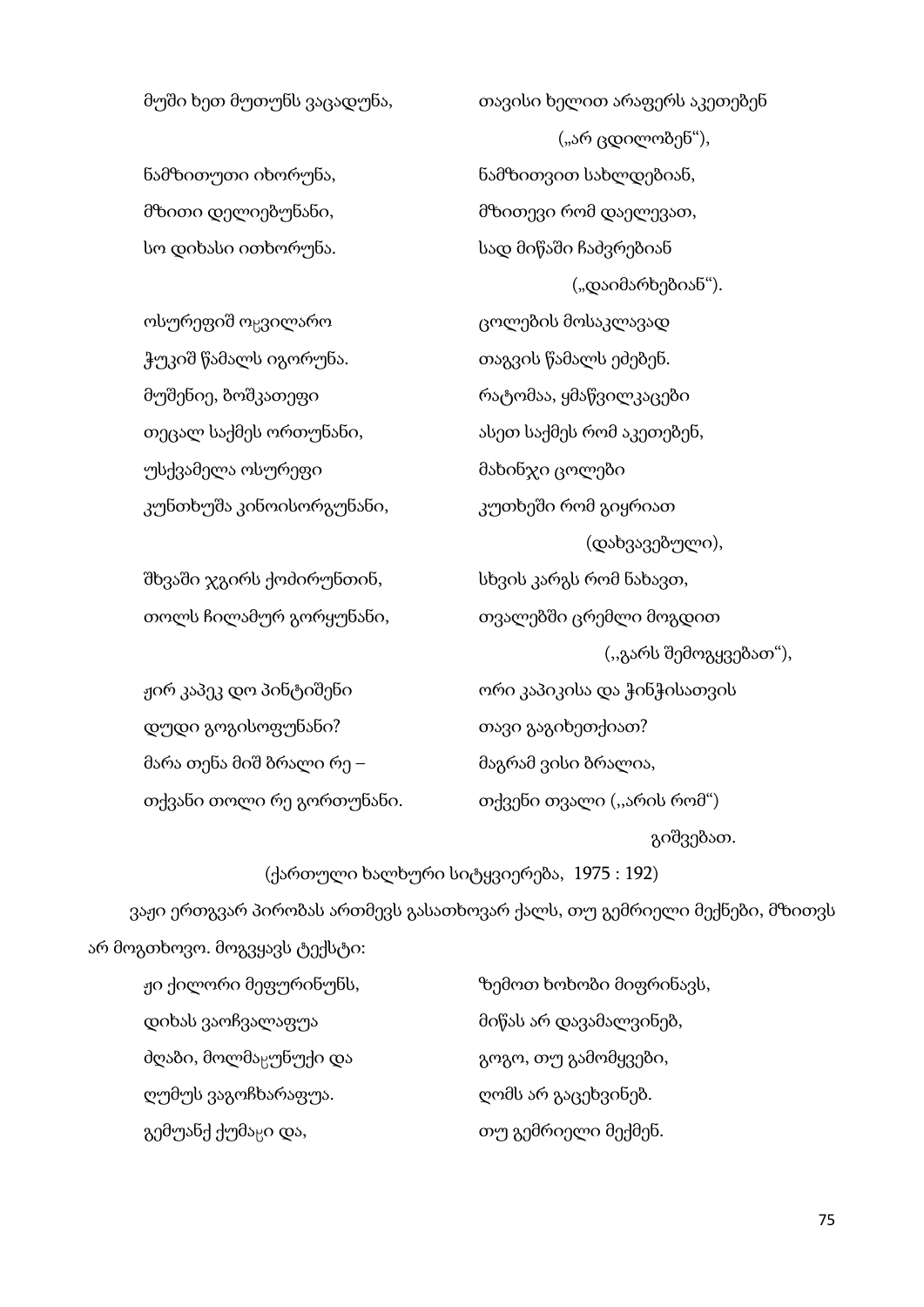#### ზითის ვამგოღალაფუა, მზითევს არ მოგთხოვ

("მოგატანინებ"),

უგემურქი ქუმა<sub>წ</sub> და, იოთ და თუ უგემური მექმენ, დუს გუგოტახაფუა. თავს გაგატეხინებ.

(ქართული ხალხური სიტყვიერება, 1975 : 191).

მეგრული ტექსტუალური მასალა გვაძლევს იმის თქმის უფლებას, ვაჟმა ლამაზ ქალს მზითვი არ უნდა მოსთხოვოს, რადგანაც ეს ვაჟისთვის ბიჭობის, ვაჟკაცობის შეურაცხყოფად იქნება გაგებული და აღქმული:

| ტანი ლანდარი, წელი ჭიფე,                                    | ტანი აშოლტილი, წელი წვრილი,          |  |
|-------------------------------------------------------------|--------------------------------------|--|
| ორტყაფ გითოწკიროკილი $^{\rm l}$                             | სარტყელ კოხტად შემორტყმული,          |  |
| ჩხვინდი კვეკვერე, თოლი ფართო                                | ცხვირი ლამაზი ("კოტა," "მოხდენილი"), |  |
|                                                             | თვალი ფართო,                         |  |
| უჩა თომა კიროკილი                                           | შავი ხვეულთმიანი,                    |  |
| მუდგა ჯგირო დეკვირენი                                       | რაგინდ კარგად დააკვირდე,             |  |
| ვაგაგორე შურო კილი,                                         | ვერ მოუძებნი ნაკლს,                  |  |
| ათას ქესა ფარა ღირუ,                                        | ათას ქისა ფული ღირს,                 |  |
| ორდე თიში <sub>წ</sub> ოროფილი                              | იყო მისი შეყვარებული,                |  |
| დუც ლაფი გინოწუმუდას                                        | თავს ლაფი გადასხმოდეს                |  |
| სკანდე ბზითის მათხუალს,                                     | შენგან მზითვის მთხოვნელს,            |  |
| მა ბოშალა <sup>2</sup> მიღუნი,                              | მე ვაჟკაცობა ("ბიჭობა") მაქვსო,      |  |
| იქ უკული ვათქუას.                                           | მან მერე აღარ თქვას                  |  |
| გიზუკოლუნქ – დღას ვა <sub>ს</sub> უნა                       | დაგარიგებ – არასოდეს გაყვე           |  |
| მით დოგიჭყანს ვარჭუას,                                      | ვინც დაგიწყებს ვაჭრობას,             |  |
| თიშ ჩქიჩქუქ <sub>გ</sub> , სქანი ძუძუ                       | მის შვილს  შენი ძუძუ                 |  |
| ვახვადუ დო ვაწუას!                                          | არ ხვდება და არც მოწოვოს!            |  |
| (მთქმელი სონია ხარბედია, 1982 წელი სენაკის რ-ნი სოფ მენჯი). |                                      |  |

განსაკუთრებით მნიშვნელოვანია ის ფაქტი, რომ გასათხოვარ ქალს სხვა ნივთებთან ერთად სამზითვოდ წიგნსაც უგროვებდნენ.

 $\overline{a}$ 

 $^{\rm 1}$  გითოწკიროწკილი – ვიწრო წელზე კოხტად სარტყელშემორტყმული.

 $^{-2}$  ბოშალა–ყრმობა, სიყმაწვილე, ბიჭობა, ვაჟკაცობა (ბოშალს გუმორჩქინა–ვაჟკაცობის გამოჩენა) (ქობალია  $2010 : 66$ ).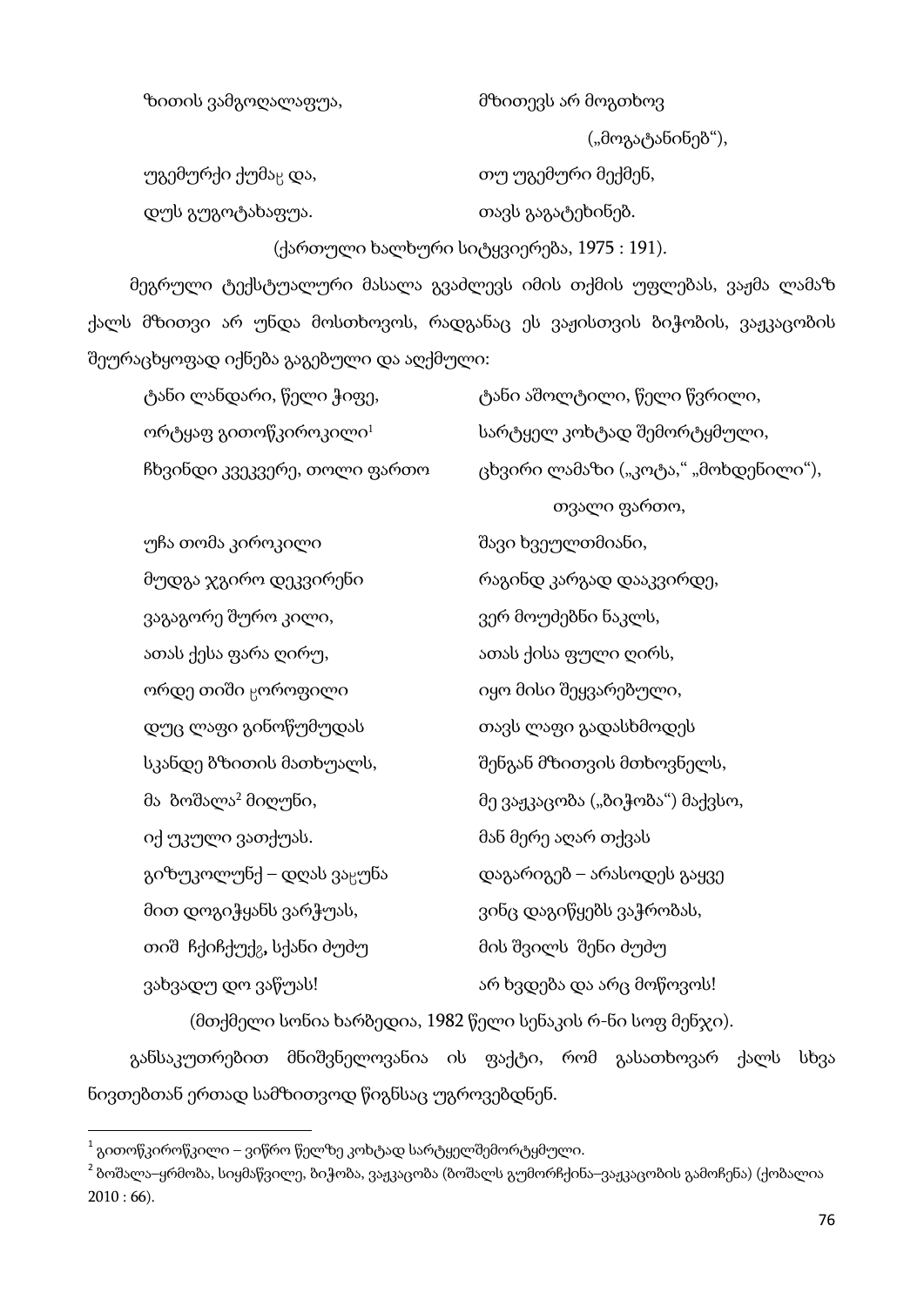მზითვის სიაში წიგნებიდან პირველი ადგილი "ვეფხისტყაოსანს" ეჭირა. ანუკა ბატონიშვილის 1712 წლის მზითვის სიაში, საერო წიგნებიდან, სხვებათან ერთად მოხსენიებულია ,,ვეფხისტყაოსანი". ქსნის ერისთავის ასულ ელენეს 1713 წლის მზითვის სიიდან ირკვევა, რომ მისთვისაც, გარდა სხვა წიგნებისა, საჩუქრად გადაუციათ "ვეფხისტყაოსანი". წიგნების დიდი ნაწილი თვით გასათხოვარი ქალის მიერ იყო გადაწერილ-დაკაზმული.

ფუცუ დგებუაძე-ფულარია "ოქროს ბეჭედში" გადმოგვცემს, რომ სამეგრელოს მთავრის დავით დადიანის ძმამ კონსტანტინემ, როცა მაია დადიანზე იქორწინა, ახლადშეუღლებულებს უამრავ საქორწილო საჩუქართან ერთად საუკეთესო ბიბლიოთეკა მიართვეს ,,...კარადაში ფაქიზად ეწყო: მოოქროვილყდიანი "ვეფხისტყაოსანი", სულხანსაბა ორბელიანის "ლექსიკონი", "ქილილა და დამანა", მარიამ ბატონიშვილისეული "ქართლის ცხოვრება", "სარკე თქმულთა", თეიმურაზ მეორის ლექსები და პოემები, "ვისრამიანი", ჩახრუხაძის "თამარიანი", "რიტორიკა", "კატეღორიების სახელმძღვანელო", "კაზმულსიტყვაობა" და მრავალი სხვა საეკლესიო თუ საერო წიგნი (დგებუაძე-ფულარია, 1982 : 14).

"ვეფხისტყაოსანი" ყოველთვის მზითვის ერთ-ერთ მთავარ კომპონენტს წარმოადგენდა. "ვეფხისტყაოსნის" მირთმევა ქართველი ქალის ინტელექტის ერთგვარი აღიარება იყო (სიხარულიძე, 1960:261). მიხეილ ჩიქოვანი შენიშნავს, რომ ეს ფაქტი არა მხოლოდ შოთა რუსთაველის გენიალური ქმნილების პოპულარობის თვალსაზრისითაა საგულისხმო, არამედ იგი აგრეთვე ქართველი ხალხის ღრმა ჰუმანიზმის მაჩვენებელიცაა (ჩიქოვანი, 1937 : 238).

"ვეფხისტყაოსნის" მზითვად გატანება საზოგადოების დაბალ ფენაშიაც დასტურდება. ერთ-ერთ ხალხურ ლექსში ვკითხულობთ:

> ქალი მყავდა მშვენიერი, თავმორთული კაოსანი, გავათხოვე, გავატანე ჩემი ,,ვეფხისტყაოსანი"...

ეს ლექსი განსაკუთრებით "გავრცელებული ყოფილა დასავლეთ საქართველოში და ასახავს იმ ჩვეულებას, რომლის მიხედვითაც რუსთაველის პოემა პატარძალს მზითვად ეძლეოდა" (ჩიქოვანი 1937 : 238).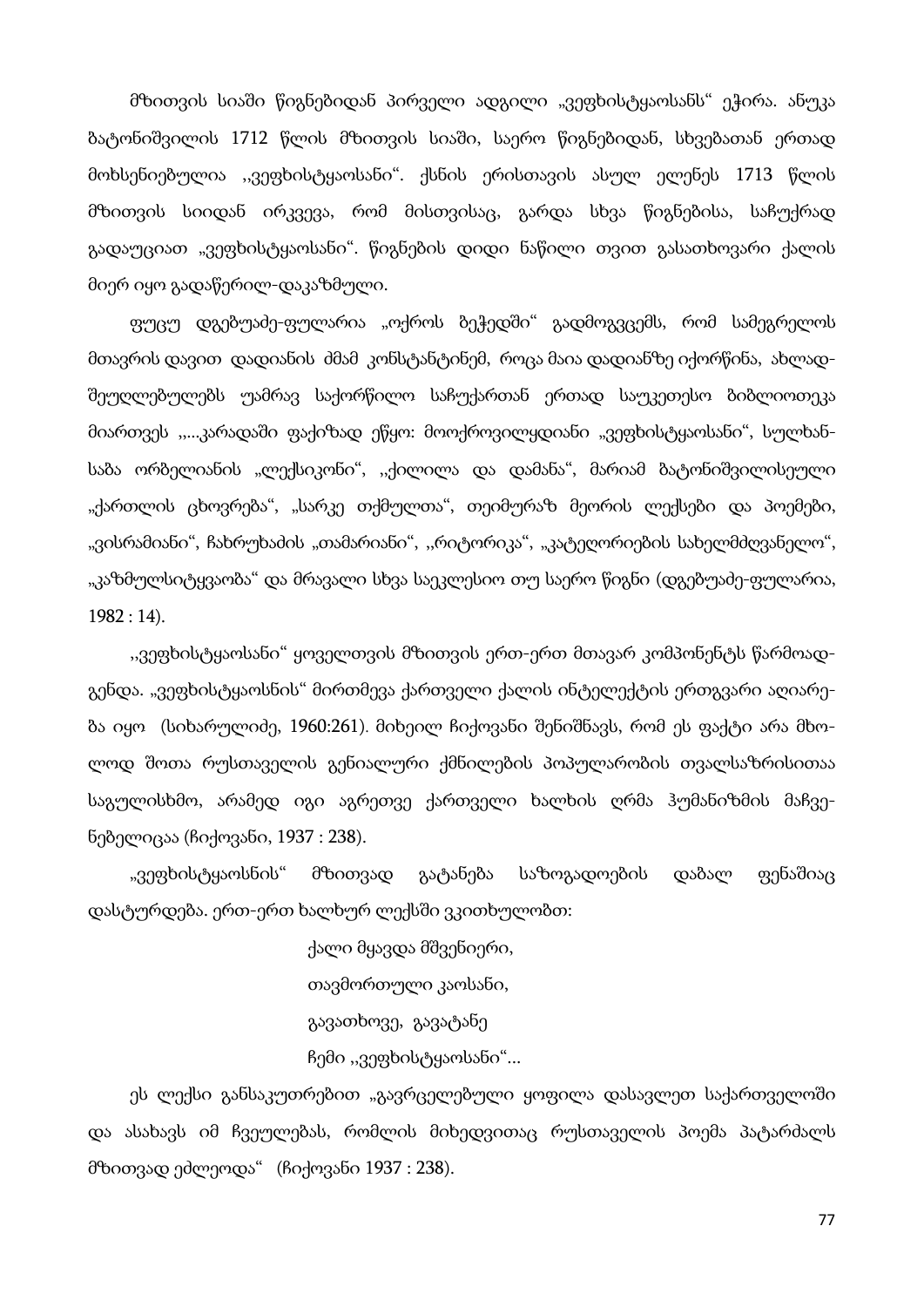ნატურალური მეურნეობის რღვევას თან ახალი იდეები, თემებისადმი ახალი დამოკიდებულებები მოჰყვა. რა თქმა უნდა, ეს ცვლილება საპატარძლოს შერჩევის პრინციპსაც შეეხო. ამ ეტაპზე ქალ-ვაჟი მშობლების მიერ შერჩეულ კანდიდატურას ნაკლებად უწევს ანგარიშს. დასაქორწინებელი წყვილები თვითონ ირჩევენ სასურველ ცხოვრების თანამგზავრს და მშობლებს თხოვენ, მათი სურვილი დააკმაყოფილონ. ბუნებრივია, ეს ცვლილება თავის გამოხატულებას ხალხურ ლექს-სიმღერებში პოულობს.

გასათხოვარი ქალის სურვილი ნათლად არის ჩამოყალიბებული ლექსში "დამეხსენ, დედი". მოვიხმოთ ტექსტი:

> დამეხსენ, დედი, დამეხსენ, ნუ მიკლავ ქალობასაო, რად გინდა გავყვე ცოლათა დუშმანსა ჭიტუასაო. რას ვაქნევ ვაჟკაცს უგუნურს, უშნოს, ტოტყოს და ტლანქსაო, ვეფხვად ნაზარდი არ იყოს, არ ამშვენებდეს გვარსაო, აბჯარ – ფარს რომ არ ისხამდეს, არ აღმერთებდეს ხმალსაო. მტერს არ ეკრძალოს ქორული, ლაშქრობა მისი ბარსაო, კარზედ მომდგარსა ვერაგსა ვერ უხვედრებდეს ფარსაო. სიტყვა – პასუხსა უფრთხოდეს, მწყრალ იყოს ზრდილობასაო, წინაპართაც მოსწყვეტია, არც ჰგუობს მომავალსაო. მე მინდა ვაჟკაცთ ვაჟკაცი, არ მზისა დასარიდია, მხნეთა მხნე იყვეს შინ, გარეთ, მოყვარე, არა ფლიდია,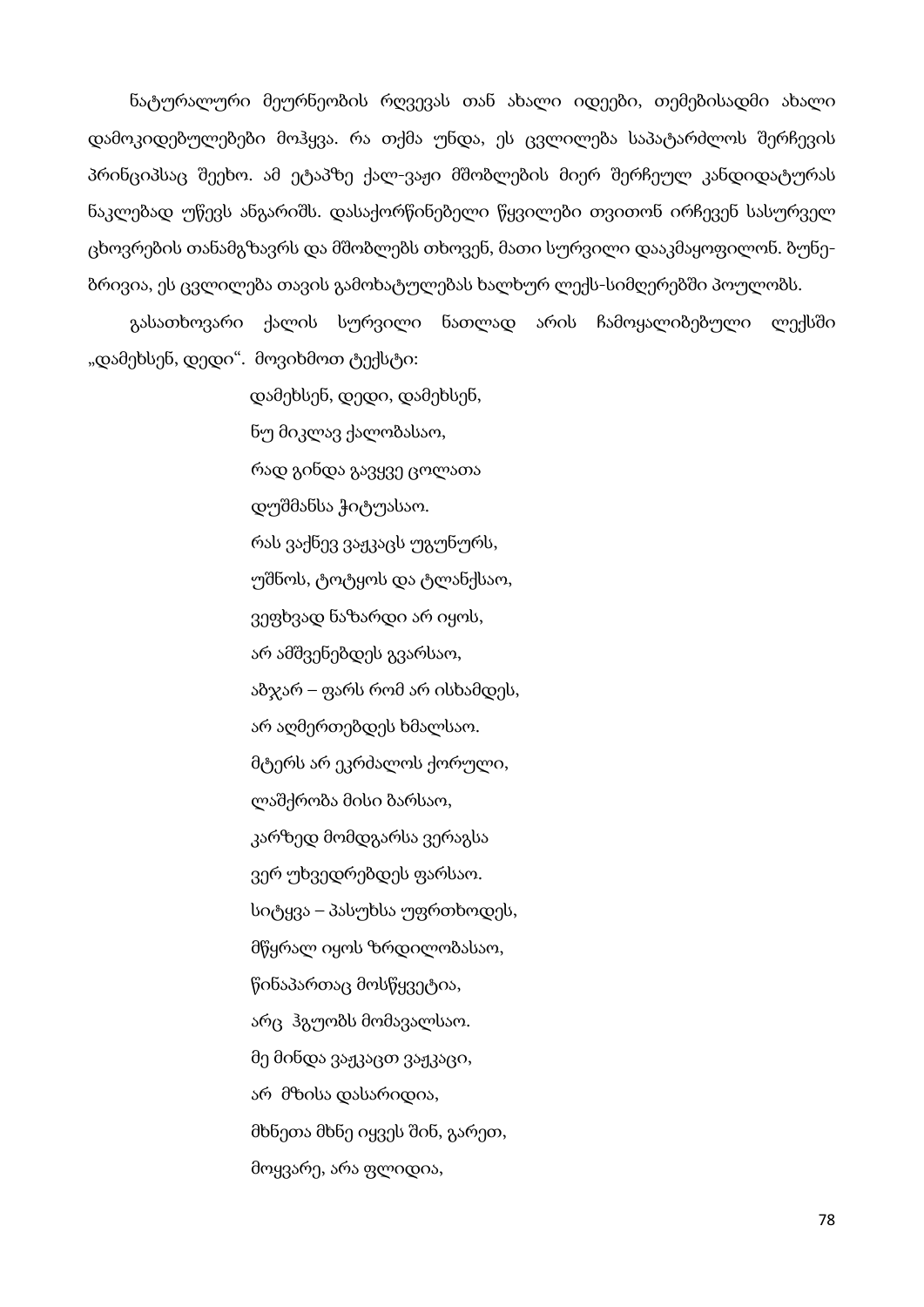ლომი ლომობდეს ფრანგულით, მტერსა დაჰმართოს რიდია, მოყვართ მოყვარე, მთლათ თემში ლხინი, იმედი დიდია, რა დაწვეს, ამას იტყოდე, მზე ჩაესვენა, ბინდია, ადგების – ამოესვენოს, მთვარე გეგონოს მშვიდია. ეს არა ჰძმობდეს ვაჟკაცსა, თვალით არ ვნახო ქმარიო, – ასე ეტყოდა დედასა გასათხოვარი ქალიო. (კოტეტიშვილი, 1961 : 52-53).

ტექსტიდან ჩანს, რომ გასათხოვარ ქალის სურვილს ანგარიშს უწევენ: მისთვის სასურველია ვაჟი, რომელიც სახელიანი, ვაჟკაცი და შრომისმოყვარეა.

ან კიდევ:

| ძღაბი:                             | გოგო:                    |
|------------------------------------|--------------------------|
| … მა ეფერი ბოში მოკო,              | … მე ისეთი ბიჭი მინდა,   |
| ირემც ნადირენდას ზღვას,            | ზღვაში ირემს ნადირობდეს, |
| ორაგულ დო კალმახას                 | ორაგულსა და კალმახსა     |
| მოსათ ჭოფუნდას ტყას,               | ბადით ტყეში იჭერდეს,     |
| გვალას რზენო ოშქვანდას,            | მთას ვაკედ გადააქცევდეს, |
| რაშით ფურინ <sub>გ</sub> ნდას ცას. | რაშით ცაში დაფრინავდეს!  |
| ქიიქ <sub>გ</sub> ნქო სი თენეფც?   | შენ იზამ ყველა ამას?     |
| მუთ მიმტკიცე <sub>წ</sub> ოროფას?  | რით მიმტკიცებ სიყვარულს? |
| ბოში:                              | გიჭი:                    |
| ზღვაშ ძგას კუჩხის გილუუნჭირა,      | ზღვის პირს ფეხს დავაჭერ, |
| როფეცალო ქ <sub>ბ</sub> დვოხუა,    | ვარცლივით დავაპირქვავებ, |
| ჟი ტყას ვევოფალაფუა,               | ზევით ბალახს არ ვახარებ, |
| ირემც გურთანც გევუსკუა,            | ირემს გუთანში შევაბამ,   |
|                                    |                          |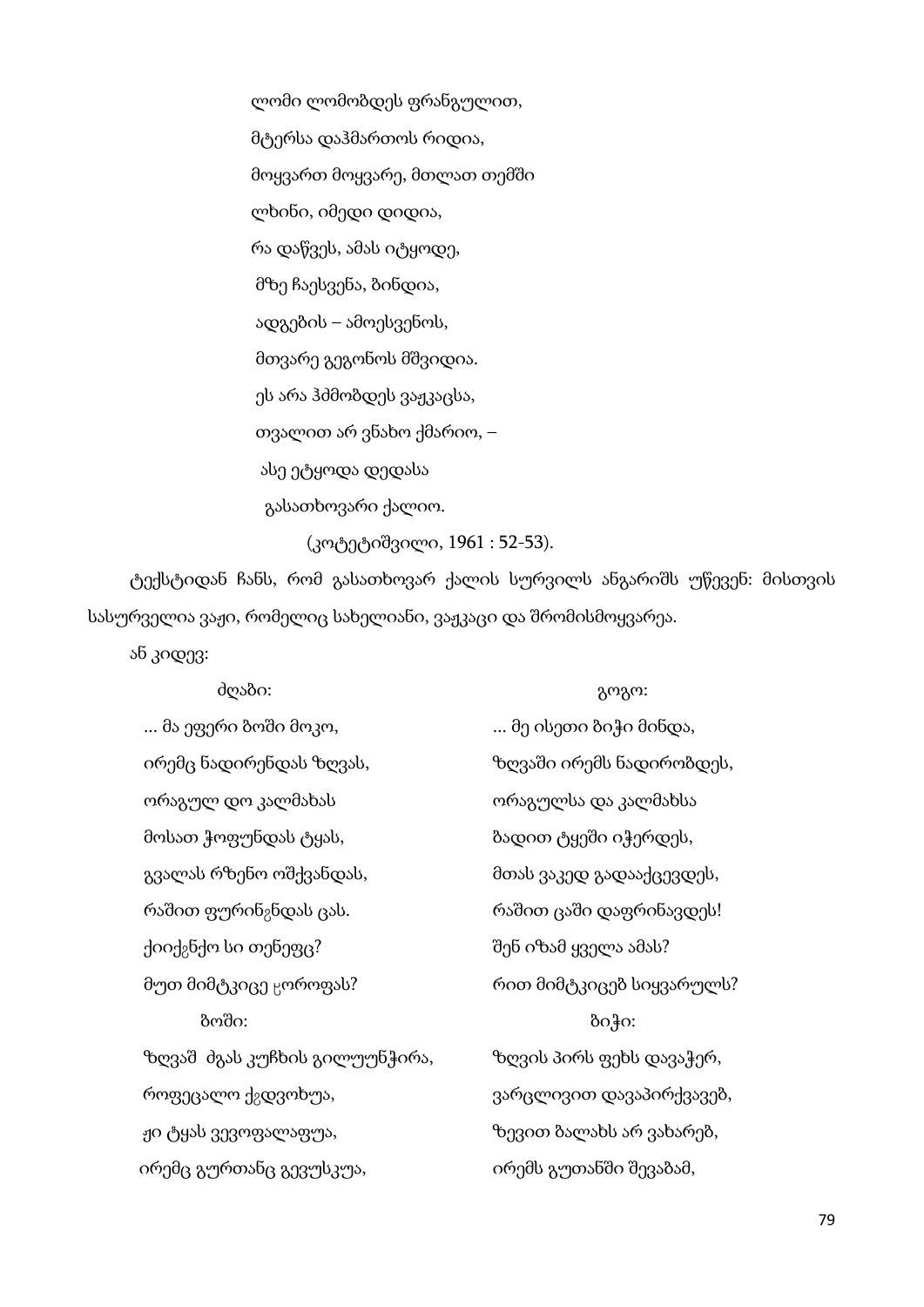| ჰაერც ყორშის ქიგეიდგ <sub>გ</sub> ,          | ჰაერში კოშკსა აგიგებ,      |
|----------------------------------------------|----------------------------|
| ჯგირ დო სქვამც <sub>გ</sub> დოიჩუა,          | კარგს და ლამაზს შეგინახავ, |
| შურ დო გურით სქან ვორექ <sub>გ</sub> ,       | სულით და გულით შენი ვარ,   |
| მი <sub>ც</sub> ორქ <sub>გ</sub> დო_გიფუჩუა. | მიყვარხარ და გიფიცებ.      |

(სამუშია, 1971 : 32).

დრომ ქორწინების წინაპირობათა არსი შეცვალა. მაჭანკალი თანდათნობით კარგავს თავის ფუნქციას და ამით ძირი ერყევა გარიგებით ქორწინებას. მზითვი, ე.ი. ვაჟის მატერიალური დაინტერესება უკან პლანზე გადადის. მნიშვნელოვან ადგილს იკავებს სიყვარული. ახალგაზრდება თავიანთი გრძნობით, შინაგანი სამყაროს კარნახით ქმნიან ოჯახებს. მშობლები უკვე ვეღარ ასრულებენ გადამწყვეტ როლს ქალ-ვაჟის შეუღლებაში, რაც მათ უკმაყოფილებას იწვევს. თაობათა ეს ბრძოლა თავისებურ ასახვას პოულობს ფოლკლორულ ნიმუშებში:

> ახლანდელი გოგოები ნუღარ დაიზრდებიანო, მაჭანკლები აღარ უნდათ, თავის ფეხით ყვებიანო (თსუ. ფ. არქ № 4973).

ან კიდევ :

| ასეიან ახალეფი           | ახლანდელ ახალგაზრდებს      |
|--------------------------|----------------------------|
| ნამეტანი მეტი რენა,      | დიდი წარმოდგენა აქვთ თავზე |
| მარებელს ვაურჩქილენა დო  | მაჭანკალი არ უნდათ და      |
| ჩილ დო ქომონჯალაშ ამბეს, | ცოლ – ქმრობის ამბავს       |
| მუნეფიშით იქანჩუნა.      | თავიანთით აგვარებენ.       |

(მთქმელი ნათელა აფხაზავა, ზუგდიდის რაიონი, სოფ. კახათი, 2015 წელი).

მაჭანკლის მნიშვნელობასა და დანიშნულებას მთლიანად ვერ გამოვრიცხავთ, თუმცა მისი მოქმედების არეალი მბჟუტავი სანთელივითაა შესუსტებული. იგი სახეცვლილი მაინც განაგრძობს არსებობას.

დასაქორწინებელი ქალიშვილი მიმართავს ვაჟს:

| – ბოში, გიწოლე ართის :                            | – ბიჭო, გეტყვი ერთს : |
|---------------------------------------------------|-----------------------|
| მუჟანც მიდამი <sub>ც</sub> ონანქ <sub>გ</sub> ნი, | როცა წამიყვან,        |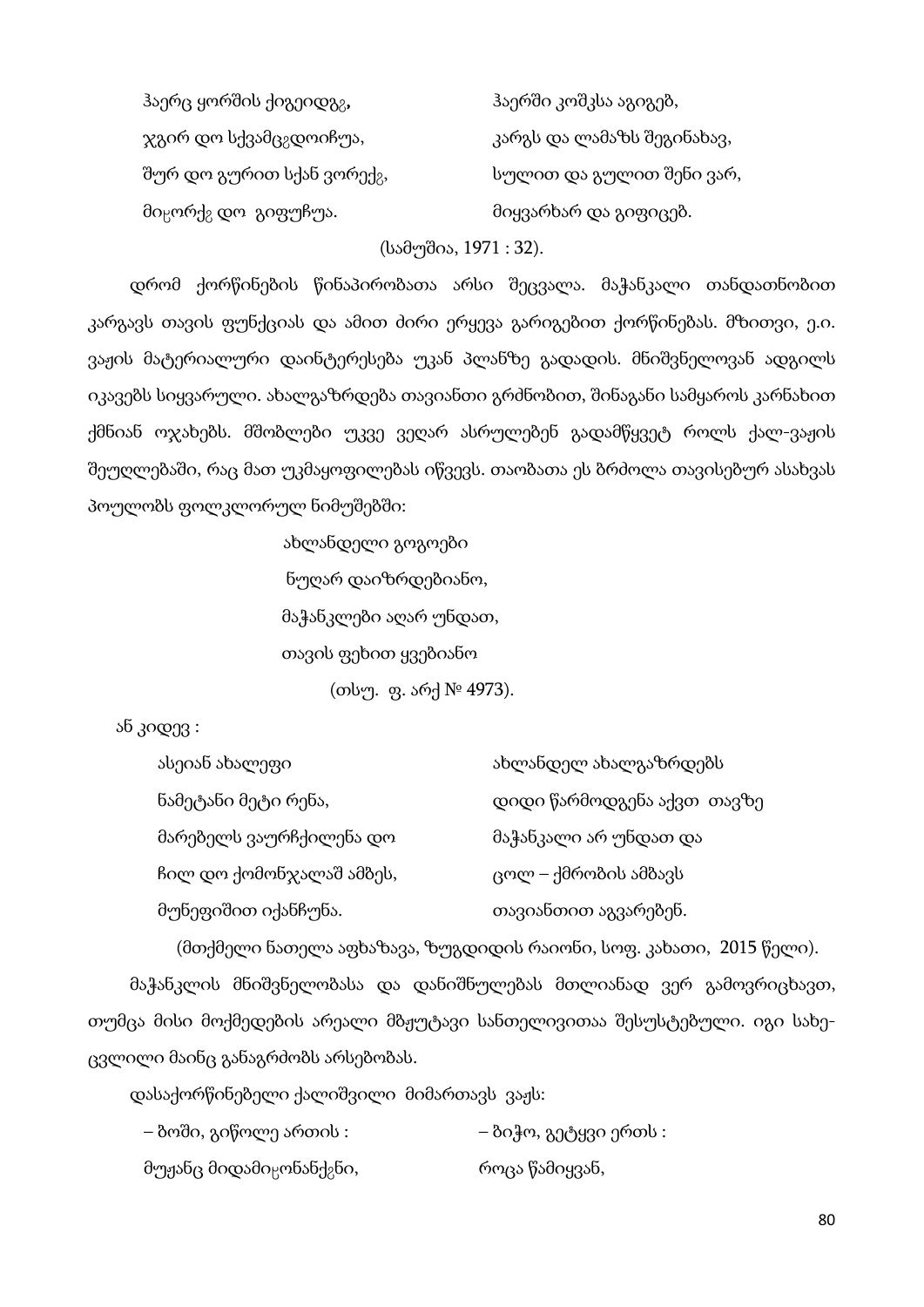ქუმგკოქ<sub>გ</sub>ნანქ ღართის ის გავაცმევ ჩოხას ე. ე. მანამდე, რაც არ უნდა ილაყბო, მანამდე, რაც არ უნდა ილაყბო, მითა გარძენს პრანწის. არის არვინ მოგცემს არაფერს.

(ქართველური ხალხური სიტყვიერება (ჩხოროწყუს რაიონი), 2016 : 96).

ტექსტიდან ჩანს, რომ დასაქორწინებელ წყვილთა შორის დრომ შეცვალა დამოკიდებულება, რადგანაც ადრე წარმოუდგენელი იყო, რომ ქალ-ვაჟს შორის გამართულიყო ამ ტიპის დიალოგი.

თანამედროვე ყოფაში ოჯახები ნამდვილად დასაქორწინებელ წყვილთა სურვილით იქმნება, რაც მნიშვნელოვანი და დასაფასებელია, ვინაიდან ეს მათი ბედნიერების უშრეტ წყაროდ გვევლინება.

დასაქორწინებელმა ვაჟმა ქალის ძმას შეიძლება უთხრას:

| გომორძგუა, ჯიმა, სქანი!            | გამარჯობა, ძმაო!       |
|------------------------------------|------------------------|
| დალეფ ნორ <sub>წ</sub> ვენო სქვამი | დები გყოლია ლამაზი     |
| ართი შხვაშა ვემემიჩა,              | ერთი სხვას არ მისცე და |
| ნარქის ვამუმოგა ხამი.              | ყელი არ გამომჭრა მე.   |
| გურს გენია მონტებულს,              | გულზე ცეცხლმოკიდებული, |
| ვეშემიბრალენქო?!                   | შემიბრალე მე?!         |

(ქართველური ხალხური სიტყვიერება (ჩხოროწყუს რაიონი), 2016: 458).

### ან კიდევ:

ვაჟი მიმართავს ქალს და სთავზობს ერთ ჭერქვეშ ცხოვრებას:

| ეგებ, ქორთული ვაგარჩქილე,                       |
|-------------------------------------------------|
| მარგალურო მუგოშინა:                             |
| ქ <sub>გ</sub> გოკონდა, მიდაფრთათ,              |
| ართო ქ <sub>გ</sub> დებკ <sub>გ</sub> ნათ ბინა. |
|                                                 |

..........................

 იქნებ, ქართული არ გესმის, მეგრულად მოგახსენებ: თუ გსურს, წავიდეთ და ერთად დავიდოთ ბინა.

(ქართველური ხალხური სიტყვიერება (ჩხოროწყუს რაიონი), 2016 : 457).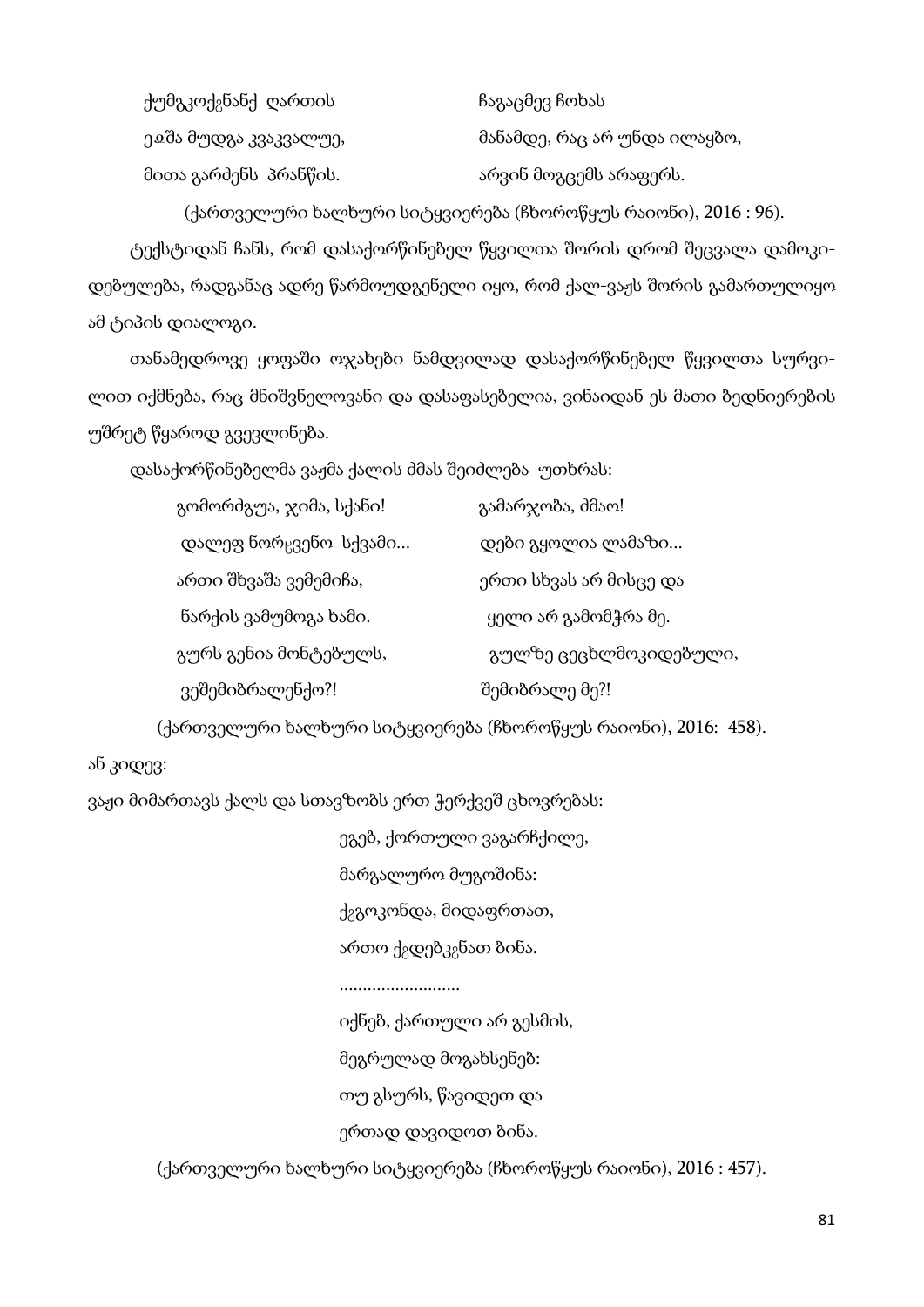მეგრულ მეტყველებას დღემდე შემორჩა შემდეგი თქმა: ,,ახალეფს მითინიშ გიობრალებელი ოკო ვაუღუდან მუთუნი. ირო უჯგუ მუნეფიშ თოლიშ გიშნაგორა ¯უნდას გვერდით" (,,ახალგაზრდებს არავის დასაბრალებელი არ უნდა ჰქონდეს რამე. ყოველთვის ჯობია თავისი თვალით მოძებნილი ჰყავდეს გვერდით"). სწორედ ამ პრინციპით იქმნება დღეს ოჯახები სამეგრელოში.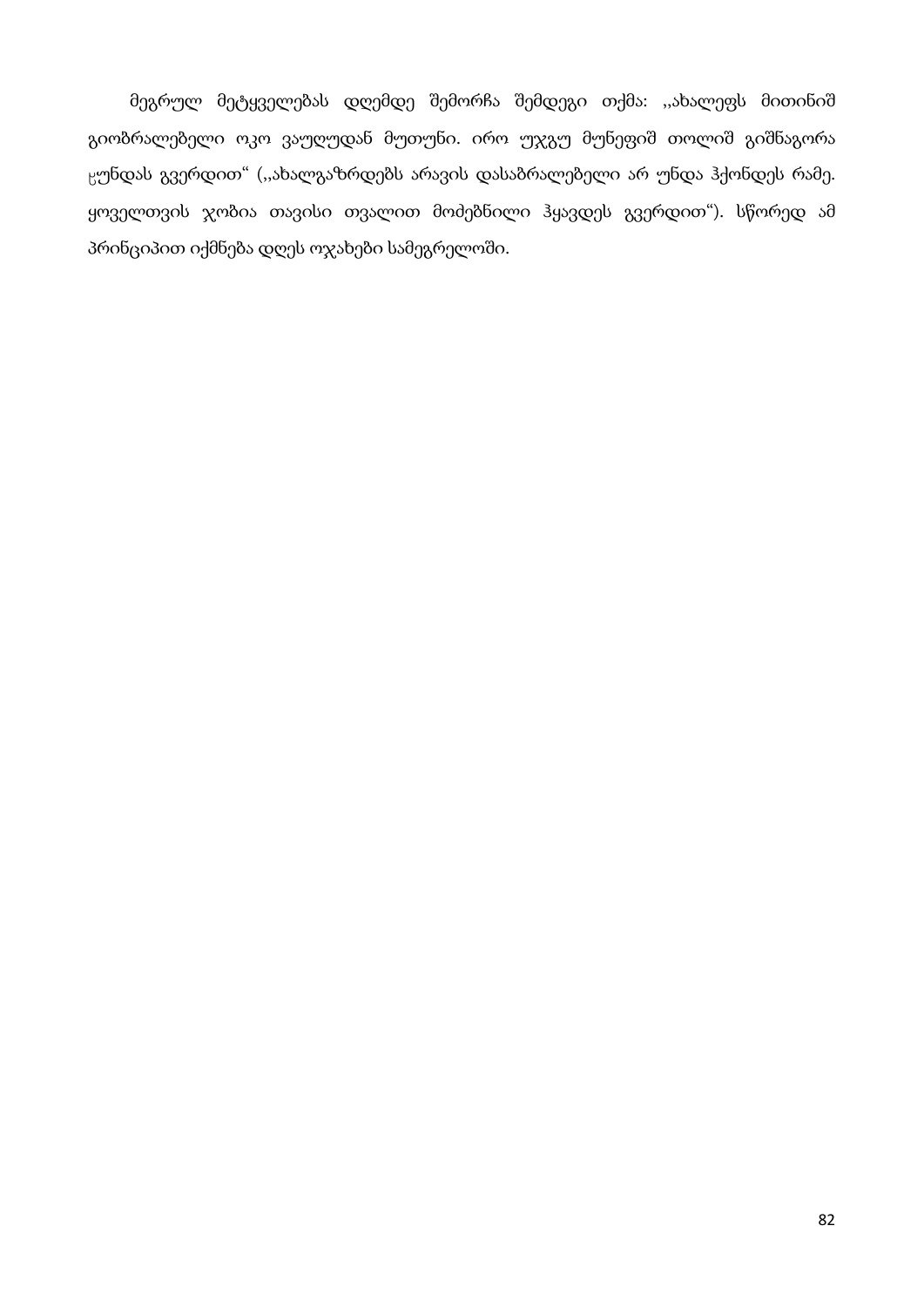## თავი III

# ჯვრისწერის ცერემონიალი და მასთან დაკავშირებული ლექს-სიმღერები

ოჯახი საზოგადოების ის პირველადი უჯრედია, რომელიც ქორწინების საფუძველზე იქმნება. საქორწინო წეს-ჩვეულებას მტკიცე თანმიმდევრობა ახასიათებს, რაც თაობიდან თაობას გადაეცემა. ეთნოგრაფიული ყოფა მტკიცედ იცავს ხალხში დაცულ ტრადიციებს. ჩვენთვის ცნობილია, რომ ხალხური შემოქმედება მარტო წარსულით არ იკვებება, საზოგადოების განვითარების ყოველი ახალი ეტაპი ახალი თემებით ამდიდრებს ხალხურ შემოქმედებას (ქართული ხალხური პოეტური შემოქმედება 1973: 56).

თუ ჩვეულებების შესახებ ლექსი, სიმღერა ან ცეკვა არ მოიპოვება, ან უკეთ, ესა თუ ის ჩვეულება წყობილსიტყვაობაში ვერ პოულობს დადასტურებას, ამნაირ ჩვეულებას ფოლკლორისტიკა დუმილით უვლის გვერდს, თუმცა მას ერის ცხოვრებაში თვალსაჩინო ადგილი უჭირავს. ამგვარი კვლევა–ძიებით კი ნათელი ეფინება თვითონ წეს–ჩვეულებათა ისტორიულობას, მათ წარმომავლობას საერთო სახალხო კულტურის ზრდასთან ერთად (ჩიქოვანი 1975: 482).

საწესჩვეულებო პოეზიის სარიტუალო კომპლექსში ერთ-ერთი მნიშვნელოვანი ადგილი უჭირავს საქორწინო პოეზიას (ქართული ხალხური სიტყვიერება 1991: 552).

ქრისტიანულ შვიდ საიდუმლოებათაგან ქორწინება მეექვსეა. ქრისტიანულ რელიგიაში საიდუმლოდ იწოდება ხილული მოქმედება, როდესაც მორწმუნე ადამიანის სულს უხილავი გზით უფლის მადლი გადაეცემა. ეს საიდუმლონი შემდეგია: ნათლისღება, მირონცხება, ზიარება, სინანული, მღვდლობა, ქორწინება და ზეთისკურთხევა (ალიბეგაშვილი 1992 : 144 – 145).

პირველი დიდი ცერემონია, რომლითაც იწყებოდა ქორწილი, იყო ჯვრისწერა. წარმართობიდან მომდინარე უამრავი რიტუალი გარკვეული დოზით შეერწყა ქრისტიანობას, რომელმაც ძველთაძველი წეს-ჩვეულებების ბოლომდე აღმოფხვრა ვერ შეძლო.

გადმოცემების თანახმად, ჯვრისწერა კვირის ყველა დღეს არ ვარგა. ორშაბათს მეგრელი ჯვარს არ დაიწერს, ეს დღე მეგრულად თუთაშხაა (უფრო სწორად – თუთაშ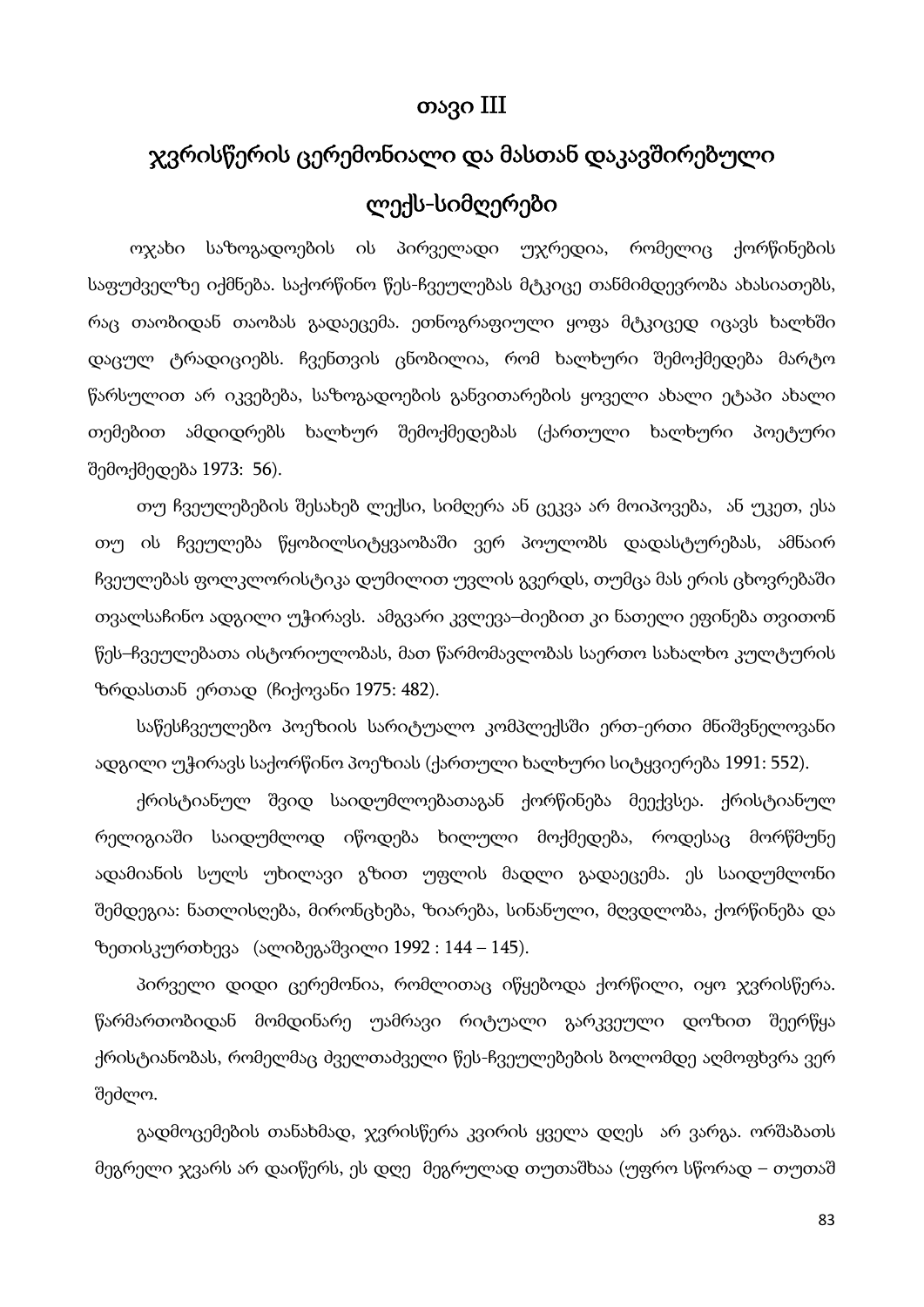დღა, ანუ თუთას (მთვარის დღეა). ამ დღეს მეგრელმა ჩხირიც კი არ უნდა გადააბრუნოს, რადგან ეს დღე მთვარის თაყვანისსაცემადაა განკუთვნილი (სახოკია 1956 : 89). პარასკევი, ქრისტიანული რელიგიის მიხედვით, მარხვის დღეა. პარასკევი ანუ მეგრულად "ობიშხა" ე. ი. ობისა – წვიმის ღმერთის დღედ იყო აღიარებული (ჯავახიშვილი 1979 : 137; შდრ. სამუშია 1979 : 8–9). ეკლესიაც კრძალავდა მარხვის დროს დაქორწინებას და ჯვრისწერას – "უკეთუ ვინმემ მარხვაში ხსნილად ქორწილი ქნას – სამი ძროხა მიართვას" (ჟორდანია 1897 : 276).

ღვთისა და ეკლესიის წინაშე საერთო დანაშაულად ითვლებოდა უნათლობა, უზიარებლობა, მკითხაობა, არამართლმადიდებელთან ქორწინება, ქორწინება ნათესავმოკეთეებსა და მირონით ნათესავებს შორის, საცოლის მოტაცება, ორსულთან ჯვრისწერა და სხვა. ორსულის ჯვრისწერასთან დაკავშირებით ხალხში არსებობს თქმა: ,,გვირგვინი არ გამიგონია მუცელმტკივანა პატარძლისაო" (სონღულაშვილი1991: 20). ჯვარდაუწერელი ცოლ-ქმარი სამღვდელოებას უკანონოდ მიაჩნდა (ცოცანიძე1976 : 187). ქრისტიანული ეკლესია კრძალავდა ორცოლიანობას (მრავალცოლიანობას). მღვდელს არ ჰქონდა უფლება მოტაცებული ქალისათვის ჯვარი დაეწერა (მაჩაბელი 1978 : 21).

საინტერესოდ მიგვაჩნია ბასილ ეზოსმოძღუარის "ცხოვრება მეფეთ–მეფისა თამარისი", სადაც სულ სხვანაირად არის აღწერილი თამარისაგან პირველი ქმრის განტევების ამბავი. თუ "ისტორიანი და აზმანი" თამარს განშორების დროს მაინც ცრემლს აღვრევინებს, აქ თამარი უფრო ბუნებრივად, ადამიანურად არის წარმოდგენილი და მისი ქალური თავმოყვარეობის აღშფოთება მშვენიერი ფერადოვნებით არის აღბეჭდილი: მართალია, საღმრთო სჯული ბრძანებს "არა განშორებად პირველსა საწოლსა", მაგრამ ეს ისეთი პიროვნებებისათვისა არის ნათქვამი, რომელნიც თვითონაც საცოლქმრო დამოკიდებულების სიწმინდეს იცავენ ხოლმე. ხოლო "რომელმან არა დაიცვას საწოლი თჯსი წმიდად, არა ჯერ არს მის თანა დათმენაო". ცნობილია, რომ საქრისტიანო მოძღვრება ორთავე სქესს თანასწორ პირობებში არ აყენებდა, არამედ ქალს უფრო მკაცრად ექცეოდა. თამარ მეფეს ამ მხრივ ცოლ–ქმარი თანასწორად პასუხისმგებლად მიუჩნევია. ხოლო როდესაც თამარის ყოველსავე ცდას მის განსაშორებლად ფუჭად ჩაუვლია, პირიქით, იმდენადაც–კი გაკადნიერებულა, რომ მოგზავნილი ჩამგონებლები ნაცემიც–კი გამოუსტუმრებია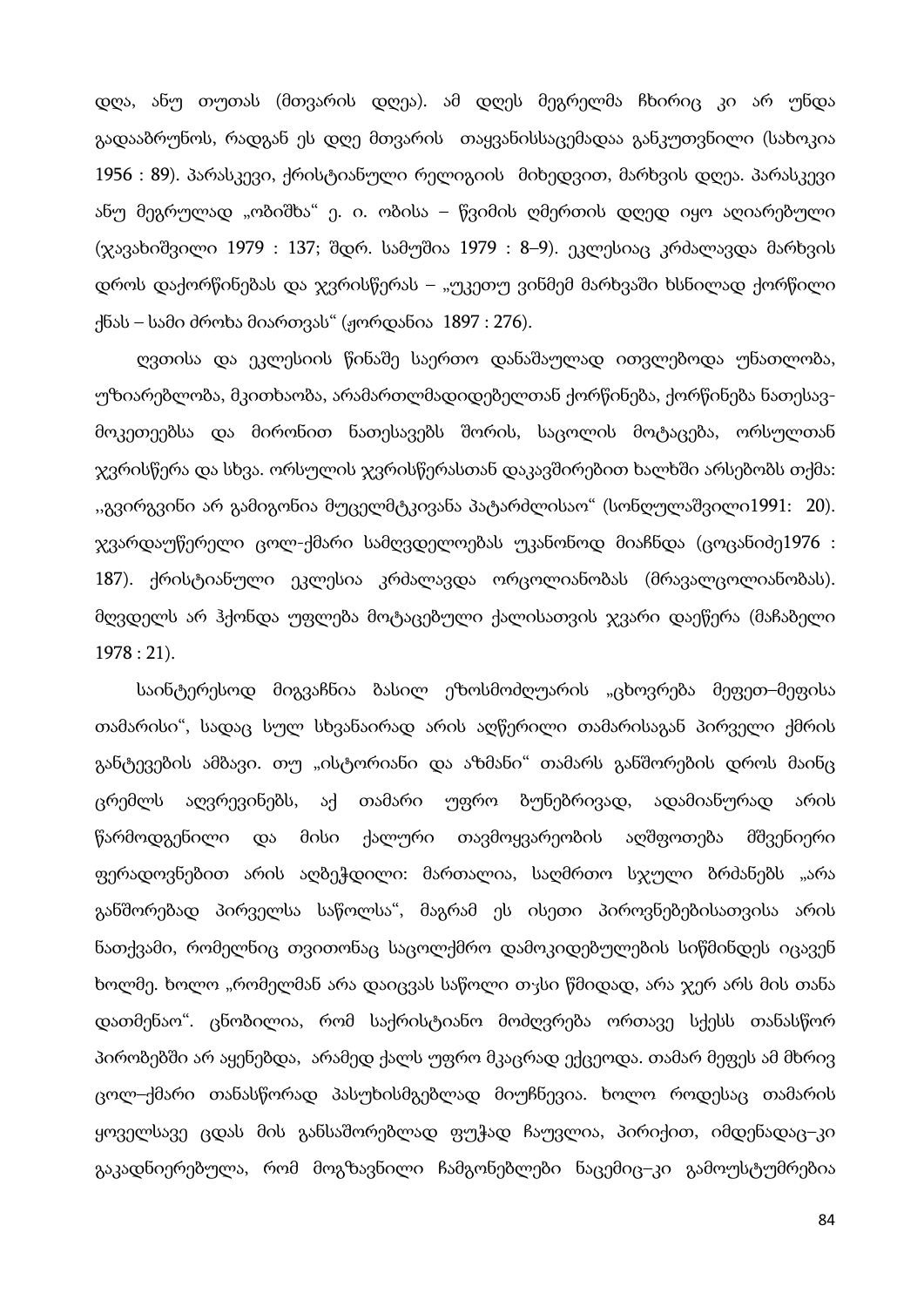განრისხებულს, მაშინ მოთმინებითგან გამოსულ თამარ მეფეს საჯაროდ "წინაშე ყოველთასა" გიორგი რუსისათვის გამოუცხადებია: რათგან ვითარცა მრუდე ხის აჩრდილის გასწორება შეუძლებელია, ისევე შენი მორჯულება მე არ ძალმიძს, ამიტომ "განვიყრი მტვერსაცა, რომელი აღმეკრა შენ მიერო". მიუხლია თუ არა ამ უკადრისი და სოდომური ქცევის მიმდევარი კაცისათვის ეს ზიზღითა და აღშფოთებული გრძნობით აღსავსე სიტყვები, მაშინვე წარმომდგარა და გასულა ოთახითგან. ხოლო იქ მყოფ რუსუდანსა და მთავრებს ამ სამარცხვინო საქმისათვის ბოლო მოუღიათ. გიორგი რუსის გაძევება გადაუწყვეტიათ და აუსრულებიათ კიდევაც (ბასილ ეზოსმოძღუარი 1944 : 329-330).

ზემოთ მოხმობილიდან ნათლად ჩანს, რომ არის მიუტევებელი ცოდვები, რომლის დროსაც, როგორც იტყვიან, კედლებიც კი დუმან და ამ დროს ხდება განშორება ცოლ– ქმრისა.

ქორწინებას, რომლის უნიშვნელოვანეს რიტუალს ჯვრისწერა წარმოადგენს, მეგრელები დიდი გულმოდგინებით ეკიდებოდნენ. არსებობდა იმ წეს-ჩვეულებათა მთელი კომპლექსი, რომელიც ჯვრისწერას უძღოდა წინ. ჯვრისწერა, გვირგვინის კურთხევა წყვილთა თანაცხოვრების უნიშვნელოვანესი ეტაპია.

იქ, სადაც ეკლესია არ იყო ან ძალიან შორს იყო, ნეფე-დედოფალს ჯვარს მარანში გადასწერდნენ, იქ, სადაც სალოცავი ქვევრები ჰქონდათ ჩაფლული (მაკალათია 2006 : 334-335). ორი წლის მერე საქორწილო თავსაფარ ,,ქიცას" საგარეოდ გამოიყენებოდნენ, კაბას უფრთხილდებოდნენ, ერთი-ორჯერ ხატობაში ან ,,იარმუკაზე" (ბაზრობა – იარმუკა – ნ.ა.) ჩაიცვამდნენ და მერე სამკვდროდ შეინახავდნენ. "ნაგურგვინ მიკაქუნალ" კარგი სუდარა იყო (ბეზარაშვილი 1979 : 120).

მეზობელ კუთხეებში ქორწინების ერთმანეთისაგან განსხვავებულ წესებს ვხვდებით, თუმცა ძირითადად ისინი მაინც თანხვდენილნი არიან. უფრო მეტი სიძველის იერი მთას დაჰკრავს (ჩიქოვანი 1952 : 297).

წყვილთა დასაქორწინებლად სასურველი იყო ნეფისათვის მისი სოფლის მოძღვარს პატარძლის სოფლის მოძღვართან რეკომენდაცია გაეწია, რათა მას გვირგვინის კურთხევა არ დაებრკოლებინა. ეს მოწმობა ეკლესიას იმისთვის სჭირდებოდა, რომ ქორწინების აქტი ოფიციალურად გაეფორმებინა, სასიძოს წლოვანება და სარწმუნოება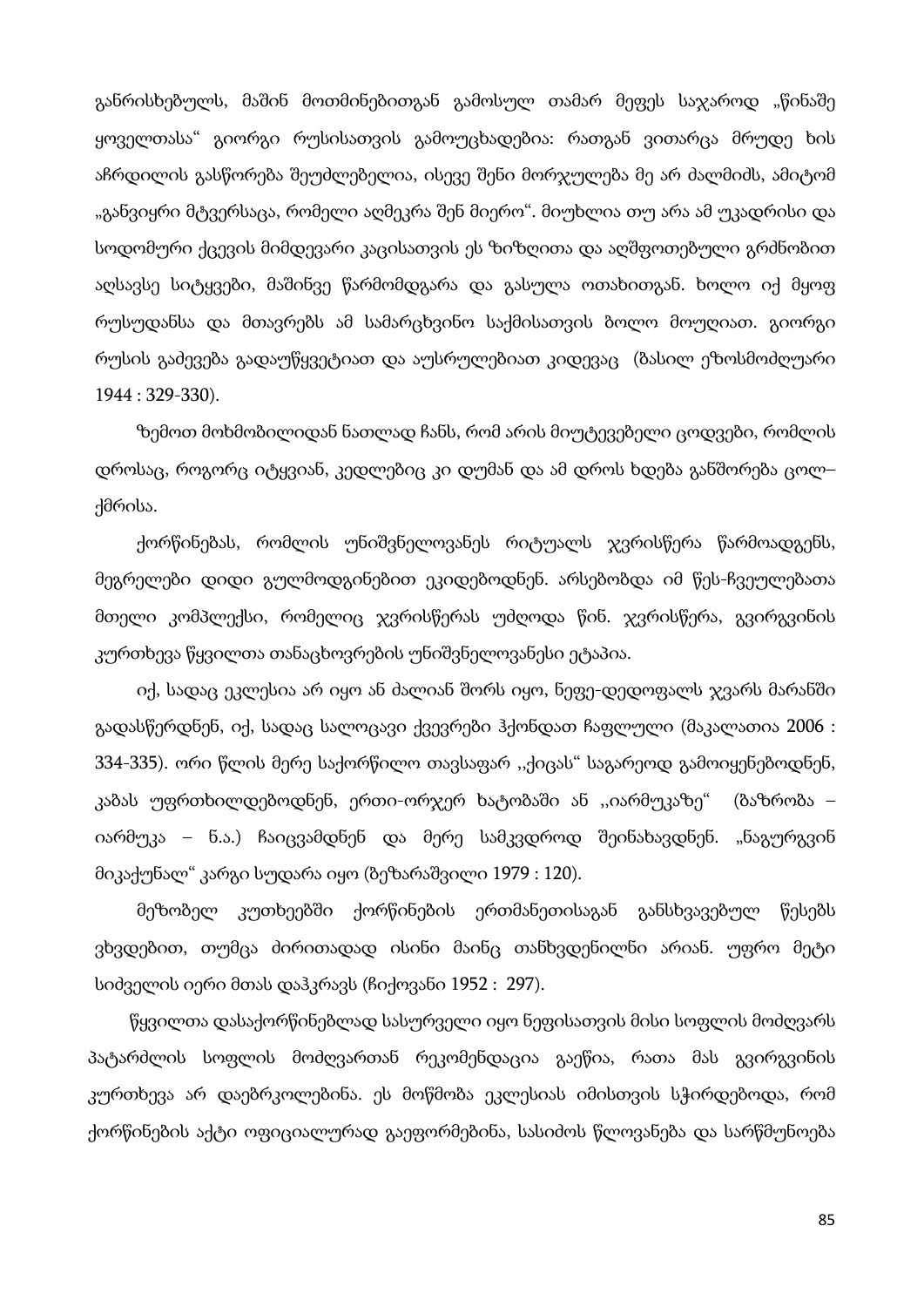გაეგო. შეემოწმებინა იცოდა თუ არა მან ქრისტიანული მოძღვრების ისტორია და სხვა (ხარჩილავა 2002: 285).

სამეგრელოში ქორწინების დამაბრკოლებელ ფაქტორთა შორის ერთ-ერთ ძირითად მიზეზს სისხლით ნათესაობა ("ზისხირით მოჯგირალა"), და ,,ნათლობით ნათესაობა" წარმოადგენს

> მოჯგირალა მის გოკონან, მუგოშინანთ, მარჩქილით ნათესაობა ვისაც გინდათ, მოგახსენებთ, მომისმინეთ მოჯგირალა ირო ყოფე კოჩიშოთი დიდი ნიბთი!.. ნათესაობა ყოველთვის იყო ადამიანებისათვი დიდი ნივთი!.. სამოჯგიროთი მით გოკონან, ირნერო გასინჯითი, ნათესავად ვინც გინდათ, ყველანაირად გასინჯეთ, მოჯგირეში ოსხუნული მუთუნ'ვარე ქიანასი... ნათესავზე უკეთესი არაფერია ქვეყანაზე... ფუ მოჯგირეს,– მოგჯირეშენ, მიქ ტყვიას ვეწაზადასი! ფუი იმ ნათესავს, –ნათესავისათვის ტყვიას წინ არ დაუდგეს! მოჯგირალა ის ვაჯოხო,– ნინათ უხურთქოლუუ... ნათესაობა მას არ ჰქვია, – ენით ელაქუცებოდე... მოჯგირეს მოჯგირექი დუდი' ოკო ქუგულუუ ნათესავმა, ნათესავს თავი უნდა შემოავლო სი ჯოჯოხეთის ქენოლე და ინა ოჩხონუე! შენ ჯოჯოხეთში ჩავარდე და ის აცხონოს! მოჯგირეს ვახვად ღალატი, განი, ფერდი მოჯგირეშე... ნათესავს არ ხვდება ღალატი, გვერდის შექცევა ნათესავისაგან... მოჯგირალა დო ყოროფა დოჩინელრე ქრისტეშე! ნათესაობა და სიყვარული გაჩენილია ღმრთისაგან! (ბერიძე 1920: 158 – 159)

"მოჯგირალას" ნათესაობის ინსტიტუტი ამ მეგრული ლექსში მეტად საინტერესოდ არის გადმოცემული. ეს გახლავთ ის ძირითადი თეზა, რომელიც ნათესაურ ურთიერთობას დღემდე ალამაზებს.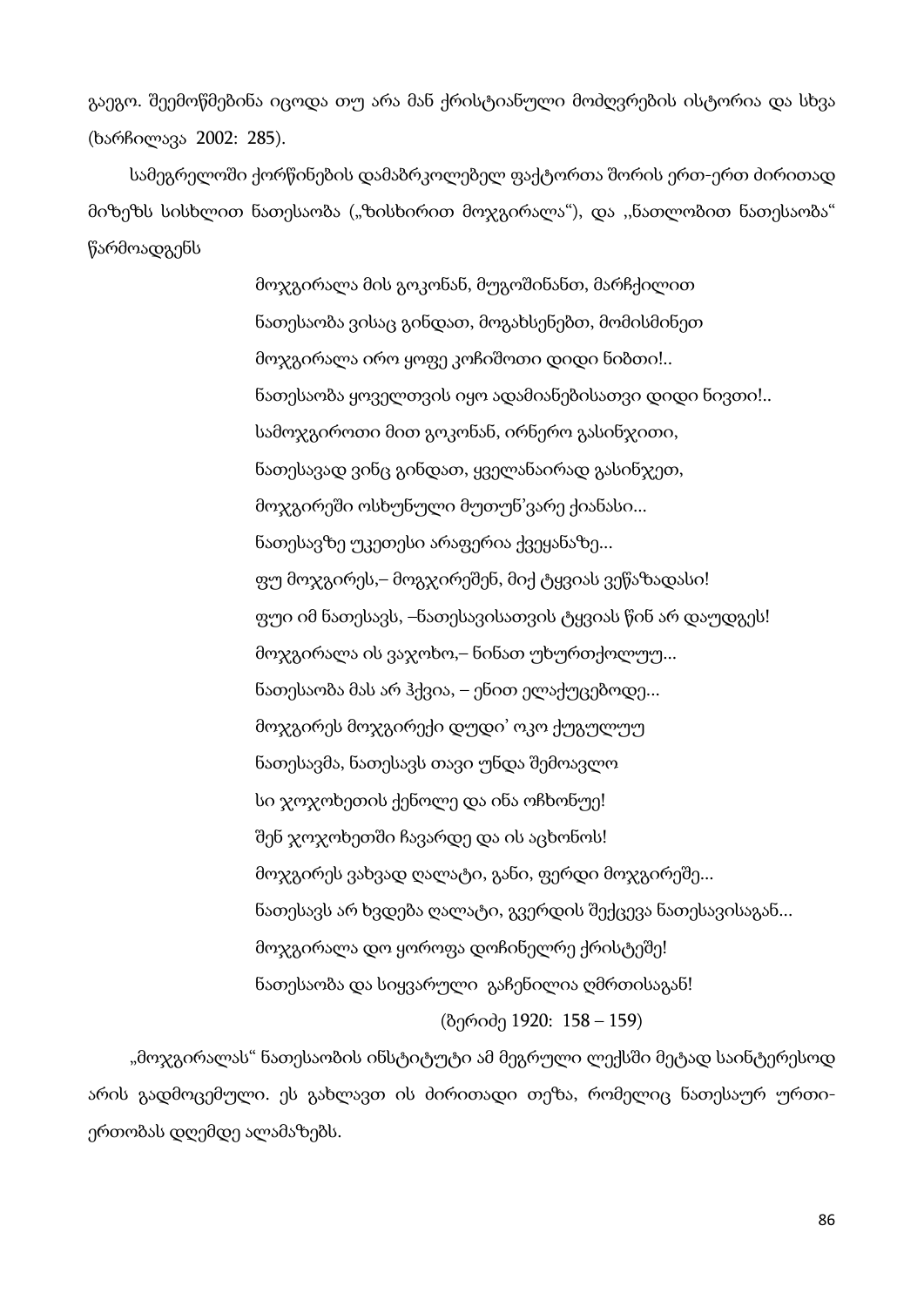ხელნაწერთა ფონდში დაცულია მოწმობები, რომლებიც აუცილებელი იყო ქორწინების დაუბრკოლებლობისათვის:

"მოწმობა ესე მიეცა ქუმეორე ამის ხელის მომწერისაგან ზუგდიდის უეზდის სოფლის აბასთუმანის წმიდა ნიკოლოზის ეკლესიის სამრევლოთაგანს გლეხა ირინე ბოშაია ცინდავას ასულსა მას შინა რომელ სამგზით გამოცხადებასა ზედა, მომხთარს ჩემგან ზემოხსენებულს ეკკლესიასა შინა სახალხოდ დამაბრკოლებელი მიზეზი გვირგვინის კურთხევის შესრულებაზე ზემოხსენებულ პირს და მისგან აღრჩეულს სასიძოზე ზუგდიდის სოფლის მცხოვრების გლეხის ფარნა მითაგვარიასზე არავისგან არავითარმე არ გამოცხადებულა, რასა შინა მიეცა მოწმობა ესე ხელის მოწერითა და აბასთუმნის წმინდის ნიკოლოზის ეკკლესიის ღერბის დასმითა სოფელ აბასთუმანი ათას რვას ოთხმოცსა წელსა 1880 ნოემბრის ცხრასა (9) სა" (ზსიემ 17882. დოკ., 7071).

ამ დოკუმენტიდან ჩანს, რომ ეკლესია სამჯერ აცხადებდა, იყო თუ არა ამ ჯვრისწერის წინააღმდეგი ვინმე და თუ დასტურს არ მიიღებდა, დასაქორწინებელ ქალ-ვაჟს გვირგვინის კურთხევის ნებას რთავდა.

როგორც საქართველოს სხვა კუთხეებში, სამეგრელოშიც ჯვარდაწერამდე ქალ– ვაჟის სქესობრივი ურთიერთობა სასტიკად იყო აკრძალული.

საქორწილო ასაკად სამეგრელოს ადათობრივი სამართლის მიხედვით აღიარებული იყო 14-16 წელი კაცებისათვის, ხოლო 13 წელი ქალებისათვის. მოგვიანებით კი, კერძოდ, XVII-XVIII საუკუნეებში 23 – 24 წელი მამაკაცებისათვის და 16 – 17 წელი ქალებისათვის (ვეკუა 2000: 38).

როდესაც დამაბრკოლებელი გარემოებები არ არსებობდა, მღვდელი ჯვრისწერას შეუდგებოდა, დასაქორწინებელთ თავზე "გვირგვინს" დაადგამდა, რომელსაც სამეგრელოში "ძაფეძიას" უწოდებდნენ. მღვდელი ლოცვას დაიწყებდა. ლოცვის შემდეგ მოძღვარი ჯვარდაწერილებს სეფისკვერის თითო ნატეხს და ღვინით სავსე ჭიქას მიაწოდებდა, ჯერ სასიძოს და შემდეგ სასძლოს. ამ დროს მღვდლის თხოვნით საპატარძლოს პირბადე უნდა მოეხსნა. სასიძო გვირგვინის ქვეშ საპატარძლოს სახეს პირველად ხედავდა. ჯვრისწერამდე სასიძოსათვის საპატარძლოს სახე დაფარული უნდა ყოფილიყო. სწორედ ჯვრისწერის დროს იცოდნენ სასიძოებმა გვირგვინის კურთხევაზე უარის თქმა, როცა აღმოჩნდებოდა, რომ პატარძალი შეცვლილი იყო. ასეთი სიყალბე ჯვრისწერისას ხშირად მომხდარა. მომხდარა ასეც: მშობლები გასინჯვის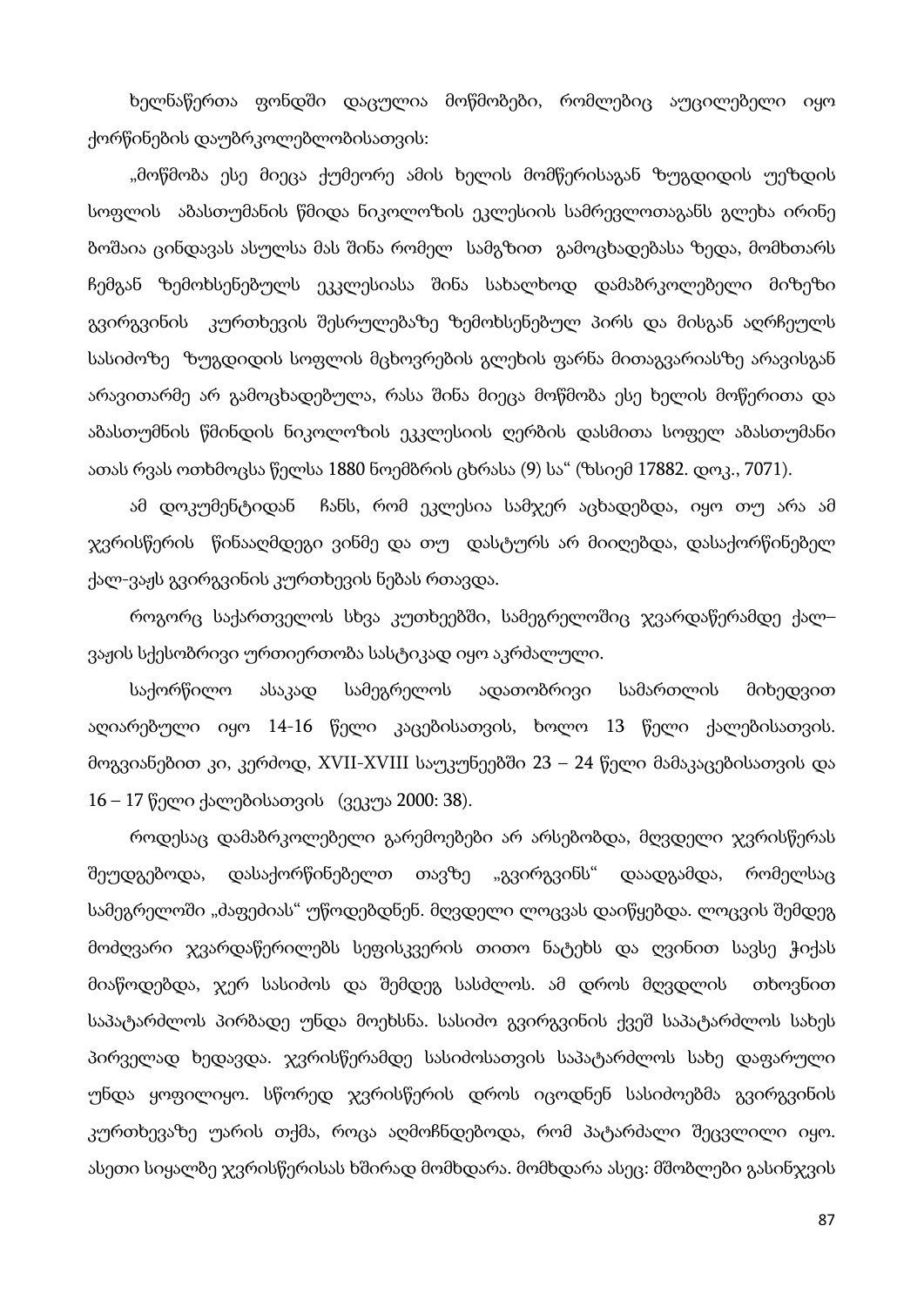დროს ვაჟის ნათესავებს უფრო ლამაზ ქალს აჩვენებდნენ, ხოლო ჯვრისწერისას გვირგვინის ქვეშ სულ სხვა აღმოჩნდებოდა. ამ დროს სასიძოს უფლება ჰქონდა უარი ეთქვა ჯვრისწერაზე (სახოკია 1956 : 97). როცა ნეფე-დედოფალი ღვინოს სვამდა, მეჯვარე ნემსით და ძაფით მათ ტანსაცმელს ერთმანეთს გადააკერებდა (ლამბერტი 1991: 86, შედრ., შარდენი 1975 : 176). მღვდელი კიდევ იტყოდა რამდენიმე ლოცვას და ამ დროს ხანჯლით მიკერებულ ტანსაცმლებს განაცალკევებდა. ეს წესი საქართველოს სხვა კუთხეებშიც არის ცნობილი (სახოკია 1956 : 175).

მეგრელები ცოლში ფიზიკურ სიმშვენიერეს, კარგ შთამომავლობასა და საუკეთესო ზრდილობას ეძებენ (ლამბერტი 1991 : 80).

ქართულ ზეპირსიტყვიერებაში უხვად მოგვეპოვება პოეტური ტექსტები, რომლებიც ადასტურებენ, რომ ჯვრისწერა ეკლესიაში ხდებოდა.

რაჭაში ჩაწერილი:

საყდრიდან გამოსულა თეთრიანი ქალიო, გვირგვინი თავზე ადგია წითელი და ლალიო (ვირსალაძე 1977 : 84).

იმერეთში :

ქალო, ღმერთმა ბედი მოგცეს: შეხაროდე შენსა ქმარსა, თავზედ გვირგვინი გეკურთხოს წმინდა ეკლესიისა კარსა.

(აკაკის კრებული 1877, № 4, განყ., III).

თუშური მასალა:

თალალმე, გამათხოვებენ,

თულულმე, წამიყვანენო,

შემიკერვენ წითელ კაბას,

საყდარში შემიყვანენო.

(თსუ – ს, ფ. არქ., №3316).

სამეგრელოში ფიქსირებული მასალა: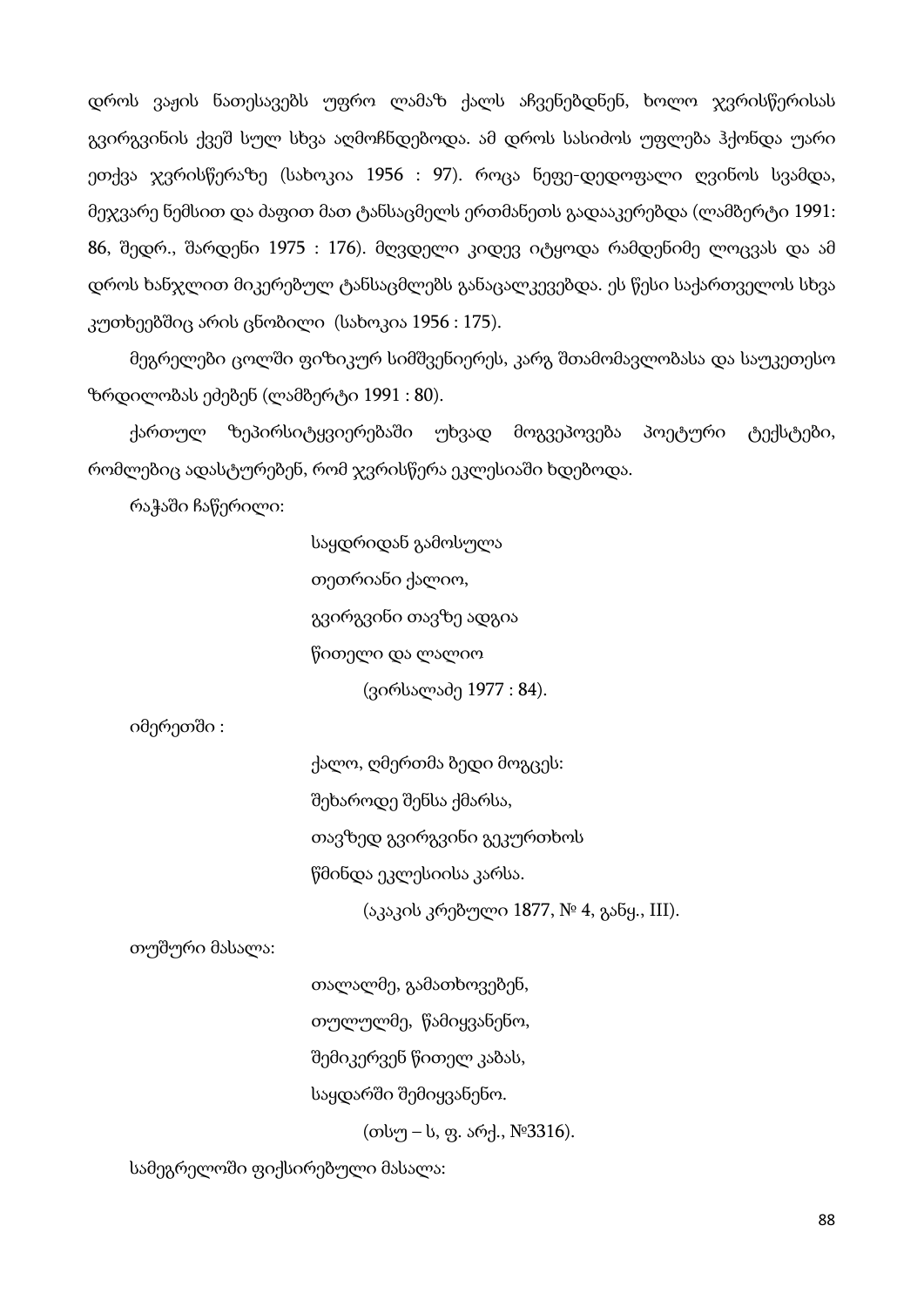ოხვამეშა გემნიონანა ეკლესიაში შეიყვანენ სიჯა დო მოჭყუდუს<sub>მ</sub>, სიძე და პატარძალს, ძაფეძიას ქიგიორთვანა, გვირგვინს დაახურავენ, ღორონთიშე ხვამილს. ღვთისაგან დალოცვილს.

(მთქ., შ. ჯიქია, ჩხოროწყუს რ – ნი სოფ., ლესიჭინე 2001წ).

საქართველოს სხვადასხვა კუთხეში ფიქსირებული მასალა გვაძლევს საშუალებას, რომ დავასკვნათ შემდეგი: ჯვრისწერა ძირითადად ეკლესიაში ხდებოდა.

მოვიხმოთ ლეგენდა, რომელიც სოფელ თორტიზის ეკლესიის ეზოში დაყრილ ლოდებთან არის დაკავშირებული. სოფელს ლეკები მაშინ დასცემიან, როცა ჯვრისწერის ცერემონიალი სრულდებოდა. მღვდელს ვითომ გაქვავება უნატრია, მეფედედოფლისა და მაყრების ხეებად ქცევა; ხოლო გაქცეულ მეჯვარეს რომ ლეკები მაინც დასწევიან, ისიც ქვად ქცეულა და ამ ქვისთვის ამიტომ შეურქმევიათ ვითომ "ჯვრის ქვა" (არჯევანიძე 1980 : 142 – 143).

ადრე ადამიანებს სწამდათ, რომ ქორწილის დროს და მის შემდეგაც მავნე, ბოროტი ძალები ცდილობდნენ რამენაირად ვნება მიეყენებინათ სიძე-პატარძლისათვის. ამის გამო შემუშავებულ იქნა მრავალი მაგიური რიტუალი, რომელიც ზოგადი და სხვადასხვა ხალხის წეს-ჩვეულებასთან თანხვდენილია. იგი ადრინდელი, უნივერსალური ანიმისტურ-მაგიური და ტოტემისტური რწმენითაა შეპირობებული (ცანავა 1990 : 114). ასეთია, მაგალითად, სროლის საშუალებით მავნე სულების განდევნა, კედელზე ლურსმნის მიჭედება, სიძე – პატარძლის ნამდვილი სახელის დამალვა და ამით მავნე ძალების მოტყუება (ეგზაპატეტური ანუ დისიმულაციური მაგია), საპატარძლოს თავ– პირის შებურვა დანიშვნიდან ჯვრისწერის დაწყებამდე და დამთავრებამდე, ფანჯრებისა და კარების დაკეტვა. თავშეკავება თქმასა და ჭამაში ქორწილის დროს, ოჯახის შესასვლელი კარების წინ საინის გატეხვა, მარცვლის მოყრა, ტკბილეულის მიღება, კალთაში ბიჭის ჩასმა, წყლით დასველება, ერთი ჭიქიდან დალევა და ერთი ჯამიდან ჭამა: ცხვირსახოცით სიძე-პატარძლის შეკვრა, სარკეში ერთად ჩახედვა, პატარძლის ჩამოშორება თავისი ოჯახის წინაპართა კულტისაგან და მისი დაკავშირება სიძის წინაპართა კულტთან, წყლით განბანვა, განწმენდა მავნე სულებისაგან და ა. შ, (Соколов 1941 :157-160). ახალჯვარდაწერილს გზას თუ ქვრივი ქალი გადაუკვეთავდა, ეს ცუდის ნიშნად იყო მიჩნეული. კატის მიერ გზის გადაჭრაც ასევე არასასურველად ითვლებოდა.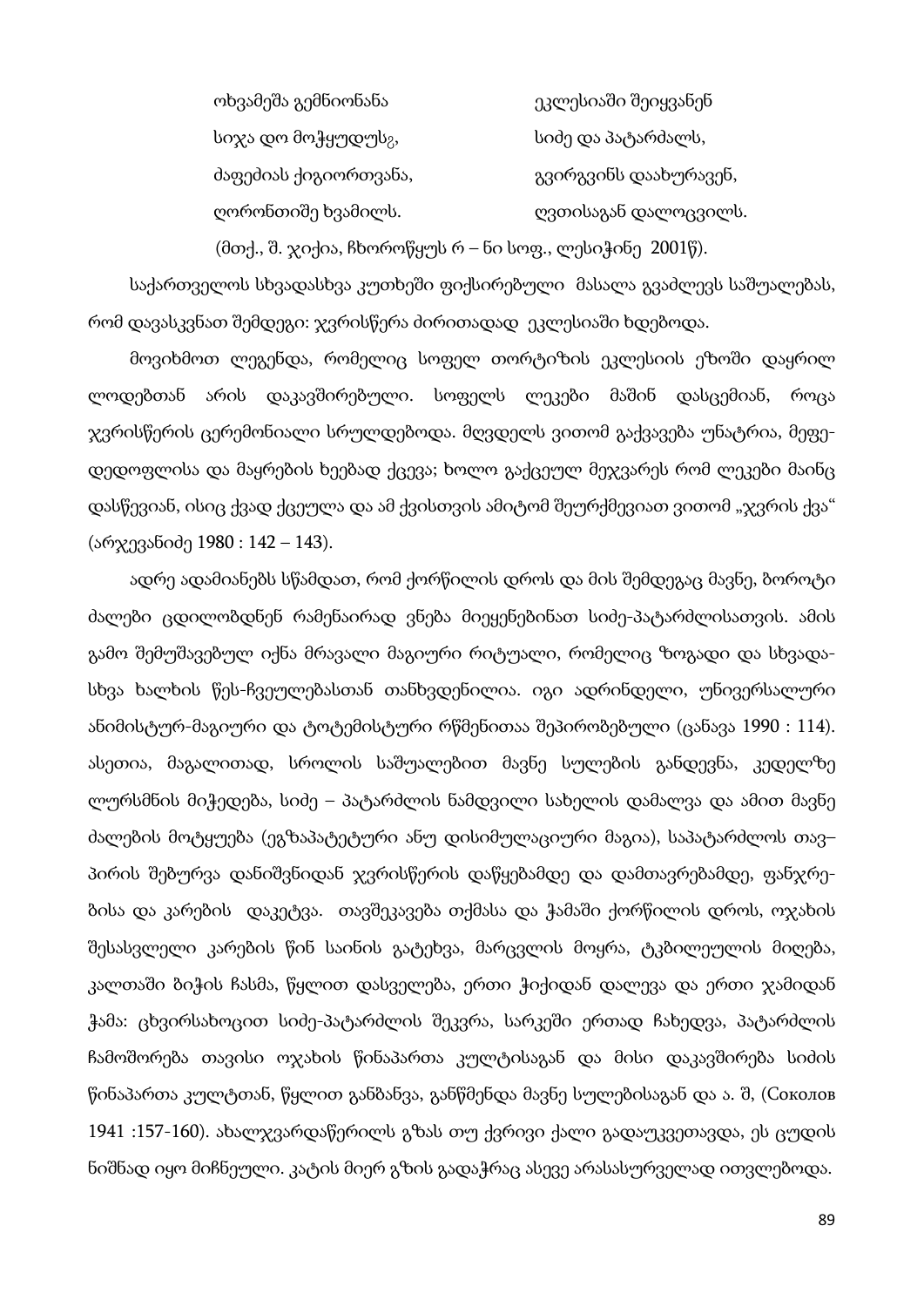ჯვრისწერის ცერემონიალში მეჯვარეს, ანუ მეგრულად მეგურგინე მორდიას, რომელსაც მეგობრების და ნათესაობის წრიდან ირჩევდნენ, მეტად საპასუხისმგებლო მისია ჰქონდა. შემდგომ იგი პირველი შვილის ნათლიაც ხდებოდა და ოჯახები ნათელმირონითაც უკავშირდებოდნენ ერთმანეთს. ეს კავშირი ქრისტიანული მოძღვრებით მეტად საპასუხისმგებლო და საპატიო კავშირი იყო და დღემდეც ასეა.

ნათესავთა ქორწინება ძველთაგანვე სასტიკად იყო აკრძალული. ასეთ კავშირს ეკლესია კრძალავდა და ერისკაცთათვისაც მიუღებელი იყო. XIX საუკუნეში ნათესავთა შორის ქორწინებისათვის დაწესებული იყო სასჯელი, რომელსაც ადგილობრივი სახელწოდებით ,,გიშახორაფა" ეწოდებოდა, რაც გადასახლებას, გაძევებას ნიშნავს.

ჯვრისწერასთან დაკავშირებული საეკლესიო აკრძალვების გაგრძელებად შეიძლება ჩავთვალოთ ყოფაში დადასტურებული ტრადიციები, რომელსაც ერთ ჭეშმარიტ დასკვნამდე მივყავართ, რომ საეკლესიო კანონები ქართველთათვის ოჯახის სიწმინდის დაცვის აუცილებელი ფაქტორი იყო.

ქრისტიანობამ მთლიანად ვერ შეძლო მოსახლეობიდან ძველთაძველი წეს-ჩვეულებების ამოშანთვა. დღევანდელი მონაცემებით, ქრისტიანულმა ნაკადმა ერისკაცთა შორის იმძლავრა. წარმართობიდან მომდინარე წეს-ჩვეულებები დაკნინებისკენ მიდის. ეს არის დასტური ქრისტიანული მოძღვრების სიდიადისა.

ჯვრისწერის დამთავრების შემდეგ მეფე–პატარძალი მაყრებთან ერთად სიძის სახლისკენ გაემართებიან სიმღერით "კუჩხიბედნიერი".

სამეგრელოში სამი საბედნიერო (ქორწილთან დაკავშირებული) სიმღერაა ცნობილი ა) საქორწინო მგზავრული, როცა პატარძალი მოჰყავთ გზაზე, ბ) კუჩხი– ბედნიერი, როცა პატარძალი სასიძოს ეზოში შედგამს ფეხს და გ) გ<sub>2</sub>ნძე ბედნიერა– საქორწილო სუფრაზე სამღერი. კუჩხიბედნიერი მიძღვნილია ოჯახში პატარძლის ფეხის პირველი შემოდგმის დასალოცავად, მისთვის ბედნიერი მეკვლის ძალისხმევის მისანიჭებლად, რაც ქართულ მუსიკალურ ფოლკლორში დიდ იშვიათობას წარმოადგენს. მართალია, ქართულ ქორწილებში მღერიან საზეიმო სიმღერებს – მრავალჟამიერს, საქორწილო მგზავრულს და სხვა, მაგრამ ეს დიდებული გალობანი პატარძლის ფეხის პირველი ნაბიჯის სალოცავი არ არის. ასეთი სიმღერები ყველა სახის ზეიმის დროს იმღერება, ამიტომ ჩვენ მას სხვა საქორწილოდ აღიარებულ სიმღერებზე მაღლა ვაყენებთ (სამუშია 2001 : 54).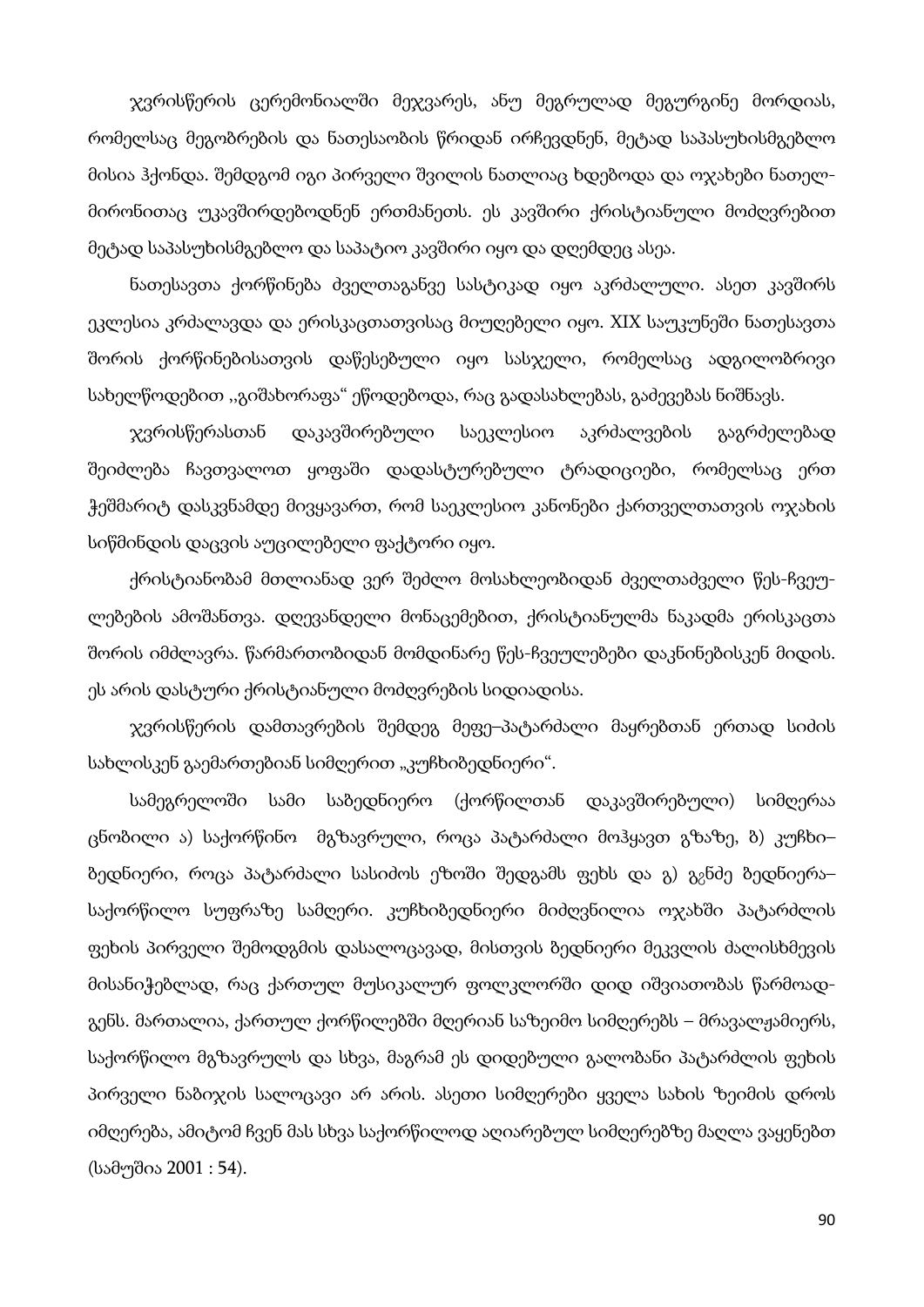მაყრულ-მგზავრულის (კუნტა ბედნიერი) ოდიშური ვარიანტი, რომელსაც სიძის სახლისკენ მიმავალი მაყრები მღერიან :

> ვოო – რერო რეერ – რეერო–რეერააა, რანინოო ვო – რეროო რერ – რრერო რერააა, ჰოი დელა – დილო – ვოდელაა – ჰეი – ჰეე – ჰეეე!

ტექსტი :

მა თნა რე მახარენც მე ისაა, რომ მახარებს, მოჭყუდ მეცუნც (უ) მაყარეფც, "კავარი მართარის მიჰყავთ მაყრებს ახალგაზრდა ბოშეფც დო ახალგაზრდა ბიჭებსა და ცირეფც – მუშ მახანეფც, მის თანატოლ გოგონებს, მოჭყუდუს ქიმიცუნანა, მომოგრაფო მატარძალს რომ მიიყვანენ, კუნთხუს ქ<sub>2</sub>ნარინუანა, კუთხეში დააყენებენ, ქიცას ქინაფორანა დო მანდილს გადააფარებენ, კოც ვენაჯინუანა, კაცს არ შეახედებენ, ამსერ თაში თხილანა დო იმ ღამეს ასე უვლიან და მაჟიას... მეორე ღამეს...

#### (სამუშია 2001 : 53).

მეფე-დედოფალს სახლის კარებთან ვაჟის დედა დახვდებოდა, დალოცავდა ორივეს. პატარძალს ხელში მისცემდნენ ღომის მარცვლებით სავსე ჯამს, რომელზედაც ერთი კვერცხი იდო. ამ ჯამით პატარძალი კერას გარშემო შემოუვლიდა, დათესავდა ღომის მარცვლებს, მაყარი მას უკან მისდევდა და მღეროდა "კუჩხიბედნიერას", ბოლოს პატარძალი ხელს წაავლებდა საკიდს და კერიდან გამობრუნდებოდა, დედამთილი მას დალოცავდა – "ჯგირი ნერჩიში ქოფედავა" (კარგი ფუძისა იყავიო) (მაკალათია 2006 : 336). კერა სამეგრელოში ფუძის – მფარველის "ნერჩის პატრონის" ადგილსამყოფელად ითვლებოდა და მისი კეთილად განწყობა შვილიერებით უზრნველყოფდა პატრონს (აბაკელია 1999 : 308).

ზემოთ აღნიშნული რიტუალი თითქმის ყველგან სიმღერით სრულდებოდა, ზოგიერთ კუთხეს საკუთარი რეპერტუარიც კი ჰქონდა. მაგ. სვანეთში მღეროდნენ ხალხურ სიმღერას "სადამსა" და "ორი ოხას" (ჩართოლანი 1961 : 150). იმავე მომენტთან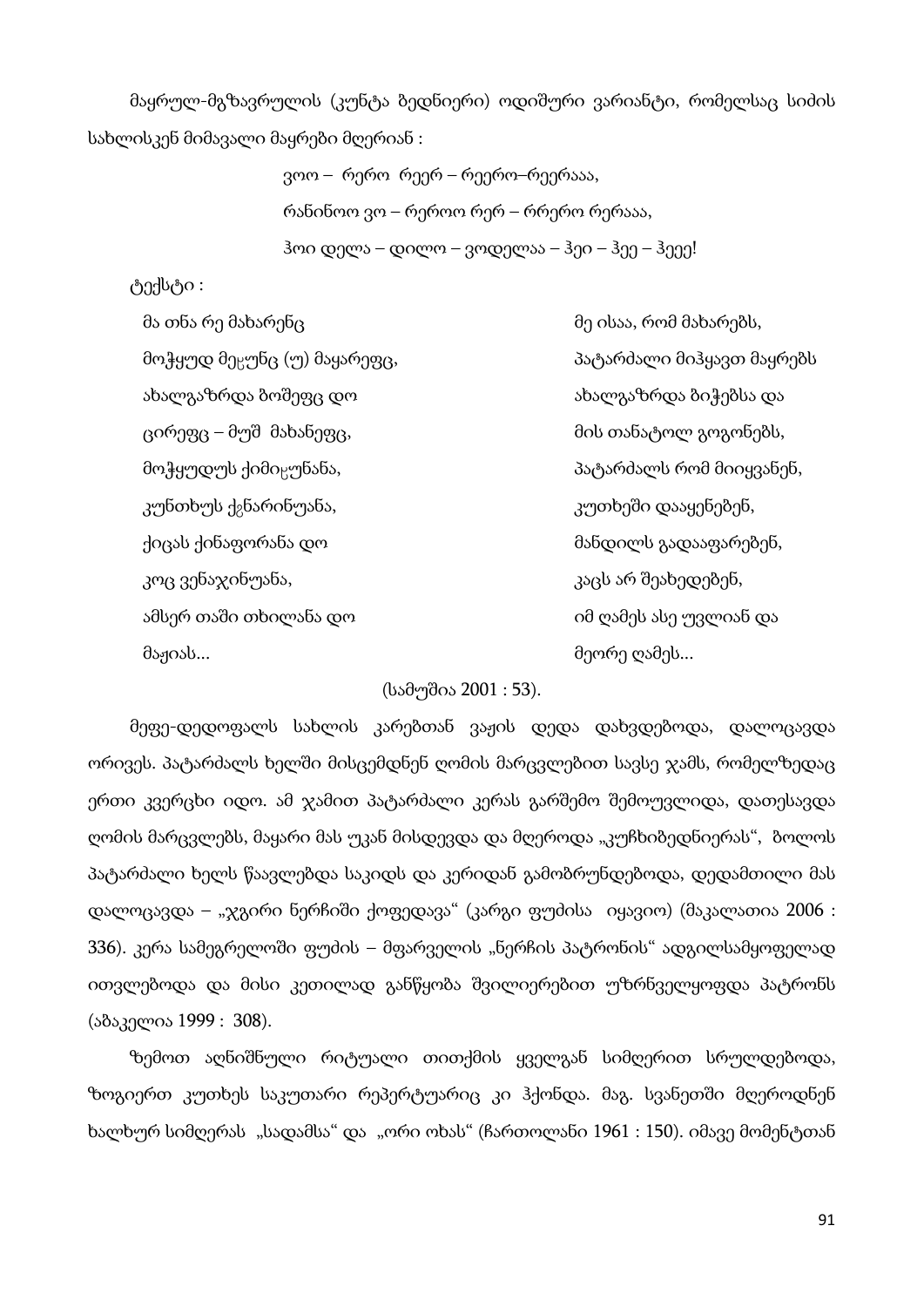იყო დაკავშირებული დასავლეთ საქართველოში, განსაკუთრებით იმერეთში, საკმაოდ ცნობილი სიმღერა "ღმერთო, ბედნიერი ქენი".

,,კუჩხიბედნიერას" მელოდია / სრული კოლორიტის დაცვით შემონახულია სენაკურ ვარიატში / სოლოს ძმები ა. და ვ. პარკაიები ასრულებენ:

ბეეე – დიიდოო – კუუჩხიი – ბეეეე – დიინეე – რიი

ჰო – ჰო –ჰო – ჰო – იი – დოო კუუჩხიი – ბეედიინეერი ჰო – ჰო

ვოო – ჰო – ჰო ვოო – ჰო – ჰო ვააა – დიილააიი – ვაადიილააა – ვოორეერაა

რაანიინაა – ვოოდიილოო – ვოოდიილოოვოო – ააზაა – კუუჩხიი –

ბეედინეერიი დეელაა – და

 ვოო – ჰოო – ჰოო – ვოო ჰოო – ჰოო –ვოო – ჰოო – ჰოო – ვოო –ჰოო – ვოო – ჰო ვაადიილაააიი ვაადიილაა – ვოოორერა – რაანიინა –

 ვოოდიილოო – ვოოდიი ლოოვოო – ააბა, კუუჩხი ბედინეერი – დეელა –დააჰოუუ (სამუშია 2001: 55)

კერასთან და მის პატრონთან "კეთილი ზიარების" გასაძლიერებლად სრულდებოდა ,,კუჩხიბედნიერი", რაც ქართულად "ბედნიერ ფეხს" ნიშნავს. ამ სიმღერაში გამოთქმულია სურვილი, რომ საპატარძლო კარგი ფეხისა გამომდგარიყო, მის შემოსვლას სასიძოს სახლში მოჰყოლოდა ბედნიერება და წარმატება (სახოკია 1956 : 97).

"კუჩხი ბედნიერი" წმინდა მეგრული წარმოშობისაა. იგი "მთელი საქორწილო რიტუალის თანმხლებ სიმღერას წარმოადგენს". მას პოეტური ტექსტი არ გააჩნია. მუსიკათმცოდნე ო. ჩიჯავაძე მიუთითებს, რომ სიმღერის ტექსტი აგებულია შორისდებულებზე, რომლებიც ერთმანეთისაგან განსხვავებულია, სიტყვიერად კი მხოლოდ "კუჩხი ბედნიერს" წარმოსთქვამენ (ჩიჯავაძე 1974 : 9).

ი. მამალაძე თავის ნაშრომში იხსენიებს რა რიტუალურ სიმღერა "სადამს", შენიშნავს, რომ იგი საქართველოს სხვა კუთხეების საქორწილო სიმღერების ფუნქციას შეესატყვისება, როგორც მაგალითად, "ჯვარი წინასა", "ჯორული", "დიდება" და სხვა  $($ მამალაძე 1972 : 94 – 104). "ჯვრისწინასა" ანუ "ჯორული" კი ძირითადად აღმოსავლეთ საქართველოს კუთვნილებას წარმოადგენდა (ჩოხელი 1990: 47).

 "ჯვრის წინა, ჯვარს უკანა, ანგელოზო, შინ შემოდიო" – გაისმოდა კახელების შეძახილი.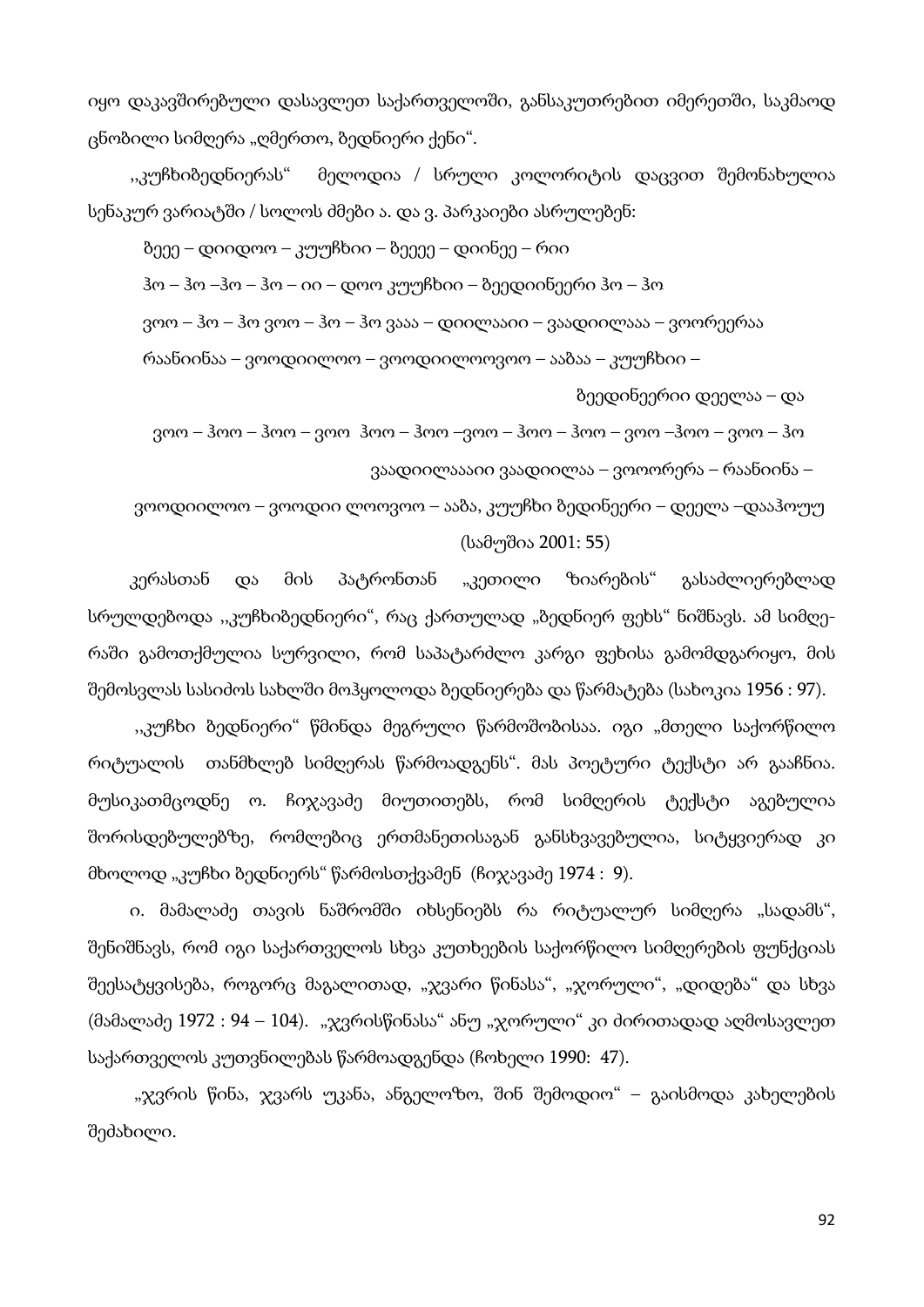,,ჯვრის წინას" შესრულება ასევე კარგად ჩანს ფშაურ მასალებში: "ქალს კარებთან შეხვდება ნეფის დედა, თეთრი ტყავის ქუდს დაიხურავს, ხელში უჭირავს თაფლიანი თეფში. სამჯერ შეაჭმევს ნეფეს, მერე დედოფალს, ტკბილად დაბერდითო, მერმე დაიწყებდა ფერხისასა":

> შემოვდგით ფეხი, გწყალობდეთ ღმერთი! დადგნენ მხარესა ახალ ყოვილნი. დასწერე ჯვარი, შენ, ქრისტე ღმერთო, ახალ ყოვილთა დაზდევ ბეჭედი. ერთად შეყრილთა, ახალ ყოვილთა შენ ხარ მწერალი, შენ, ქრისტე ღმერთო, დაზდევ ბეჭედი ახალ ყოვილთა!

ამას მღერიან ისე, სამჯერ შემოუვლიან კერას ირგვლივ, საკიდელს სამჯერ ხანჯალს დაარტყამს ქალის ძმას" (ჩართოლანი 1961: 154 – 155).

"ჯვრის წინას" ტექსტები და თვით ჩვეულებაც საკმაოდ საფუძვლიანად აქვს შესწავლილი ელ. ვირსალაძეს მთიულეთის მაგალითზე (ვირსალაძე 1964 : 149).

ჯვრისწერის დროს, როცა ნეფე-დედოფალს გვირგვინით თავზე ხუცესი ანალოღიის გარეშო ჩამოატარებდა, მგალობლები გალობდნენ: "ისაია მხიარულ იყავ, ქალწულმან მიუდგა და შვა ძე ემანუელ"... სიტყვები და, მეტადრე გალობის კილო იყო ვნების აღმძვრელი, სიცოცხლის, სიამოვნების ხალისიანი ჰიმნი.

საქართველოს სხვადასხვა კუთხესთან შედარებით გალობა ყველაზე მეტად გურიაში გავრცელდა. ბევრი პროფესიონალი მგალობელი იყო, მათ საარსებო წყაროს გალობის სწავლება შეადგენდა. უმეტესობა იმერეთსა და სამეგრელოში მიდიოდა და იქ ასწავლიდა. დამღიღინებელს დიდად აფასებდნენ: "ერთ ქალათ მარტუაი იგი ღირს, ის რომ ჩონგურზე დააღიღინებსო", "მისი დაღიღინება მკვდარს გააცოცხლებსო" (წულაძე  $1970: 9 - 10$ .

ი. ბატონიშვილი გადმოგვცემს, რომ ქორწინებისას ჯვრის დაწერის დროს (როდესაც ქალ-ყმასა ჯვარსა დასწერენ და ერთად დააყენებენ), მაშინ კაცმან თუ უწინ დაადგა ქალსა ფეხი ფეხზედ და თქვა: "ჩემისა ნებისამცა ხარ-ო", დიაღ მორჩილი და კარგი ცოლი გამოუდგება, და თუ ქალმან დაასწრო და უწინ დაადგა ფეხი თვისსა ქმარსა და თქვა: "ჩემისამც ნებისა ხარ-ო", მაშინ ქმარი ესეთი მონა იქმნება, რომ ის ქალი,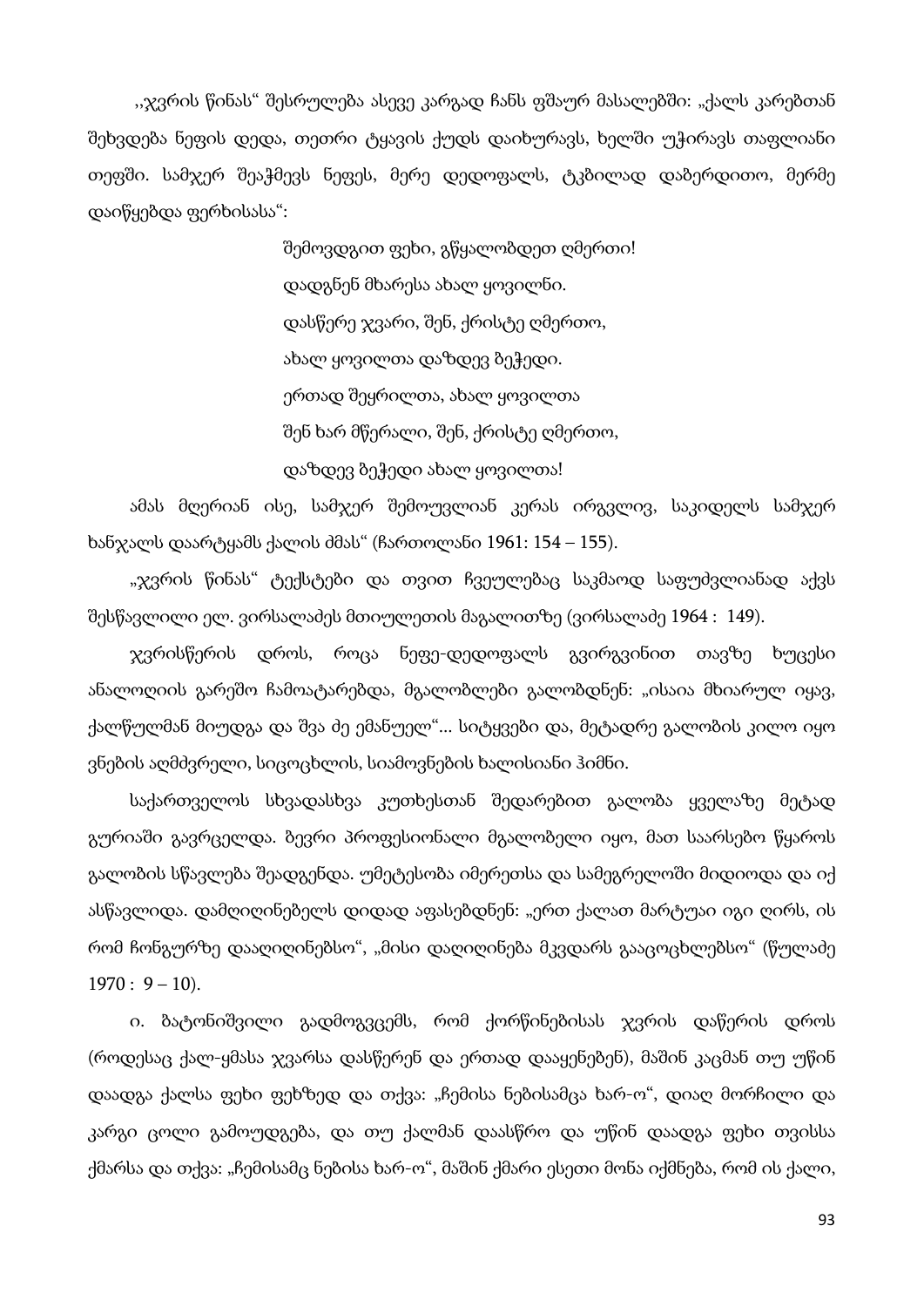რასაც უბრძანებს, გადუალი თითქმის არღა შეეძლება. ესსახედვე თუ ასე შეიყარნენ ცოლქმარნი ჯვრის დაწერის დროს, რომ პირველად არ ელაპარაკნოთ ერთმანეთისათვის და შემდგომად ჯვრისწერისა რომელიც უწინ გასცემს ხმას ერთი მეორესა, იგი იქნების მას ზედა მამუფლებელი ვიდრე სიკვდილამდის (ბატონიშვილი 1936: 258).

ჯვრისწერის დროს ეკლესიის კედელზე მიწოლა ან ხელის დამჯიღვა არ შეიძლება. შვილი არ ეყოლებაო, ჯვრისწერა რომ თავდებოდა, მეფე–დედოფალი სამხრეთის კარებიდან გამოყავდათ, ორი კაცი კარის თავზე ხანჯალს გადააჯვარედინებდა და იმის ქვეშ გამოდიოდნენ. მდადე ნამწვავ სანთლებს ერთმანეთს ჩუმად აზომებდა და რომელიც მეტი დამწვარი იყო, მისი აზრით, უწინ ის მოკვდებოდა ნეფე-დედოფალს შორის. მდადეს კარგად ასაჩუქრებდნენ, ეშინოდათ, თუ გულს შეაკლდა ქორწილის ღამეს, ,,ჭინჭს გამოსკვნის" და შვილი აღარ ეყოლებათ (წულაძე 1970: 122).

ჯვარდაწერილები, რაც უნდა შორს ან ახლოს იყვნენ, აუცილებლად წავლენ იმავე დღეს ნეფის სახლში. მიუხედავად საშინელი ამინდისა, მაყრებმა არ დაიშალეს წასვლა. ჩვეულება რჯულთ უმტკიცესიაო, იმათ გასდვეს ხელი ერთმანეთს მხრებზე და შემოსძახეს საამურის ხმით სიმღერა:

"წასვლა სჯობს წარმავალისა,

#### არ დახანება ხანისა".

ნეფე-დედოფალი და მაყრები გამოეთხოვნენ ჩვეულებრივის ალერსით დედოფლის სახლობას (მეღვინეთხუცესი 1869 № 4).

სამცხე-ჯავახეთში ჯვრისწერა უშუალოდ "პატარძლის ჩაბარების" რიტუალის შესრულების შემდეგ ქალის სოფელში სრულდებოდა (იველაშვილი 1982 : 88).

სამეგრელოში ჯვარს ეკლესიაში, ან მარანში იწერდნენ, იქ, სადაც ოჯახის სალოცავი ქვევრები ჰქონდათ ჩაფლული.

მარნის თაყვანისცემა მზისა და ვაზის თაყვანისცემის დროიდან იღებს სათავეს და ქრისტიანულ პერიოდშიც გრძელდება, რადგან ახალი აღთქმის ღვთისმსახურებაში ევქარისტიის (წმ. ზიარების) შესასრულებლად პური და ღვინოა აუცილებელი. პირველ ქრისტიანებს ტაძარში სწორედ პური და ღვინო მიჰქონდა შესაწირავად, რადგან პური უფლის ხორცია, ხოლო ღვინო–სისხლი: მიიღეთ და სჭამეთ, ესე არს ხორცი ჩემი თქვენთვის განტეხილი მისატევებელად ცოდვათა, ჰსუთ ამისაგან ყოველთა, ესე არს სისხლი ჩემი ახალი აღთქმისა თქვენთვის და მრავალთათვის დანთხეული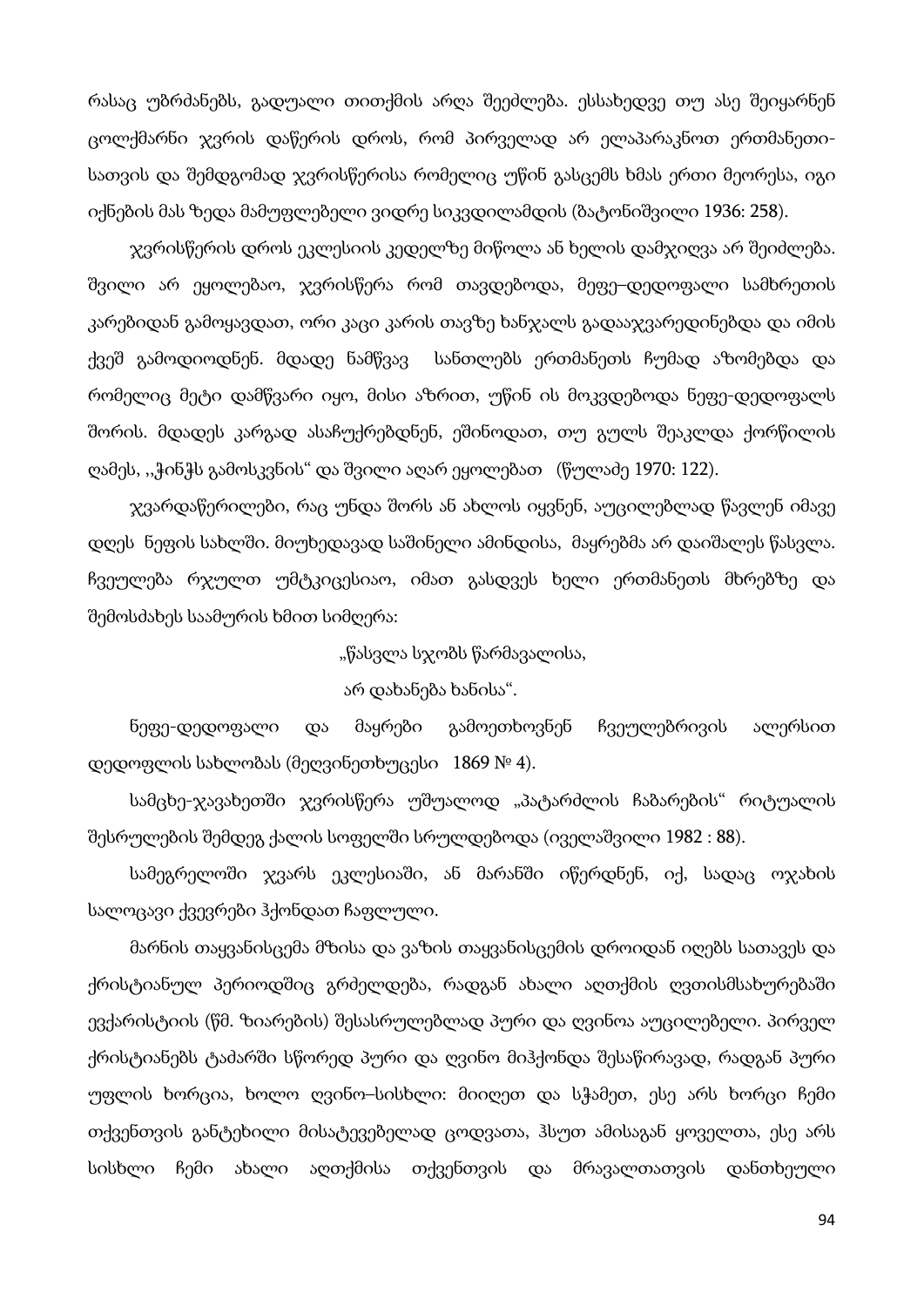მისატევებელად ცოდვათა (მათე 26, 26-28). მეგრულ ხვამაში ღვინის ფერს ჯერ კიდევ არა აქვს მნიშვნელობა, რადგან წარმართული დროიდან მომდინარეობს და სახარებისეული უფლის სისხლის გაგება ჯერ არ მიუღია. ევქარისტიის საიდუმლოსათვის ღვინო აუცილებლად უნდა იყოს წითელი – სისხლის ფერი.

ამრიგად, ქრისტიანობა ქართველთა უარსებითეს იდეალებს შეერწყა, ორგანულად გააგრძელა და ახალი სულიერი შინაარსით აღავსო ისინი (გოგია 2002 : 199).

შარდენის მოწმობით, სამეგრელოში ბავშვის მონათვლა მარანში სრულდებოდა (შარდენი 1975 : 41). სამეგრელოსა და ქართლში უწმინდურ ქალს მარანში შესვლა არ შეეძლო, ხალხის რწმენით, თუ უწმინდური ქალი მარანში შევიდოდა, მაშინ ბარაქა გაწყდებოდა (მასალები სამეგრელოსა და ქართლის ექსპედიციებიდან, ისტორიის ინსტიტ. ეთნოგრ. განყ-ბა). სამეგრელოს მოსახლეობის რწმენის მიხედვით მარანი წმინდათა-წმინდად იყო მიჩნეული. მარანს წმინდა ნაგებობად თვლიდნენ და, როგორც სამლოცველოს, ისე უყურებდნენ (1946, 1947, 1950 და 1951 წწ. სამეგრელოში შეკრებილი მასალები ისტორიის ინსტი. ეთნოგრაფიის განყობა).

ვაზისა და მისი ნაყოფის სიწმინდე და მარანი, როგორც ხატის საკუთრების ნაწილი, ორივე ერთად აღებული, ალბათ, იმის პირობას ჰქმნიდა, რომ მარანი, როგორც ღვინის შესანახი ნაგებობა, წმინდად ყოფილიყო მიჩნეული (თოფურია 1955 : 163).

მეგრელი კაცისათვის ვაზი და მარანი წმინდა ადგილი იყო, რადგანაც ის ეკლესიის მოვალეობას ითავსებდა. იქ ხდებოდა ჯვრისწერა, ნათლობა, ე. ი. ის სალოცავი ადგილი იყო. ასევე შვილების გზაზე გასტუმრების დროს მეგრელ კაცს თურმე წესად ჰქონდა მარანის წინ დალოცვა (ფიფია 2000 : 3).

ქართლში, გარდა ღვინისა, მარანში ინახავდნენ ჭირნახულს – წლის მოსავალს – ხილს, ყურძენს, ხორბალს. რაჭაში მარანში ინახავდნენ ყველს, ბოლოკს, ჭირნახულს, პურის ორმოებიც შიგ მარანში ჰქონდათ. ანალოგიური დანიშნულება ჰქონდა მარანს იმერეთში. სვანეთში მარნის ძირითადი დანიშნულება სასმელის შენახვაა. მთიულეთში ხატთან დაკავშირებული მარნები მხოლოდ და მხოლოდ სასმელი საშუალებებისათვის იყო განკუთვნილი. სვანეთსა და მთიულეთში სალოცავებთან ღვინის ქვევრები გვხვდება. მთიულეთში მარანში ჩაფლულ ქვევრებში ყველის შენახვა წესად არ ყოფილა მიღებული (თოფურია1955: 152).

სამეგრელოში ფიქსირდება საძმო მარანი. მაგ., ინჩხურის უჩავების საძმო მარანი, სანაჭყეპიოში ნაჭყეპიების საძმო მარანი. ასევე ხობში, ბიაში, ჩხოროწყუში, ახუთში და ა. შ.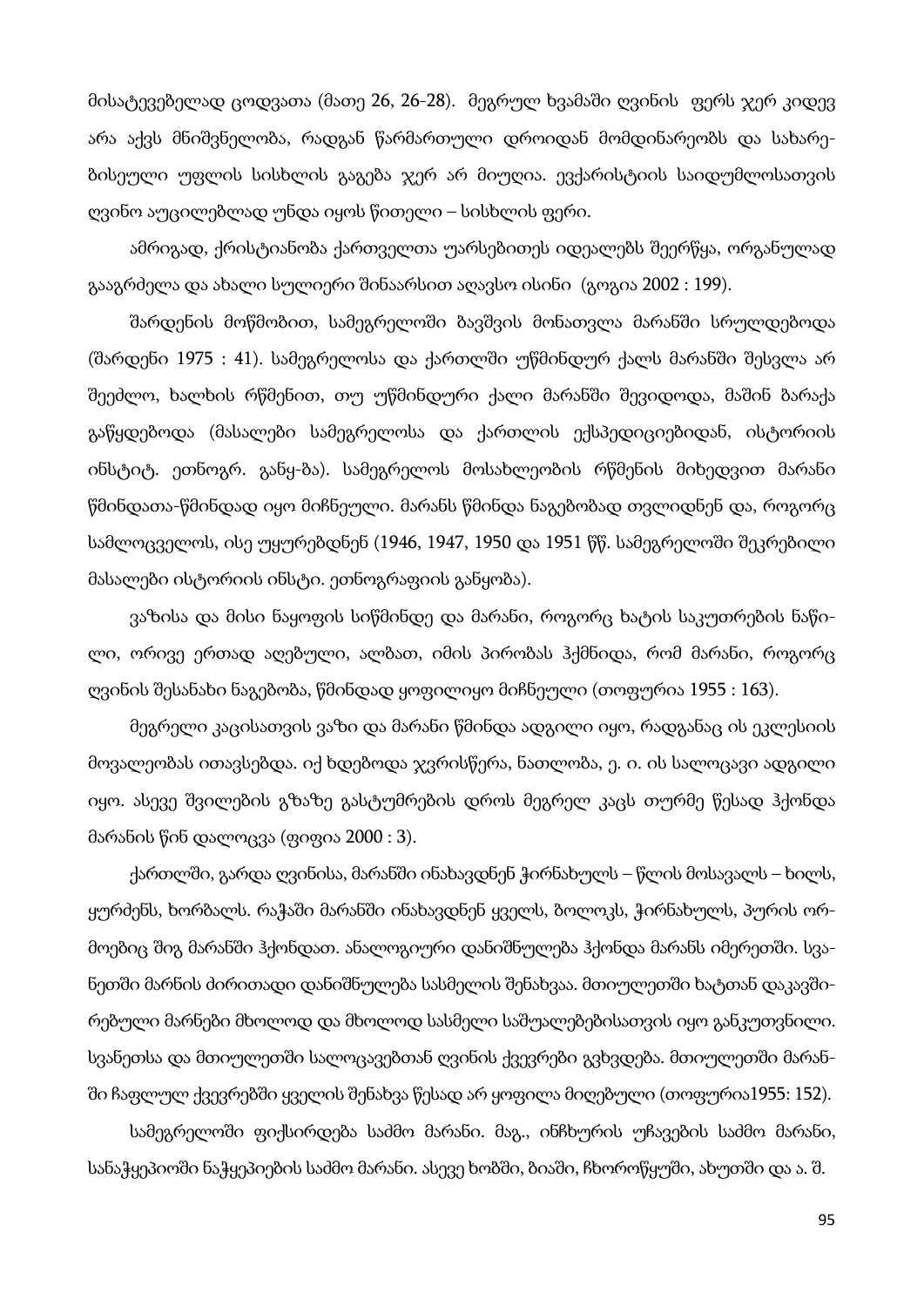საგულისხმოდ მიგვაჩნია უჩავების დღემდე შემონახული სიმღერა – სალოცავი "უჩეფიში ოხვამური" "უჩავების სალოცავი".

| უჩეფიში ოხვამური                         | უჩავების სალოცავი            |
|------------------------------------------|------------------------------|
| ღორონთ სი გამიხარი                       | ღმერთო, შენ გამიხარე         |
| ჩქიმი თური, ჩქიმი დინო,                  | ჩემი გვარი, ჩემი ძირი,       |
| ათე მარანიში ალმარინ                     | ამ მარანში მდგომნი           |
| უჩას  გ <sub>გ</sub> მორძგვი ღორონთ ირო! | უჩავების გვარი, ღმერთო!      |
| გილე <sub>ს</sub> უნი გუმორძგვილო,       | შენ ამყოფე დალოცვილი,        |
| გურეფშა დო კუნთხხვამილო,                 | სუფთა გულით, სავსე – კუთხით, |
| ღორონთ სი ქაპატილი,                      | ღმერთო, შენ აპატიე,          |
| მუთუნ უღუდა უნაწილო!                     | თუ  რამე აქვთ უნაწილო!       |
| უჩაში ჯინჯიში ოხვამური,                  | უჩავების გვარის სალოცავო,    |
| ამდღარი დო ხვამირი                       | დღევანდელო და ხვალინდელო,    |
| სქუაშ სქუას, მორთელიშ მორთელს            | შვილიშვილს და შვილთაშვილებს  |
| უხვამანდას მენწყეირო.                    | დაელოცოთ ფუძე – გვარი.       |
| იმედ მიღუდან, ეფშა ვორდათ                | მათ იმედით და დოვლათით,      |
| სიკეთეთ დო მარდით ირო!                   | სიკეთით და მადლით ევლოთ!     |
| ღორონთ ხვამილ, ღორონთ                    | დაგვლოცე ღმერთო, დაგვლოცე    |
| ხვამილი,                                 | ღმერთო,                      |
|                                          |                              |

სი ქომინჭე ჩხორია ირო! შემოგვაგებე ნათელი მზე!

(ელიავა 1989: 36-37).

ტექსტი ნათლად ასახავს, რომ სამეგრელოში მარანს ნამდვილად აქვს სალოცავის ("ოხვამირის") დანიშნულება.

სპენსერის გადმოცემით, მეგრელების, იმერლების, განსაკუთრებით კი საქართველოს მთის მოსახლეობის რელიგიაში დღემდეა შემორჩენილი წარმართული ადათ-წესები და რელიგიური რიტუალები.

კ. კოხის გადმოცემით, ღვინოს უმთავრესად ქვევრში ინახავენ, მაგრამ ამ მიზნით, მისივე თქმით, ტიკებსაც იყენებენ.

კ. კოხიც სხვა ევროპელ მოგზაურთა მსგავსად (შარდენი, გამბა და სხვა). აღიარებს კახური ღვინის ღირსებებს (კოხის, სპენსერი 1981 : 88 – 89).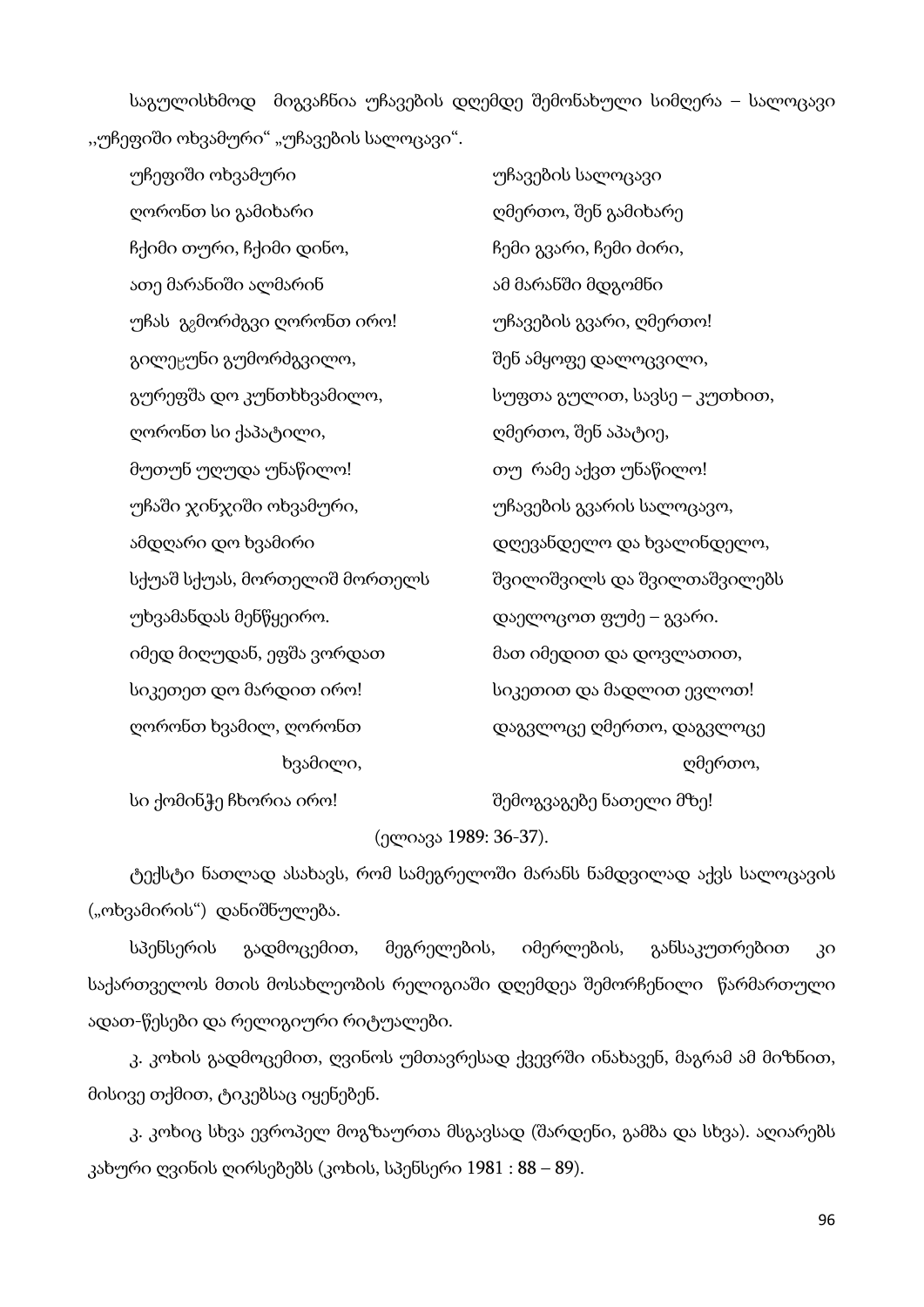კახეთის ღვინო, ვახუშტის დახასიათებით, არის, "კეთილი და კარგი". ღვინოს – კეთილშობილ სითხედ იხსენიებენ მთქმელები.

მოვიხმოთ ლექსი ღვინოზე:

 ღვინოვ, ჩასულო ჭურშია, შენ გენაცვალე სულშია, მათრობელა ნუ შემექმნები ქეიფის მიწურულშია!.. (სამუშია 2001: 35).

საინტერესოა სავენახო ლექს – სიმღერა:

 ვაზო, შვილივით ნაზარდო, ულვაშებ გადგიგრეხია, ჩაკონებიხარ ჭიგოსა1, შუაზე გადგიგრეხია. გენაცვალე, ვაზის ძირო, მინამ პირში სული მიდგა, ცოცხალი შენ შემინახე, შე ბრუნდე და შე ლამაზო, შენი ძირი ვალამაზო, მკვდარიც უნდა მალამაზო (ალბეგაშვილი 1992: 219-220)

ზოგიერთ სავენახო სიმღერა ადამიანს ღვინის სმის წესს ასწავლის. მოვიხმოთ ლექსი:

| ღმერთო, ღმერთო         | მაინც ბევრ სმას ერიდე, |
|------------------------|------------------------|
| დიდებულ,               | თორემ გაგიფრთხობს      |
| გამჩენო ყურძნისაო,     | ძილსაო.                |
| ზედ ხუნძლავ ძვირფას    | როდესაც დავაჟკაცდება   |
| მარგალიტს,             | დაემსგავსება დინჯსაო,  |
| თითონ ძირი აქვს ხისაო. | ზომაზე შეეჯიბრევი,     |
| ჭკვიანი კაცი არ დალევს | თორემ აგირევს ტვინსაო! |

 $^{-1}$  ჭიგოსა– ვაზის სარი.

 $\overline{\phantom{a}}$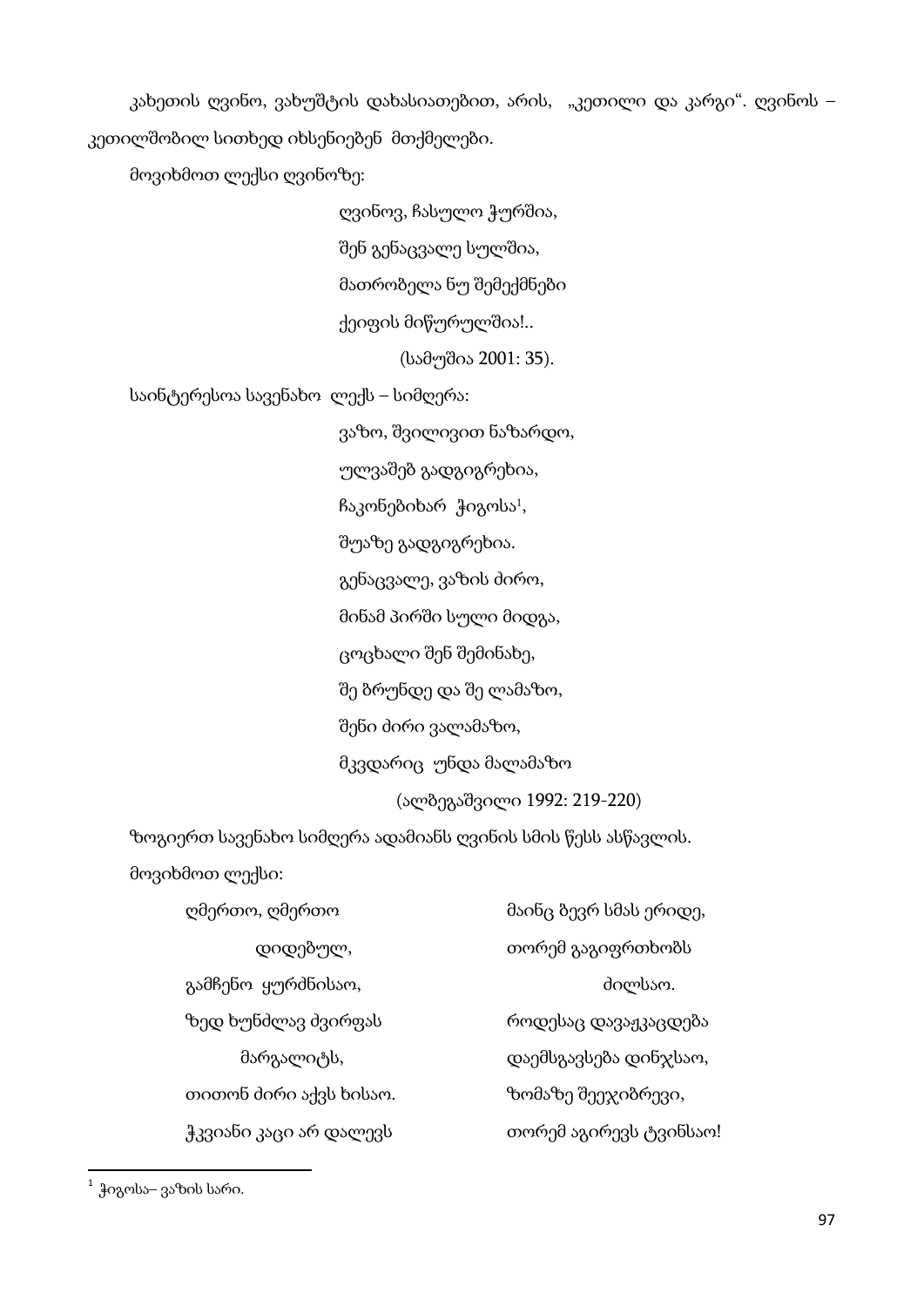მისგან გამოხდილ მისგან წყანწყარასავით $^1$  ტკბილსაო, გახტუნებს, თუ დალევს, ფეხებს მთლად დაგამსგავსებს გაჭიმავს, გიჟსაო, ვერ გავა ბეწვის ხიდსაო. ხან აქეთ გატყორცნის, ხან როცა ბუტბუტსა დაიწყებს, იქით, იქით, იქით, იქით, იქით, იქით, იქ თუმცა არ მოგჭრის კბილსაო, წუმპეში ამოგსვრისაო.

(ალიბეგაშვილი 1992: 221).

საინტერესოა მეგრული ანდაზა:

 ბინეხიში დუმარგუაფალშა ღვინი ვადეხარებე "ვაზის დამრგველს ღვინოზე უარი არ ეთქმის".

(ხალხური სიბრძნე 1994 :19)

ბიბლიაში მეორე ადგილას ყურძნის მწურავთ სიმღერაა მოხსენიებული: "...და იგინიცა ვითარცა საწნახელის მწნეხელნი მიუგებდენ ყოველთა მიმართ მსხდომარეთა ქუეყანასა ზედა" (იერემია, XXV, 30). ამ შემთხვევაში "მიუგებდენ" ნიშნავს ხმის მიცემას, სიმღერით გამოხმაურებას (ოქროშიძე 1963 :11)

ვენახის მოვლა "საკაცებო საქმეა". მამაკაცთა საქმიანობას განაგებდა ო $\chi$ ახის უფროსი მამაკაცი, რომელიც "კაცის საქმეში" ქალს არ ჩარევდა და, პირიქით, "ქალის საქმეში" თვით არ ჩაერეოდა. საქართველოს კუთხეებში – აფხაზეთი, აჭარა, იმერეთი, მთიულეთ-გუდამაყარი, რაჭა, სვანეთი, ხევი, სამეგრელო, გურია – გამოიყოფოდა სამამაკაცო და სადედაკაცო საქმე, ანუ, ადგილობრივი ტერმინით რომ გამოვხატოთ, კაცისა და ქალის საქმე (ცეცხლაძე 1985: 125).

ვენახის თოხნა დიდ ჯაფას მოითხოვს. თოხნის ტრადიციულ სურათს ხალხური ლექსი გვიხატავს :

> დავთოხნოთ, ძმებო, ვენახი, ლამაზად შეკაზმულია, ღრმადაც ჩავუშვათ თოხები, სიმღერები ვთქვათ ძმურია, ჩქარა ეს სვე გავიტანოთ, ბიჭებო, ღვინო მწყურია.

> > (ლეკიაშვილი 1972 : 70).

 $\overline{\phantom{a}}$ 

 $^{-1}$ წყანწყარა – ბოლოქანქარა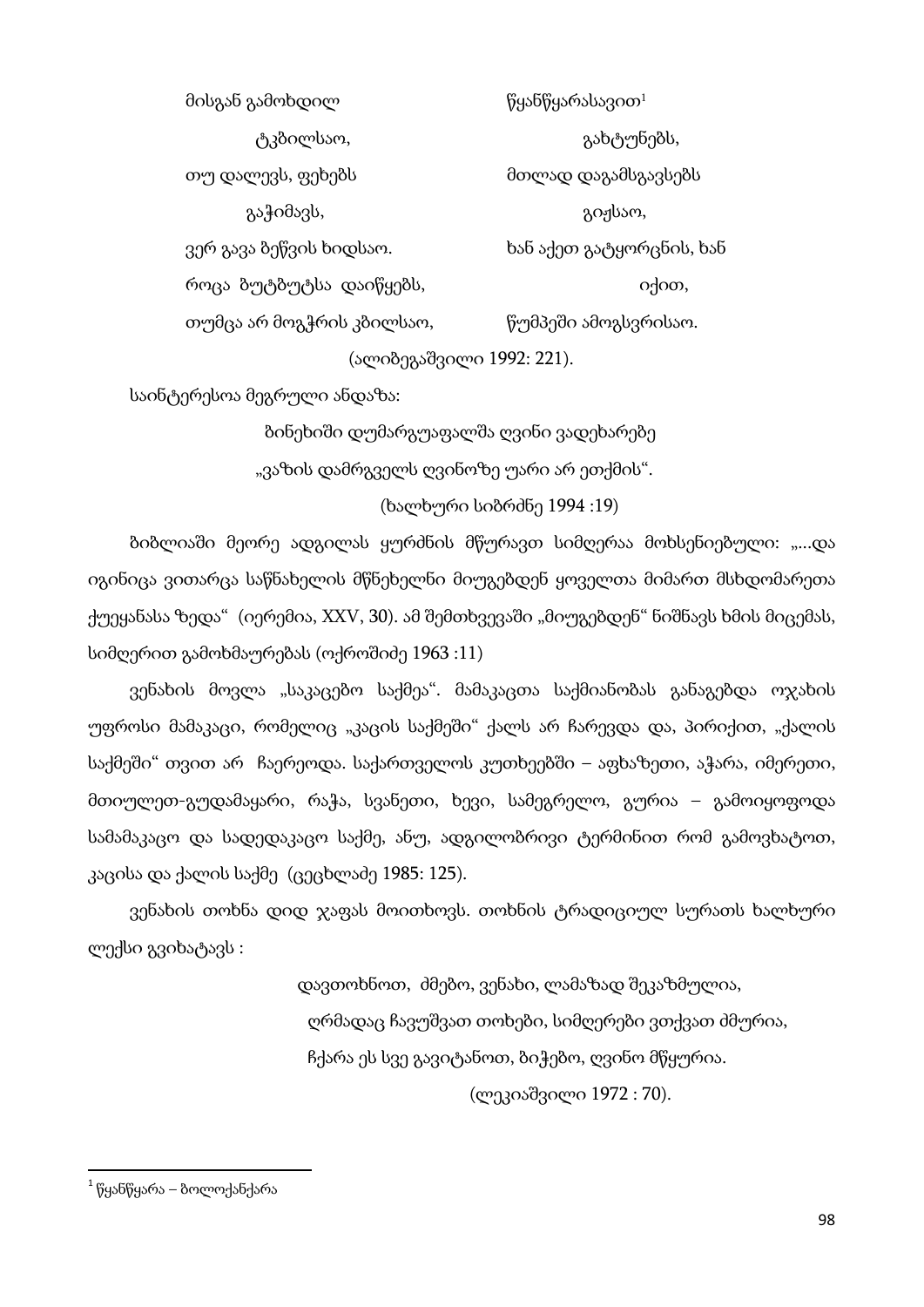გათოხნა ფიზიკურ ძალასთან ერთად ცოდნასაც მოითხოვდა.

ღვინოს ქართველთა ცნობიერებაში მნიშვნელოვანი ადგილი უკავია. ის არის ლხინის, ქეიფის შნო და ლაზათი. ჰამო და მაკეთილშობილებელი სითხე, ამიტომაც მარანი მეტად საპატიო ადგილი იყო ქართველთათვის.

გურიის სოფლებში ახალი წლის, "კალანდის" საღამოს ასეთი რიტუალი სრულდებოდა: შებინდებისას სახლის უფროსი ოჯახის წევრებს დიდიან–პატარიანად მარნისკენ გაუძღვებოდა. ანთებული სანთლებით შევიდოდნენ მარანში, თან მიიტანდნენ ხაჭაპურით, ღორის თავითა და ღვინიანი დოქით გაწყობილ გობს. ოჯახის უფროსი შუა მარანში, ჭურის თავზე დადგამდა გობს და ზედ სანთლებს დაამაგრებდა. ამის შედეგ გობს სამჯერ წაღმა შემოატრიალებდა და დაილოცებოდა, სასმისით ღვინოს დალევდა, ზედ ხაჭაპურს და ღორის ხორცს დააყოლებდა, მერე დანარჩენებიც ასევე დაილოცებოდნენ. ამას მოჰყვებოდა "აგუნას გადაძახება". ყველანი საწნახელთან ჩამწკრივდებოდნენ, ხელში ყურძნის საჭყლეტ კობულოს, ცულს, ნაჯახს, ხვედას, მსხვილ ტუკს მოიმარჯვებდნენ. ერთი მათგანი ზურგზე პატარა ბიჭს შემოისვამდა და ხმამაღლა გადასძახებდა:

> აგუნა, აგუნა, გადმოიარე, ბახვი, ასკანა გადმოიარე! ჩვენს მამულში ყურძენიო, სხვის მამულში ფურცელიო. ჩვენს მამულში გოდორ – გოდორიო, სხვის მამულში კიმპალ – კიმპალიო...

"მოლექს" თან საწნახელს ღორის თავს უკაკუნებდა, დანარჩენები კი ბანს აძლევდნენ:

ჰო, ჰო, ჰო, ჰო... ო

და ისიც ხელში მომარჯვებულ საგანს საწნახელს ურახუნებდა. მოლექსე რომ დაამთავრებდა, ყველანი ერთად დასძახებდნენ : "აგუნაა, უუუ..."

მსგავსი საახალწლო რიტუალი სამეგრელოსა და ლეჩხუმშიც სრულდებოდა, ლეჩხუმში ვენახის საახალწლო მილოცვის დროს გურული "აგუნას" მსგავს ლექსს გაიგონებდით:

> ანგურამ ჩამეიარა ილითა და მილითა, ორშიმო და ხრიკითა,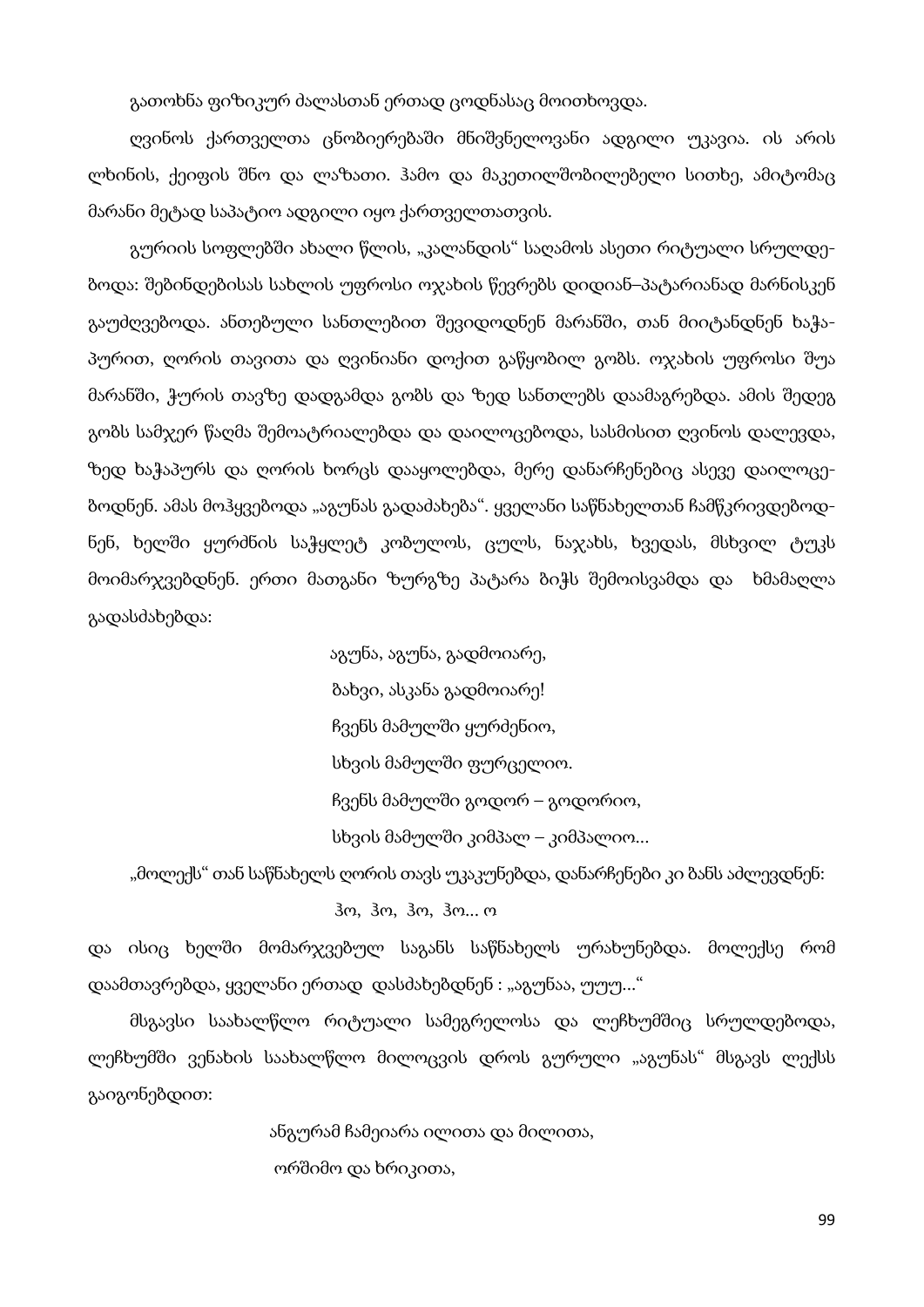ჩვენი მამული ჩაიარა, წივი მეიტეხა, ისხა, ისხა, ისხა...

გამოღმა ყურძენი, გაღმა ფურცელი...

აგუნა მეღვინეობის ღვთაებაა, რომელსაც საახალწლოდ ვენახის სიუხვეს შესთხოვდნენ (ლეკიაშვილი 1972 : 114-115).

აგუნა მიჩნეულია ასევე მიწის და მოსავლის კეთილ ღვთაებად, მაგრამ მის ფუნქციაში აშკარად იკვეთება ვენახის, ღვინის, ღვთაების კულტი (გიორგაძე 1993 : 59). აგუნას, როგორც ყურძნის ღვთაებას, დასავლეთ საქართველო იცნობს (მოსია 2000: 35).

საგულისხმოა ი. მეგრელიძის თვალსაზრისი, რომელიც მან "ბედი ქართლისაში" გამოქვეყნებულ გამოკვლევაში ("დიონისე–ვაკხ–ბახუს–აგუნას კულტი და სიტყვა ღვინის შესახებ") გამოთქვა. ავტორი აღნიშნავს ღვინისა და ვენახის კულტის სიძველეს და მნიშვნელობას ქართული კულტურის ისტორიაში, ასევე იმას, რომ სიტყვა ,,ღვინო", როგორც ვარაუდობენ, სწორედ ქართველური ენებიდან, დასავლურ-ქართველური სამყაროდან უნდა იყოს შემოსული ძველბერძნულსა და, საერთოდ, ინდოევროპულ ენებში. ყურძნის ღვინის სახელწოდება (ლათინური ვინო, რუს. ვინო, გერ. ვაინ და ა. შ.) ქართული სახელწოდების ნაირსახეობად ითვლება (მეგრელიძე 1965: 109 – 111).

სამეგრელოში ახალი წლის მეორე დღეს "კუჩხას" უწოდებენ, რომელიც სამეკვლეო დღეს ნიშნავს.

მაკუჩხური მარანში შევიდოდა, საწნახელს, გიდელს, რომელშიც ყურძნის მტევნის მსგავსი გამომცხვარი კვერები იდო, ქვით დაუწყებდა ცემას, თან იტყოდა :

| ჯუჯელია, ჯუჯელია            | $\chi$ უ $\chi$ ელია, $\chi$ უ $\chi$ ელია, |
|-----------------------------|---------------------------------------------|
| ჩქიმ მამული ხარგელი (დო)    | ჩემი მამული დახუნძული (და)                  |
| შხვაში მამულ (სი) ფურცელია. | სხვის მამულში ფურცელი.                      |

ანდა :

ჯუჯელია, ჯუჯელია, ჯუჯელია, ჯუჯელია, ჩქიმ მამულსი ყურძენი დო ის სახართა სახარეშს მამულში ყურძენი და შხვაშ მამულსი ფურცელია. სხვის მამულში ფურცელი.

(ქართული ხალხური სიტყვიერება 1991: 544).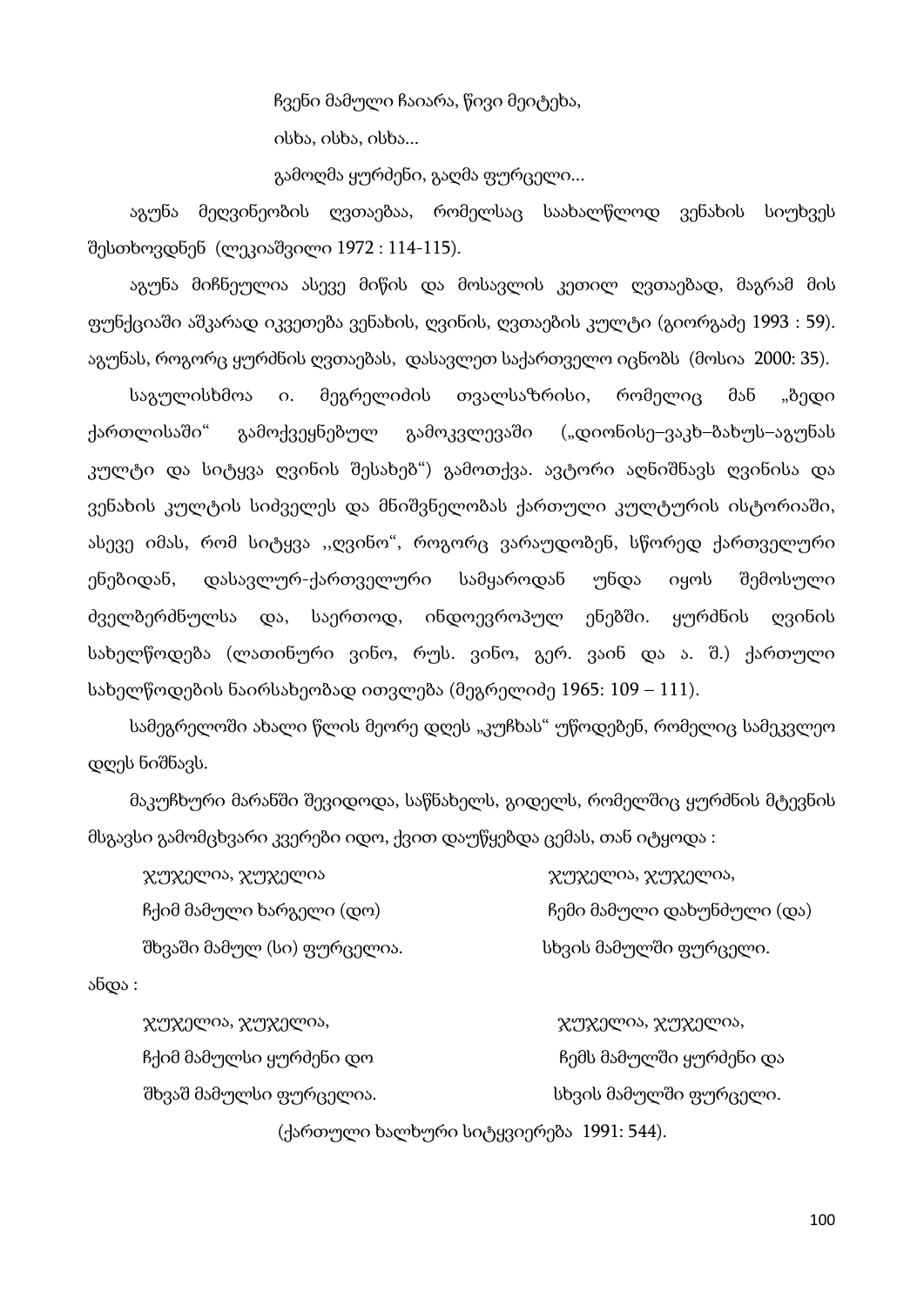მარნიდან გამოსული მივიდოდა ვაზთან, გიდელს ჩამოკიდებდა. ხელში ცელს აიღებდა და მოსაჭრელად მოუღერებდა, მაგრამ მას შეაჩერებდნენ იმ პირობით, რომ ვაზი დამდეგ წელს კარგ ნაყოფს მოისხამსო (სახოკია 1897 : 97 №1).

ცნობილია, რომ გურიაში აგუნა ვაზისა და ღვინის ღვთაება იყო და იგი იმერეთსა და რაჭაშიც გვხვდება, ისევე, როგორც დიონისე ბერძნულ მითოლოგიაში და ბახუსი– რომაულში.

ი. მეგრელიძე ასკვნის, რომ აგუნა დიონისეს და ბახუსის ორეულია, მათი მეგრული შესატყვისია ჯუჯელია, რომელიც, როგორც აგუნა გურიაში, ახალ წელს (კალანდა საღამოს) აღინიშნებოდა (სამუშია 1990: 5).

სამეგრელოში ცნობილია ვაზი (ხემხუ) და მისი საგალობელი "ხემხვაიე" ანუ "ხემხვაი" კალისტრატე სამუშია, გამოთქვამს ვარაუდს, რომ ხემხუ იყო ის ვენახი, რომელიც (გადმოცემით) ტყეში იპოვეს მწყემსებმა და რომლის ნაყოფის სიტკბო პირველად იგემეს. მკვლევარი დასძენს, რომ იმ დროიდან უნდა იყოს შექმნილი ვაზის სახელიც და ვაზღვთაება – "ხემხუ" და მისი თაყვანისცემისათვის საგალობელიც "ხემხუაიე ხვარიელი" (ე. ი. ხემხუს სიხვავრიელე გვქონდესო) ასე რომ, ვენახ ხემხუსადმი მიძღვნილი საგალობელი და ლოცვის გამომხატველი სტრიქონები (თავის დროზე) ღრმა შინაარსის მომცველი ლოცვა იქნებოდა, რომელმაც სრული სახით დღემდე ვერ მოაღწია. დღემდე შემორჩენილი მისამღერი ტექსტი ძალზე მარტივად ჟღერს:

| ხემხუაიე ხვარიელი,                     | ხემხუაიე, ხვავრიელი,     |
|----------------------------------------|--------------------------|
| ჩქ <sub>გ</sub> ნ (ი) მარანი ეფშა ოდა, | ჩვენი მარანი სავსე – ოდა |
| ნტერეფიში, ცარიელი!                    | მტრებისა კი ცარიელი!     |

 მისი მელოდია (უძველესი სიმღერებისათვის დამახასიათებელი რეფრენების სიმრავლით ძალზე მომხიბვლელია) მოგვაქვს აქვე:

> ვოო – რიი – ვოოდააა – ხეემხვაიე – ხვარიელიიი – ვოოო ვოო – დეე – ლოოიი – დიილაა – დეელიის – ვოოდეელ – იაავ – დაა ვოო – დეელოიიი – ვაადილაა – ვოო – დეელოიი – ვაადიილაა – ვაა – ჰეეიი ვოორიი – ვოოდეელ – იიავნაანინაა – ვოოდეელიიოო – ვოოჰოი – ჰეო – ჰოო ვოორიი – ვოოდაა – ხეს მოო<sub>გ</sub>უუნცუ – ხვაარიიეელიი – ჰოო ვოოდეელოოიი – დიილაა – დეელიის – ვოოდეელი – იია – ვდა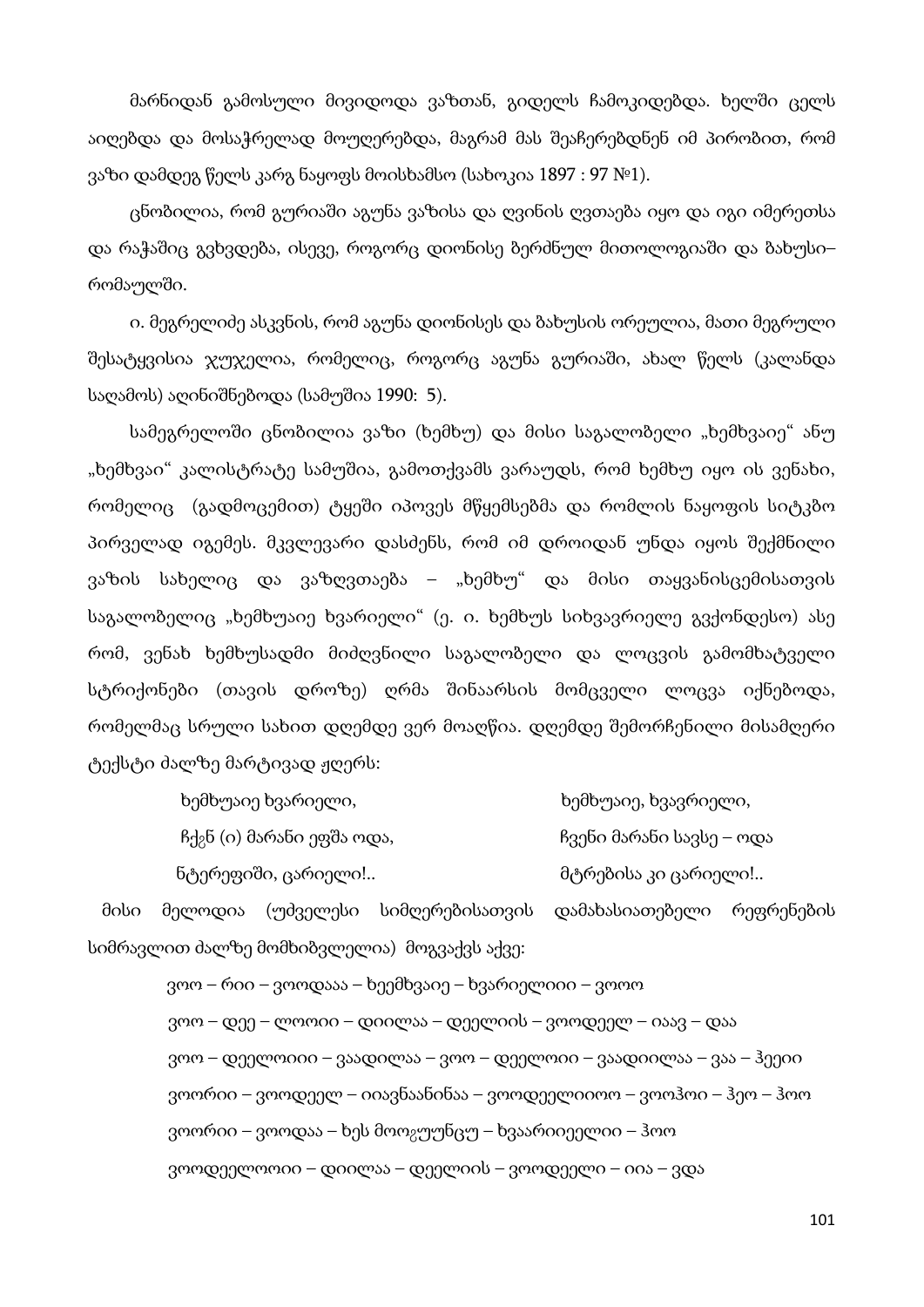ვოოდეელოოიი – ვაადიილაა – ვოოდეელოოიი – ვაადიილაა – ვაა – ჰეეიი ვოორიი – ვოოდეელი – იიაავ – ნაანიინაა – ვოო – ვოო – ვოოოდელიოოო ხემხვააიიეეე – ხვაარიიეელიიი – ვოოხოოხოო – ვოორიი – ვოოხოოხოო ხოოიე ხეს მოოცუუუნცუ–ხვაარიიეელიი–ვოო–ხოო–ხოო–ვოორი–ვოოხოო–ხოოიე ვოო – რეროო – რერაა – ვოორეეროო – ვოორეერა – ვოოხოოხო – ვოორიი – ვოოხოოხოოიიეე.

 ვოო – ჰოო – ჰოო – ვოორერო – ვოოხოხო – ვოორიი – ვოოხოო – ხოო – ხოოიე  $\beta$ ქ $\beta$ ნიი – მარანიი – ეფშაარეეენდოო – ვოოხოოხო – ვოხოხოოო – ვოორიი ვოოხოოხოიე;

 ნტერეეფიიშიი – ცაარიიეელიი – ვოოხოხოო – ვოოიიო – ვოოხოოოიე ვოორეეროო, რეერაა, ვორეეროო – ვორერაა – ვოორეერო – ვოორეერაა – ვოოხოო – ვოორიი –

ვოორიი – ვოოხოოხოოიე.

ვოო – ჰოო – ჰოო – ვოორეერაა – ვოოხოოხოო – ვოორიი – ვოოხოოხოოიე.

დღემდე ცნობილი ლექსებისა და საგალობლების ციკლი ზოგადად ყველა ჯიშის ვაზისადმია მიძღვნილი; "ხემხვაიე ხვარიელი" კი მხოლოდ ხემხსადმი. ეს გვაძლევს საფუძველს, რომ ვირწმუნოთ და ვთქვათ – ხემხუ იყო ის ვაზი, რომელმაც ადამიანების თაყვანისცემა დაიმსახურა და ვაზღვთაება გახდა.

მკვლევარს მიაჩნია, რომ "ხემხუსადმი" მიძღვნილი უნდა იყოს გურიაში ცნობილი სასიმღერო რეპერტუარიც "ხელხვავი", რომლის პირვანდელი ფორმა "ხემხუ" სახელიდან მომდინარეობს და უნდა ერქვას "ხემხუაი", ამას თვით გურიაში არსებული ვაზი "ხემხუს" იქ არსებობაც ადასტურებს. ასევე სამეგრელოშიც "ხემხუაიე" ხვავრიელობის საგალობლად ითვლებოდა. მეცნიერების გამოკვლევებმა ცხადყო ხემხუს არსებობა, რომლის თაყვანისცემის ნიშნად შეიქმნა საგალობლები – "ხემხუაიე" და "ხემხვაი" (სამუშია 2001 : 36-38).

ზემოთ მოტანილი მასალა ნამდვილად ცხადყოფს, რომ "ხემხვაიე ხვარიელი" ჭეშმარიტად იყო ვაზი ხემხუსადმი მიძღვნილი საგალობელი და მისადმი თაყვანისცემამ ის სწორედ ვაზღვთაებად აქცია.

ამგვარად, ვაზი და მარანი მეტად მნიშვნელოვანია ქართველთათვის. მარანს საპატიო ადგილი ეკავა და უკავია ადამიანთა ყოფა-ცხოვრებაში, რასაც ნათელყოფს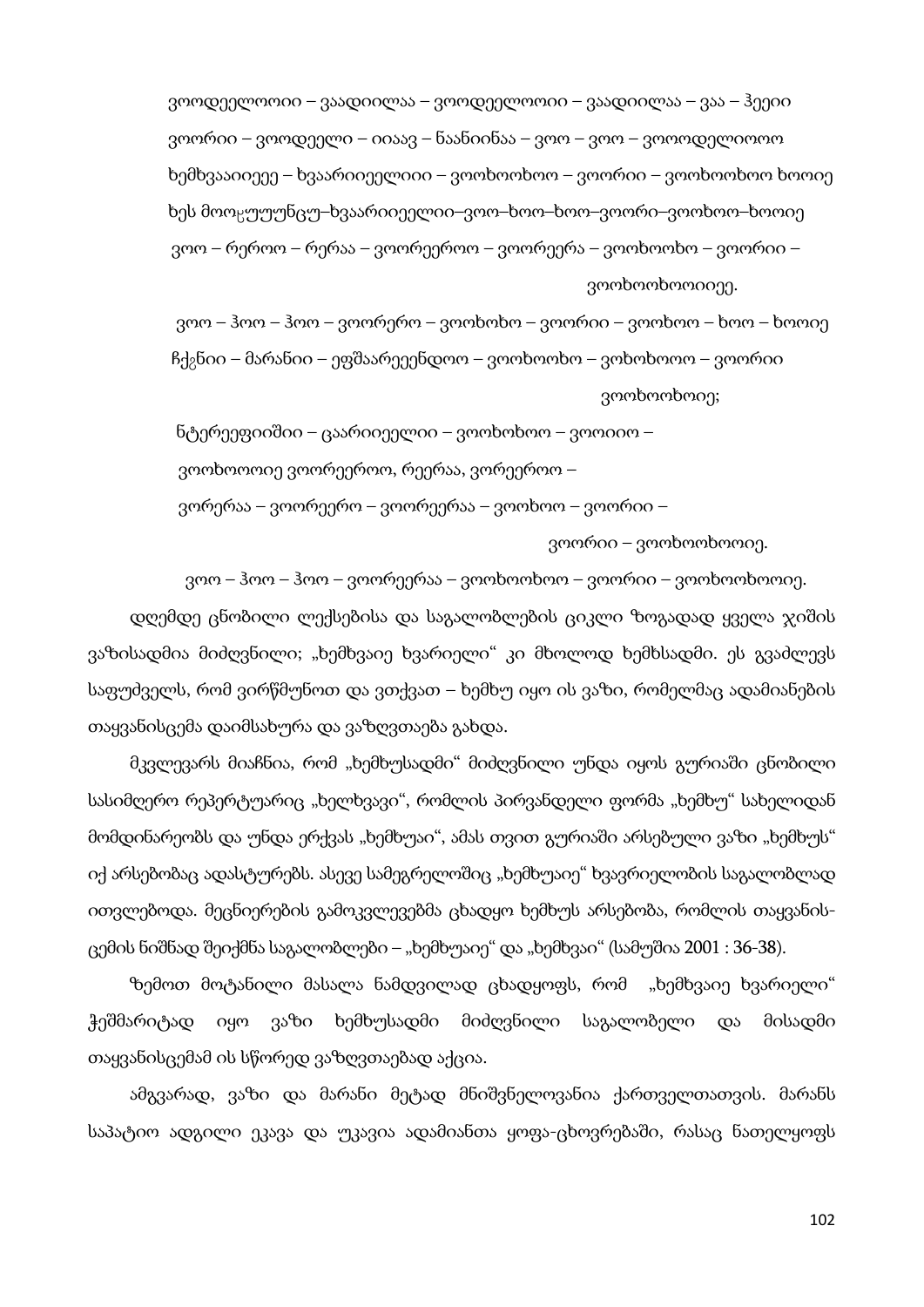როგორც ფოლკლორული მასალა, ასევე ეთნოგრაფიული ყოფა. ვაზი, ღვინო და მარანი ქართველთა ცნობიერებაში ერთ მთლიანობად მოიაზრება.

ჯვრისწერა სამეგრელოში ლოკალურთან ერთად ზოგადქართული ნიშნითაც ხასიათდება, რადგანაც ცერემონიალები ერთიანი ქრისტიანული მოძღვრების კარნახითაა ნასაზრდოები.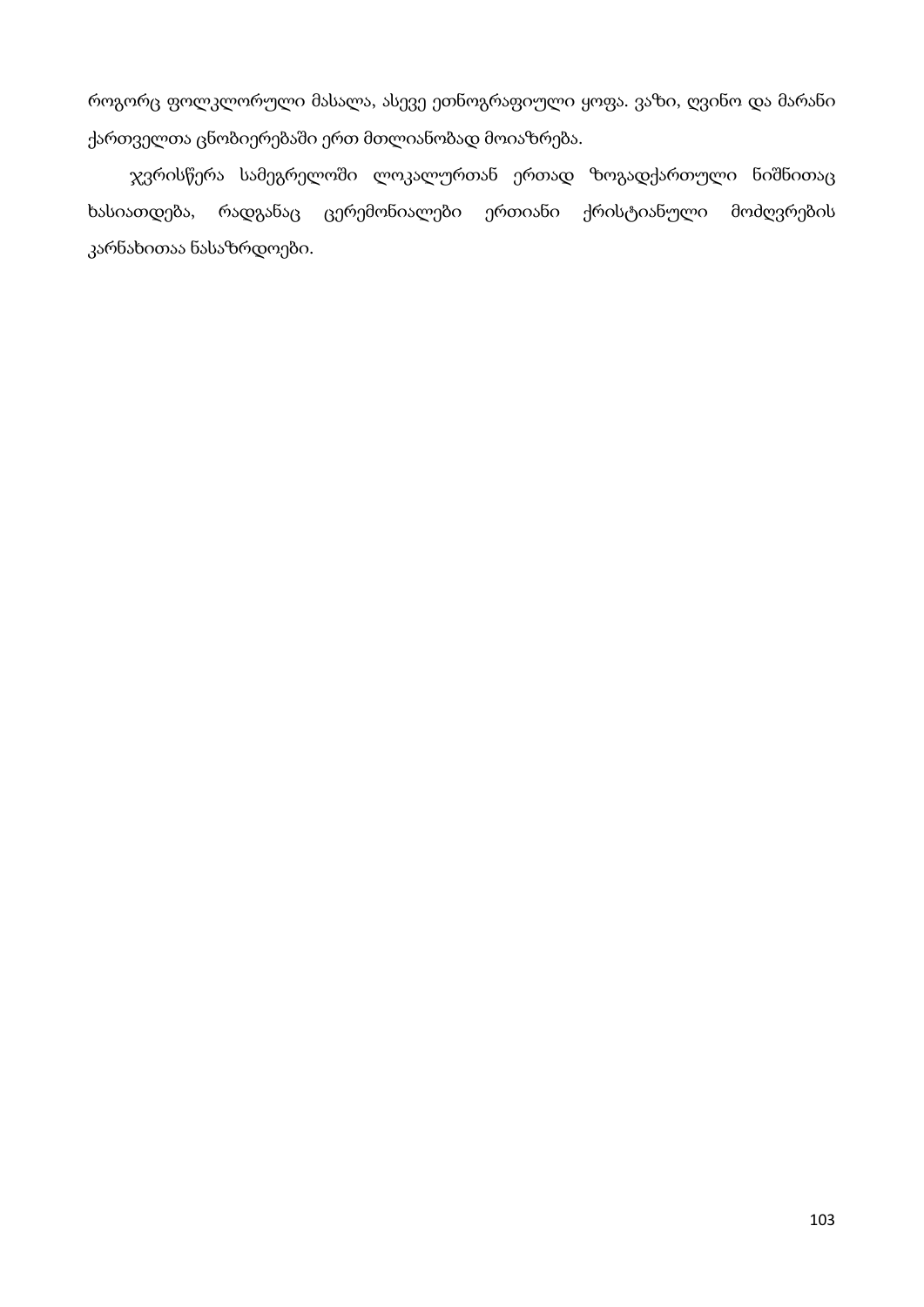# თავი IV

# ხელოვნური დანათესავების ზოგიერთი ასპექტი და ფოლკლორი

ხელოვნური დანათესავების შესწავლას უაღრესად დიდი მნიშვნელობა აქვს, რადგანაც ის საზოგადოების განვითარებასთან მჭიდროდაა დაკავშირებული. ამით აიხსნება ის გარემოებაც, რომ ხალხურ ჩვეულებაში დაცულია სხვადასხვა დროისა და წყობილების დამახასიათებელი წესები. ძველის სამუდამოდ მოსპობასთან ერთად იქმნებოდა ახალ პირობებზე აღმოცენებული ყოფა-ცხოვრება მისი დამახასიათებელი ჩვევებით (მაკალათია 2006: 329 – 330). ძველი ადათების დამახასიათებელი წესები ხალხში ჯერ კიდევ ცოცხალია და მათ გაცნობას ხელოვნური დანათესავების საკითხით ვიწყებთ.

ნათესაობა თავისი არსით სოციალურ მოვლენას წარმოადგენს (Семенов 1974:39). დასაქორწინებელ წყვილებს შორის, როცა დამაბრკოლებელი მიზეზი არაფერია, ამ ნათესაურ კავშირზე მეგრულად,,შინერს" (ნებადართულია) იტყვიან, ხოლო როცა ნათესაობის კავშირი ცოლქმრობას ეწინააღმდეგება, მაშინ მეგრელი ამბობს: ეს კავშირი ,,ვაშინერს", ე. ი. არ შეიძლება, ნებადართული არ არის, ცოდვაა, არა ჰხამს ანუ პოლინეზიელთა მიერ ხმარებული და საეთნოგრაფიო ტერმინოლოგიაში მიღებული – tabou-ა (სახოკია 1956: 71-72). პოლინეზიურ სიტყვა "ტაბუს" თავისი შესატყვისი, ტოლფარდი ცნებები აქვს ქართველ ტომთა საწესჩვეულებო ტრადიციაში "ბძნილობის", "ვაშინერს" და "მაადიშიდ" ტერმინების სახით (ცანავა 1990 :68). მეგრელთა შორის სამი ნათლად გამოხატული სახეა დანათესავებისა : 1. ნათესაობა დაბადებით (ბუნებრივი) ან სისხლით; 2. ნათესაობა ქორწილის საშუალებით; 3. ნათესაობა ხელოვნური (სახოკია 1956 : 72).

104 ჩვენ ყურადღებას გავამახვილებთ დანათესავების ხელოვნურ გზაზე. სამეგრელოს ყოფაში შემორჩენილ წეს-ჩვეულებაზე, რომელიც – "მითორგინაფას" სახელით არის ცნობილი და რომელიც თავის დროზე აღწერეს სერგი მაკალათიამ და თედო სახოკიამ. "მითორგინაფას" ჩვეულება სერგი მაკალათიამ შემდეგნაირად აღწერა: "...წინასწარ შეთანხმებით ორსული ქალისაგან ბავშვს იშვილებენ და უშვილო ქალი მუცელზე ბალიშს გაიკეთებდა, ვითომ ორსულად იყო. როდესაც ორსული ქალი მოიმშობიარებდა, უშვილო ქალიც ლოგინად წვებოდა და როგორც მშობიარე, კვნესოდა. ამ დროს მალულად მოიყვანდნენ ახალდდაბადებულ ბავშვს და მას ლოგინში შეუგორებდნენ,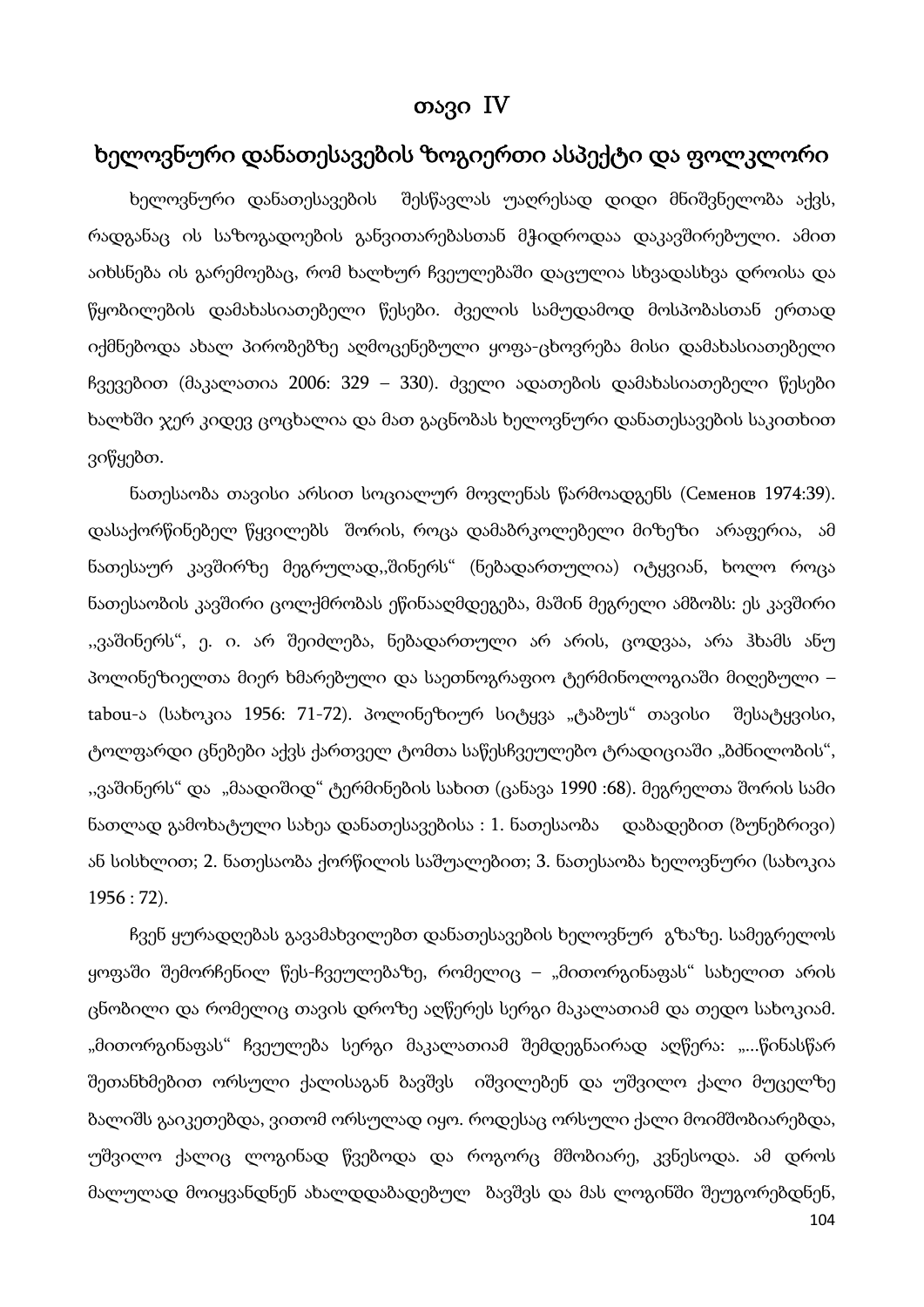რასაც ეწოდებოდა "მოთორგინაფა" ან "მითოდგუმა" და ასეთი ბავშვი ითვლებოდა მის ნამდვილ შვილად. "მითორგინაფა" ბიოლოგიური დედობის მასანქცირებელი წესჩვეულებაა. სიმულაციური აქტი გვიჩვენებს, რომ ბავშვი დედის ღვიძლი შვილია და მათ შორის კავშირი ისეთივეა, როგორც ჩვეულებრივ უნდა ყოფილიყო შობის იმიტაციით. ბიოლოგიურ-გენეტიკური კავშირის ჩვენებით, ქალი იმავდროულად ხდება სოციალური დედა, ბიოლოგიური დედობა კი აფუძნებს სოციალურ დედობას (ანთელავა 1986 : 115). "მითორგინაფას" კუვადის (cuvade – ფრ: გამოჩეკვა) ჩვეულებას უკავშირებს მეცნიერთა გარკვეული ჯგუფი (პროფ. ლ. მელიქსეთ-ბეგი, გ. ჩიტაია, ს. მაკალათია, თ. სახოკია – ნ. ა). ეს მსგავსება გამოწვეულია "მითორგინაფასა" და კუვადის ჩვეულებების გარეგნული მსგავსებით (ანთელავა 1986 : 116).

ნათესაური ურთიერთობის რკალშია მოქცეული "შვილნაფიცი" (სქუა (ფუ) ჩაფილი)" ანუ შემოკლებით – "სქუაჩაფილი". სახლის უფროსი შვილფიცულისათვის გადაიქცევა მამაფიცულად (მუმა (ფუ) ჩაფილი), მისი ცოლი – კი დედაფიცულად (დიდა (ფუ) ჩაფილი). შვილები მამრობითი სქესისა იქნებიან ძმაფიცულები, ქალები – დაფიცულები (სახოკია 1956 : 76).

ხელოვნური დანათესავება ხდება ძუძუზე კბილის დადგმითაც: "თუ ქალმა ვისმე ბავშვს რაიმე მიზეზით ძუძუ აწოვა, მისი ნათესავი ხდებოდა მეშვიდე მოდგმამდე" (სახოკია 1985: 244). რძით ნათესაობა ადრე სისხლით ნათესაობასაც უთანაბრდებოდა. თუმცა, როგორც მიანიშნებენ, "ამ შემთხვევაში გადამწყვეტი იყო არა სისხლი, როგორც განმსაზღვრელი, არამედ დედა და ნაწოვი რძე" (მგელაძე 1973 :100). რძითა და სისხლით ნათესაობა ერთ დონეზე განიხილებოდა კავკასიის სხვა კუთხეების მოსახლეობაშიც (Ковалевский 1890 :162). ძუძუს წოვების წესით პიროვნების შვილად აყვანის ჩვეულება მეგრულ ზღაპარში საკმაოდ სპეციფიკური ფორმით აისახა. მაგალითად, "უწუ თე ბოშიქ დედიბის: მა ამსერ სქანი ცუდეს ოკო გიფსერუეევე (უთხრა ამ ბიჭმა დედაბერს: – მე ღამე შენს სახლში უნდა გავათენოო).

– ჯგირი, ნანავა, – უწუ დედიბიქ,

– კარგი, დედა, – უთხრა დედაბერმა,

– მარა ძუძუშა კიბირ ოკო ქიგმოდგუმაფუევე, – უწუ ბოშიქ,

– მაგრამ ძუძუზე კბილი უნდა დამადგმევინოო, – უთხრა ბიჭმა,

– ქო, სქუავა, – უწუ დედიბიქ.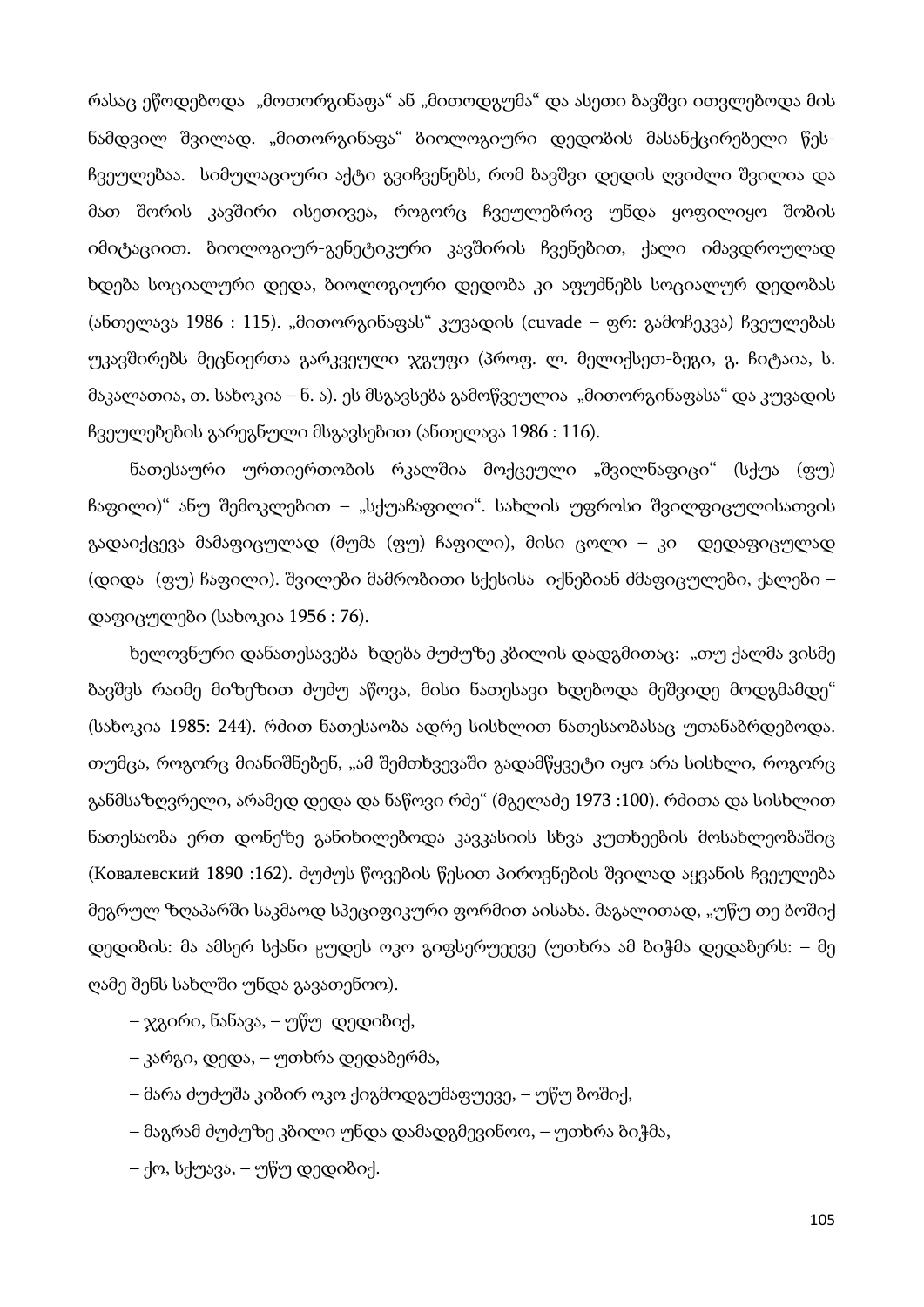#### – კი, შვილო, – უთხრა დედაბერმა

ქიგიოდგუმაფუ ძუძშა კიბირ დო ქესქუალ თე ბოშიქ დედიბის. – დაადგმევინა ძუძუზე კბილი და ეშვილა ეს ბიჭი დედაბერს" (ხუბუა1937 : 82). ზღაპრული ეპოსის იდეა მდგომარეობს ამა თუ იმ რწმენის ძლევამოსილების განმტკიცებაში (ჩოლოყაშვილი 1998 : 47). იმერეთის დედოფალმა დარეჯანმა ხოსია ახვლედიანი იშვილა (ძუძუზე კბილი დაადგა ხოსიამ) (შარდენი 1975 : 240). რძით დანათესავება მნიშვნელოვანი გზა იყო სასურველი ადამიანის დანათესავებისათვის, რომელიც საკმაოდ კარგად არის ასახული როგორც ზღაპრებში, ასევე ყოფა-ცხოვრებაში. ეთნოგრაფიულმა მასალებმა დაადასტურეს, რომ საქართველოს სხვადასხვა კუთხეში მიშვილება (ძუძუზე კბილის დადგმა) ანუ დანათესავების ხელოვნური გზა – რძით ნათესაობა – მეტად მნიშვნელოვანი ფაქტი იყო. ამ მოვლენამ ასევე უამრავ ზღაპარში ჰპოვა ასახვა. ძუძუს სიმბოლური წოვებით შვილად აყვანის ჩვეულება ფშავში, სვანეთსა და ბალყარეთში, აგრეთვე საქართველოსა და კავკასიის სხვა კუთხეებშიც დასტურდება (ხარაძე 1939: 25, ხარაძე 1960: 115).

აჭარის ეთნოგრაფიულ სინამდვილეში მოზრდილი მამაკაცების დაძმობილება ხდებოდა ერთ–ერთი პირის მიერ მეორის დედის ძუძუზე კბილის დადგმით (მგელაძე 1988: 103). ძუძუს წოვების წესით პიროვნების შვილად აყვანის ჩვეულება აჭარულ ზღაპრებში და თქმულება–გადმოცემებში საკმაოდ საინტერესოდ აისახა. მაგალითად, ერთი ზღაპრის მიხედვით, მონადირე ვაჟი სასახლის კართან მძინარე დევის ქალს წასწყდომია... მძინარეს ,,მარცხენა ძუძუ მარჯვენა კედაროზე გადაეგდო". მონადირე "მივიდა მარჯვენა კედაროდან და მარცხენა ძუძუს წოვა დაუწყო. გამოიღვიძა დევის ქალმა და თქვა: "რა კარგი ვახშამი მოვიდაო," მაგრამ თან დასძინა, "მარა რა ვქნა, რო შვილი გამიხდა, ძუძუ მოწუა". შეძენილი დედობილის დევმა ვაჟებმა მათი დედის მიერ შვილად აყვანილი ჭაბუკი დაინათესავეს და ძმად გაიხადეს (მაცაბერიძე 1958 : 76-77 №3).

კ.ბოროზდინი გადმოგვცემს: "დედოფალმა ჯამსუხს გამოუცხადა – უნდა გიშვილოვო. ეს ჩვეულება აქ დიდად გავრცელებული და მოწონებულია. ის, ვინც შვილად მოიგებს სხვას, განსაკუთრებულ ლოცვის სიტყვების წარმოთქმის შემდეგ გულს გადიღეღავს და ძუძუებზე კბილს დაადგმევინებს და ეს მანამდე ერთმანეთისათვის უცხო პირთათვის დედაშვილური ურთიერთობის დამყარების სიმბოლოდ ხდება. ჩნდება სულიერი ნათესაობა, რომელიც სისხლის ნათესაობის სადარად ითვლება.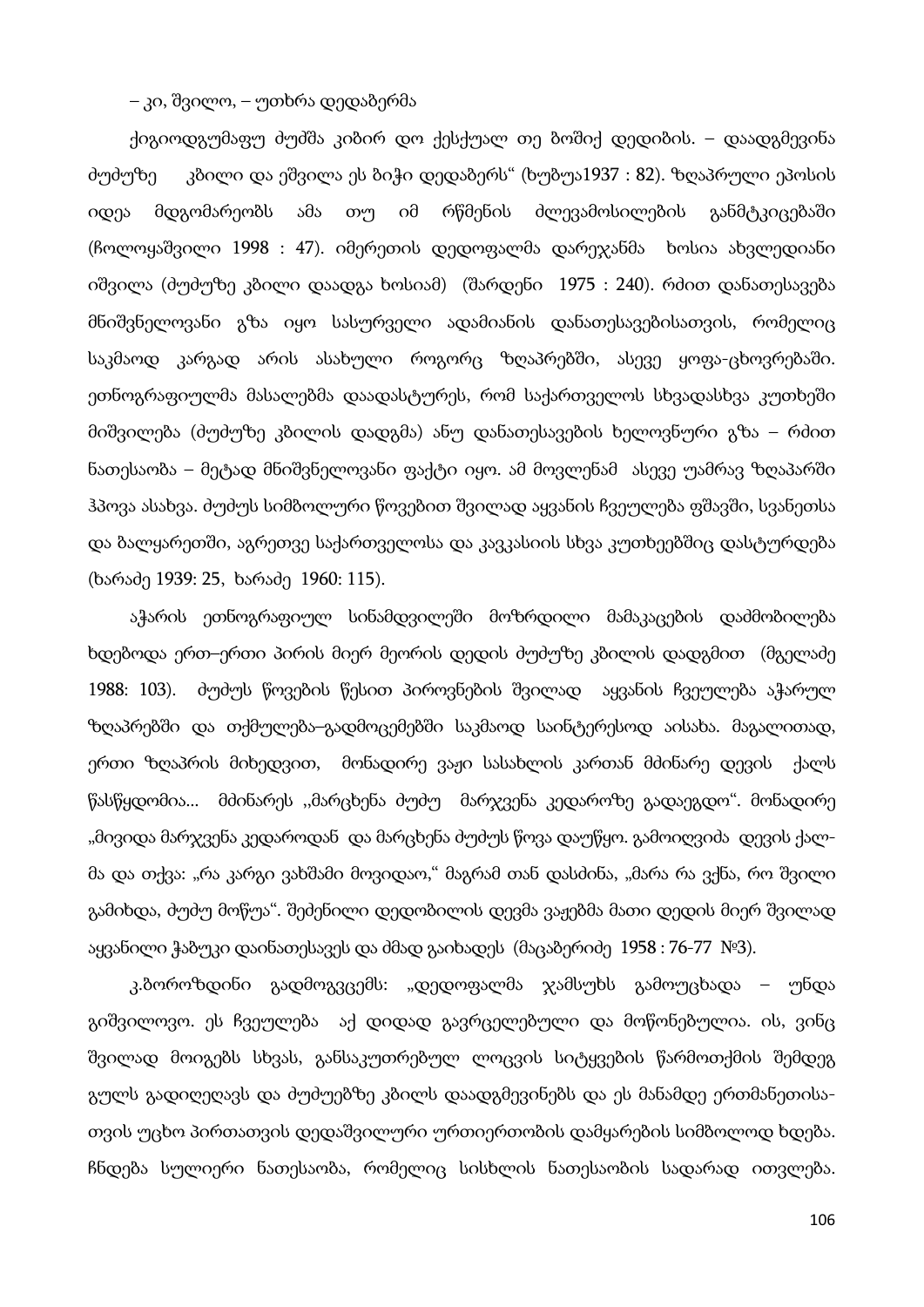შვილობილი ღვიძლ შვილს უდრის. შვილად მოკიდების შემდეგ ჯამსუღისა და დედოფლის სიყვარული და სიძულვილი საერთო ხდება" (ბოროზდინი 2004: 186).

გურიის ზოგიერთ რეგიონში შვილობილის მიერ დედობილის ძუძუზე კბილის დადგმის სიმბოლიზებული ცერემონიალი ეკლესიაში მღვდლის თანდასწრებითაც კი სრულდებოდა. გადმოცემით, მას მამობილი და მისი ახლო ნათესაობაც ესწრებოდა (მგელაძე 1988 :103).

რძით დანათესავებას იმდენად დიდი მნიშვნელობა ჰქონდა, რომ ამ ჩვეულების საფუძველზე ადვილად შეიძლებოდა მოსისხლეებს შორის ურთიერთობების მოგვარება. მსგავსი მაგალითები დასტურდება გურია–სამეგრელოში, მოხევეების ყოფაში. კავკასიის ზოგიერთ რეგიონში შერიგების მიზნით მკვლელი ძუძუზე კბილის ძალით დადგმასაც მიმართავდა (მაკალათია 1934 : 100, ჭყონია 1958 : 46, Ковалевский 1886: 35).

საინტერესოდ მიგვაჩნია მეგრული პოეტური ფოლკლორის ნიმუში, სადაც ნათესაობა, ანუ (მოჯგირალა) არის აღწერილი. ვფიქრობთ, რომ ეს ის მნიშვნელოვანი ფუნდამენტია, რომელზედაც ნათესაური კავშირი უნდა იდგეს. იქნება ეს მოჯგირალა სისხლით, რძით თუ ნათლობით:

> მოჯგირალა მის გოკონან, მუგოშინანთ, მარჩქილით ნათესაობა ვისაც გინდათ, მოგახსენებთ, მომისმინეთ მოჯგირალა ირო ყოფე კოჩიშოთი დიდი ნიბთი!.. ნათესაობა ყოველთვის იყო ადამიანისათვის დიდი ნივთი!.. სამოჯგიროთ მით გოკონან, ირ ნერო გასინჟითი, – ნათესავად ვინც გინდათ, ყველანაირად გასინჯეთ, – მოჯგირეში ოსხუნულ მუთუნ ' ვარე ქიანასი... ნათესავზე უკეთესი არაფერია ქვეცანაზე... ფუ მოჯგირეს, – მოჯგირეშენ' მიქ ტყვიას ვეწაზადასი!.. ფუი იმ ნათესავს, – ნათესავისათვის ტყვიას წინ არ დაუდგეს!.. მოჯგირე ის ვახოხო, – ნინათ უხურთქოლუეე... ნათესაობა მას არ ჰქვია, – ენით ელაქუცებოდე... მოჯგირეს მოჯგირექ დუდი' ოკო ქუგულუე ნათესავმა, ნათესავს თავი უნდა ანაცვალო სი ჯოჯოხეთის ქენოლე დო ინა ოჩხონუე!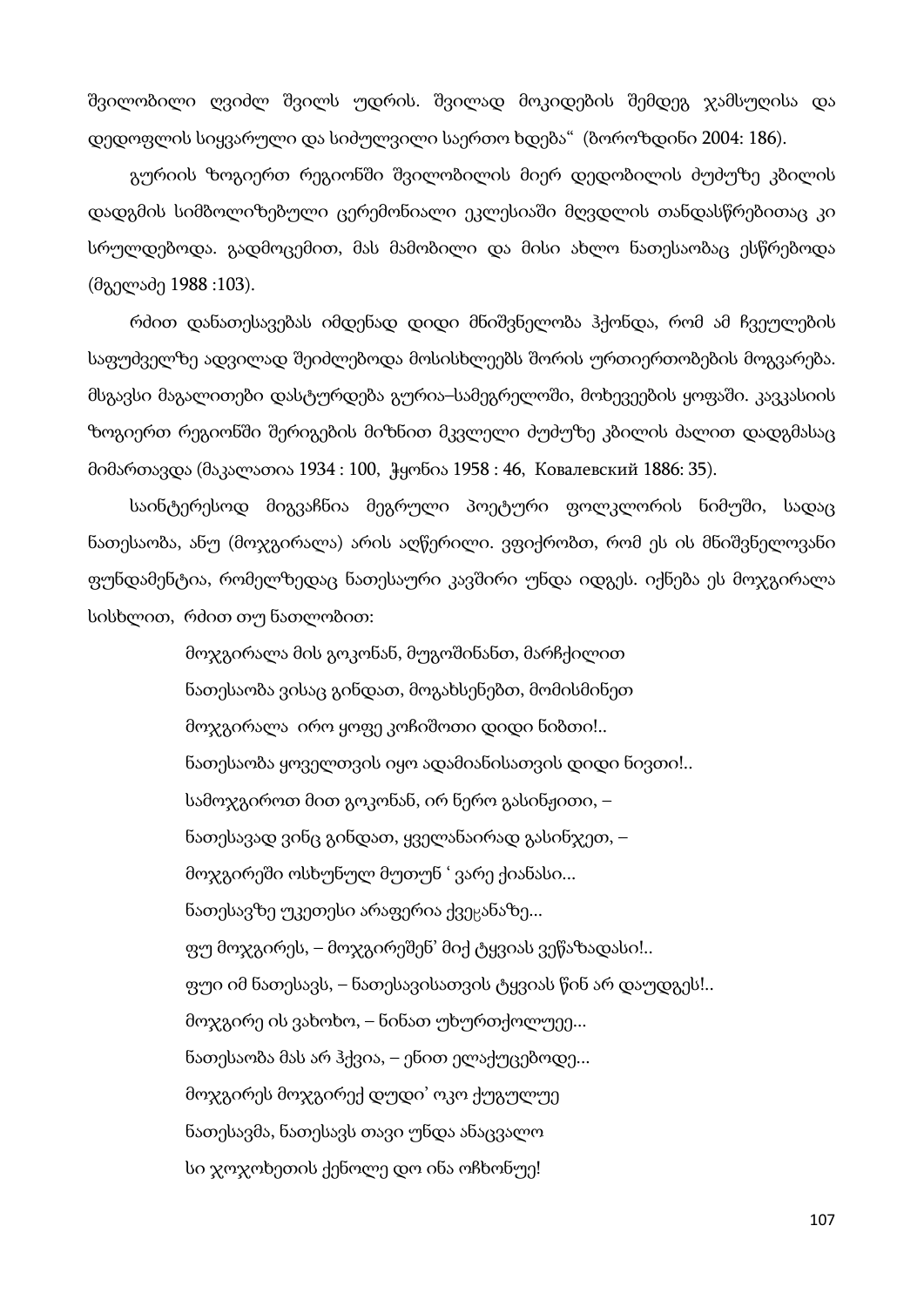შენ ჯოჯოხეთში ჩავარდე და და ის აცხონო! მოჯგირეს ვახვად ღალატი, განი ფერდი მოჯგირეშე... ნათესავს არ ხვდება ღალატი, გვერდის შემქცევა ნათესავისაგან... მოჯგირალა დო ცოროფა დოჩინელი რე ქირტეშე! ნათესაობა და სიყვარული გაჩენილია ღმრთისაგან!

#### (ბერიძე 1920 :158-159).

ეს გახლავთ ის მნიშვნელოვანი პოსტულატი, რომელსაც ეფუძნებოდა და დღემდე ეფუძნება ნათესაური კავშირი.

სამეგრელოში გავრცელებული იყო გაძიძავების ჩვეულება. ზოგჯერაც მოხდებოდა, დედას რომ ძუძუებში რძე უშრებოდა ან დააკლდებოდა, ბავშვს სხვის ძუძუს აწოვებდნენ. ყოველ ქალს, ვისაც დროებით ძუძუ უწოვებია გაზრდილისთვის, შემდეგში უფლება აქვს, დაიჩემოს ნათესაობა მასა და მის გაზრდილს შორის, რადგან ამ უკანასკნელმა ქალის ძუძუს კბილი დაადგა. აქ მთავარი მნიშვნელობა აქვს თვით კბილის დადგმის ფაქტს, ხოლო დროს, რომლის განმავლობაში ეს "კბილის დადგმა" გრძელდება, გამზრდელებისა და მათ მიერ გაზრდილს შორის ნათესაური საფუძვლის ჩაყრაში მეორე ხარისხოვანი როლი აქვს (სახოკია 1956: 79).

ხელოვნური დანათესავების ზემოთ ჩამოთვლილ ფორმებს სამეგრელოში გვერდს უმშვენებს ნათელ-მირონი, მეჯვარეობის ტრადიცია, რომელიც სისხლით ნათესაობას უტოლდება. მეგრელი დიდი მოწიწებით ირჩევს პიროვნებას, რომელმაც ქორწილის ღამეს გვერდი უნდა დაუმშვენოს. პირველი შვილის ნათლია მეჯვარეებიდან ირჩეოდა. ეს ტრადიცია სამეგრელოში დღემდე დაცულია. ნათელმირონობა 12 თაობაზე ვრცელდებოდა და ამ გზით დანათესავებულ ოჯახებს შორის ქორწინება აკრძალული იყო (კაპანაძე 1994 : 71). ნათლულს ნათლია თუ გარდაეცვლებოდა, იგი ვალდებული იყო მისთვის სამუდამო განსასვენებელი სადგომი ეყიდა, ე. ი. კუბო, როგორც სამეგრელოში იტყვიან – ჭურჭელი (ჭკუდი). ნათლულს უნდა ეყიდა სანთელიც. იგი ერთი წელი შავ სამოსს ატარებდა ნათლიის პატივსაცემად. მამაკაცი 40 დღე წვერს არ მოიპარსავდა. ნათლიის გარდაცვალების შემთხვევაში ნათლულს აჰყავდა მისი შემცვლელი, რომელიც მირონს გააგრძელებდა, მის მაგივრობას გასწევდა. ასეთივე მაგიერის აყვანა შეიძლებოდა მამის, ძმის, დის, შვილის გარდაცვალების შემთხვევაში. ამ წესს "თმის მიბარებას", ,,მაგიერის აყვანას" უწოდებდნენ. თ. სახოკია კი მას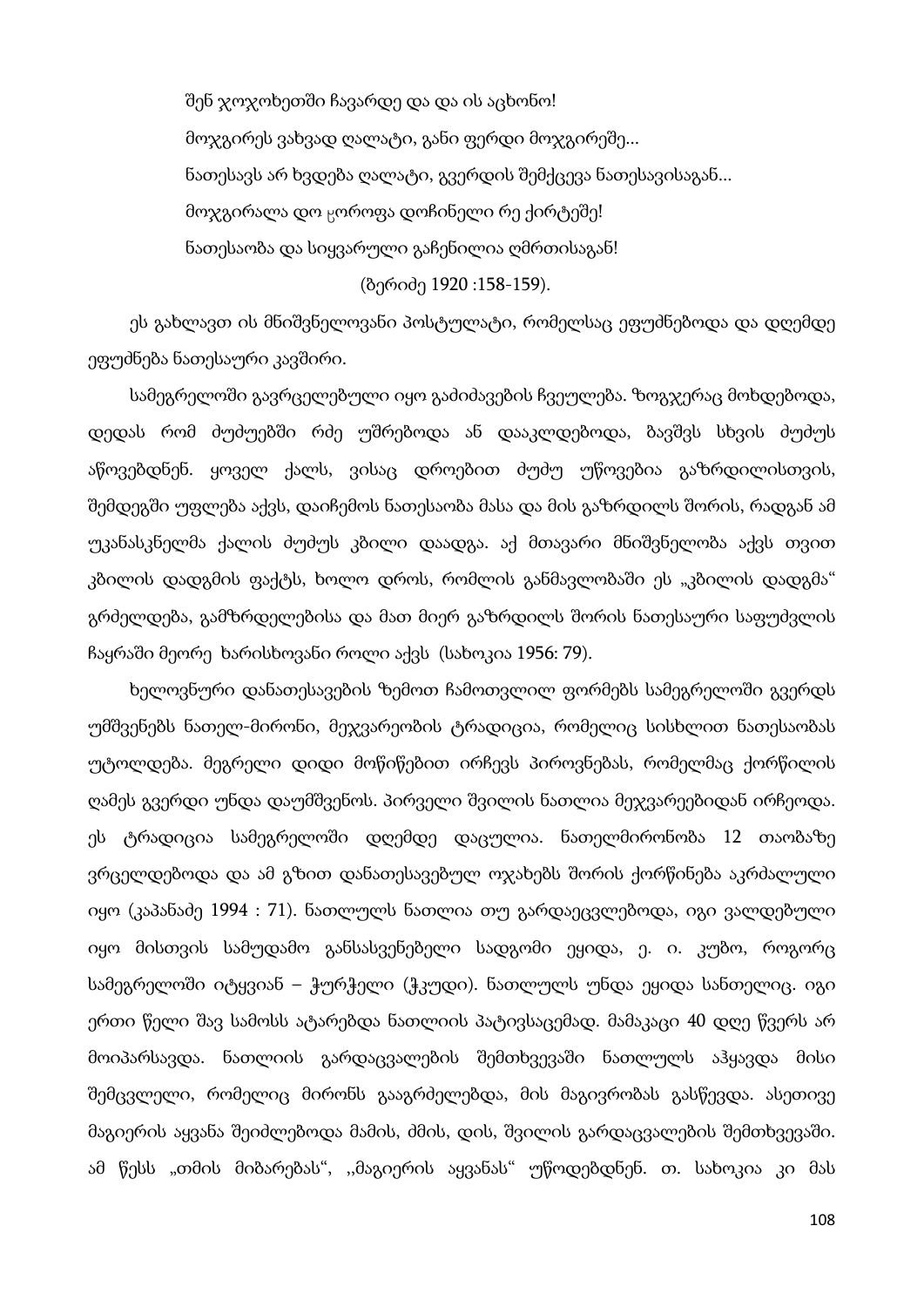"სამგლოვიარო თმის ჩამოგდებას" უწოდებს. როდესაც ოჯახი გლოვას დაამთავრებდა, წევრები სთხოვდნენ იმ პოროვნებას, რომელიც გარდაცვლილთან ძალიან ახლოს იყო, რომ გაეწია ნათლულისთვის გარდაცვლილის მაგივრობა, რაზეც უარს არვინ იტყოდა. მას შინ მოიწვევდნენ, იგი ნათლულს ააჭრიდა თმას, მოჭრილ თმას შეინახავდა, ამიერიდან ეს პიროვნება ხდებოდა მისი ნათლიის მაგიერი, მას ნათლიის მაგივრობა უნდა გაეწია ოჯახისთვის. ერთი სიტყვით, ყოველი სიკვდილის მიერ გაწყვეტილი ნათესაური კავშირი შესაძლებელია აღადგინონ (სახოკია 1956: 77).

სამცხე-ჯავახეთში ნათელ-მირონს განსაკუთრებული ყურადღება ექცეოდა. ნათელმირონობა ხელოვნურად შექმნილ ნათესაობად ითვლებოდა და სისხლით ნათესავთან იყო გათანაბრებული (ხოსიტაშვილი 1983 : 9).

ამრიგად, როგორც ვხედავთ, სამეგრელოში ხელოვნური დანათესავების ზემოთ განხილული ფორმა ზოგადქართული და ზოგადკავკასიურია. ეს ბუნებრივიცაა, რადგანაც ამ ტრადიციამ განვითარების გრძელი გზა განვლო.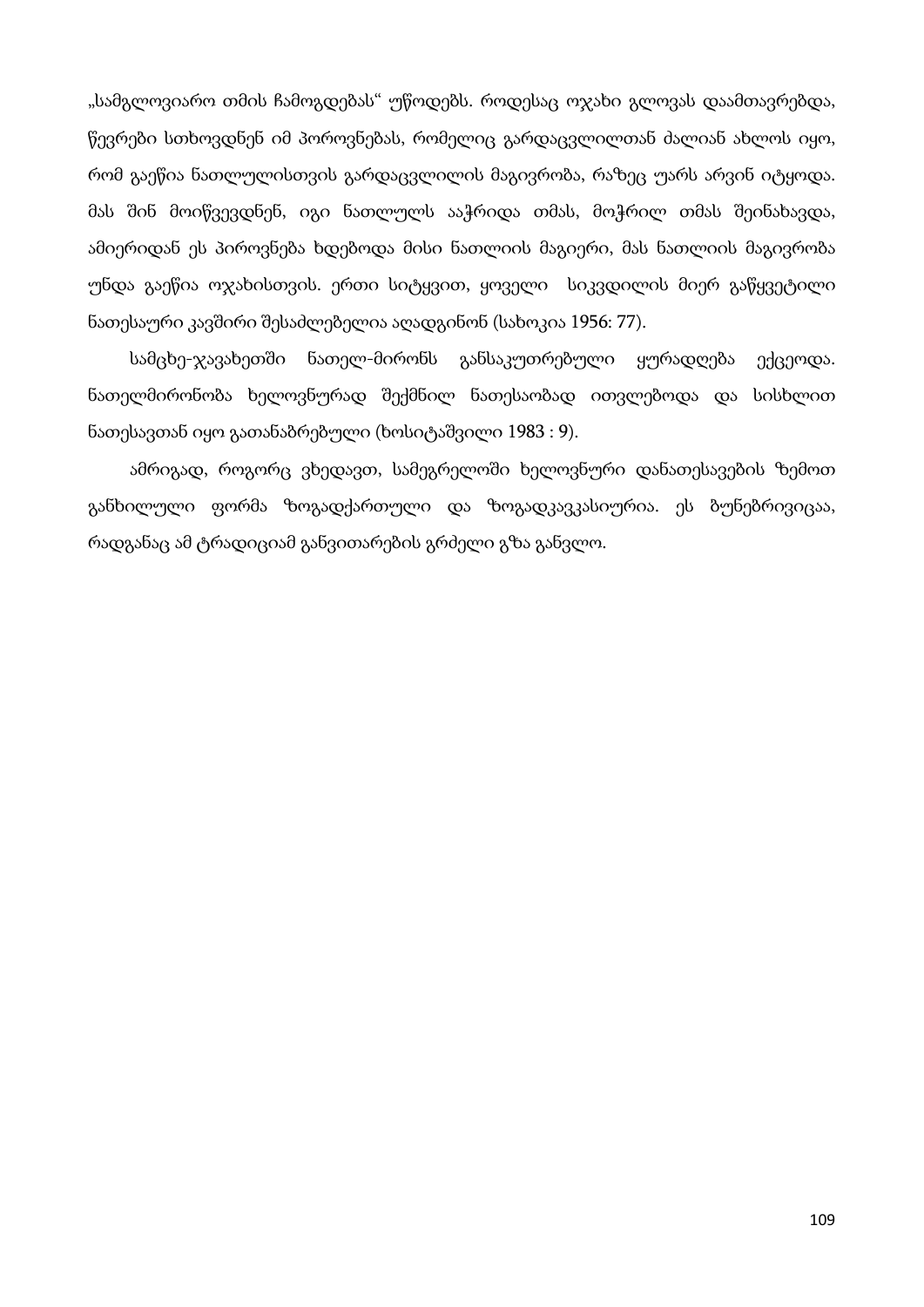# თავი V

# ,,დიარა" ანუ საქორწილო ლხინი და მასთან დაკავშირებული ლექს-სიმღერები სამეგრელოში

უძველესი საქორწილო წეს-ჩვეულებანი ჩვენში დღემდე არის შემონახული. წერილობითი ძეგლებიც ამ მხრივ სიუხვეს იჩენენ. ,,ქართლის ცხოვრების" ისტორიკოსი აღტაცებით აგვიწერს თამარის ქორწილს, აღნიშნავს, თუ რა წესი არსებობდა XII საუკუნეში ბრწყინვალე არისტოკრატთა შორის, მაგრამ იმავე ,,ქართლის ცხოვრებაში" არაფერია ნათქვამი დაბალ ფენებში გავრცელებულ ჩვეულებათა თაობაზე (ჩიქოვანი 1952 : 296-297).

XVIII ს–ის პოეტი თეიმურაზ II თავის ,,სარკე თქმულთა ანუ დღისა და ღამის გაბაასებაში" დიდი დაკვირვებით აღწერს საქორწილო ჩვეულებებს (თეიმურაზ II 1939 :16–74). ამ ოდინდელი ჩვეულების ასეთი დეტალური აღწერა ჩვენს მწერლობაში მეორე არ მოიპოვება. მასობრივი სახალხო წესების გაცნობა ჩვენ შეგვიძლია მდიდარი ეთნოგრაფიული მასალებით, რომელიც შეკრებილია საქართველოს სხვადასხვა კუთხეში (ჩიქოვანი1952:297).

ძველი ჩვეულების მიხედვით ქორწილს ყოველ საფეხურზე თან სდევს სიმღერა– მაყრული. მაყრული ლექსი განსაკუთრებით მრავლად ითქმის გზად დედოფლის წაყვანისას და ნეფის სახლში.

წეს–ჩვეულება ისტორიულ კატეგორიას განეკუთნება. იგი საზოგადოებრივი განვითარების განსაზღრულ საფეხურზე იჩენს თავს და ამნაირადვე გარკვეულ საფეხურზე ქრება, არქივს გადაეცემა. ამ ბედს იზიარებს თვითონ წეს-ჩვეულების ამსახველი ზეპირსიტყვიერების დიდი ნაწილი, მაგრამ არა მთლიანად (ჩიქოვანი 1975 : 482).

ხანგრძლივი ისტორიული განვითარების მანძილზე ქართველმა ხალხმა შეიმუშავა ცხოვრების წესი, შექმნა მდიდარი ტრადიციები, ზნე–ჩვეულებანი, ადათები, დღესასწაულები და შემდგომ თაობებს მემკვიდრეობად დაუტოვა სამოქმედოდ და სახელმძღვანელოდ. ტრადიციის ცვალებადობა ჩვენი ქვეყნის ისტორიის ყველა ეტაპზე მიმდინარეობდა (ახვლედიანი 1982 : 75).

მეგრელთა საქორწილო წეს-ჩვეულება ოთხი ნაწილისაგან შედგება: 1. გინოძირაფა ანუ გასინჯვა საცოლისა (ფშავ-ხევსურული ,,დაკვლევა"). 2. შანუა ანუ დანიშვნა; 3.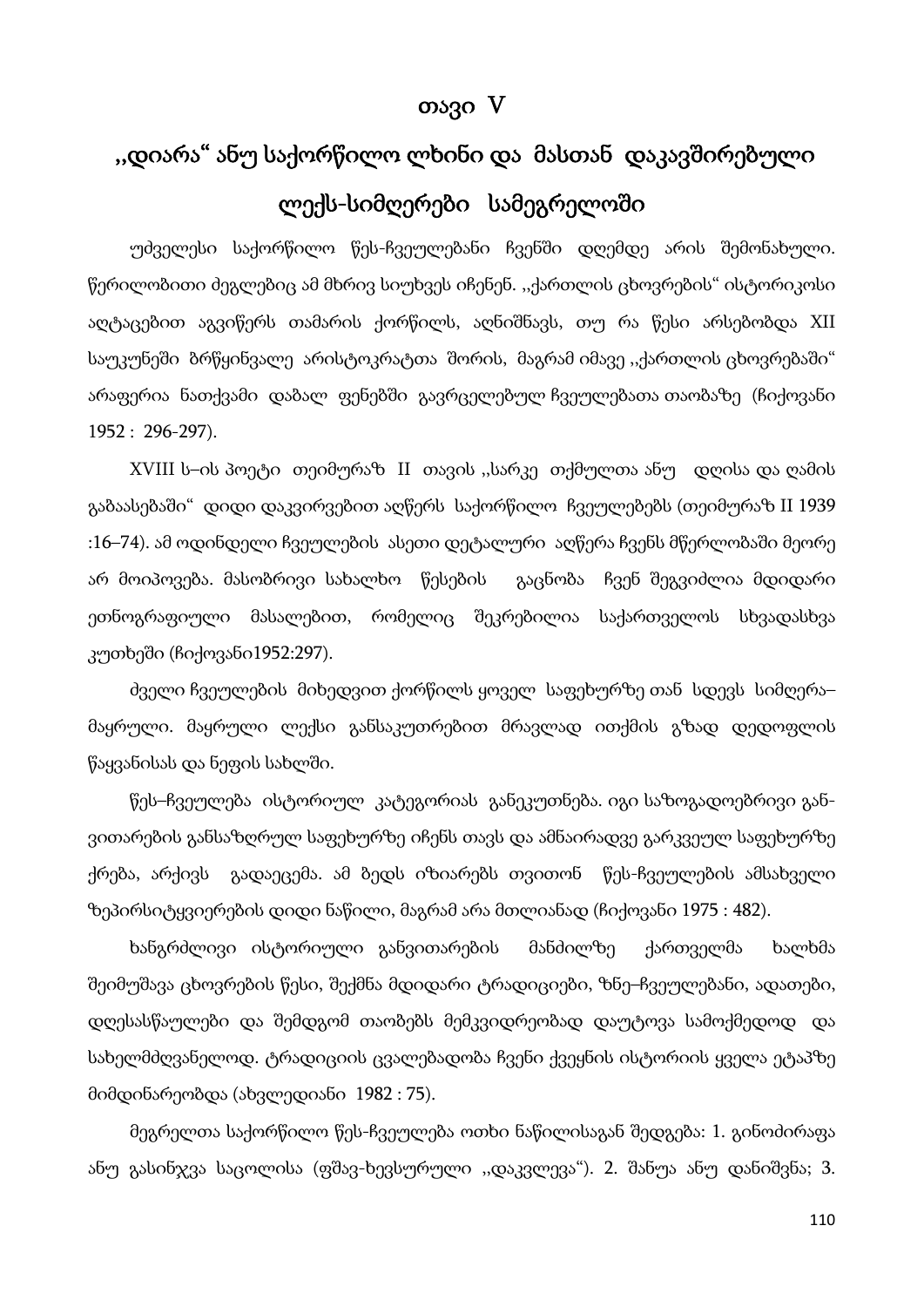,,მოყონაფა" ანუ საცოლის მოყვანა საქმროს სახლში და 4. ,,დიარა" ანუ საქორწილო ლხინი. ქორწილი, გარდა ორშაბათისა და პარასკევისა, ყველა დღეს შეიძლებოდა (სახოკია,1956 : 83).

ჩვენ ამჯერად შევჩერდებით საქორწილი ლხინზე, ანუ ,,დიარაზე". ქორწილი მეგრულად არის ,,ჩილის მოყონაფა", ანუ ცოლის მოყვანა, ქორწილში იმართება ლხინი, რასაც მეგრულად ჰქვია ,,დიარა" (წარმოდგენილი ზმნისაგან – ,,დიარუა", რაც ჭმეულებას, ძოვას ნიშნავს) (ქართული ხალხური სიტყვიერება 1991 : 553).

რუსული საქორწილო რიტუალი რამდენიმე ნაწილისაგან შედგებოდა: 1. მაჭანკლის მიერ საპატარძლოს წინასწარ დაზვერვა, გადაკვრით (ნართაულად) ოჯახისათვის მოსვლის მიზეზის გამოცხადება; 2. შეთანხმება; 3. პატარძლის გამოთხოვება ახლობლებთან (გამოტირება ,,დევიჩნიკი"), ქალიშვილობის თმების დაწვნა; 4.ქორწილის დღე, 5. საქორწილო ლხინი (Новиков, 1978:83-89).

მეგრული ,,ვაშინერს" იგივეა, რაც პოლინეზიური სიტყვა ტაბუ. ტაბუს თავისი შესატყვისი მოეპოვება საქართველოს სხვა კუთხეებშიც. სვანეთში "მაადშიდ", ზემო იმერეთში "მზნილობა" (ბზნილობა), გურიაში ეს ტერმინი ცნობილია ,,ბრძნილობის" სახით.

ამრიგად, საწესჩვეულებო ტრადიციასთან დაკავშირებით ნახმარ პოლინეზიურ სიტყვა ,,ტაბუს" თავისი შესატყვისი, ტოლფარდი ცნებები გააჩნია ქართველ ტომთა საწესჩვეულებო ტრადიციაში, ,,ბზნილობის", ,,ვაშინერა" და ,,მაადიშიდ" – ის სახელწოდებით (ცანავა, 1982 : 67–68).

ა. ნ. ვესელოვსკიმ პირველმა გაუსვა ხაზი ეთნოლოგიის მნიშვნელობას პოეზიის გენეზისის გააზრებაში და ნაწილობრივ შეიმუშავა პირველყოფილი სინკრეტიზმისა თეორია ხელოვნებისა და პოეზიის ნაირსახეობისათვის. ამ სინკრეტიზმის აკვანი, ვესელოვსკის კონცეფციის თანახმად, პირველყოფილი ჩვეულებანი, ე. წ. ხალხური– საწესჩვეულებო თამაშობანია (Мелетинский 1976:124).

საწესჩვეულებო პოეზიის არსებითი ნიშანი წესჩვეულების შინაგან მოძრაობასთან ტექსტის სტრუქტურული შესატყვისობაა. ხშირად ტექსტის სიუჟეტი რიტუალს მიჰყვება, თუმცა ახდენს მის სრულ კოპირებას იშვიათად. საწესჩვეულებო– რიტუალურ ტექსტში კარგად მოჩანს დრამატული შესრულების პლასტები, სათამაშო მომენტები (მაკარაძე 1999 : 113–114).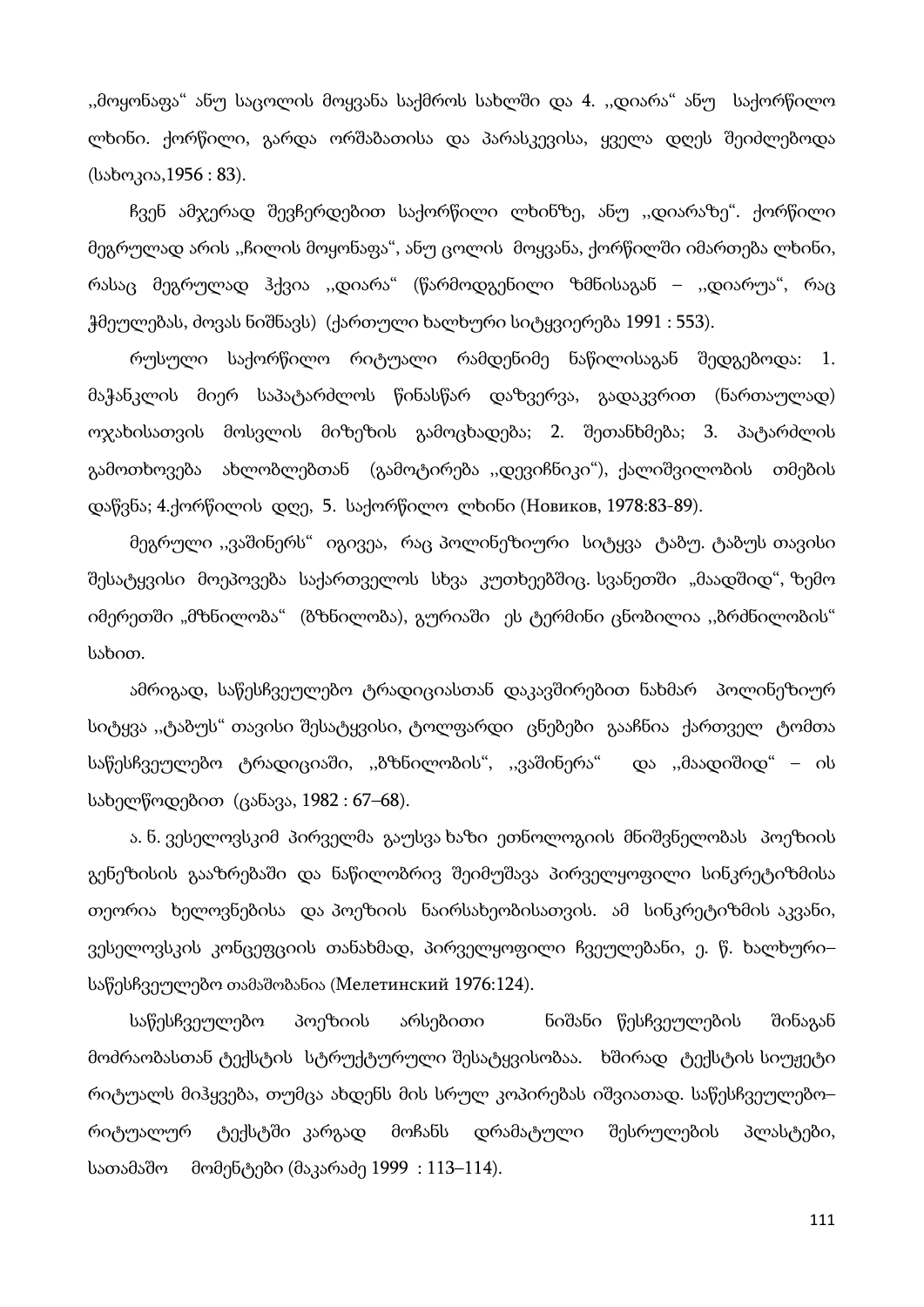სუფრული სიმღერის ჟანრი უძველესი წარმოშობისაა და საქართველოს სხვადასხვა კუთხეში განსხვავებული ბუნებით ხასიათდება. ამჟამად ჩვენ ვისაუბრებთ იმ საქორწილო სიმღერებზე, რომლებიც უშუალოდ სრულდება მეგრულ სუფრაზე, ანუ ,,დიარაზე".

ეთნოგრაფიული კვლევის საფუძველზე ირკვევა, რომ ქართული სუფრა, როგორც ეთნოკულტურის ორგანული ნაწილი, გენეტიკურად უძველეს ხალხურ საწესო ქმედებათა და სანახაობათა საწყისებთანაა დაკავშირებული (გოცირიძე 1999 : 71).

იმავე ითქმის მეგრულ ქორწილზეც, რადგანაც იგი მცირეოდენი კუთხური თავისებურებებით ერთიანი ქართული სუფრის შემადგენელი ნაწილია. როგორც ზემოთ აღვნიშნეთ, ქორწილის დღეს ქალიშვილის, ასევე ვაჟის მშობლების ოჯახში დიარა – საქორწილო სუფრა იმართებოდა, რომელსაც, ბუნებრივია, თავისი წესი ჰქონდა და მისი დაცვა ყველას მტკიცედ ევალებოდა. სასიძოს მაყარს თავად სიძე არ მიყვებოდა. მათ ახლდა ნდობით აღჭურვილი სიძის ახლო ნათესავი, რომელიც მაყრიონის თავკაცად ითვლებოდა. მას თავისი ფუნქციები ჰქონდა. იგი ცდილობდა ქალის ოჯახიდან მალე წამოსულიყო, რათა მაყარი არ დამთვრალიყო, ერთი სიტყვით, სუფრას მალე ამთავრებდა. ქალის მხარე, რა თქმა უნდა, ხელს უშლიდა, დროს უწელავდა. თავკაცის ოსტატობაზე იყო დამოკიდებული, თუ როგორ ჩქარა და აყალმაყალის გარეშე გამოვიდოდა ქალის ოჯახიდან. მაყრიონი გზადაგზა საქორწილო სიმღერებს, მღეროდა მათ შორის ,,კუნტა ბედნიერას" (,,მოკლე ბედნიერს"),რომლის მისამღერი იყო ,,მა თინარე მახარენს". ამ ტრადიციის გამომხატველია ლექსი:

მა თინა რე მახარენც მე ისაა, რომ მახარებს, მოჭყუდუ მეცუნცუ მაცარეფც, 3ატარძალი მიჰყავთ მაყრებს ახალგაზრდა ბოშეფც² დო ახალდაზრდა ბიჭებსა და ცირეფც–მუში მახანეფც. მის თანატოლ გოგოებს. მოჭყუდუს ქიმიცუნანა, მომომელი მატარძალს რომ მოიყვანენ, კუნთხუს ქეკნარინუანა, კუთხეში დააყენებენ და ქიცას ქიგნაფორანა დო. მანდილს გაადაფარებენ და კოც ვენაჯინუანა, კოც კაცს არ შეახედებენ, ამსერ (ი) თაში თხილანა დო... ამეღამ ასე უვლიან და...

(სამუშია 1979 : 28).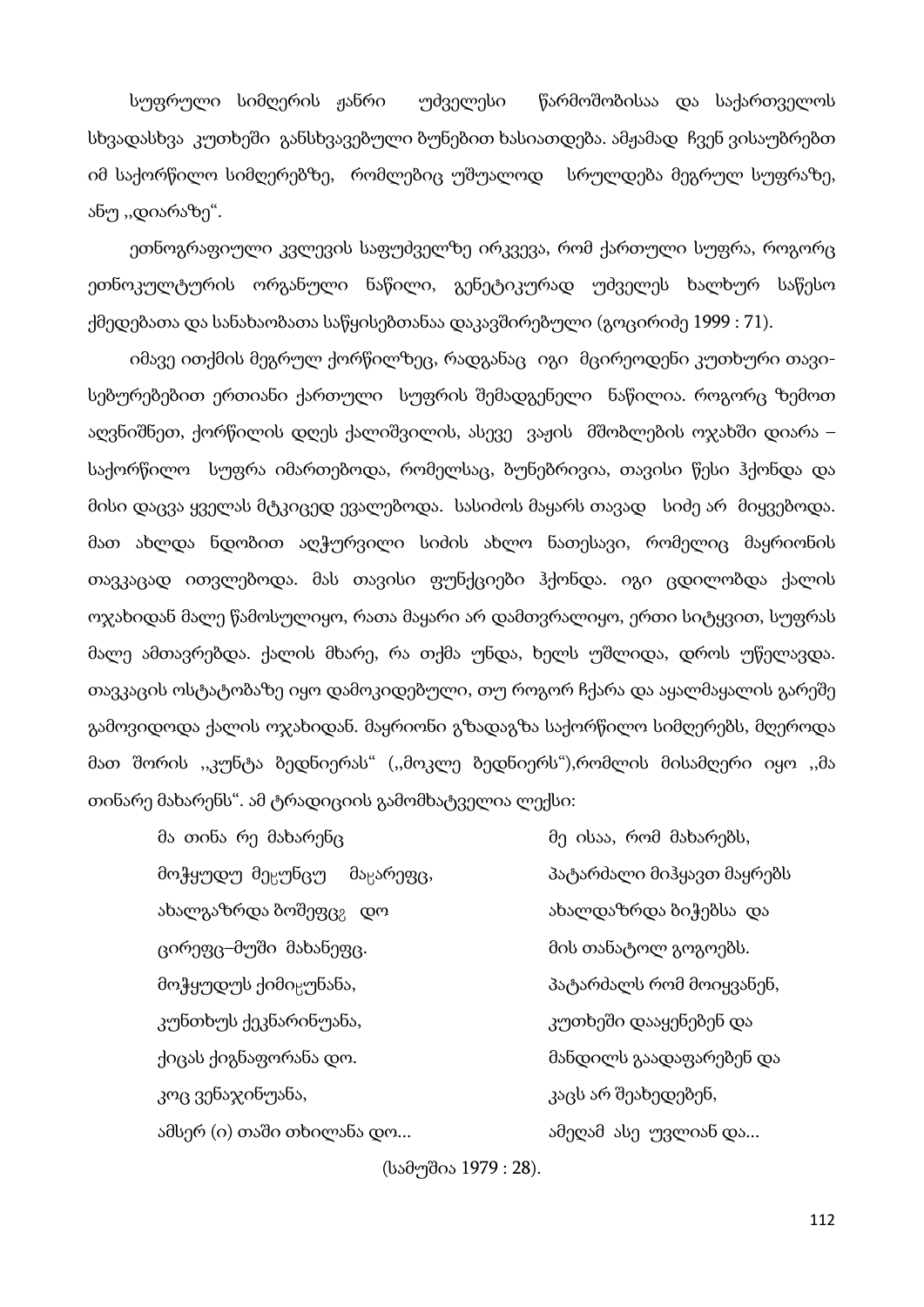მეგრულად მზითევს "ოჭყუდური" ჰქვია. ეს სიტყვა წარმოებულია ზმნა ჭყვიდუასაგან, რაც უდრის ქართულ წყვეტას და რაც ტექსტუალურად ნიშნავს იმას, რასაც გაწყვეტის აქტი მოჰყვება. აქედან გამომდინარე გასათხოვარი ქალის სახელი, რომელსაც ის დანიშვნის შემდეგ ატარებს, მეგრულად არის ,,მოჭყუდუ" ანუ მოტაცებული ან ვინც მთელისაგან ძალადაა მოშორებული, მოწყვეტილი. ნამდვილი მნიშვნელობა ამ ორი სიტყვისა ოჭყუდური (მზითევი) და მოჭყუდუ (პატარძალი) ჩვენთვის გასაგები გახდება, თუ მეგრული ქორწილის სურათს წარმოვიდგენთ, სადაც ერთი მოქმედი პირთაგანი – პატარძალი სხვა გვარის წევრის მიერ არის მოტაცებული და თავისი სურვილის წინააღმდეგ გამოეყოფა თავის მშობლიურ გვარს, ხოლო ის, რაც მას თან მიჰყვება ანუ მზითევი, არის ოჭყუდური, ე. ი. ნივთები, რაც მოტაცებულს მიჰყვება (სახოკია 1956 : 87–88).

 ,,მოჭყუდუს" გაგებასთან დაკავშირებით ნამდვილად ვერ დავეთანხმებით თედო სახოკიას, რომლის განმარტებით ,,მოჭყუდუ ჭყვდუას (,,ამოწყვეტას") ნიშნავს. სინამდვილეში, ,,მოჭყუდუ" ნიშნავს არა ამოწყვეტას, არამედ მოწყვეტას (,,მოჭყვადუას") – პატარძლის მოწყვეტას მამის ოჯახიდან. ამ აზრს იზიარებს ასევე კალისტრატე სამუშია. აქვე დავძენთ, რომ სამეგრელოში მოტაცების ინსტიტუტი მართლა არსებობდა, ისევე, როგორც საქართველოს სხვა კუთხეებში, მაგრამ ეს ნამდვილად არ გვაძლევს საფუძველს ვთქვათ, რომ სამეგრელოში ოჯახები მხოლოდ საცოლის მოტაცების გზით იქმნებოდა. ფიქსირებულია ოჯახის შექმნის სხვადასხვა გზა.

მეგრელი ცდილობს, დიდი მონდომებით და ზეიმით გადაიხადოს ქორწილი. ამისთვის ის არც ხარჯს და არც შრომას არ ზოგავს. დღევანდელი ქორწილი ამის უდავო მაგალითია. ძველად ქორწილში მსახურთა როლს მეზობლები კისრულობდნენ, ყოველგვარი საზღაურის გარეშე. დღეს ცოტა სხვანაირადაა ანუ ამ ჩვეულებამ ფერი იცვალა.

პირველ რიგში ეზოში კეთდებოდა ,,შეფა" ანუ წკნელის გრძელი კარავი, ზემოდან ჩალით გადახურული. ,,შეფა" სამყოფელია სიძისა, რომელსაც მაფა (მეფე) ჰქვია. პატარძალს ,,დედოფალს" ეძახიან. შეფაში ორ წყებად სუფრის მაგივრად დამაგრებულია ფიცრები, ხოლო შეფის სიღრმეში ტახტის მსგავსი რამ დგას, ამაღლებული – ეს არის ,,მეფისა" და ,,დედოფლის" დასაბრძანებელი". თვით ეზო სამზარეულოდაა გადაქცეული: ცის ქვეშ დიდი ცეცხლია დანთებული, ზედ საქორწილო დიდი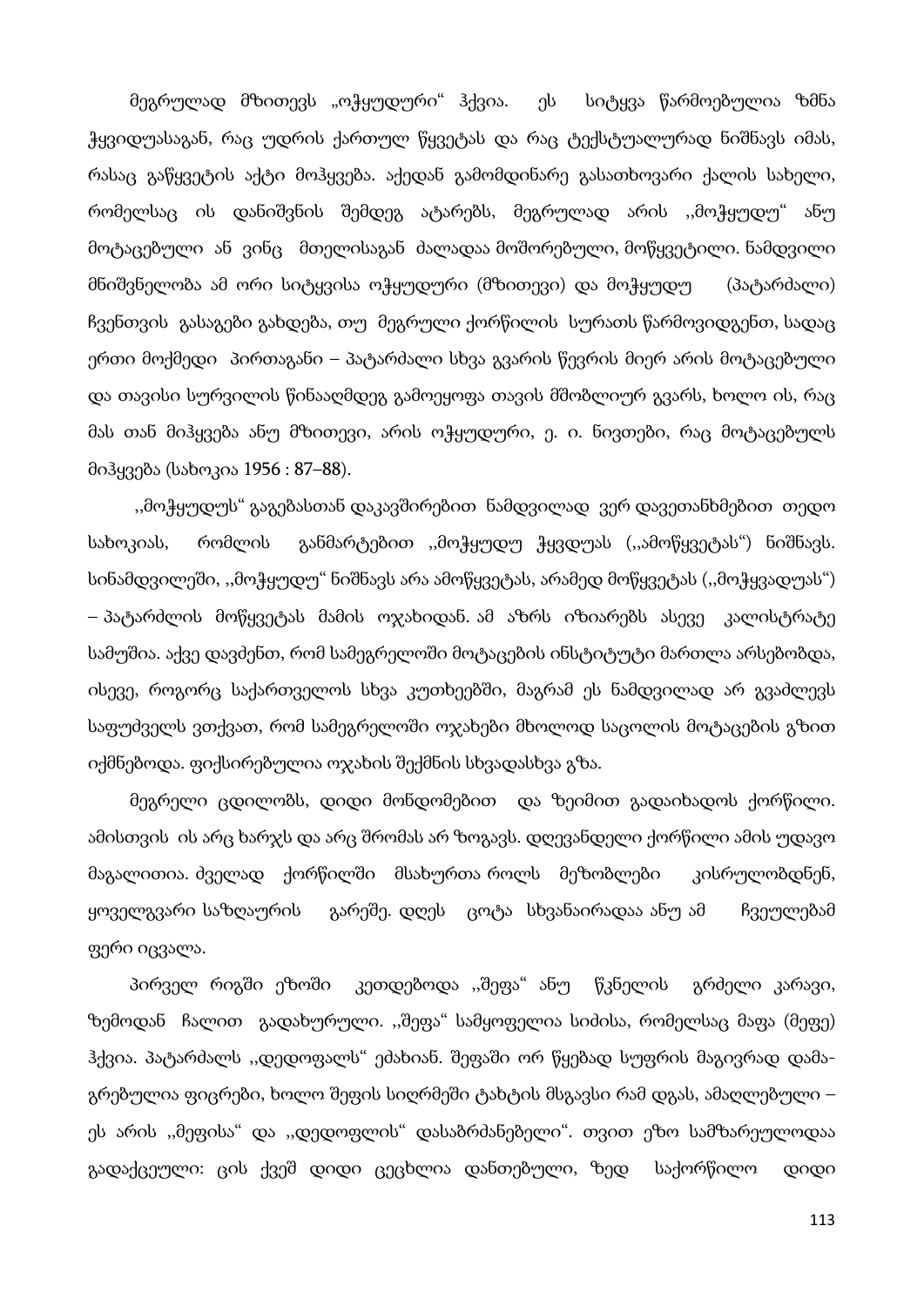სპილენძის ქვაბებია შედგმული და შიგ ლხინისათვის დაკლული ხარების, ცხვრებისა და ღორების ხორცი, აგრეთვე ღომი იხარშება (სახოკია 1956 : 90).

ზემოთ აღვნიშნეთ, რომ მაყრიონი სიძის სახლისაკენ გზად სიმღერით მოეშურებოდა. სასიძოს სახლთან მიახლოებისას უფროსი გამოყოფდა მახარობელს, რომელიც ცხენის ჭენებით ეზოში ყველაზე ადრე შეირბენდა. მახარობელს ხონჩით ხელში მანდილოსანი შეეგებებოდა. ხონჩაზე საჭმელ–სასმელთან ერთად საქონლის მოხარშული წვივი იდო, განკუთვნილი ორივე მახარობლისათვის (ერთი პატარძლის და მეორე სიძის მხრიდან) ცხენიდან ჩამოსვლამდე მათ კბილი უნდა დაედგათ იმ ადგილისათვის, სადაც წვივის კუნთები მყესზე გადადის და ქუსლის ძვალს ამაგრებს (ეს ადგილი ყველასათვის ცნობილი ბერძნული ლეგენდარული გმირის აქილევსის სახელს ატარებს). სავარაუდოდ, მყესზე კბილის დადგმა სიმბოლურად მახარობლის სიმარდეს და სასიხარულო ცნობის სწრაფად მოტანას გულისხმობდა. საინტერესოა აქილევსის ქუსლის, როგორც სუსტი ადგილის, სიმბოლიკის და კოლხური საქორწილო რიტუალის ამ დეტალის, როგორც ფეხმარდობის, დაპირისპირება (ფიფია 1972 : 378).

მახარობელი რაიმე სახუმარო ლექს-სიმღერას შემოსძახებდა და უკან გაბრუნებული მაყრიონს მიეგებებოდა. ამის თაობაზე ვინმე საბაიას მიერ ერთ-ერთ ქორწილში ნათქვამია ლექსი:

| დუდმაყარე გოხოლუთუ,                                            | მაყრიონის თავკაცი გახლავართ |
|----------------------------------------------------------------|-----------------------------|
| საბაია ბარღეფული,                                              | საბაია ბარღეფული,           |
| ხვალ მობრთინ ვაიჩქ <sub>გ</sub> დან,                           | მარტოდ მოსული არ გეგონოთ,   |
| ართო ვორეთ არყებული!                                           | [ყველა] ერთად ვართ დაძრული! |
| პასუხი იაკობ გულუასაგან, ექსპრომტად თქმული მასპინძლის მხრიდან: |                             |
| ვითი ხოჯი დოიჸვილით,                                           | ათი ხარი დაგიკალით,         |
| ხოლო ვარე ბაღებული,                                            | კიდევ არაა საკმარისი,       |
| ირკოჩ ართო მუს მიშით?                                          | ყველანი ერთად რად მოდიოდით? |
| დუდ რცოფუნა არდებული!                                          | ყოფილხართ თავაგდებული!      |

### (სამუშია 1971 : 102)

მაყრიონი სიძის ოჯახში შესვლისთანავე ცნობილ საქორწილო სიმღერას ,,კუჩხიბედნიერა" (ფეხბედნიერი) შემოსძახებდა.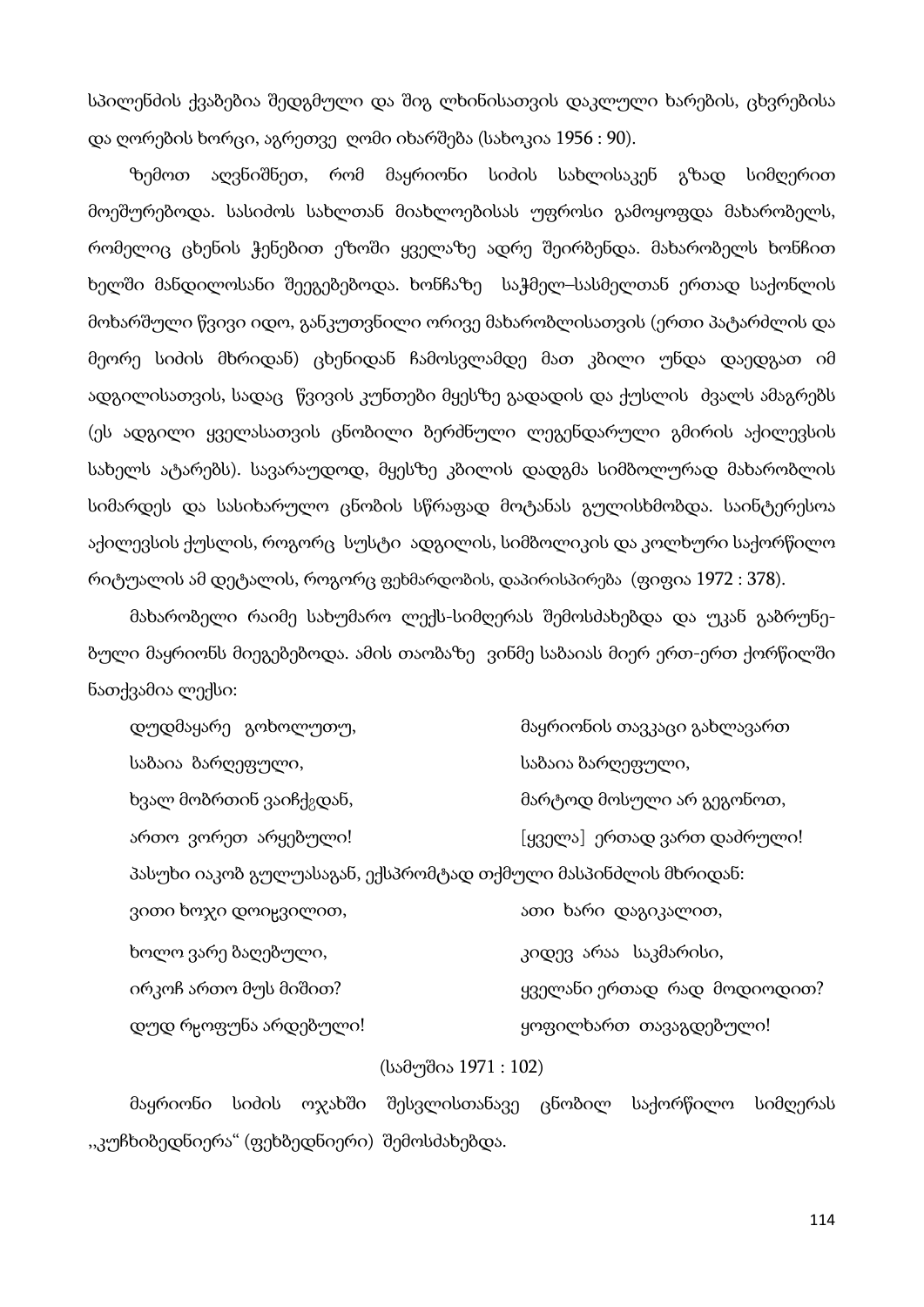კალისტრატე სამუშია ასკვნის, რომ სამეგრელოში ქორწილთან დაკავშირებული სამი საბედნიერო სიმღერაა ცნობილი. ა) საქორწილო მგზავრული – როცა პატარძალი მოჰყავთ გზაზე ბ) კუჩხიბედინერი – როცა პატარძალი სასიძოს ეზოში შემოდგამს ფეხს და გ) გ<sub>გ</sub>რძებედინერა– საქორწილო სუფრაზე სამღერი (სამუშია 2001 : 54).

 ,,კუჩიბედნიერის" სიმღერით ნეფე–დედოფალი სახლისაკენ გამოემართებიან. ორი მაყარი კარის თავზე ხმლებს გადაუჯვარედინებს და ნეფე–დედოფალმა ამ სახელდახელო თაღქვეშ უნდა გაიაროს, მაგრამ სანამ ზღურბლზე გადააბიჯებენ, კარებთან მათ წინ დაპირქვავებულ თეფშს დაუდებენ: ზღრუბლთან სიძე თეფშს ფეხს დაადგამს და გატეხს. მაყურებელნი იცინიან და ხარობენ. გასატეხი თეფში დედოფლის სიმბოლოა, რადგან იგი უმანკო იყო (მთელი თეფშის მსგავსად), მაგრამ სიძის სახლის ზღრუბლს რომ გადასცდება, თავის ,,პატრონს" ქალწულობა მსხვერპლად უნდა შესწიროს. ამით აიხსნება მეგრულად ქალწულის წოდება – ,,უტახუ" (გაუტეხელი), ხოლო სიქალწულეს მოკლებულ ქალს ჰქვია ტახილი – გატეხილი (სახოკია 1956 : 99–100).

სპეციალურ სეფაში (შეფაში), მამაკაცები ადგილს მარჯვენა მხარეს იკავებენ და უფროს–უმცროსობის მიხედვით სხდებიან. ქალებს კი მარცხენა მხარე აქვთ დათმობილი (სახოკია 1956: 100–101).სუფრასთან ჯდომის მსგავსი პრინციპები საქართველოში არსებობდა V საუკუნეშიც, როცა დედაკაცს არ ჰქონდა მამაკაცთან ,,პურის ჭამის უფლება" ,,– ოდეს ყოფილ არს აქამომდე, თუცა მამათა და დედათა ერთად ეჭამათ პური?!" (ხუცესი, 1987 : 230). ა. ლამბერტის, ცნობით ,,ქალები და კაცები სუფრასთან ცალ–ცალკე სხდებიან" (ლამბერტი 1938: 48). ცოცხალ მეტყველებაში დღემდე შემორჩენილია სუფრასთან მიპატიჟება შემდეგი სიტყვებით : ,,ადამიანეფქ, ოსუპატონეფქ, ართო ართ მხარეს მოზოჯით დო დოზოჯით, ქომოლკათაქ, ქომოლეფქ ართო ართ მხარეს დოზოჯით". ადამიანები, ქალბატონები, ერთად ერთ მხარეს მობრძანდით და დაბრძანდით, ხოლო მამაკაცები ერთად ერთ მხარეს დაბრძანდით. თანამედროვე ყოფაში ეს წესი ცოტათი შეიცვალა. ამ კუთხით მეტად საინტერესოა იოსებ ქობალიას ხელნაწერი, სადაც ოჯახში სუფრასთან ჯდომის შემდეგი წესია აღწერილი: "მოლენ ყებურცჲ ბაბა დო ხუთი ჯიმა ბხედით. ბაბა კველას, თუდო ბხედჲთ ჩქჲ გჲნძე სკამეიკას, ჟი ვოხედით. აქ დაცულიდჲ უნჩაშ უკლაშალა სტროგას. (ბუხრის ერთ მხარეს იჯდა მამა და ხუთი ძმა. მამა ჯორკოზე იჯდა, ჩვენ გრძელ სკამზე ვიჯექით. აქ უმცროს-უფროსობა მკაცრად იყო დაცული). მოლენ ყებურც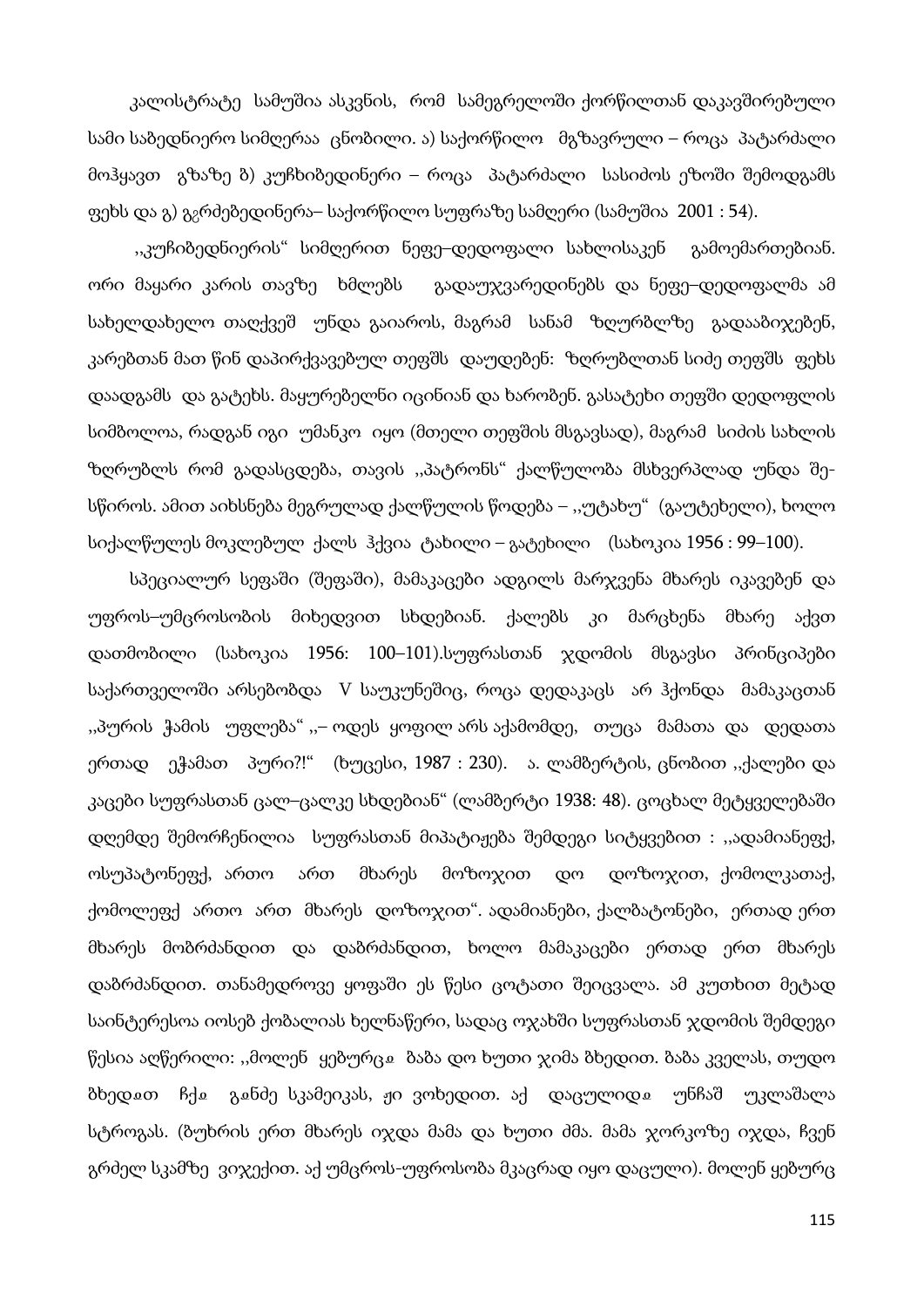ხოლო თაშიდ $\alpha$ : ნანა თუდო ხედ $\alpha$  კველას, ძღაბეფ კველას გეხედეს უნჩაშ უკლაშალაში მეჯინათ. (ბუხრის მეორე მხარეს დედა და დები ისხდნენ. დედა დაბალ ჯორკოზე იჯდა, გოგოები გრძელ სკამზე უმცროს-უფროსობით) (ზსიემ 25194 ლ. ა.1794).

ამდენად, ქალები და მამაკაცები არა მარტო ,,დიარა" ანუ საქორწილო სუფრასთან სხდებოდნენ ცალ-ცალკე, არამედ ოჯახში, ჩვეულებრივ, სადილობის დროსაც მტკიცედ იცავდნენ ამ წეს-ჩვეულებას.

სუფრაზე ლხინის დაწყებისას ორ–სამ სადღეგრძელოს არყით დალევდნენ, ამას გილახვამა (ურთიერთგაცნობის სადღეგრძელო) ეწოდებოდა. გილახვამა ორი სიტყვისგან შემდგარი ზმნაა. გილა რთული ზმნისწინია და აღნიშნავს მიმართულებას (,,მიმო'') ხოლო ხვამა არის ლოცვა (ქაჯაია 2001 : 329).

 ,,დიარაზე" ოჯახის უფროსი ირჩევდა თამადას (ტოლბაშს) – სუფრის გამძღოლს. ტოლბაში ასახელებდა მოპასუხეს სტუმრების მხრიდან. მას ბილბაში ერქვა. სამეგრელოში ამ ტერმინების – ,,ტოლუმბაშისა" და ,,ბილბაშის" გავრცელების მიზეზი თურქულის გავლენით აიხსნება. ტოლუმბაშს და ბილბაშს ოჯახის უფროსი ერთი კვირით ადრე აფრთხილებდა. თამადა მთელი კვირის განმავლობაში მარილიან მჭადს ჭამდა, რომ მოწყურებოდა და ბევრი ღვინო დაელია. ტოლუმბაშს სუფრაზე ნახვაწას–ს (,,ღომის ქერქს") დაუდებდნენ, რომელიც რესპოდენტთა გადმოცემით, მსმელს ღვინის დალევაში უწყობდა ხელს (ხარჩილავა 2008 : 103).

ოჯახის უფროსი თამადის არჩევას ლექსად წარმოთქვადა :

პირადად სი დუ<sub>გ</sub>გახვამა, კირილი პირადად შენ გილოცავ, გვალო ტყურაიათ ვარ, მთლად უბრალოდ კი არა, ბრელი ვაღაჭალუა, ის სახადა სახად ბევრი არ იყვირო, ცარიელს ვავხარჭალუა; ცარიელი არ აფხაკუნო;

– ათე ჭირქას ეფჭოფუ დო – ამ ჭიქას ავიღებ (ხელში) და სუფრას რჩქილა ოკორდას, სუფრაზე სმენა უნდა იყოს, ჭირქეფ (ი) ირო ეფშა რდას, როგის როგონ ქიქები მუდამ სავსე იყოს, ტოლუბაშობა ვაგიჩქ<sub>?</sub>დას ირის არი იფიქრო, თამადობა იყოს გვალო ჭიჭე სამსახური, მთლად პატარა სამსახური, ირკოც ვეშიალებე ვარა, ყველა ვერ შეძლებს, თორემ ბრელც<sub>გ</sub> აფუ ეშა გური; ის სახელი სამევრს უწევს ამაზე გული;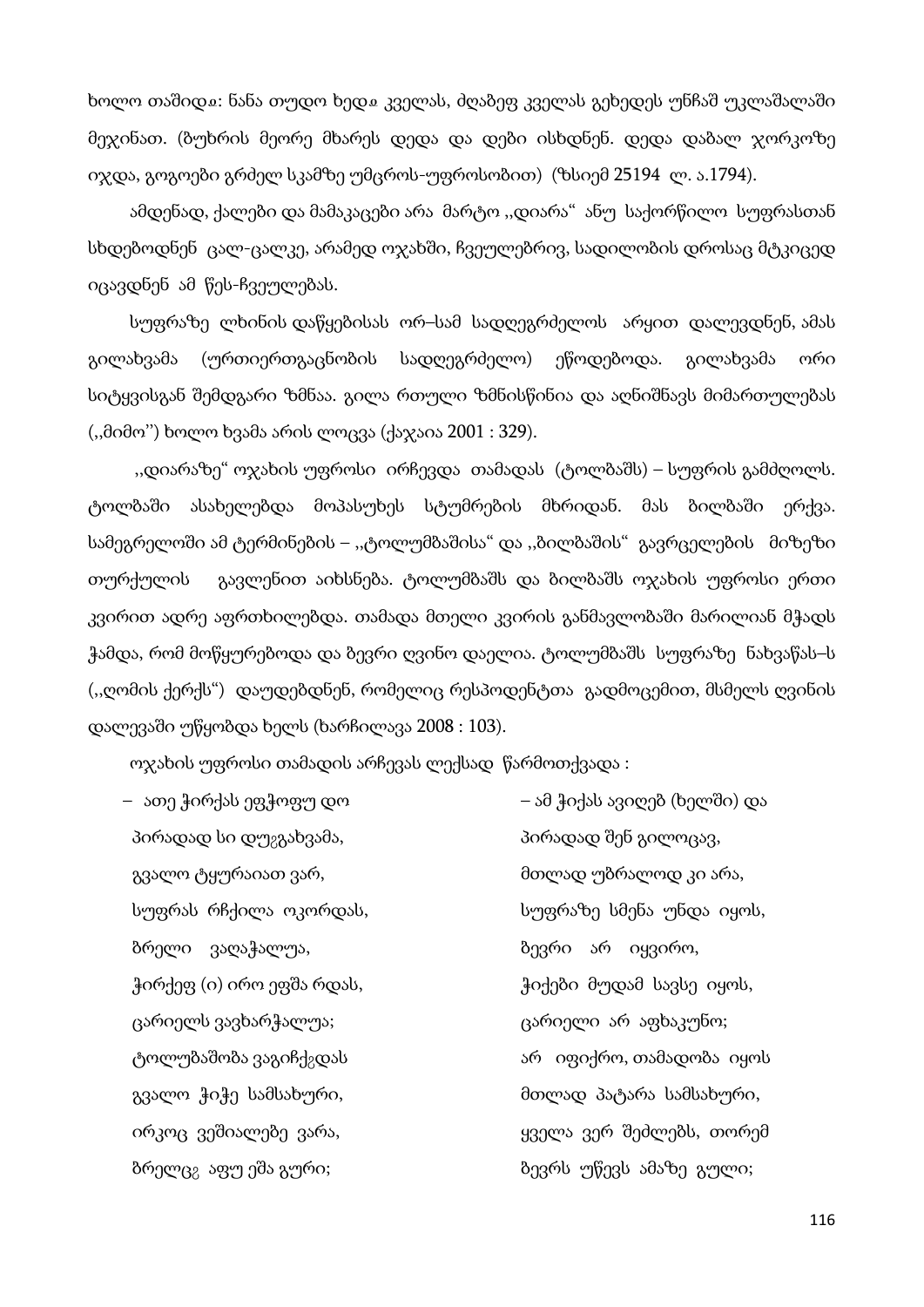გ<sub>გ</sub>გეგებუ ჯგირ დო ფური,  $\frac{1}{2}$  – გაგეგება ავ – კარგი, ქვალუუ ჩქიმი დუდქუ! ძილი და შემოგევლოს ჩემი თავი! მაშუმალეფ ვაგაწვალა, მსმელები არ გააწვალო, ტოლუმბაშ რექ–უნჩაშ რექ, თამადა ხარ, უფროსი ხარ, საზოგადო სი გარჩქილე, საზოგადოება შენ გისმენს, ნება გიღუ, გიჩქ<sub>გ</sub>დას, ისტოლი ნებამოსილი ხარ,იცოდე, მუჭო გოკონ, თეშ გარჩქინე, როგორ გინდა, ისე დააწესო. სუმარეფი დაშუმე დო სტუმრები დაათვრე და მენძელეფი ეკართინე!.. მასპინძლები წააქციე!..

თეშენი, რე სი განდენქ $_2$ ნ; – salestic salestical and analytic mode and analytic mode  $\mathbf{S}$ ჩქიმ სუმარებც პაატი ქოცი, ის სახილი ჩემს სტუმრებს პატივი დასდე, სადღეგრძელო გეგნანწყე დო სადღეგრძელოები დააწესე და ვაშუნცუნ, ის დუდ განები, ვინც არ სვამს, მას თავი გაანებე, ვეგიოძახა, ვამწაყვალა არ დააყვედრო, ნუ დასძრახავ.

### (სამუშია 1979: 141 – 142)

ზემოთ მოხმობილ ლექსში ნათლად ჩანს თამადის ფუნქცია და დანიშნულება. მისი დამოკიდებულება სმისადმი და ის წესი, რომლის დაცვაც მას ევალებოდა. ვაზი ქართველთა ცნობიერებაში ყველაზე სათუთი და მოსაფერებელი მცენარეა, რადგანაც მისი ნაყოფიდან ხდება ღვთითდალოცვილი სითხის – ღვინის დაყენება. მეგრულად ვაზს (,,ჯინჯ ღულა" – ძირგადაგრეხილი) ჰქვია. ვაზი უმეტესად ხეებზეა აზიდული, როგორც ტრაპიზონში გადმოგვცემენ იტალიელი მოგზაურები იოსაფა ბარბარო და ამბროზიო კონტარინი ("მოამბე" 1894 N 11). საინტერესოა გამოცანა, რომელშიაც ვენახი, მაჭარი და ღვინოა ნაგულისხმევი:

|  | მუმა ღულა, დიდა თელი, |                     |  | მამა მრუდე, დედა მთელი,     |  |
|--|-----------------------|---------------------|--|-----------------------------|--|
|  | სქუა ჰამო, მოთა შერი  |                     |  | შვილი ტკბილი, ბადიში  შტერი |  |
|  |                       | (სამუშია 1979: 169) |  |                             |  |

ხალხური ლექსი სამეგრელოზე, რომელსაც მეგრელი წარმოსთქვამს კუთხის დალოცვისას:

სასახელო ქიანა რე

ჩქიმი კუთხუ სამარგალო,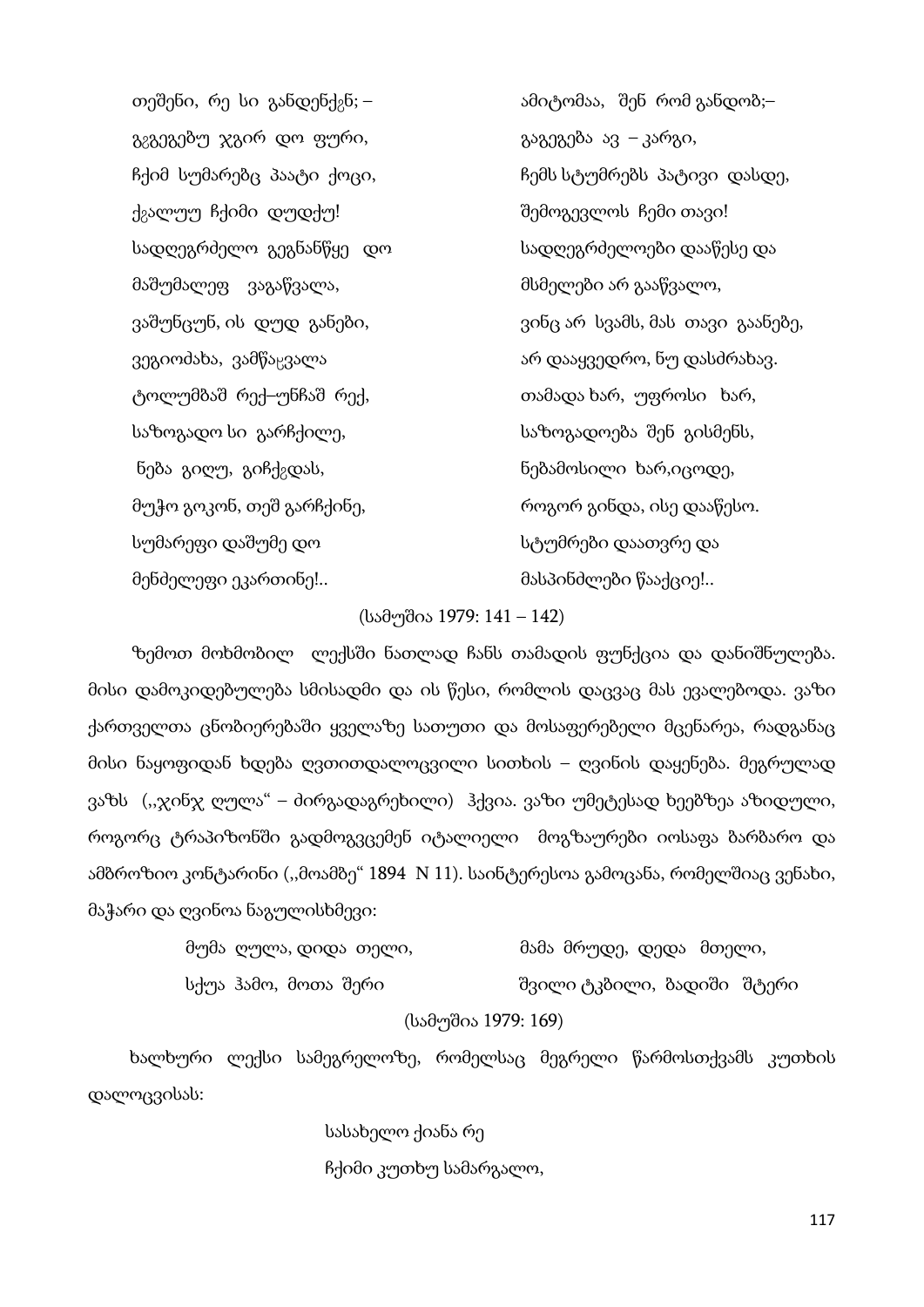ხორც ხაშილს, დო ღუმუ ზელს, ონტკა, ღვინი ამშვენენს.

.........................

 სასახელო ქვეყანაა ჩემი კუთხე სამეგრელო, მოხარშულ ხორცს და ჩაზელილ ღომს არაყი, ღვინო ამშვენებს.

(ქართველური ხალხური სიტყვიერება (ჩხოროწყუს რაიონი) 2016: 412).

დადე და მაყრები პირველად პატარძალს შემოიყვანდნენ და სუფრასთან დასვამდნენ. გაიმართებოდა შესაწევარი – ,,გინოთამა" და პატარძალს ფულით თუ ნივთებით შეეწეოდნენ. ქალის მაყრების გარდა, რომლებსაც შესაწევრის გაღება არ ევალებოდათ, ნეფე–პატარძალს ყველანი ასაჩუქრებდნენ. ამის შემდეგ დედოფალს დადე პირბადეს ახდიდა. მაშინ პირველად დაინახავდნენ დედოფალს, სინჯავდნენ მას და სიხარულის ნიშნად თოფებს ისროდნენ. შემდეგ შემოიყვანდნენ ნეფეს და ახლა იგი უმასპინძლდებოდა მაყარს სასმელითა და თამბაქოთი. ნეფე–დედოფალს ერთად დასვამდნენ და დაიწყებოდა მათი დალოცვა (მაკალათია 2006:336–337). სიძის ნათესავები, ნეფე-პატარძალს ფულადი შესაწევარის გარდა, ნივთიერადაც შეეწევიან: ჩვეულებრივ, მოჰყავთ ხარები, რომელთაც იქვე დაჰკლავენ ქორწილისათვის. შესაწევრის ამ სახეს ჰქვია "ოჭიშაფუ" (ურთიერთ დახმარება) (სახოკია 1956 : 102) შესაწევარი შუაზე იყოფოდა: ერთი ნაწილი ქალს ეძლეოდა, მეორე კი ვაჟს. ქალის წილი ქალის საკუთრებას წარმოადგენდა, ვაჟისა კი საერთო ქონებაში შედიოდა (ხარჩილავა 2002 : 351).

სიძე-პატარძალის დასალოც ლექსებს ტოლუმბაში (თამადა) წარმოსთქვამს რეჩიტატივის ფორმით, გამომეტყველებითა და შთამბეჭდავად. ამგვარი სადღეგრძელოები დიდაქტიკურ-აღმზრდელობითი ხასიათისაა. იგი შეიცავს მოწოდებას, თუ რა უნდა გააკეთოს სიძე-პატარძალმა საკუთარი ოჯახის, მშობლების, ნათესავებისა და ახლობლების საკეთილდღეოდ (ქართული ხალხური სიტყვიერება 1991: 554–555). ერთერთ ლექსში, რომელსაც,,სინჯა დო მოჭყუდუში ოხვამალი" (სიძისა და პატარძლის დასალოცი) ეწოდება, ასეთი მორალია გამოხატული:

ართიანც ალურენა, ერთმანეთს (მხარში) უდგანან, ჯგირი ბოში დო ჯგირი ცირა, კარგი ბიჭი და კარგი გოგო,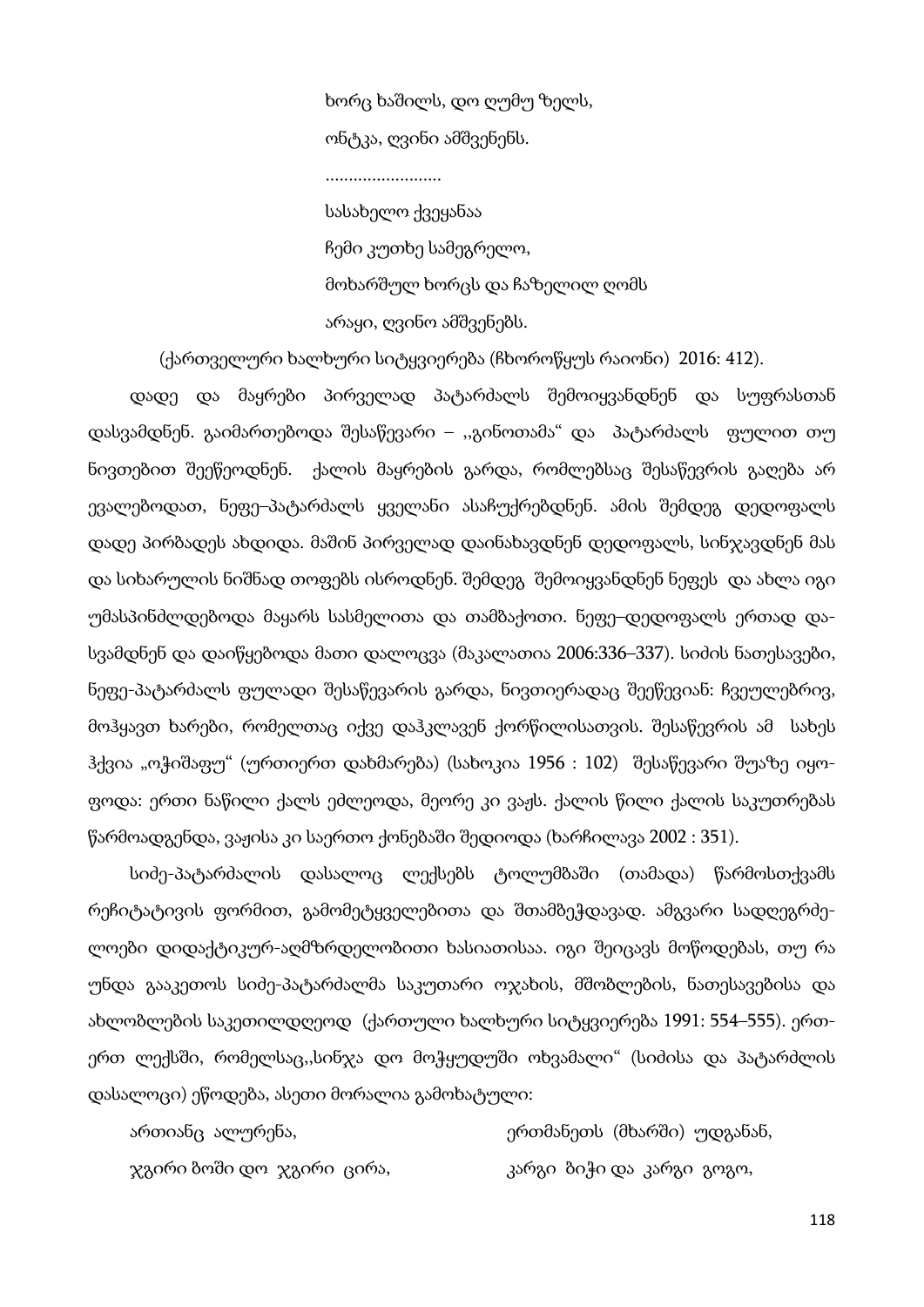| სასახელო <sub>ც</sub> ოფედას –     | სახელოვანი იყოს            |
|------------------------------------|----------------------------|
| თენეფიში აკოძინა                   | მათი შეერთება              |
| ჯგირი ჩილი დო ქომონჯობა,           | კარგი ცოლ-ქმრობა           |
| თენეფც გუუტარებუდანი,              | მათ გაეტარებინოთ,          |
| მუნეფიში მარდუალეფ <sub>გ</sub> შა | თავიანთი გამზრდელებისათვის |
| გური გუუხარებუდანი                 | გული გაეხარებინოთ          |

# (ფ. არქ. ს.232 :192–194)

ლხინის სუფრაზე ასევე წარმოითქმებოდა სალაღობო სიმღერები:

| ჰოი, ოლეხახუნე,       | ჰოი, ოლეხახუნე,           |
|-----------------------|---------------------------|
| სტოლ ქოდუონწყუათ დო   | მაგიდა დავაწყოთ და        |
| კოჩ ქოდახუნე!         | კაცი დასვი!               |
| ჰოი, ოლეხახუნე,       | ჰოი, ოლეხახუნე,           |
| მოჭყუდუს ვავშკიდა დო  | პატარძალს არ ვკადრებ და   |
| დადე ქახუნე,          | მდადე (გარეთ) გასვი,      |
| დადე ქახუნე           | მდადე (გარეთ) გასვი.      |
| ჰოი, ოლეხახუნე,       | ჰოი, ოლეხახუნე,           |
| ტოლუმბაში ვავშკიდა დო | ტოლუმბაშს არ ვკადრებ და   |
| ბილბაშ ქახუნე,        | ბილბაში (გარეთ) გასვი,    |
| ჰოი, ბილბაშ ქახუნე    | ჰოი, ბილბაშ (გარეთ) გასვი |
|                       |                           |

(ქართული ხალხური სიტყვიერება 1975 : 180)

მღერიან მეორე ჭიქის შემდეგ (ჩამწერის შენიშვნა) სუფრულ სიმღერებს მიეკუთნება აგრეთვე:

| ჩქიმი ჯიმა გუჯმახანი,             | ჩემო ძმაო, გუჯმახანო,  |
|-----------------------------------|------------------------|
| აკა ღვინი ქ <sub>გ</sub> დმახვამი | ერთი_ღვინო გადმომილოცე |
|                                   | (ყიფშიძე 1994: 132)    |

სუფრაზე შაირობდნენ მხიარული და სააშიკო ლექსებით:

| დაბალ ქ <sub>გ</sub> ვანას ვოხორანქი, | დაბალ ქვეყნის მოსახლე ვარ, |
|---------------------------------------|----------------------------|
| ათომილუ ჭოროფაქი,                     | ლამის ავდარმა წამლეკოს,    |
| მალა – მალას ვაგორწყექი,              | ხშირად რომ ვეღარ გხედავ,   |
| გინომილუ ოროფაქი.                     | სიყვარულმაც გაიარა.        |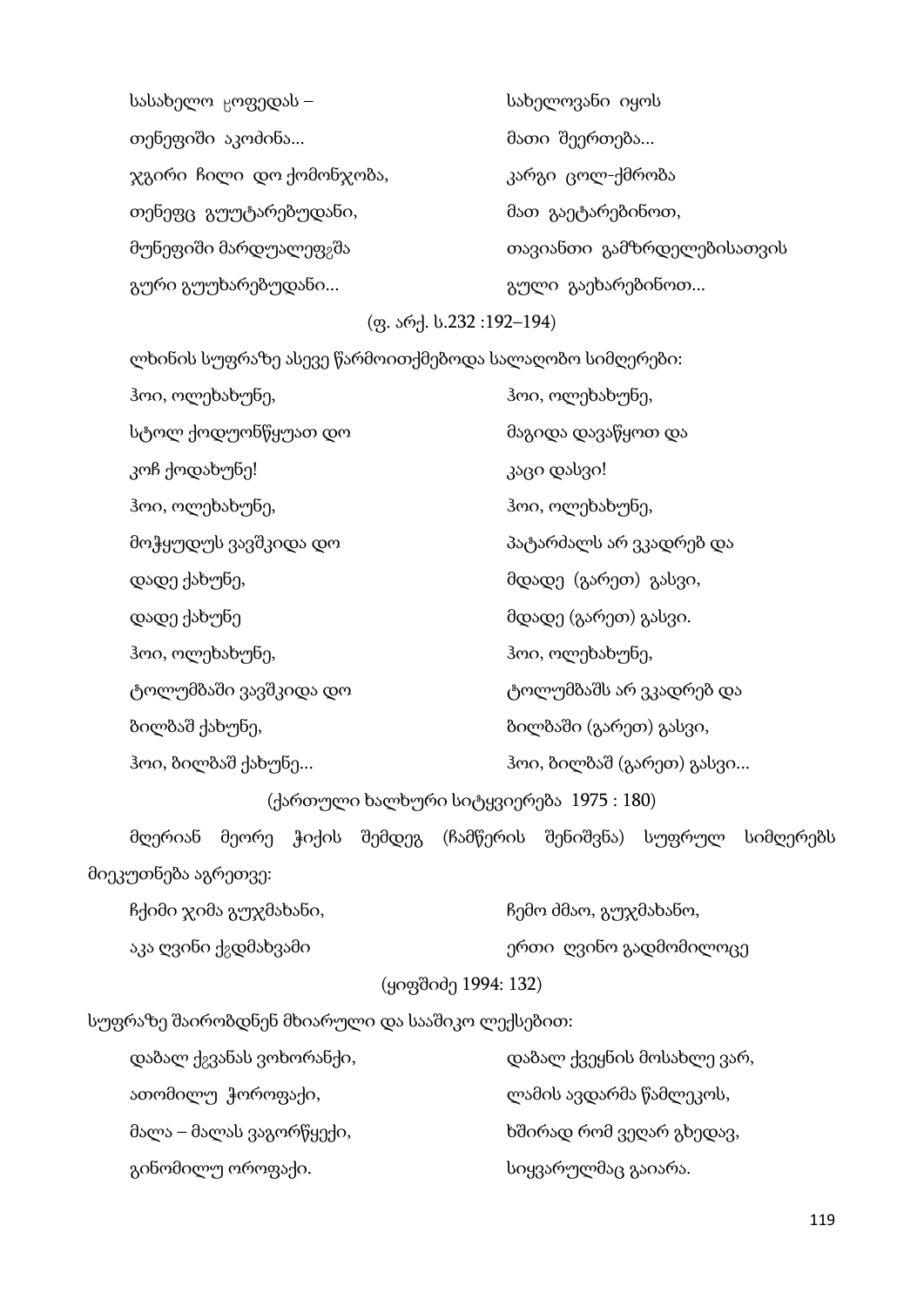| ჩქიმი ჩონგური, ჯგირ ჩონგური | ჩემი ჩონგური, კარგი ჩონგური |
|-----------------------------|-----------------------------|
| ჯგირი კოჩიშ ნათოლარე,       | კარგი კაცის განათალი,       |
| ჩქიმი ქომონჯი საცოდარი      | საცოდავი ჩემი ქმარი,        |
| ჩქიმი თოლიშ ნაგორარე.       | ჩემი თვალით მონაძებნი.      |

(მაკალათია 2006 : 336 –337)

მეგრული სუფრული სმურები სალაღობო ფუნქციით არის წარმოდგენილი, რომელიც საშუალებას გვაძლევს პარალელი გავავლოთ აღმოსავლეთ საქართველოში გავრცელებულ დალოცვის ტექსტთან (,,დაილოცოს ეს სახლი, საძირკველი და სხვენი, ფიცრული და კირული, სპილენძი და ჩინური, გეჯა და ვარცლი, გუთანი და კალო, მარგილი და პალო'' და ა. შ) (ქართული ხალხური სიტყვიერება (ქრესტომათია) 1970 : 59).

მსგავსი სმურის ერთ– ერთი მთქმელია სენაკის რაიონში მცხოვრები ანდრო კოსტას ძე ეჯიბია.

| გუგახარას,                    | გაგახაროს,                    |
|-------------------------------|-------------------------------|
| ცუდი დაგიფარას,               | ცუდი დაგიფაროს,               |
| ბუნება მერჩანს ფარას,         | ბუნება მოგცემს ფულს,          |
| კეთილო მუგახვარას,            | კეთილად მოგეხმაროს,           |
| დაბადებაშე გარზი              | დაბადებიდან გაძელი            |
| ართო ოშ წანას                 | ერთი ას წელს                  |
| ათე ჩქიმი სადღეგრძელო         | ეს ჩემი სადღეგრძელო (დალოცვა) |
| დასურო ამინ <sub></sub> ყუას, | მართლაც ამინ (დასტური) იყოს,  |
| აწი ნება ქომუჩით დო           | აწი ნება მომეცით და           |
| ანდრო ქათაშუანს.              | ანდრო ბოლომდე დაცლის.         |
|                               |                               |

(ფ. არქ. ს. 230: 305 –306)

მეგრულ სუფრულ რეპერტუარში შედის ასევე სალაღობო სმური, რომელიც მიმართულია მოცეკვავე გოგოსადმი:

| ქოსხაპ, ძღაბი, დოფიგურე, ნა  | იცეკვე, გოგო, ილეთები გააკეთე   |
|------------------------------|---------------------------------|
|                              | (,,დააფიგურავე''), ნა           |
| თეჯგუა სხაპუა სო დიგურე, ნა, | ამისთანა ცეკვა სად ისწავლე, ნა, |
| ჰარი, ჰარირა, ნა             | ჰარი, ჰარირა, ნა,               |
| ჰარი, ჰარირა, ნა             | ჰარი, ჰარირა, ნა                |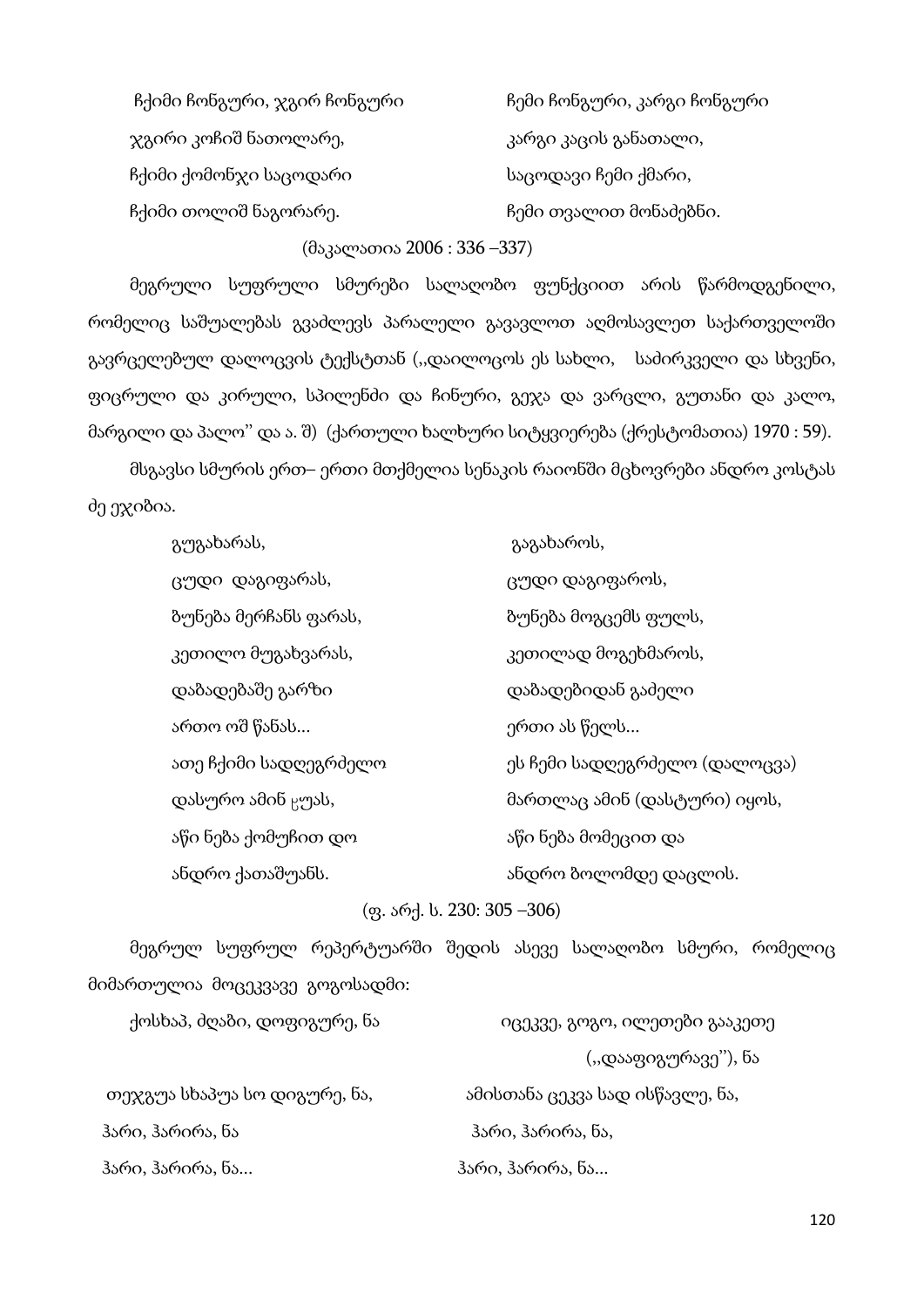### (ქართული ხალხური სიტყვიერება 1975: 35)

საინტერესოა აგრეთვე, რომ პიროვნება, რომელიც სუფრასთან ვერ დალევდა, უსათუოდ უნდა ამდგარიყო სუფრიდან:

ვარა გეშვი, ვარა გედი, ან დალიე, ან ადექი, ან ადექი, ან ადექი, ან ადექი, ან ადექი, ან ადექი, ან ადექი, ან ადე

ვაგიღ დოხუნაში ბედი. არ გაქვს დაჯდომის ბედი.

(ქართული ხალხური სიტყვიერება 1975 : 381)

იუმორის მახვილი განსაკუთრებით სიძისაკენ იყო მიმართული, ხოლო პატარძალი ყოველგვარი გაკილვისაგან იყო დაზღვეული:

| სინჯა მურსია  | სიძე მოდისო,        |
|---------------|---------------------|
| მოსოფუნსია,   | (გზებს) მოანგრევსო, |
| სინჯაშ ნაბადი | სიძის ნაბადი        |
| მიქოსუნსია.   | მოიხვეტებაო.        |

(ცანავა 1970 : 69)

საინტერესოდ მიგვაჩნია ხალხური ლექსი :

მონადირეს თოფი უ¯ორს, მეჩხომეს $_{2}$  –  $\chi$ გირი ბადე, სინჯას მოჭყუდუ უ $_{\rm H}$ ორს $_{\rm Z}$  დო მა $R$ არემს – თიში დადე.

..................................

მონადირეს თოფი უყვარს,

მეთევზეს – კარგი ბადე,

სიძეს პატარძალი უყვარს და

მაყრებს – მათი ხელისმომკიდე.

(ქართველური ხალხური სიტყვიერება (ჩხოროწყუს რაიონი) 2016 :178).

იყო შემთხვევა, როცა ჭკუანაკლული პატარძლის ახლობლები გახარებული იყვნენ, რომ მისი გათხოვება მოახერხეს. მოგვყავს ამ შემთხვევასთან დაკავშირებული ექსპრომტად შექმნილი ნიმუში:

| ჟი ჭვემა დო თუდო თირი,  | ზემოთ წვიმა და დაბლა თოვლი, |
|-------------------------|-----------------------------|
| უნთხორღულელი ქუმოინთირი | ჭკუანაკლული მოგიყვანეთ,     |
| ჩქი გოხოლუთ ლაგვილეფი   | ჩვენ გახლავართ ლაგვილები,   |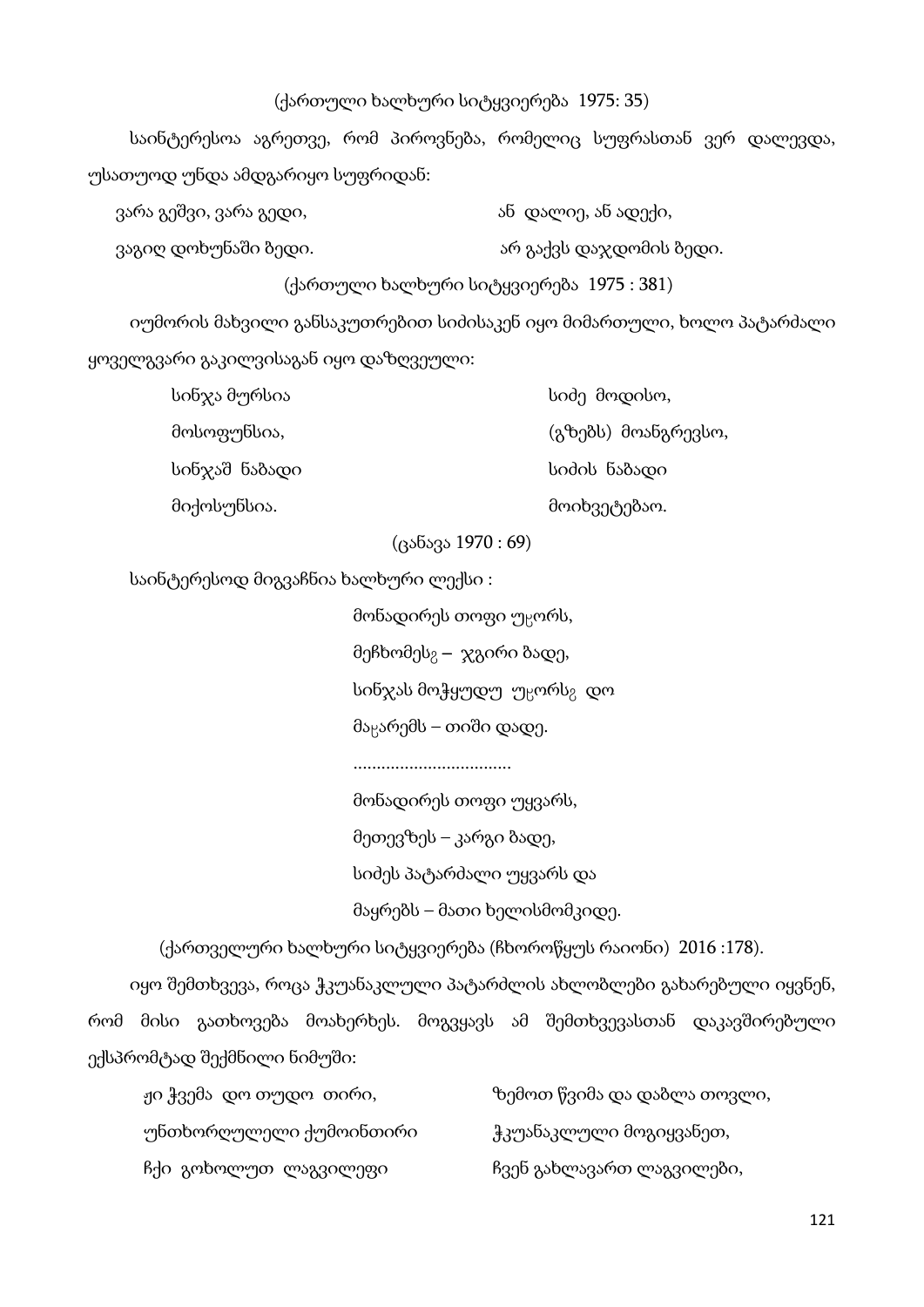მასხაპალეფ, მაბირეფ მოცეკვავე, მომღერლები.

და სიძის მხრიდან მასპინძლების შეპასუხება, საიდანაც ირკვევა, რომ სიძეც ჭკუანაკლული ყოფილა:

მუჭომ მომინთირითინი, როგორიც მომიყვანეთ, თიცალ დუგოხვამილეთ. ისეთი დაგახვედრეთ.

(მთქმელი ნ. ქორთუა 60 წლის ქ. ზუგდიდი 2010წ.,).

მეგრულ სუფრაზე სმას დიდი მნიშვნელობა ჰქონდა. დიდი სიხარულით შეხვდებოდნენ, თუ ვინმე შეძლებდა დაცლილი სასმისი სხვისთვის შაირ-მილექსებით გადაელოცა. ექსპრომტს თუ ექსპრომტითვე უპასუხებდნენ, ვაჟკაცობად ითვლებოდა. სწორედ ასეთ შემთხვევასთან დაკავშირებითაა შექმნილი ქვემოთ მოყვანილი სტროფები:

| გეშვია, გეშვია,                   | დალიე, დალიე,           |
|-----------------------------------|-------------------------|
| ახალი დო ჯვეშია,                  | ახალი და ძველია,        |
| ჯვეში კოჩიში ოშმეში               | ძველი კაცის ულვაშები    |
| ღვინიში ოწ <sub>გ</sub> რეშია     | ღვინის საწურველია.      |
| გეშვი დო ქ <sub>გ</sub> დმახვამი, | დალიე და გადმომილოცე,   |
| აშო მომიჩაკალე,                   | აქეთ მოაჩაქჩაქე,        |
| მა თიქ ვეშმაშუდა,                 | მე თუ ის ვერ გამოვცალე, |
| მარან გ <sub>გ</sub> მოსარგალემ!  | მარანი შემომაჩოჩიალე!   |

### (სამუშია 1979: 29)

საქორწილო ცერემონიალის დროს ხალხურ დრამატულ სანახაობას რომ მნიშვნელოვანი ადგილი ეჭირა, ამის დამადასტურებელია ქორწილში ,,ბერიკაობის'' შესრულება. ,,ბერიკაობის" თავისებურ სახეს წარმოადგენდა აჭარაში საყოველთაოდ ცნობილი ,,ფადიკო ქოჩეგურა", რომელიც, ალ. მსხალაძის აღნიშვნით, განსაკუთრებით ზემო აჭარაში ,,ქორწილის ერთ–ერთი შემადგენელი ნაწილი ყოფილა (ჩოხელი 1986: 158).

ქორწილში ხშირად გააბამდნენ ხოლმე ფერხულსაც. მაგ; ქართლსა და იმერეთში – ,,მადლი მახარობელსა",აჭარაში–ვოკალური მუსიკის აკომპანიმენტზე –,,მაყრულისა" და ,,სუფრულის" ცეკვა, ,,გადახვევის" დროს საცეკვაო: ,,ჰაი ნანი" (ქედის რაიონში) ,,ნანი და ნანაი", მამაკაცთა წრეგახსნილი სახუმარო ფერხული ,,ოჰოი, ნანა" (ხულოს რაიონში, სხალთის ხეობაში) სამეგრელოში – ,,ჩაგუნა, ჩაგუნა", სვანეთში – ,,ლილე", ,,შინა ორგილი", ,,იციბილ ბაცბილი", ,,რაშოვდა", ,,ბუბა ქაქუჩელა" და სხვა. მღეროდნენ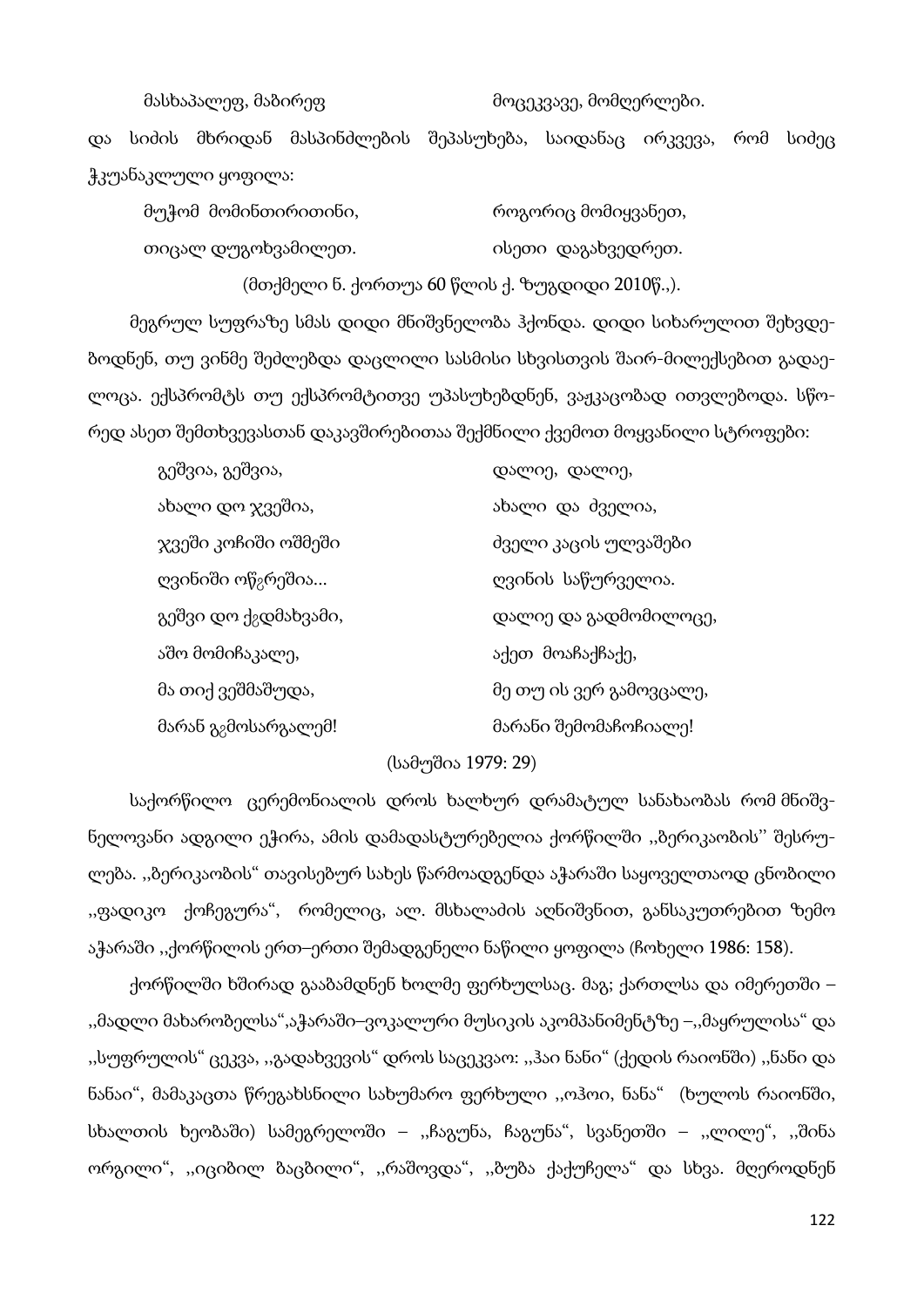ძმობაზე, ურთიერთდანდობაზე, მეგობრობაზე, თავდამლობასა და პატიოსნებაზე, მოკლედ, კაცურკაცობაზე (ჩოხელი 1986: 158-159).

ზემოთ აღვნიშნეთ, რომ ქორწილში დრამატულ სანახაობასაც მნიშვნელოვანი ადგილი ეჭირა, ამას ადასტურებს მამანტი კვირტიას მოგონება, სადაც მოთხრობილია, რომ ერთხელ პატარძალი სენაკის მაზრის სოფ. ეკიდან მოჰყავდათ. სტუმარ მაყრებს თან ახლდათ თავიანთი მეჩონგურე-მედაირე. მათ იქ საინტერესოდ წარმოადგინეს ხალხური ოპერეტა ,,ჯამუ და კოკოხე". ეს ოპერეტა ნამდვილ ამბავზეა შექმნილი (კვირტია 2001: 62).

თედო სახოკია გადმოგვცემს, რომ სოფლის მოზარდ ქალ-ბიჭებს ქორწილებში ჩვეულებრივ არ იწვევდნენ და მათი ცნობისმოყვარეობის დასაკმაყოფილებლად რათა პატარძლისა და მოლხინეთ გაშინჯვა შესძლებოდათ, მოაწყობდნენ ,,მითოძირაფას", ანუ მოლხენათა გაშინჯვას ნეფის ჭუჭრუტანიდან (სახოკია 1956:103). მამანტი კვირტია სწორედ ჭუჭრუტანიდან ადევნებდა თვალს იმ ოპერეტას, რომლიც ჩვენ ზემოთ აღვნიშნეთ.

სუფრის თამადა (ტოლუმბაში) ყოველთვის ცდილობს წეს–ჩვეულებას პატივი სცეს და იმდენი დალიოს, რამდენის ატანასაც შეძლებს. თამადა თავისი მოვალეობის დამთავრების შემდეგ სუფრას მოპასუხე ბილბაში აგრძელებს. იშვიათად, მაგრამ მაინც ხდება, რომ თამადა ვერ წარმოთქვამს იმ სადღეგრძელოებს, რომელიც მას ეკუთვნის. ამ შემთხვევაში სუფრას აგრძელებს ხათირბაში ანუ თამადის გვერდით მჯდომი. ხათირბაშის შემდეგ სუფრის გამძღოლის მოვალეობას ბილბაში კისრულობს. ბილბაშის გვერდით მჯდომს ბითურბაში ჰქვია (ნ. ა). (მთქმ., თინა ქობალია სოფ., განმუხური 2014წ). სუფრას, როგორც წესი, მელიქიფე (მეღვინე) ემსახურება.

სმურებში თავისი გამოხატულება ჰქონდა წმინდა გიორგის. ყველაზე ძლიერი ხატი სამეგრელოში წმ. გიორგის სახელობისაა. აღმოსავლეთ საქართველოშიც ცნობილია მსგავსი სმურები. ღმერთისადმი მიმართვის შემდეგ თამადა ლოცავს ოჯახს, სიძე– პატარძალს და სუფრის ყველა წევრს.

> დიდება ღმერთსა, დიდსა, მოწყალესა, ღმერთო, მოწყალება მიე აქა ბრძანებულსა, ნეფესა და დედოფალსა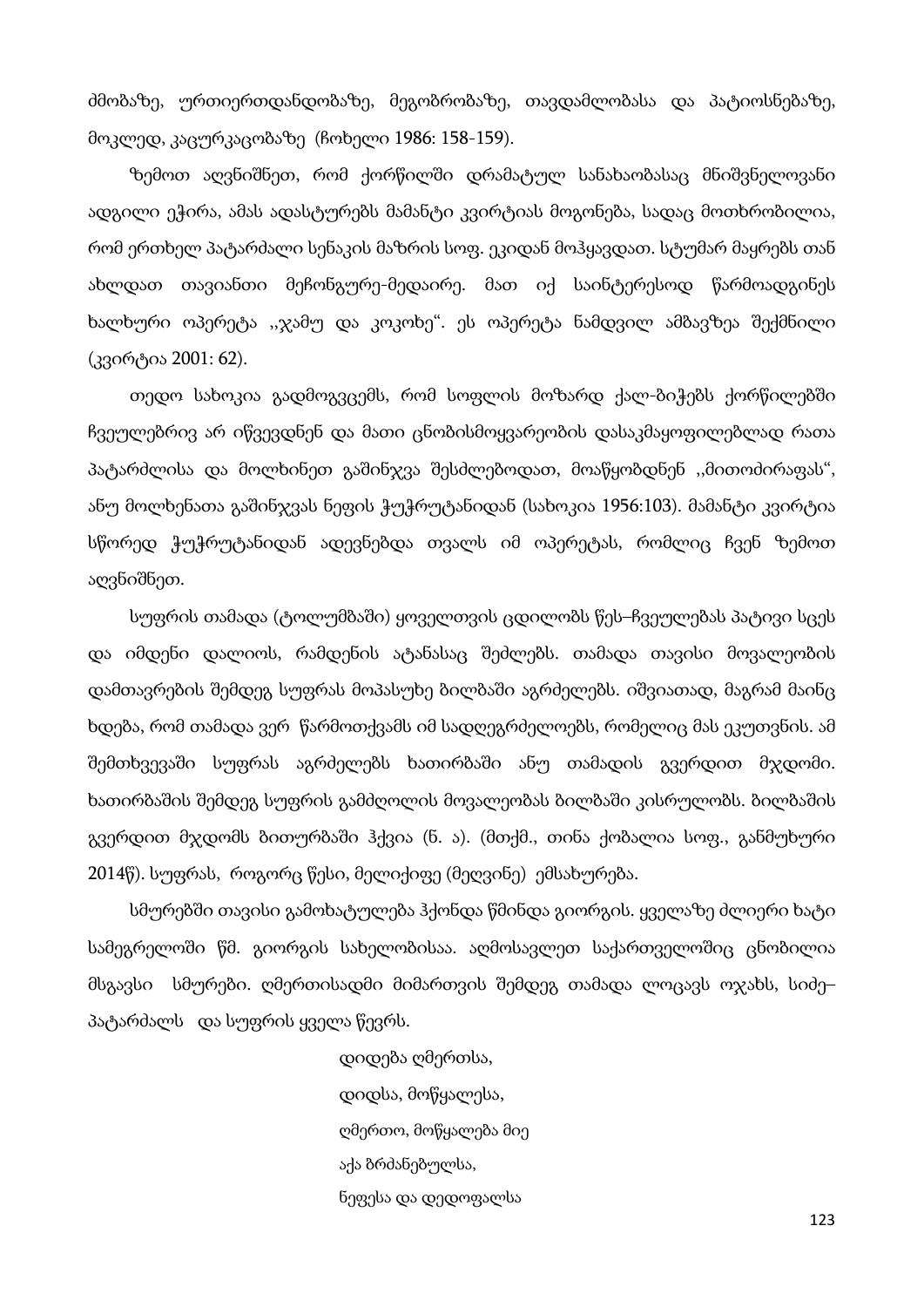სახე მშვენიერსა. წყვილი ვაჟიშვილი მიე საწლეულო წელსა – და ა. შ (კოტეტიშვილი 1961:251)

საერთოდ, სმურებში მეტ–ნაკლებად ყველგან შეინიშნება სალაღობო განწყობა, ეს მისი სპეციფიკაა, რომელიც შეპირობებულია თავისებური აუდიტორიით, სადაც მხიარულება სუფევს:

| გუგატიბუ დუდო ღორონთქ,  | გაგითბეს (გწყალობდეს) თვით ღმერთი |
|-------------------------|-----------------------------------|
| ცხოვარ–მაცხოვარი ხატიქ  | ცხოვარ– მაცხოვარი ხატი            |
| თავარ ანგელოზ–ფოცხურქ,  | მთავარანგელოზ – ფოცხოსი,          |
| ღვთის მოწმობელი–ხეთურქ, | ღვთისმოწამე – ხეთისა,             |
| ყული დო ალერტიქ         | ყულევი და ალერტი                  |
| წმინდა გიორგი ილორქ,    | წმინდა გიორგი–ილორის,             |
| წმინდა გიორგი ჯვარულქ,  | წმინდა გიორგი– ჯვარისა,           |
| წმინდა გიორგი–ლაკადურქ, | წმინდა გიორგი– ლაკადისა–          |
| ოთხი ხოლო მაკათურქ;     | ოთხივე ერთად შეყრილი.             |
| გიძინას ირფელიშა:       | გემატოს (გიმრავლოს) ყველაფერი     |
| თხაშა, შხურიშა,         | თხა, ცხვარი,                      |
| ორიჯიში და ერჯიშა       | საქონელი და ვაცები                |

(თსუ ფ. არქ, N11330)

თვით ქორწილის მთელი ცერემონიალი მონაწილეებისაგან ამტანობას და ვაჟკაცობას მოითხოვდა. გავიხსენოთ ერთ-ერთი მექორწილის ნათქვამი:

ბალხამიშვილის ქორწილი

მიკვირს და გამკვირვებია,

სამი დღე ვიყავი ომში და

ისე არ გამჭირვებია.

(ხალხური სიტყვიერება 1945 : 280)

საინტერესოა პეპუიაშ დიარა (პეპუიას ქორწილი), რომელიც ამტანობის შესანიშნავი მაგალითია:

| ირკოს შეთიოტყვინუანა – | ყველას ატყობინებენ –   |
|------------------------|------------------------|
| პეპუს ნოღვე დიარა,     | პეპუს ჰქონია ქორწილი,  |
| ჭიჭე, დიდი ვათმოსქიდ,  | დიდი– პატარა არ რჩება, |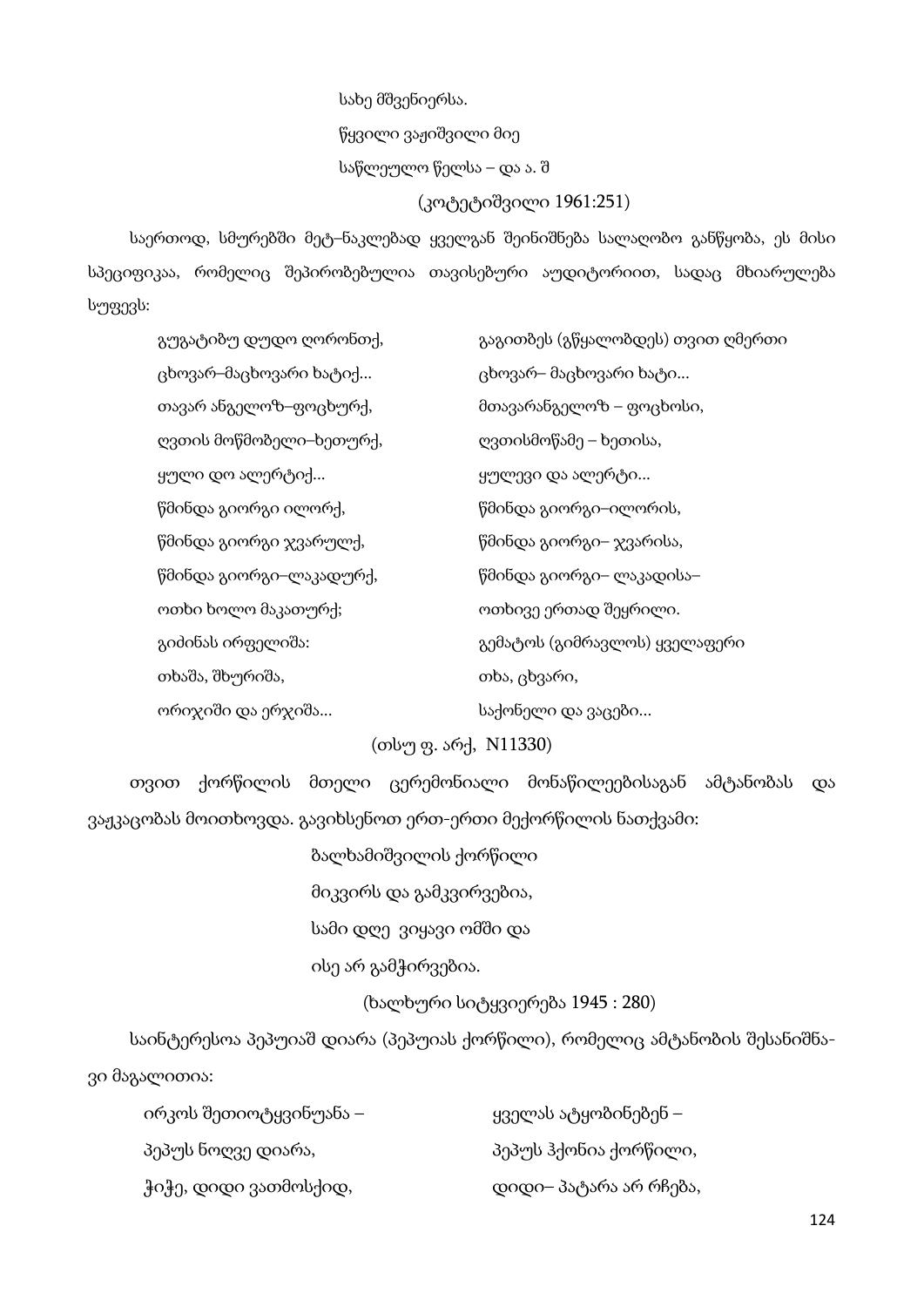მეურს თელი ქიანა. მიდის მთელი ქვეყანა, ეჩი ხოჯი დუცვილუნა, ათი ათი ხარი დაუკლავთ, ეჩდოხუთი ჯაკელა, ოცდახუთი დეკეული, სუმონეჩი თხალეფიში სამოცი თხის მირჩქილეთ პეტელია. მოისმინეთ კიკინი. ჟანრეჩ ჩუანი ღუმუ დო ორმოცი ქვაბი ღომი და ეჩდოვითი ხაჭაპური, ოცდაათი ხაჭაპური, ჭვილი – ჭვილი ქოთომეფი, შემწვარი ქათმები, კოს გუგანწყუმუ გური, კონის კაცს გაგეხსნება გული, ვით ბოჭკაში ეფშა ღვინი, ათი ათი კასრი სავსე ღვინით, თიში დიდი ყანწეფია, თავისი დიდი ყანწებით, შუმა თიცალი ქიცი, ნამდა სმა ისეთი იქნება, რომ მემიჩქ ვაგურზ ბოშეფია. მგონი, ბიჭები ვერ გაუძლებენ. მათი თექი მალ ვორექ მეც იქ წამსვლელი ვარ, ჯგირო დიბრძღე დო გებშვე, რომ კარგად გავძღე და დავლიო. ჯიმალეფი, შვიდობით, ძმებო, მშვიდობით, ულირ ვორექ ანწი ხეშე. აწმან აწ ხელიდან წასული ვარ.

(ქართული ხალხური სიტყვიერება 1975 : 18)

სუფრის ბოლოს მიღებული იყო დაელიათ ,,ოულურკულა" (წასვლის კულა), რათა სტუმარ-მაყრისათვის გზა დაელოცათ. ოულურკულას (წასვლის კულა) დაულევლობა სირცხვილად ითვლებოდა.

| ჰოოი დო კულა რე,           | ჰოოი და კულაა,             |
|----------------------------|----------------------------|
| ჰოოი დო კულა რე,           | ჰოოი და კულაა,             |
| თესი მითი ვაშუნსუნი, ნანა, | ამას ვინც არ დალევს, ნანა  |
| თელო ღურა რე.              | ცოცხლად სიკვდილია.         |
| ჰოოი დო ოლური კულა რე,     | ჰოოი და წასვლის კულაა,     |
| ჰოოი დო ოლური კულა რე,     | ჰოოი და წასვლის კულაა.     |
| თესი მითი ვაშუნსუნი, ნანა, | ამას ვინც არ დალევს, ნანა, |
| თელო ღურა რე,              | ცოცხლად სიკვდილია.         |
| ჰოოი დო ჯინჯი ღულა რე,     | ჰოოი და ძირდაგრეხილია,     |
| ჰოოი დო ჯინჯი ღულა რე,     | ჰოოი და ძირდაგრეხილია,     |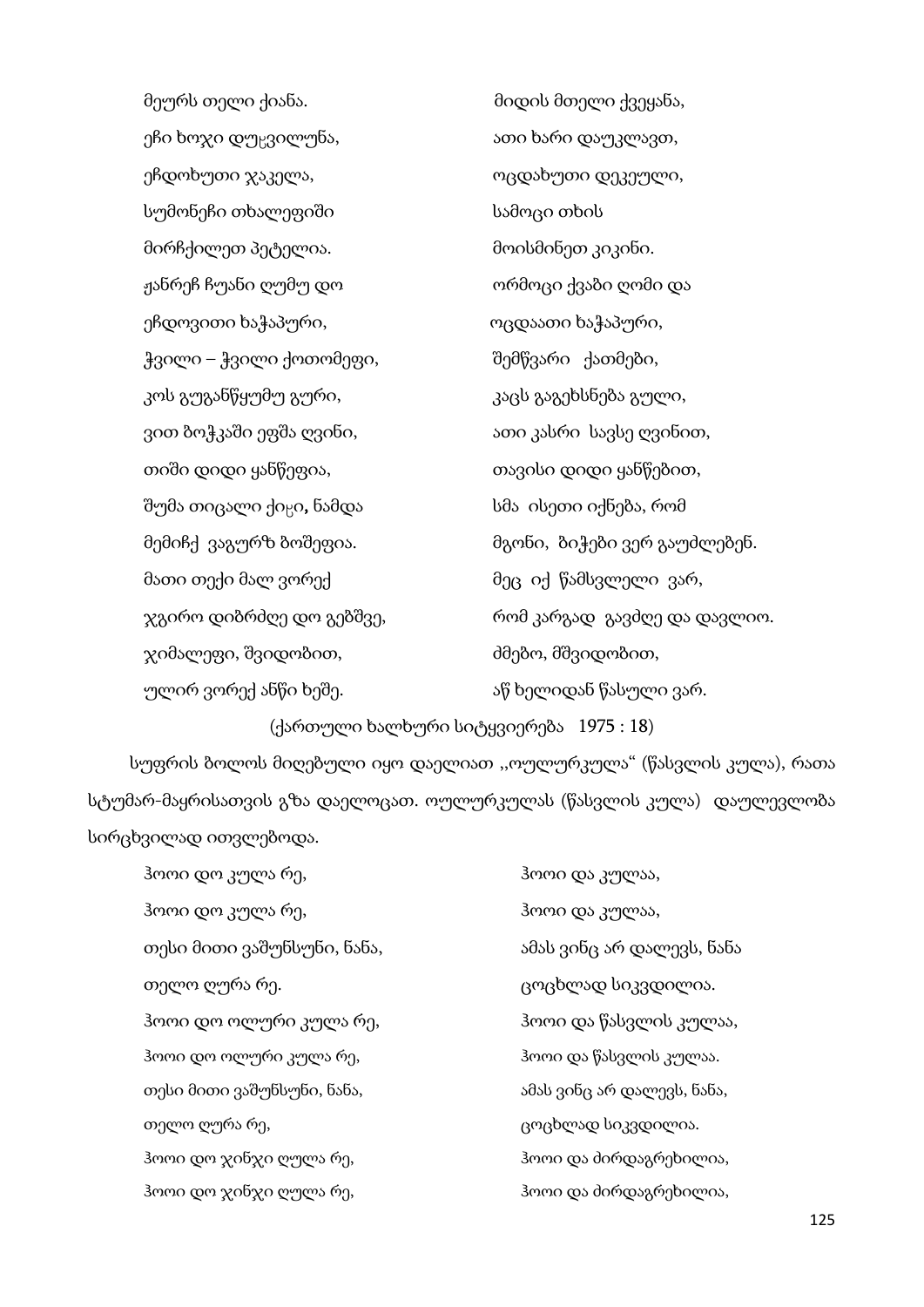თესი მითი ვაშუნსუნი, ნანა არის ამას ვინც არ დალევს, ნანა,

თელო ღურა რე. ცოცხლად სიკვდილია.

### (ცანავა 1990; 122)

,,წასვლის კულა" საოცრად მელოდიური სიმღერაა, იგი უაღრესად არქაულია და სამეგრელოში საყოველთაოდაა გავრცელებულია.

კულა დიდიც იყო და პატარაც. იყო კულა, რომელშიც 7, 8, 10 ჭიქა. ჩადიოდა კულა ხისგან კეთდებოდა და მრგვალი მუცელი ჰქონდა. ერთ ადგილას მუცელი ამოჭრილი ჰქონდა, საიდანაც ღვინოს ჩაასხამდნენ, გაავსებდნენ და ხის საცობს დაუცობდენ. კულას მუცლის მეორე მხარეს გახვრეტილი ხელი ჰქონდა გაკეთებული. კულას გადმოაბრუნებდენ და ამ ხელიდან ღვინოს რაკრაკით სვამდენ. როდესაც ღვინოს კულათი სვამდენ, უფრო მალე თვრებოდენ, ვიდრე მაშინ, როდესაც კოდით სვამდენ (ჯავახიშვილი 1979 : 233).

როგორც ვხედავთ, ,,დიარა'' ანუ საქორწილო ლხინი და მასთან დაკავშირებუ ლი ლექს-სიმღერები თავისი მნიშვნელობით და ფუნქციითზოგადქართული სმურების ორგანული ნაწილია. თავისი სპეციფიკური ფორმით მეგრული დიარა მეტად საინტერესოა. ის ერთიანი ქართული საყოფიერო კულტურისა მნიშვნელოვანი შენაკადია.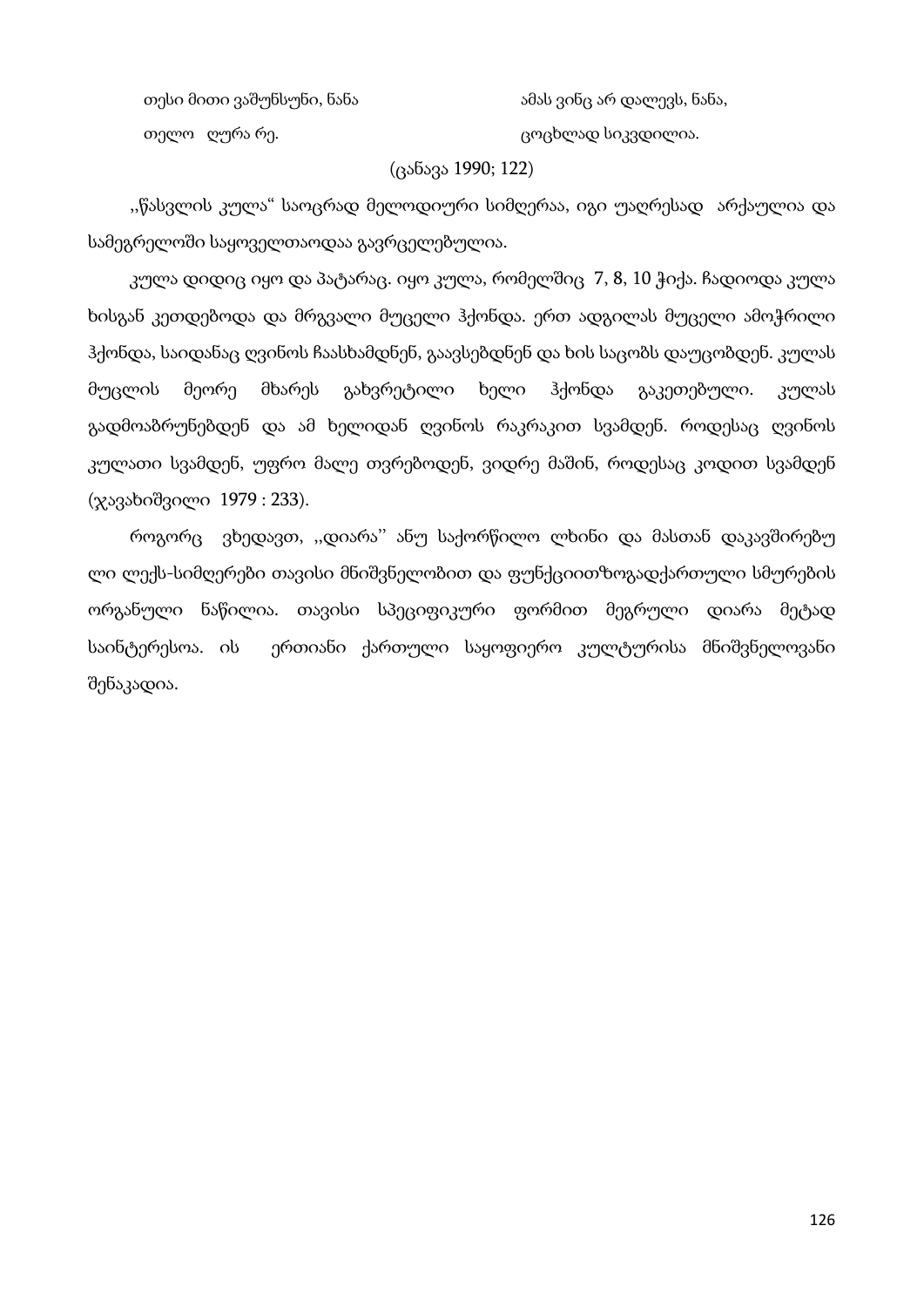# თავი VI

# ოჯახისა და ქორწინების უძველესი ფორმების ზოგიერთი საკითხისათვის მეგრულ პოეტურ ფოლკლორში

# ა) "პირველი ღამის უფლების" კვალი მეგრულ ზეპირსიტყვიერებაში

,,პირველი ღამის უფლების" ჩვეულება გარკვეულ როლს ასრულებდა უძველესი და შემდგომი დროის ქორწინების პროცესში. ფოლკლორული მასალა მასზე მსჯელობის საშუალებას იძლევა.

 ,,პირველი ღამის უფლება" კონკრეტული ისტორიული პერიოდის საკუთრება იყო და ფუნქციონირება ასევე გარკვეულ პერიოდში შეწყვიტა, ისტორიის არქივს გადაეცა. ეს იყო ჩვეულება, რომელმაც დროს ვერ გაუძლო, რადგანაც მისი ფესვები ჯანსაღ ნიადაგზე აღმოცენებული არ იყო.

აღნიშნული წესი თავდაპირველად გარკვეულ რელიგიურ რწმენასთან იყო დაკავშირებული, კერძოდ – ქალიშვილთა მიერ თავიანთი უმანკოების ღმერთისადმი მსხვერპლშეწირვაში, რასაც ადასტურებს ის ფაქტიც, რომ "ზოგიერთ ხალხებში ქალწულობის ახდა კერპების საშუალებით ხდებოდა", ამავე დროს, აქტი სრულდებოდა წმინდა ადგილას – სალოცავებში (Ковалевский 1886 : 50). სემიონოვი ამ ჩვეულებას ორგიასტულ დღესასწაულებს უკავშირებს (Семенов 1960: 307 – 308).

ფეოდალიზმის დროს კი "პირველი ღამის უფლება" მებატონე ფეოდალის მიერ იქნა მითვისებული და საყოველთაოდ აღიარებული. რუსეთში "პირველი ღამის უფლება" საყოველთაოდ იყო ცნობილი (Мордовцев 1971 :78).

ამ უფლების საკომპენსაციოდ შემოღებულ იქნა გადასახადები. ამგვარი გადასახადი ჩვენშიაც არსებობდა "საჩექმეს" სახელწოდებით (ნადარეიშვილი 1971: 120), რაც ამ წესის საქართველოში არსებობას ადასტურებს.

ქართულ სინამდვილეში "პირველი ღამის უფლების" არსებობის საკითხს ყურადღება მიაქცია ი. გომართელმა თავის წერილში "ნაწყვეტები წარსულიდან". წერილში გადმოცემული იყო შემდეგი: "ბატონყმობის დროს გავრცელებული იყო ევროპაში კანონი პირველი ღამისა, კანონი მდგომარეობდა იმაში, რომ ყმა რომ ცოლს შეირთავდა, ბატონს უფლება ჰქონდა პატარძალთან დაწოლილიყო პირველ ღამეს და ეს კანონი საქართველოშიაც შემოვიდა" (გომართელი 1907 : 56 №3).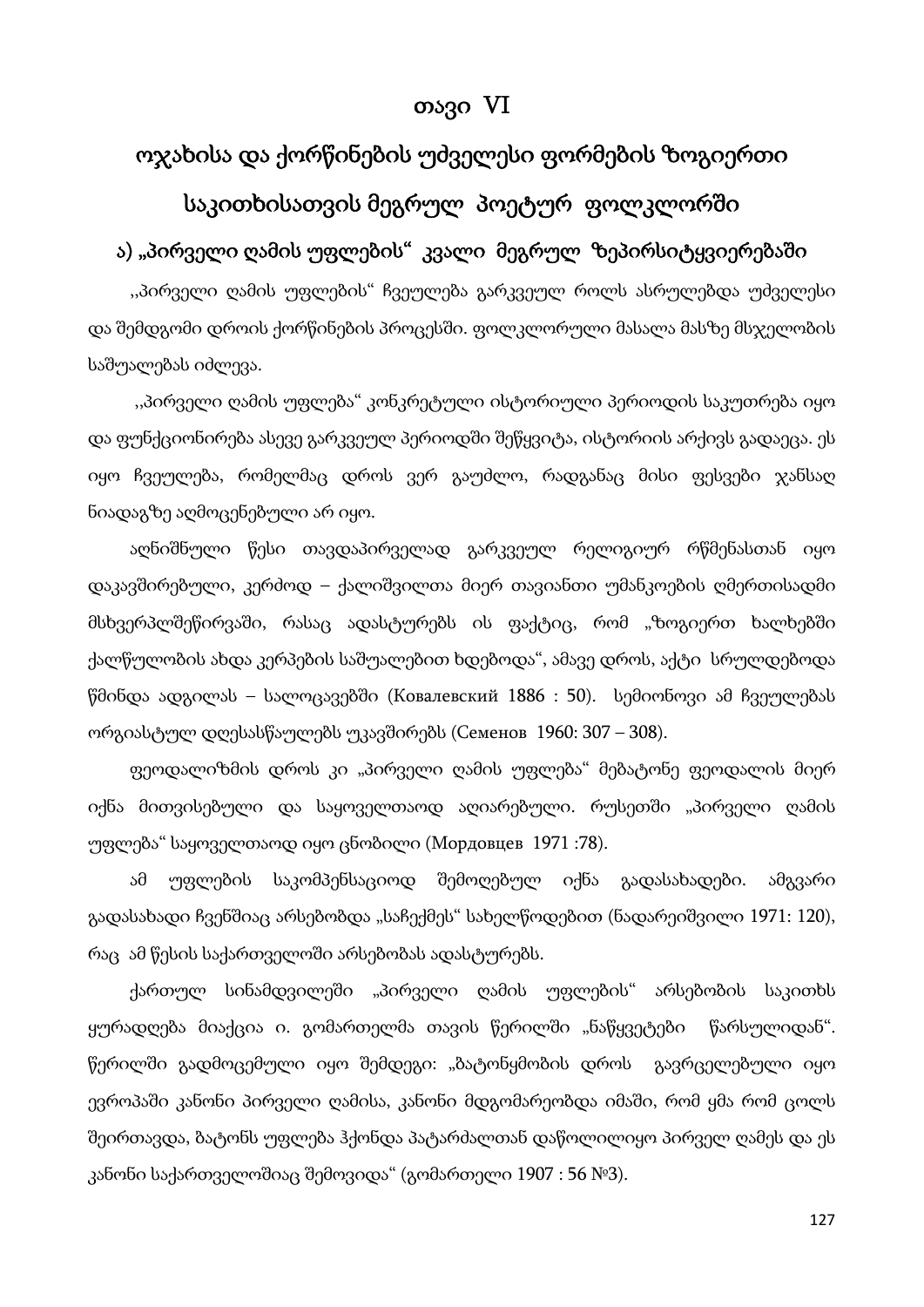საქართველოში ამ ჩვეულების არსებობის შესახებ არც ბექა აღბუღას სამართალში, არც გიორგი ბრწყინვალის ნაშრომში, არც ვახტანგის რჯულისდებასა და არც სხვა რომელიმე ისტორიულ ნარკვევებში არაფერია ნათქვამი, ასევე დუმს თეიმურაზ მეორეც თავის ,,სარკე თქმულთაში", სადაც მას დაწვრილებით აქვს აღწერილი საქორწილო რიტუალის ყველა მომენტი.

ივ. სურგულაძის აზრით, "პირველი ღამის უფლება" XIX საუკუნეში უდაოდ არსებობდა. მართალია, ისტორიული წყაროები დუმან, მაგრამ ამ ჩვეულების არსებობა მტკიცდება ზეპირსიტყვიერი ნიმუშებით და ლიტერატურული ძეგლებით. ამ კუთხით საინტერესოა მეგრული ფოლკლორული ნიმუშები და, ასევე, მის ეთნოგრაფიულ ყოფაში დამადასტურებელი მასალები.

"პირველი ღამის უფლება" რომ წესად ჰქონიათ ქართველ ფეოდალებს, ამის შესახებ ინფორმატორები მოგვითხრობენ.

სამეგრელოში ამ ჩვეულების არსებობის შესახებ საინტერესოა აკაკი წერეთლის მამის ყმის, ლაბაძის ნაამბობი, სადაც ვკითხულობთ: ,,სამეგრელოში, დადიანები მეგრელთა გლეხებს სასტიკათ სტანჯავდნენ. ერთ დადიანთაგანს ჩვეულებად ჰქონდა პირველი ღამის ურიგო წესიც. მის საყმოში ისე ყმა გლეხი ვერ შეირთავდა ცოლს, რომ საცოლო ქორწილის პირველ ღამეს ბატონისათვის არ დაეთმო. საზოგადოთ, ეს დადიანი მეტის მეტი სასტიკი კაცი იყო, სისასტიკესთან დიდი უსამართლო. იგი თავის ყრმებს სიკვდილითაც სჯიდა, ზოგს ახრჩობდა კიდეც.

ყმა, რომელსაც ამ თავადის სახელი არ ახსოვს, რადგან იმერეთიდან იყო გამოქცეული და სამეგრელოში დროებით ცხოვრობდა, თხრობას ასე აგრძელებს: ,,მის სახელს მე არ ვაქცევდი ყურადღებას, ბოროტების აღსანიშნავად და მოსაგონათ მარტო გვარიც კმაროდა".

ამ მონათხრობიდან ვგებულობთ, რომ სასტიკ თავად დადიანს ერთ-ერთი ყმა გლეხი შეპასუხებია.

"ბატონო, – უთქვამს ყმას, – რაზედ გვაწვალებთ, რასა ჰგავს ეს, თქვენ ქრისტიანი ხართ, თუ სხვა ვინმე?! ასე თათარიც არ გვაწვალებს, როგორც თქვენ გვტანჯავთ... მთელი ქვეყანა თქვენ გემდურით... მთელი თქვენი მოყმენი თქვენ სახელს და ხსენებას სწყევლიან და მრავალნი გემუქრებიან, გითვლიან: პირველ ღამეს თავი გაანებე და მეგრელ გლეხებსაც ნუ ჰყიდით ოსმალეთში, მოიშალე ყველა ესენი, თორემ უსათუოდ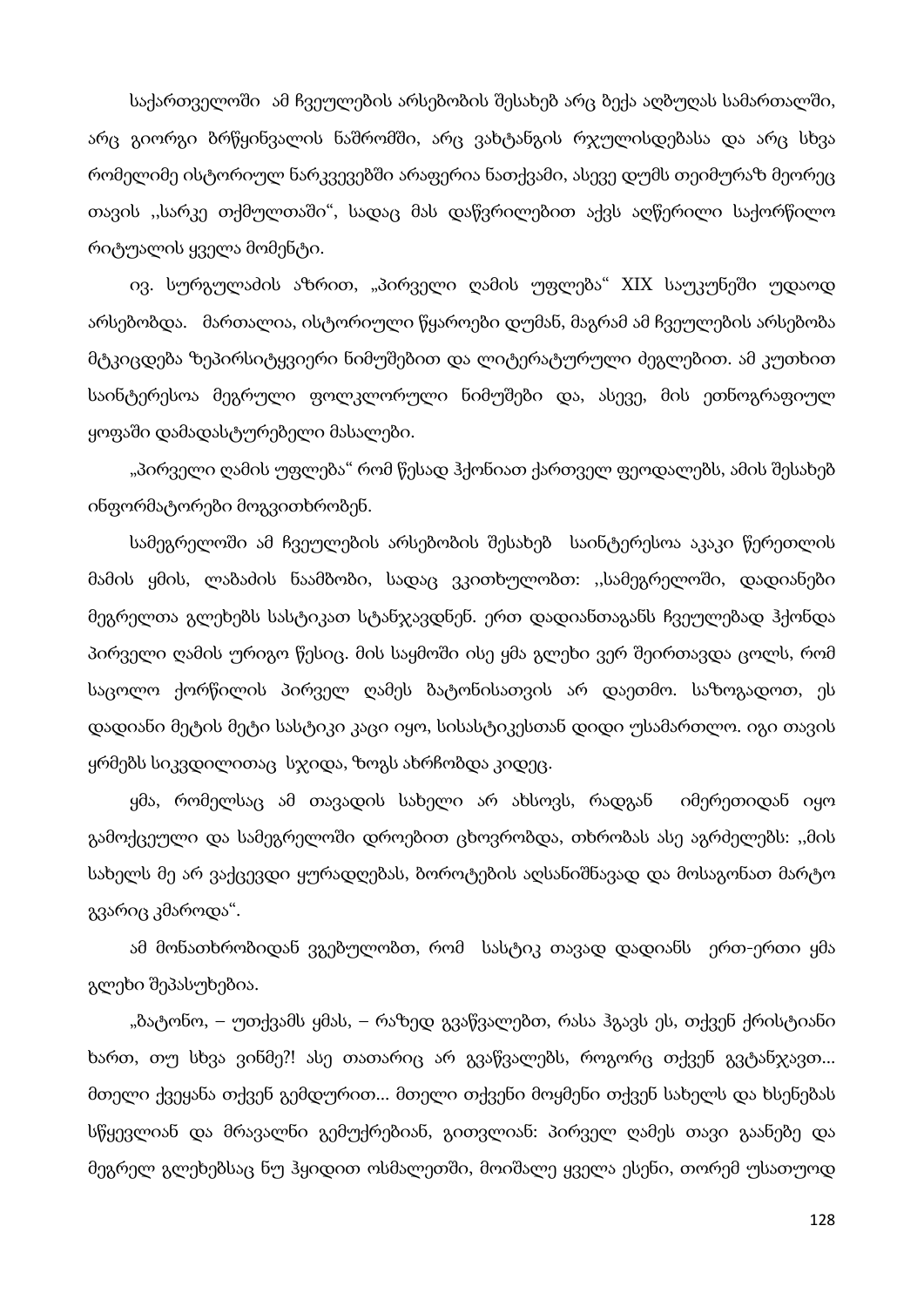მალე აგკუწავთო... ჩემსას თუ არ დაიჯერებთ, მაშინ თქვენ თვითონ დააკვირდით, ბატონო... თქვენ თვით დარწმუნდით მასზედ, რომ ქვეყანა გემდურით. ეს ბატონს არ ეკადრება, დადიანების სახელსა და გვარს" (ჭიჭინაძე 1924 : 111 –112).

1973 წელს სამეგრელოში, წალენჯიხის რ-ნის სოფ. საჩინოში ფიქსირებულ მასალებში ვკითხულობთ:

"ჩვეულება იყო, ქორწინების პირველ ღამეს პატარძალს ხელს არ ახლებდნენ. მეორე ღამეს კი პატარძალი თავადთან უნდა მიეყვანათ. ამას ეძახდნენ "ჭყუალეს" – გახედნას. თუ თავადი არ ინებებდა ქალთან წოლას, ის ქალი არ ვარგოდა. იყო შემთხვევა, რომ თავადს ჰკლავდნენ "პირველი ღამის უფლების" გამო. ხან კი თავადი არ ინებებდა ქალთან წოლას, გლეხს ძალით მიჰყავდა, ეშინოდა, ცუდი არაფერი მოსვლოდა ოჯახში".

მეორე გადმოცემის მიხედვით, "იყო შემთხვევები, როცა საქმროს თვითონ მიჰყავდა პატარძალი და სთხოვდა, პირველ ღამეს ჰყოლოდა, ბევრ შემთხვევაში თავადი თანახმა იყო შეესრულებინა თავისი გლეხის სურვილი, მაგრამ ყოფილა შემთხვევები, როცა უარით ისტუმრებდა. ასეთ შემთხვევაში გლეხს დასცინოდნენ: – ცუდი ქალი მოიყვანე, სოფლისთვის შეუფერებელიო, მიტომ ცდილობდა გლეხი, თავადთან მიეყვანა, თუ თავადი უარს იტყოდა, გლეხი მაინც არ მოეშვებოდა: – თავს ლაფს ნუ დამასხამ, დაიტოვე ერთი ღამითო. თავადი იძულებული იყო შეესრულებინა გლეხის თხოვნა" (თსუ ფოლკ. არქ. №16623).

იგივე აზრი გამოთქვა მთხრობელმა ნანა ბელქანიამ, რომელმაც გაიხსენა ზუგდიდის რ–ნ სოფ. კახათში მცხოვრები ქ-ნ ლენა სიჭინავას ნაამბობი, რომ სამეგრელოში თავადებს წესად ჰქონდათ "პირველი ღამის უფლება". ქ-ნ ლენა მადლობდა კომუნისტებს, რომ ეს წესი თავადაზნაურობასთან ერთად გადავარდა (მთქმელი ნ. ბელქანია ქ. ზუგდიდი 2015 წ.).

ამ ჩვეულებამ თავისი ასახვა ჰპოვა მეგრულ წყობილსიტყვაობაში. მოგვყავს ნაწყვეტი ტექსტიდან:

### ჯვეში დრო

ფერი ყაზაყი შურო ვარდ<sub>გ</sub> თი დროს სიტყვას თქუანდ<sub>გ</sub>ნი. ის დუცვ კვათვნდეს, თავადს ვე ფუჩუანდვნი. საჩილო რდ<sub>გ</sub> ყაზაყი დო ბარგის ვემკაქუნანდ<sub>გ</sub>ნი თავადიში რდ<sub>გ</sub> პირველი სერი, ოსურს ქიმიცუნანდ<sub>გ</sub>ნი.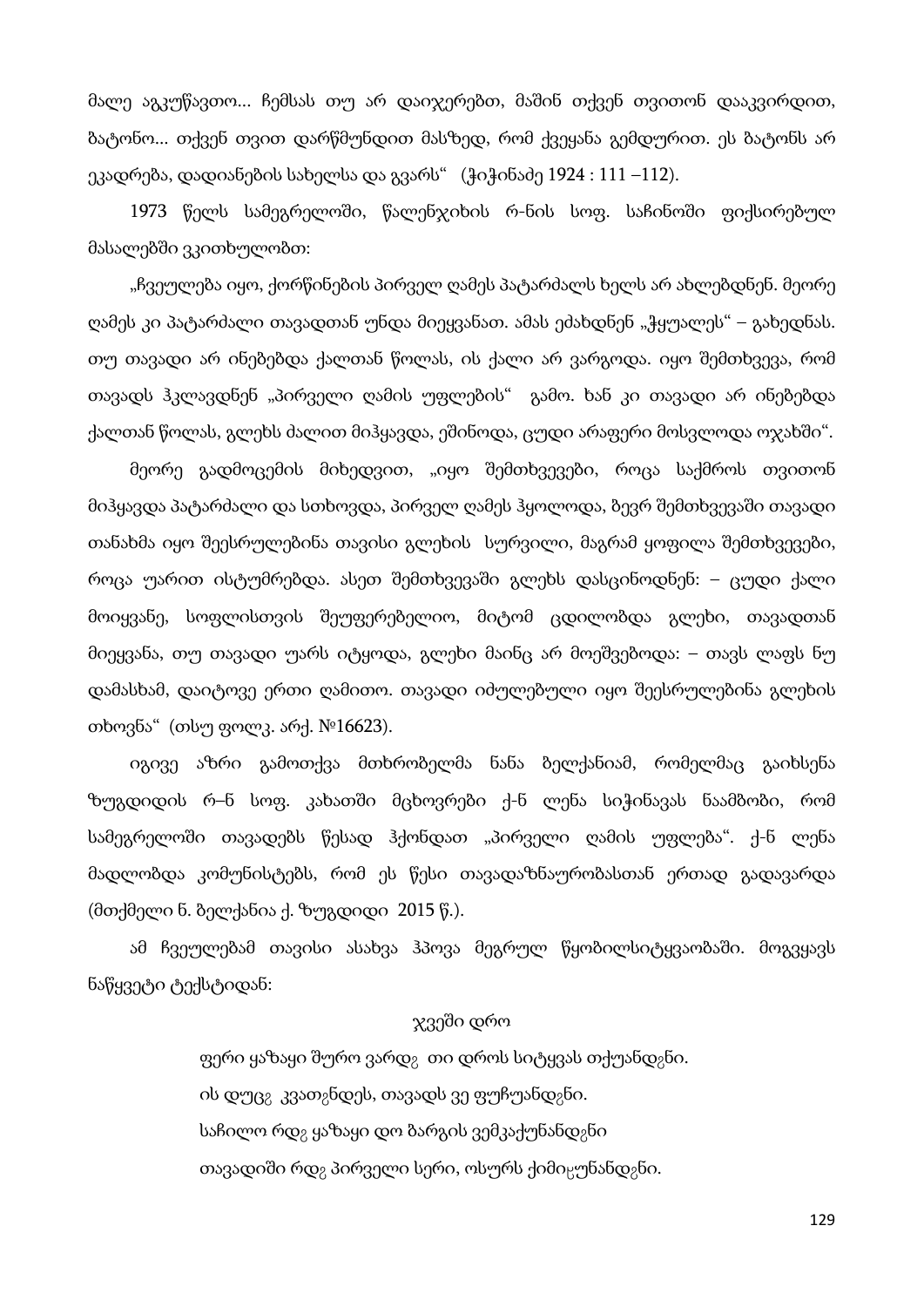თაში ორდ<sub>გ</sub> დასაჯული ყაზაყეფი ეთი დროს. თავადი დო ჟინოსქუა მიკოჯან<sub>გ</sub>დეს სტოლს. ღვინს გიოშუანდეს ორქოშ ჭირქას<sub>8</sub> დო ბროლს. თექ ყაზაყიქ მინილ<sub>გ</sub>კონ, გემწუ<sub>წ</sub>ოთანდეს თოლს. თი დროს ორდეს ყაზაყეფი უჩა დღალენს გერინელი. თეგვარ უჩა სამართალი თი დროს<sub>გ</sub>რდ<sub>გ</sub> გორჩქინელი.

(ხუბუა1937 :342 – 343).

#### ძველი დრო

იმ დროს ხმის ამომღები გლეხი არ იყო. მას თავს ჭრიდნენ, თავადს თუ არ დაიფიცებდა. დასაქორწინებელ გლეხს ტანსაცმელს არ აცვამდნენ. ცოლს რომ შეირთავდა, თავადის იყო პირველი ღამე. ასე იყვნენ დასჯილები გლეხები იმ დროს. თავადი და აზნაური მიწოლილი იყვნენ მაგიდას. ღვინოს სვამდნენ ოქროს და ბროლის ჭიქით. იქ გლეხი რომ შესულიყო, თვალებს დასთხრიდნენ. იმ დროს გლეხები შავ დღეში იყვნენ. ამგვარი შავი სამართალი იმ დროს იყო გაჩენილი.

სამეგრელოს ფოლკლორული მასალა ამტკიცებს, რომ არსებობდა ჩვეულება, რომელიც ,,პირველი ღამის უფლებით" იყო ცნობილი და ადგილი ჰქონდა თავადთა თავგასულ მოქმედებას.

ამ ჩვეულებას აღწერს ფუცუ დგებუაძე–ფულარია ისტორიულ რომანში "ოქროს ბეჭედი". სოფელ ზიმში ქაიხოსრო ჩიქოვანის ყმა გლეხს კოჩაია ლემონჯავას რძლად მოუყვანია აბაშელი ქალი. ლევანს თავისი მოენეების საშუალებით გაუგია, რომ ეს ქალი ძალიან ლამაზი ყოფილა. როდესაც გლეხი კოჩაია ქორწილს იხდიდა, მთავარი ლევანი თავისი ამალით დაუპატიჟებლად მისულა, მაშინვე მიმხვდარა კოჩაია, რა მიზეზით იყო ლევანი მის სახლში მისული. იმ წუთშივე ქაიხოსრო ჩიქოვანთან გაქცეულა და მოუხსენებია: თქვენ ჩემი პატრონი ხართ, ერთგულად გემსახურებოდით და გთხოვთ გასაჭირში გვიპატრონოთ, თუ არ დამეხმარებით, მაშინ მე ჩემსას ვიზამ. ოჯახში ბოროტი განზრახვით მოსულ ლევანს თავს შევაკლავ და მთავარსა და მის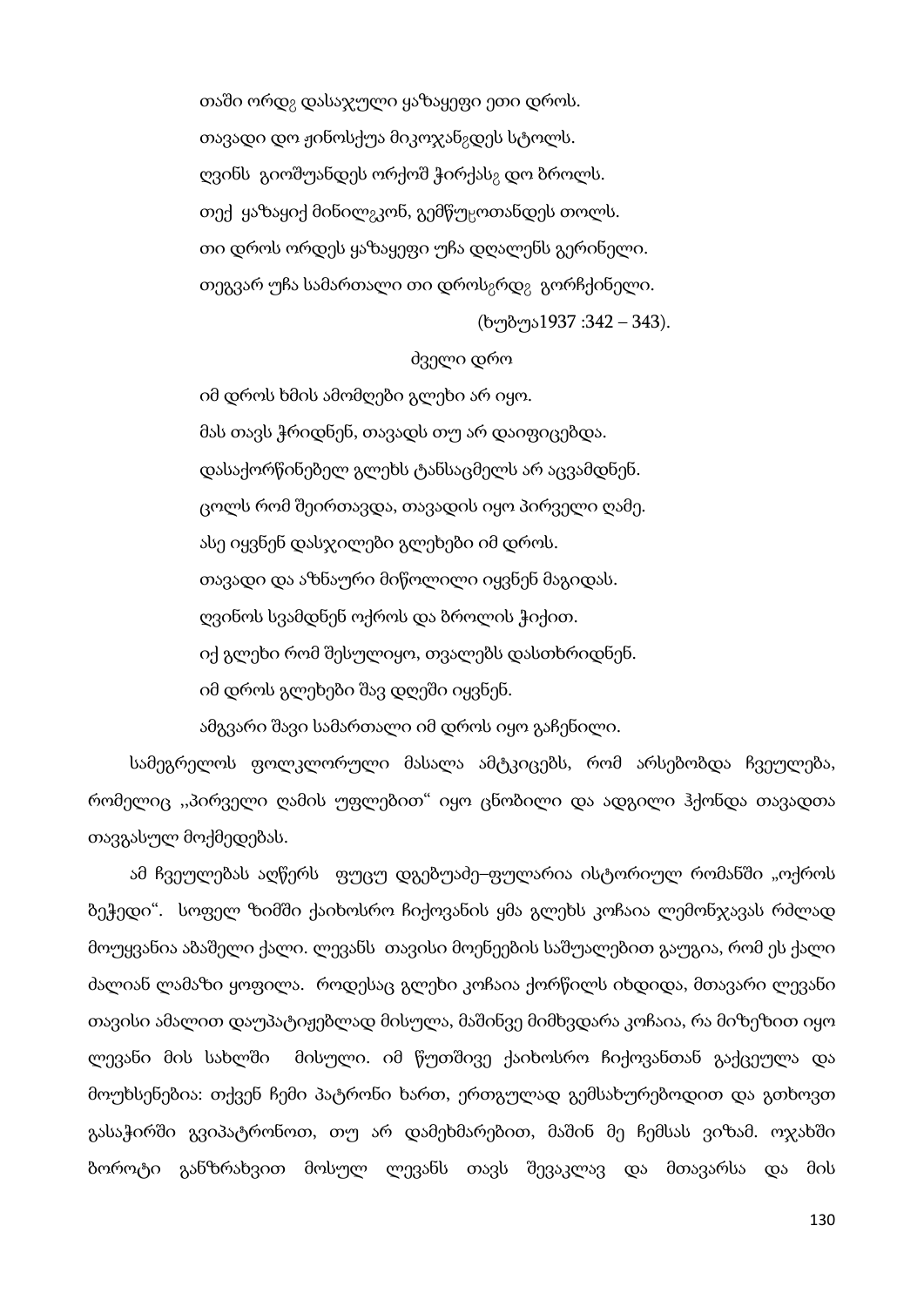თავადიშვილებს საჯაროდ შევარცხვენ. დამშვიდდი, კოჩა, ჩემს გლეხს რომ ვინმე დაჩაგრავს, ის მე არ მიწევს ანგარიშს. საჩქაროდ წადი შინ, ახლავე დაგეწევიო.

ქაიხოსრო თურმე მაშინვე შეჯდა ცხენზე და კოჩაიას სახლისკენ გასწია. ხალხის საჩვენებლად ქაიხოსრომ მთავარს თაყვანი სცა და ყურში კი თურმე ჩასჩურჩულა:

– აქ რატომ მობრძანებულხართ! თუ ზიმში მოდით, ჩემთან უნდა მოსულიყავით, რა გინდოდათ კოჩაია ლემონჯავას სახლში? გადაჭრით გეუბნებით: თუ გნებავთ შინ მესტუმრეთ, არადა სასახლეში წაბრძანდით, ჩვენ გაგაცილებთ.

რამდენიმე წუთის შემდეგ ამდგარა ლევანი თავისი ამალით და ლემონჯავას ეზოდან გასულა. ქაიხოსროც აცილებდა თურმე, თან არწმუნებდა: ცხენიან – კაციანად გაგწყვეტდნენ ლემონჯავები, ქვეყნის სალაპარაკოდ გაიხდიდით თავსო.

გულმოსულ ლევანს გამცილებელი ქაიხოსრო ჩიქოვანი მალე დაუბრუნებია, თვითონ კი ზუგდიდში ჩასვლამდე თურმე სულ იგინებოდა და იქადნებოდა: სოფელი ზიმი ერთიანად უნდა გავანადგურო, რაღა მთავარი ვარ, თუ ასეთ პატარა სურვილსაც ვერ შევისრულებ, პირველი ღამის უფლებით მე კი არა, უბრალო თავადებიც კი სარგებლობენო, მე კი რა გამიბედეს ესო. ან ის ქაიხოსრო რას ერეოდა ამ საქმეში, მასაც გადავუხდი პატივისცემასო. (დგებუაძე – ფულარია 1982 : 28 – 29).

აღნიშნულ საკითხთან დაკავშირებით საინტერესოა ერთსტროფიანი ლექსი, რომლის ძირითადი შინაარსი დაიკარგა, მაგრამ მასთან დაკავშირებით შემორჩენილია მეტად საყურადღებო გადმოცემა: ე. ი. ლექსის შექმნას საკმაოდ ღრმა ისტორიული წარსული უდევს საფუძვლად :

> ვაჟიკაცო, გულოვანო, ღვინის ფერო, მცინარეო, ხმლის სიმოკლე რას დაგიშლის, ფეხი წადგი წინარეო.

### (კოტეტიშვილი 1961: 244)

ვახტანგ კოტეტიშვილი თავის ექსკურსებში ამ ლექსთან დაკავშირებით შენიშნავს: "ხევში ამ ლექსის შესახებ ასეთი თქმულება არსებობს: საქართველოში მოსულა ერთ ბეგი, გამაგრებულა სნოს ციხეში, ურბევია ხალხი და ერთნაირი უწესობა ჩაუდენია. ბოლოს ასეთი წესი დაუდვია: ,,თუ ვინმე ქალი გაათხოვონ, ისე ქმართან არ უნდა წაიყვანონ, სანამ ციხეში ბეგთან არ აიყვანდნენ საწოლად და უკეთუ ქმარმა უიმისოდ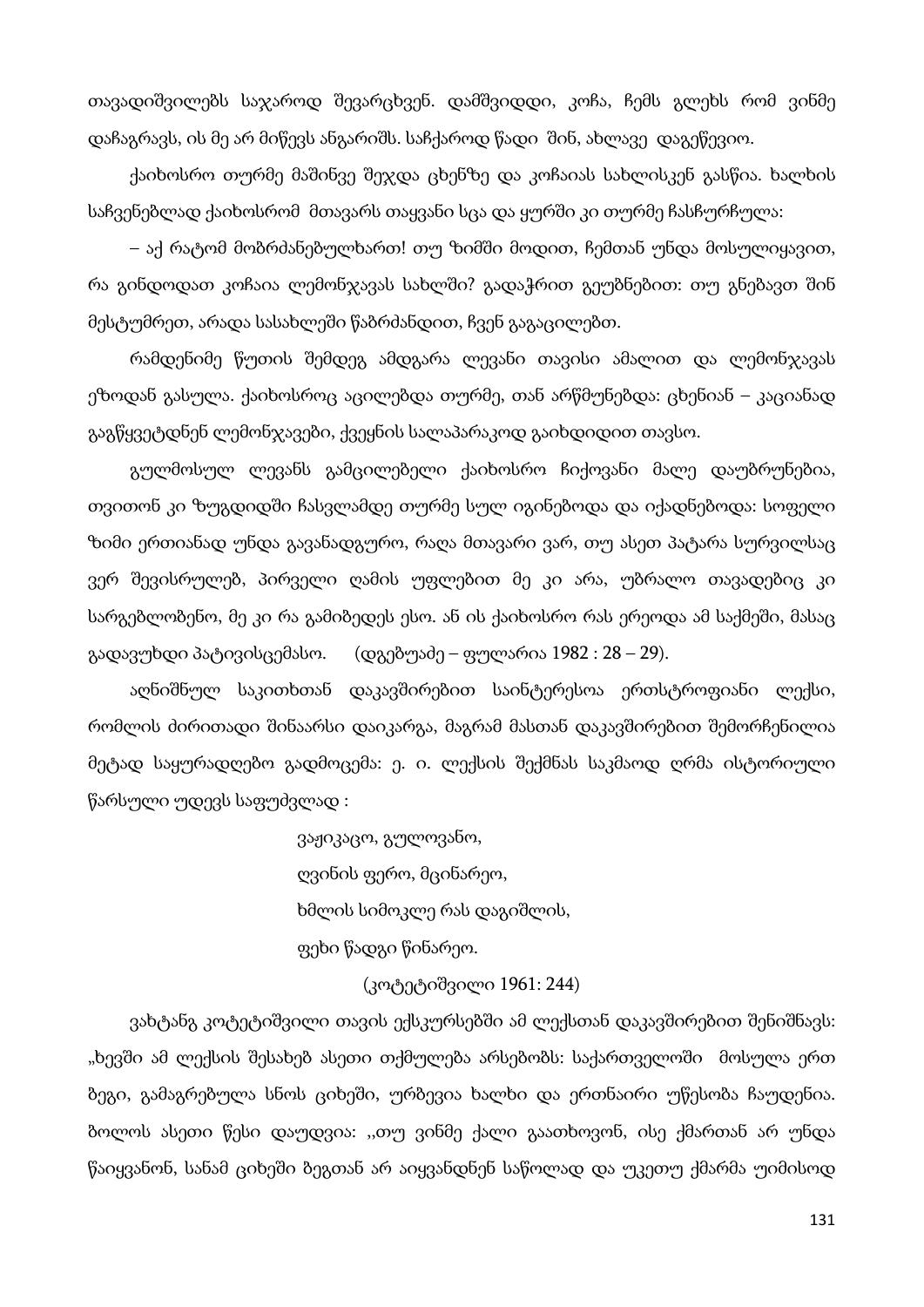წაიყვანა, მაშინვე ბეგი ქმარს თავს მოსჭრიდა და ქალის მამას სახლს დაუწვავდა... ამ დროს ერთ არშელს თავისი ქალი გაუთხოვებია, სასიძო თურმე ამბობდა: რა ვქნა, რაკი ციხის პატრონი ბეგი ჩემს ცოლს არ დამანებებსო და პირველად ის წაიყვანსო, რაღა ჩემი იქნებაო. სასიძომ მოიფიქრა და თავის სიმამრს უთხრა: შენ ბეგთან მიშუამდგომლე და საჩუქრათ ქრთამს მოგცემ. მხოლოდ საცოლეს კი ნუ გამიწბილებსო. სიმამრმა სიძის თხოვნა შეასრულა და სიძე–სიმამრი ორივე ციხეში ბეგთან წავიდნენ. თან ერთი ხარი, ოცი თუმანი ფული და ერთი კარგი თოფი წაიღეს, ბეგის წინ წარსდგნენ და ასე მოახსენეს: ესენი შენი საჩუქარი გახლავთ და გთხოვთ, ეხლა რომ ქალი მყავს საქორწინოდ გამზადებული, ნუ გაგვიწბილებ და ეს ნუგეში გვიყავითო. ბეგს ეს საჩუქარი უცოტავებია და უთქვამს: ასე ცოტა საჩუქარზედ არ გეპატიებათ ეგ ქალიო. სასიძოს უპასუხნი: აი, უკანასკნელი ეს ხმალი მაქვს და ამასაც გიძღვნიო. წელზე ნაბამი ხმალი ბეგისთვის მიუცია. ბეგს ხმალი გაუსინჯავს და უთქვამს: ხმალზე კი გეპატივებოდათ, რომ მოკლე არ იყოსო. ამ სიტყვებით ხმალი უკანვე გადაუგდია. სასიძოს ხმალი ხელში აუღია და უთქვამს: ეს ხარი, თოფი, ოცი თუმანი და ეს ჩემი ხმალი საჩუქრად მოგართვი, რომ შენ ღმერთსაც აპატივე და მეც ნუ შემირცხვენ საცოლოსაო. ბეგს დაუყვირნია; არ გესმის, ხმალი მოკლეაო და ამით გაუთავებია სიტყვა. გულზე მოსულ სასიძოს უთქვამს":

> ხმალს სიმოკლე რას მოუშლის, ფეხი წარსდგი, გაგრძელდების, კაცს მანამდე ეშინიან, მინამ საქმე გაძნელდების!

უთქვამს ეს, შემოუქნევია სასიძოს ხმალი და ბეგისათვის თავი კი გაუგდებინებია. რაკი ეს ამბავი იმის ქვეშევრდომთ შეუტყვიათ, მაშინვე ციხიდან გაქცეულან და ციხის საუნჯე თუ რამე ჰქონიათ, სულ იქ დაუტოვებიათ. ამ სახით მოხევეებს ასეთი საძაგელი სატანჯველი და ბილწი ბეგარა მოუშორებიათ და განთავისუფლებულან უსამართლო და უსინდისო ბატონისაგან (ქართული ხალხური პოეზია 1976 : 38).

ანალაგიური ისტორია აქვთ მთის რაჭის მებატონეებს. ესენი იყვნენ არეშიძენი, რომელნიც მეტად ავიწროვებდნენ ღებელებს საბეგრო გადასახადებით და ყმური სამსახურით. ისე გაკადნიერებულან, რომ "პირველი ღამის უფალებაც" მოუპოვებიათ,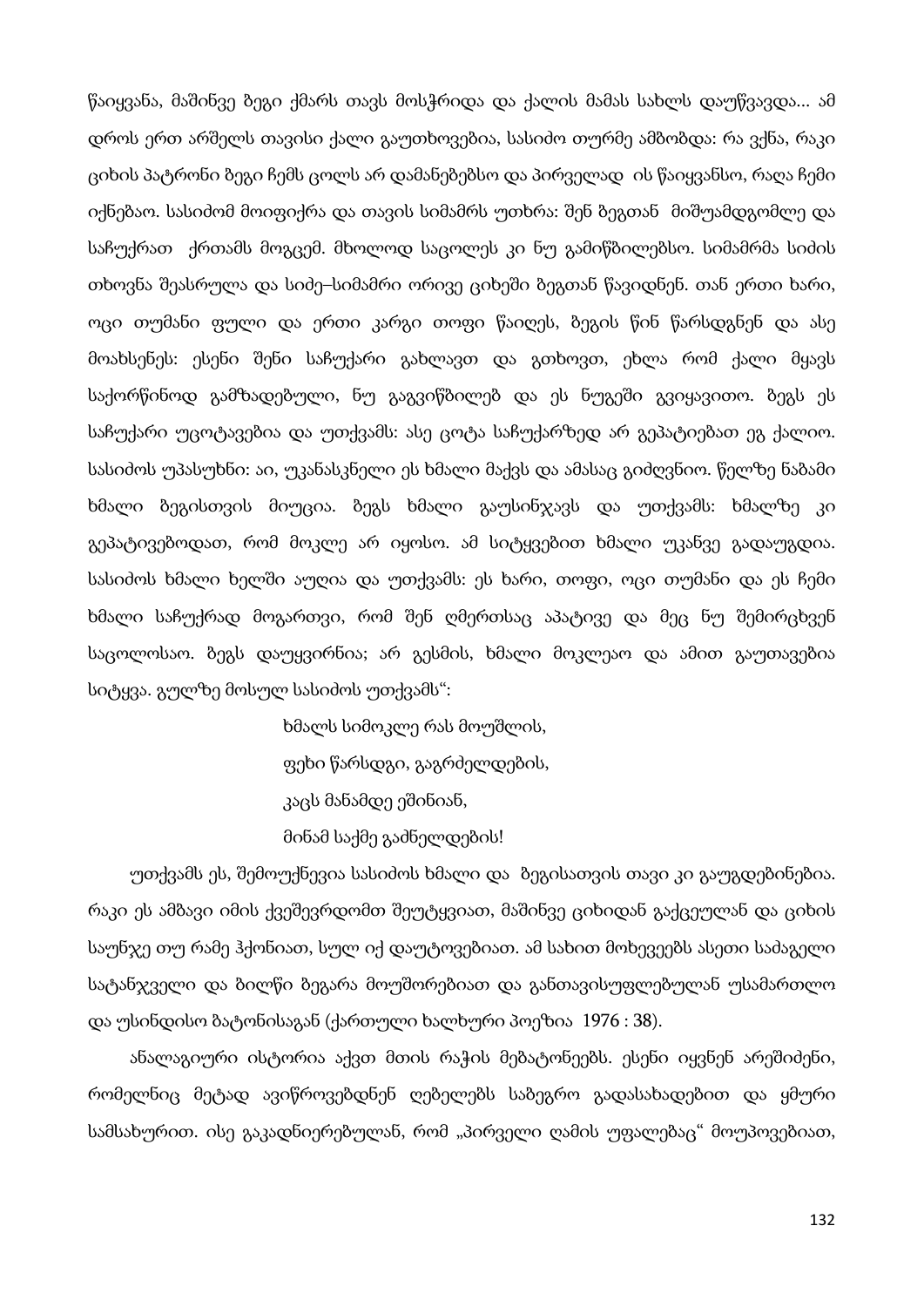ამას კი მთელი ღები აუღელვებია, ხალხმა თურმე პირი შეკრა და გადაწყვიტა მოძალადე მებატონეების ამოხოცვა.

ამ შეთქმულებას მეთაურობდა ზვიადა ლობჟანიძე, რომელიც "პირველი ღამის უფლების" შიშით ცოლს თურმე ვერ ირთავდა. მისთვის მთელ სოფელს დახმარება შეუფიცნია, მხოლოდ ეძებდნენ არიშიძეების ამოსაწყვეტად მოხერხებულ დროს და ამ მიზნით სოფელმა მოისყიდა მათი მოურავი გაგაშვილი და ერთიც დედაბერი, რომლისათვის აღაპის გადახდა აღუთქვამთ. ერთ მშვენიერ დილას, როდესაც ორი ძმა არეშიძენი სანადიროდ მიემგზავრებოდენ, ორივე ჩასაფრებულმა ღებელებმა მოკლეს. მესამე არეშიძე ჭიორისაკენ გაქცეულა და როდესაც რიონზე გასვლა დაუპირებია, მას ერთი მტირალი დედაბერი დასდევნებია და წყალზე გაყვანა უთხოვნია (Майсурадзе вып., XXII, отд., II стр., 214 – 215). არაშიძეს დედაბერი ცხენზე შემოუსვამს და როდესაც შუა წყალში შეცურებულან, დედაბერს მისთვის ხელი წაუვლია, მძლავრად გადაუწევია და ორივენი წყალში გადავარდნილან და იქვე დამხრჩვალან (დედაბერს ღებისათვის ანდეძი დაუგდია, არეშიძის მოკვლის შემდეგ თქვენ მკვდართან ერთად ტაბლა ჩემთვისაც გამოაცხვეთო. ამიტომ ღებში დღესაც მიცვალებულის პატრონი თავის წმინდა მოვალეობად თვლის საკურთხის დამზადების დროს ერთი ტაბლაც ამ დედაბერს გამოუცხოს (სახოკია 1930 :22). ამგვარად, ღებელებმა მოიშორეს თავიანთი მებატონე არეშიძენი და მათი ბატონყმური უღელი.

თავისი ეს გმირული თავგადასავალი ხალხს გაულექსავს. ,,ფერხისას" შესრულების დროს ღებელები მღერიან:

მოგვყავს ნაწყვეტი ტექსტიდან: პირველი საყმონი ვყოფილვართ ხვიადს უთქვამს : "ღებელნო, ორთა ძმათა არიშიძეთა რომ ამდენი ბიაბრობა ნუ სწყალობთ პირი ღვთისაო; ბატონთათვის შეგირჩენიათ! ცოლებს ნართმევენ ყმებსაო, ვითლი კუწინ ბატონთან მიგყავთო; არ შინებიათ ცოდვისა, გამხდარხართ დედაკაცები, არ ნაკითხავან ღმერთსაო. მათი ჩიქილით დახვალთო. ღმერთმა ულხინოს ზვიადას, კაცი უნდა კაცი იყოს,

ჩვენ ორის ბატონისაო, მიკვირს რატომ არ გრცხვენიანთ, არ ნაზოგავენ ქვრივ – ობოლთ, ჯვარს იწერთ, ცოლები მოგყავთ,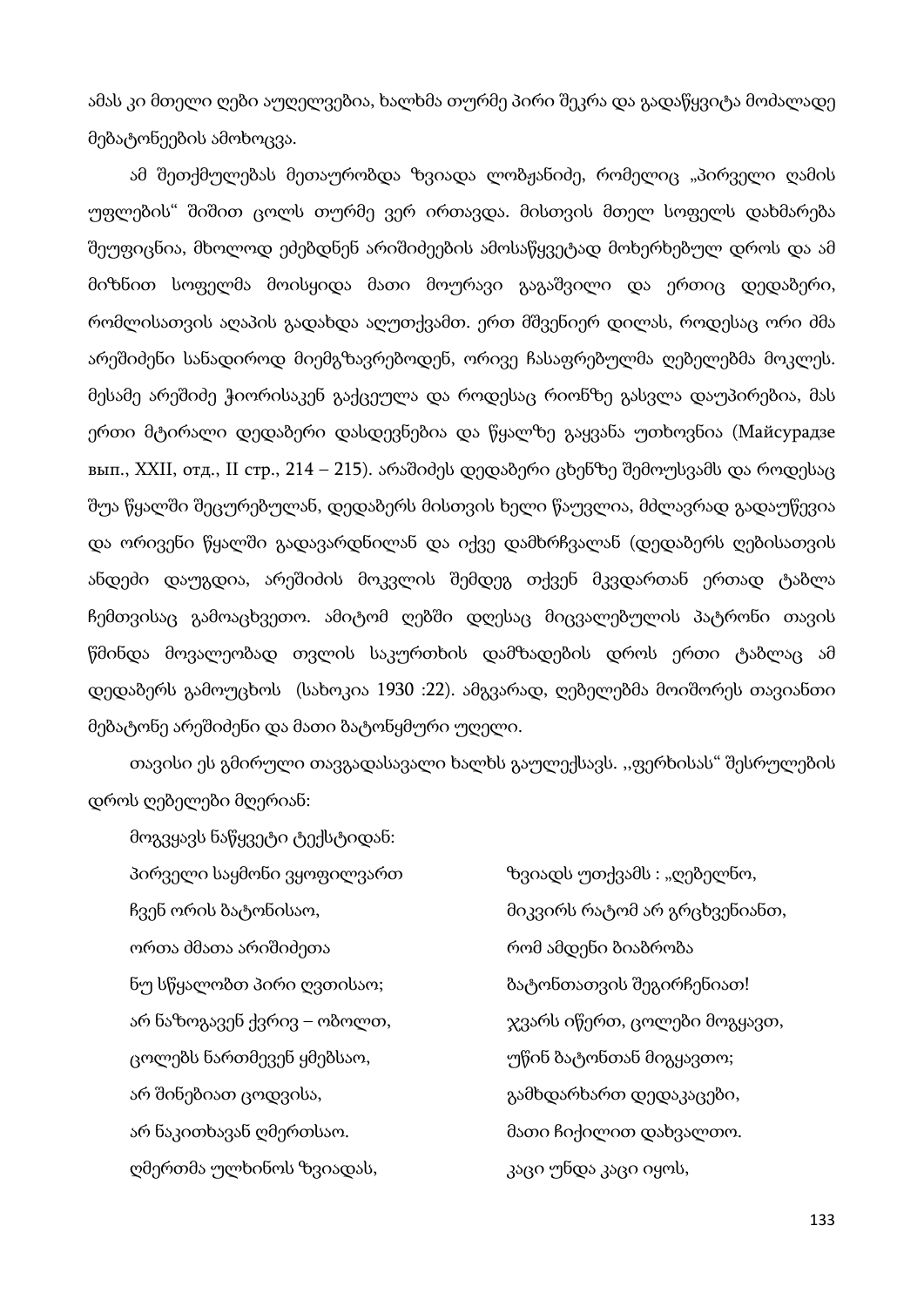ზვიადას ლობჯანიძესო, არ პგავდეს ბებრუცუნასა, არ დაელევა შენდობა, ირით სართა არ იკრუნჩხოდეს შიშითა, სანამ მზე მიწას უმზერსო, ვერით — ფეხ – ქვეშ არ ეგოს ყველასა. დიდხანს ყოფილა ზვიადა, დროა, პასუხი გავსცეთ მტერს, რომ არ შეერთო ცოლიო, ის სახლით სახართ დავარტყათ მეხიო, ზიზღის თვალით ნაყურება, ამიერიდგან მათ თესლსა ცოლს რომ ნართავა ყოვლიო. იათხვა სამოუწმინდოთ ფეხიო...

(სახოკია 1930: 22).

მოხმობილ ლექსში ნათლად ჩანს გლეხების გალაშქრება ბატონის წინააღმდეგ, რომელსაც ,,პირველი ღამის უფლება" დაუწესებია.

"პირველი ღამის უფლება" მე–19 საუკუნში აფხაზეთშიც გავრცელებული ყოფილა (Инал – Ипа 1994: 151).

ანალოგიური ჩვეულება ფიქსირდება გურიაშიც: "გადმოცემით, გურიაშიც პატარძალი როცა მოჰყავდათ, ქალი პირველად ბატონთან უნდა მიეყვანათ, – აღნიშნა მთქმელმა დ. გუდაძემ, მაგრამ ეს იყო დიდი ხნის წინათ, მამაჩემის გადმოცემით გამიგია, მაგრამ გურიაში გლეხები არ იყვნენ ისე დაჩაგრულები და, ალბათ, ამიტომ გადავარდა ადრეო; ნაკაშიძე იყო თავადი: ქართლში უფრო იყვნენ დაჩაგრული გლეხები, ამილახვრები რომ იყვნენ, მაგი და სხვები, იმათ ხელში" (თსუ ფოლკ. არქ.№ 17128).

ამილახვრები, ზ. ჭიჭინაძის მიხედვით, საშინელი მოყვარულნი ყოფილან "პირველი ღამისა". "უმისოდ ამის საყმოში ვერვინ გათხოვდებოდა, ამ ბოროტისაგან სოფლის ყმანი შეწუხებულნი იყვნენ"-ო (ჭიჭინაძე 1924 : 44). საქართველოს თითქმის ყველა კუთხის თავადებს ეს წესი ჩვეულებად ჰქონდათ. უძველესი ქართველი ტომებისათვის ქრისტიანობის მიღებამდე უცხო არ იყო პირველყოფილი რელიგიის ის ფორმები, რომლებიც დამახასიათებელია მსოფლიოს ხალხთათვის.

კაცობრიობის განვითარების ისტორია უკუაგდებდა ან ხასიათს უცვლიდა ხალხის მიერ შექმნილ ტრადიციას. "პირველი ღამის უფლება" საქორწილო რიტუალს შემორჩა, როგორც გარდასულ დღეთა ნაშთი. ამ ჩვეულების გაქრობას ხელი ქრისტიანობის გავრცელებამ შეუწყო, რადგან პატარძლის სიწმინდე საქორწილო ურთიერთობის აუცილებელ მოთხოვნილებად იქცა. შეუგინებელი ლოგინი იყო ის ქვაკუთხედი,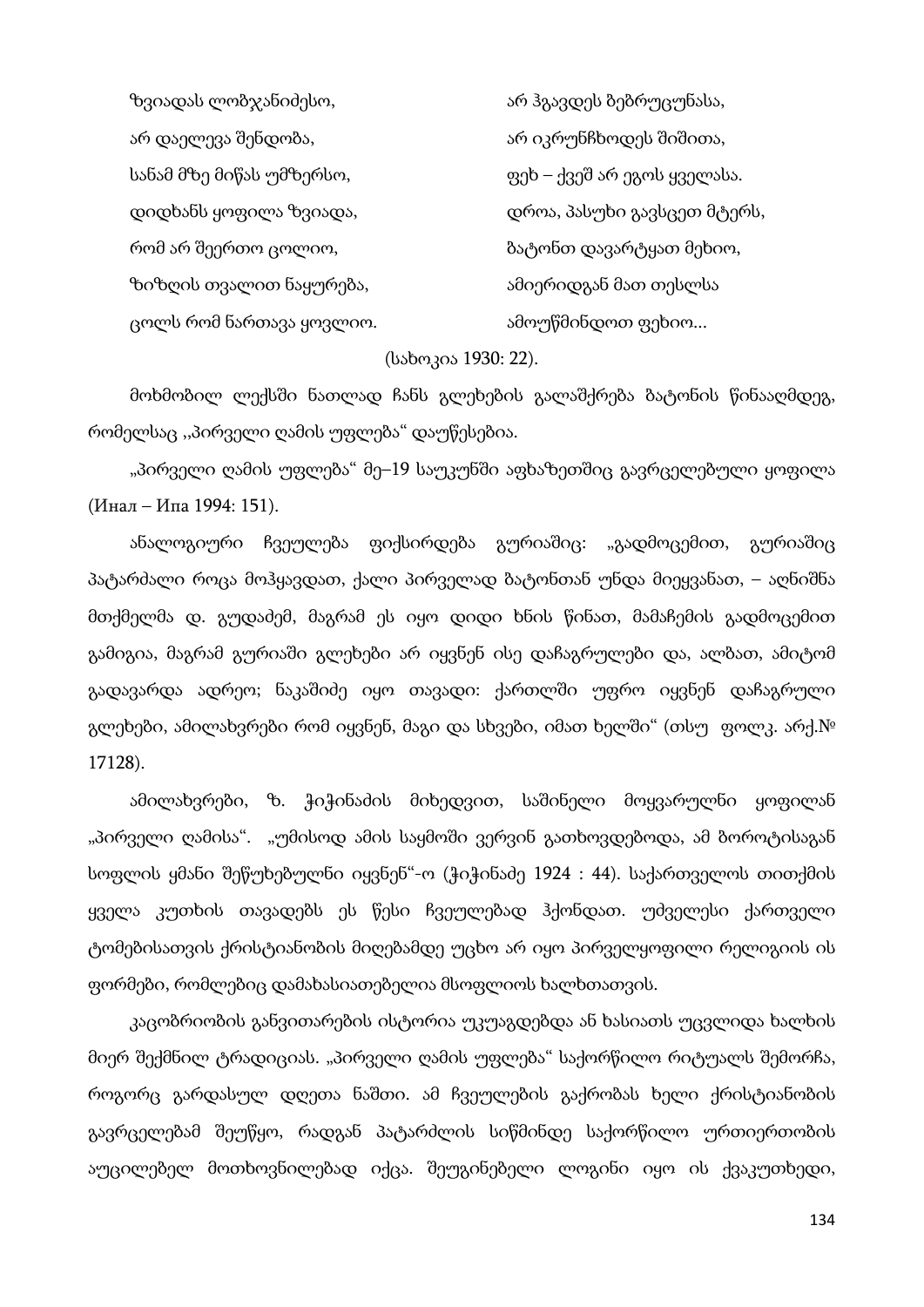რომელიც ოჯახის ფუძეს აძლიერებდა და ამყარებდა. ცოლქმრულ ურთიერთობას, სიწმინდისა და დიდების შუქს ფენდა.

მართალია, "პირველი ღამის უფლებას" საკანონდმდებლო დოკუმენტები და ისტორიული წყაროები გვერდს უვლიან, მაგრამ ხალხურმა სიტყვიერებამ, ლიტერატურულმა ძეგლებმა და ეთნოგრაფიულმა ყოფამ შემოგვინახეს მასალები, რომლებიც ამ ჩვეულების არსებობას ცხადყოფენ.

### ბ) მოტაცება

მოტაცების გზით ქალის დასაკუთრება საზოგადოების განვითარების გარკვეულ ეტაპზე ჩვეულებრივ წესს წარმოადგენდა და მსოფლოს უმეტესი მოსახლეობისთვის საყოველთაო მოვლენა იყო. ენგელსი მიუთითებდა, რომ "ქალის მოტაცების დროს უკვე თავს იჩენს ერთცოლიანობაზე გადასვლის გარკვეული ნიშნები, წყვილადი ცოლქმრობის ფორმით" (ენგელსი 1953 :65).

ახალ დროში მოტაცებით ქორწინებას უკვე უკიდურეს შემთხვევაში მიმართავდნენ. ეს იყო ერთგვარი საპროტესტო რეაქცია სყიდვით ქორწინებაზე, თუმცა უნდა შევნიშნოთ, რომ აღნიშნულ ქორწინებას სხვა შემთხვევებშიც მიმართავდნენ.

მოტაცებით ქორწინების შესახებ მოგვითხრობენ არა მარტო ისტორიულ– ეთნოგრაფიული მასალები, არამედ უძველეს ხალხთა მითები, საგმირო და საზღაპრო ეპოსის ნიმუშები. საკმარისია გავიხსენოთ ირეთეას, ლევკიპეს ქალიშვილების მოტაცებები, რათა ნათელი გახდეს ამ წესის უძველესობა.

მოტაცებით ქორწინების ჩვეულება ქართველურ ტომებშიც ყოფილა წესად. ამ მხრივ საკმაოდ მდიდარი ეთნოგრაფიული და ისტორიული ლიტერატურა მოგვეპოვება. ხალხური სიტყვიერება ხალხის ყოფის ანარეკლს წარმოადგენს, ამიტომ ბუნებრივია, მოტაცებით ქორწინების ჩვეულებამ ზეპირსიტყვიერებაშიც იჩინა თავი. საქორწილო, მაყრული ლექს-სიმღერები ამის თვალსაჩინო მაგალითია. სავსებით ნიშანდობლივია, რომ ქორწინებას თან სდევდა მაყრული, რომელშიც მოტაცებით ქორწინების ელემენტებიც უხვად იყო. საქართველოს ზოგ კუთხეში მოტაცება სავაჟკაცო საქმედაც ითვლებოდა. ზოგჯერ ის ეკონომიკური მიზეზითაც იყო გამოწვეული, ქალის გამოსასყიდად არსებული დიდი ფასი აიძულებდა ღარიბ გლეხს, მოეტაცებინა ქალი. სწორედ ამ გარემოებით იყო გამოწვეული ფიქტიური მოტაცებაც, რომელიც ქალის მშობლებთან შეთანხმებით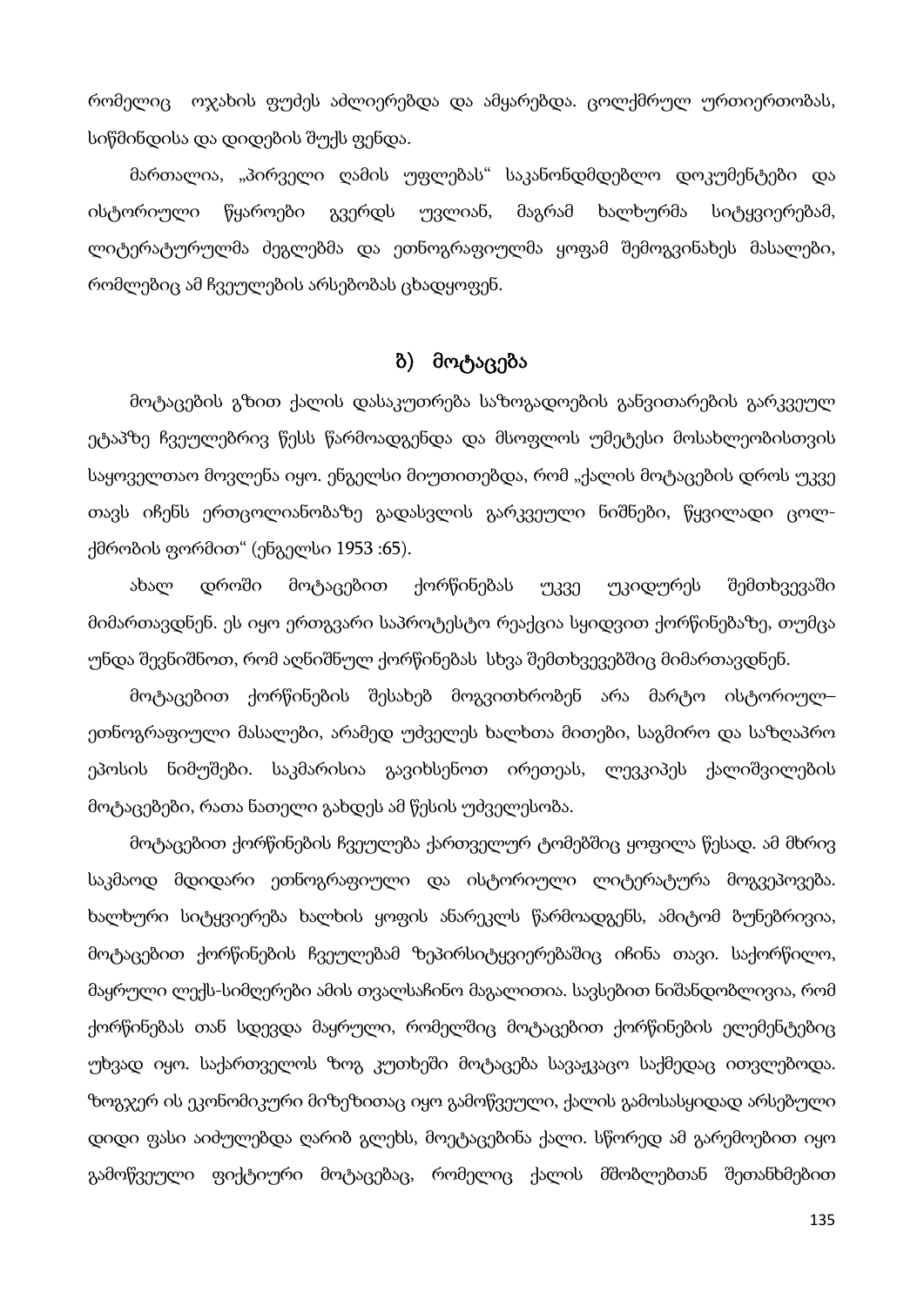ხდებოდა. ამ შემთხვევაში მდევართა დადევნებასაც ფორმალური სახე ჰქონდა – ქალისთვის პატივის მისაგებად. გარდა ეკონომიკური მდგომარეობისა, ქალის მოტაცება სხვა მიზეზებითაც იყო განპირობებული: ქალ-ვაჟის სიყვარული, როცა მშობლები მათ არ თანაუგრძნობდნენ, მეტოქეობა, წოდებრივი უთანასწორობა, უცხო ტომთა თარეში... ჩვენს ხელთ არის მთელი რიგი ტექსტებსა, რომლებიც აღნიშნულ მოტივებზე მიუთითებენ. მაგ. ლექსი "შატილს გადიდდა ხოხობი" უშუალოდ ქალის მოტაცებაზეა. მისი შინაარსი ასეთია: ქისტები ახადში თავს დასხმიან გოდერძის ციხეს, ისე დაურბევიათ, ქვა ქვაზე არ დაუტოვებიათ, სარძლოდ სასურველი ქალი მოუტაცნიათ, უკან მიმავალთ ფშაველი თადიაური შეხვედრიათ, მას ჯერ გამარჯობა უთქვამს მგზავრებისთვის, მაგრამ თვალცრემლიანი ქალი რომ შეუნიშნავს, უკითხავს:

– ე ქალა საით მოგყავისთ,

ცრემლი რო უჩანს თვალზედა?

ქისტებს უპასუხნიათ:

ე, ქალა ახადით მოგვყავს

შატილს უნდა დავსვათ ჯარზედა,

მაგის საქმარეც აქა გვყავს,

გაზრდილი ლერწამ ტანზედა.

ამის გაგონებაზე თადიაურს შეუძახნია:

– ე, ქალ, თუ წაგაყვანინოთ,

წვერებ ნუ მასხავს ყბაზედა!

შვიდი ქისტი და ერთი ფშაველი შებმულან, თადიაურს შვიდივე დაუხოცავს, ქალი გაუთავისუფლებია. ქალ-ვაჟი დაძმობილებულან და შინ მშვიდობით დაბრუნებულან". (თსუ. ფოლკ. არქივი, №1055: 88).

ქალის მოტაცებაზე სხვა ლექსებშიც არის საუბარი, მაგ.:

აქ ხო არავის გინახავთ, ქალი მოგვტაცეს დილასა,

ჩარგალში ამოატარეს, იძახდენენ " $\chi$ ვარი წინასა",

დედას ვუტირებთ, შევხვდებით, წელითა ვზიდავთ რკინასა.

(თსუ ფოლკ., არქივი, № 4252: 257).

როგორც ტექსტიდან ირკვევა, თუმცა ქალი მოუტაცნიათ, მაგრამ, იგი დიდად დამწუხრებული არ ყოფილა, რადგან მხიარული მაყრულით მიდიოდნენ. უნდა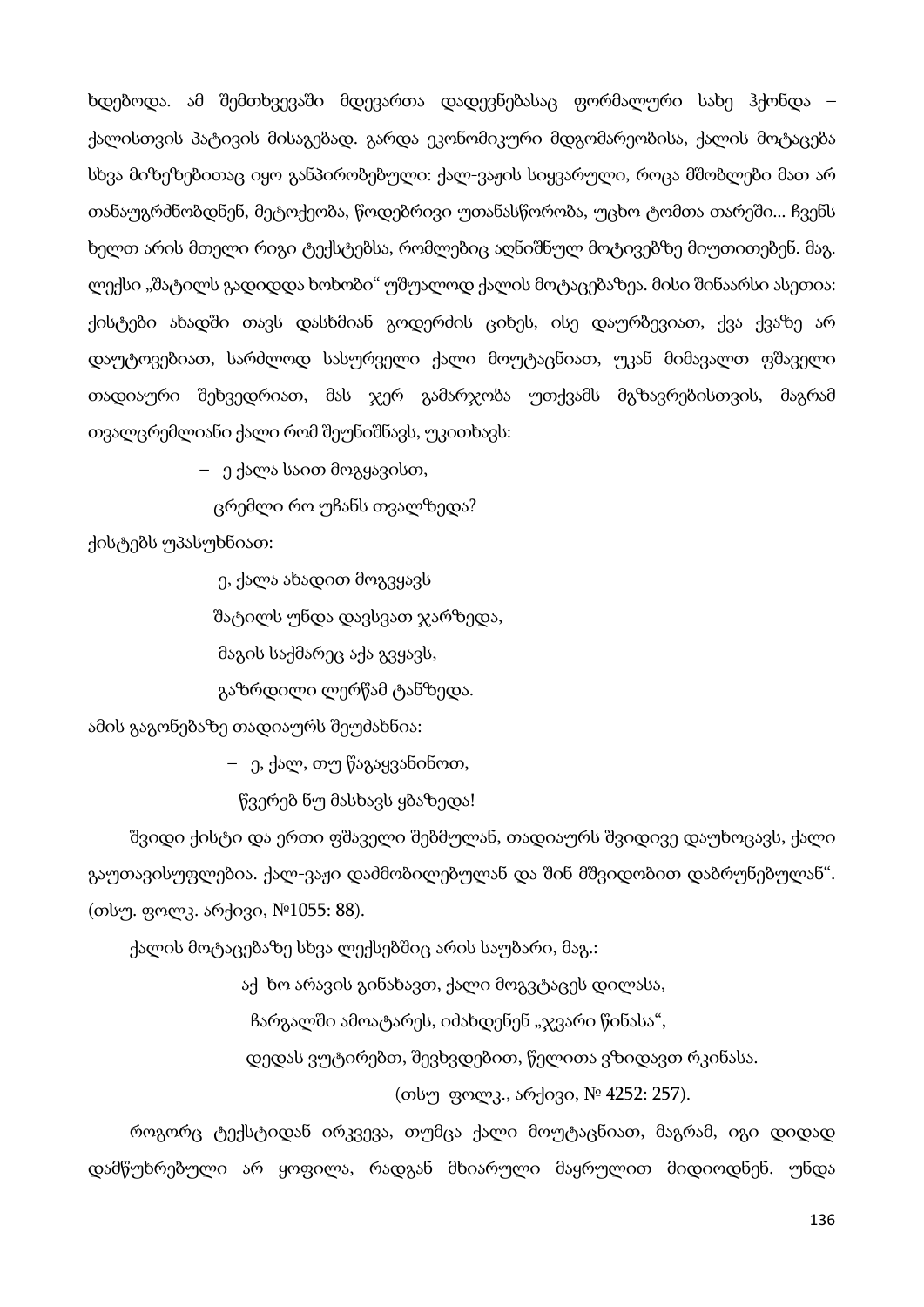აღვნიშნოთ, რომ უმეტესად ქალის ამგვარი გზით შერთვა, წინააღმდეგობის მიუხედავად, მაინც მორიგებით მთავრდებოდა. ჩვეულება მოითხოვდა, რომ ქალის სანაცვლოდ მომტაცებლებს გარკვეული ჯარიმა გადაეხადათ. მდევრების მიერ მოტაცებული ქალის უკან წამოყვანა, ხალხური ჩვეულების მიხედვით, უდიდეს სირცხვილად ითვლებოდა როგორც ვაჟისთვის, ისე ქალისთვის, მაგრამ განსაკუთრებით ეს მიუღებელი იყო ვაჟისა და მისი ოჯახისთვის, ამიტომაც ვაჟიანები ყოველთვის ცდილობდნენ, რომ საქმე კეთილად დასრულებულიყო. ეს შესანიშნავად არის წარმოდგენილი ფშაურ ხალხურ ლექსში "ქალის მამა" (ჩაწერილია 1938 წ. ალექსი კუწაშვილისგან.)

> ქალის მამა მოგვივარდა – მეძახიან ახალასა, იმას ტრუკა დაუხვდება – ნუ მაფერებ მასხარასა.

 – თავ დამანებე ტრუკაო, ჩემს ქალს ვეძებ, სხვას არასა. – ჭკვიანად იყავ, ახალავ, ნურც სმასა სთმობ, ნურც ჭამასა, ქალს შენ აღარ დაგანახვებთ, თუნდა დასწყდე თავ – თავადა, გოგოლაურთ ხო უყურებ, ვერ გასწვდები სათვალავსა, იარაღ იმით ავისხით, ხარ – ცხვარს გაძლევთ, სხვას არასა. გარბის–გამორბის ბერიძე, ტყავთა იქნევს თავთავადა, აპარეკა წინ დაუდგა ქეთევანსა, პატარძალსა, ეხვეწება ქუდმოხდილი, ნუ დაგვმართავ გზა–შარასა,

ალექსის ნუ გაგვიწბილებ, შავგვრემანსა, პატარასა.

თუშეთში ქალი საქმროს რომ დაიწუნებდა – დანიშნულის გაყოლაზე უარს იტყოდა ან გათხოვილი ქმრის ოჯახს დატოვებდა და მამის სახლში დაბრუნდებოდა, ქმარეულები მას "კვეთილში ჩააგდებდნენ" – შვიდი წლით სხვაზე გათხოვებას აუკრძალავდნენ. ასეთ ქალს "კვეთილიანი" ერქვა. "კვეთილიანი" ქალის წაყვანის მსურველს საკმაოდ დიდი გამოსასყიდი უნდა გაეღო ძველი ქმრის ოჯახის სასარგებლოდ. ხდებოდა ისიც, რომ განაწყენებულ ,,ქმარევლნი" არავითარი გამოსასყიდის ფასად არ მოხსნიდნენ ქალს "კვეთილას". მაშინ ახალი საქმრო მას მოიტაცებდა. ეს მოვლენა შემოუნახავს ერთ ლამაზ ლექსს:

ჩემეულადაღ უთხრიდით კვეთილიანსა ქალსაო,

შავ დაიხუროს მანდილი, გამოდგეს დარიფანსაო,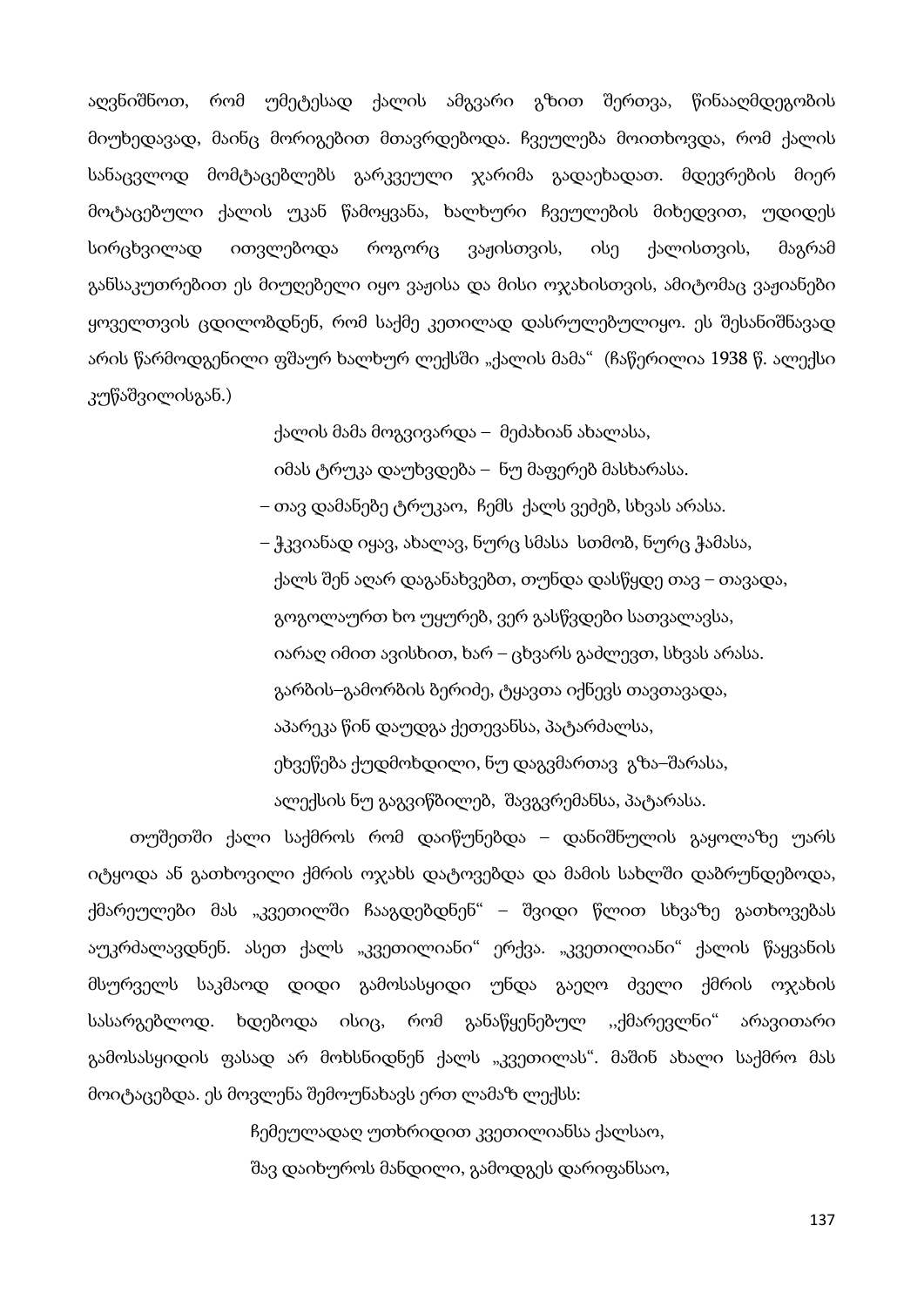ლურჯი ჩაიცვას ჩოხაი, გულს ნუ ჩაიყრის ჯავრსაო. გაზაფხული რო მოალის, წინას ამოვხყვებ ცხვარსაო, ქალ, დაგიხსნ კვეთილიანსა, შიშაქს გადაუთვლ ცხვარსაო, თუ იმასაც არ დამჯერდნეს, მხართ ავიყრ იარაღსაო, თუ არცა იმას დამჯერდნეს, უღელთ გაუყრი ხართაო, თუ იმასაც არ დამჯერდნეს, მერმე კი ვხკითხავ ხმალსაო. შენთა მამულთა ზავს მივსცემ, ალუდს უდუღებ სვიანსა, მაგ შენთა მონას ქმარევლთა ხმალსა ვანახვევ ფხიანსა აზდგიდი–დ გამოგიტაცებ, როგორც მთაშია ნიავსა.

### (ცოცანიძე1990:223).

თუშ–ფშავ–ხევსურეთის მსგავსად, ხშირად ხდებოდა ქალის მოტაცება სვანეთშიც. რაფიელ ერისთავი თავის "ფოლკლორულ-ეთნოგრაფიულ წერილებში" წერდა: ,,მოსახლეობის თითქმის მეოთხედს ცოლი მოტაცებით ჰყავს მოყვანილი, ამის მთავარი მიზეზები იყო: 1) ქალების რაოდენობრივი სიმცირე მამაკაცებთან შედარებით, 2) სვანისთვის წარმოუდგენელია ოჯახი ქალის გარეშე, ცოლი მისთვის მარჯვენა ხელია, რომელიც მართავს სახლს, მუშაობს ქმრის გვერდით" (ერისთავი1986:167– 168).

სვანეთში ქალის მომტაცებლებს სამკვდრო-სასიცოცხლოდ მტრობდნენ და ეს მტრობა შეიძლებოდა თაობებშიც კი გაგრძელებულიყო.

ქალის მოტაცება მონოგამიური ქორწინების ელემენტებს შეიცავს, მოტაცებული ქალი კარგავდა მეორედ გათხოვების უფლებას, ვაჟი კი, რომელსაც ქალი წაართვეს, მხოლოდ ისევ მოტაცებით მოიყვანდა ცოლს. სვანეთში ქალის მოტაცების შემთხვევაში ქალის მშობლები ურვადს აღარ თხოულობდნენ. ეკლესია ქალის მოტაცებას კრძალავდა და მოტაცებულ ქალს ჯვარსაც არ წერდა, მაგრამ სვანეთში ხშირი იყო არა მარტო გაუთხოვარი, არამედ გათხოვილი ქალის მოტაცებაც ("უკეთუ უქმრო დედაკაცი ვინმემ მოიტაცოს – ორი ძროხა მიართოს მისიანებს, უკეთუ ქმრიანი დედაკაცი მოიტაცოს, ოთხი ძროხა მიართვას, უკეთუ მღვდელმა ამგვარის მოქმედს ჯვარი დასწეროს განიკვეთოს" (მაჩაბელი1978: 53).

სამეგრელოში გათხოვილი ქალის მოტაცებაა გადმოცემული ხალხურ ლექსში. მოგვყავს ტექსტი:

"სი მოჭყუდუ, მა – მაყარე, "მარი — შენ პატარძალი, მე – მაყარი,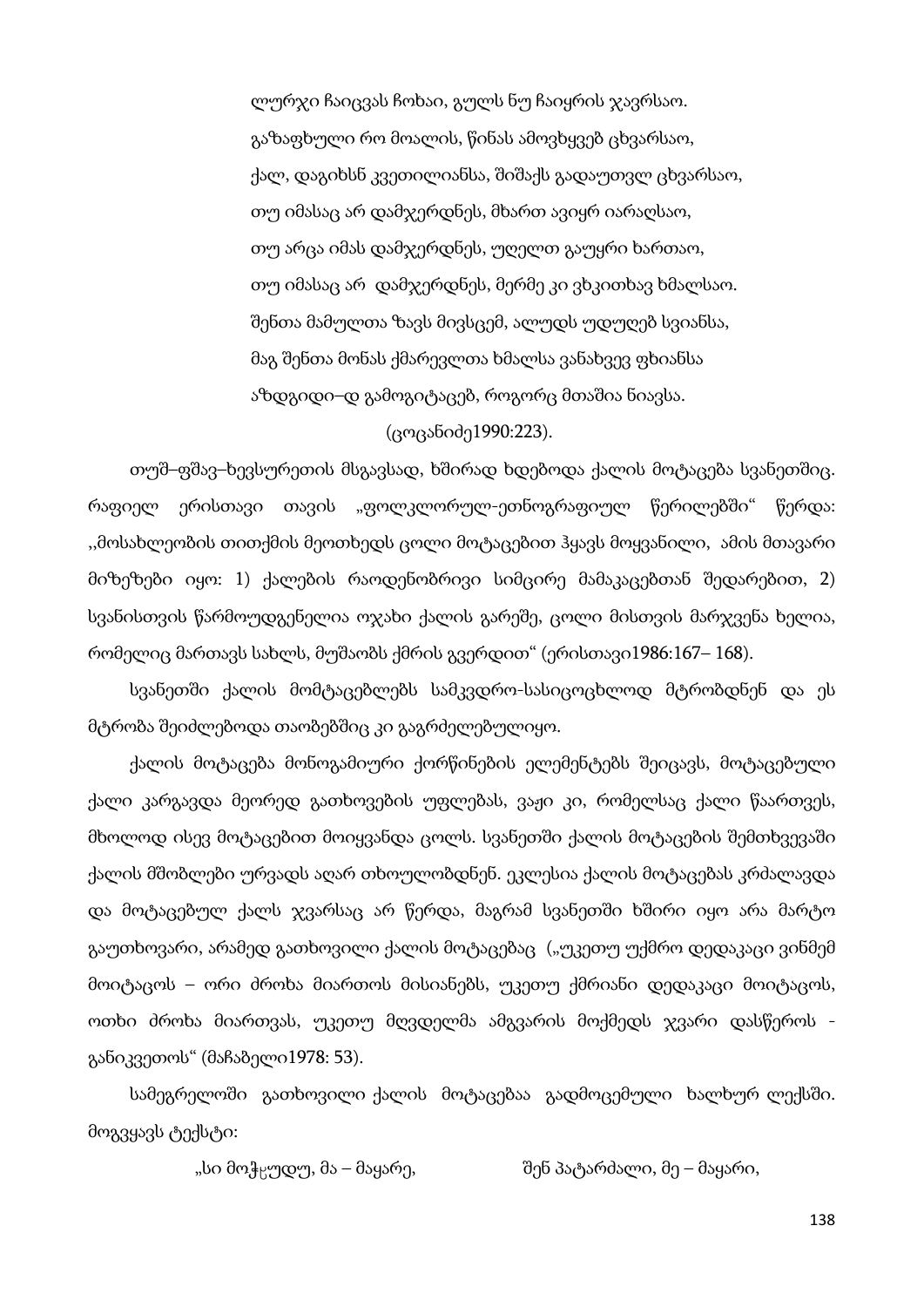| ლეცირდეს゛ავაყარე,       | ლეცირდეს ავყრი,           |
|-------------------------|---------------------------|
| გვადიას ოსურც მიდუღა დო | გვადიას ცოლს წავართმევ და |
| ვარლამიას გავახარე".    | ვარლამიას გავახარებ.      |

(ქართველური ხალხური სიტყვიერება, (ჩხოროწყუს რაიონი) 2016 :104).

სამეგრელოში ძველ დროს ქალ-ვაჟის დაქორწინებას მხოლოდ მშობლები ახდენდნენ. ნიშნობამდე ირკვეოდა ქალ-ვაჟის და მათი მშობლების ვინაობა, ოჯახური და ქონებრივი მდგომარეობა. ამისთვის ირჩევდნენ "მარებლებს" - შუაკაცებს, რომელთაც ამ საქმის მოგვარება ევალებოდათ. "იგებდნენ, ხომ არ იყო ქალ-ვაჟს შორის რაიმე, თუნდაც შორეული ნათესაობა, რაც სატიკად აკრძალული იყო, განსხვავებით საქართველოს აღმოსავლეთ მთიანეთისა და სვანეთისგან, სადაც ხშირად ხდებოდა მოგვარეთა და ნათესავთა შორის ქორწინება. სამეგრელოში არ შეიძლებოდა ერთი ხატის ქალ–ვაჟის ქორწინება, არც დედის და ძიძის მოგვარე ქალის შერთვა. არ ირთავდნენ ასევე შვილობილის გვარისას და მის ნათესავსაც კი, ამ წესებს მკაცრად იცავდნენ და მის დამრღვევს სასტიკად დევნიდნენ. იმ შემთხვევაში, როცა ვაჟსა და მის ოჯახს ქალი მოსწონდა, მაგრამ ქალის ოჯახი მათ სწუნობდა და ქალს არ აძლევდა, მაშინ ვაჟი ამხანაგების დახმარებით ქალიშვილს იტაცებდა და მას ერთი წლით სადმე გადამალავდა. მოტაცებულ ქალს უარი რომ არ ეთქვა და მშომლებთან არ გაქცეულიყო, ვაჟი მასთან ძალდატანებით იჭერდა კავშირს. ერთი წლის შემდეგ მშობლები იგებდნენ ქალის ამბავს, მაგრამ სიძეს, უმეტეს შემთხვევაში, მაინც არ ურიგდებოდნენ, ქალის მომტაცებელს ჯარიმა უნდა გადაეხადა: – ცხენი, ხარი, ძროხა, ფული, რასაც მიუსჯიდნენ არჩეული კაცები. თუ ქალს შვილი გაუჩნდებოდა, მაშინ მშობლები იძულებულნი იყვნენ, უპირობოდ შერიგებოდნენ სიძეს, მაგრამ მათ შორის კარგი ურთიერთობა არასდროს არ იყო, ვინაიდან ქალის მშობლები თავს შეურაცხყოფილად გრძნობდნენ. ვაჟისა და მისი ოჯახისათვის კი ქალის მოტაცება სასახელო იყო, თუმცა ამ დროს ხშირად ხელჩართული ბრძოლა იმართებოდა და სისხლიც ხშირად იღვრებოდა. იყო შემთხვევებიც, როცა ქალი ვაჟს თავს ნებაყოფლობით მოატაცებინებდა, ამას ,,გინოტყურაფას" ეძახდნენ, ესეც მშობლების ნების საწინააღმდეგოდ ხდებოდა და სასიძოს მანამ არ ურიგდებოდნენ, სანამ ჯარიმას არ გადაიხდიდა. ძალით თუ ნებით მოტაცებულ პატარძალს ოჯახში თავი ამაყად ეჭირა, ასეთ ქალებს სანათესაოში მეტი

 $\overline{\phantom{a}}$ 

<sup>∗</sup> ლეცირდე – ჩხოროწყუს რაიონი (ცირდავებით დასახლებული უბანი)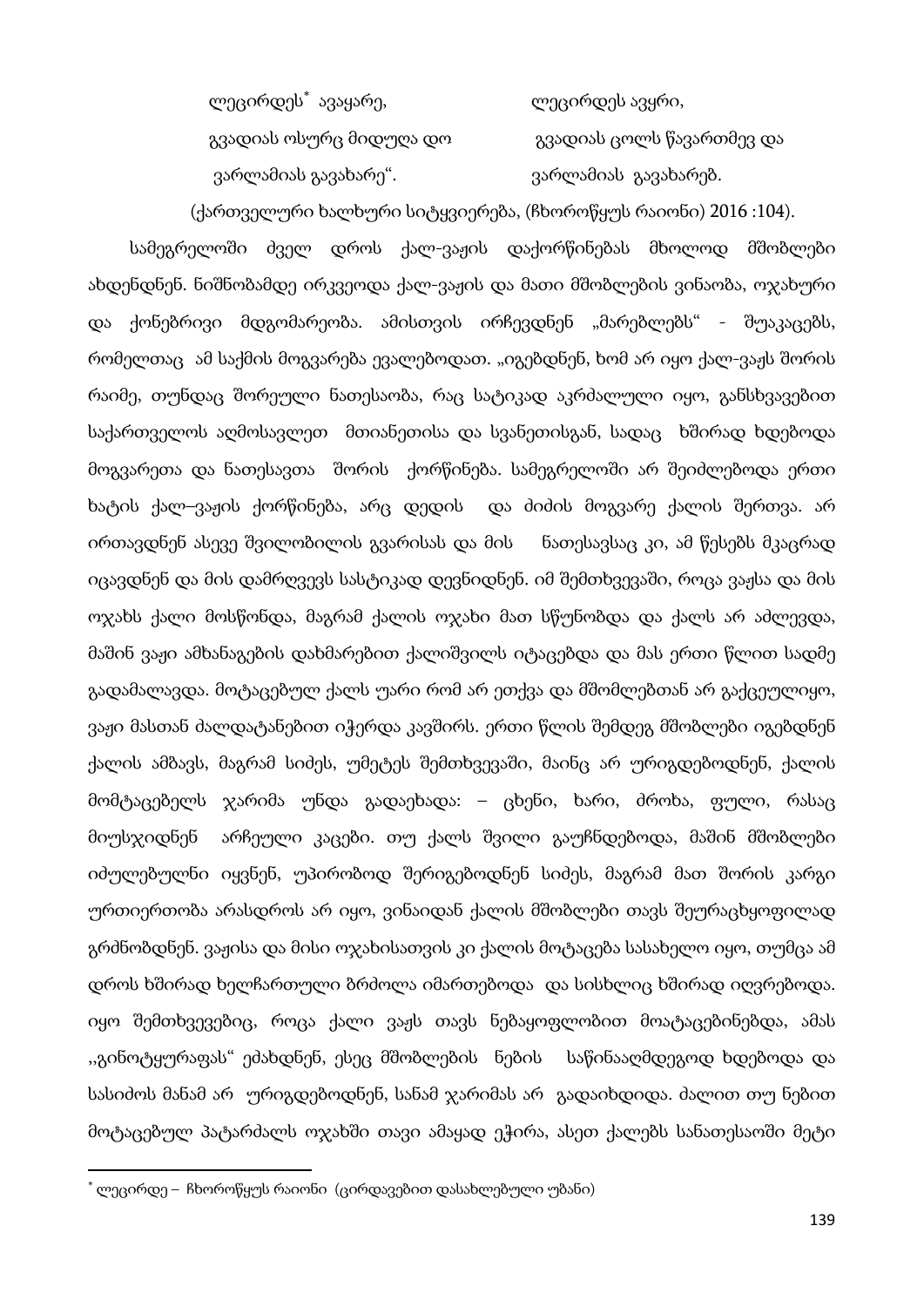მოწონება და პატივისცემა ჰქონდათ, ვინაიდან სამეგრელოში ქალის მოტაცება მისი ღირსებების აღიარებას ნიშნავდა. ქორწინების ამ ფორმის ხშირმა შემთხვევებმა, რასაკვირველია, ზეპირსიტყვიერებაშიც ჰპოვა ასახვა, მაგალითისთვის მოვიყვნთ კალი სამუშიას მიერ ჩაწერილ ლექსს "გოგოს მოტაცება" – "ძღაბიშ ხვამილაფა":

> სასინჯოს გუნულებუ მაყარეში ჯარითია ძღაბიშ ცუდეშა ქიმუტყობუ მეზობელიშ კარითია, ექ ნებით ვენაშქვანდეს, გემნუსოფნა ძალითია. დუდმაყარე რაგადანს: არიქა – დადა გედია ბარგი ოკო ქიმკიქუნე მუთა გოხვარ მეტია, ათენა რე ჩქი მოპუნა, სქან იღბალ დო ბედია.

> > ..........................................

 სასიძო წამოსულა მაყრიონთა ჯარითაო, გოგოს სახლში შეპარულა მეზობლისა კარითაო, იქ ნებით არ შეუშვებდნენ და შეჭრილან ძალითაო. თავკაცი მაყრიონისა ამბობს: დაო, ადექიო, ტანთ ტანსაცმელი ჩაიცვი, აღარ გშველის სხვა მეტიო, აი, ესაა, ჩვენ რო მოგვყავს, შენი იღბალი და ბედი.

გოგოსა და მაყარს შორის დიალოგი იმართება. საინტერესოდ მიგვაჩნია მაყარის პოზიცია:

| მაყარე                                          | მაყარი                    |
|-------------------------------------------------|---------------------------|
| გედი ძღაბი ასე ხოლო,                            | გოგოვ, ახლავე ადექი,      |
| ქ <sub>გ</sub> მკიქუნი ბარგია!                  | ჩაიცვი ტანსაცმელიო!       |
| სქან უჯგუშ ვეგგანთხუუ,                          | შენზე კარგი არ დაგესხმის, |
| ვართი სქანი მანგია;                             | არც შენი თანასწორიო;      |
| თის მოწონქ <sub>გ</sub> ნი თინავარა,            | იმას მოსწონხარ თორემ      |
| ვართი სი რექ განძია,                            | არც შენა ხარ განძიო.      |
| დიალოგში ერთობა გოგოს დედა:                     |                           |
| ძღაზიში დიდა                                    | გოგოს დედა                |
| ჰარიქა, ირკოჩქ გებდ <sub>გ</sub> რთათ,          | არიქა, ყველა წამოვდგეთ,   |
| გ <sub>გ</sub> მიბლათ დო ბკ <sub>გჟ</sub> ინათ, | გავიდეთ და ვიყვიროთ,      |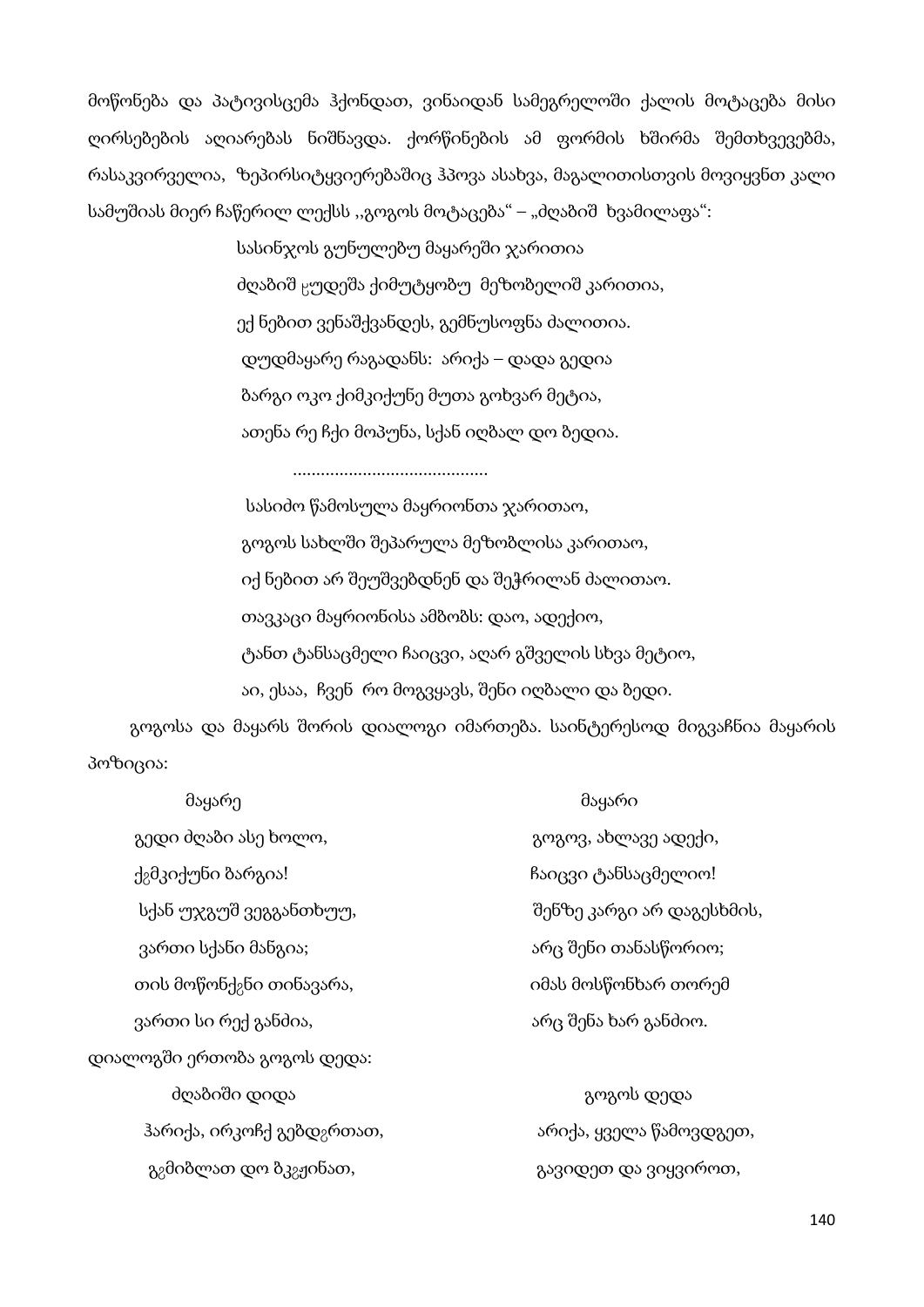გიმანთხაფალქ ქ<sub>გ</sub>მმორთ<sub>8</sub> დო ვამტაცებლები მოვიდნენ და მუშენ ოკო იბჯინათ? რას უნდა ველოდოთ? სასინჯო სასიძო / გალეშე იძახ/ / გარედან იძახის/ – ეზმახანც მუს მულარეთ, – ამდენ ხანს რას უდგეხართ, ვარწყეთო გოთანა რე? არ არ არ ხედავთ გათენებაა? დინახალე ჩიება რე, შიგნით კი ლაპარაკია, გალე თოფიშ  $_{\rm N}$ ოთამარე!  $_{\rm N}$  გარეთ თოფების სროლაა! ძღაბი ვარიას რაგადანცო? გარის და გოგო უარს ამბობს? ენა ახალ მოდა ვარე, ეს არაა ახალი მოდა, დოუნძალით დო ქვმკაქუნით მიეძალეთ და ჩააცვით, ის ჩერჩელაფა მალე!.. მას ჩოჩიალი მოუხდება!.. ვარწყეთო, დიბჭვით<sub>გ</sub>ნი არის არ არ ხედავთ, რომ დავიწვით, მიდამიღეს ძღაბია, წაგვართვეს ქალია, არძას, ჩქ<sub>გ</sub> მეძობელებც ყველას,ჩვენ მეზობელსა გამგმაკ<sub>გ</sub>ლეს კარქია... გამოგვეკეტა კარია!..

მეძობელეფი მეზობლებო

### (სამუშია2001:228–231).

პოეტური ტექსტიდან ნთლად ჩანს, რომ გოგოს აზრს ანგარიშს არ უწევენ. ასევე ცხადად იკვეთება მომტაცებელთა წრე (არც შენზე კარგი და არც თანასწორი არ მოგიტაცებს). უდავოა, რომ საქმე ნამდვილად არასასურველ ქორწინების შემთხვევასთან გვაქვს. ქალის მოტაცების ფაქტი მის პატრიარქალურ წარმოშობაზე მიუთითებს. ქალის მოტაცებით მამაკაცი თავისი ძალის დემონსტრირებას ახდენდა და ცდილობდა ქალი დამოკიდებულ მდგომარეობაში ყოლოდა.

მეგრულ ფოლკლორში იძებნება ტექსტუალური მასალა, სადაც გოგოს ნამდვილად მასზე უკეთესი იტაცებს. მოვიხმობთ ტექსტს:

> ცაქიას ლექსი ძღაზი, გედი მალას<sub>გ</sub> დო ქიმკიქუნი ბარგია! სქან უჯგუშის მეცუნქ ვარა, ვარე სქანი მანგია!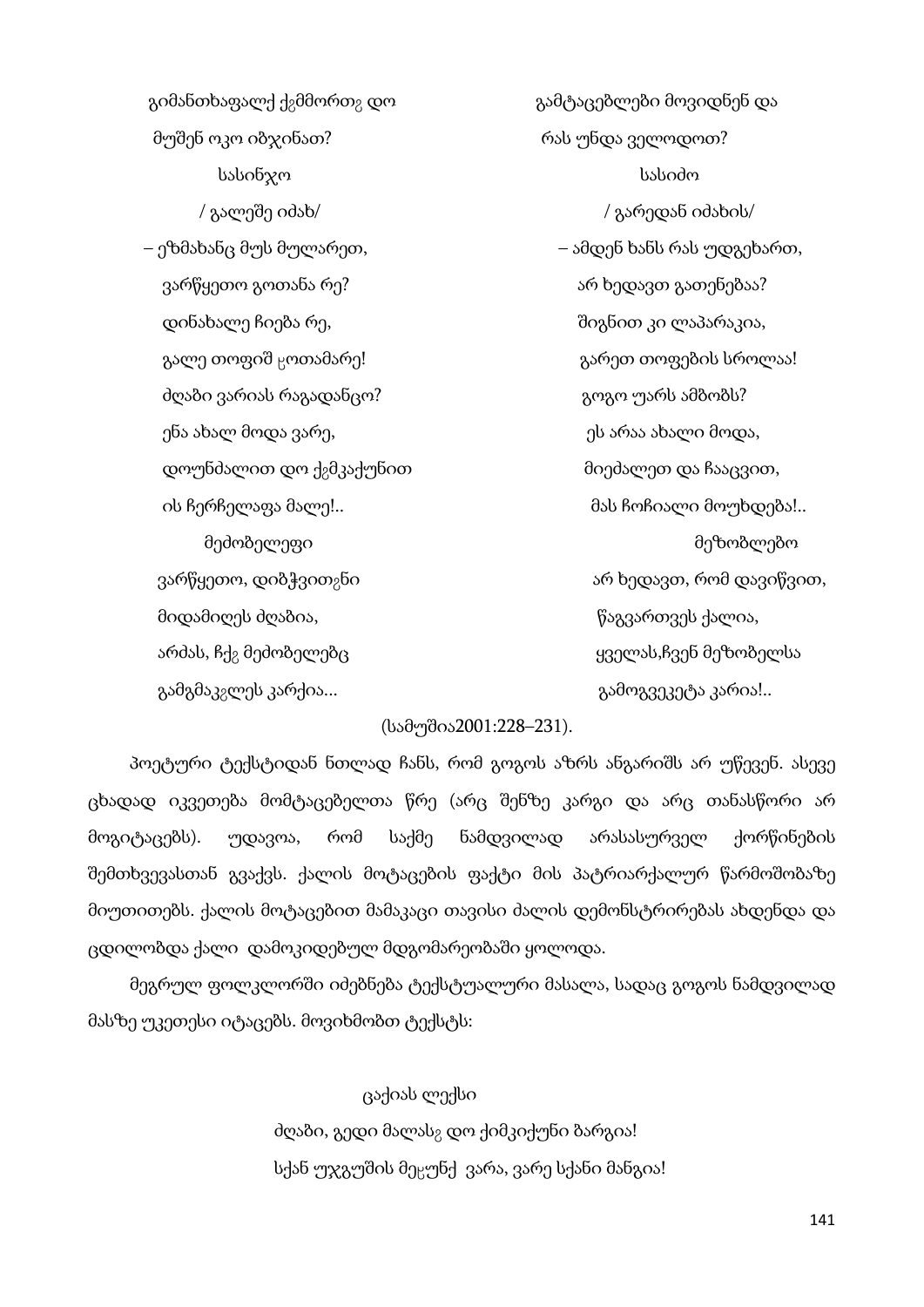პეპუ მიქა გოხოლუნა თქვანი აფხანაგია! თეშ ვარიას რაგადანქო, მუშე გინიხანგია? დიდეფიშე ნათქვამი რე, თქვანი ეკოკათუა. თეშ ვარია ვა გ<sub>გ</sub>გალე, ეშენ მუთუნ ვა თქუა! ოკო გეგნოგი $_{\rm N}$ ონათ $_{\rm 2}$ , პეპუს აფუ ნათხუა, ნებით მოლაზოჯი, ვარა ქ $_2$ მორხვად $_2$  ხართუა! (ხუბუა1937: 357 – 358).

.......................................

 ადე გოგო, ტანთ ჩაიცვი, გელოდებით ხალხია, შენზე უკეთესს მიყევხარ, არაა შენი ფარდია, პეპუ მიქავა გახლავართ, თქვენი ამხანაგია, ამის უარს როგორ ეტყვი თუ ჭკუა გაქვს თავშია. დიდებისგან ნათქვამია თქვენი ერთად ყოფნა, უარი აღარ გაგივა, მეტი არაფერი თქვაო, უნდა წამოგიყვანოთ, პეპუმ ასე გვთხოვაო, ნებით თუ არ წამოხვალ, მაშ მოგიწევს გათოკვაო.

ყველა შემთხვევაში ქალის მოტაცება ეწინააღმდეგებოდა და ეწინააღმდეგება საყოველთაოდ აღიარებულ და დაკანონებულ ცხოვრებისეულ ნორმებს.

ჩვენ ვიცით ფუნქციური თვალსაზრისით მოტაცების სამი დამოუკიდებელი ფორმა: 1. მოტაცება ძალადობით, 2. მოტაცება საცოლესთან შეთანხმებით, 3. ფიქტიური მოტაცება, მაგრამ საცოლის მოტაცების ზემოაღნიშნული ფორმების პარალერულად სამეგრელოში XIX ს. უკანასკნელ მეოთხედამდე შემორჩა მოტაცების კიდევ ერთი ხერხი - ფიოშით მოტაცება. ესაა ფეოდალურ ურთიერთობათა წიაღში შობილი მოტაცების ფორმა, რომელიც ფეოდალის მიმართ გარკვეული საქორწინო ვალდებულებების შეუსრულებლობის გამო, ქორწინებაზე ფეოდალის უარითაა განპირობებული და ამ უკანასკნელისგან გაქცევას, ყმის წაგვრასა და სხვა ფეოდალის განკარგულებაში გადასვლას გულისხმობს. "ფიოში" მეგრული სიტყვაა და ნავარდს, თავისუფლად მოძრაობას ნიშნავს. ასე უწოდებდნენ სამურზაყანოში იმ გლეხებს, რომლებიც სამეგრელოდან მებატონის თავგასულობას ენგურსგაღმა გაექცეოდნენ. გლეხი ვალდებული იყო, ქორწინებისას მებატონისათვის ე.წ. ,,საჩექმე" გადაეხადა. ამის გარეშე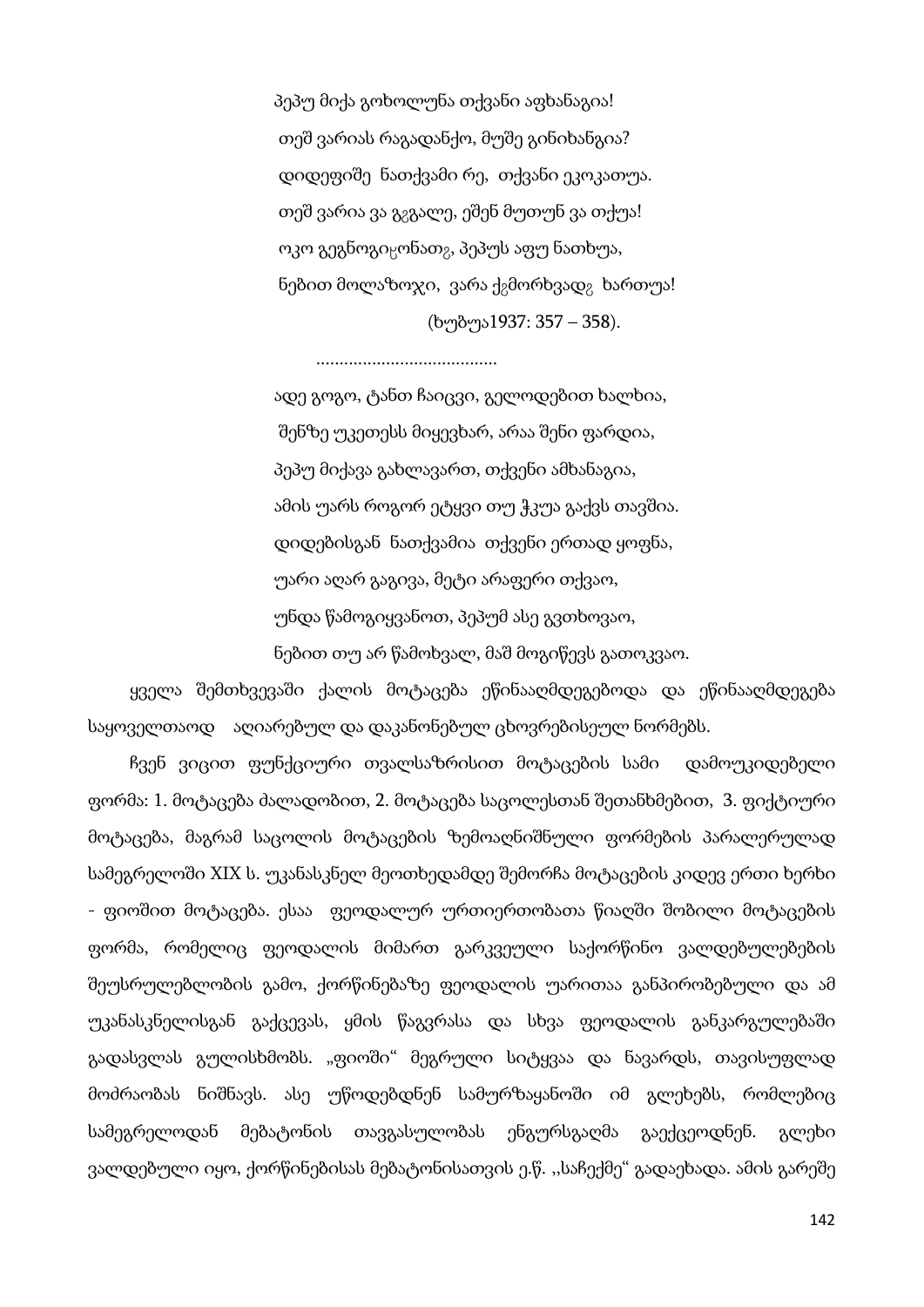მებატონე ყმა ქალს გათხოვების უფლებას არ აძლევდა, რაც "ფიოშით" დაქორწინებულთა და სხვა მებატონესთან გახიზნულთა რიგებს ზრდიდა. "საჩექმე" გადასა ხადი რომელიც სასიძოს ჰქონდა გადასახდელი ზოგჯერ 20 - 30 თუმანსაც აღწევდა, და იმ დროისთვის არცთუ მცირე თანხა იყო.

საინტერესოა ,,ფიოშით" მოტაცების შემთხვევაში ქორწინების ლოკალურობის საკითხი. რომელ ფორმასთან გვაქვს საქმე? როგორც ვხედავთ, იგი არაა არც ვირილოკალური და არც უქსორილოკალური, არ შეიძლება იყოს არც ნეოლოკალური (გვრიტიშვილი 1979: 78). რამდენადაც ეს უკანასკნელი, ახალშეუღლებულთა სურვილიდან გამომდინარე, მშობლების ოჯახისგან განცალკევებით დასახლებას გულისხმობს და, ამასთან, ვარაუდობს სოციალური და ეკონომიკური კავშირების შენარჩუნებას, როდესაც ჩვენთვის საინტერესო შემთხვევაში ასეთი კავშირები, როგორც ქმრის, ისე ცოლის ნათესაობასთან საბოლოოდ წყდება, ამასთან, ქორწინების ლოკალურობას არა წყვილის სურვილი, არამედ იძულება განსაზღვრავს. აქედან გამომდინარე, ქორწინების ლოკალურობის ამ ფორმას – ეგზოლოკალურს ვუწოდებთ (ანთელავა 1985: 443). ეს იყო ქორწინება, რომელიც გულისხმობდა წყვილის დასახლებას ნათესავებისაგან სამუდამო მოწყვეტით, მათთვის სავსებით უცხო გარემოში, რაც ,,ფიოშით" მოტაცების საზღაური გახლდათ.

# გ) პატარძლის წყალზე გაყვანა

ქორწინების ინსტიტუტის შესწავლა აქტუალური პრობლემაა, ვინაიდან ჯერ კიდევ შეუსწავლელი საკითხი მრავლადაა. ასეთებად შეიძლება ჩაითვალოს ზოგიერთი რელიგიური წესი, რომელიც თავის თავში სოციალურ ასპექტებს შეიცავს. ასეთია ოჯახის ახალი წევრის - პატარძლის ოჯახთან, თემთან, მეურნეობასთან ზიარების წესი.

ახალი წევრის მიღება სამ ეტაპად ხდებოდა: 1.პატარძლის კერასთან მიყვანა 2.პატარძლის წყალზე გაყვანა და 3. პატარძლის ხატში გაყვანა.

ამჯერად ჩვენი ინტერესის საგანია პატარძლის წყალზე გაყვანა და ამ ფაქტთან დაკავშირებული წეს-ჩვეულებანი, რომლებიც მეტ-ნაკლები სხვაობით მთელ საქართველოშია გავრცელებული.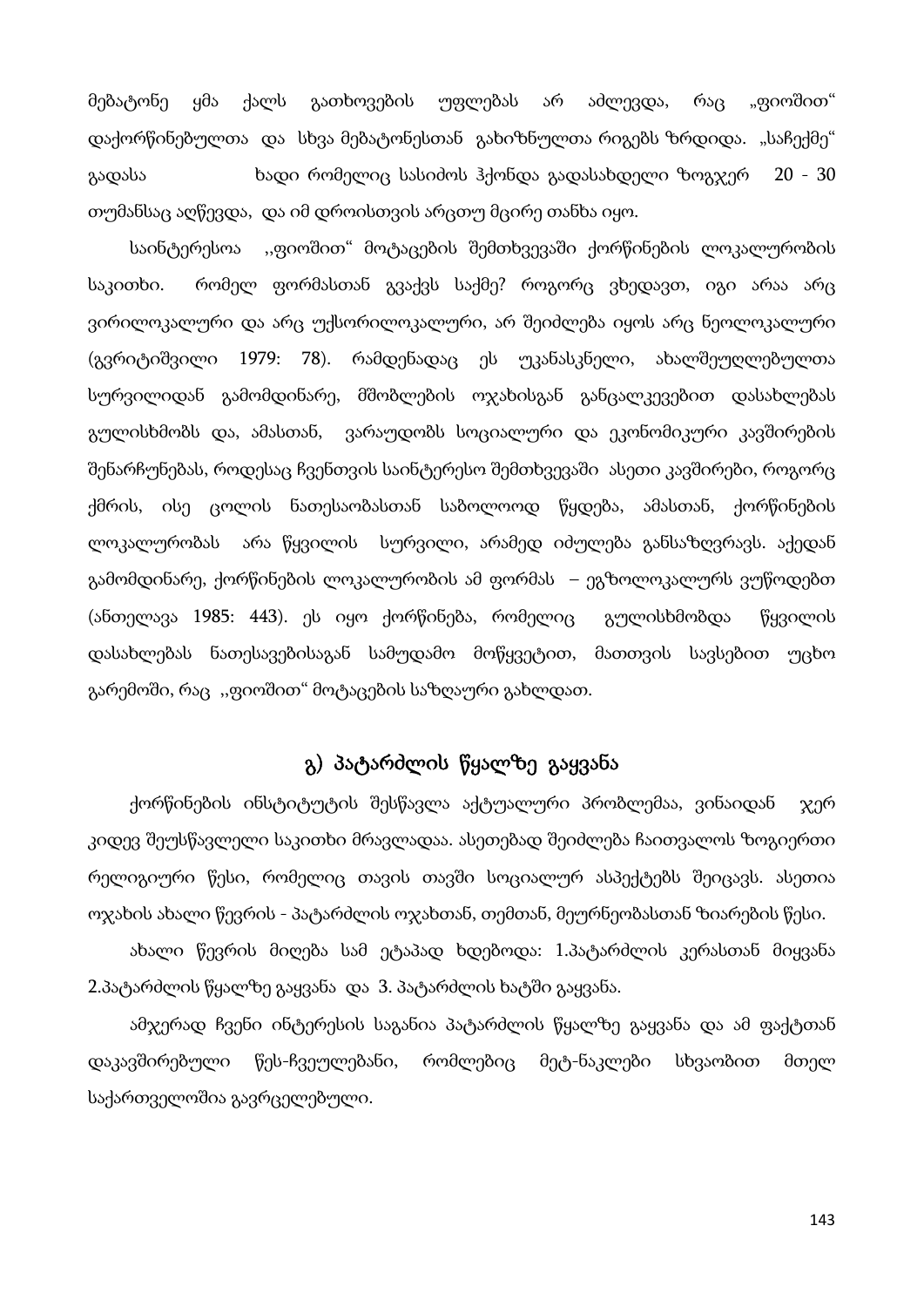ქმრის საგვარეულოსთან პატარძლის ზიარების ერთ-ერთი ასპექტი – მისი წყალზე გაყვანა თავისი ფუნქციით ნაყოფიერების კულტს უკავშირდება და რელიგიურ წესთა რიგში ჯდება.

ხევსურეთში პატარძალი სამი დღის განმავლობაში წყალზე არ უნდა წასულიყო, შემდეგ იგი წყალზე მიდიოდა მარტო. ის პატარძალი გამოუსადეგრად ითვლებოდა, ვინც წყალს ვერ მიაგნებდა. საინტერესოა ფშავში შემორჩენილი ჩვეულება, რომელიც მხოლოდ მათურის თემში არსებობდა. ამ წესს "წყალში გორებას" უწოდებდნენ. ამ წესის შესრულების დროს პატარძალს წყალში აგდებდნენ (კოტეტიშვილი 1934 : 331).

წყალს, როგორც გამანაყოფიერებელ საშუალებას, ქართველური ტომები ოდითგანვე მიმართავდნენ. ამ საკითხის მნიშვნელოვანი კვლევა აწარმოა მზია მაკალათიამ. ის წერს: "წყლის გამანყოფიერებელ ფუნქციასთანაა დაკავშირებული სამეგრელოში გავრცელებული წესი პატარძლისთვის წყლის მიპკურებისა, რომელშიც მდადე და იმ სოფლის ბედნიერი, მრავალშვილიანი რძალი მონაწილეობენ. აღსანიშნავია ის ფაქტიც, რომ პატარძლის წყალზე გაყვანის დროსაც მდადე და ხელისმომკიდე ფიგურირებენ" (მაკალათია 1972 : 299).

სამეგრელოში ქორწილის დამთავრების შემდეგ პატარძლის წყალზე გაყვანა სხვა კუთხეების მსგავსად ხდებოდა. პატარძალი ქორწილის შემდგომ გარკვეული დროის განმავლობაში სახლიდან არ გადიოდა და მხოლოდ საოჯახო საქმეებით იყო დაკავებული. წყალზე ის მის თანატოლ ბედნიერ ქალ-რძლებს გაჰყავდათ, სადაც მცირე ლხინს გამართავდნენ, შემდეგ პატარძალი ნამზითვ თუნგს წყლით ავსებდა და ასევე სიცილითა და სიმღერით ბრუნდებოდნენ უკან. სამწუხაროდ, ამ თემატიკასთან დაკავშირებული ფოლკლორული მასალა ბევრი არ არის შემორჩენილი, მაგრამ საველე მუშაობის დროს შევძელით ბ. კვარაცხელიასგან, სოფელ ჯგალში ჩაგვეწერა ეს პატარა ლექსი:

| სოფელიში მოჭ <sub>ს</sub> უდუს, | სოფლის პატარძალს          |
|---------------------------------|---------------------------|
| სისქვამეთი ჭყუდილს.             | სილამაზით გამზითვებულს.   |
| მუშ მახანა ცირეფი.              | მისი ტოლი გოგოები         |
| წყარშა მიდე <sub>ს</sub> ნანა   | წყალზე წაიყვანენ,         |
| წყარპიჯს იტკარჩალუნა დო,        | წყლისპირას მხიარულობენ და |
| ღურჭულ – ღურჭულით               | სიმღერ – სიმღერით         |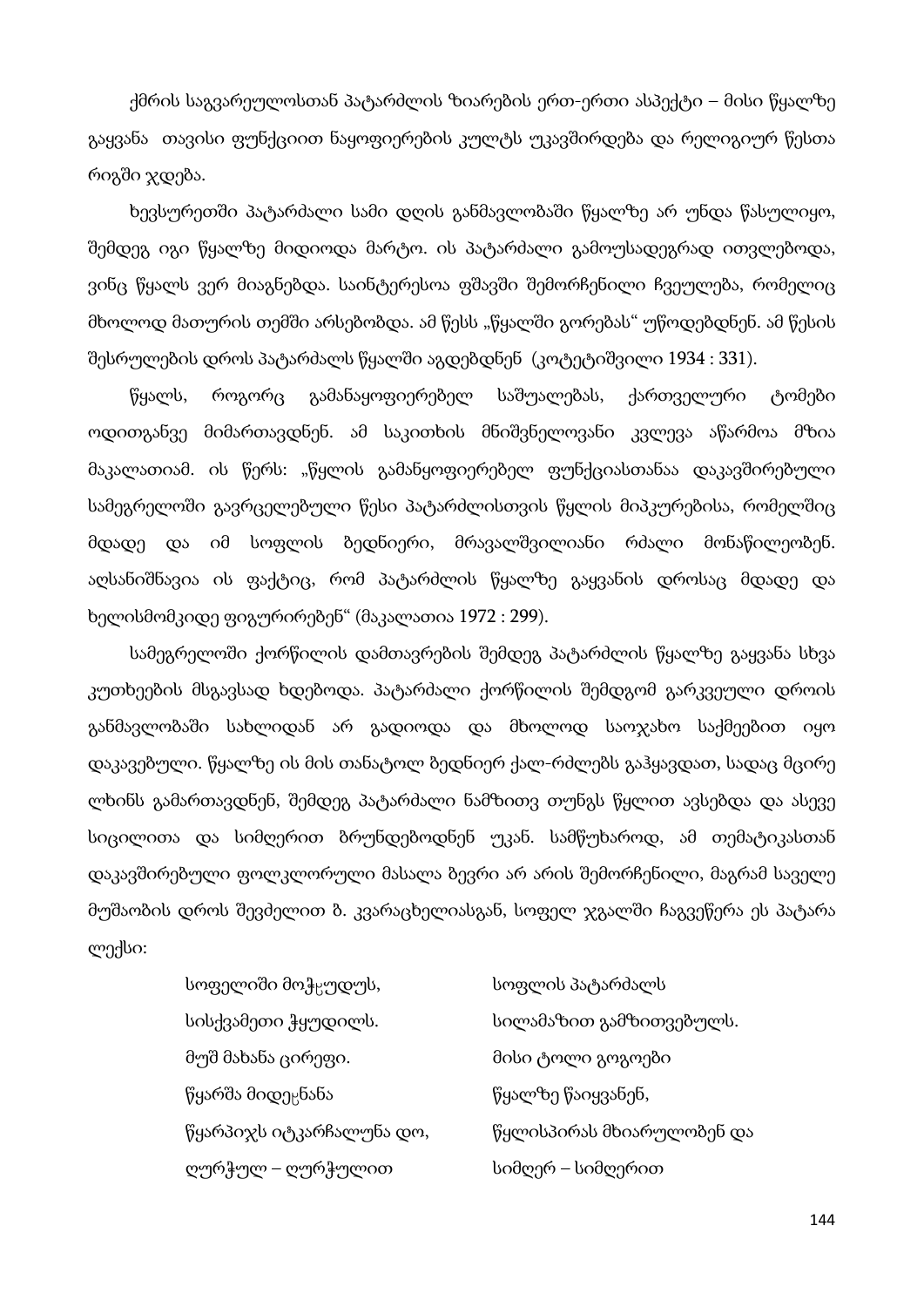წყარს ქუმაფიორაფუანა. წყალს მოაფრიალებენ. ამდღა თაში დო უკული დღეს ასე და მერე მუშით მიწკანტალ მოჭყუდუ — თვითონ დადის პატარძალი.

(მთქმელი ბ. კვარაცხელია, სოფ. ჯგალი,).

სამეგრელოში ,,პატარძლის წყალზე გაყვანის" დროს მიჰქონდათ კვერცხი, როგორც ნაყოფიერების სიმბოლო. კვერცხს წყალში ჩააგდებდნენ და პატარძალს დალოცავდნენ. პატარძალი ახალ დოქს წყლით აავსებდა და სახლში მიჰქონდა (მელიქიშვილი 1984 :39). იგივე წესი გვაქვს დამოწმებული აფხაზეთსა და საქართველოს აღმოსავლეთ მთიანეთში.

ზოგიერთი მკვლევარი ამ რიტუალს პატარძლის წყლის სულთან დაქორწინების უძველეს რწმენასთან დაკავშირებულად მიიჩნევდა (კაგაროვი, ზელენინი, ნედერლე), რომლის თანახმადაც საპატარძლო თავის უმანკოებას წყლის ღვთაებას მსხვერპლად სწირავდა.

ძველად წყლის მოსატანად წასული ახალგაზრდა გოგონები სხვადასხვა სიმღერას ასრულებდნენ. ამ მხრივ განსაკუთრებით მდიდარია აღმოსავლეთი საქართველო. წყლის მოტანა "სადედაკაცო" საქმედ ითვლებოდა. ხევსურული მასალებიდან ირკვევა, რომ ის სპეციალური ტერმინითაც კი იყო აღნიშნული. მაგ. ერთ–ერთ ხევსურულ ლექსში ვკითხულობთ:

"წამავე საწყალზედოდა, გადაიწვერნეს მზენია,

თვალი მავხკიდე მწვანილთა, რახე სხვაგვარად ვქენია".

(ქართული სიტყვიერება, ქრესტომათია 1956: 44).

ოჯახში წყლის ზიდვა ქალს ევალებოდა:

დედავ, რაზე გამათხოვე ასე პატარა ქალია,

ვერ შევძელი ოჯახობა, ვერ მოვიტანე წყალია.

წყლის მოსატანად ქალთა მთელი ჯგუფი მიდიოდა, სიმღერებიც გუნდურად სრულდებოდა. ასეთ ლექსებში დიდი რაოდენობითაა შესული სატრფიალო მოტივი, გვხვდება ქალის ოჯახური მდგომარეობის აღწერაც და იუმორიც (ოქროშიძე1963:124).

საწყალზედო ლექსები ორ ჯგუფად იყოფა: 1. სატრფიალო და 2. საყოფაცხოვრებო. შრომას სამი რიტმული მომენტი ახასიათებს: წყალზე გამგზავრება, ავსება და დაბრუნება. მასთან დაკავშირებული ლექს-სიმღერებიც ასეთივე მუხლობრივი უნდა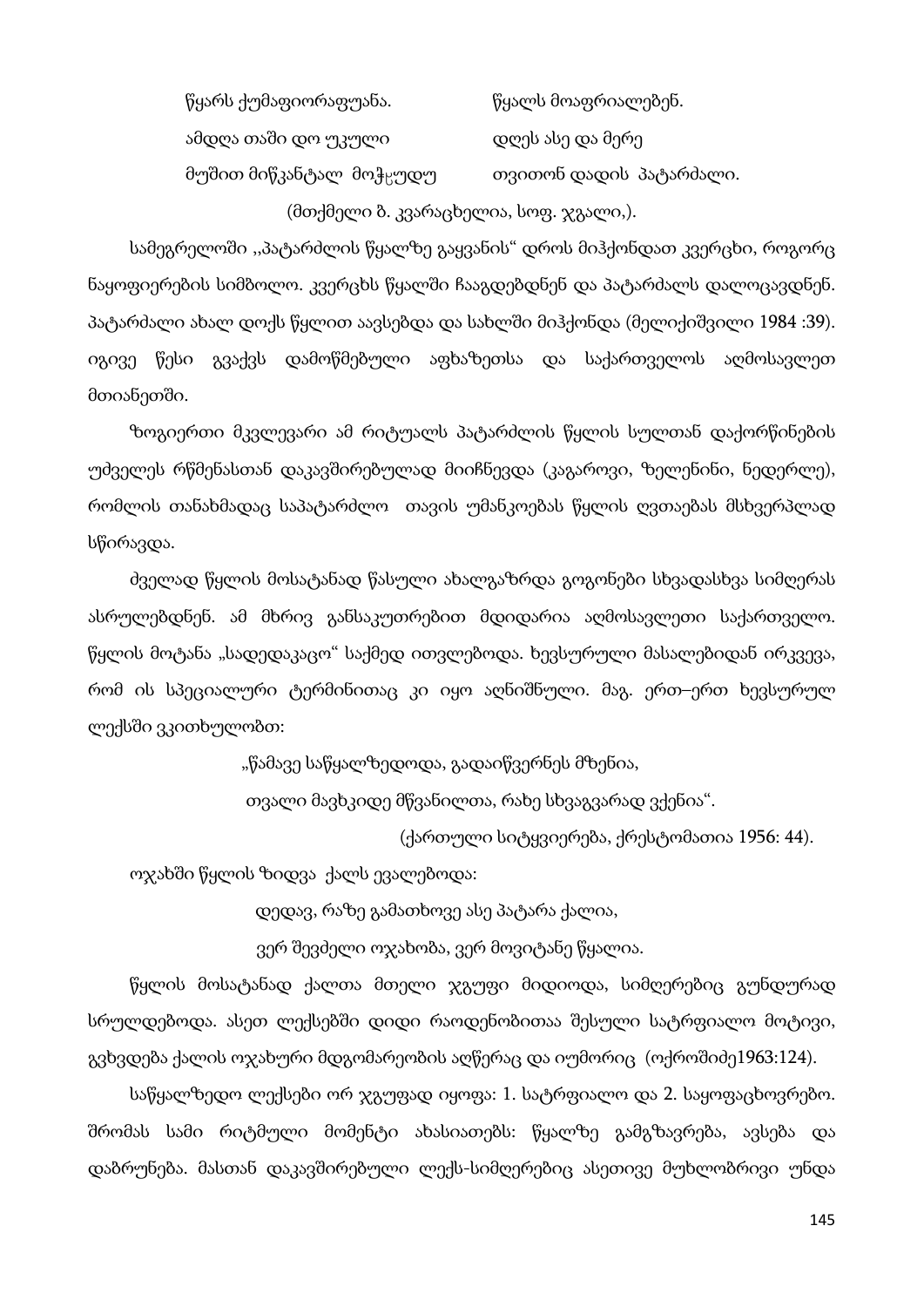იყოს, მაგრამ აღნიშნული მომენტების ლოკალური გამოხატულება ქართულ ფოლკლორში არ ჩანს.

სოფლებში წყალს ეზიდებოდნენ დილაადრიანად და საღამოთი, ეს პროცესი უმეტესწილად სიმღერის თანხლებით ხდებოდა.

> "აი, თანანო, თინანო, ვაი თუ ბოლოს ინანო! თინა მიდის წყალზედა, კოკა უდევს მხარზედა, თინამ კოკა ძირს დადო – გამიგორდა მკლავზედა! თინამ დაკლა ქათამი, არ მაჭამა ბარკალი, ღმერთო, შენ გაუწყვიტე ჭუჭული და ქათამი". (კოტეტიშვილი1934 :12)

ან კიდევ:

 $\overline{\phantom{a}}$ 

ჯუთას დაბევრდა ქალები,

წყალზედ დის ფარა-ფარაო.

თქვენ ყველა ქალ გეგონების,

ვისაც ქოქომო<sup>1</sup> ფარაო.

(ალიბეგაშვილი 1992:231)

სატრფიალო პოეზიაში ქალი გვხდება ჩაბმული საოჯახო საქმიანობაში. საოჯახო შრომის ერთ-ერთ მნიშვნელოვან მომენტს წყლის ზიდვა წარმოადგენს. ამ კუთხით საინტერესოდ მიგვაჩნია ფშავში ჩაწერილი ლექსი ,,ზეცას შენ შუქურ ვარსკვლავო". ტექსტი იწყება ქალის გარეგნული სილამაზის აღწერით:

> ზეცას შენ, შუქურ-ვარსკვლავო, მნათობო ხმელეთისაო, ავაჲ შენ, ქალო ლამაზო. შუქი გაქვს ნათელ მზისაო. ტანადა ჰგევხარ ნამყენსა, ამოსულს ალვის ხისაო. თვალები გიგავს მაყვალსა, ჭალის პირს ამოსულსაო,

 $^{\rm 1}$  ქოქომო – ხევსური ქალის ტანსაცმლის ბოლოები, კალთები, დაკერებული სვადასხვაფრად ნაქსოვი ნაჭრით.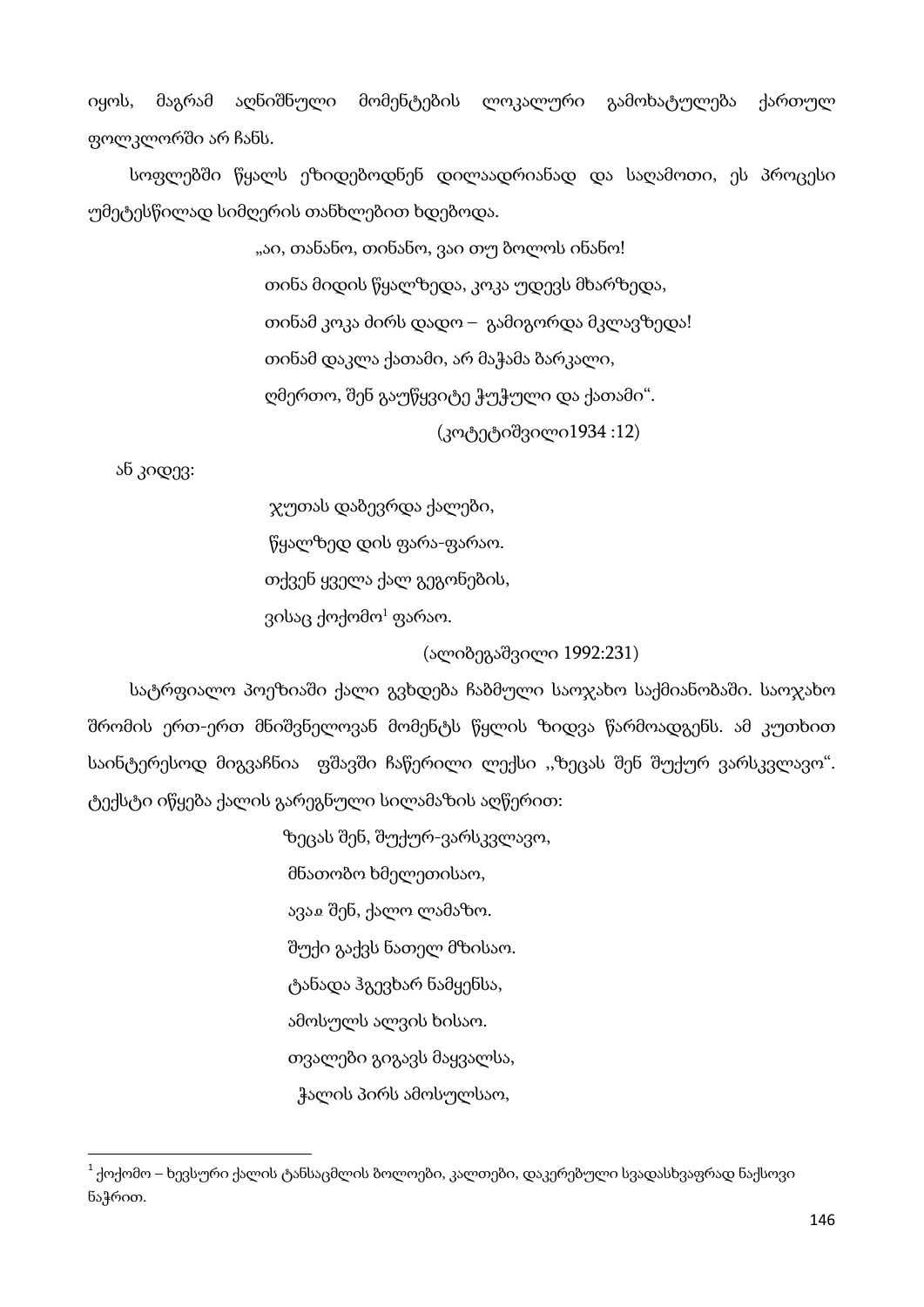წარბები კალმით ნახატსა, სვეტია ღრუბლებისაო, წითელი ლოყა შეგშვენის, თვალი ხარ ქალებისაო. ეგ თეთრი ბროლის ყელ–ყური ღამეს ანათებს ბნელსაო. ხშირ უბანს, ქალო, შენ სდგეხარ, სახლი გაქვს ქვიტკირისაო.

ლექსის პირველ ნაწილში შესაშური გარეგნობის ქალია აღწერილი. შესადარებლად გამოყენებულია მზე, ღრუბელი, ალვის ხე, ბროლი და ა. შ. მხატვრული შედარებების, ეპითეტების გამოყენებით იხატება ცოცხალი არსება, ტრფობის ობიექტი. ქალის ხოტბა– შესხმის შემდგომ იწყება ლექსის მეორე ნაწილი, სადაც აღწერილია საოჯახო საქმიანობა ქალისა:

> წყალი შორსა გაქვს საზიდი, დილ–დილით ზომავ გზასაო, შენ მენანები, ქალაო, შორით რომ ზიდავ წყალსაო. ერთხელ შარაზე დამიხვდი, თუნგი გეკიდა ქალსაო, გვერდითა სხვანი მოგდევდნენ, მათ უმშვენებდი მხარსაო. ქალო, ამდენი ქებითა ნუ გაიდიდებ თავსაო. დღეს ერთი ჰყვავის ყვავილი, ხვალ შლილობა აქვ სხვასაო.

აღმოსავლეთ საქართველოს მთიანეთშიპატარძლის წყალზე გაყვანა თითქმის ყველგან ერთნაირად ხდება. ნაშუადღევს სოფლის ახალგაზრდები ნეფე–პატარძლის, ეჯიბისა და მდადის თანხლებით, გარმონის დაკვრითა და სიმღერით წყაროსკენ გაემართებიან. პატარძალს ზურგზე თუნგი ჰკიდია თან მიაქვს დედამთილის

## (კოტეტიშვილი 1961:37–38)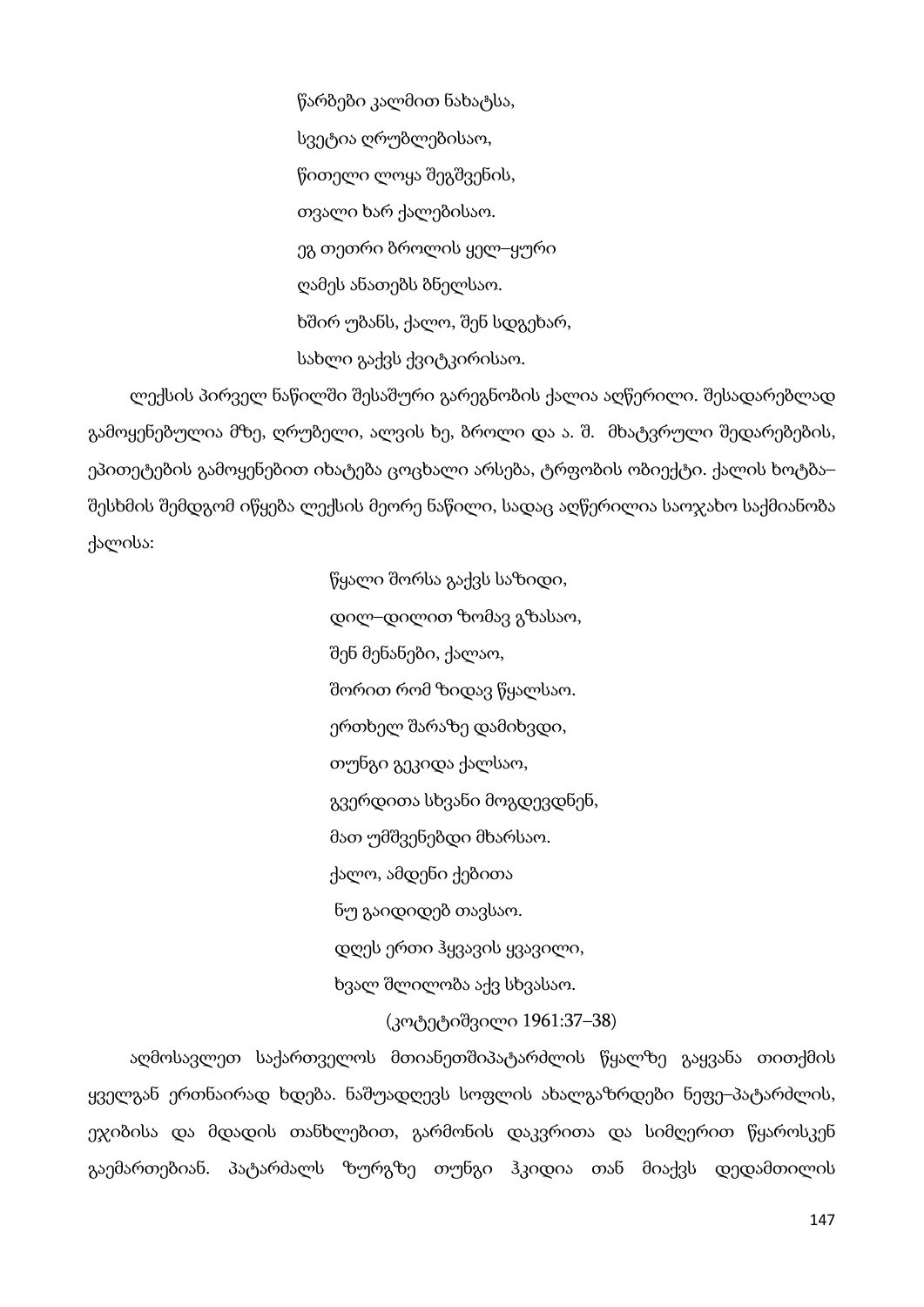გამომცხვარი სამი კოტორი, სანთელი და ღვინო. წყაროს პირას სუფრას გაშლიან, ხელისმომკიდე სანთელს აანთებს, კოტრებს დაჭრის და სასმელით წყაროს კარს დალოცავს. შემდეგ დაუქორწინებელი ქალ-ვაჟები ერთმანეთს წყლით გაწუწავენ, თუნგს წყლით აავსებენ, პატარძალს აჰკიდებენ და სიმღერით ბრუნდებიან უკან. წმინდა "სადიაცო" საქმეთა შორის წყლის მოტანა ერთ-ერთია, რომელშიც ქმარი ცოლს არასდროს შეეშველებოდა. ამ რიტუალით პატარძალს წყარო ანახეს და წყაროსაც გააცნეს სოფლის ახალი წევრი.

ტექნიკის არარსებობის პერიოდში ქართველ ქალს მძიმე ტვირთად აწვა წყლის ზიდვა. დრომ უამრავი წესი შეცვალა და, საბედნიეროდ, წყლის ზიდვა და პატარძლის წყალზე გაყვანაც საქორწილო რიტუალის უძველეს ფორმათა გადმონაშთად გვევლინება.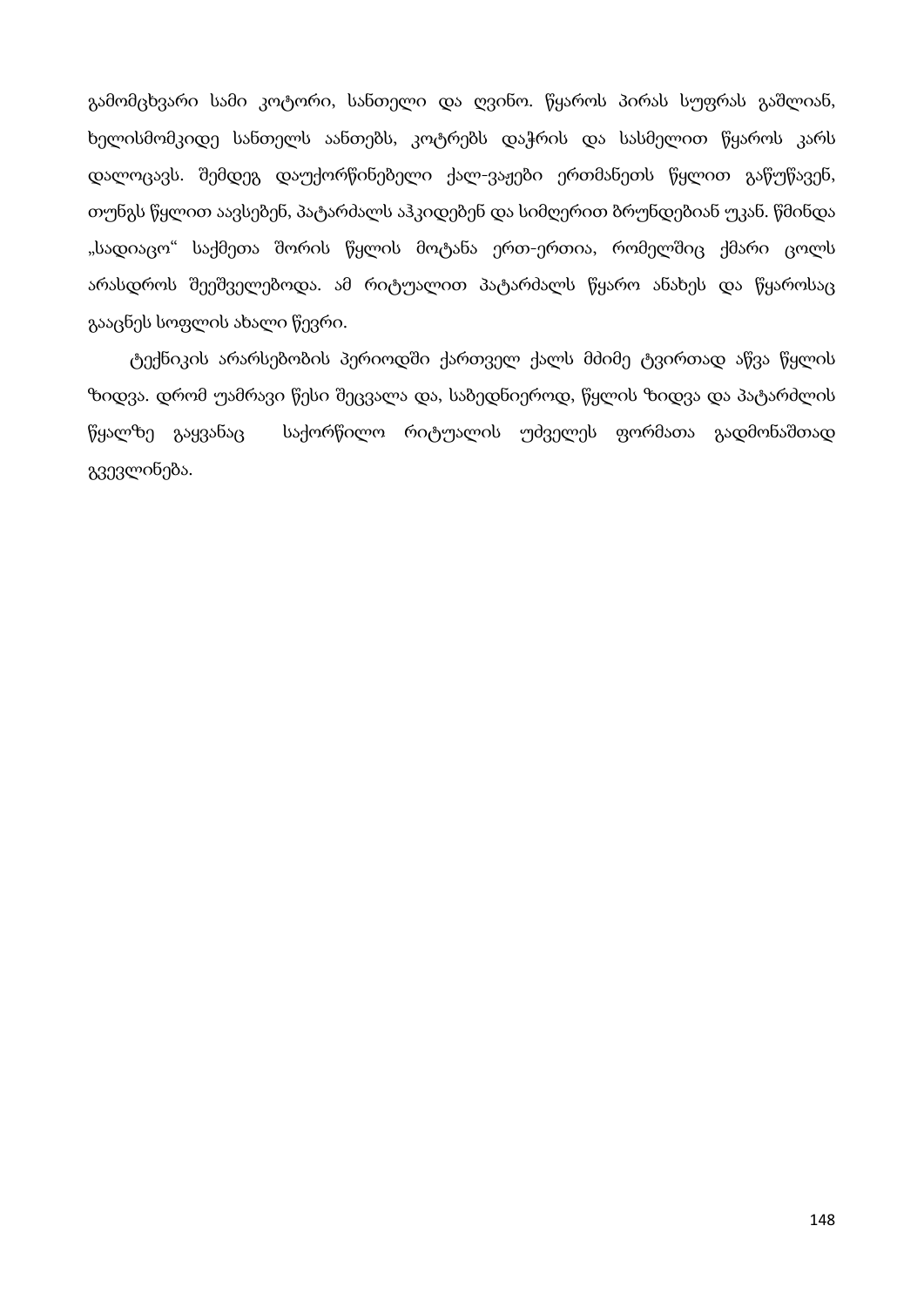## დასკვნა

საკვალიფიკაციო ნაშრომზე მუშაობის პროცესში გამოიკვეთა, რომ მეგრულ საქორწილო ზეპირსიტყვიერებაში არაერთი ძველი მითოლოგემა, არქიტიპული სიუჟეტი, სინტაგმური კონსტრუქცია, ასოციაციური და მეტაფორული სახე მოიპოვება. თვალსაჩინოა, რომ არქეტიპული მოდელები ზეპირსიტყვიერ ტექსტებში გამოიყენება, როგორც სახეშეცვლილი, ისე პირდაპირი სახით.

მეგრული საქორწილო ზეპირსიტყვიერი ნიმუშები აუცილებლად მოითხოვს ისტორიული, ყოფითი და სოციოლოგიური ფაქტების მოშველიებასა და ახსნას. ის, რაც ერთი შეხედვით გარკვეულწილად ირაციონალური ჩანს, სავსებით გასაგები და რაციონალური ხდება. უფრო მეტიც, მთელ რიგ შემთხვევებში, თუ ლექსი რაიმე საწესჩვეულებო ცერემონიალთან არის დაკავშირებული, ის პირდაპირ ამ ცერემონიალის "ოქმსაც" კი წარმოადგენს. ამის მაგალითები საკვალიფიკაციო ნაშრომში მრავლად არის წარმოდგენილი.

ყოველივე ზემოთქმულიდან გამომდინარე, შეგვიძლია ვთქვათ, რომ სადისერტაციო ნაშრომში შეძლებისდაგვარად მოხერხდა ქართული ფოლკლორის მნიშვნელოვანი ნაწილის, მეგრული საქორწილო ზეპირსიტყვიერების ანალიზი. კვლევისას გამოიკვეთა, რომ სამეგრელოს პოეტურ ფოლკლორში დასტურდება ყველა ის ჟანრი, რომელიც დამახასიათებელია საერთოდ ქართული ხალხური შემოქმედებისათვის.

ანალიზის პროცესში ნაჩვენები იქნა მეგრული საქორწილო ზეპირსიტყვიერი ნიმუშების კულტუროლოგიური ფუნქცია, მათი როლი პიროვნული და ეროვნული იდენტიფიკაციის პროცესსა და ტრადიციული ტექსტების საბოლოო სახით ჩამოყალიბებაში.

ზეპირსიტყვიერი ტექსტები განხილულ იქნა, როგორც ესთეტიკური სისტემები, რომლებიც ცხადყოფენ ეროვნულ იდეებსა და ფორმებს.

სადისერტაციო ნაშრომის ფარგლებში წარმოებულმა კვლევამ საშუალება მოგვცა გვეჩვენებინა, თუ როგორ ინარჩუნებდნენ ზეპირსიტყვიერების ნიმუშები თავიანთ პარადიგმულ სტრუქტურებს, ეთნოკულტურის ელემენტებსა და მოდელებს.

149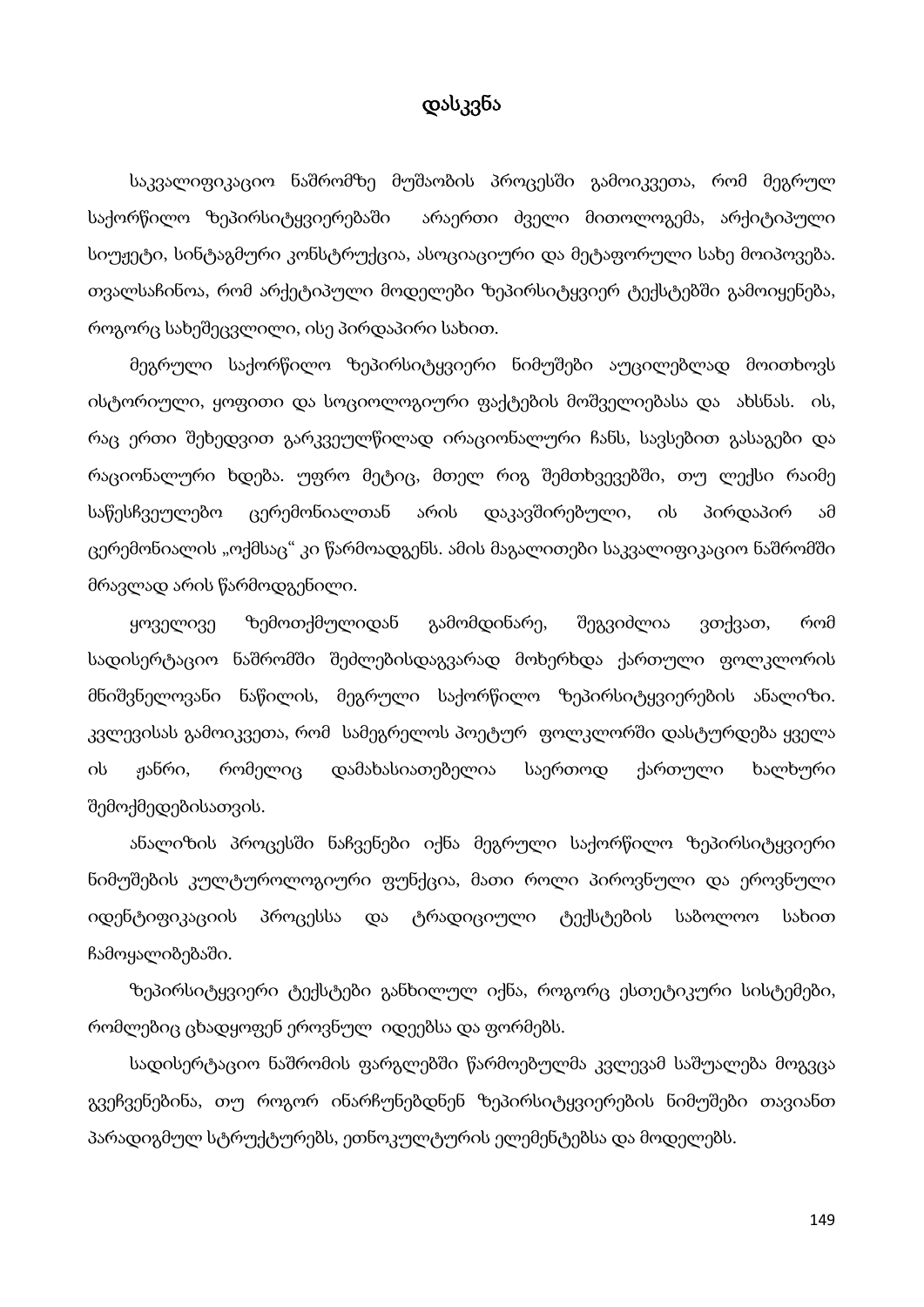საიდუმლოება არ არის, რომ ტექნიკის, ცივილიზაციისა და კულტურის საოცრად სწრაფი წინსვლა მივიწყების, ნიველირებისა და გაქრობის საფრთხეს უქმნის ხალხური შემოქმედების სხვადასხვა უბანს, მათ შორის ზეპირსიტყვიერებასაც. დღეს არავის შეუძლია ზუსტად განსაზღვროს, როგორ წარიმართება უმწერლობო ქართველური ენების, მათ შორის მეგრულის ბედი საუკუნეების შემდეგ, მაგრამ იმის თქმა კი ნამდვილად შეიძლება, რომ ამ ენაზე არსებული მასალები მომავალშიც ფასდაუდებელი იქნება.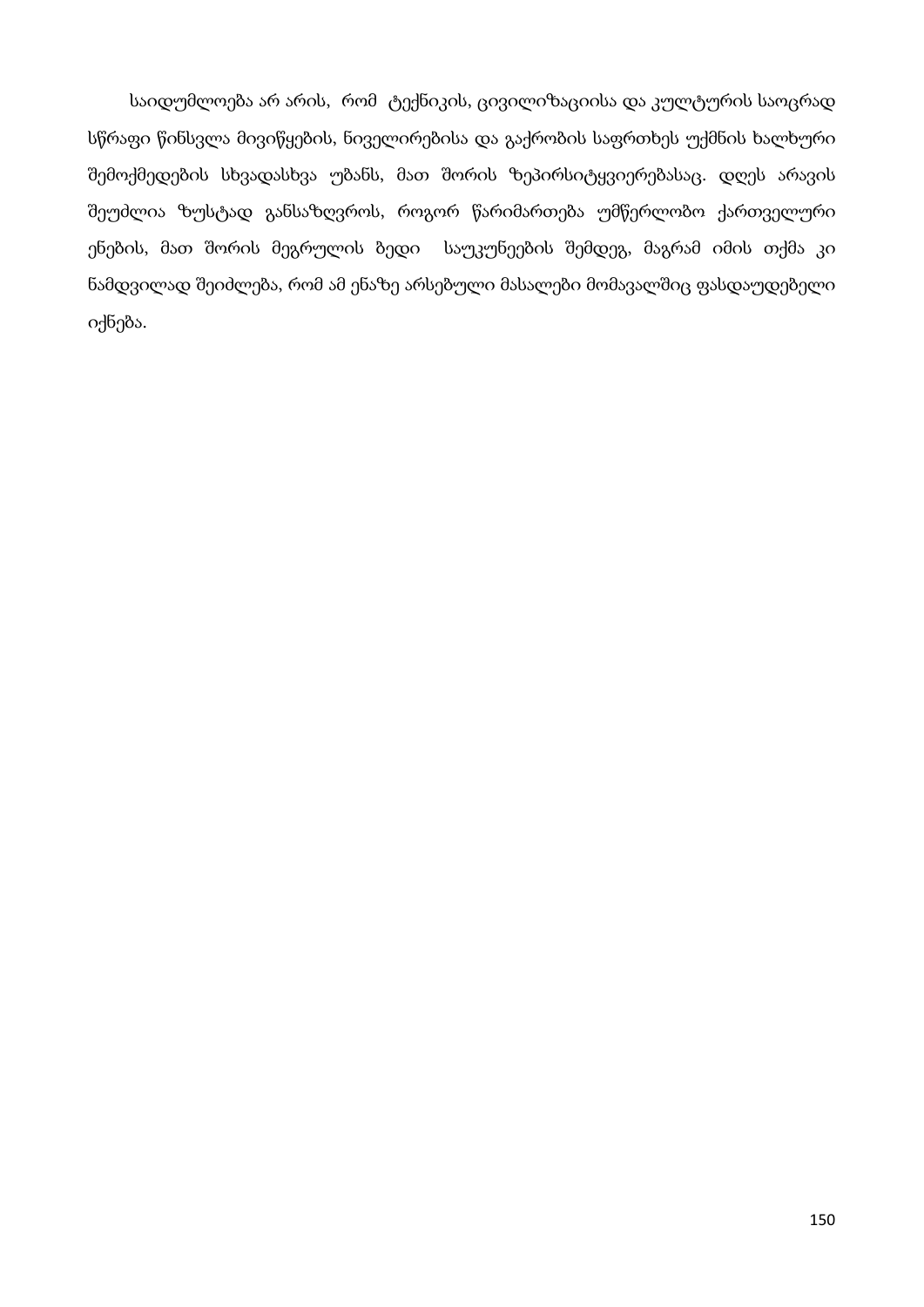## დამოწმებული ლიტერატურა

- 1. არაბული 1999: არაბული ა., ბედის გაგება ქართულ ფოლკლორში, ლიტ. ძიებანი XX, თბილისი, 1999.
- 2. ალიბეგაშვილი 1992: ალიბეგაშვილი გ., ქართული ხალხური პოეზიის ნიმუშები, თბილისი, 1992.
- 3. აბაკელია1999: აბაკელია ნ., საქორწილო წეს–ჩვეულებები სამეგრელოში, ი. ანთელავას რედაქციით, თბილისი, 1999.
- 4. არნანია...1999: არნანია ა., შონია ვ., დარჩელი (ნარკვევები სოფლის ისტორიიდან), თბილისი, 1999.
- 5. აკაკის თვიური კრებული 1897,№ 4.
- 6. აკაკის კრებული, 1877, №4. აკაკის კრებული, სატრფიალო ლექსები, შეკრეფილი სოსიკო მერკვილაძისგან 1877, №4, განყ., III.
- 7. ანთელავა 1986: ანთელავა ნ., ნათესაური ურთიერთობათა ბუნების საკითხისათვის, თბილისი, 1986.
- 8. ანთელავა 1985: ანთელავა ნ., საცოლის მოტაცების და ქორწინების ლოკალურობის ერთი ფორმის შესახებ სამეგრელოში "მოამბე" ტ., 120 № 2,თბილისი, 1985.
- 9. არჯევანიძე 1980: არჯევანიძე ე., ქართული ხალხური სიტყვიერების მასალა, ბათუმი 1980
- 10. ახვლედიანი 1982: ახვლედიანი გ., ტრადიციების პრობლემა XIX საუკუნის II ნახევრის ქართველ ისტორიკოსთა ნაშრომებში, ქართული ფოლკლორი, XII, თბილისი, 1982.
- 11. ბარნოვი 1989: ბარნოვი გ., წერილები, თბილისი, 1989.
- 12. ბასილ ეზოსმოძღუარი 1944: ბასილ ეზოსმოძღუარი, ცხოვრება მეფეთ–მეფისა თამარისი, მასალა დასაბეჭდად გაამზადეს ნათ. ჯავახიშვილმა და მ. კახაძემ. აკად. ნ.მარის სახელობის ენის, ისტორიისა და მატერიალური კულტურის ინტიტუტის მოამბე, XIV, თბილისი, 1944.
- 13. ბოჭორიძე 1994: ბოჭორიძე გ., თუშეთი, ეთნოგრაფიულ–ფოლკლორული მასალები, ტექსტი გამოსაცემად მოამზადა,შენიშვნები და საძიებელი დაურთო ნანული აზიკურმა, თბილისი, 1994.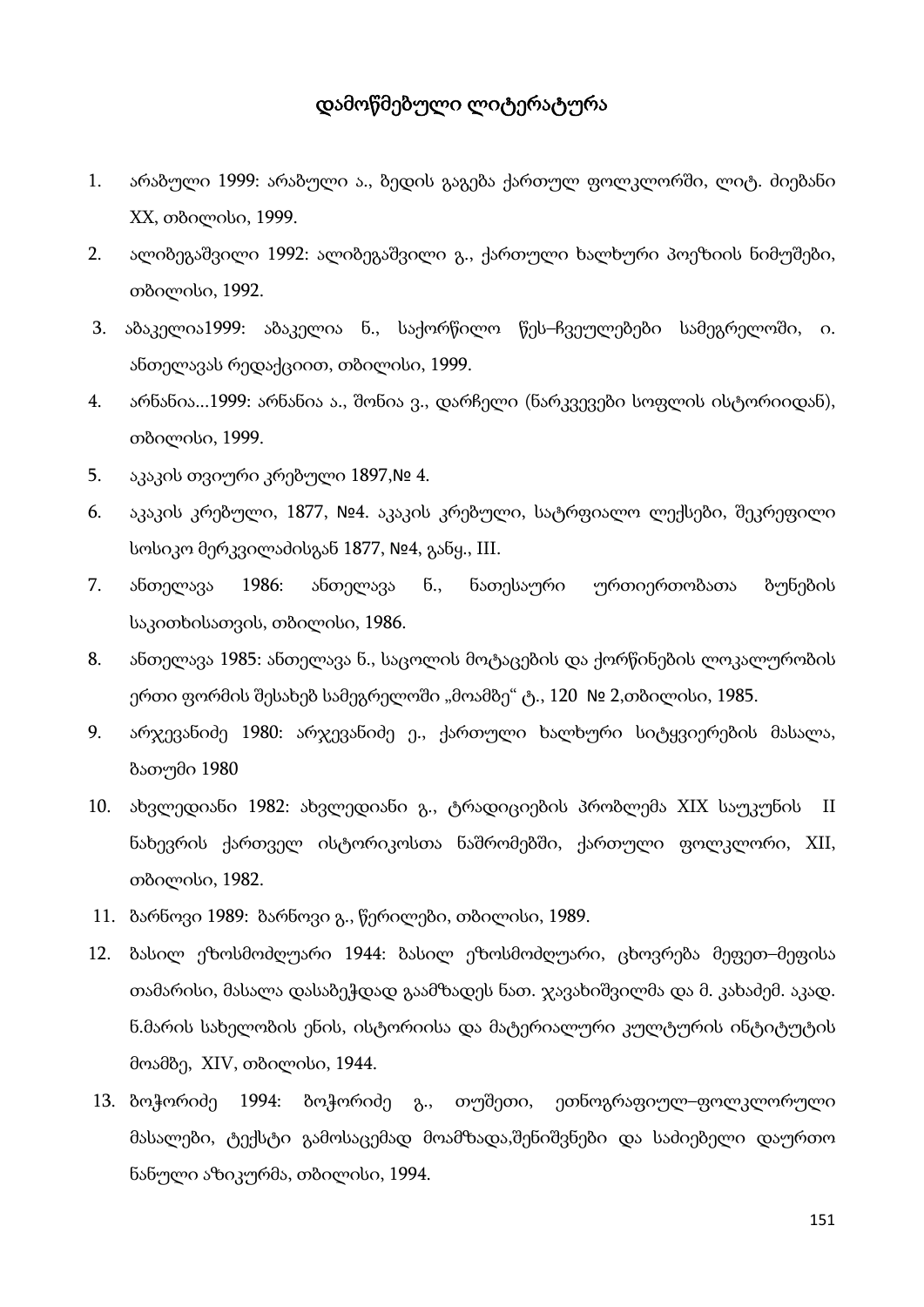- 14. ბერიძე 1920: ბერიძე შ., მეგრული(ივერიული) ენა, ტფილისი, 1920.
- 15. ბეზარიშვილი 1979: ბეზარიშვილი ც., სამეგრელოში ქალის ჩაცმულობა, მასალები სამეგრელოს ეთნოგრაფიული შესწავლისათვის, თბილისი, 1979.
- 16. ბოროზდინი 2004: ბოროზდინი კ., სამეგრელო და სვანეთი, თბილისი, 2004.
- 17. ბატონიშვილი 1936: ბატონიშვილი ი., კალმასობა, ტ., I კ. კეკელიძისა და ალ. ბარამიძის რედაქციით, ტფილისი, 1936.
- 18. გაბრიჩიძე 1966: გაბრიჩიძე მ., ქვიშისაგან შობილი ჭაბუკი, ნართთა ეპოსიდან, თბილისი, 1966.
- 19. გოგოჭური1978: გოგოჭური დ., ხალხური სიტყვიერება მავნე წეს–ჩვეულებათა წინააღმდეგ, 7 სერია, თბილისი, 1978.
- 20. გოგია 2002: გოგია ხ., მსხვერპლშეწირვა ძველსა და ახალ აღთქმაში და მასთან დაკავშირებული ლექსიკა, ივ. ჯავახიშვილის სახ. თბილისის სახ. უნივერსიტეტის ზუგდიდის ფილიალის შრომები I, თბ., 2002.
- 21. გიორგაძე 1993: გიორგაძე მ., ქართული ხალხური კალენდარული საწესჩვეულებო პოეზია, სამხრეთ–დასავლეთ საქართველოს ზეპირსიტყვიერება XI, თბილისი, 1993.
- 22. გოცირიძე 1999: გოცირიძე გ., ტრადიციული ქართული სუფრის ეტიკეტი და მისი სოციალური დინამიკა, ქუთაისური საუბრები, VII, სიმპოზიუმის მასალები, 1999.
- 23. გომართელი1907:გომართელი ივ., ნაწყვეტები წარსულიდან, ჟურნალ "ცისკარი,"1907, №3.
- 24. გვრიტიშვილი 1979: გვრიტიშვილი დ., მასალები ქართველის გლეხების ისტორიისა თვის XVIII ს., თბილისი,1979.
- 25. დგებუაძე–ფულარია 1982: დგებუაძე–ფულარია ფ., ოქროს ბეჭედი, თბილისი, 1982.
- 26. ერისთავი 1986: ერისთავი რ., ფოლკლორულ–ეთნოგრაფიული წერილები, გამოსაცემად მოამზადა, წინასიტყვაობა, შენიშვნები და კომენტარი დაურთო თემურ ჯაგოდნიშვილმა, თბილისი,1986.
- 27. ელიავა 2003: ელიავა გ., მეგრულ–ქართული ლექსიკონი, მარტვილი–თბილისი, 2003.
- 28. ელიავა 1989: ელიავა გ., ეთნოგრაფიული სამეგრელო (ალბომი), მარტვილი, 1989.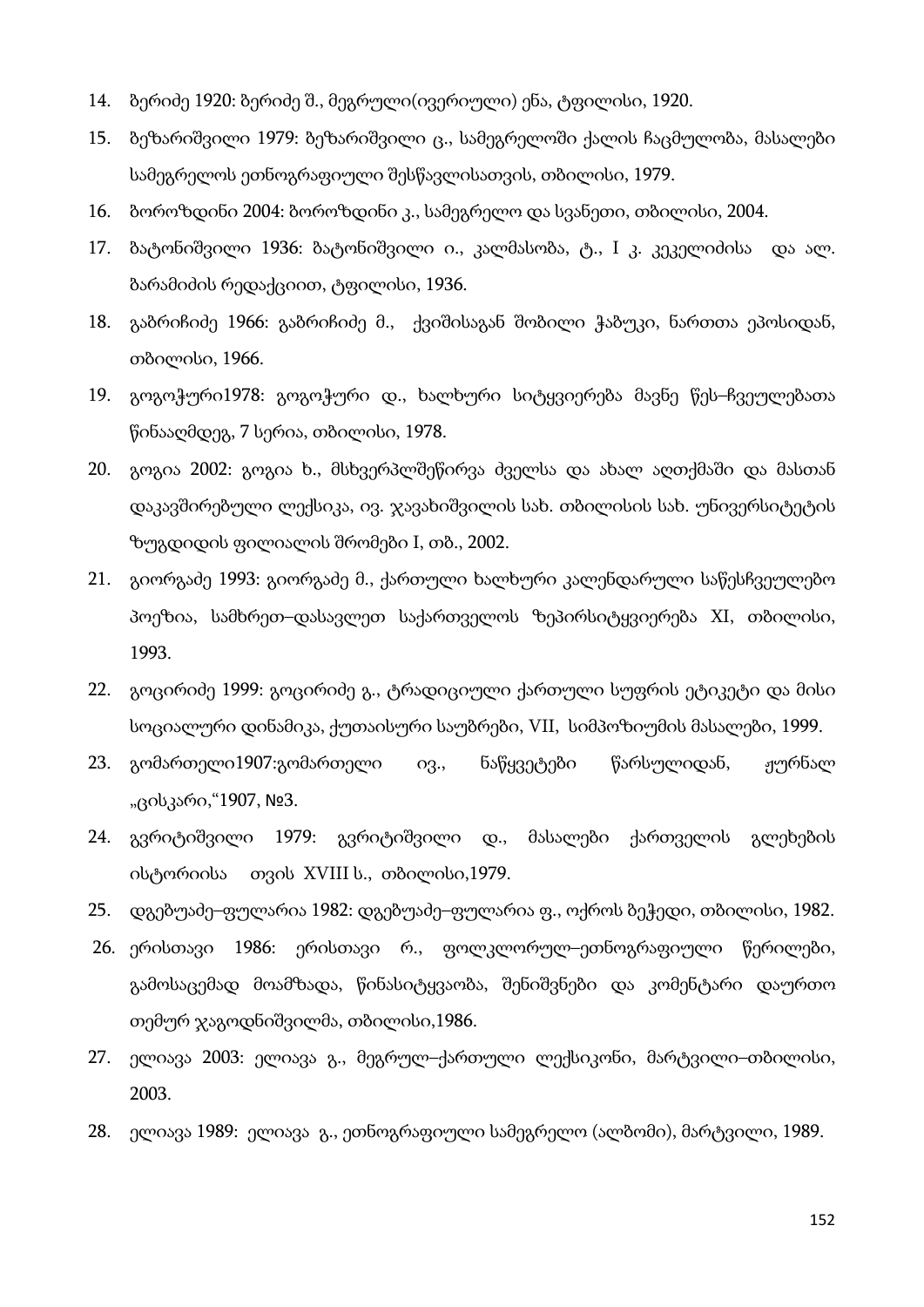- 29. ენგელსი 1953: ენგელსი ფ., ოჯახის, კერძო საკუთრების და სახელმწიფოს წარმოშობა, თბილისი, 1953.
- 30. ვაჟა– ფშაველა 1937: ფშაველა ვ., ეთნოგრაფიული წერილები, თბილისი, 1937.
- 31. ვაჟა–ფშაველა 1964: ფშაველა ვ., თხზ., ტ., IX, თბილისი, 1964.
- 32. ვაჟა-ფშაველა 1956 : ფშაველა ვ., თხზ., ტ., VII, თბილისი, 1956.
- 33. ვანილიში... 1964: ვანილიში მ., თანდილავა ა., ლაზეთი, თბილისი, 1964.
- 34. ვანილიში... 1972: ვანილიში მ., თანდილავა ა., ლაზური ხალხური პოეზია, ბათუმი 1972
- 35. ვეკუა 2000: ვეკუა გ., სამეგრელოს ჩვეულებითი სამართლისათვის, ზუგდიდი 2000.
- 36. ვირსალაძე 1977: ვირსალაძე ელ., მთისა და ზემო რაჭის საწესჩვეულებო პოეზიის ზოგიერთი საკითხი, წიგნში: "ხალხური პოეზია და პროზა", თბილისი, 1977.
- 37. ვირსალაძე 1964: ვირსალაძე ელ., ქართული სამონადირეო ეპოსი, თბილისი, 1964.
- 38. ზსიემ 17882. დოკ., 7071: ზუგდიდის სახელმწიფო ისტორიულ–ეთნოგრაფიული მუზეუმი (ამჟამად დადიანების სასახლეთა ისტორიულ–არქიტექტურული მუზეუმი).
- 39. ზსიემ 25194 ლ.ა 1794: ზუგდიდის სახელმწიფო ისტორიულ–ეთნოგრაფიული მუზეუმი (ამჟამად დადიანების სასახლეთა ისტორიულ–არქიტექტურული მუზეუმი).
- 40. თანდილავა 1966: თანდილავა ზ., ლაზური სიტყვიერების ძირითადი სახეები. საკანდიდატო დისერტაცია, თბილისი,1966.
- 41. თანდილავა 1972: თანდილავა ზ., ლაზური ხალხური პოეზია, ბათუმი 1972.
- 42. თსუ ფოლკლორის კათედრა. თსუ ფოლკლორის კათედრის 1977წ. ზამთრის IX სამეცნიერო ექსპედიციის მასალები, მთქ. ბ. ჭინჭარაული, ჩამწერი თ. ჩხეიძე, ხევსურეთი, ბარისახო.
- 43. თსუ. ფ. არქ. №1300. თბილისის ივ. ჯავახიშვილის სახ. სახელმწიფო უნივერსიტეტის ფოლკლორის არქივი №1300.
- 44. თსუ. ფ. არქ. № 896: თბილისის ივ. ჯავახიშვილის სახ. სახელმწიფო უნივერსიტეტის ფოლკლორის არქივი, ავტორ–მთქმელი გიორგი ალუდაური,ხახმატი, 1963, №896.

153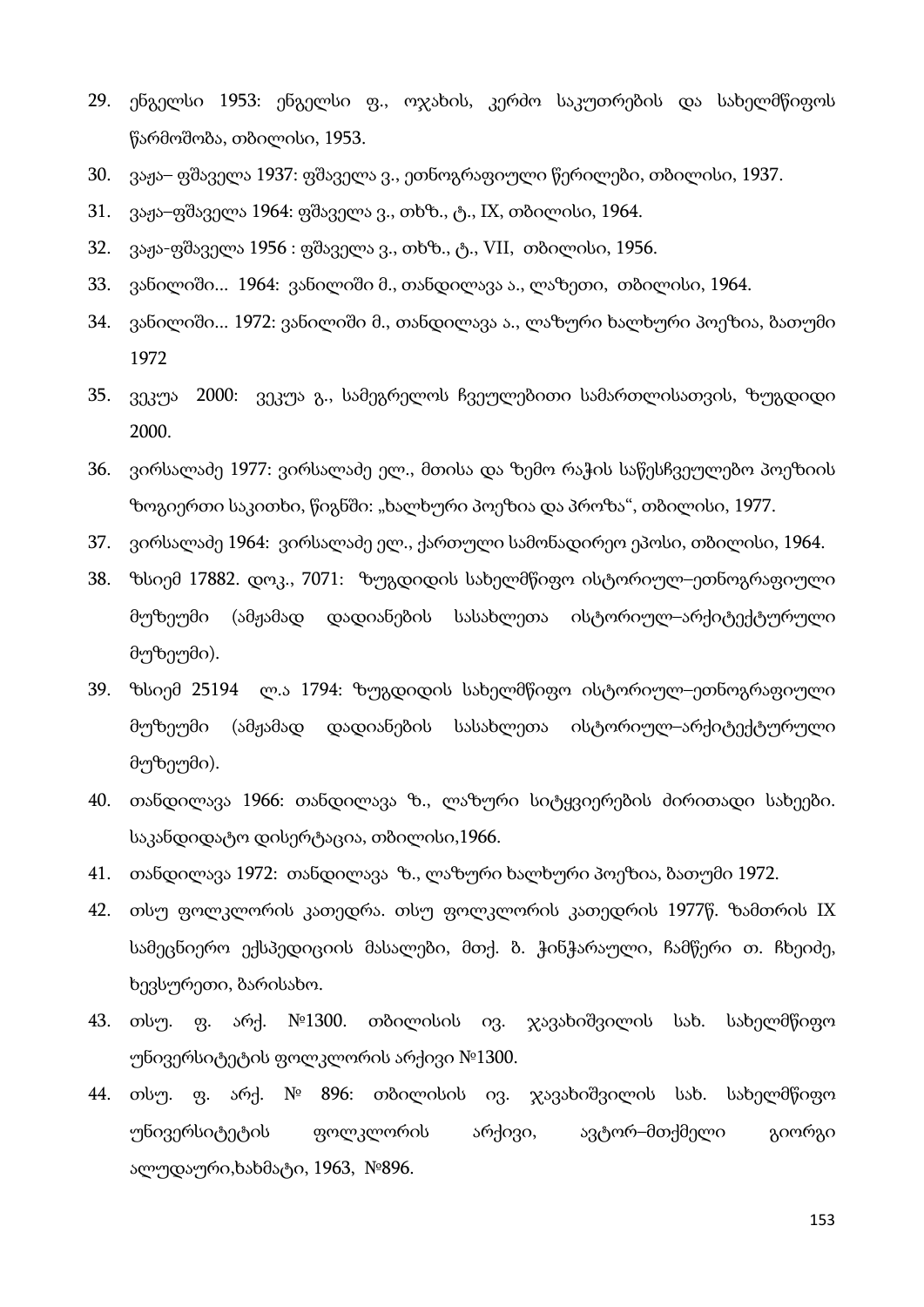- 45. თსუ. ფ. არქ № 4731: თბილისის ივ. ჯავახიშვილის სახ. სახელმწიფო უნივერსიტეტის ფოლკლორის არქივი, № 4731.
- 46. თსუ.ფ. არქ. № 6501: თბილისის ივ. ჯავახიშვილის სახ. სახელმწიფო უნივერსიტეტის ფოლკლორის არქივი, № 6501.
- 47. თსუ. ფ. არქ. №2850: თბილისის ივ. ჯავახიშვილის სახ. სახელმწიფო უნივერსიტეტის ფოლკლორის არქივი,№2850.
- 48. თსუ. ფ. არქ. № 4973: თბილისის ივ. ჯავახიშვილის სახ. სახელმწიფო უნივერსიტეტის ფოლკლორის არქივი, მთქმელი სონია გვრიტიშვილი ჩამწერი ქ. ბურჯანაძე, 1946, № 4973.
- 49. თსუ. ფ. არქ. № 3316: თბილისის ივ. ჯავახიშვილის სახ. სახელმწიფო უნივერსიტეტის ფოლკლორის არქივი,1972 წლის ზაფხულის ექსპედიციის მასალები, მთქმელი რ. ფარეულიძე,ჩამწერი ო. გამსახურდია, თუშეთი, სოფელი ომალო.
- 50. თსუ. ფ. არქ. № 11330: თბილისის ივ. ჯავახიშვილის სახ. სახელმწიფო უნივერსიტეტის ფოლკლორის არქივი, ჩამწერი დ. კილასონია,1971, № 11330.
- 51. თსუ. ფ. არქ. № 16623: თბილისის ივ. ჯავახიშვილის სახ. სახელმწიფო უნივერსიტეტის ფოლკლორის არქივი,№ 16623.
- 52. თსუ. ფ. არქ. № 17128: თბილისის ივ. ჯავახიშვილის სახ. სახელმწიფო უნივერსიტეტის ფოლკლორის არქივი,№ 17128.
- 53. თსუ. ფ. არქ. № 4252: თბილისის ივ. ჯავახიშვილის სახ. სახელმწიფო უნივერსიტეტის ფოლკლორის არქივი, მთქმელი ს. მარუაშვილი, ჩამწერი ო. ონანი,№ 4252.
- 54. თოფურია1955: თოფურია ნ., ქართული მარანი, მასალები საქართველოს ეთნოგრაფიისათვის, VII, თბილისი, 1955.
- 55. თეიმურაზ II 1939: თეიმურაზ II თხზ. სრული კრებული, თბილისი, 1939.
- 56. "ივერია" 1888: გაზეთი. "ივერია," ტფილისი,1888, № 121.
- 57. "ივერია" 1889: გაზეთი. "ივერია," ტფილისი,1889, № 275.
- 58. "ივერია" 1892: გაზეთი. "ივერია," ტფილისი, 1892, № 36.
- 59. ითონიშვილი 1960: ითონიშვილი ვ., ქართველ მთიელთა საოჯახო ურთიერთობის ისტორიიდან, თბილისი, 1960.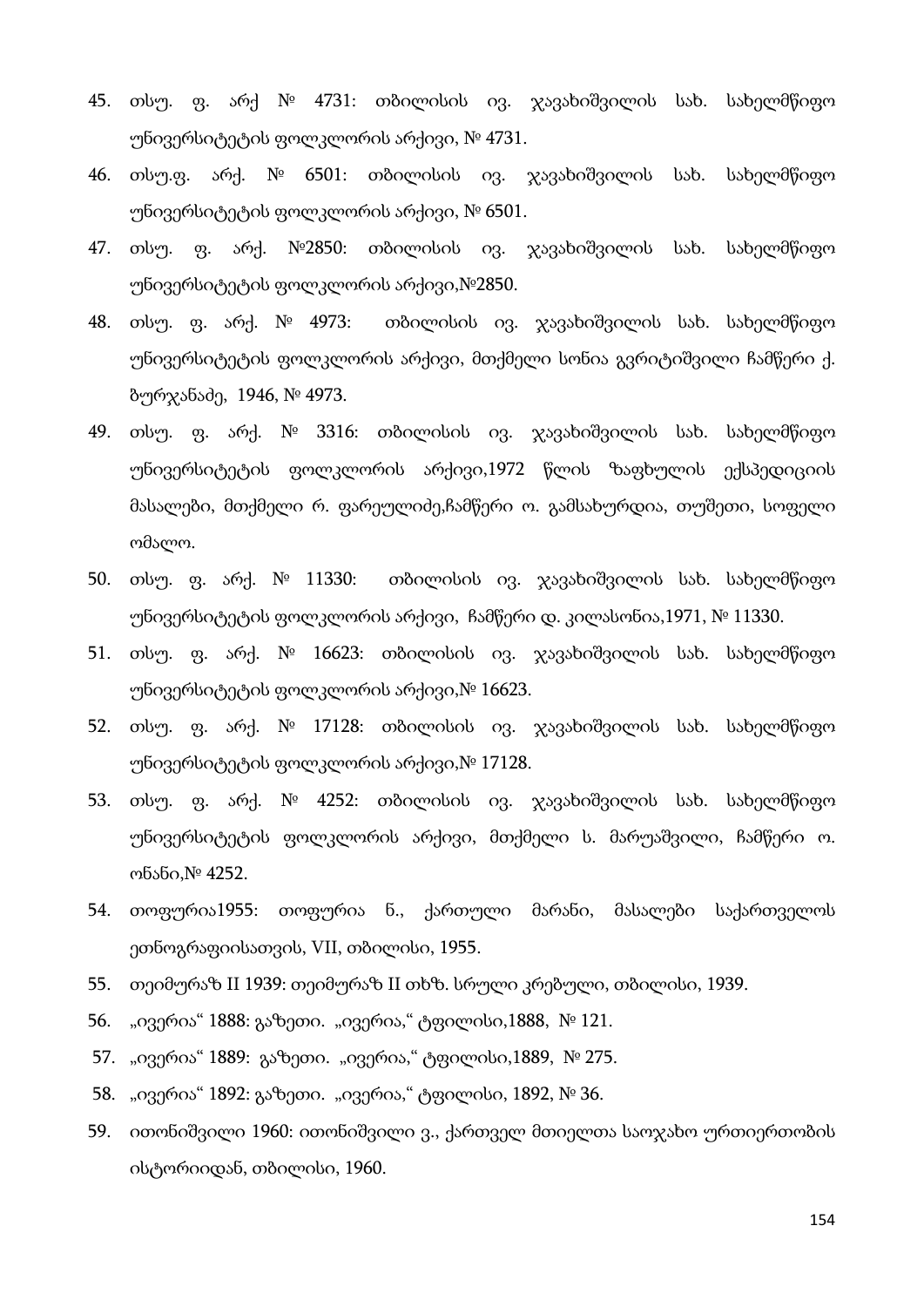- 60. იველაშვილი 1999: იველაშვილი თ., საქორწინო წეს–ჩვეულებანი საქართველოში, თბილისი, 1999.
- 61. იველაშვილი 1982: იველაშვილი თ., ჯვრისწერა სამცხე–ჯავახეთში, თბილისი, 1983.
- 62. კევლიშვილი 2003: კევლიშვილი მ., ქორწინება და მასთან დაკავშირებული წეს– ჩვეულებანი კავკასიაში СМОМПК-ს მიხედვით, საისტორიო ალმანახი ,,კლიო," 2003, № 20.
- 63. კვირტია 2001: კვირტია მ., კვიმატი (ლექსები, ფუნაგორიალური წერილები, ფოლკლორი და ეთნოგრაფია, ტოპონიმიკა და მიკროტოპონიმები,ონომასტიკა ოხუნჯობანი...) შემდგენელი მედეა კვირტია, თბ., 2001.
- 64. კოტეტიშვილი 1961: კოტეტიშვილი ვ., ხალხური პოეზია, თბილისი, 1961.
- 65. კოტეტიშვილი 1934: კოტეტიშვილი ვ., ხალხური პოეზია, თბილისი, 1934.
- 66. კაპანაძე 1994: კაპანაძე ნ., ბავშვის აღზრდის ქართული ტრადიციები, თბილისი, 1994.
- 67. კოხი...1981: კოხი კ., სპენსერი ო., ცნობები საქართველოსა და კავკასიის შესახებ, გერმანულიდან თარგმნა, შესავალი და კომენტარები დაურთო ლონდა მამაცაშვილმა, თბილისი, 1981.
- 68. ლამბერტი 1991: ლამბერტი ა., სამეგრელოს აღწერა, თბილისი, 1991.
- 69. ლეკიაშვილი 1972: ლეკიაშვილი ა., შენ ხარ ვენახი, თბილისი, 1972.
- 70. მაკალათია 2006: მაკალათია ს., სამეგრელოს ისტორია და ეთნოგრაფია, თბილისი, 2006.
- 71. მაკალათია 1930: მაკალათიას., მთის რაჭა, ტფილისი, 1930.
- 72. მაკალათია 1934: მაკალათია ს., ფშაფი, ტფილისი, 1934.
- 73. მაკალათია1934: მაკალათია ს., ხევი, ტფილისი,1934.
- 74. მსხალაძე 1964: მსხალაძე ალ., აჭარის საწესჩვეულებო პოეზია, ბათუმი 1964.
- 75. მაჩაბელი 1978: მაჩაბელი ნ., ქორწინების ინსტიტუტი ქართლში, თბილისი, 1978.
- 76. მამალაძე1972:მამალაძე ი., სვანური საწესო სიმღერის სტრუქტურა, მასალები საქართველოს ეთნოგრაფიისათვის, XVI-XVII თბილისი, 1972.
- 77. მეღვინეთუხუცესი1869. მეღვინეთუხუცესი დ., ჭეშმარიტი შემთხვევა ქართლში, "დროება" №4 თბილისი, 1869.
- 78. მოსია 2000: მოსია ბ., ახალი აღთქმის სახისმეტყველებითი აზროვნების ასახვა ქართულ ხალხურ სიტყვიერებაში (მეგრული მასალების მიხედვით), ზუგდიდი, 2000.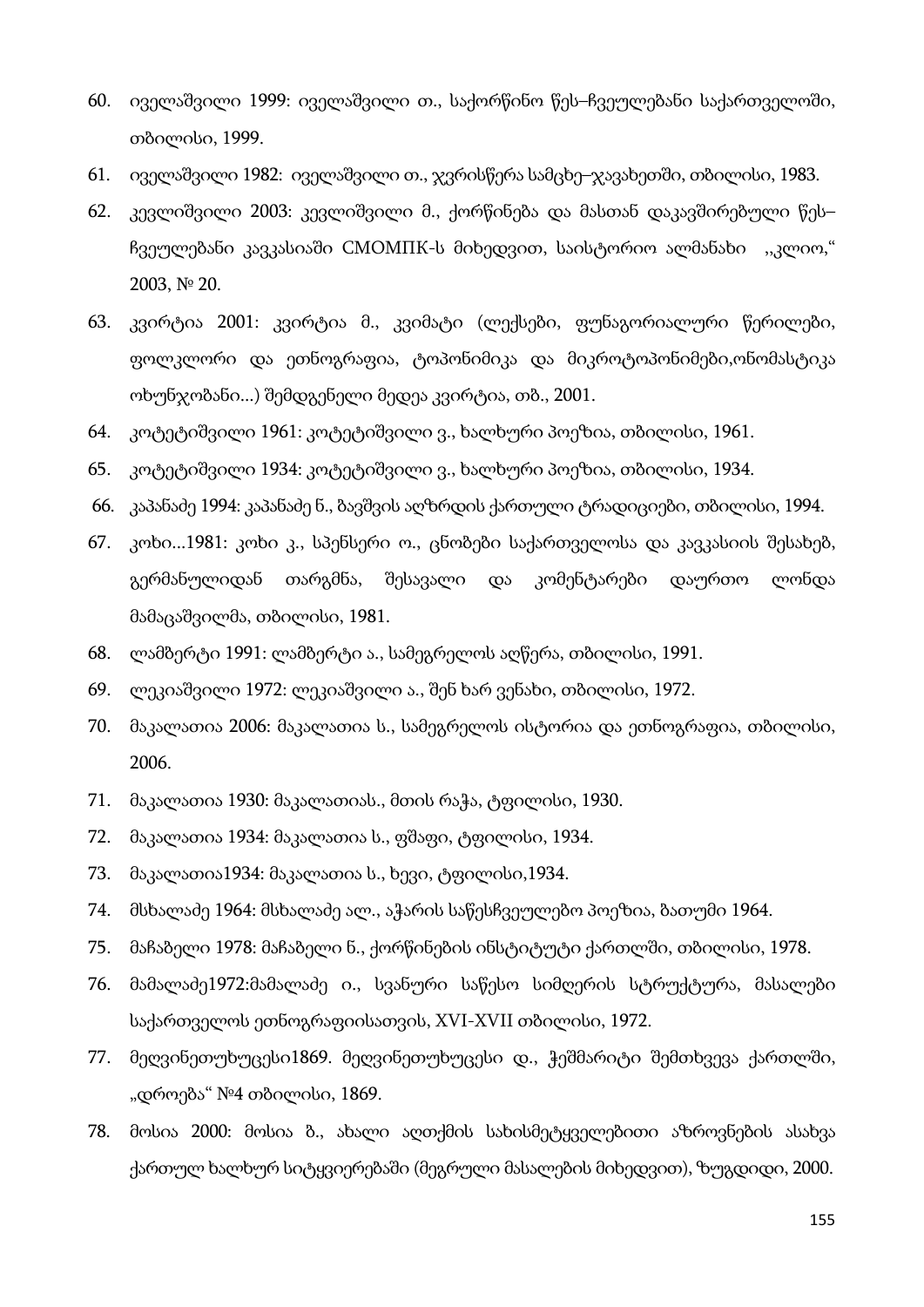- 79. მეგრელიძე 1965: მეგრელიძე ი., დიონისე– ვაკხ–ბახუს– აგუნას კულტი და სიტყვა ღვინის შესახებ, ჟურნალი "ბედი ქართლისა," <sub>(</sub>გ., XIX-XX, პარიზი,1965.
- 80. მგელაძე 1973: მგელაძე ვლ., გვარი და ნათესაობის სისტემა, ბათუმი, 1973.
- 81. მგელაძე 1988: მგელაძე ნ., ხელოვნური დანათესავების ზოგიერთი საკითხი აჭარაში, ისტორიულ–ეთნოგრაფიული შტუდიები, III, თბილისი, 1988.
- 82. მაცაბერიძე1958: მაცაბერიძე ვ.,1958 წლის აჭარის ფოლკლორული ექსპედიციის დღიურები, ბათუმის სამეცნიერო–კვლევითი ინსტიტუტის ფოლკლორისა და დიალექტოლოგიის განყოფილების ხელნაწერთა ფონდი, საქმე № 3.
- 83. მაკარაძე1990: მაკარაძე ე., საწესჩვეულებო–რიტუალური მოქმედება და პოეტური ტექსტი, ქუთაისური საუბრები,VII, სიმპოზიუმის მასალები 1999.
- 84. მაკალათია1972: მაკალათია მ., წყლის კულტთან დაკავშირებული ზოგიერთი საკითხის შესწავლისთვის, თბილისი, 1972.
- 85. მელიქიშვილი 1984: მელიქიშვილი ლ., საქორწილო წეს–ჩვეულება სამეგრელოში, (ხელნაწერი) ისტორიისა და ეთნოგრაფიის ინსტიტუტის კავკასიის განყოფილება, 1984.
- 86. ნიჟარაძე 1962: ნიჟარაძე ბ., ისტორიულ–ეთნოგრაფიული წერილები, თბილისი, 1962.
- 87. ნოღაიდელი1935: ნოღაიდელი ჯ., ნარკვევები აჭარელთა ყოფა–ცხოვრებიდან, ტფილისი, 1935.
- 88. ნადარეიშვილი 1971: ნადარეიშვილი გ., ქართული სამართლის ისტორიის ნარკვევები, თბილისი,1971.
- 89. ოკუჯავა 1999: ოკუჯავა ნ., საკულტო–მითოლოგიური სიმღერების ტრანსფორმაციისათვის ("ოდოია", "ოჩეშ ხვეი") ქუთაისური საუბრები, VI, სიმპოზიუმის მასალები,1999.
- 90. ოქროშიძე 1963. ოქროშიძე თ., ქართული ხალხური შრომის პოეზია., თბილისი, 1963.
- 91. ორბელიანი 1922. ორბელიანი ს–ს., ქართული ლექსიკონი, თბილისი, 1922.
- 92. პირადი აქივიდან (მთქმელი ღუღუნი მებონია, სოფ. ჯაღირა, 2000 წელი).
- 93. პირადი აქივიდან (მთქმელი ლულა ესტატეს ასული მიქავა შონია, 2005 წ. სოფ. ტყაია).

156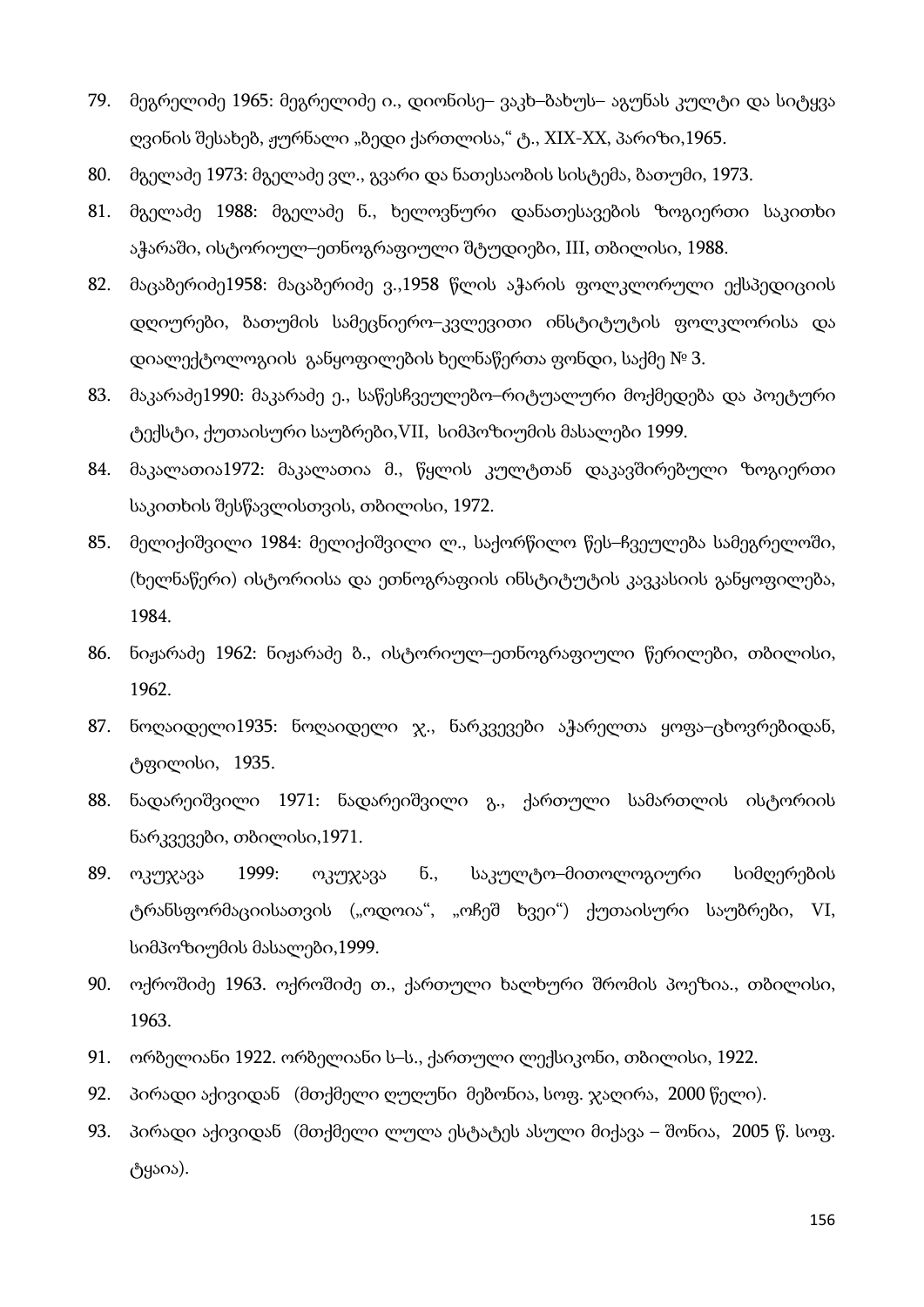- 94. პირადი აქივიდან (მთქმელი ჟუჟუნა ვაჩნაძე, 2006 წ. ქ. ზუგდიდი).
- 95. პირადი აქივიდან (მთქმელი ა. ტუღუში, 2003 წ. ქ. ზუგდიდი).
- 96. პირადი აქივიდან (მთქმელი ლულა ესტატეს ასული მიქავა შონია, 2005 წ. სოფ. ტყაია).
- 97. პირადი არქივიდან (მთქმელი ლულა ესტატეს ასული მიქავა შონია, 2005 წ. სოფ. ტყაია).
- 98. პირადი არქივიდან (მთქმელი ბ. მებონია, 1990 წ. ქ. ზუგდიდი).
- 99. პირადი აქივიდან (მთქმელი ნინო (ჩუხუ) სვანიძე–ნინუა, 1995 წ. ქ.ზუგდიდი).
- 100. პირადი არქივიდან (მთქმელი ა. ტუღუში, 2003 წ. ქ. ზუგდიდი).
- 101. პირადი არქივიდან (1932 წელს ჩაუწერია პორფილე ნანეიშვილს სენაკში. ტექსტი მომაწოდა 2007 წელს აწ განსვენებულმა ა.ტუღუშმა).
- 102. პირადი არქივიდან (მთქმელი სონია ხარბედია, 1982 წელი სენაკის რ–ნი სოფ. მენჯი, სახარბედიოს უბანი).
- 103. პირადი არქივიდან (მთქმელი ნათელა აფხაზავა, 2015 წ. ზუგდიდის რ–ნი სოფ. კახათი).
- 104. პირადი არქივიდან (მთქმელი შ. ჯიქია, 2001 წ. ჩხოროწყუს რ–ნი სოფ, ლესიჭინე).
- 105. პირადი არქივიდან (მთქმელი ნაზიბროლა ქორთუა, 2014 წ. ქ. ზუგდიდი).
- 106. პირადი არქივიდან (მთქმელი თინა ქობალია, 2015წ. სოფ, განმუხური).
- 107. პირადი არქივიდან (მთქმელი ნ. ბელქანია,2015 წ. ქ. ზუგდიდი).
- 108. პირადი არქივიდან (მთქმელი ბ. კვარაცხელია, 2014 წ. სოფ. ჯგალი).
- 109. ჟორდანია 1897: ჟორდანია თ., ქრონიკები, წ. 2, ტფილისი, 1897.
- 110. სახოკია 1956: სახოკია თ., ეთნოგრაფიული ნაწერები, თბილისი, 1956.
- 111. სახოკია 1950: სახოკია თ., ხევსურეთი, თბილისი, 1950.
- 112. სახოკია 1997: სახოკია თ., ახალწელიწადი სამეგრელოში, მოამბე, 1997 №1.
- 113. სახოკია1985: სახოკია თ., მოგზაურობანი გურია აჭარა სამურზაყანო აფხაზეთი, ბათუმი, 1985.
- 114. სახოკია1930: სახოკია თ., მთის რაჭა, ტფილისი, 1930.
- 115. სიხარულიძე 1960: სიხარულიძე ქს., საქორწილო პოეზია, წიგნში ქართული ხალხური პოეტური შემოქმედება, თბილისი, 1960.
- 116. სიხარულიძე 1958: სიხარულიძე ქს., ნარკვევები, I, თბილისი, 1958.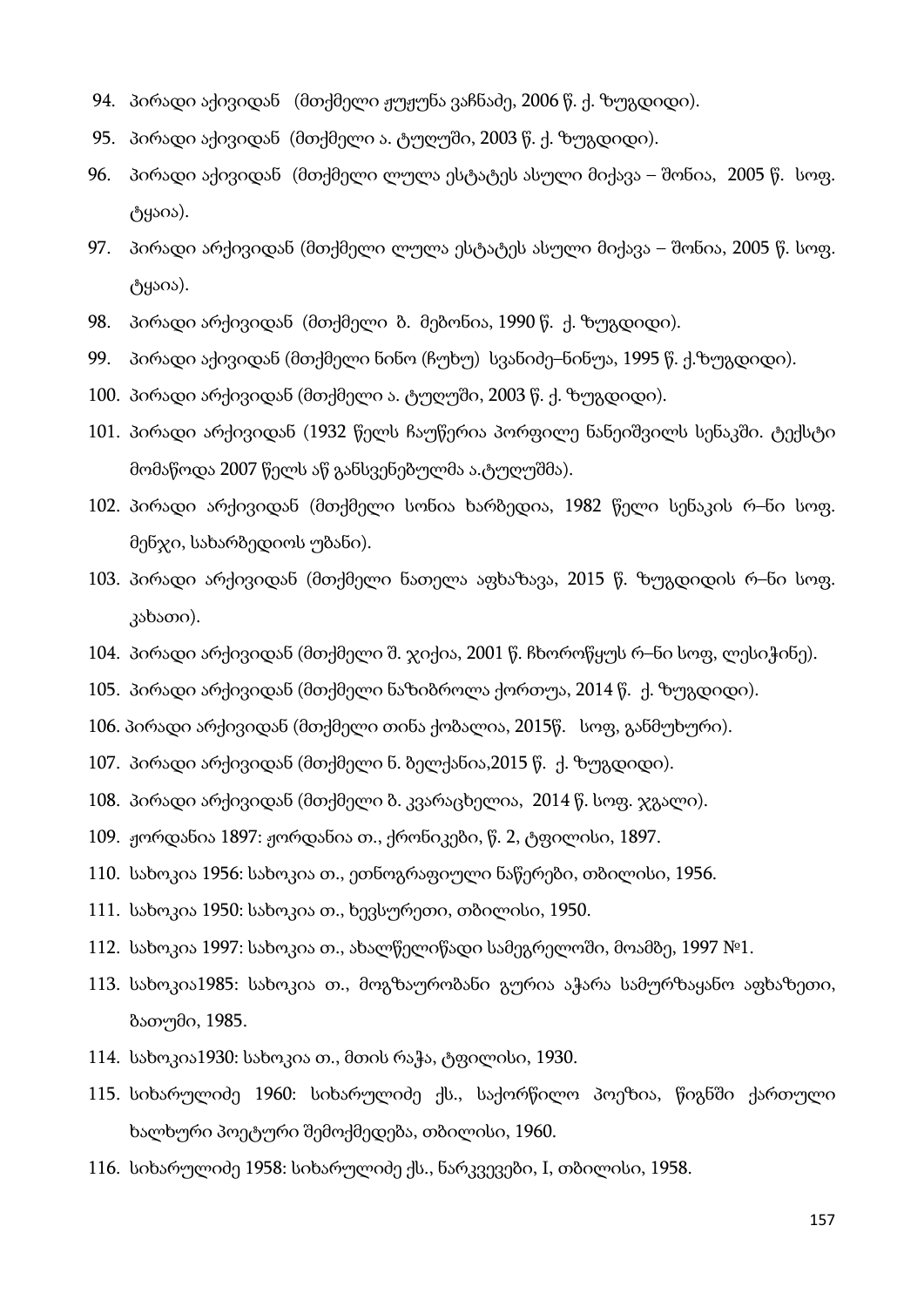- 117. სვანური პოეზია 1939: სვანური პოეზია I, სიმღერები შეკრიბეს და ქართულად თარგმნეს ა. შანიძემ, ვ. თოფურიამ, ე, გუჯეჯიანმა თბილისი, 1939.
- 118. სამუშია 1971: სამუშია კ., ქართული ხალხური პოეზიის მასალები, თბილისი, 1971. 119. სამუშია 1979: სამუშია კ., ქართული ხალხური პოეზიის საკითხები, თბილისი, 1979. 120. სამუშია 1990: სამუშია კ., ქართული ზეპირსიტყვიერება (მეგრული ნიმუშები), თბილისი,1990.
- 121. სამუშია 2001: სამუშია კ., ძველ კოლხური (მეგრული) ლექს–სიმღერები, წიგნი IV, ზუგდიდი, 2001.
- 122. სონღულაშვილი 1955: სონღულაშვილი ჯ., ხალხური სიტყვიერების მასალები, წიგნი I, თბილისი, 1955.
- 123. სონღულაშვილი 1991: სონღულაშვილი ჯ., ქართული ანდაზები და გამოცანები, თბილისი, 1991.
- $124.$  უმიკაშვილი 1964: უმიკაშვილი პ., ხალხური სიტყვიერება II, თბილისი, 1964.
- 125. უმიკაშვილი 1954: უმიკაშვილი პ., ხალხური სიტყვიერება, IV, თბილისი,1954.
- 126. ფიფია 1972: ფიფია ე., ქორწილი და მასთან დაკავშირებული რიტუალი სამეგრელოში, თბილისი, 1972.
- 127. ფიფია 1999: ფიფია ე., ქორწილი და მასთან დაკავშირებული რიტუალი სამეგრელოში, ჟურნალი "აია",  $N^{\circ}VII$ , თბილისი, 1999.
- 128. ფიფია 2000: ფიფია დ., ირიათონი, თბილისი, 2000.
- 129. ფ. არქ. ს. 1966: შ. რუსთაველის ქართული ლიტერატურის ინსტიტუტის ფოლკლორია არქივი, სამეგრელოს კოლექცია 232. ჩამწერი ა. კვარაცხელია 1966.
- 130. ფ. არქ. ს. 230: რუსთაველის ქართული ლიტერატურის ინსტიტუტის ფოლკლორია არქივი, სამეგრელოს კოლექცია 230.
- 131. ფარტენაძე 1978: ფარტენაძე მ., გოლიათი ქალის სახე ხალხურ პოეზიაში, სამხრეთ– დასავლეთ საქართველოს ზეპირსიტყვიერება, IV, თბილისი, 1978.
- 132. ქართული ხალხური სიტყვიერება 1991: ქართული ხალხური სიტყვიერება, მეგრული ტექსტები, გამოსაცემად მოამზდეს კ. დანელიამ, ა. ცანავამ, ტ.,II, თბილისი, 1991.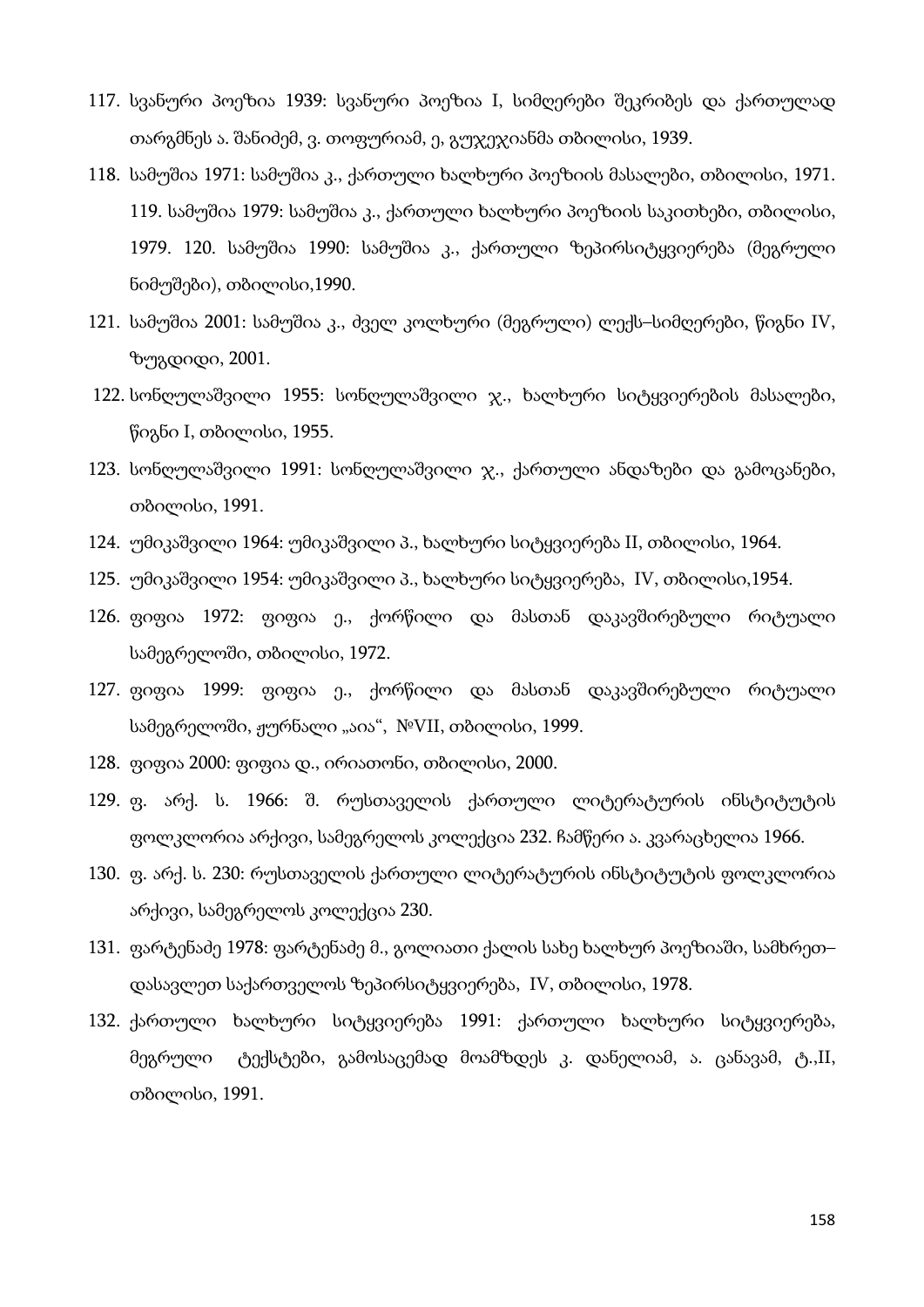- 133. ქართული ხალხური სიტყვიერება 1975: ქართული ხალხური სიტყვიერება, მეგრული ტექსტები, I, პოეზია, ტექსტი გამოსაცემად მოამზდა, წინასიტყვაობა და გამოკვლევა დაურთო ტოგო გუდავამ, თბილისი, 1975.
- 134. ქურიძე 1977: ქურიძე კ., ქორწინებისა და ოჯახური ურთიერთობის ქართული ტრადიციების ზნეობრივი ღირებულება, თბილისი, 1977.
- 135. ქართული ხალხური პოეზია 1976: ქართული ხალხური პოეზია, საწესჩვეულებო ლექსები, ტ.,V, თბილისი, 1976.
- 136. ქართული ხალხური პოეზია 1978: ქართული ხალხური პოეზია, ტ.,VI, თბილისი, 1978.
- 137. ქართლის ცხოვრება 1955: ქართლის ცხოვრება, ტექსტი დადგენილი ყველა ძირითადი ხელნაწერის მიხედვით ს. ყაუხჩიშვილის მიერ, ტ., I, თბილისი, 1955.
- 138. ქართველური ხალხური სიტყვიერება 2016: ქართველური ხალხური სიტყვიერება (ჩხოროწყუს რაიონი), წიგნი გამოსაცემად მოამზადა ა. ლომთაძემ თბილისი, 2016.
- 139. ქართული ხალხური პოეტური შემოქმედება 1973: ქართული ხალხური პოეტური შემოქმედება, ტ., III,თბილისი, 1973.
- 140. ქართული ხალხური სიტყვიერება 1970: ქართული ხალხური სიტყვიერება (ქრესტომათია), შემდგენელი ქს., სიხარულიძე, თბილისი, 1970.
- 141. ქართული სიტყვიერება 1956: ქართული სიტყვიერება (ქრესტომათია), შეადგინა, შესავალი წერილი, განმარტებითი ბარათები და შენიშვნები დაურთო ქს. სიხარულიძემ, თბილისი, 1956.
- 142. ქაჯაია 2001: ქაჯაია ო., მეგრულ–ქართული ლექსიკონი, თბილისი, 2001.
- 143. ქობალია 2010: ქობალია ალ., მეგრული ლექსიკონო, თბილისი, 2010.
- 144. ყაზბეგი 1955. ყაზბეგი ალ., თხზ., ტ.,I, თბ., 1955
- 145. ყიფშიძე 1999. ყიფშიძე ი., რჩეული თხუზულებანი, თბ., 1994
- 146. შარდენი 1975: შარდენი ჟ., მოგზაურობა სპარსეთსა და აღმოსავლეთის სხვა ქვეყნებში, ფრანგულიდან თარგმნა, გამოკვლევა და კომენტარები დაურთო მზია მგალობლიშვილმა, თბილისი,1975.
- 147. შილაკაძე 1932: შილაკაძე ივ., ძველი გურია, თბილისი, 1932.
- 148. ჩიქოვანი 1975: ჩიქოვანი მიხ., ქართული ხალხური სიტყვიერების ისტორია, თბილისი, 1975.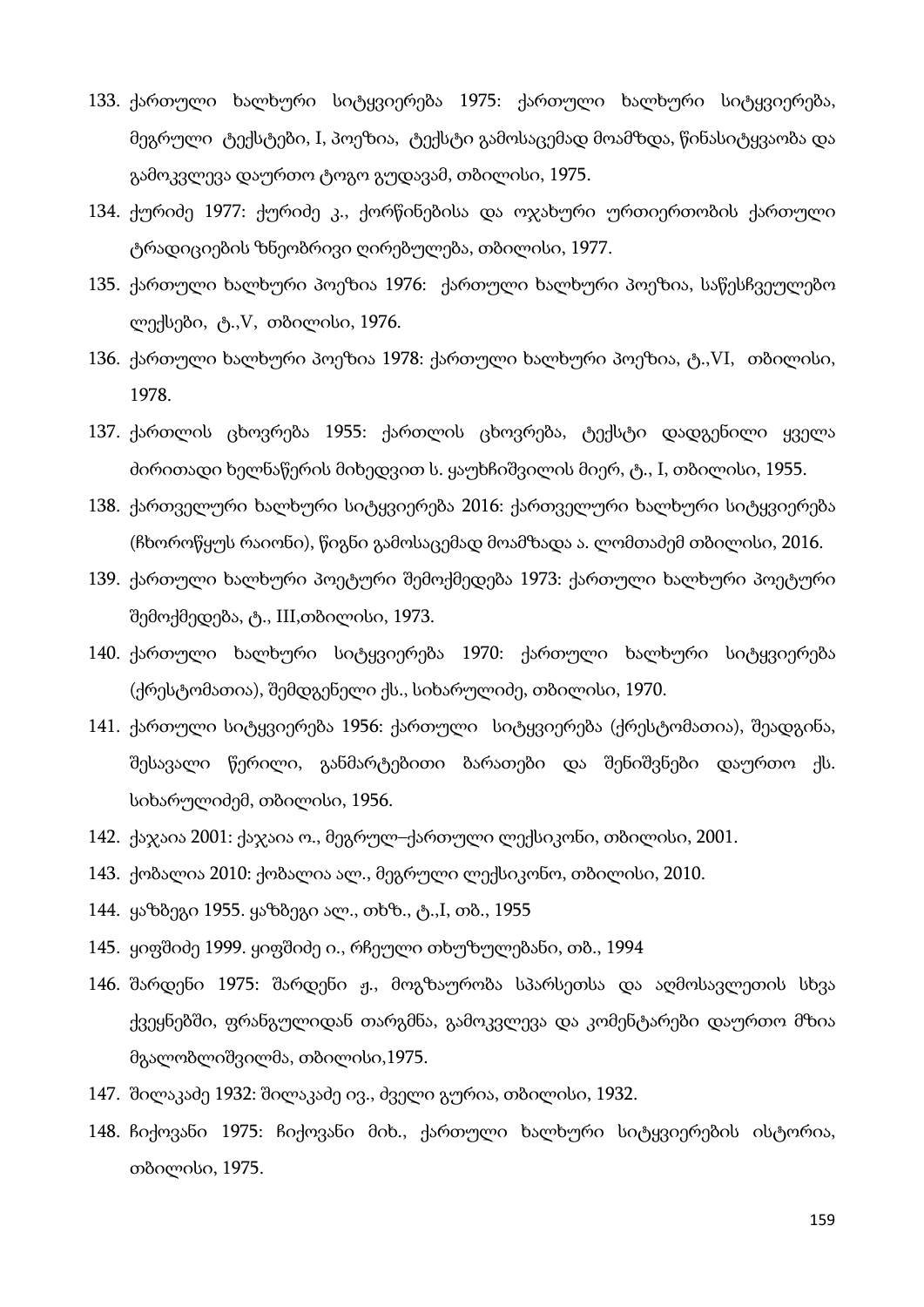- 149. ჩიქოვანი 1952: ჩიქოვანი მიხ., ქართული ხალხური სიტყვიერების ისტორია, თბილისი, 1952.
- 150. ჩიქოვანი 1946: ჩიქოვანი მიხ., ქართული ფოლკლორი, თბილისი, 1946.
- 151. ჩიქოვანი 1937: ჩიქოვანი მიხ., ხალხური "ვეფხისტყაოსანი". გამოკვლევა, ტექსტები და ლექსიკონი, თბილისი, 1937.
- 152. ჩოხელი 1990: ჩოხელი ს., ქართული საქორწილო წეს–ჩვეულებები და პოეტური ფოლკლორი, თბილისი, 1990.
- 153. ჩოხელი 1986: ჩოხელი ს., საქორწილო პოეზიის ერთი ასპექტისათვის, "ცისკარი", № 2, თბილისი, 1986.
- 154. ჩოლოყაშვილი 1998.ჩოლოყაშვილი რ., უძველეს რწმენა–წარმოდგენათა კვალი ქართულ ხალხურ ეპოსი, ავტორეფერატი, თბილისი,1998.
- 155. ჩიტაია 1927: ჩიტაია გ.,–"ეთნოგრაფიული მოგზაურობანი აღბულაღის რაიონში–" საქართველოს მუზეუმის მოამბე, ტ.,IV, თბილისი, 1927.
- 156.ჩართოლანი 1961:ჩართოლანი გ.,ქართველი ხალხის მატერიალური კულტურის ისტორიიდან, თბილისი, 1961.
- 157. ჩიჯავაძე 1974: ჩიჯავაძე ო., ქართული ხალხური სიმღერები (მეგრული), თბილისი, 1974.
- 158. ცანავა 1970: ცანავა ა., ქართული ზეპირსიტყვიერების საკითხები (მეგრული მასალების მიხედვით), თბილისი, 1970.
- 159. ცანავა 1990: ცანავა ა., ქართული ფოლკლორის საკითხები, თბილისი, 1990.
- 160. ცანავა 1990: ცანავა ა., ქართული საქორწილო პოეზიის ზოგიერთი ასპექტი, თბილისი, 1990.
- 161. ცაგარელი 1880: ცაგარელი ალ., მეგრული ტექსტები, С-Петербургь, 1880.
- 162. ცოცანიძე 1990: ცოცანიძე გ., გიორგობიდან გიორგობამდე, თბილისი, 1990.
- 163. ცაიშვილი 1894 : ცაიშვილი მ., მეგრული ჩვეულებანი, "ივერია", 1894,№ 156.
- 164. ცეცხლაძე 1985: ცეცხლაძე გ., ქალის საოჯახო მდგომარეობა გურიაში, ისტორიულ– ეთნოგრაფიული შტუდიები, II, თბილისი, 1985.
- 165. წულაძე 1970: წულაძე ა., ეთნოგრაფიული გურია, თბილისი, 1970.
- 166. ჭიჭინაძე 1924: ჭიჭინაძე ზ., საქართველოს ბატონყმობის ფაქტიური მასალები 6 ტომად, ტ.,1, ტფილისი, 1924.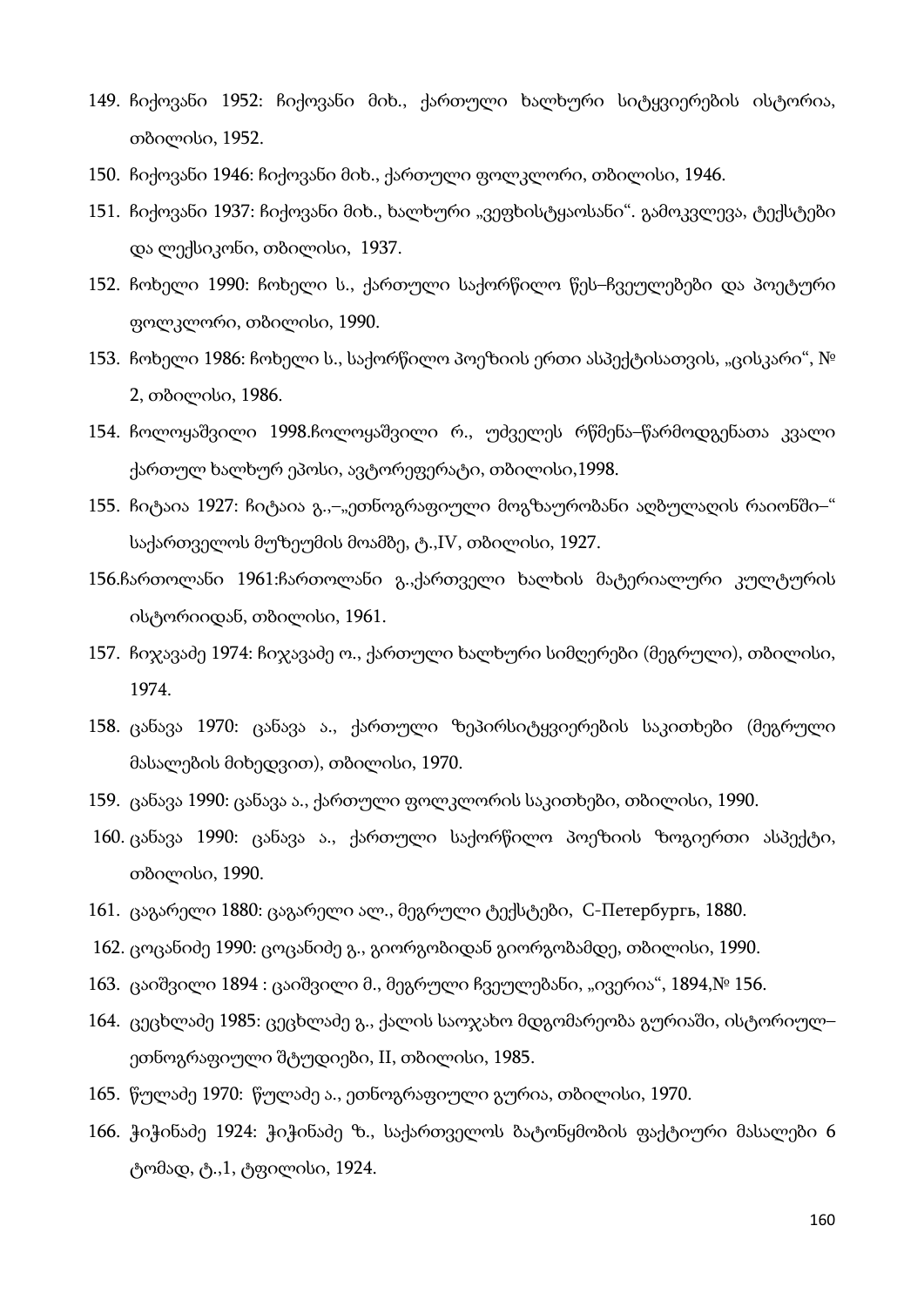- 167. ჭყონია 1955: ჭყონია ი., ქორწინების ინსტიტუტი მთიულეთში, თბილისი, 1955.
- 168. ხარაძე 1939: ხარაძე რ., დიდი ოჯახის გადმონაშთები სვანეთში, თბილისი, 1939.
- 169. ხალხური სიტყვიერების მასალები 1975: ხალხური სიტყვიერების მასალები, შეკრებილი ჯ. სონღულაშვილის მიერ, ტ., II, თბილისი, 1975.
- 170. ხალხური სიბრძნე 1965 : ხალხური სიბრძნე IV, თბილისი, 1965.
- 171. ხალხური სიტყვიერება 1945: ხალხური სიტყვიერება I, ე. თაყაიშვილის რედ., თბილისი, 1945.
- 172. ხარჩილავა 2002: ხარჩილავა ნ., ჯვრისწერა სამურზაყანოში, ბათუმი 2002.
- 173. ხარჩილავა 2003: ხარჩილავა ნ., ქალის დათავისების თავისებურებანი სამურზაყანოში, ისტორიულ–ეთნოგრაფიული შტუდიები, VI, თბილისი, 2003.
- 174. ხარჩილავა 2002: ხარჩილავა ნ., საქორწინო წეს–ჩვეულებასთან დაკავშირებული ზოგიერთი საკითხი სამურზაყანოში, ისტორიულ–ეთნოგრაფიული შტუდიები, V, თბილისი, 2002.
- 175. ხარჩილავა 2008: ხარჩილავა ნ, საქორწილო სუფრა და მასთან დაკავშირებული ტერმინი სამურზაყანოში, არნოლდ ჩიქობავას საკითხავები, XIX, თბილისი, 2008.
- 176. ხალხური სიბრძნე 1994: ხალხური სიბრძნე, I, მეგრული და ლაზური ანდაზები, შემდგენლები: რ, შეროზია, ო., მემიშიში, თბილისი, 1994.
- 177. ხოსიტაშვილი 1983: ხოსიტაშვილი ს., ქორწინებისა და მიცვალებულის დაკრძალვის წესი სამცხე–ჯავახეთში, თბილისი, 1983.
- 178. ხუბუა 1937: ხუბუა მ., მეგრული ტექსტები, ტფილისი, 1937.
- 179. "ხელხვავი," 2000, №2.
- 180. ხუცესი 1973: ხუსეცი ი., შუშანიკის წამება, ქართული მწერლობა, ტ.,I, თბილისი, 1973.
- 181. ჯავახიშვილი 1938: ჯავახიშვილი ივ., ქართული მუსიკის ისტორიის ძირითადი საკითხები, თბილისი, 1938.
- 182. ჯავახიშვილი 1979: ჯავახიშვილი ივ.,ქართველი ერის ისტორია, ტ., I, თბილისი, 1979.
- 183. ჯავახიშვილი 1979: ჯავახიშვილი ივ., მასალები საქართველოს შინამრეწველობისა და ხელოსნობის ისტორიისათვის, ტ., II, ნაწ., I მეჭურჭლეობა, თბილისი, 1979.
- 184. ჯალაღონია 1989: ჯალაღონია მ., მასალები საქორწინო წეს–ჩვეულებათა